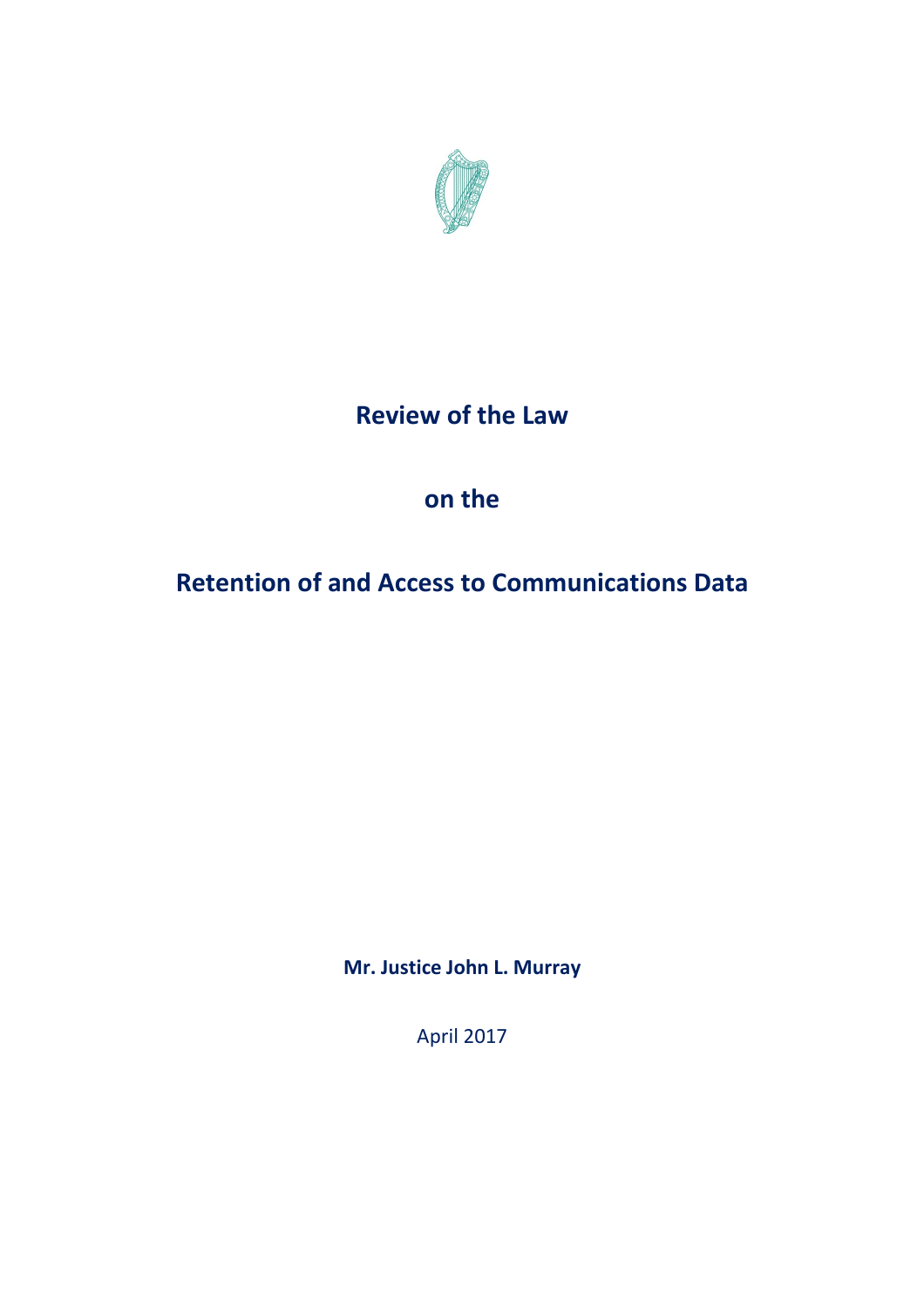### **TABLE OF CONTENTS**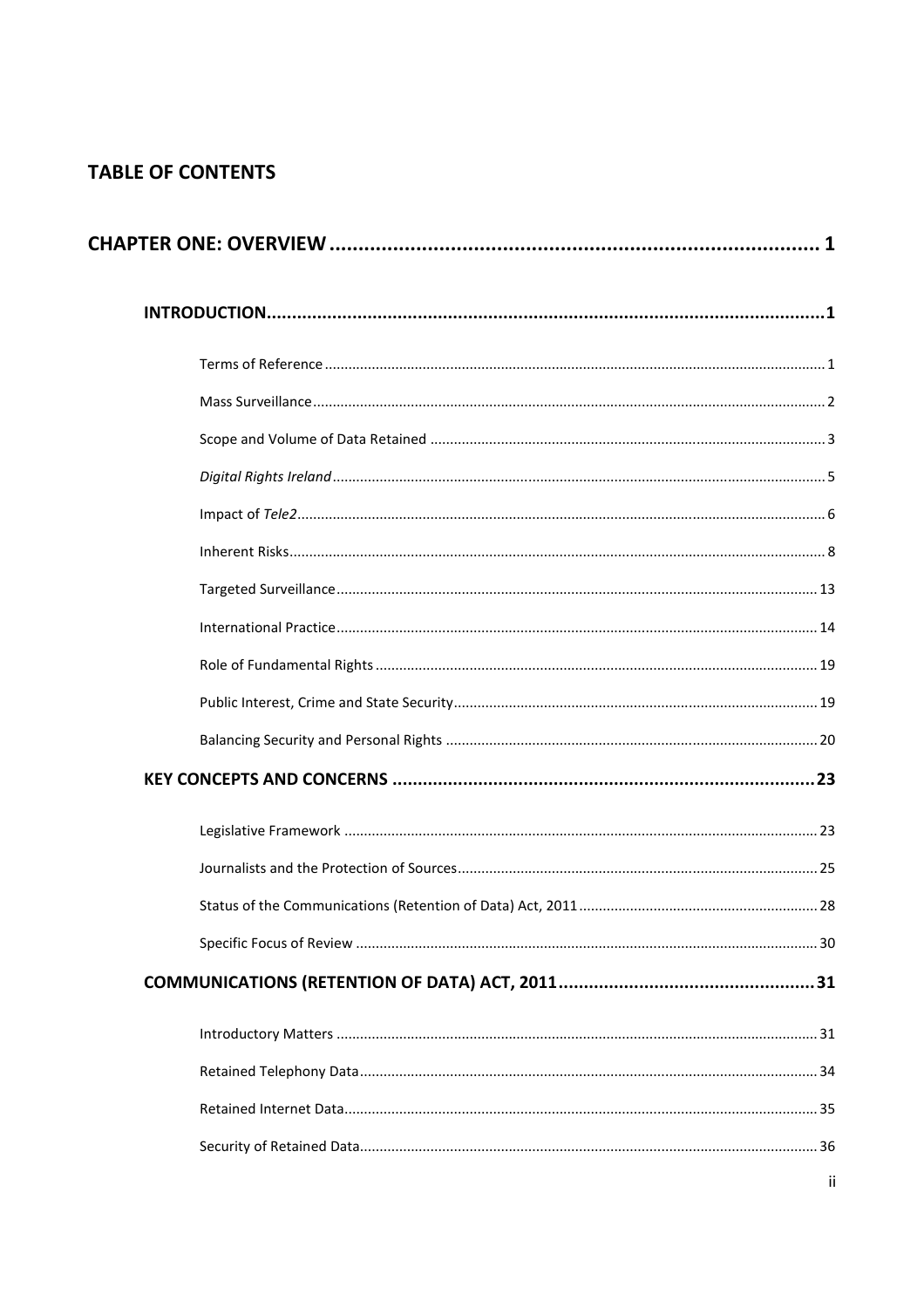| Garda Síochána Ombudsman Commission and the Garda Síochána Act, 2005 48 |  |
|-------------------------------------------------------------------------|--|
|                                                                         |  |
|                                                                         |  |
|                                                                         |  |
|                                                                         |  |
|                                                                         |  |
|                                                                         |  |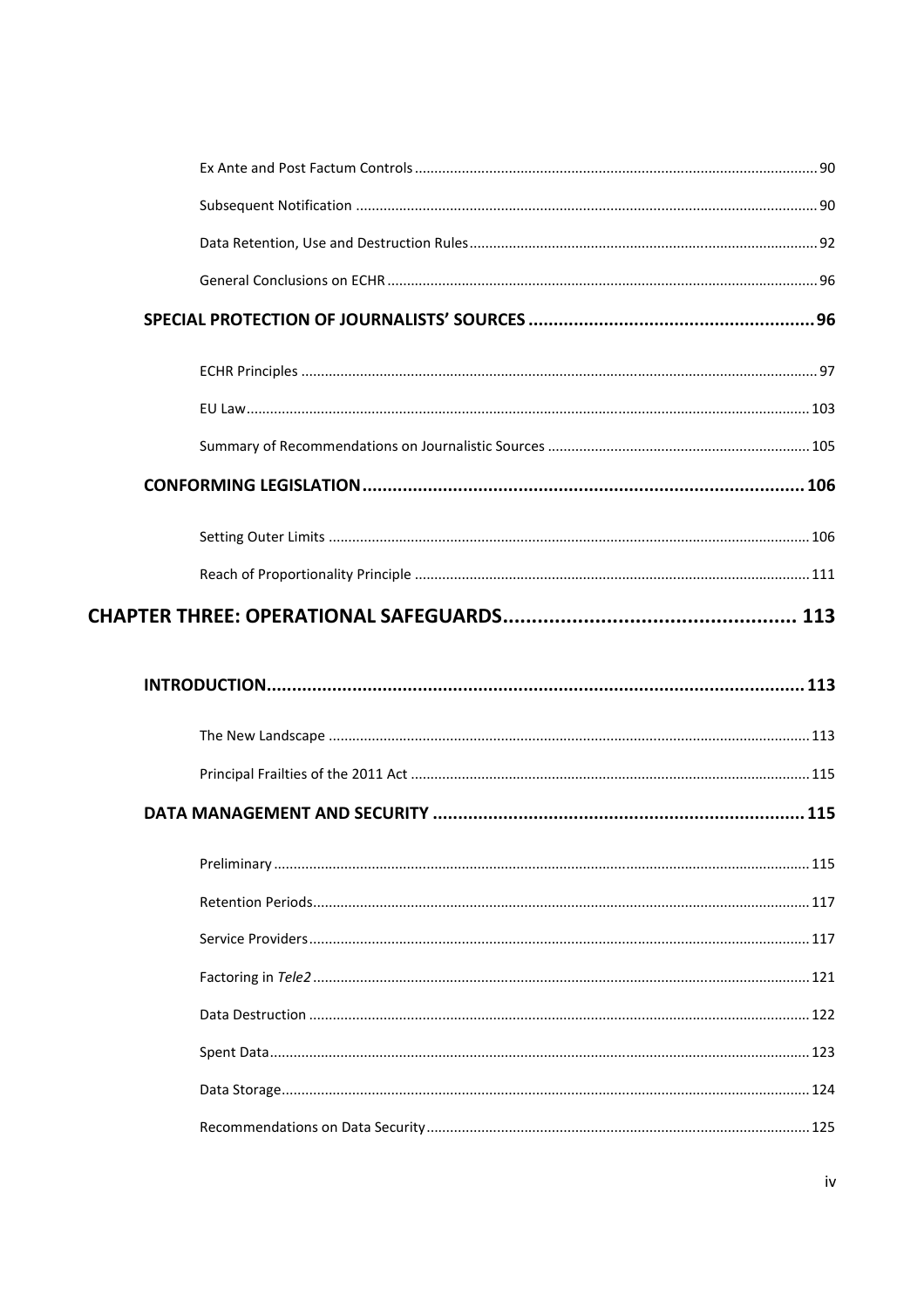| Recommendation on Competition and Consumer Protection Commission  161 |  |
|-----------------------------------------------------------------------|--|
|                                                                       |  |
|                                                                       |  |
|                                                                       |  |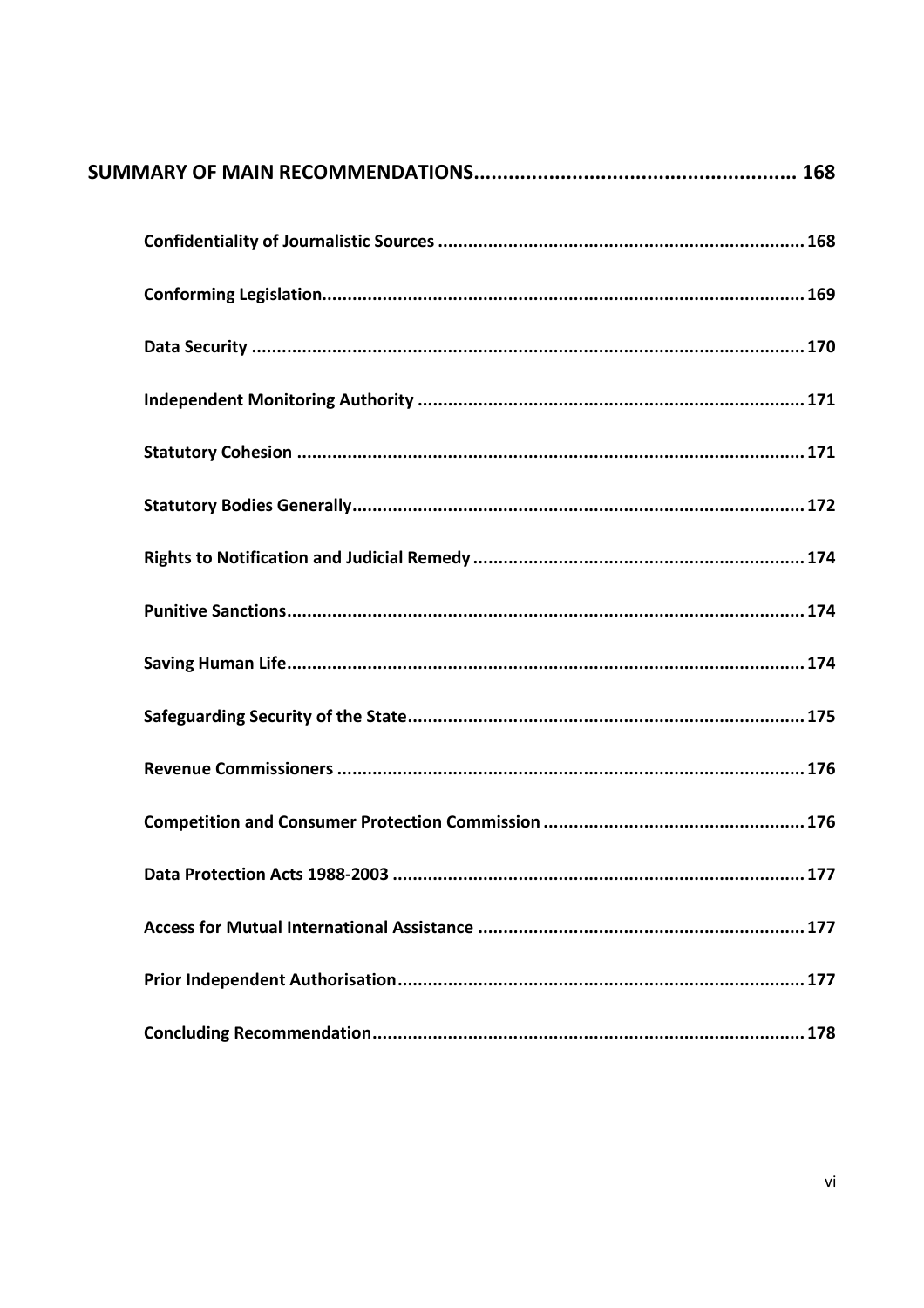#### Acknowledgments

This report entailed a review of legislation. It was not an investigation of any events or operations and had no statutory powers of investigation or compulsion. I am very grateful, therefore, to all those who voluntarily assisted the Review in understanding the practical realities of the complex intersection between modern communications networks and their use by the public and journalists and the law on the retention of data.

A special acknowledgement to Mr. Andrew Munro of the Department of Justice and Equality who was part-time Secretary to the Review, for his excellent advice and contribution to its work from the outset to its conclusion.

A particular debt of gratitude is owed to Professor Finbarr McAuley, a former member of the Law Reform Commission and Emeritus Professor at the Sutherland School of Law, UCD for his very many invaluable hours of work in reading and editing the draft report. Once again, his commitment to the public interest is evidenced by the fact that he has carried out this work on a voluntary basis.

All of the judges and statutory bodies with powers and obligations under the 2011 Act were extremely cooperative.

I would like to thank the Hon. Mr. Justice Paul McDermott of the High Court for his insight into the role of the "designated judge" for the purposes of section 12 of the Communications (Retention of Data) Act 2011, and His Honour Judge John Hannan of the Circuit Court for his assistance in understanding the functions of the "Complaints Referee" for the purposes of section 10 of the Communications (Retention of Data) Act 2011.

Considerable gratitude is also due to: the Garda Commissioner, Ms. Nóirín O'Sullivan and all the members of the Garda Síochána who assisted the Review, particularly Chief Superintendent Peter Kirwan and his colleagues; the Chief of Staff of the Defence Forces, Vice Admiral Mark Mellett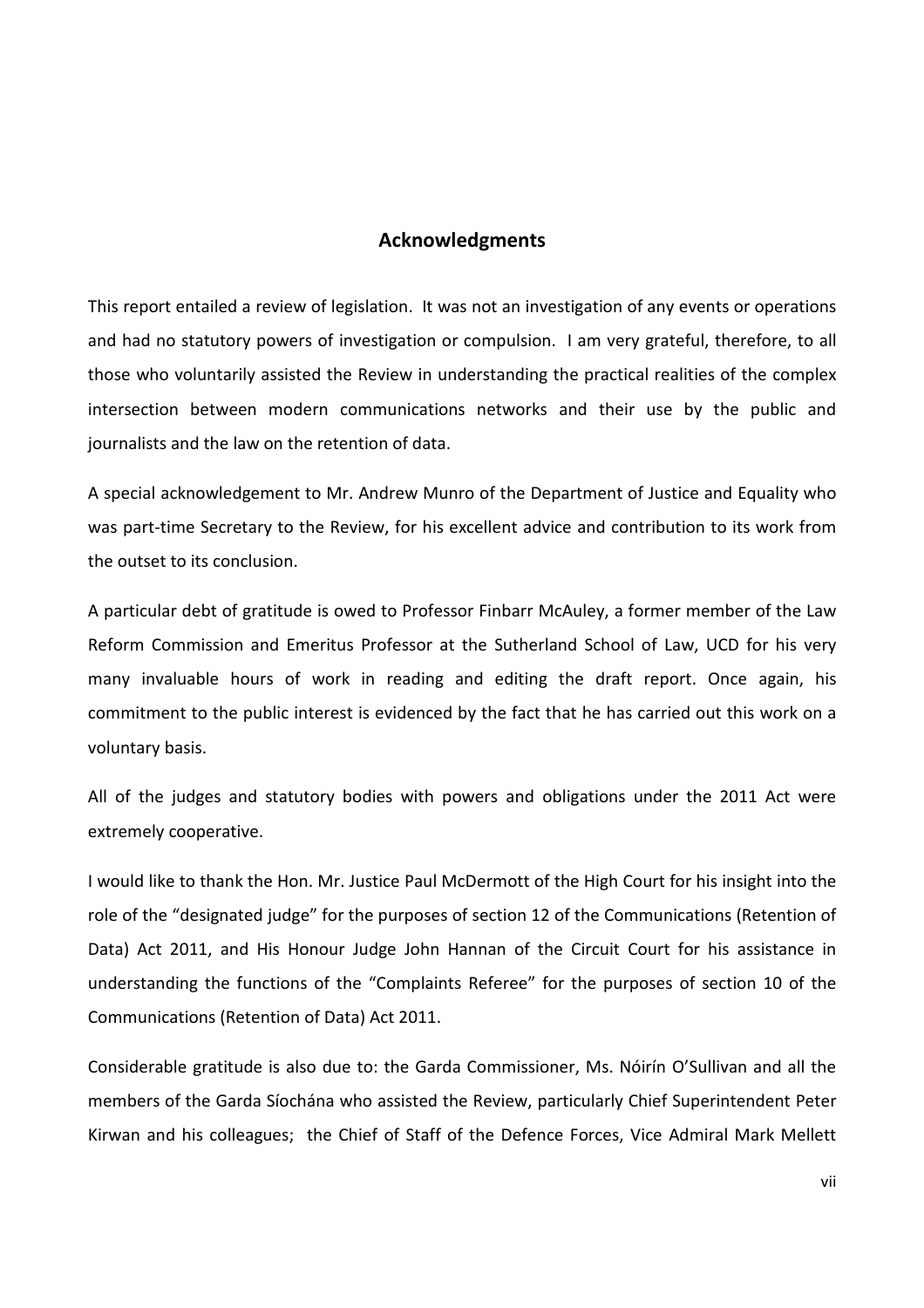(DSM) and all of the officers of the Defence Forces who assisted the Review; the Chairman of the Revenue Commissioners, Mr. Niall Cody and his team, particularly Mr. Joe Ryan; the Chairperson of the Garda Síochána Ombudsman Commission, the Honourable Ms Justice Mary Ellen Ring of the High Court, Ms Carmel Foley, Member of the Garda Síochána Ombudsman Commission and their colleagues; Mr. Pat Kenny, Member of the Competition and Consumer Protection Commission, and Mr. Sean Murphy, Legal Adviser; and the Data Protection Commissioner, Ms Helen Dixon and her colleagues.

My thanks also to the Director of Public Prosecutions, Ms. Claire Loftus and her colleagues for her assistance in understanding the use of retained communications data in criminal prosecutions.

The Irish Human Rights and Equality Commission made a considered submission to the review and I am grateful to the Chief Commissioner, Ms. Emily Logan, and her colleagues for it. Thanks are also due to the Irish Council for Civil Liberties for its submission.

The Review engaged with communications service providers in its work. I am indebted to them for their very generous assistance and would like to thank: Mr. Pat Galvin and Ms Maureen King of Eir; Ms. Edel Briody and Mr. Gary Healy of Vodafone; and Mr. Paul Durrant, Chief Executive of the Internet Service Providers Association of Ireland.

I am also grateful to the National Union of Journalists for its submissions which helpfully provided the Review with a journalist's perspective on the issues, and Newsbrands Ireland for its submissions representing the views of the newspaper industry.

I had assistance in researching the law relevant to the Review from Dr Tom Daly, Mr. Gary Fitzgerald BL and Ms. Joanne Williams BL for which I am most grateful.

Special thanks are also due to Mrs. Marjorie Johnson for her tireless and patient secretarial efforts in putting the report together while carrying the burden of being the only full-time assistant to the Review. My thanks also to Mr. Kevin McCarthy for all his support work.

#### John L Murray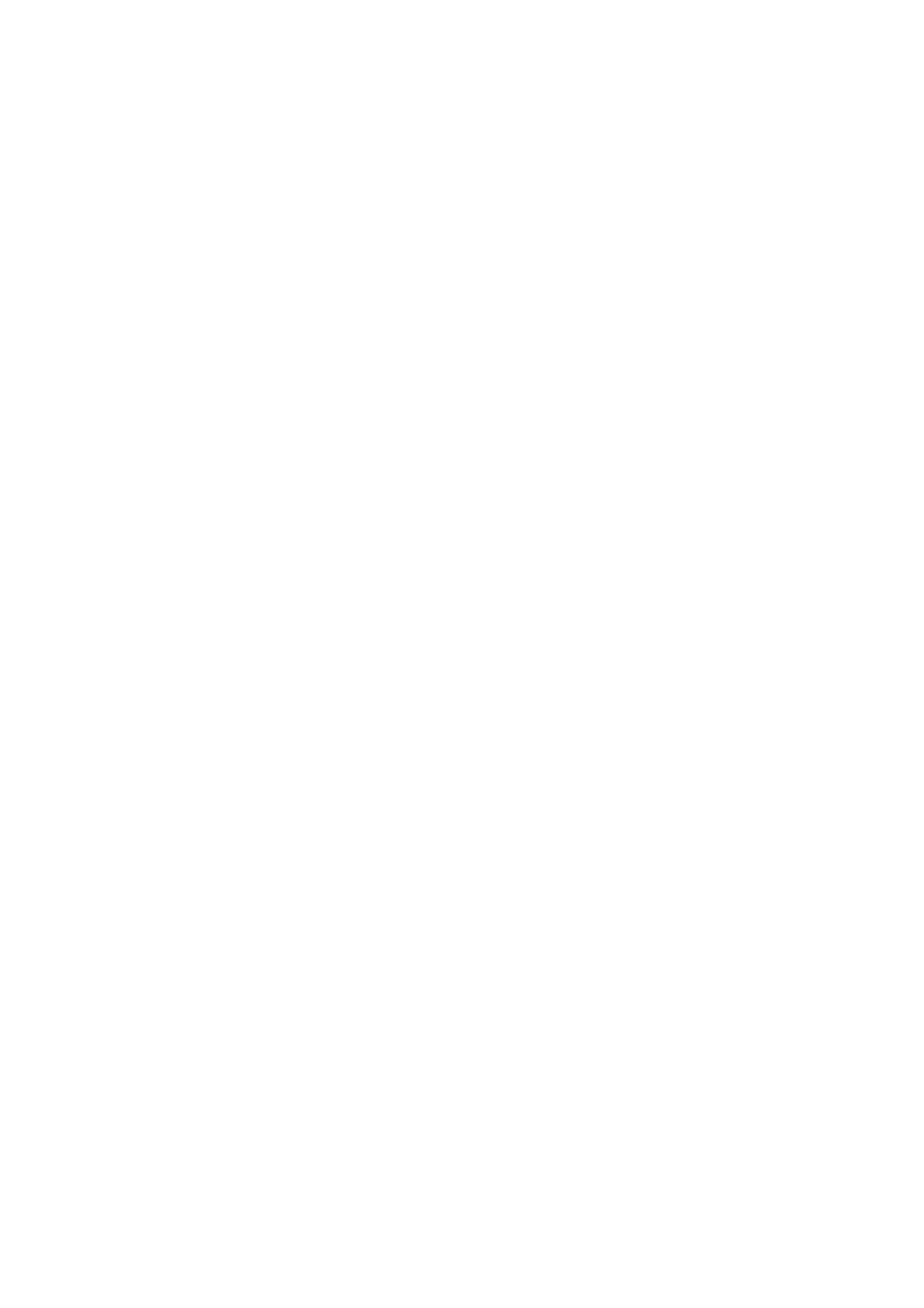### CHAPTER ONE: OVERVIEW

#### INTRODUCTION

"[N]ational laws regulating what would constitute the necessary, legitimate and proportional State involvement in communications surveillance are often inadequate or non-existent. Inadequate national legal frameworks create a fertile ground for arbitrary and unlawful infringements of the right to privacy in communications and, consequently, also threaten the protection of the right to freedom of opinion and expression." (Report of Special Rapporteur, Frank La Rue, United Nations, 2013, at paragraph 3).

#### Terms of Reference

1. The Terms of Reference of the Review are as follows:

"To examine the legislative framework in respect of access by statutory bodies to communications data of journalists held by communications Service Providers, taking into account the principle of protection of journalistic sources; the need for statutory bodies with investigative and/or prosecution powers to have access to data in order to prevent and detect serious crime; and current best international practice in this area."

2. The Review was established by the Minister for Justice following a decision of the Government. This decision was made in the wake of public debate following reported access by the Garda Síochána Ombudsman Commission (hereinafter GSOC), under the aegis of the Communications (Retention of Data) Act, 2011 (hereinafter the 2011 Act), to the communications records of journalists for the purpose of identifying journalistic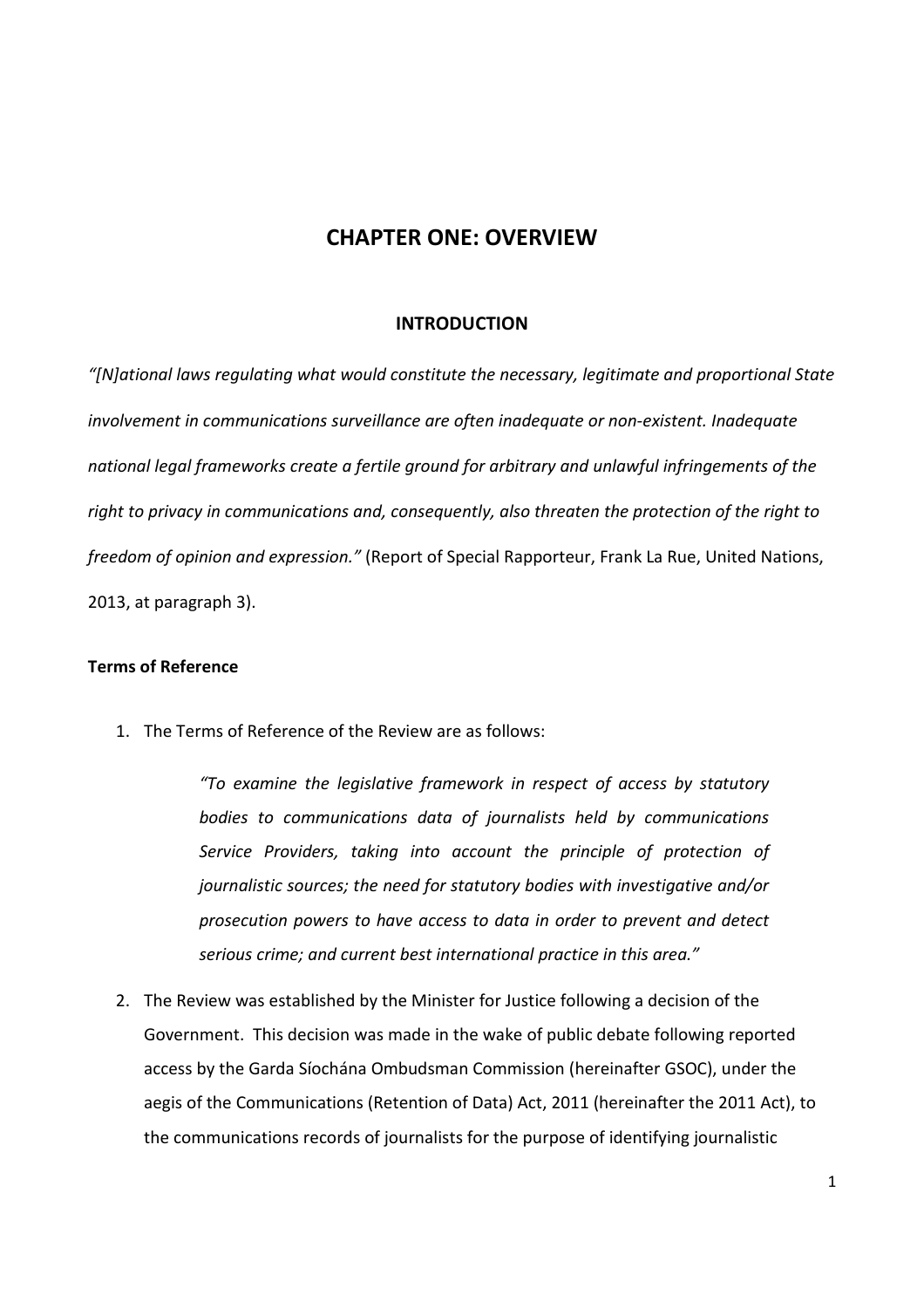sources. Media reports in January, 20161 indicated that GSOC investigators had accessed the telephone records of certain journalists in the context of an investigation into an alleged wrongful disclosure of information by a member of the Garda Síochána contrary to section 62 of the Garda Síochána Act, 2005. Section 62 makes it an offence for a member of the Garda Síochána (or a member of its civilian staff or someone contracted to it) to disclose information obtained in the course of carrying out his or her duties. The media reports referred to an allegation of unauthorised disclosure to journalists by a member of the Garda Síochána of information concerning an investigation into the death of a young woman in 2007. Ministerial concerns about the implications of the use of such powers for the freedom of the press led to the establishment of this Review.

#### Mass Surveillance

l

3. The importance and scope of the issues arising in this Review stem from the fact that the statutory framework referred to in the Terms of Reference – and described in detail below - establishes a form of mass surveillance of virtually the entire population of the State, involving the retention and storage of historic data, other than actual content, pertaining to every electronic communication, in any form, made by anyone and everyone at any time. Electronic communications in this context comprehend all forms of telephone (both fixed line and mobile) and internet communication, including text messages. The data retained includes location data of the caller and the person called. By virtue of the Communications (Retention of Data) Act 2011, communicationsService Providers are obliged to retain and store this corpus of private information – known as metadata in

http://www.irishtimes.com/news/crime-and-law/gsoc-trawls-journalists-phone-records-in-inquiry-1.2495959

<sup>1</sup>http://www.irishexaminer.com/viewpoints/columnists/michael-clifford/journalists-investigated-gsoc-powers-needto-be-reined-in-376891.html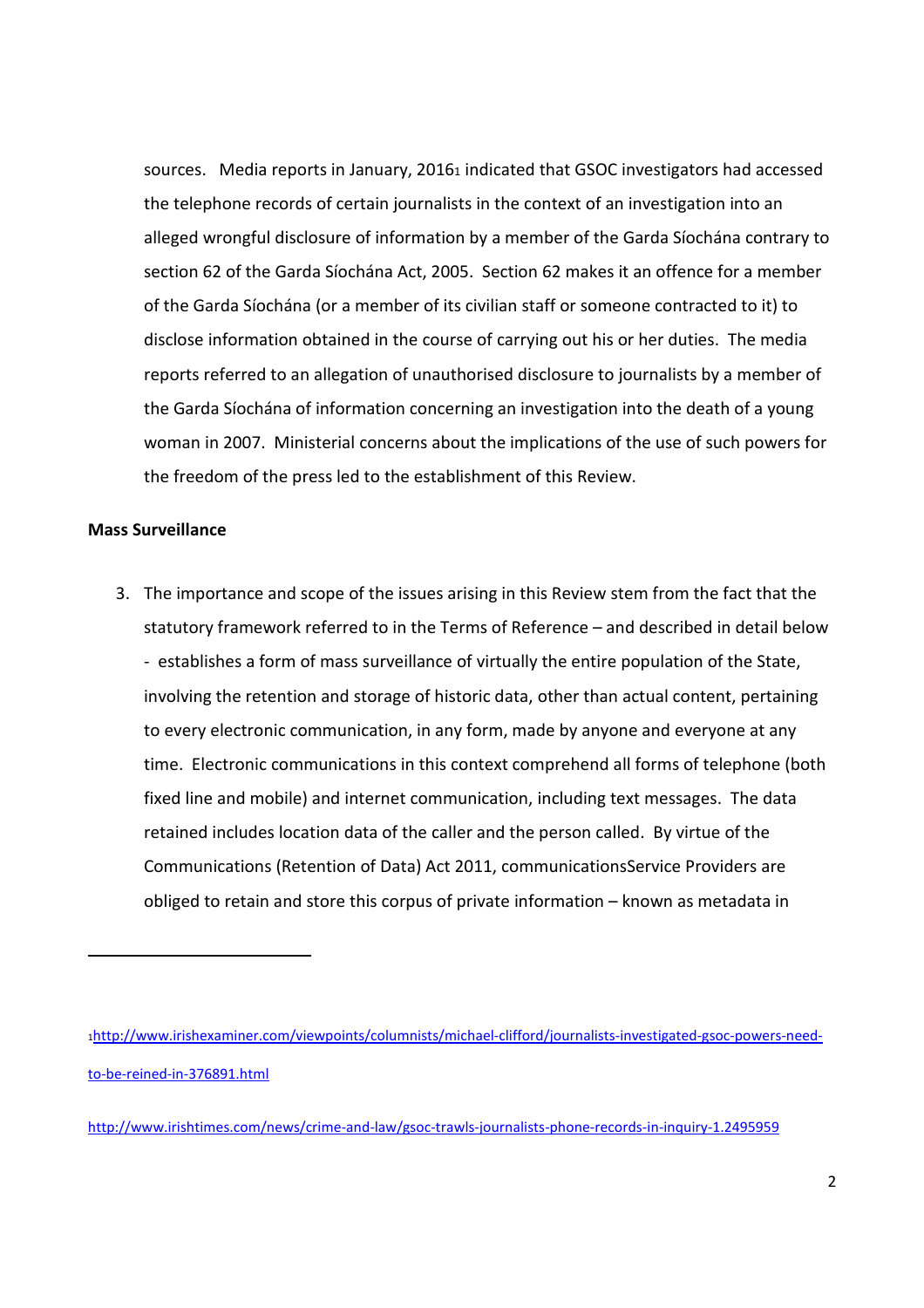information technology – relating to everyone's telephone calls, text messages, e-mails and communications on the Internet. In essence, this means the retention of all communication data not going explicitly to content: in other words, data pertaining to such matters such as the date, time and location of a telephone call. In the result, a vast amount of private information pertaining to the personal communications of virtually everyone in the State is now retained without the consent of those affected in databases maintained by each private Service Provider in fulfillment of its statutory obligations, in particular those created by the 2011 Act.

4. As is explained later, the current statutory framework governing these arrangements has many of the characteristics of the kind of legislation examined by the European Court of Justice (ECJ) in the Tele 2 case (cited later) of which the Court observed:

> "… The fact that the data is retained without the subscriber or registered user being informed is likely to cause the persons concerned to feel that their private lives are the subject of constant surveillance." (Tele2 case, at paragraphs 98 and 100 of the Judgment).

#### Scope and Volume of Data Retained

5. A vivid illustration of the sheer scale of the current data retention system can be gleaned from the following statistics. In 2016 over 5 billion text messages were sent in Ireland; a somewhat higher number were sent in 2015. Given that the relevant retention period is two years, this means that at any given time private companies who provide electronic communication services will have retained data pertaining to in excess of 10 billion text messages – any of which may be accessible, in defined circumstances, by State investigatory authorities, the statutory bodies referred to in the Terms of Reference. By the end of 2016 the total number of mobile telephone subscriptions had reached 5,969,928,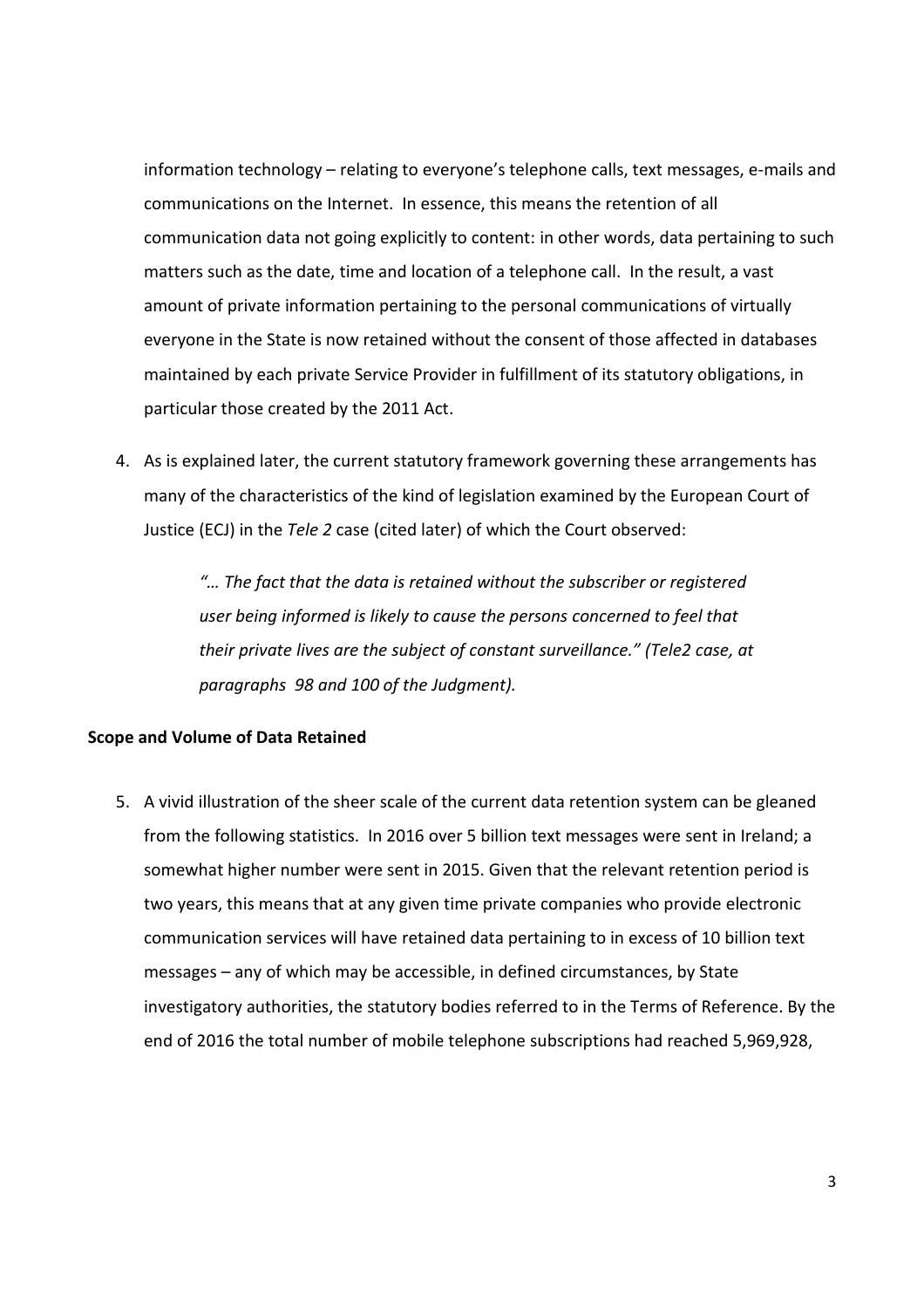while the number of fixed line subscriptions stood at 1,805,9232. In the result, service providers are in possession of retained communications data pertaining to all of the telephone calls associated with nearly 8 million telephone subscriptions. Data is also automatically retained in respect of all internet communications, for which the retention period under the 2011 Act is one year.

- 6. Since this arrangement is effectively universal and indiscriminate in application and scope, it follows that it also affects the retention and storage of journalists' communications data, whether pertaining to communications between journalists or between journalists and others.
- 7. The private information thus retained by Service Providers is not a snapshot of information concerning a particular communication or recent communications but constitutes an historical record of all communication over a lengthy period. As already indicated, by virtue of section 3 of the Communications (Retention of Data) Act 2011, data relating to telephone communications must be kept for two years, while Internet data must be retained for one year. Although routinely referred to in anodyne terms as 'data' or 'retained data', this vast store of private information touches every aspect of an individual's private and professional communications profile over a lengthy period, including the type, source and destination of every communication made, the date, time and duration of each communication, details of the user's communication equipment, and the location of mobile communication equipment. The names and addresses of subscribers and registered users may also be identified, as well as the calling telephone number, the number called and an IP address for Internet services.<sup>3</sup>

 $\overline{a}$ 

<sup>2</sup>The figures are based on information from the Commission for Communications Regulation; Quarterly Key Data Report, 2/4/2016 (Reference ComReg 17/15(R) : 16/03/2017). Subscribers may have multiple subscriptions.

<sup>3</sup>See cases C-293/12 and C-594/12, EU:C2014:238, Digital Rights Ireland Limited v Ireland & Others; Karntner Landesregierung v Seitlinger & Others: Judgment of 8 April 2014, para 26.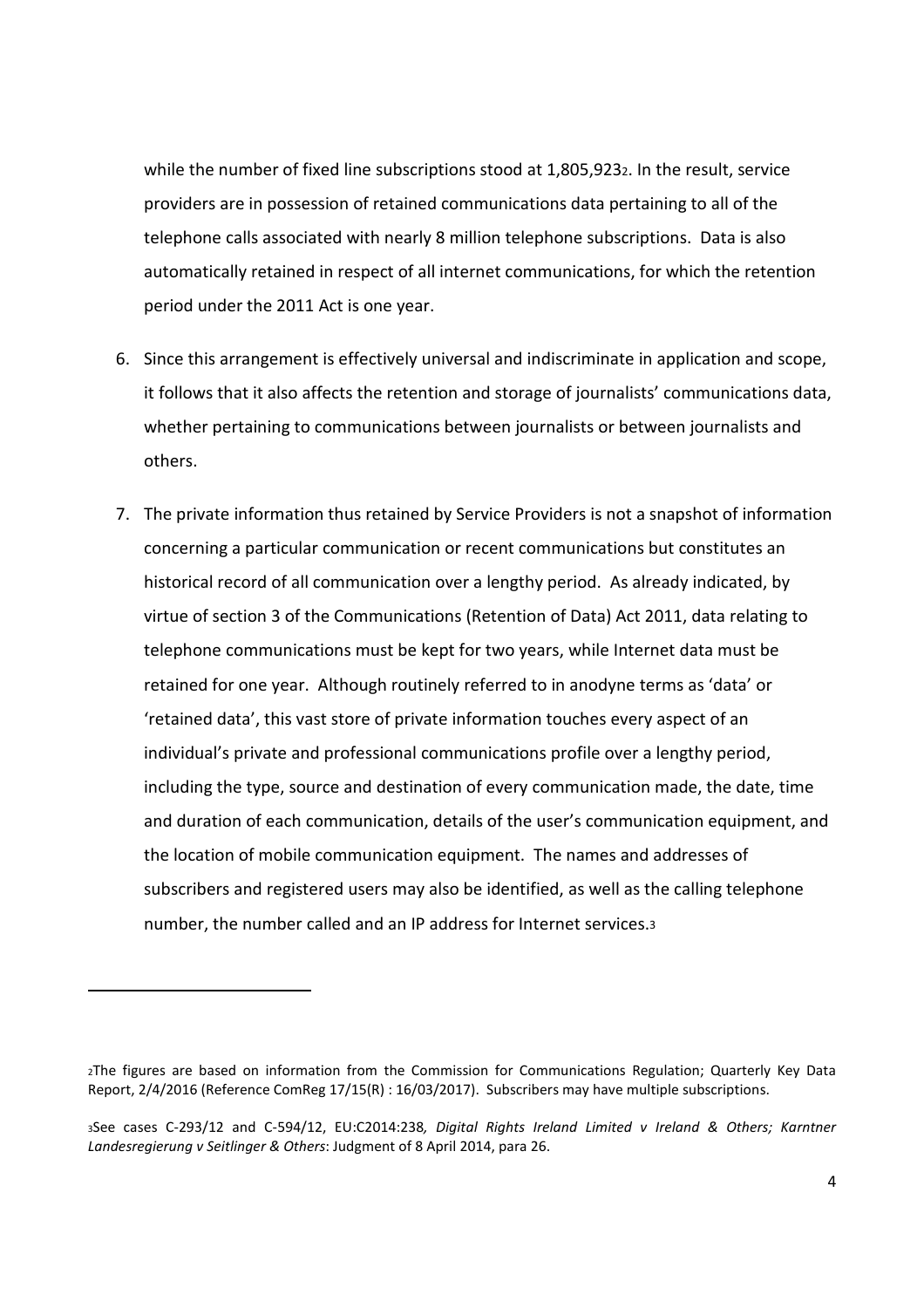8. Storage of the kinds of communications data mentioned in the preceding paragraph has a special importance when considering the principle of protection of journalistic sources. Data pertaining to the time, date, location, destination and frequency of a journalist's telephone calls may allow conclusions to be drawn about the recent pattern of his or her social and professional life, including his or her contacts, and thus provide a clear pathway to identifying his or her journalistic sources.4 For example, location data linking a journalist's telephone calls with those of another caller in the vicinity of, say, Leinster House before or after a sensitive meeting in which that person was known to have been involved, might well be thought crucial in this regard.

#### Digital Rights Ireland

9. It should be noted at the outset that the 2011 Act was enacted to give effect to EU Directive 2006/24 on the retention of data generated by public electronic communications.5 The Directive obliged Member States to adopt measures to ensure that communications data, including location data, are retained in accordance with its provisions. In 2014 the European Court of Justice (ECJ) declared Directive 2006/24 to be invalid, broadly speaking because the Directive, as an EU legislative measure, failed to make express provision for sufficient safeguards for the protection of the fundamental rights of citizens as guaranteed by the European Charter of Fundamental Rights. The decision of the Court declaring the Directive invalid was made in the case of Digital Rights Ireland.6 This case, which is reviewed in Chapter 2, arose from a reference to the ECJ by the High Court of Ireland, pursuant to Article 264 of the Treaty on the Functions of the European Union. The ECJ found that the system of data retention envisaged by the

 $\overline{a}$ 

<sup>4</sup>See note 3 at para 99 of the Judgment.

<sup>5</sup> Directive 2006/24/EC, 15 March, 2006 "On the retention of data generated or processed in connection with the provision of publicly available electronic communications services or of public communications networks …"

<sup>6</sup>Digital Rights Ireland v Minister for Communications and Others: Joined cases C-293/12 and C-514/2. The other of the joined cases was a reference from an Austrian court.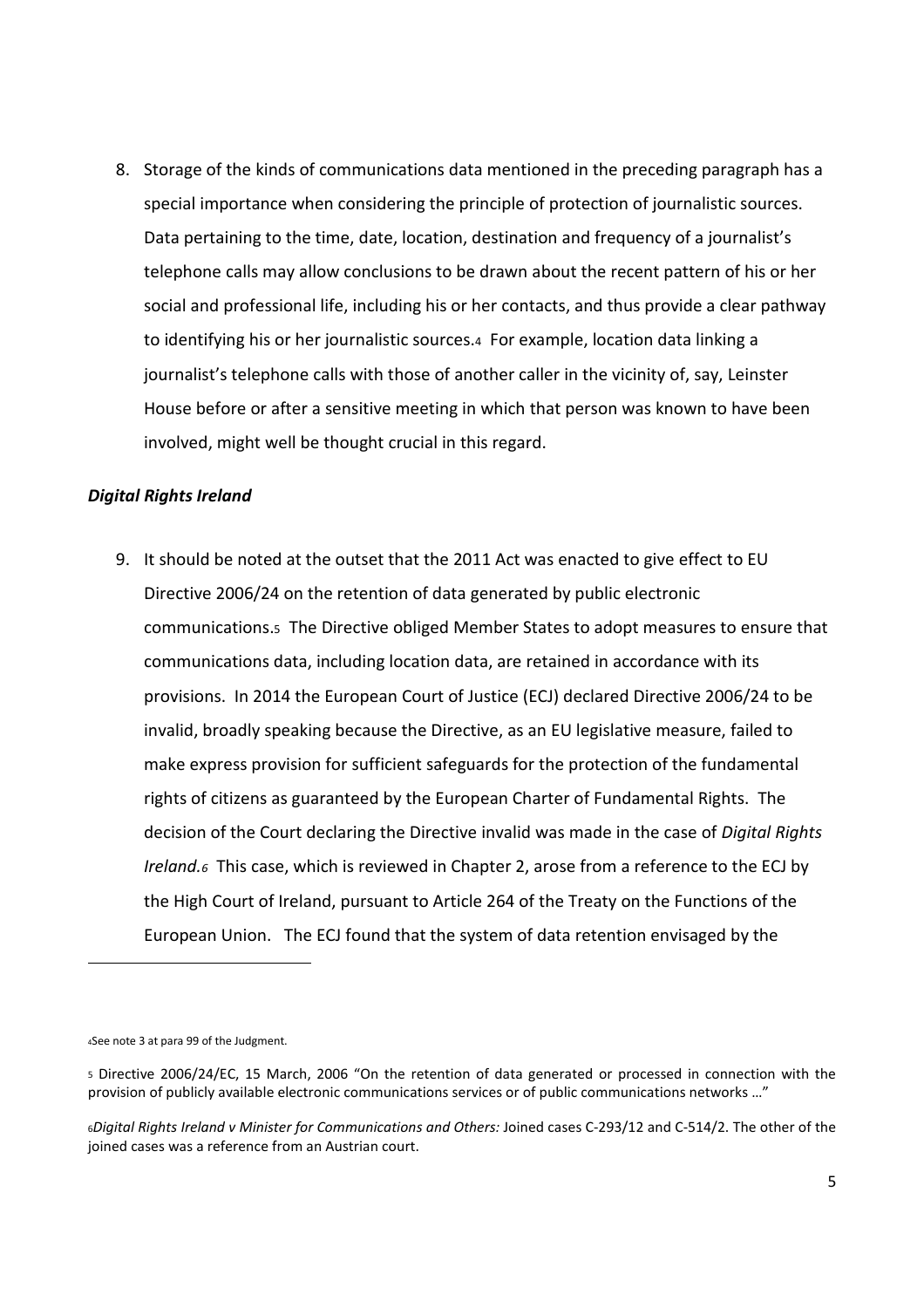Directive constituted a disproportionate interference with the fundamental rights guaranteed by the Charter because it lacked sufficient safeguards protecting fundamental rights. Crucially, the Court did not find that the *scope* of the system as such was incompatible with EU law.

- 10. Having declared that Directive 2006/24EU on the retention of communications data was invalid, the decision of the ECJ in Digital Rights Ireland nonetheless left open, or undecided, several issues fundamental to the operation of a compulsory communications data retention regime under the national laws of member states (even where the latter were intended to implement the Directive). These unresolved issues included whether EU law generally, and in particular Directive 2002/58 on the protection of privacy in electronic communications, applied to implementing national legislation. Moreover, even in the event that it did, a significant number of Member States took the view (as they were later to argue in Tele2) that EU law did not apply to the conditions under which state bodies, such as police forces, were entitled to access retained communications data.
- 11. As the judgment of the ECJ in Digital Rights Ireland left open a significant range of arguable implications for national legislative measures, it followed that there was no determining judicial decision on these issues under EU law; and this in turn meant that the initial focus of the Review was necessarily expansive both in regard to the standards and safeguards which a state might be obliged to observe when operating a regime of indiscriminate communications data retention, and in respect of the international reference points for determining such standards.

#### Impact of Tele2

12. In its seminal judgment of 21 December 2016 the Court of Justice of the European Union in Tele2 examined the compatibility with EU law of certain national enactments establishing a system of indiscriminate communications data retention, with particular regard to certain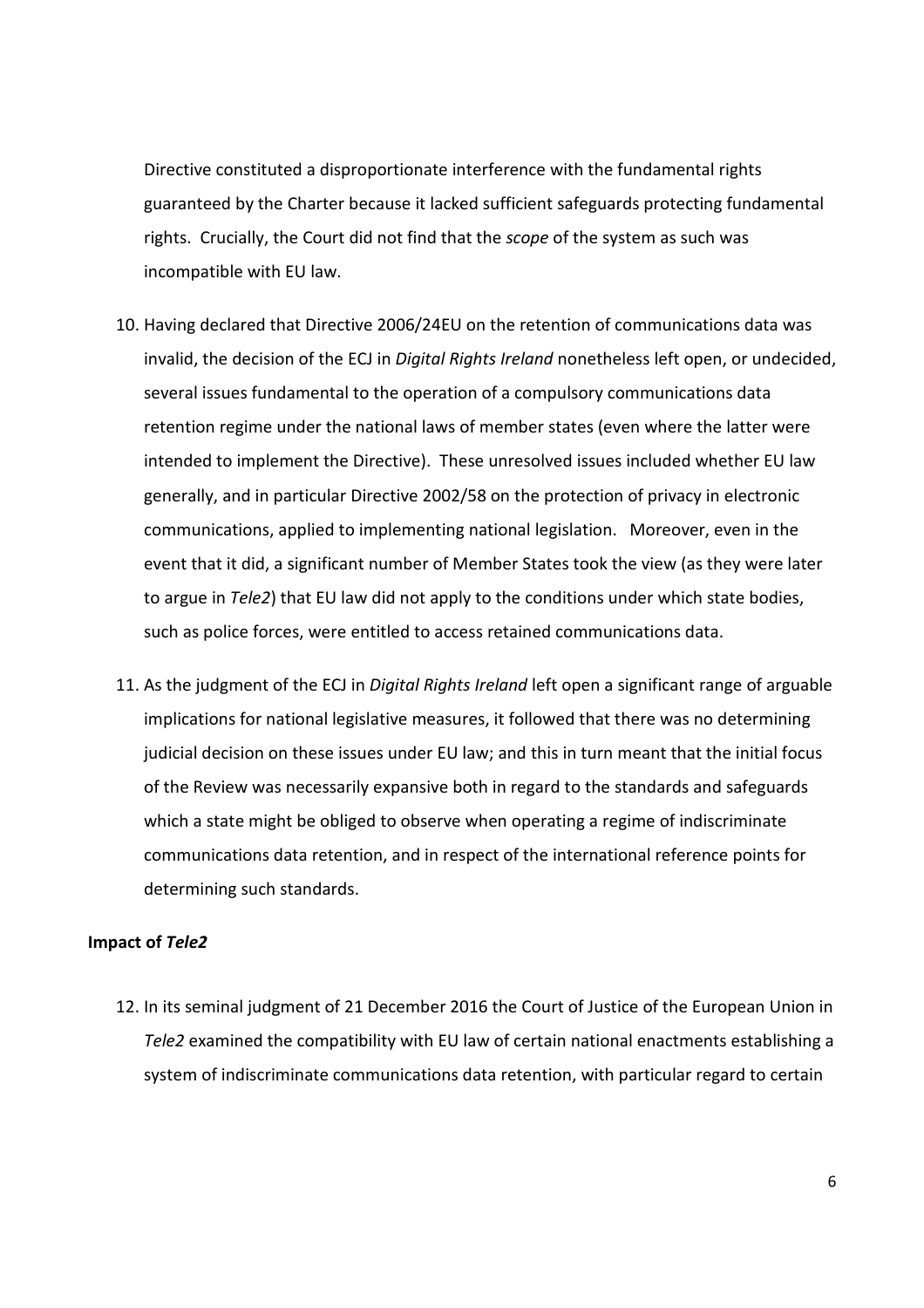fundamental rights guaranteed by the EU Charter of Fundamental Rights.7 The judgment, which is discussed in detail in Chapter 2, turns on two fundamental conclusions. First, it significantly reduced the permissible scope of the statutory obligations that can be imposed on Service Providers to retain the communications data of subscribers without their consent. The Court held that the existing forms of automatic and wholly indiscriminate retention of private communications data cannot be reconciled with European law. It concluded that retention can only occur, exceptionally, in pursuit of the objectives which are exhaustively listed in Article 15(1) of Directive 2002/588, and cannot be wholly indiscriminate without exception, in scope and application. Second, the Court decided that access to retained private data by state bodies is only permissible where strictly necessary for one of the objectives set out in of Article 15 (1), and then only when accompanied by robust safeguards protecting the fundamental rights affected by it.9 As will be seen later, the first of these conclusions effectively sweeps the ground from under wholly indiscriminate mass surveillance schemes of the kind established by the Communications (Retention of Data) Act 2011. In light of Tele2it may no longer be lawful to compel Service Providers to retain all private data as part of a general, wholly indiscriminate surveillance scheme applying to everyone who communicates by telephone or via the internet.

9At para 134 of the Judgment.

<sup>7</sup>See cases C-203/15 and C-698/15, Tele2 Sverige AB v Post-Och Telestyrelsen; and Secretary of State for the Home Department v Watson & Others: Judgment of 21 December, 2016.

<sup>8</sup>Article 15 (1) provides "1. Member States may adopt legislative measures to restrict the scope of the rights and obligations provided for in Article 5, Article 6, Article 8(1), (2), (3) and (4), and Article 9 of this Directive when such restriction constitutes a necessary, appropriate and proportionate measure within a democratic society to safeguard national security (i.e. State security), defence, public security, and the prevention, investigation, detection and prosecution of criminal offences or of unauthorised use of the electronic communication system, as referred to in Article 13(1) of Directive 95/46/EC. To this end, Member States may, inter alia, adopt legislative measures providing for the retention of data for a limited period justified on the grounds laid down in this paragraph. All the measures referred to in this paragraph shall be in accordance with the general principles of Community law, including those referred to in Article 6(1) and (2) of the Treaty on European Union."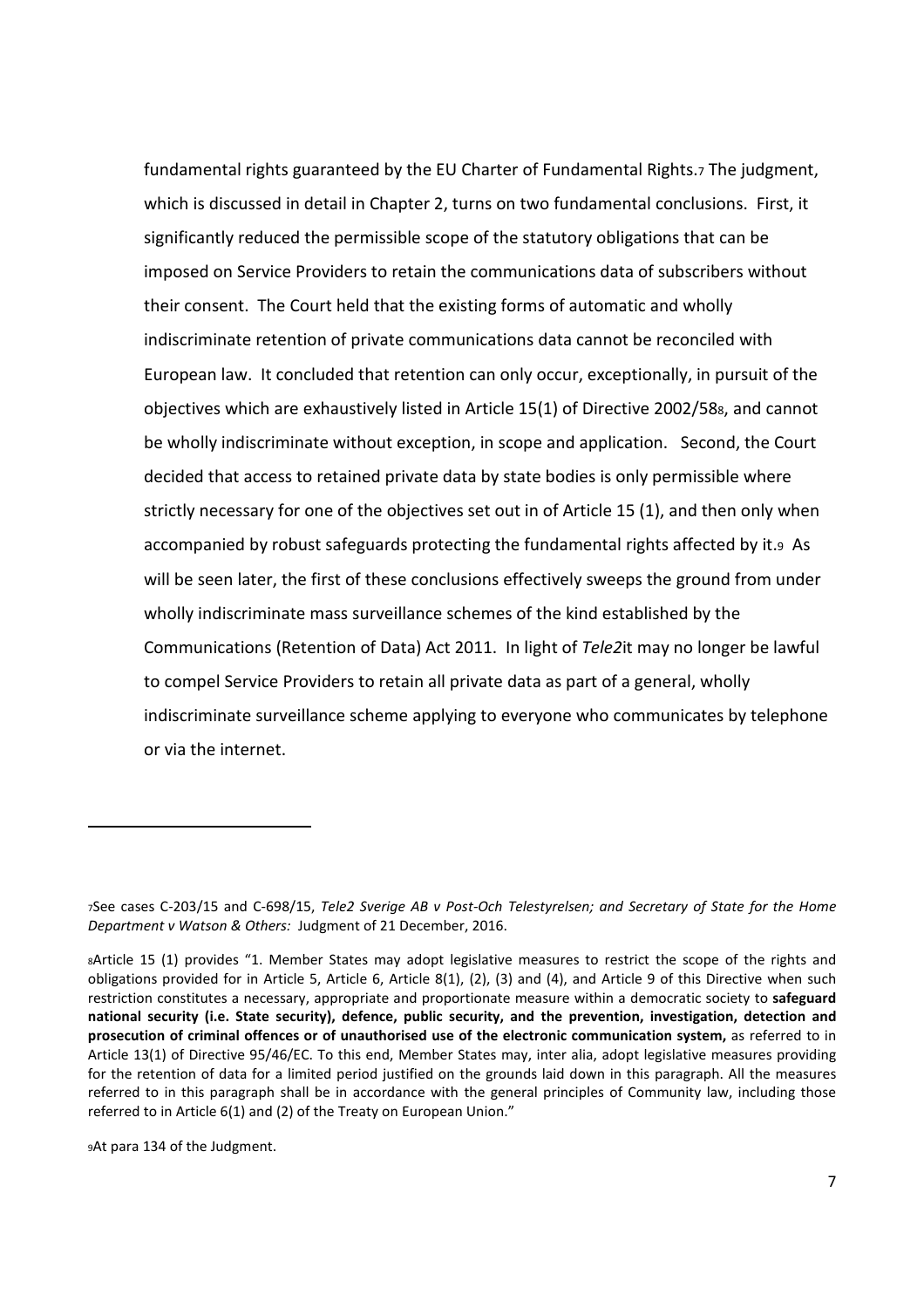- 13. The second seminal conclusion- that EU law is applicable to the circumstances and conditions under which state bodies may access retained communications data - has farreaching implications for the rules currently governing such access, and, indeed, for any future scheme that may be fashioned in this area in light of the conclusions and recommendations set out in this Review.
- 14. It should however be stressed that the decision in Tele2 does not appear to preclude Member States from taking proportionate action in the use of communications data in the fight against serious crime and terrorism, or in respect of the other objectives identified in Article 15 (1) of Directive 2002/58.
- 15. Moreover, the decision in Tele2 also appears to accept that a data retention scheme that is not wholly indiscriminate – without any exception - would be compatible with European law provided certain objectively verifiable conditions were clearly satisfied and necessary safeguards provided. In this regard, the ECJ specifically referenced a scheme limited by geographic region in respect of which it was possible, ''based on objective evidence…to identify a public whose data is likely to reveal a link…with serious criminal offences…or to preventing a serious risk to public security.''10It goes without saying that is for the Oireachtas to decide, as a matter of policy, what this rubric might mean in the context of domestic law, although it will be suggested that a statutory scheme providing for data retention orders limited by topography or even by locality in the wake of a terrorist attack or on foot of credible evidence of an imminent attack would fall within its ambit.

#### Inherent Risks

j

16. Although the communications data retained under the Act of 2011, often referred to as metadata, never includes the content of communications, collectively the retained data

10At para 111 of the Judgment.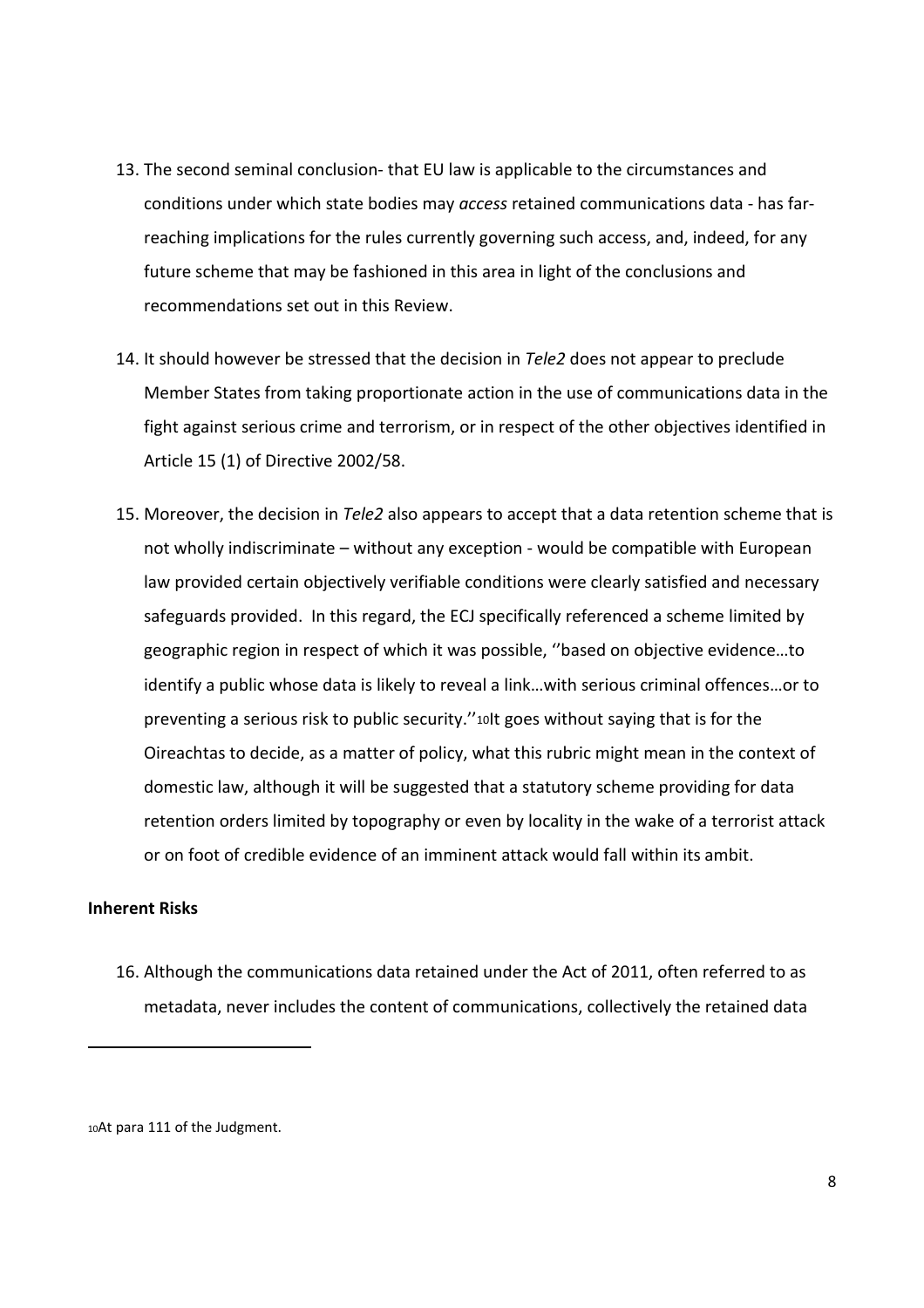constitutes vital and comprehensive information concerning the private lives and professional activities of everybody, without exception. Section 2 of the 2011 Act expressly excludes the contents of communications from its application. Other legislation that permits a form of "targeted surveillance" against individuals, including access to the contents of their communications, falls outside the scope of this Review. (See paragraphs 25-27 below.)

- 17. In giving effect to Directive 2006/24/EC, the 2011 Act obliges the providers of communications services (the Service Providers) indiscriminately to collect and retain electronic communications data which, as the ECJ pointed out in Tele2, "provides the means ... of establishing a profile of the individuals concerned, information that is no less sensitive, having regard to the right to privacy, than the actual content of communications (emphasis added). Accordingly, the fact that the regime of communications data retention established by the 2011 Act does not apply to the content of communications does not mean that the Act's interference with a person's right to privacy and other affected fundamental rights is any less serious on that account.
- 18. In this regard, the Court of Justice in Tele2expressly endorsed (at paragraph 99 of the Judgment) statements made by the Advocate General in the same case: viz, "I would emphasise that the risks associated with access to communications data (or 'metadata') may be as great or even greater than those arising from access to the content of communications …In particular, as the examples I have given demonstrate, 'metadata' facilitate the almost instantaneous cataloguing of entire populations something which the [storage of the] content of communications does not". The Court also made reference to a similar assessment made in a recent report by the United Nations High Commissioner for Human Rights.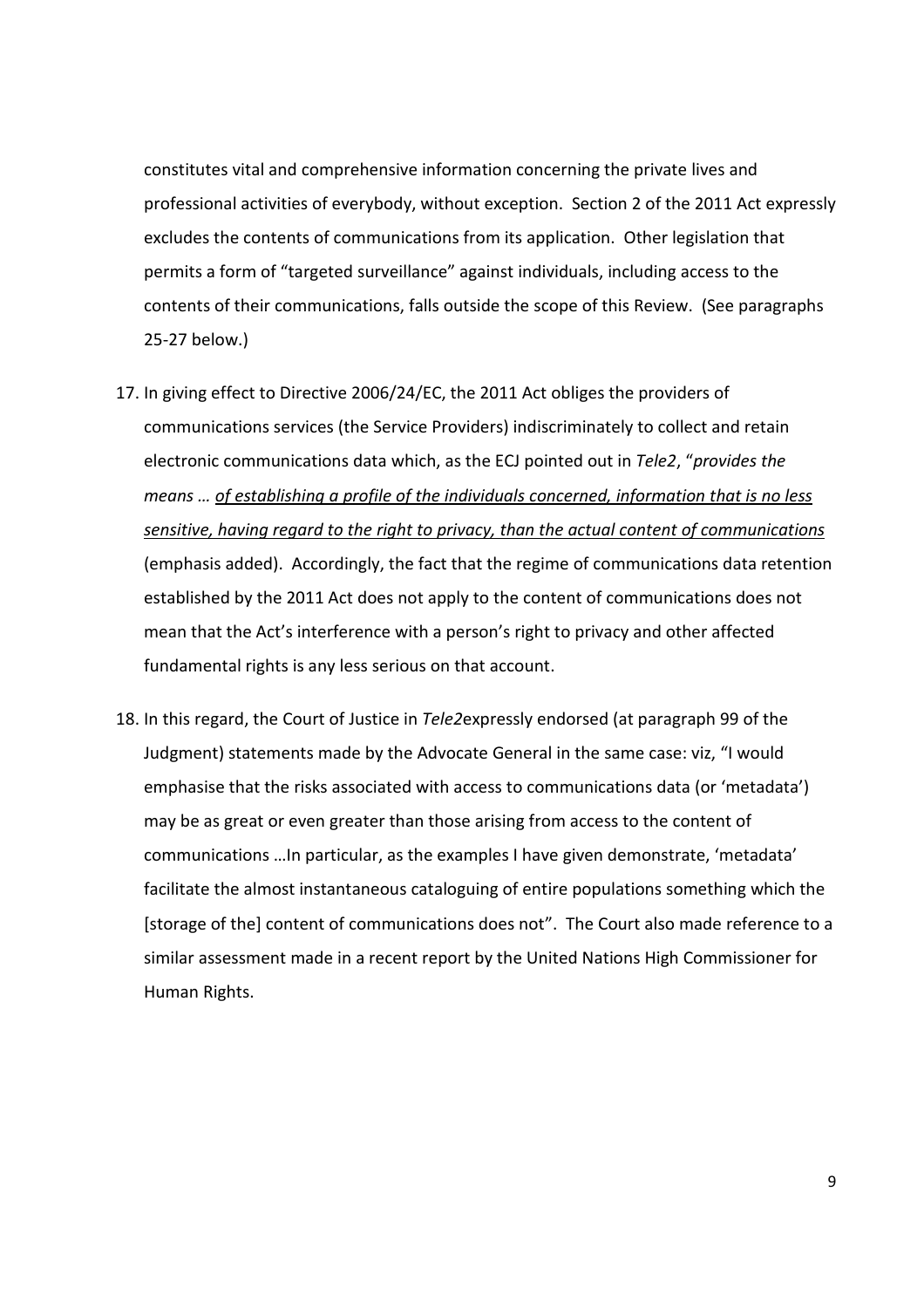19. In similar vein, a United Nations Special Rapporteur in a Report on the implications on compulsory retention of communications data observed11:

> "The communications data collected by third-party Service Providers, including large Internet companies, can be used by the State to compose an extensive profile of concerned individuals. When accessed and analysed, even seemingly innocuous transactional records about communications can collectively create a profile of an individual's private life, including medical conditions, political and religious viewpoints and/or affiliation, interactions and interests, disclosing as much detail as or even greater detail than would be discernible from the content of communications alone. By combining information about relationships, location, identity and activity, states are able to track the movement of individual and their activities across a range of different areas, from where they travel to where they study, what they read or whom they interact with."

20. By way of illustrating the political risks associated the mass retention of so-called metadata, the Advocate General in the Tele2 case stated:

> "257. Let us suppose, first of all, that a person who has access to retained data wishes to identify all the individuals in the Member State who have a psychological disorder. Analysing the content of all communications effected within the national territory for that purpose would require considerable resources. On the other hand, by using databases of communications data, it would be possible instantly to identify all the individuals who have contacted a psychologist during the data retention

<sup>11</sup>Report of the Special Rapporteur on the Promotion and Protection of the Right to freedom of Opinion and Expression, Frank La Rue, 17 April 2013; United Nations General Assembly A/HRC/23/40, para 42.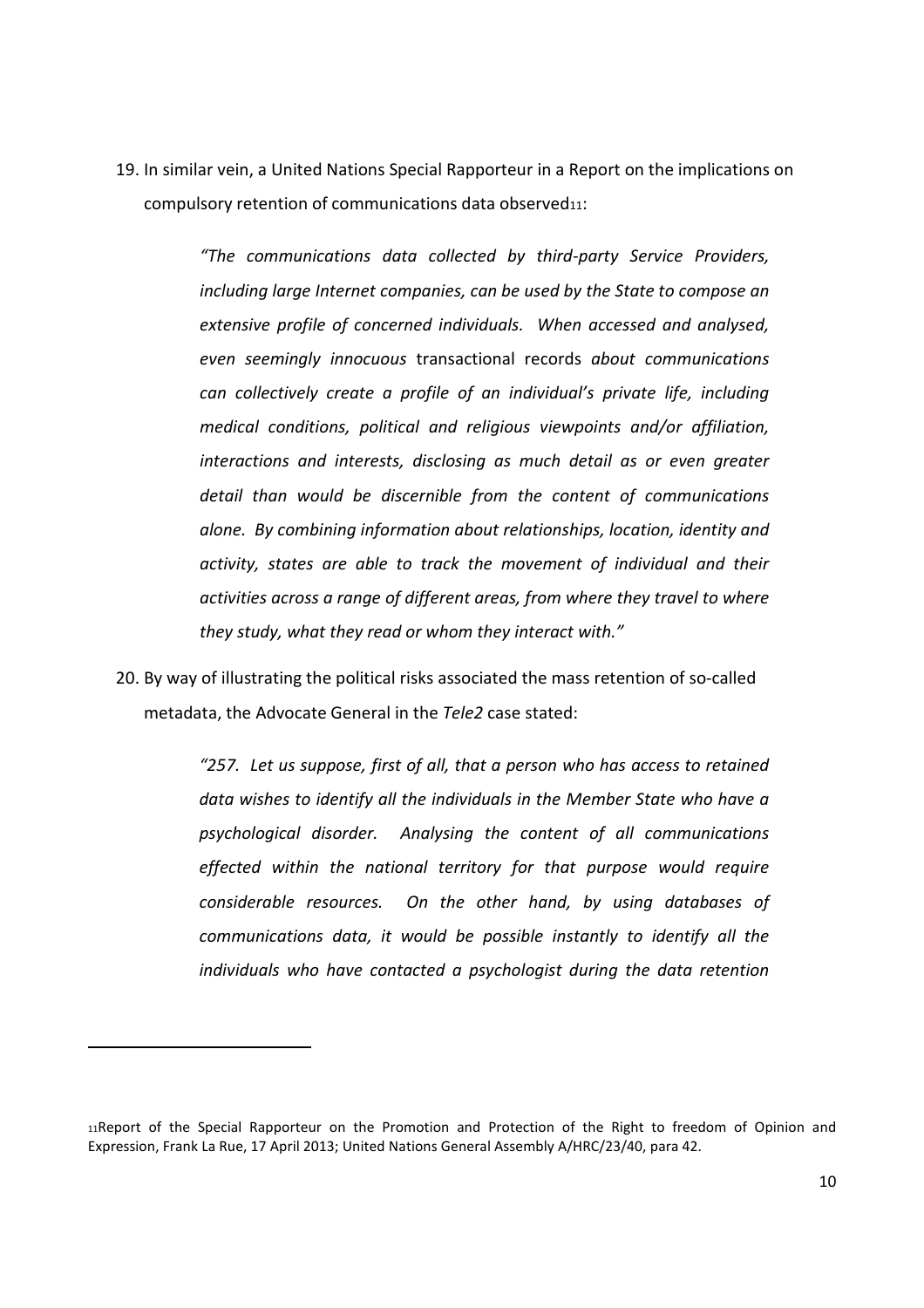period. I might add that that technique could be extended to any of the fields of specialist medicine registered in a Member State.

258. Now let us suppose that that same person wished to identify individuals opposed to the policies of the incumbent government. Again, analysing the content of communications for that purpose would require considerable resources, whereas, by communications data it would be possible to identify all individuals on the distribution list of emails criticising government policy. Furthermore, such data would make it possible to identify individuals taking part in any public demonstration against the government."

- 21. Accordingly, even though the content of private communications is not affected by its provisions, the mandatory data retention scheme established by the 2011 Act means that an important historical record of personal information about every communications user in the State must be stored by and under the exclusive control of private communications Service Providers. It is then subject to access by statutory bodies in accordance with the provisions of the Act. Both in scope and timescale, the information stored goes well beyond what might normally be done by commercial or State entities for billing or administrative purposes. Moreover, data retained for billing or administrative purposes would normally be confined to personal information – such as name and contact details – relevant to those purposes, and must be destroyed when no longer required. Thus the Data Protection Acts set strict limits on the length of time such personal data may be kept for purely administrative purposes.
- 22. As already indicated, the 2011 Act is universal and indiscriminate in reach and application. It applies to all telephone and Internet communications made by every person within the State. Accordingly, data files are retained on all communications users without their consent; and although this Review is directly concerned with its impact on journalists, the Act makes no distinction between journalists and other communications users - or, for that matter, between communications users generally and other groupings, such as members

11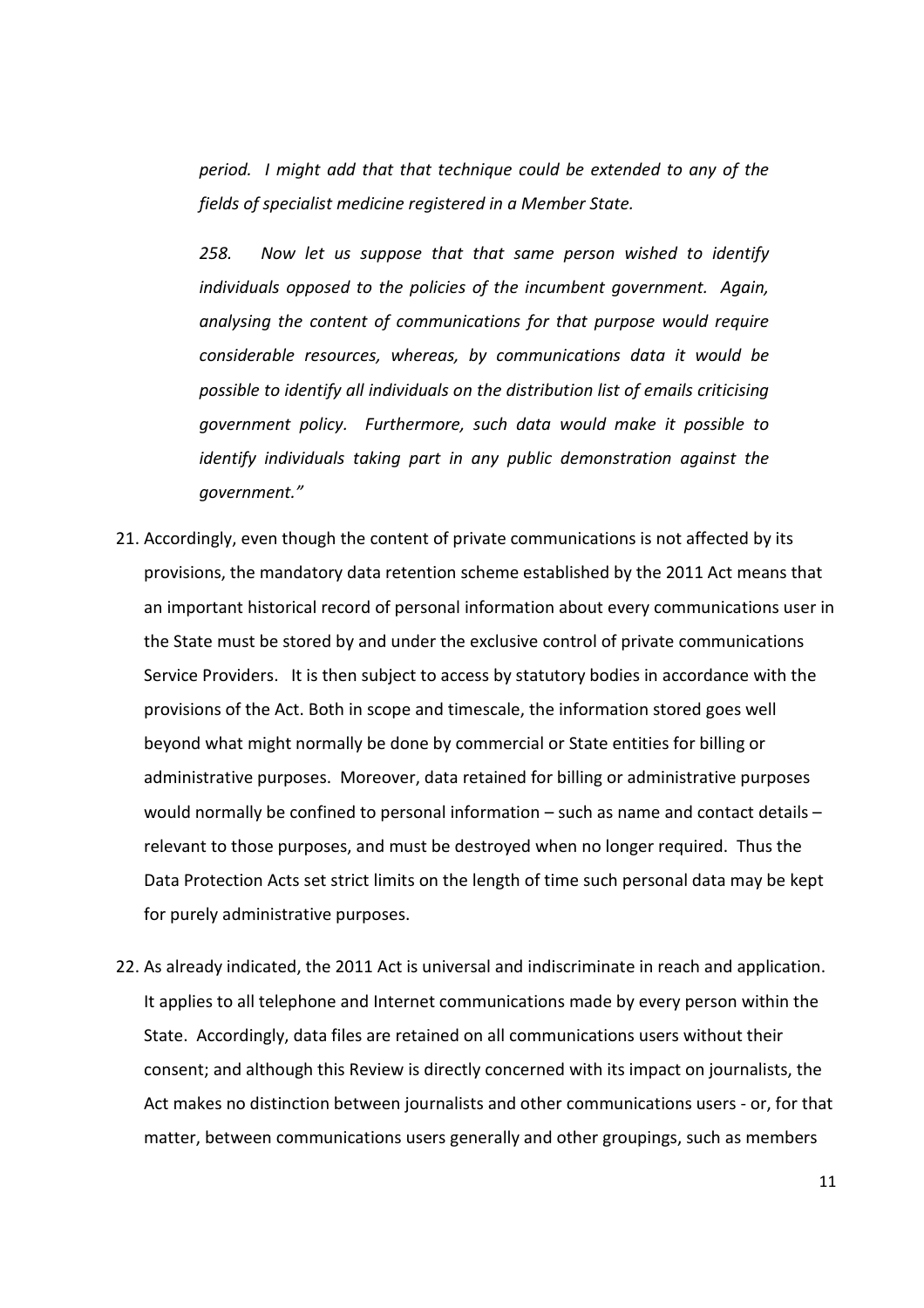of the Oireachtas, the Judiciary, Government ministers, trade unionists, medical doctors, teachers, sports club members etc. All are subject to the regime of compulsory communications data retention established under the Act.

- 23. Insofar as communications data may legitimately be retained for such purposes as the investigation or prosecution of serious crime, it follows that the provisions of the 2011 Act apply to everyone and anyone - including journalists - reasonably suspected of being involved in the commission of crime. By the same token, the fundamental rights enjoyed by journalists in respect of the retention and disclosure of their communications data, both personal and professional, are the same as those enjoyed by citizens generally. Journalists enjoy those rights as citizens, not by virtue of their occupation or professional activities as journalists. Accordingly, journalists are entitled to the same legal protections and safeguards as everyone else in the matter of their private or professional communications, whether these arise under Irish law, E.U. law or the European Convention on Human Rights.
- 24. Thus it what follows the data retention and disclosure system established by the 2011 Act is examined in terms of its impact on citizens generally, with a view to identifying, for the benefit of citizens and journalists alike, the fundamental rights threatened by its operation as well as the reforms and safeguards needed to protect those rights in the future. Special considerations for journalists do however arise in connection with the principle of protection of journalistic sources as referred to in the Terms of Reference. Not least of these is a concern that the 2011 Act appears to permit access to a journalist's retained data for the purpose of uncovering his or her sources even in the context of investigating a suspect other than the journalist. Accordingly, the issue of the confidentiality of journalistic sources is treated separately, and is the subject of a number of specific recommendations.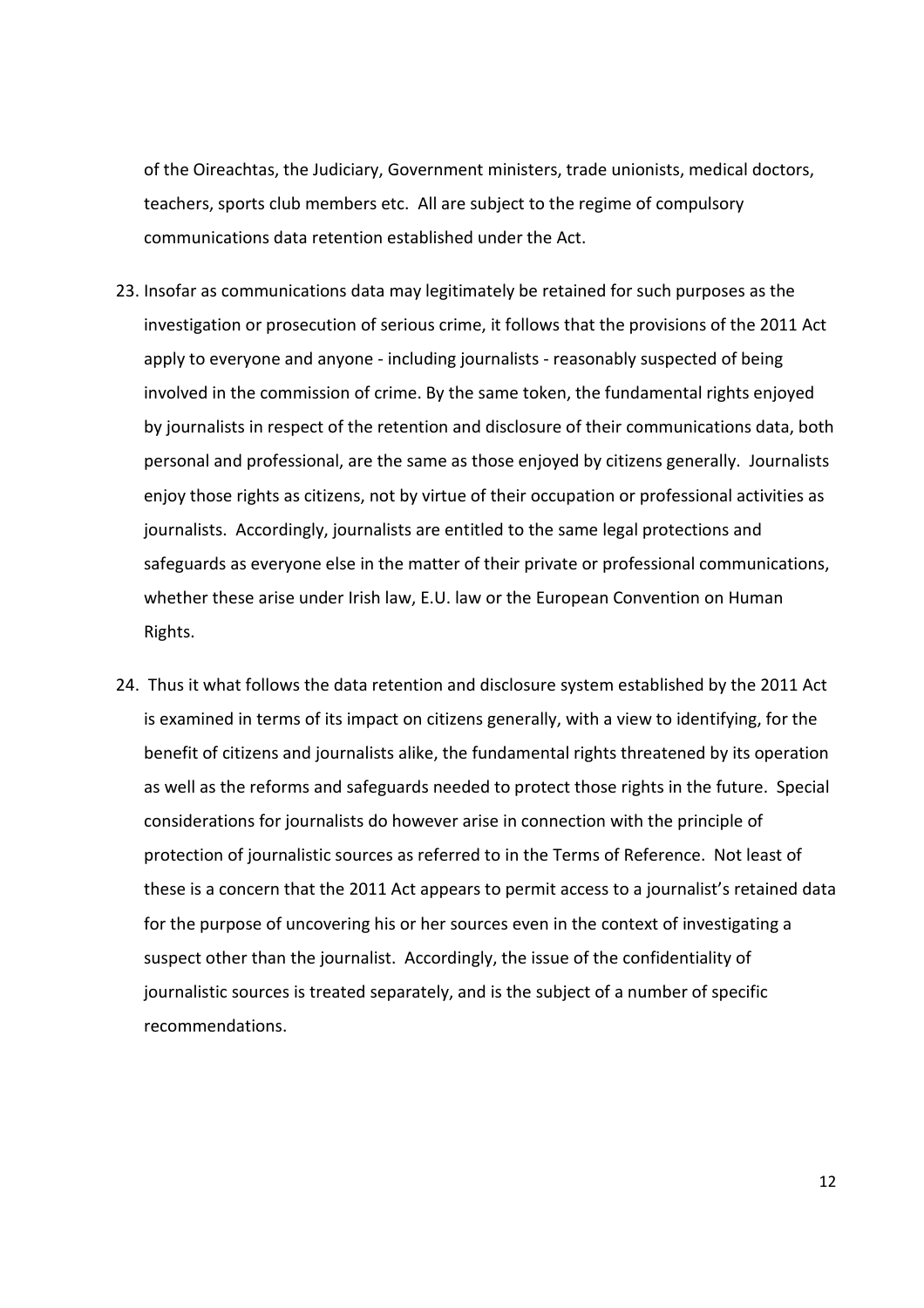#### Targeted Surveillance

 $\overline{a}$ 

- 25. It is important to distinguish the data retention scheme set out in the 2011 Act from the various forms of targeted electronic surveillance countenanced in other enactments – such as the Criminal Justice (Surveillance) Act 2009 or the Interception of Postal Packets and Communications Messages (Regulation) Act 1993– which do not come within the scope of this Review. As already indicated, the latter, unlike the former, are neither universal nor indiscriminate, but involve the surveillance of a particular suspected person for the purpose of investigating or preventing serious crime or maintaining the security of the State. Thus, targeted surveillance can arise where the Garda Síochána have reasonable grounds for suspecting a particular person has been involved in the commission of criminal offences and wish to carry out current and ongoing surveillance of the suspected person's communications, including the contents thereof. This may take the form of what is sometimes popularly referred to as "telephone tapping".<sup>12</sup>
- 26. In contrast, mass surveillance involving the indiscriminate retention and storage of communications data affects every communication of every person, even of those that are neither suspected nor ever likely to be suspected of any wrongdoing. Access by statutory bodies, such as the Garda Síochána, to historical private data already retained and stored by private communications companies arises when such a body itself decides that there are grounds for suspecting a particular person of being involved in unlawful activity relating to the commission of serious crime or the security of the State. Moreover, under current legislation it is considered permissible to access a person's communications data for the purpose of investigating an offence suspected of having been committed by another person.

<sup>12</sup> Somewhat confusingly, one finds that the ECJ in its judgment in the Tele2 case uses at one point a reference to "targeted" retention of data. As is explained later in the Review, the use of "targeted" in this context has quite different connotations from the general concept of "targeted surveillance" referred to above.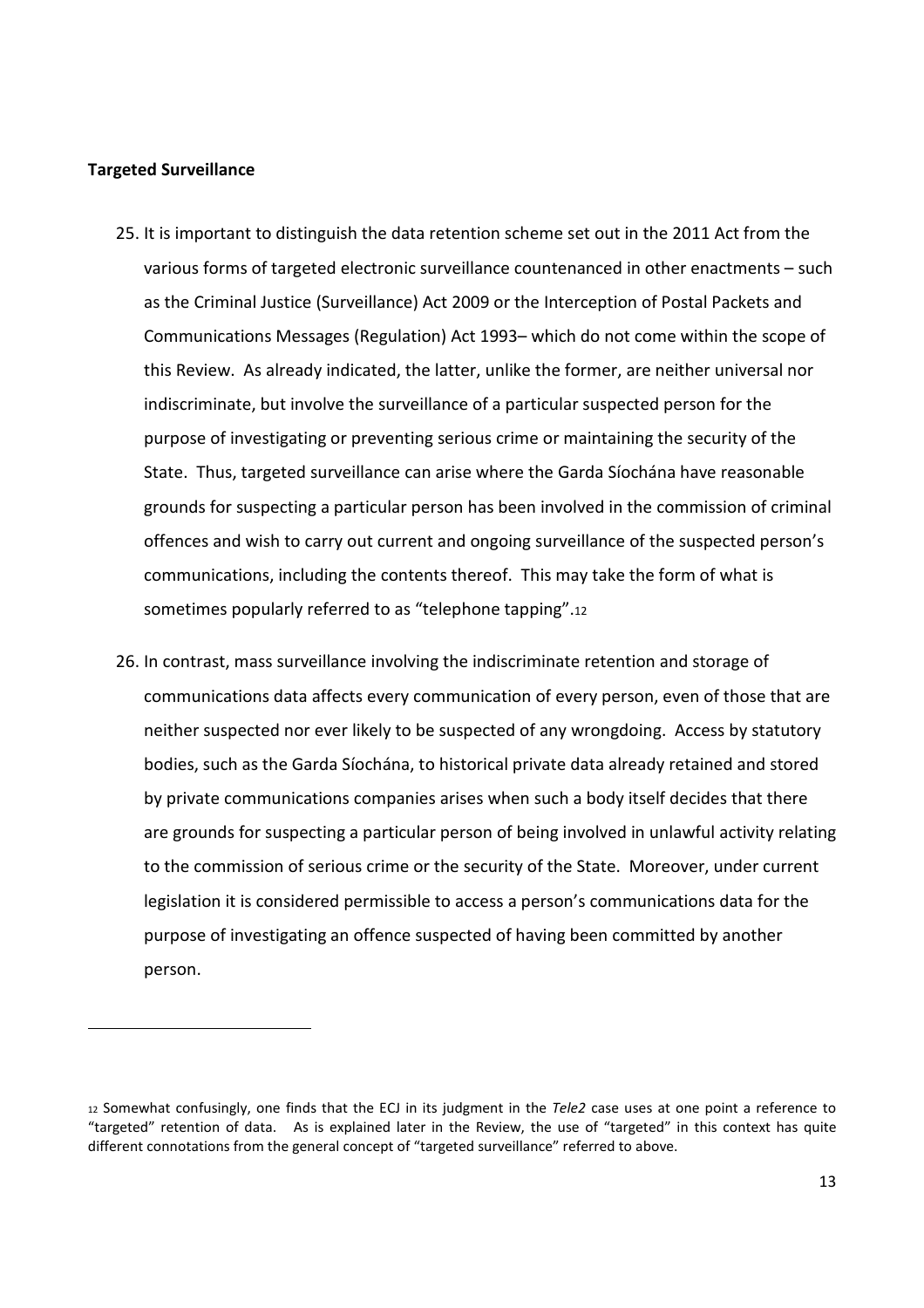27. Finally, targeted surveillance can only be authorised by an independent authority, and the grounds of suspicion on which it is sought must be shown to be reasonable. No such limitations govern the system of automatic and indiscriminate surveillance established under the 2011 Act. On the contrary, under that system communications data is routinely stored irrespective of the activities, even if lawful and innocent, of the persons to whom it relates; and neither the retention of, nor subsequent access to, such data by statutory bodies is subject to prior authorisation by a judge or independent body.

#### International Practice

- 28. The risks inherent in systems of automatic and mass retention of electronic communications data have been canvassed by constitutional courts in many countries including Ireland, and by the European Court of Human Rights (ECtHR) and the Court of Justice of the European Union (ECJ). The case law of the ECJ is of particular and obvious importance as it is specifically concerned with the kind of data regime established by the 2011 Act and, as explained later, because of its conclusions, both with regard to the compatibility of such a regime with fundamental rights and the necessity for safeguards to protect such rights, are binding on the State. Of the two judgments of the ECJ which directly addressed the kind of data retention regime established by the Act of 2011, the first was the Digital Rights Ireland case which arose from a reference to the ECJ from the High Court of Ireland which was concerned with the validity of E.U. legislation, namely, the 2006/24 Directive on Data Retention. The second and more important judgment of the ECJ is that given in the Tele2case which, unlike Digital Rights Ireland (which was concerned with the compatibility of an EU Directive with the higher norms of EU law), directly addressed the compatibility with EU law of national legislation establishing a wholly indiscriminate system of communications data retention.
- 29. The Terms of Reference refer to "current best international practice" in the area of obligatory retention of communications data, and it is convenient to point out at this stage that the case law of the ECJ will be treated as the primary source of what may be considered as the best international practice in this regard. In the first instance this is on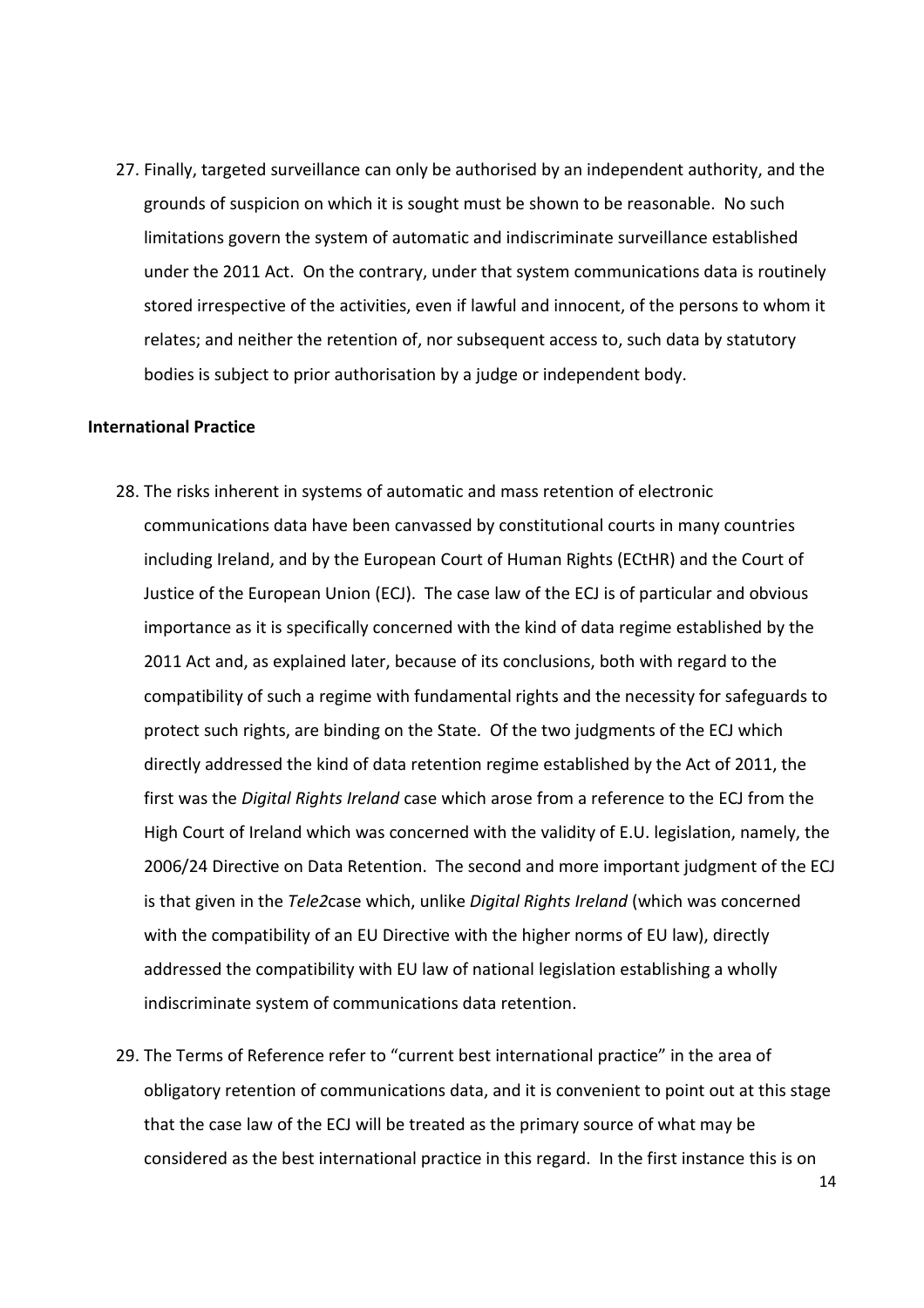account of the primacy of EU law over national law and the fact that the ECJ has now held that EU law, including the European Charter of Fundamental Rights, applies both to the nature and scope of any general form of communications data retention and to the conditions under which such retained data may be accessed by State authorities at national level. A secondary reason is the fact that the ECJ in its judgments, and particularly in its recent judgment in the Tele2 case, took account of international practices and standards, including those set by the ECHR, in this area, when setting the criteria, safeguards and practices which should be observed by a Member State. Furthermore, the primacy of EU law means that the decisions of national courts, including the Irish courts, (although they have made important pronouncements touching issues in this area) are not strictly pertinent given the all-embracing and defining principles of applicable EU law as set out in the Tele2 case. That said, regard should be had, in parallel, to the principles and standards derived from the case law of the ECtHR, given that the State has concurrent obligations to protect fundamental rights under the European Convention on Human Rights.

30. What emerges from consideration of the relevant international sources (viz., judicial decisions and dicta, and the opinions and conclusions expressed by international bodies) is that the very existence of indiscriminately assembled historical databases gives rise to a real risk of abuse of access to them, as well as misuse of information contained in them, both by individuals and/or State authorities. The United Nations Special Rapporteur on the Promotion and Protection of the Right to Freedom of Opinion and Expression has also pointed out that, by compelling communications Service Providers to create large bodies of retained data, governments have not only broadened the scope of state surveillance and the possibility of human rights infringements, they have also created a significant risk of "theft, fraud and accidental disclosure" of their contents.13 There is also a risk that, without

<sup>13</sup> See note 4 above at para 67.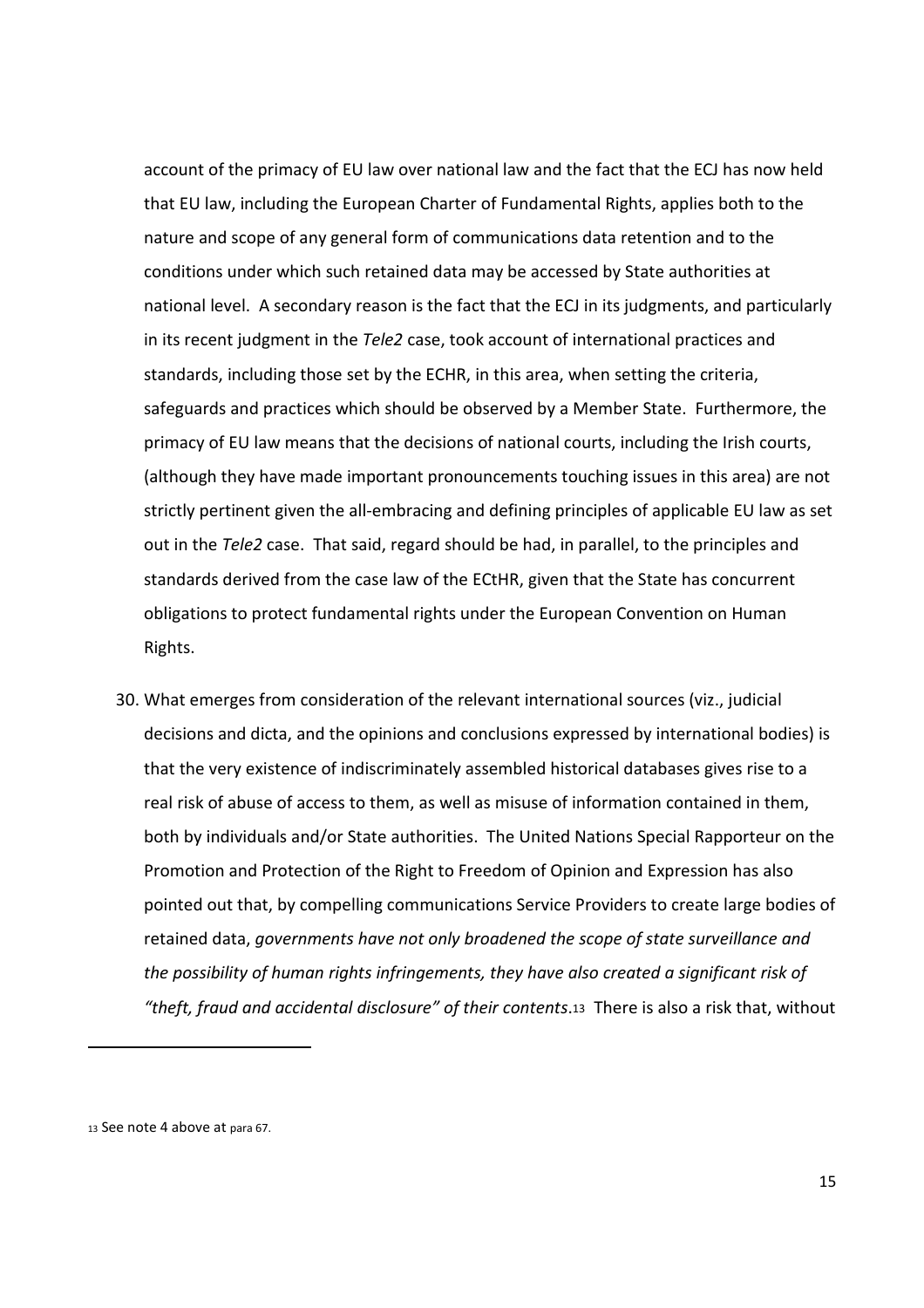adequate safeguards, personal data bases are vulnerable to arbitrary or even unregulated access. (Emphasis added)

- 31. The potential threat to fundamental rights and freedoms arising from the statutory rights of access to retained data by state investigatory authorities is especially concerning and full consideration is given to these arrangements when dealing with the detailed provisions of the 2011 Act.
- 32. It is not a matter of controversy to observe that any statutory system of access to retained communications data must be accompanied by effective safeguards against abuse. Indeed, the 2011 Act recognises this to some extent by limiting and regulating the circumstances in which retained data may be accessed by statutory bodies; although it is clear, particularly in light of the decision in Tele2, that many of these safeguards do not meet EU or international norms and standards. It should be added at this point that the statutory bodies (referred to in more detail below) which have been given powers of access under the 2011 Act are themselves conscious of the need to avoid abusing or misusing their powers, and that each has put in place administrative procedures designed to ensure that existing safeguards, so far as they go, are properly observed.
- 33. Nonetheless, the effectiveness of safeguards, in particular those of a purely administrative nature, may be undermined by the myopic views of an investigatory agency on the nature and implications of surveillance by means of the mass retention of historical communications data. There is an inherent risk that investigatory bodies would regard access to a person's private communications data as something to which they are entitled as of right any time that it may appear, in their light, useful for their purposes. Access to a person's private historical communications data is an intrusion on their rights and on data which is personal to them. In accordance with national, EU and international laws, access to such private data must be governed, inter alia, by the principle of proportionality, that is to say, it should be permissible only when it is strictly justified or necessary for legitimate public interest purposes and when no other less intrusive means of achieving such purposes is reasonably available. Mere utility or potential utility is not the test.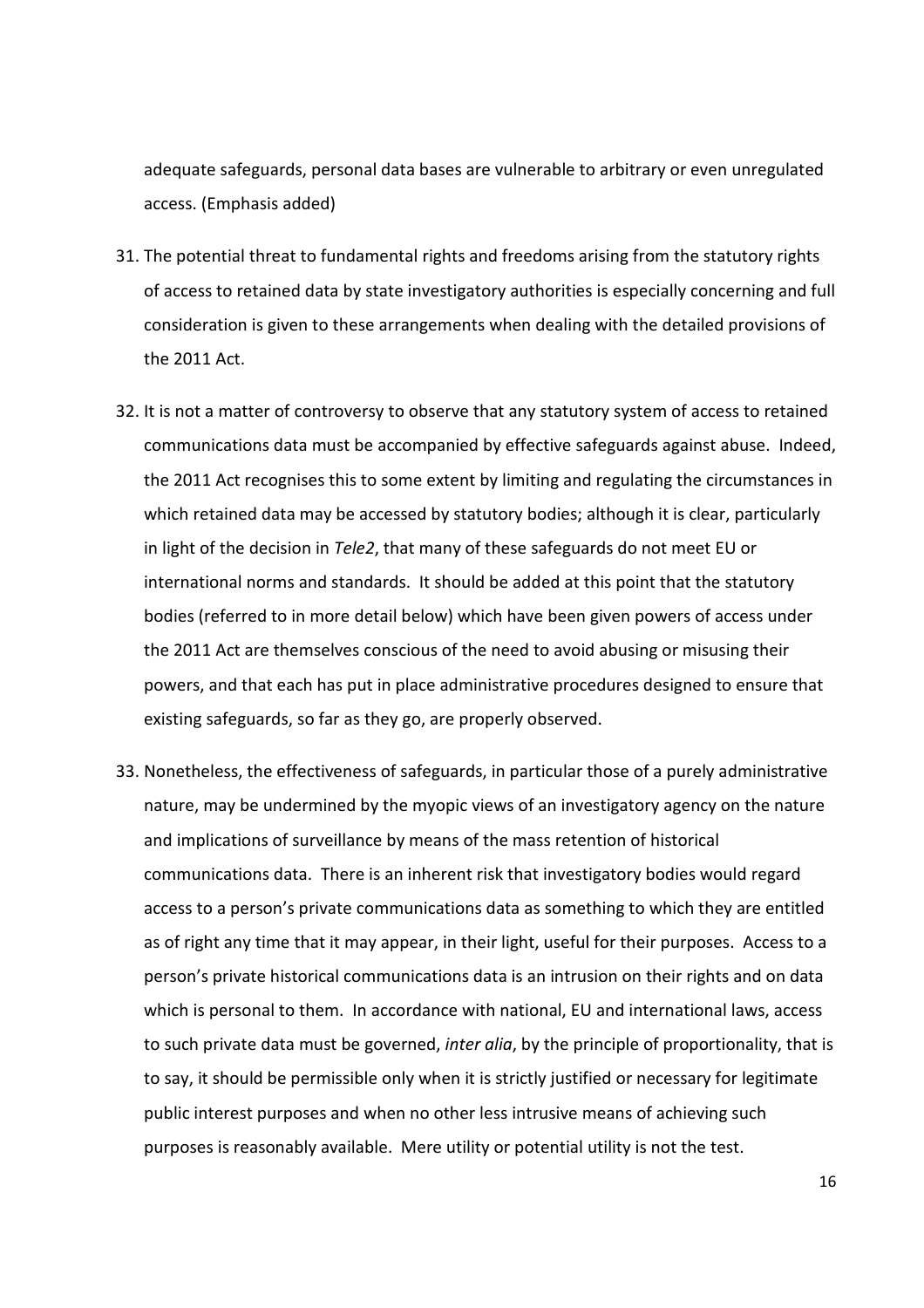- 34. Morever, it will be seen in Chapter 3 that administrative safeguards are not enough in this context as there is an ever-present risk that they will be undercut by the demands and exigencies of investigatory agencies for access to retained communications data in pursuit of their own objectives.
- 35. The impact of data retention regimes on human rights has also been the subject of discussion and debate throughout the democratic world. On this issue the United Nations Special Rapporteur on the Promotion and Protection of the Right to Freedom of Opinion and Expression has noted that:<sup>14</sup>

"L. Innovations in technology have facilitated increased possibilities for communication and freedom of expression, enabling anonymity, rapid information sharing, and cross-cultural dialogue. At the same time, changes in technologies have provided new opportunities for State surveillance and intervention into individuals' private lives.

…

Innovations in technology throughout the twentieth century changed the nature and implications of communications surveillance.

15. The dynamic nature of technology has not only changed how surveillance can be carried out, but also 'what' can be monitored. In enabling the creation of various opportunities for communication and information-sharing the Internet has also facilitated [in addition to the transition from fixed-line telephone systems to mobile communications] the development of large amounts of transactional data about individuals. This information, known as communications data or metadata, includes

14See note 4 above.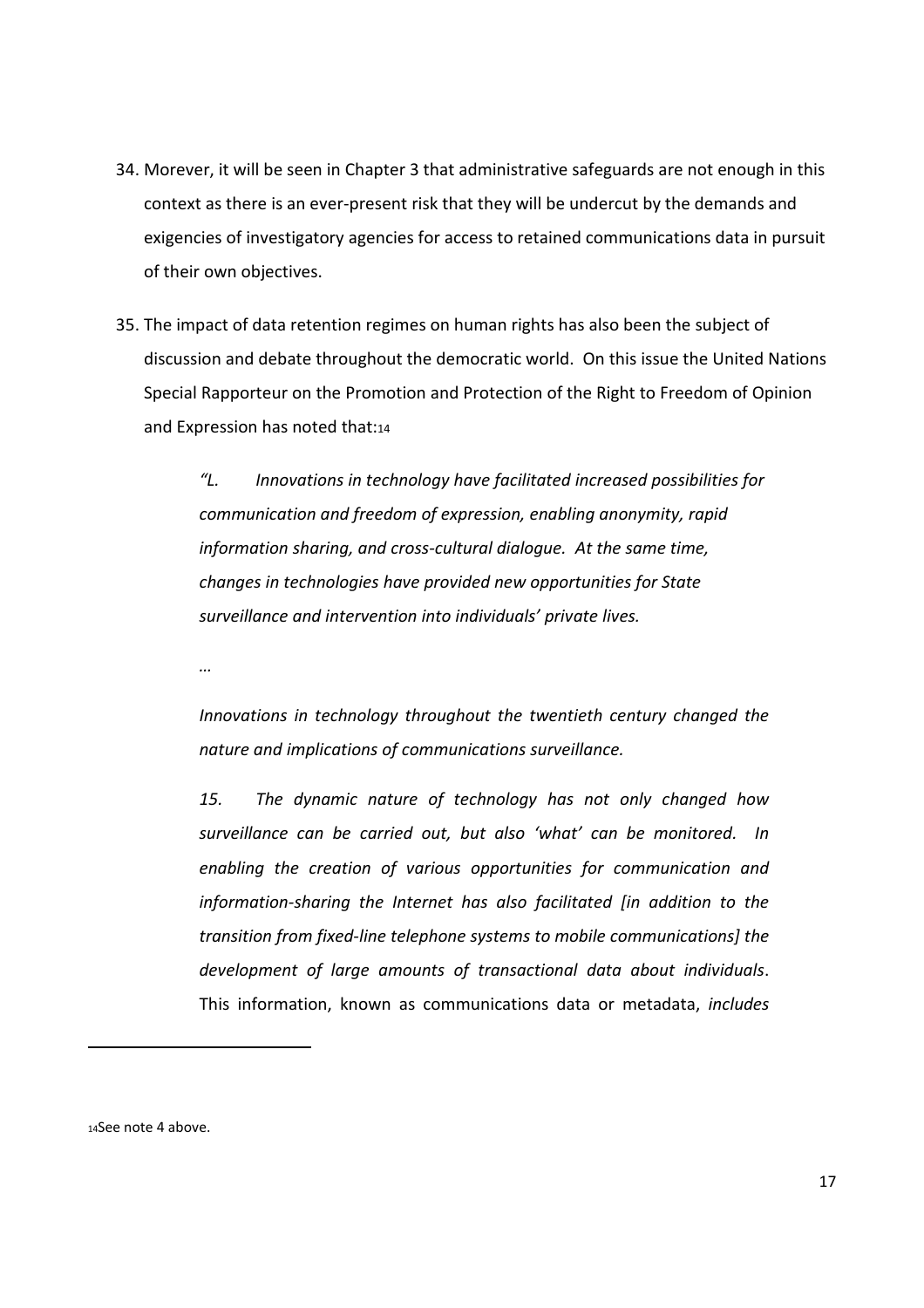personal information on individuals, their location and online activities, and logs and related information about emails and messages they send or receive. Communications data are storable, accessible and searchable, and their disclosure to and use by state authorities are largely unregulated. Analysis of this data can be both high revelatory and invasive, particularly when data is combined and aggregated. As such, states are increasingly drawing on communications data to support law enforcement or national security investigations. States are also compelling the preservation and retention of communications data to enable them to conduct historical surveillance.

…

Over time, however, States have expanded their powers to conduct surveillance, lowering the threshold and increasing the justification for such surveillance.

17. In many countries, existing legislation and practices have not been reviewed and updated to address the threats and challenges of communications surveillance in the digital age. … Today, in many States, access to communications data can be conducted by a wide range of public bodies for a wide range of purposes, often without judicial authorisation and independent oversight. …

18. Human rights mechanisms have been equally slow to assess the human rights implications of the Internet and new technologies on communications surveillance and access to communications data. The consequences of expanding States' surveillance powers and practices for the rights to privacy and freedom of opinion and expression, and the independence of those two rights, have yet to be comprehensively considered by the Human Rights Council. … This Report seeks to rectify this." (emphasis added)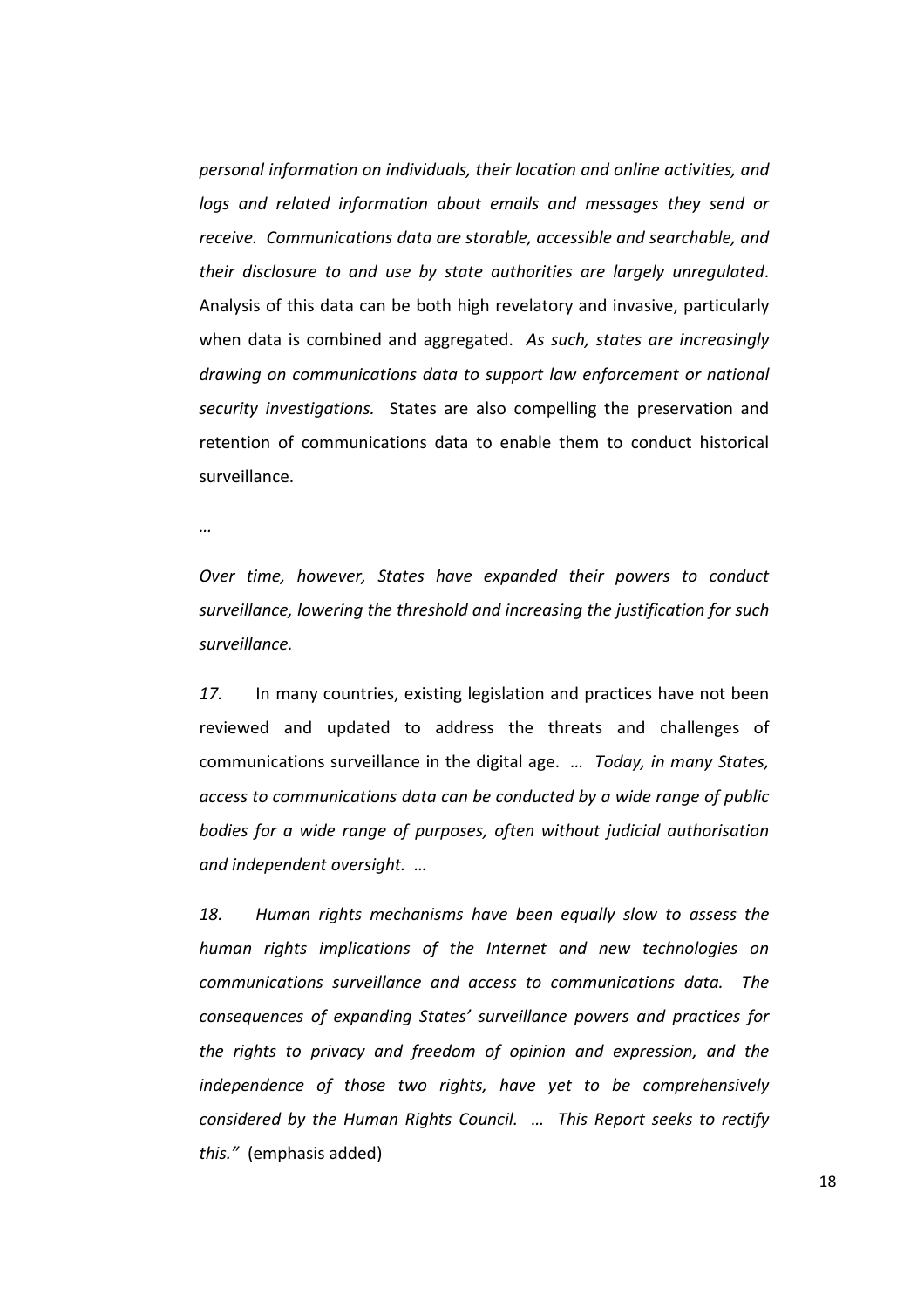36. The Rapporteur went on to reflect on the need for a robust assessment of the human rights implications of the new technologies on communications surveillance and access to communications data.15 This concern is also a focal point of this Review, with special emphasis being given to the impact of mass surveillance technologies on the rights of journalists – including the principle of protection of journalistic sources and the wider issues of freedom of expression and freedom of the press.

#### Role of Fundamental Rights

37. It has already been pointed out that the statutory framework mandating communications retention constitutes a serious threat to fundamental rights as recognised in the Irish Constitution, the European Union Charter on Fundamental Rights and the European Convention on Human Rights and Fundamental Freedoms. The statutory regime governing the retention and disclosure of private communications data accordingly falls to be evaluated in light of the fundamental rights affected by its operation. This approach will enable the Review to identify the degree to which, if at all, large-scale data retention is possible, particularly following the decision of the ECJ in Tele2; while at the same time focusing on the safeguards necessary to protect against the undue infringement of personal rights necessarily involved in the storage and disclosure of personal data. Accordingly, the human rights dimension of data retention regimes is a constant theme in the substantive parts of the Review.

#### Public Interest, Crime and State Security

38. Fundamental rights are not, generally, absolute. The State has a legitimate interest in using reasonable means to combat crime in all its forms, including organised crime, terrorism and other activity that may pose a specific threat to the security of the citizen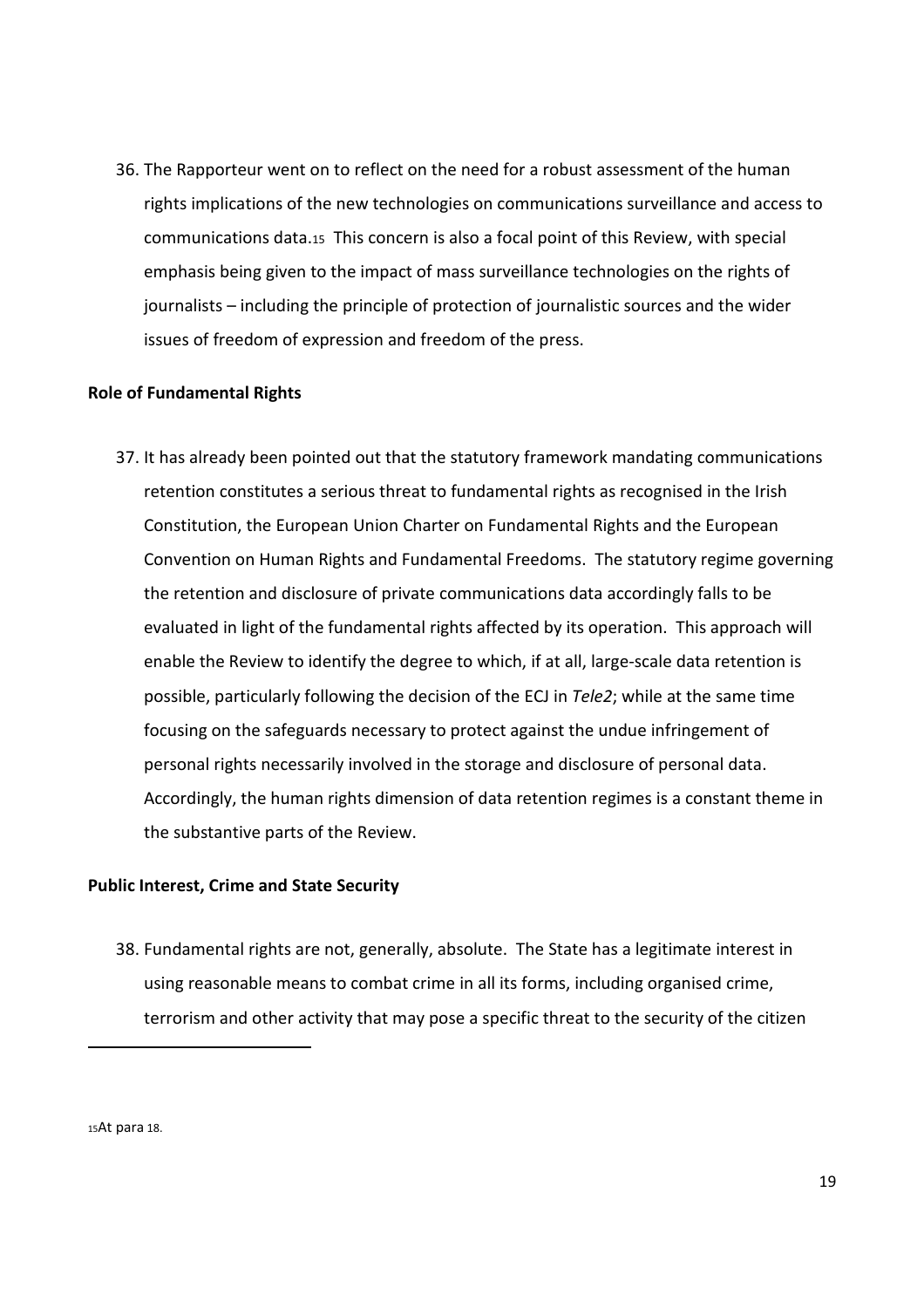and the State. The more serious the crime the more important it is that the State has such means available to its law enforcement agencies. Moreover, it goes without saying that society has a legitimate expectation that the State will act effectively and proportionately in protecting it against the threat of criminality and terrorism.

39. In pursuing the foregoing objectives all democratic countries founded on the rule of law recognise that the state may interfere with fundamental rights in the pursuit of such legitimate public interest objectives. Generally speaking, the State may only limit or restrict the protection or exercise of fundamental freedoms for legitimate public interest purposes provided the measures are proportionate so as not to affect the essence of such rights and are limited to what is necessary in a democratic society. Again, there can be no issue that the protection, investigation and prosecution of serious crime, including unlawful activity posing a real and serious threat to the security of the state, constitute purposes for which proportionate and necessary interference with fundamental rights may be considered permissible.

#### Balancing Security and Personal Rights

- 40. It follows that a balance has to be struck between ensuring that the state and its authorities have effective and legitimate tools at their disposal in the fight against serious crime and threats to the security of the state, on the one hand, and the protection of fundamental rights and freedoms, on the other. Although the broad parameters of this balance are often self-evident, difficult issues arise when attempting to draw precise borders between them. These difficulties arise in the first instance for legislators seeking to enact public interest measures that have an impact on personal freedoms, and ultimately for the courts should such measures be the subject of constitutional or judicial review.
- 41. By the same token, it follows that statutory powers trenching on individual rights must be accompanied by appropriate measures safeguarding the affected rights to the fullest extent possible consistent with the legitimate public interest objectives being pursued.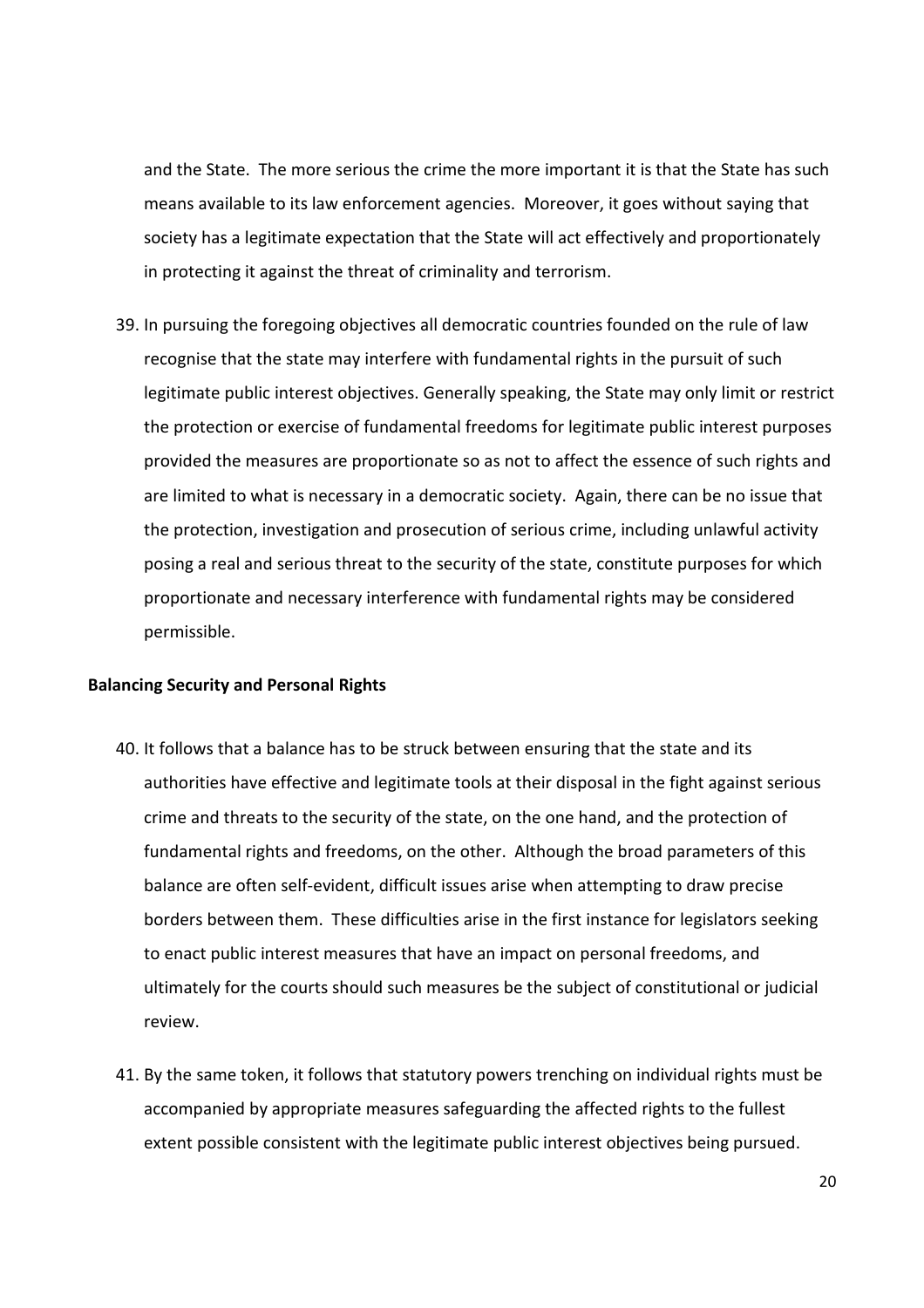Safeguarding rights in such circumstances is necessary to protect against disproportionate interference as well as the arbitrary exercise, misuse or abuse of the statutory powers by State bodies.

- 42. It is a matter for the Oireachtas in the first instance to determine whether and to what extent legislation may interfere with the exercise of fundamental freedoms subject to what is permissible under the Constitution, under the law and treaties of the European Union where applicable, and with due regard to the state's obligations under the European Convention on Human Rights and Fundamental Freedoms.
- 43. In short, this is essentially a policy consideration falling within the domain of the legislature, albeit that legislation in most democracies founded on the rule of law may be subject to judicial review as regards its compatibility with higher norms such as a constitution or EU law or international treaties having direct force in domestic law.
- 44. This Review of the statutory framework governing access to private communications is not in any sense akin to judicial review of existing legislation. Nor is it concerned with the drafting of future legislation, even if some of the analysis contained in it may have implications for new or amending legislation in the event that either of the latter is considered necessary. Similarly, as has already been pointed out, the Review does not deal with any of the other statutory surveillance powers giving the Garda Síochána or the Defence Force access to the contents of communications for the purposes of investigating crime, or to information gleaned as a result of the lawful seizure of communications equipment.
- 45. Rather the Review proceeds on the policy assumption, reflected in existing legislation (and expressly stated in the Terms of Reference) that there is a need that certain statutory bodies, essentially law enforcement agencies, be given some access to the retained communications data of private persons including journalists but only for legitimate public interest purposes which include the detection, investigation and prosecution of serious criminal offences and criminal activity relating to the security of the State.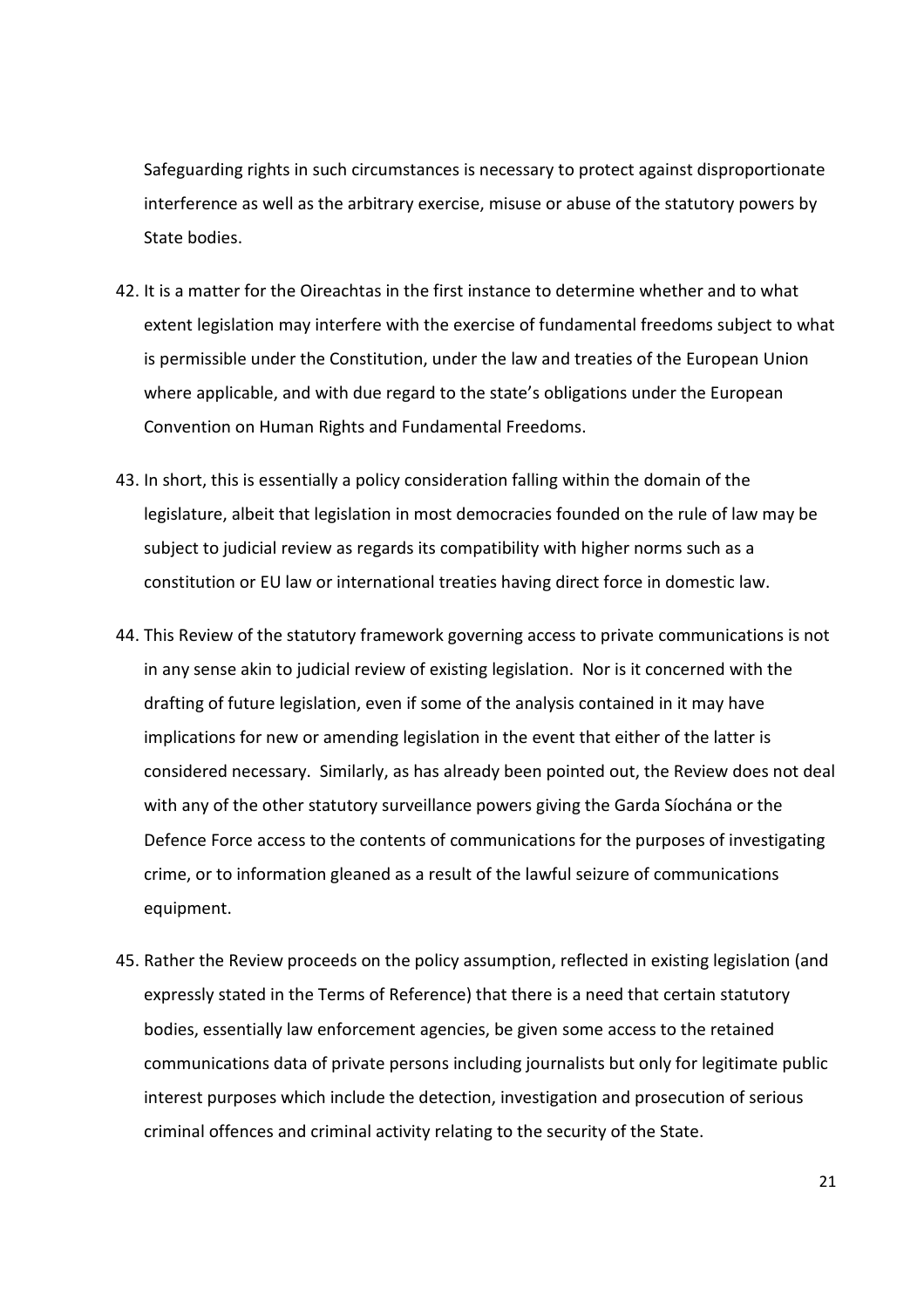- 46. Thus the aim of the Review is to examine the legislative framework in this domain; to identify the fundamental rights and freedoms of journalists affected by it; and to outline the safeguards which ought to be built into legislation affecting those rights and freedoms; while at the same time permitting the pursuit of the legitimate objectives of combating serious crime and unlawful threats to the security of the State.
- 47. Accordingly, the principal focus in what follows is the regime established under the Communications (Retention of Data) Act 2011 enjoining the automatic collection and storage of communications data originating or terminating within the state. In the nature of things, consideration will also be given to the impact of the recent decision of the European Court of Justice in Tele2 on the regime of automatic information storage underpinning the 2011 Act. As already indicated, in that case the ECJ decided that communications data may only be retained and accessed when strictly necessary for the prevention of serious crime and terrorism, and for other prescribed purposes; and, consequently, that the universal and indiscriminate storage of communications data is unlawful. On this reasoning, the current system of indiscriminate data retention underpinning the 2011 Act does not appear to be sustainable. The decision in Tele2is discussed in detail in Chapter 2.
- 48. It should however be noted that the provisions of the Communications (Retention of Data) Act 2011 are for the time being unaffected by the decision in Tele2. As matters stand, although the decision in the case of Digital Rights Ireland v The Minister for Communications, Marine and Natural Resources & Others16 invalidates the EU Directive which the 2011 Act purports to implement, the 2011 Act remains part of the law of the State. It constitutes the core of existing statutory framework governing retention and disclosure of communications data. Moreover, given the Review's Terms of Reference, it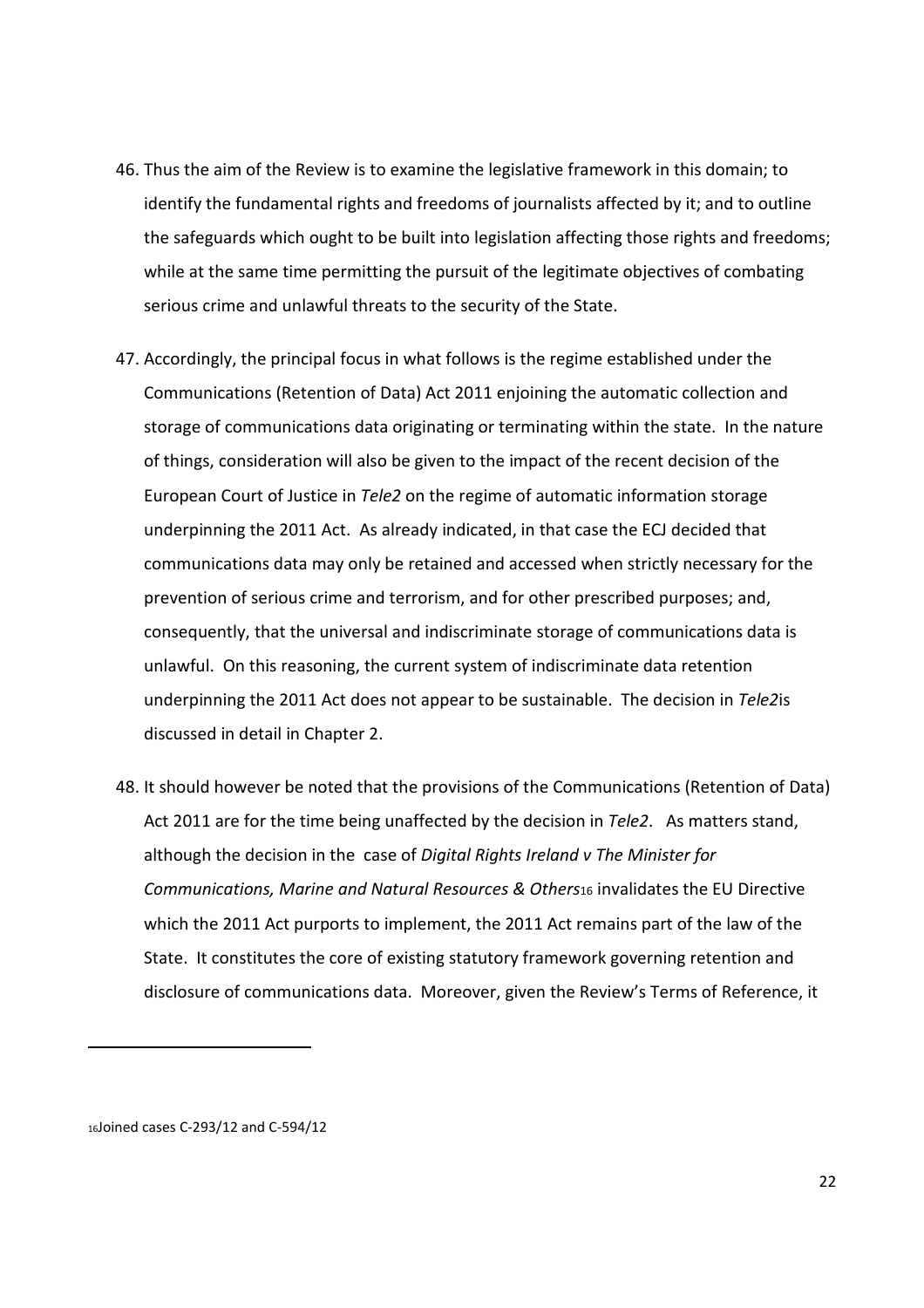provides a necessary starting-point for any future statutory scheme that might be contemplated in light of the criticisms, conclusions and recommendations set out in respect of it in this Review.

#### KEY CONCEPTS AND CONCERNS

#### Legislative Framework

- 49. The Terms of Reference specifically refer to the ''legislative framework'' governing the retention of ''communications data''; to ''Service Providers'' charged with the storage of such data; to ''statutory bodies'' with a right of access to it; and to the ''principle of protection of journalistic sources'' in the context of data retention. The meaning and scope of these concepts are considered briefly here, pending closer scrutiny when the provisions of the 2011 Act are examined in detail later in the Review.
- 50. By and large, the term legislative framework refers to the scheme established by the Communications (Retention of Data) Act 2011 (as amended), which imposes an obligation on communications Service Providers to collate and store metadata pertaining to all telephony and internet communications occurring within the state. The relevant data is thus generated by the simple fact of making or receiving a communication by telephone or on the internet. The resultant data is then stored, without the consent of those affected, in a manner, and for periods, that would be unlawful but for the provisions of the 2011 Act.
- 51. While the 2011 Act of constitutes the bulk of the applicable law governing the retention of electronic data, the following statutory provisions are also relevant: section 98 of the Garda Síochána Act 2005, invoked by the Garda Síochána Ombudsman Commission for the purpose of accessing retained data under the 2011 Act; sections 1-8 of the Data Protection Acts 1988, 2003, as amended; section 75 of the Criminal Justice (Mutual Assistance) Act 2008; and section 98 of the Postal and Telecommunication Services Act 1983, as amended. It is important to note that the 2011 Act has been significantly amended by section 89 of the Competition and Consumer Protection Act 2014 to provide the Competition and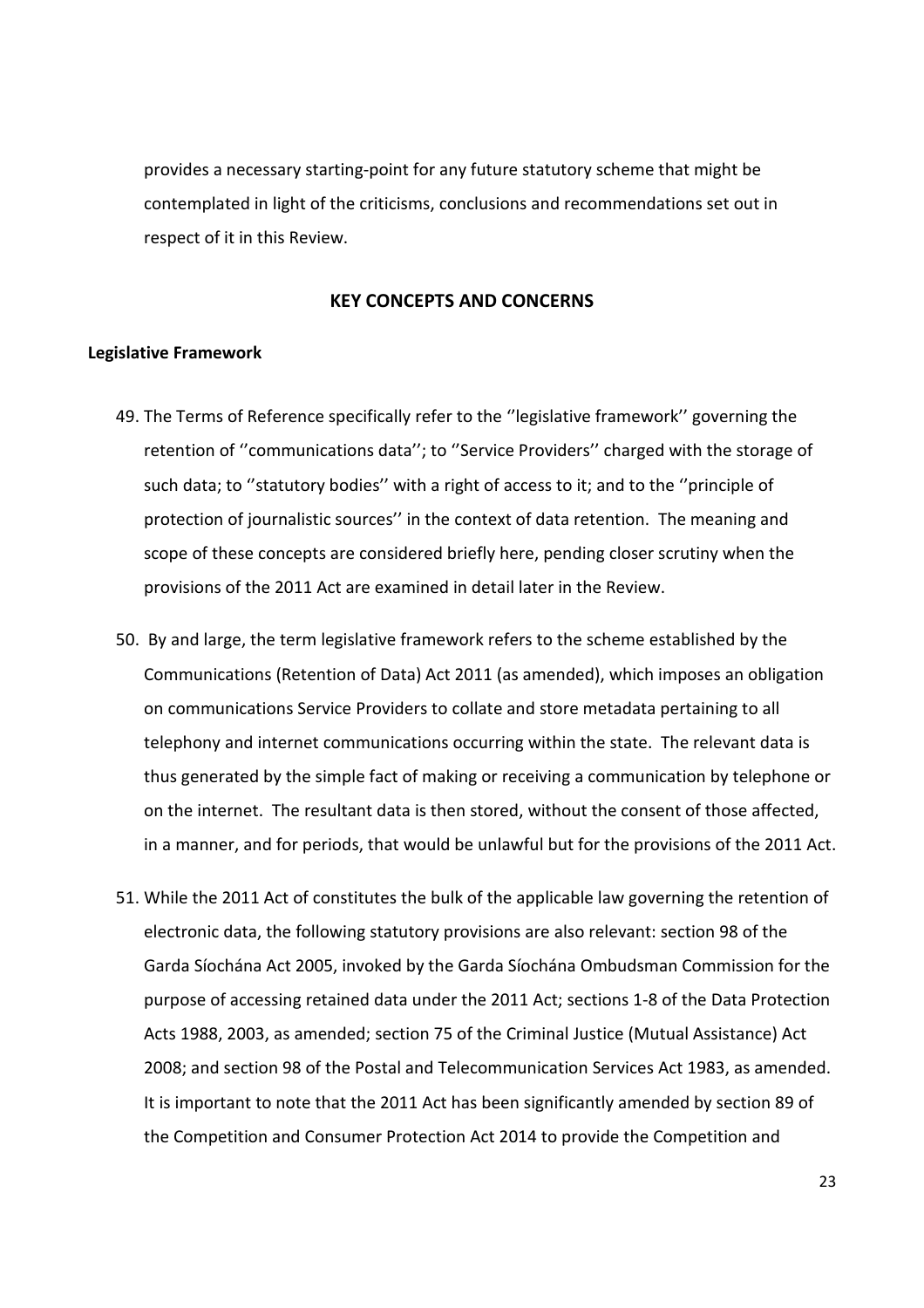Consumer Protection Commission with the power to make disclosure requests under section 6 of the 2011 Act in relation to certain competition law offences, and to provide for related matters. The 2011 Act has also been amended by Regulation 52 of S.I. No. 349/2016 - European Union (Market Abuse) Regulations 2016. This has added certain insider trading offences under Regulation 5 and 7 of the European Union (Market Abuse) Regulations 2016 to Schedule 1of the 2011 which deems offences to be "serious offences".

- 52. The term ''statutory bodies'' refers to those entities enjoying access to retained data under section 6 of the 2011 Act., viz:
	- The Garda Síochána (also by virtue of section 8(b) of the Data Protection Acts 1988 and 2003, as amended);
	- The Defence Force;
	- The Revenue Commissioners;
	- The Data Protection Commissioner (by virtue of section 5(d) of the 2011 Act);
	- The Competition and Consumer Protection Commission (by virtue of section 6(3A) of the 2011 Act as inserted by section 89 of the Competition and Consumer Protection Act 2014);
	- The Garda Síochána Ombudsman Commission GSOC (by virtue of section 98 of the Garda Síochána Act 2005);

The terms of access given to the aforementioned bodies by the 2011 Act, together with the separate terms relied on by GSOC in this connection, are examined in detail later in the Review.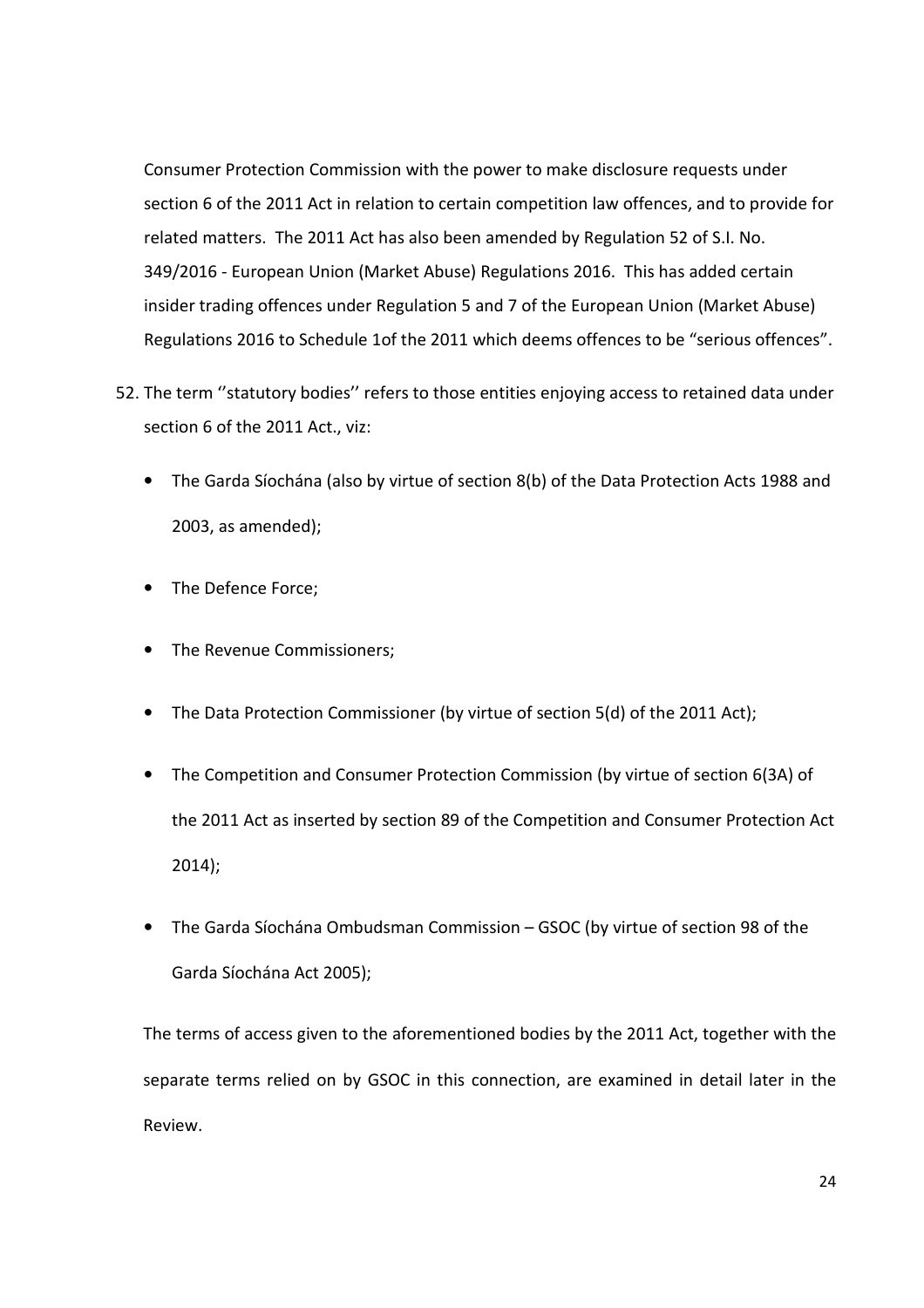- 53. As used in the Terms of Reference, the phrase ''communications data'' refers to information on the identity and location of a person making or receiving a telephone or Internet communication. In other words, it refers to the traffic and location information which Service Providers are obliged to store – for periods of two years in respect of telephone communications, and one year in respect of Internet communications. As already indicated, the provisions of the 2011 Act in this regard are examined in detail below. Suffice it to say for present purposes that the term communications data refers to the total mass of communications data retained under the 2011 Act; and that the collection and retention of such data by Service Providers is made mandatory and indiscriminate by the Act, and thus is not limited to data tainted by suspicion of criminal activity or by any other consideration.
- 54. The term ''Service Provider'' references the definition in section 1 of the 2011 Act: viz., ''a person who is engaged in the provision of a publicly available electronic communications service or a public communications network by means of fixed line or mobile telephones or the Internet.''

#### Journalists and the Protection of Sources

- 55. The Terms of Reference refer specifically to access by statutory or investigatory bodies to the communications data of journalists, and to the need to take account 'the principle of protection of journalistic sources' in this context. The issue of protecting journalistic sources is important, and will be discussed separately, albeit in the wider context of the retention and storage of the communication data of all users of telephony and data transmission systems.
- 56. How is the term "journalist" to be defined? In light of the diversification of modern media and communications, this has become a difficult question to answer with precision. As the Parliamentary Assembly of the Council of Europe has observed, just as "… the media landscape has changed through technological convergence, the professional profile of journalists has changed over the last decade. Modern media rely increasingly on mobile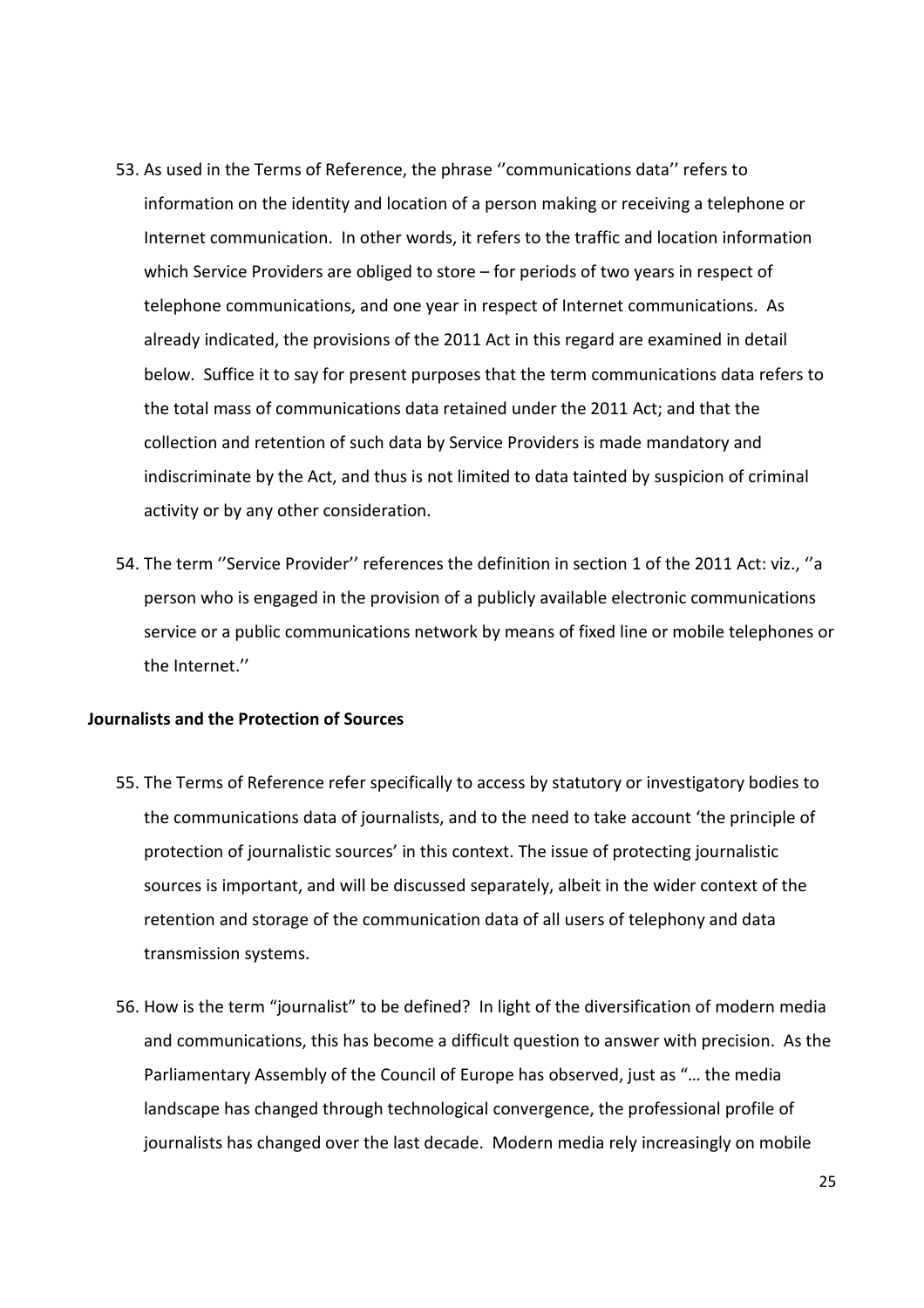and Internet-based communications services." 17 Accordingly, the modern notion of journalism must extend beyond traditional perceptions of work in the domain of print news publications or mainstream broadcasting. An obvious example of the newer form of journalism is to be found among those who write and maintain blogs on the internet and, indeed, other forms of professional publishing on the internet.

- 57. It should first of all be noted that all journalists, however one defines the term, enjoy, as citizens or persons within the State, the full panoply of protections and guarantees afforded by the law, including the Constitution, EU law, and the ECHR, to fundamental freedoms such as the right to privacy, the right to freedom of expression and the right to communicate. These rights and freedoms are enjoyed by journalists not because they are journalists, but as citizens or persons conducting lawful activity within the State.
- 58. Accordingly, a definition of the term journalist is relevant for present purposes only where, and to the extent that, it is envisaged that some special statutory protection should be afforded to journalists due to their status or activities as journalists, over and above the rights and protections they are entitled to as citizens. As reflected in the Terms of Reference, the possible need for special protection for journalists arises in connection with their role as tribunes of the public interest as facilitated by "the principle of protection of journalistic sources.''
- 59. For the purposes of this Review it is proposed to adopt the definition contained in the Council of Europe Recommendation No. R(2000)7 of the Committee of Ministers on the Rights of Journalists Not to Disclose their Sources of Information:

<sup>17</sup>Recommendation 1950 (2011) of the Parliamentary Assembly on "The Protection of Journalists' Sources".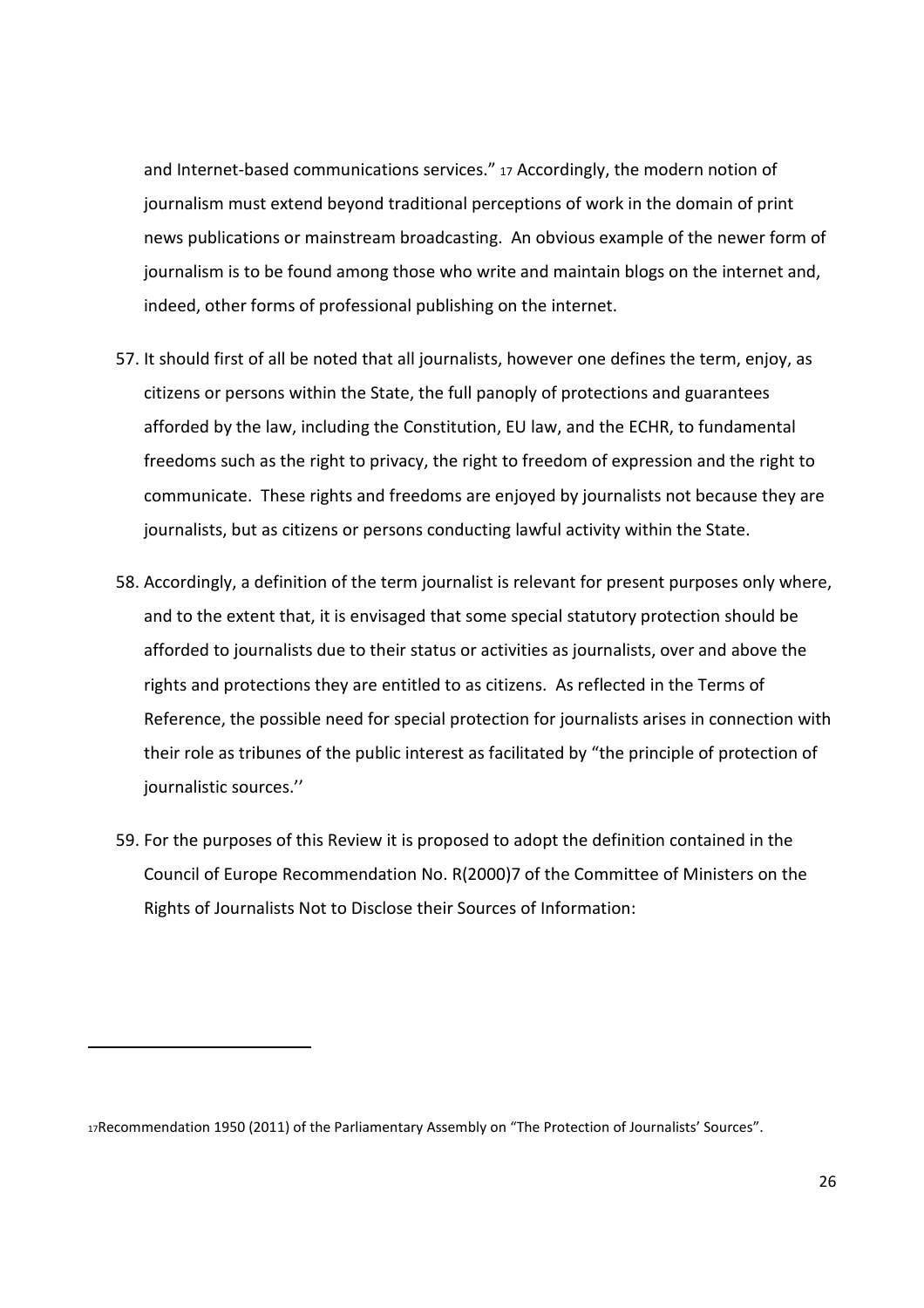"The term 'journalist' means any natural or legal person who is regularly or professionally engaged in the collection and dissemination of information to the public via any means of mass communication;"18

60. Similarly, the Review proceeds in accordance with the principle:

"Protection of journalistic sources is one of the basic conditions for press freedom, … without such protection, sources may be deterred from assisting the press in informing the public on matters of public interest."<sup>19</sup>

- 61. This principle is reflected in the laws and judicial dicta of many democratic states and several international instruments on journalistic freedoms including Article 10 of the European Convention on Human Rights and Fundamental Freedoms. In line with the Terms of Reference, the principle will be taken into account when reviewing the legislative framework providing access by statutory bodies to journalists' communications data and when assessing the need for additional statutory protections for journalists in this context.
- 62. By the same token, it will be seen that the Terms of Reference acknowledge that access to journalists' telecommunication data may also impact on their rights as citizens; hence the subsidiary role they assign to consideration of the protection of sources issue. As matters stand, journalists are vulnerable to the disclosure of information that, while it may have no bearing on their professional activities, and/or does not in any way compromise their sources, nevertheless significantly affects their rights as private citizens – as would be the case, for example, where disclosure constituted an unwarranted breach of the right to privacy. For this reason, in addition to its focus on the special position of journalists, the overarching concern of the Review is with those features of the data retention scheme

18Adopted by the Committee of Ministers of the Council of Europe on  $8<sup>th</sup>$  March, 2000, Appendix.

19Goodwin v United Kingdom 1996 EHRR 123.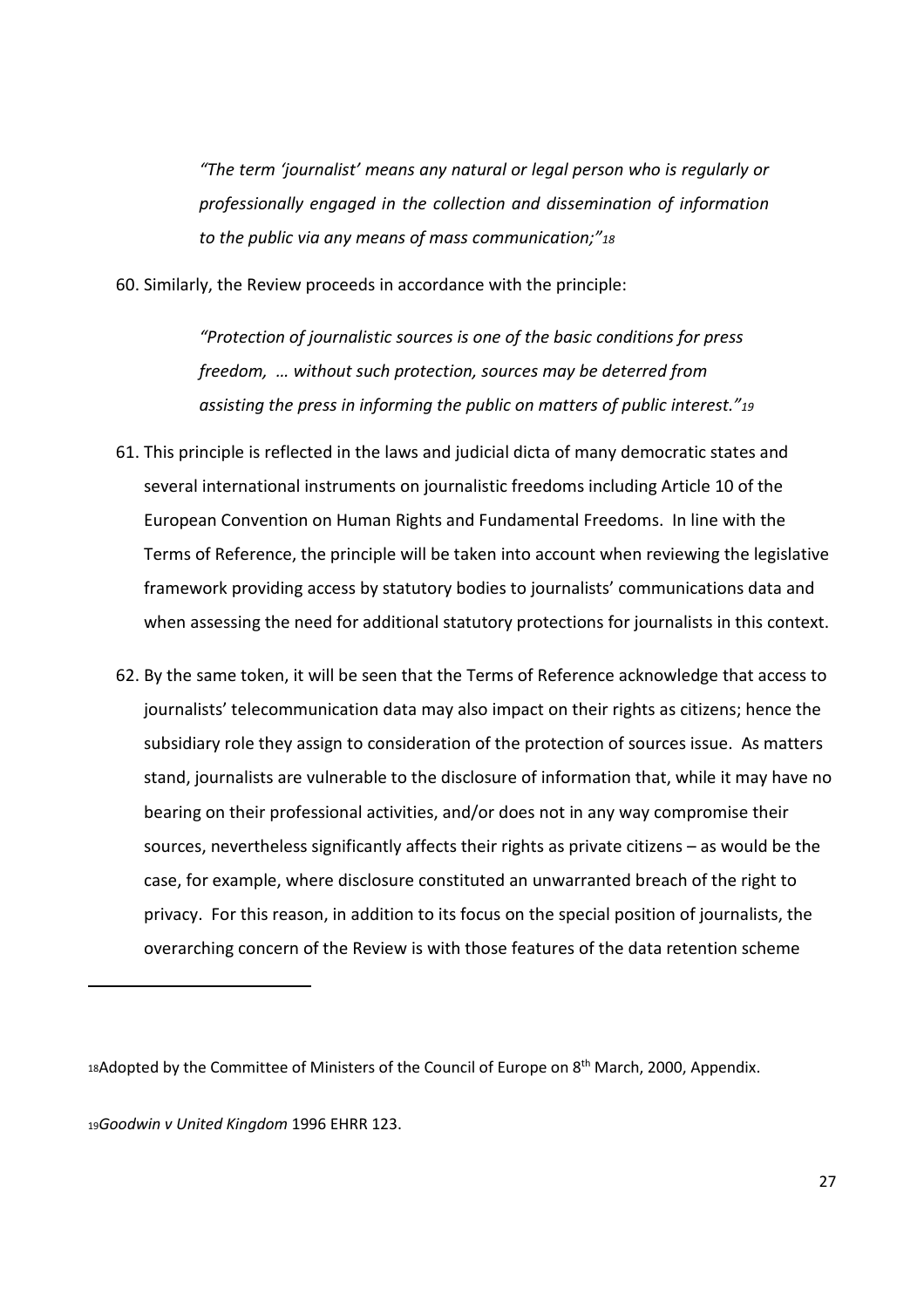established by the 2011 Act which trench upon the wide array of rights and freedoms shared by journalists and their fellow citizens alike, as well as with the safeguards necessary to protect these rights and freedoms from undue infringement.

63. Accordingly, it is proposed to begin with a review of the relevant legislative framework from the perspective of its impact, actual or potential, on the fundamental rights of citizens generally and other persons lawfully within the state. As the 2011 Act makes no distinction between journalists and others in the matter of data retention, this approach has the advantage of readily identifying the plenitude of rights to which journalists are entitled as citizens, thus clearing a path for the further identification of any special additional safeguards which ought to be accorded to journalists for the purpose of protecting their sources.

#### Status of the Communications (Retention of Data) Act, 2011

64. As its long title makes clear, the Communications (Retention of Data) Act, 2011 was in part enacted to give effect to Directive 2006/24/EC on the Retention of Data Generated in Electronic Communications Services or Public Communications Networks. Since that Directive has since been declared invalid by the European Court of Justice in its ruling in Digital Rights Ireland, brief reference to what might be called the status of the 2011 Act seems appropriate in advance of outlining its provisions. As already indicated, the ECJ's subsequent ruling in Tele2means that a system of automatic and indiscriminate data retention of the kind established by the 2011 Act appears to be precluded by EU law. Whether the 2011 Act, in its capacity as a national legislative measure, should also be declared incompatible with EU law in light of Tele2 is ultimately a matter for the Irish courts to decide. At the time of writing, there are proceedings still pending before the High Court – arising from a reference made to the European Court of Justice in Digital Rights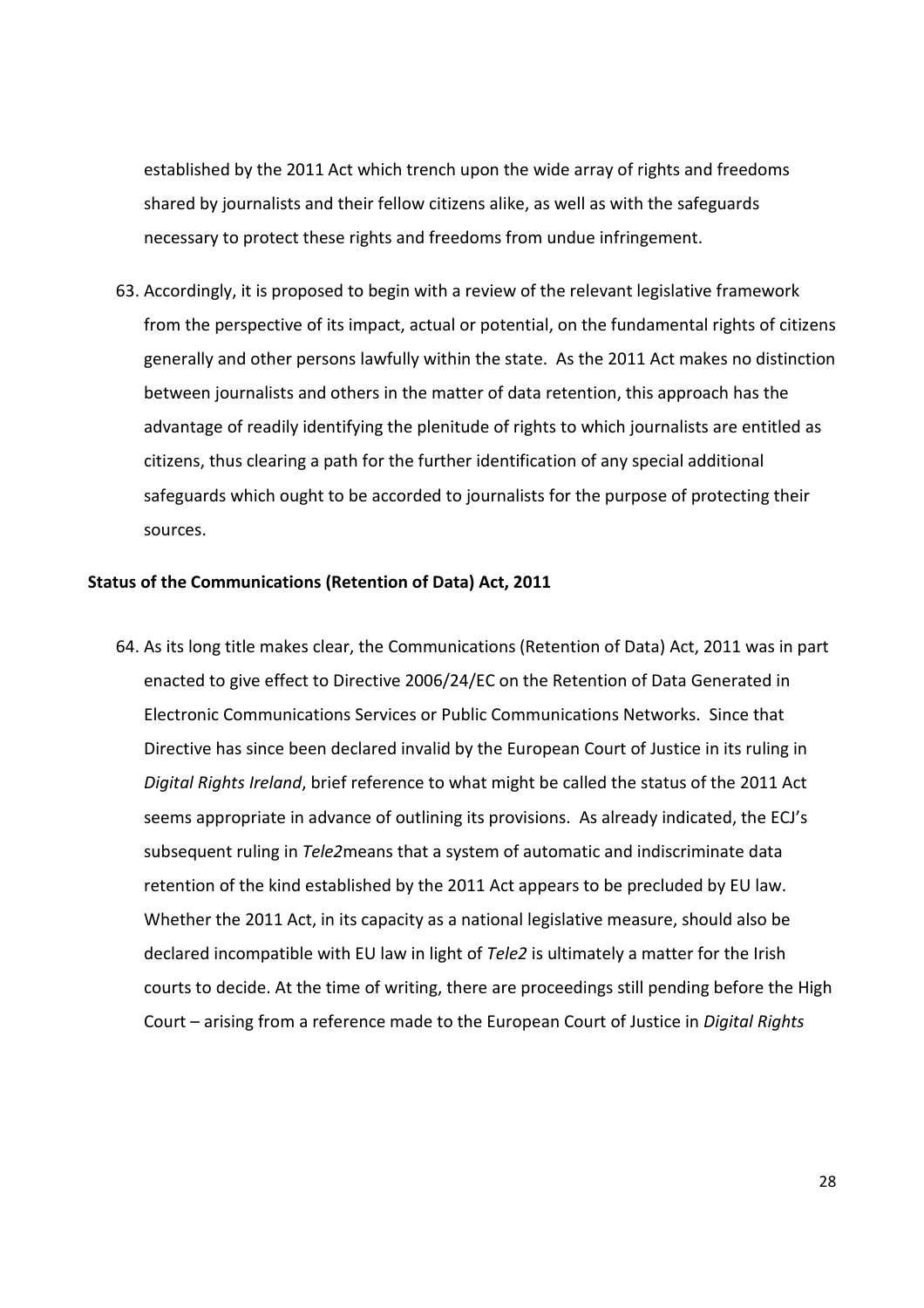Ireland v. The Minister for Communications, Marine and Natural Resources& Others20 which raise fundamental issues concerning the legal effect and status of the 2011 Act. These developments notwithstanding, the 2011 Act for the time being remains in force and continues to be part of the applicable law of the state. In addition, irrespective of the ultimate fate of the Act, the analysis and recommendations pertaining to its provisions set out in this Review may well have implications for any future policy decision concerning a legislative framework fashioned by way of replacement or amendment to the existing scheme. As will be recalled, the Terms of Reference appear to contemplate the continuance of a statutory system of retained communications data in one form or another; at all events, this was the policy basis upon which the Review was established: viz., '' the need for statutory bodies…to have access to data in order to prevent and detect serious crime…''

- 65. It should be noted in this connection that the recent decision in Tele2 limits the scope of any general communications data retention regime by finding that a wholly indiscriminate retention of the communications of every user, without exception, is incompatible with EU law. The direct implications of the Tele2 case both as to the permissible scope of a data retention regime and the safeguards which must accompany even a limited form of communications data retention are examined more fully in Chapters 2 and 3, respectively.
- 66. Finally, it should also be noted that, notwithstanding the invalidity of the Directive underpinning it, the 2011 Act remains relevant to the central concerns of this Review as the core element of the statutory framework referred to in the Terms of Reference. Since the Act was intended to give effect to this Directive, it follows that the Act must be interpreted with due regard to its terms and intent.

l

<sup>20</sup>Joined cases C-293/12 and C-594/12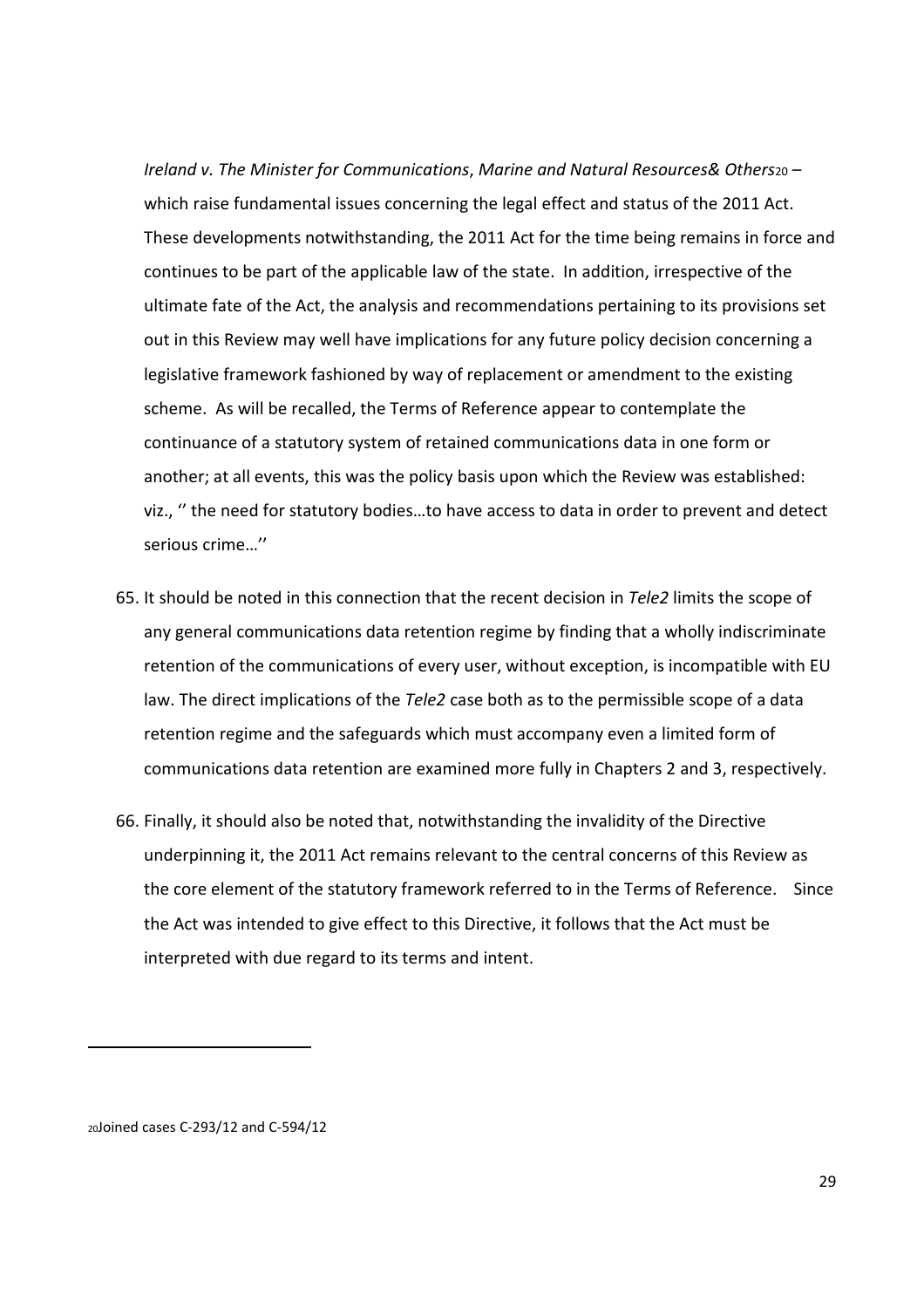#### Specific Focus of Review

- 67. Broadly speaking, the aim of this Review is to examine the legislative framework governing the mass retention and disclosure of private communications data in light of established domestic and international legal norms, with regard to the impact of these measures on journalists generally and the protection of journalistic sources. Thus the Review is not intended to be investigatory in nature; it does not probe the manner and extent to which the current statutory system has been operated by the Service Providers mandated to retain communications data. Nor does it examine the activities of the statutory bodies that have power to access such data. Accordingly, there was no investigation of the utility and effectiveness of the current data retention system or of the extent to which it might have been used or even misused.
- 68. Naturally the relevant Service Providers and statutory bodies were consulted and asked to furnish information concerning the detailed operation and functioning of the system for retention of communications data and access to it. All co-operated fully with this request. In general terms, the purpose of this consultation was to gain an understanding of how the system functioned, the modus operandi of the various agencies that have a role within it, and, in particular, to get an overview of the structures and procedures which the various agencies had in place to ensure, from their perspective, that the systems of retention and disclosure functioned effectively and securely.
- 69. Accordingly, selected Service Providers explained how communications data was generated and stored, and securely protected from wrongful access. Similarly, the statutory bodies explained the procedures and structures they had in place with a view to ensuring as far as possible that the powers of access to such data were exercised only in accordance with law and for appropriate statutory purposes, as well as providing information on the security of data thereby obtained from Service Providers. All of the statutory bodies acknowledged, to one degree or another, the principle that powers of access to retained data should be exercised proportionately having regard, in particular, to personal rights such as the right to privacy. Nonetheless, the Review must make

30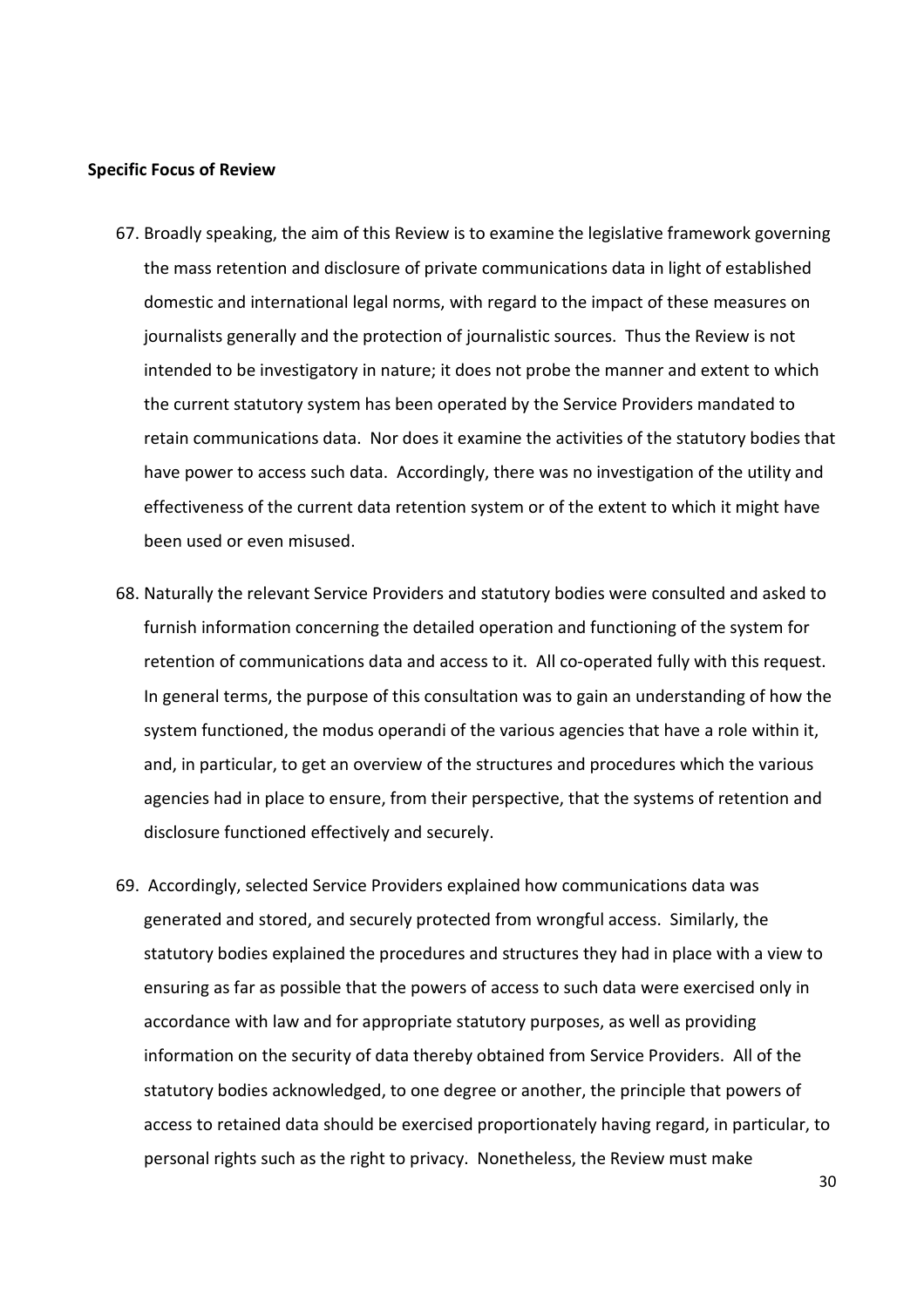recommendations concerning the safeguards, particularly those having the force of law, which should be put in place in order to ensure that the principle of proportionality is observed in practice.

- 70. Neither is it part of the remit of this Review to pass judgment on the compatibility of existing legislation with the Constitution, EU law or the European Convention on Human Rights and Fundamental Freedoms. It goes without saying that these are ultimately matters for the courts, albeit that the ensuing analysis of the statutory regime governing data retention has perforce been conducted with due regard to established norms and principles, and is thus in varying degrees critical of the provisions of the 2011 Act to the extent that they have been found wanting in this respect. By parity of reasoning, nor does the Review aim to provide a template for future legislative action; any conclusions drawn in this regard are intended to be purely advisory in nature.
- 71. Finally, it should also be borne in mind that the Review is not concerned with the powers enjoyed by the Garda Síochána or the Defence Force to intercept and monitor private communications, a practice often popularly referred to as "telephone tapping". These powers are conferred by enactments which do not form part of the statutory framework referred to in the Terms of Reference. Broadly speaking, this is because they establish a form of surveillance targeting specific individuals suspected of involvement in criminal activity, unlike the scheme created by the 2011 Act which effectively comprehends the entire population without reference to the behaviour of any individual criminal or otherwise.

# COMMUNICATIONS (RETENTION OF DATA) ACT, 2011

### Introductory Matters

72. As already indicated, the 2011 Act constitutes the principal component of the statutory framework governing the retention, storage and disclosure of all personal communications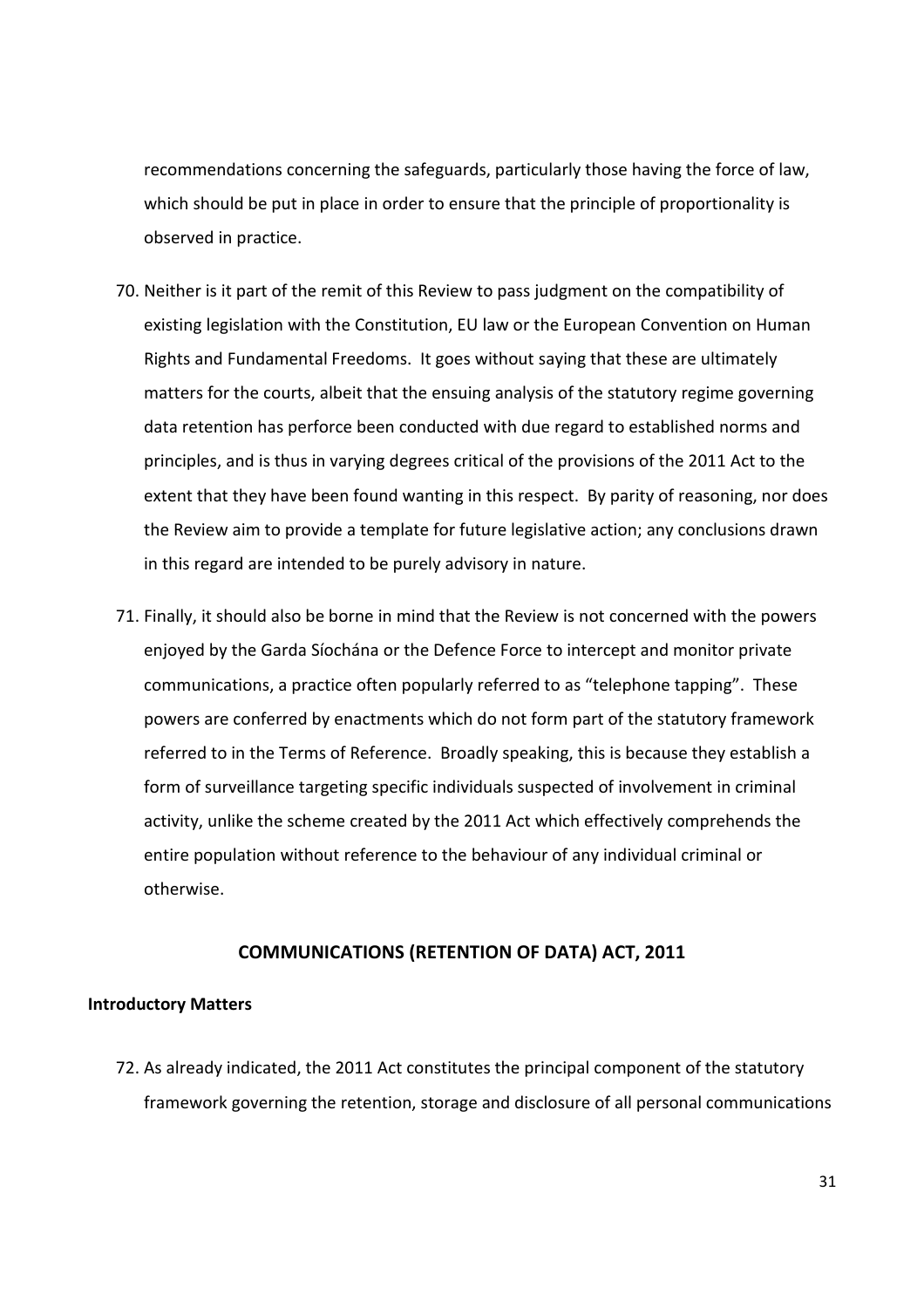data, that is to say, all traffic data or location data generated by any communication by any person, including journalists, within the State.

73. The long title to the Act describes it as:

"An Act to give effect to Directive No. 2006/24/EC... on the retention of data `generated or processed in connection with […] electronic communications services or of public communications networks"

74. The long title goes on to state that one of the objects of the Act is:

"To provide for the retention of and access to certain data for the purposes of the prevention of serious offences, the safeguarding of the security of the State and the saving of human life"

75. And, in this connection, that a concomitant purpose is:

"to repeal Part 7 of the Criminal Justice (Terrorist Offences) Act, 2005, to amend the Interception of Postal Packets and Communications Messages (Regulations) Act, 1993 and to provide for related matters."

76. Section 1 sets out a number of definitions, the relevant ones being:

- "data" means traffic data or location data and the related data necessary to identify the subscriber or user;
- "Referee" means the holder of the office of Complaints Referee under the Interception of Postal Packets and Communications Messages (Regulation)Act 1993;
- "Service Provider" means a person who is engaged in the provision of a publicly available electronic communications service or a public communications network by means of fixed line or mobile telephones or the Internet. In short it means all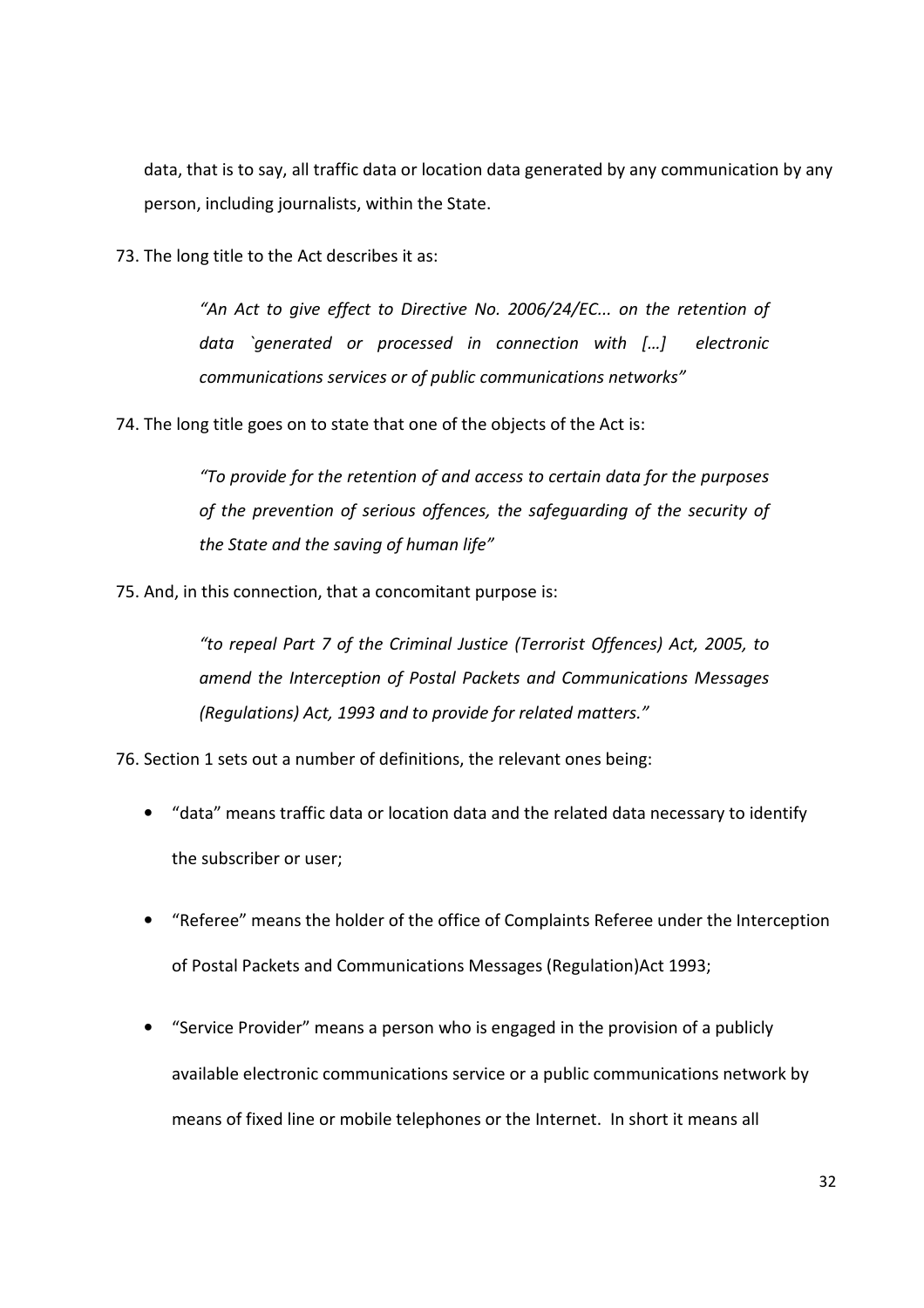companies who provide a telephone service in any form or an Internet service used within the State;

- ''serious offence'' means an offence punishable by imprisonment for a term of 5 years or more, and an offence listed in Schedule 1 is deemed to be a serious offence;
- "telephone service" means calls (including voice, voicemail, conference and data calls), supplementary services (including call forwarding and call transfer) and messaging and multimedia services (including short message services, enhanced media services and multi-media services).
- 77. Section 2 provides that the Act does not apply to the content of communications made by telephone, fixed or mobile, or by means of Internet access, Internet e-mail or Internet telephony. By virtue of the definition of the concept of data set out in section 1 (see preceding paragraph), the Act is exclusively concerned with transactional information affecting such matters as the location and identity of subscribers and users of communications devices; its provisions accordingly do not affect the content of communications.
- 78. Section 3 imposes the obligation on a Service Provider to collate and retain data relating to electronic communications of the kind specified in Schedule 2 of the Act (set out in detail below at paragraphs 81-82).
- 79. Such data is to be retained in a manner that facilitates prompt disclosure when requested by a body or person authorised to make such a request.
- 80. Section 3 also makes provision for the periods for which retained data must be stored by Service Providers – viz., two years in respect of data on communications made by telephone, fixed or mobile, and one year for data connected with Internet access, Internet e-mail and Internet telephony.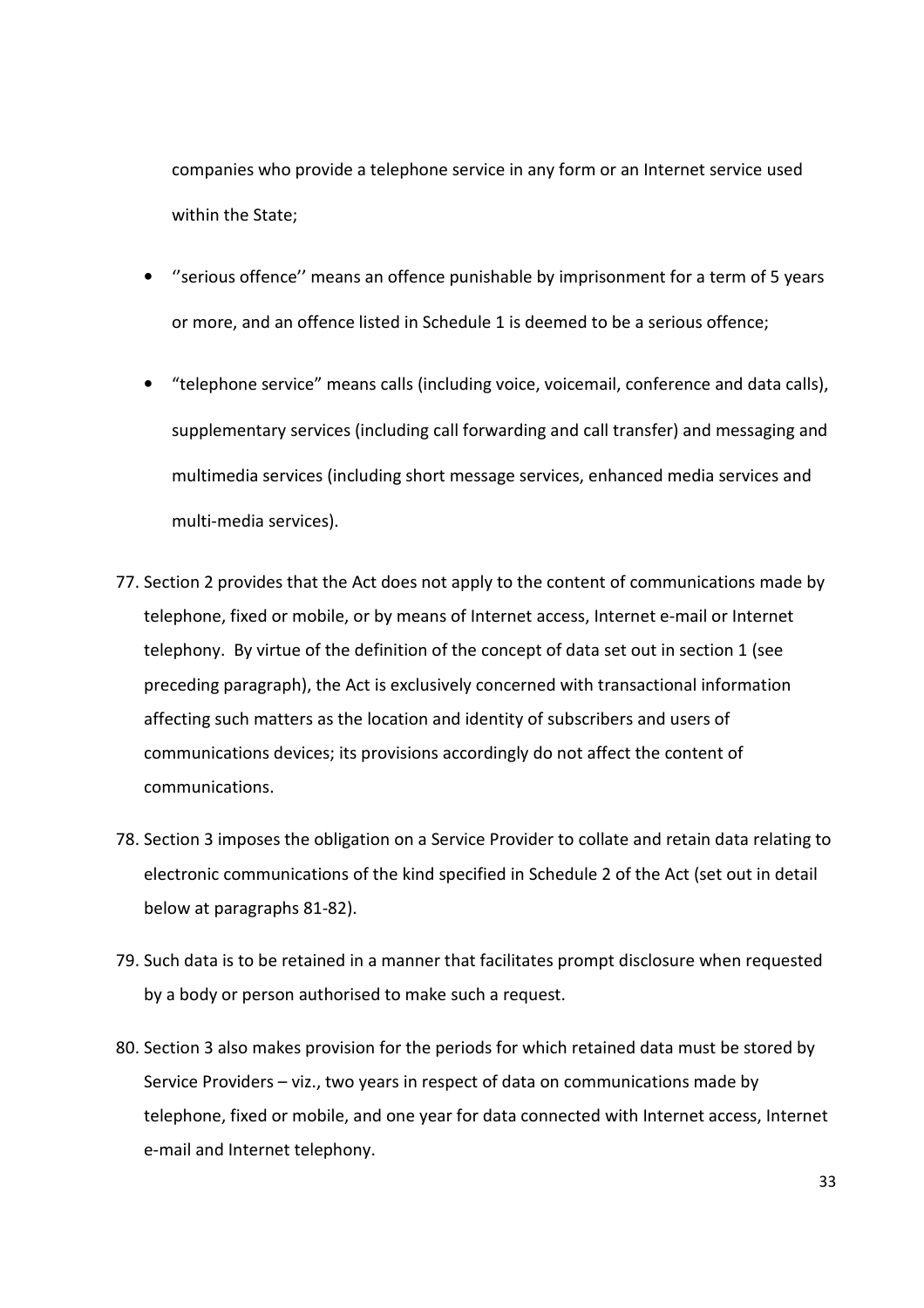# Retained Telephony Data

81. Part 1 of Schedule 2 sets out the types of fixed network telephony and mobile telephony data that must be retained under section 3 of the Act as follows:

> "Fixed network telephony and mobile telephony data to be retained under section 3

1. Data necessary to trace and identify the source of a communication:

(a) the calling telephone number;

(b) the name and address of the subscriber or registered user.

2. Data necessary to identify the destination of a communication:

(a) the number dialed (the telephone number called) and, in cases involving supplementary services such as call forwarding or call transfer, the number or numbers to which the call is routed;

(b) the name and address of the subscriber or registered user.

3. Data necessary to identify the date and time of the start and end of a communication.

4. Data necessary to identify the type of communication:

the telephone service used.

5. Data necessary to identify users' communications equipment or what purports to be their equipment:

(a) the calling and called telephone number;

(b) the International Mobile Subscriber Identifier (IMSI) of the called and calling parties (mobile telephony only);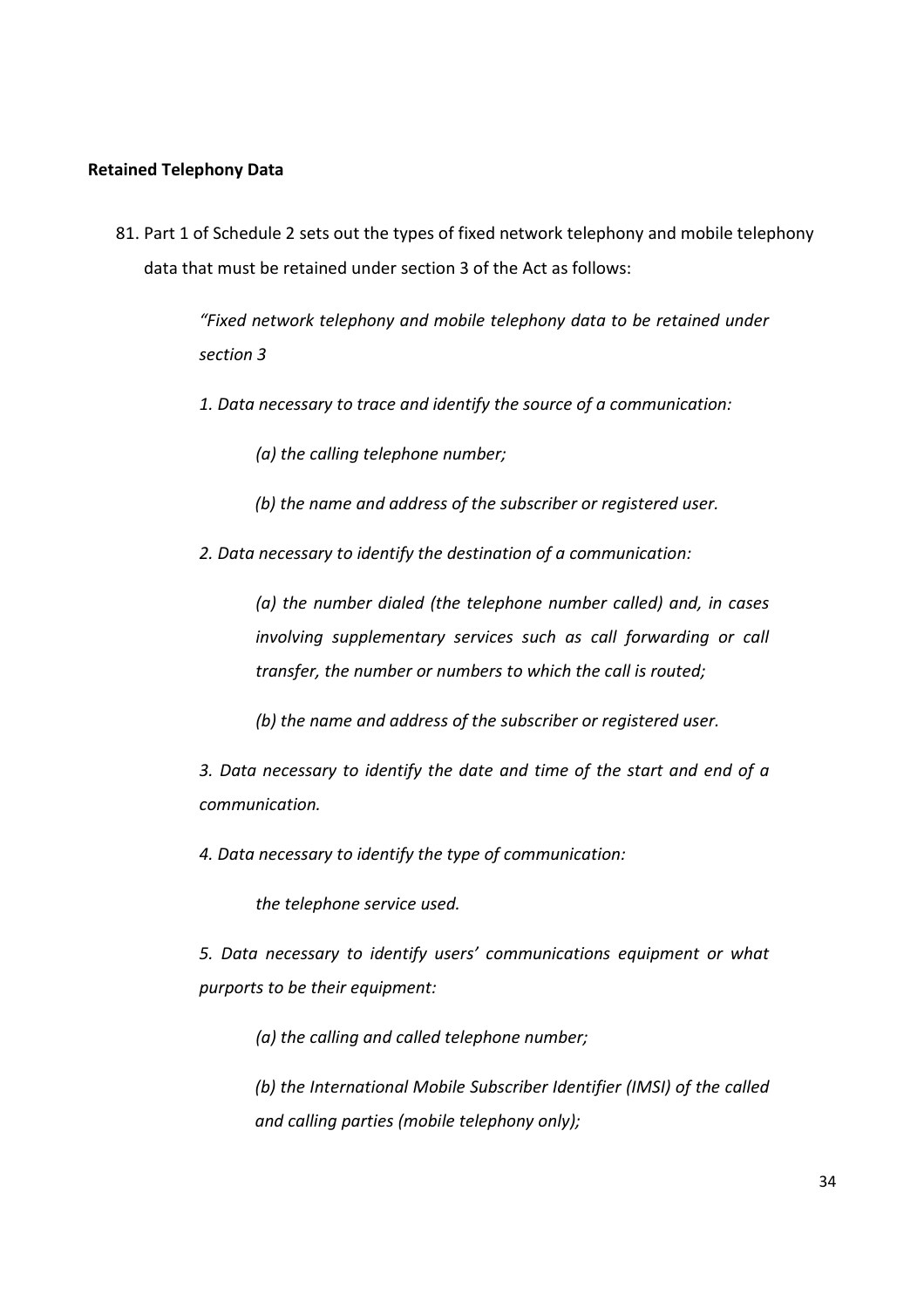(c) the International Mobile Equipment Identity (IMEI) of the called and calling parties (mobile telephony only);

(d) in the case of pre-paid anonymous services, the date and time of the initial activation of the service and the cell ID from which the service was activated (mobile telephony only).

6. Data necessary (mobile telephony only) to identify the location of mobile communication equipment:

(a) the cell ID at the start of the communication;

(b) data identifying the geographical location of cells by reference to their cell ID during the period for which communication data are retained."

# Retained Internet Data

82. The types of data that must be retained in respect of Internet communications are set out in Part 2 of Schedule 2 of the Act:

> "Internet access, Internet e-mail and Internet telephony data to be retained under section 3

1. Data necessary to trace and identify the source of a communication:

(a) the user ID allocated;

(b) the user ID and telephone number allocated to any communication entering the public telephone network;

(c) the name and address of the subscriber or registered user to whom an Internet Protocol (IP) address, user ID or telephone number was allocated at the time of the communication.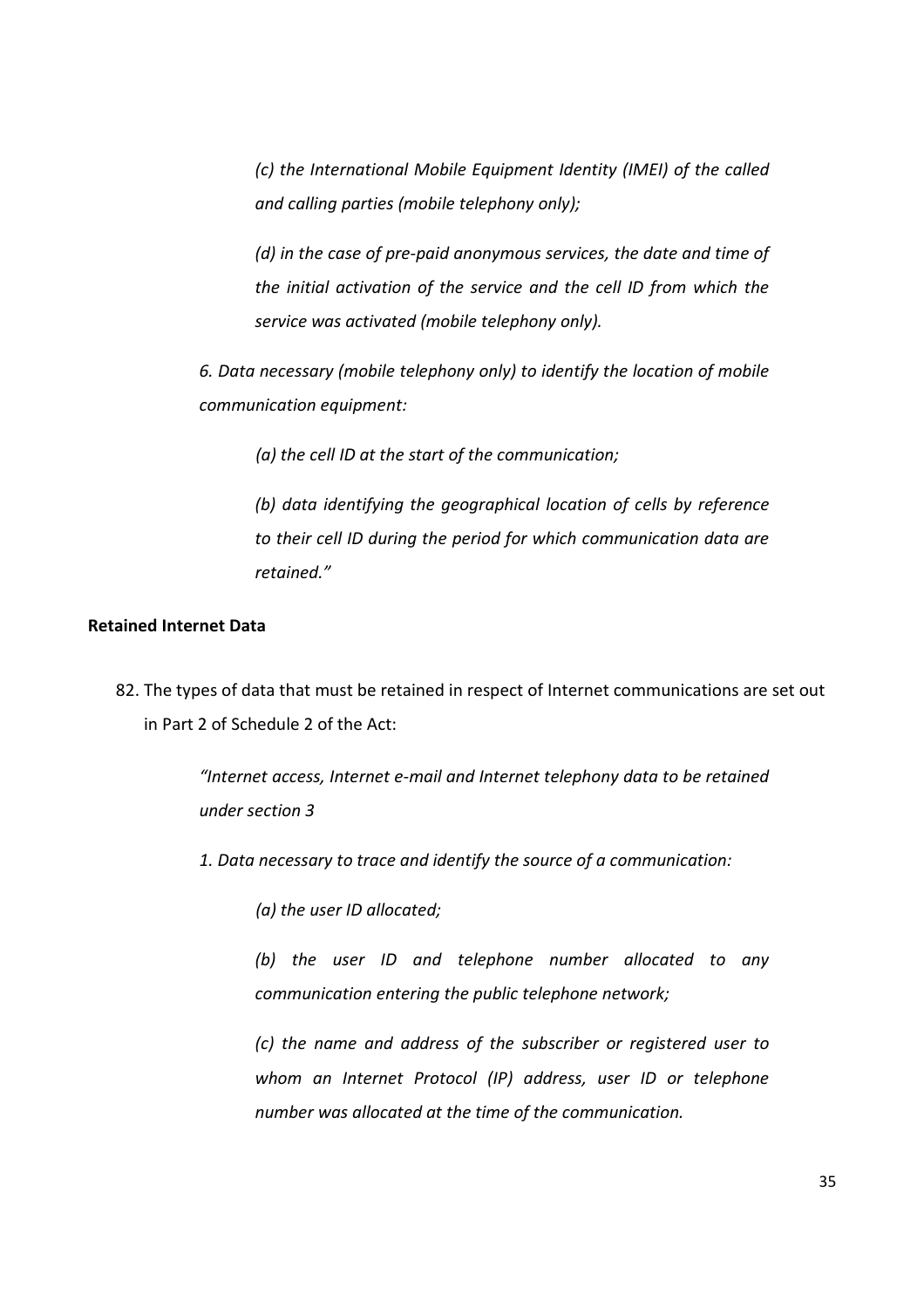2. Data necessary to identify the destination of a communication:

(a) the user ID or telephone number of the intended recipient of an Internet telephony call;

(b) the name and address of the subscriber or registered user and user ID of the intended recipient of the communication.

3. Data necessary to identify the date, time and duration of a communication:

> (a) the date and time of the log-in and log-off of the Internet access service, based on a certain time zone, together with the IP address, whether dynamic or static, allocated by the Internet access Service Provider to a communication, and the user ID of the subscriber or registered user;

> (b) the date and time of the log-in and log-off of the Internet e-mail service or Internet telephony service, based on a certain time zone.

4. Data necessary to identify the type of communication:

the Internet service used.

5. Data necessary to identify users' communication equipment or what purports to be their equipment:

(a) the calling telephone number for dial-up access;

(b) the digital subscriber line (DSL) or other end point of the originator of the communication.

#### Security of Retained Data

83. In light of its extensive data retention provisions, and having regard to the vast corpus of information touching the private lives of a huge swathe of the population placed in the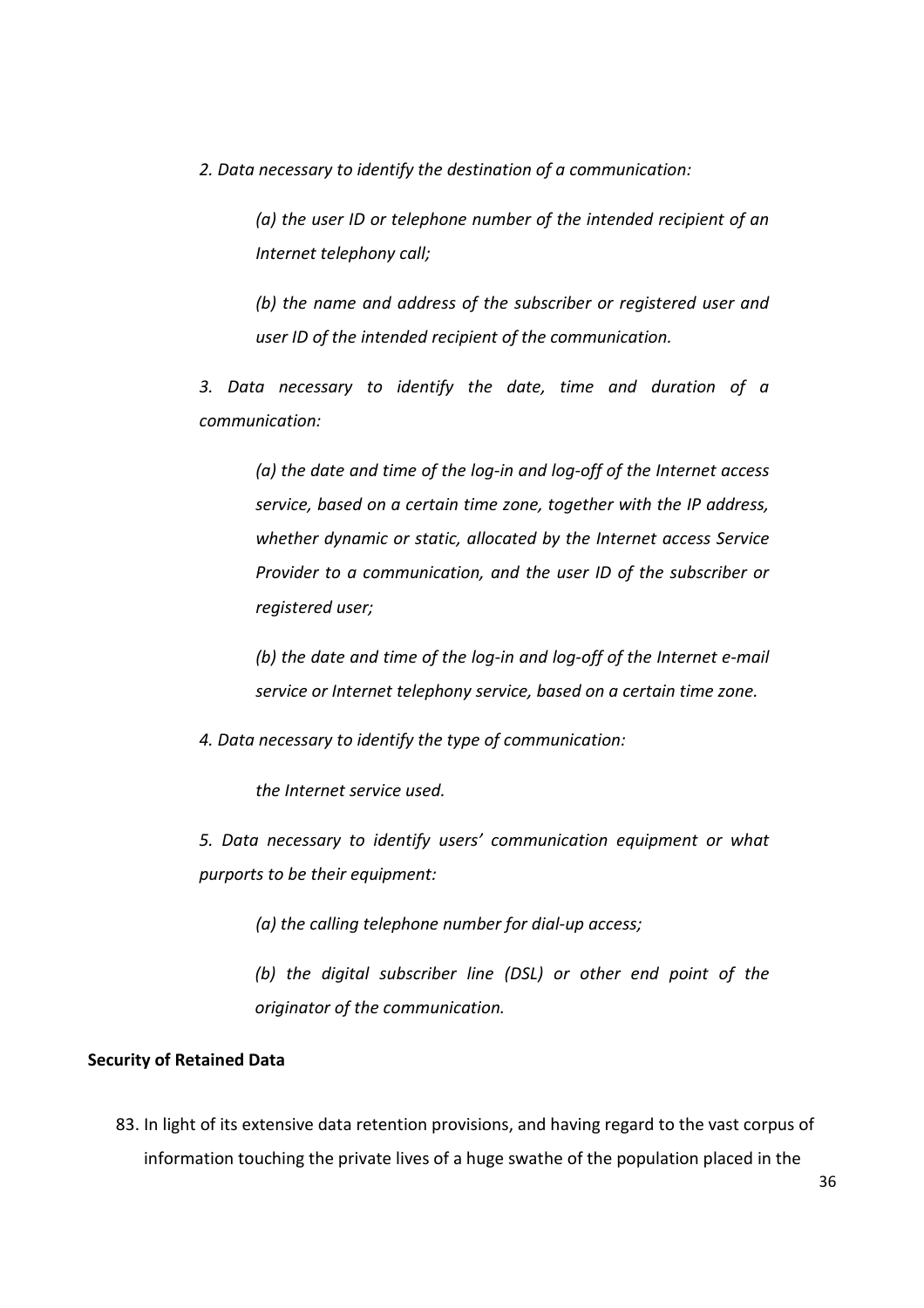hands of Service Providers as a result of its operation, the 2011 Act requires custodians of retained data to take appropriate security measures in respect of the storage and disclosure of such data. Thus section  $4(1)(b)$  provides that once a database has been established it "shall be subject to appropriate technical and organisational measures to protect the data against accidental or unlawful destruction, accidental loss or alteration, or unauthorised or unlawful storage, processing, access or disclosure."

- 84. The obligation thus imposed on Service Providers by section 4 follows the wording of Article 7 of Directive 2006/24/EC (to which the 2011 Act is intended to give effect). It will be seen in due course that one of the grounds upon which the ECJ in Digital Rights Ireland declared this Directive void was the inadequacy of its data security provisions; broadly speaking, they were considered to be too general and insufficiently prescriptive. It should also be noted that section 4 of the 2011 Act is silent on the issue of breach of security, notwithstanding that it specifically contemplates the possibility of unlawful as well as merely accidental interference with retained data. Neither is there any sanction provided for in case of a failure by a Service Provider to comply with section 4.
- 85. Section 4 also provides for the destruction of data by the Service Providers once the statutory period for retention has expired – viz., two years in respect of telephone communications data and one year in respect of Internet communications data. The obligation is to destroy all retained data within one month of the expiry of the applicable statutory retention period.
- 86. Thus It follows that at any given moment there is a corpus of retained communications data spanning the immediately preceding two years, in the case of telephony data, and one year in the case of Internet data, which, given the rolling deletion dates enshrined in section 4, may extend to data covering the previous 25 and 13 months, respectively.
- 87. It should be noted that the obligation placed on Service Providers to destroy data on the expiry of the relevant statutory period does not apply to data which have been accessed pursuant to a disclosure request under section 6. Such data may be retained both by the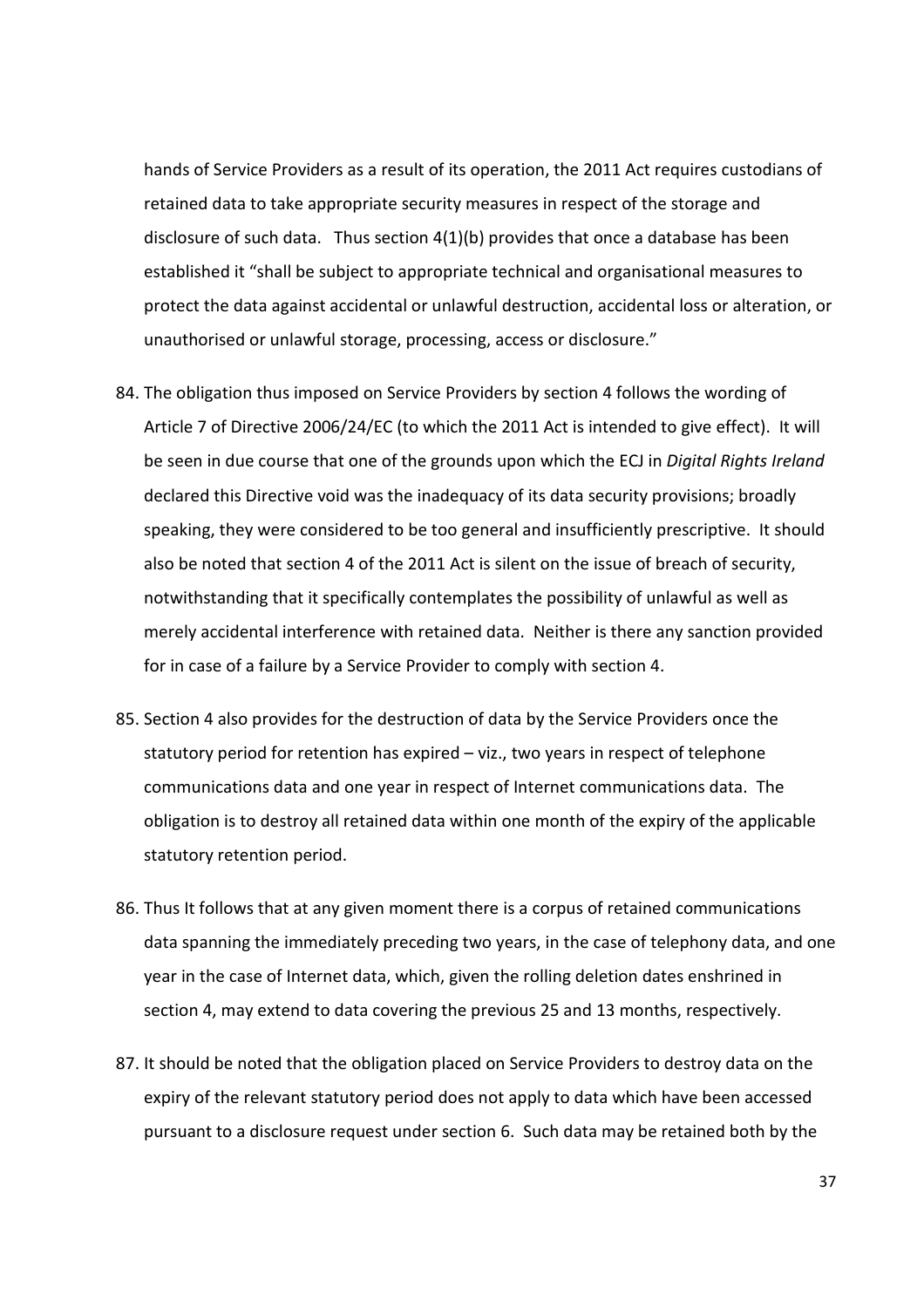requesting authority and by the Service Provider. Data thus retained by a Service Provider is referred to as a ''golden copy''. While it is perfectly understandable that Service Providers retain a ''golden copy'' of disclosed data for the purpose of giving evidence in court proceedings, it is striking that section 4 makes no provision for destruction when there is no further need for retention for this or any other lawful purpose.

88. Finally, section 4(2) - which designates the Data Protection Commissioner "as the national supervisory authority for the purposes of this Act and Directive No. 2006/24/EC of the European Parliament and of the Council" - might be thought to have a bearing on the issue of data security. However, the section says nothing about how ''the national supervisory authority'' might exercise any powers in this regard, what these powers might be or how often they should be exercised. Article 9 of Directive 2006/24/EC states that the supervisory authority is responsible for monitoring the security of stored data. In essence, this seems to mean that the Data Protection Commissioner must ensure that Service Providers comply with their obligations under Section  $4(1)(a)-(b)$  – set out above at paragraphs 83-85.

### Access to Retained Data

89. Section 5 of the Act expressly prohibits Service Providers from accessing retained data except:

 $\degree$ (a) at the request and with the consent of a person to whom the data relate,

(b) for the purpose of complying with a disclosure request,

(c) in accordance with a court order, or

(d) as may be authorised by the Data Protection Commissioner." [Emphasis added]

90. The disclosure requests provision is the most frequently used of the exceptions listed in section 5. Disclosure requests must be made in accordance with the provisions of section 6. Disclosures relate in the main to requests made by the Garda Síochána and the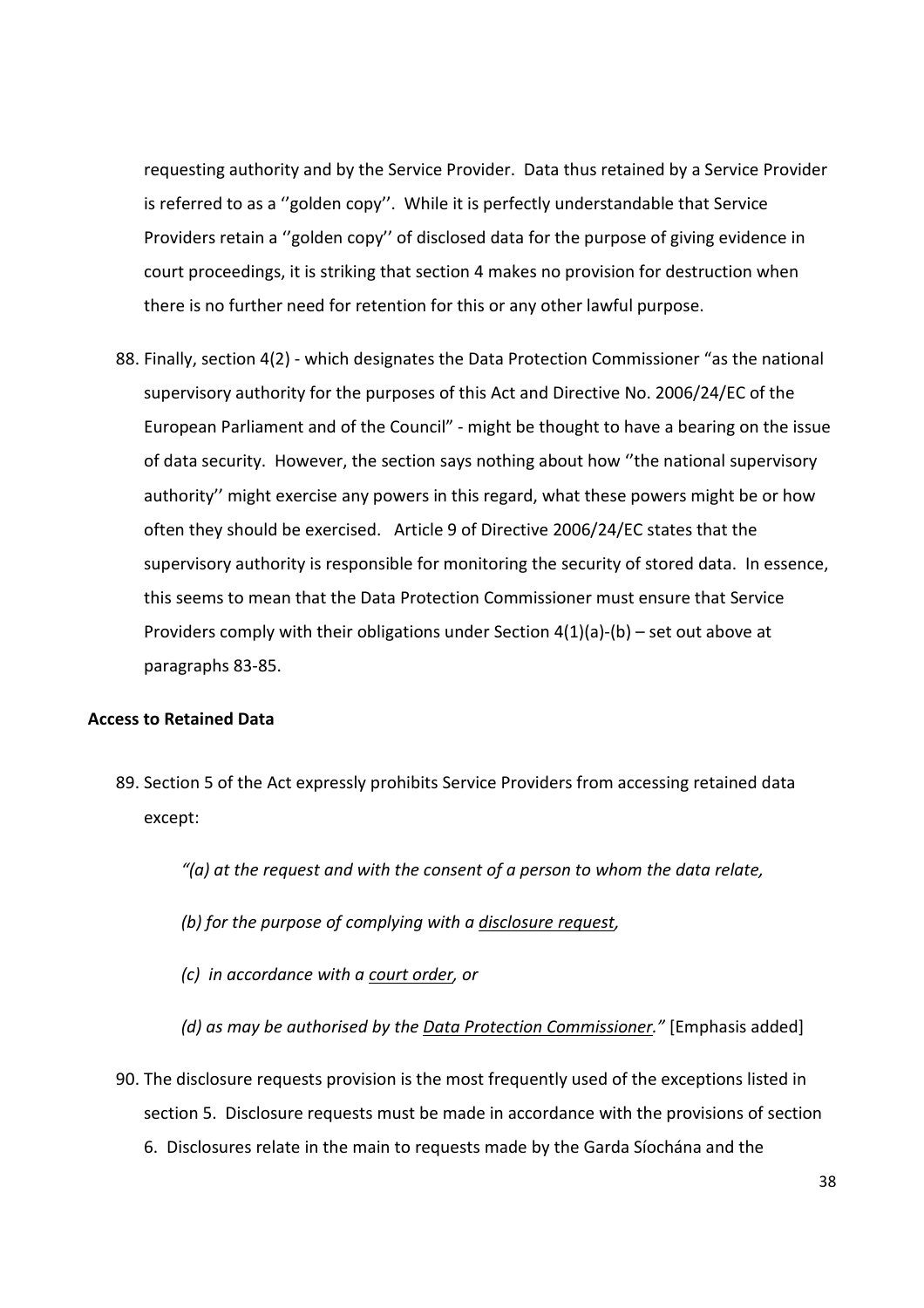Permanent Defence Force; and less frequently to requests from GSOC and the Revenue Commissioners. The Competition and Consumer Protection Commission informed the Review that it had not, so far, availed of the section 6 procedure.

- 91. Disclosure requests under section 5(a) requests made by the person to whom the data relate – though not unusual, appear to be small in number. Typically, the request is made in person or through a solicitor who is required to show his or her client's consent in writing. The provision is not without its ambiguities such as whether a person who receives a communication, in addition to the person who initiates it, comes within its ambit. Any other person probably falls outside the ambit of the provision, even if it could be said that the data 'relate' to them in some other way.
- 92. The exception in section 5(c) is important even if a court might not in all circumstances, or perhaps in any circumstances, be characterised as a statutory body; albeit that the functions of a judge of the District Court under the provisions of the Criminal Justice (Mutual Assistance) Act, 2008 when he or she is acting as a designated judge for the purposes of that Act, at least warrants special scrutiny in this regard. The disclosure of personal information on foot of a court order made pursuant to section 5(c) could have serious ramifications for journalists; as already indicated, retained communication data on the pattern of a journalist's contacts over an extended period may have a clear bearing on the identification of his or her sources.
- 93. Finally, section 5(d) refers to access authorised by the Data Protection Commissioner. The Review has been informed by the Data Protection Commissioner that no authorisation has ever been issued under Section 5(d); and this was confirmed by the Service Providers consulted by the Review.

### Accessing Bodies

94. As already indicated, section 6 identifies, inter alia, the statutory bodies entitled to make a disclosure request; viz.,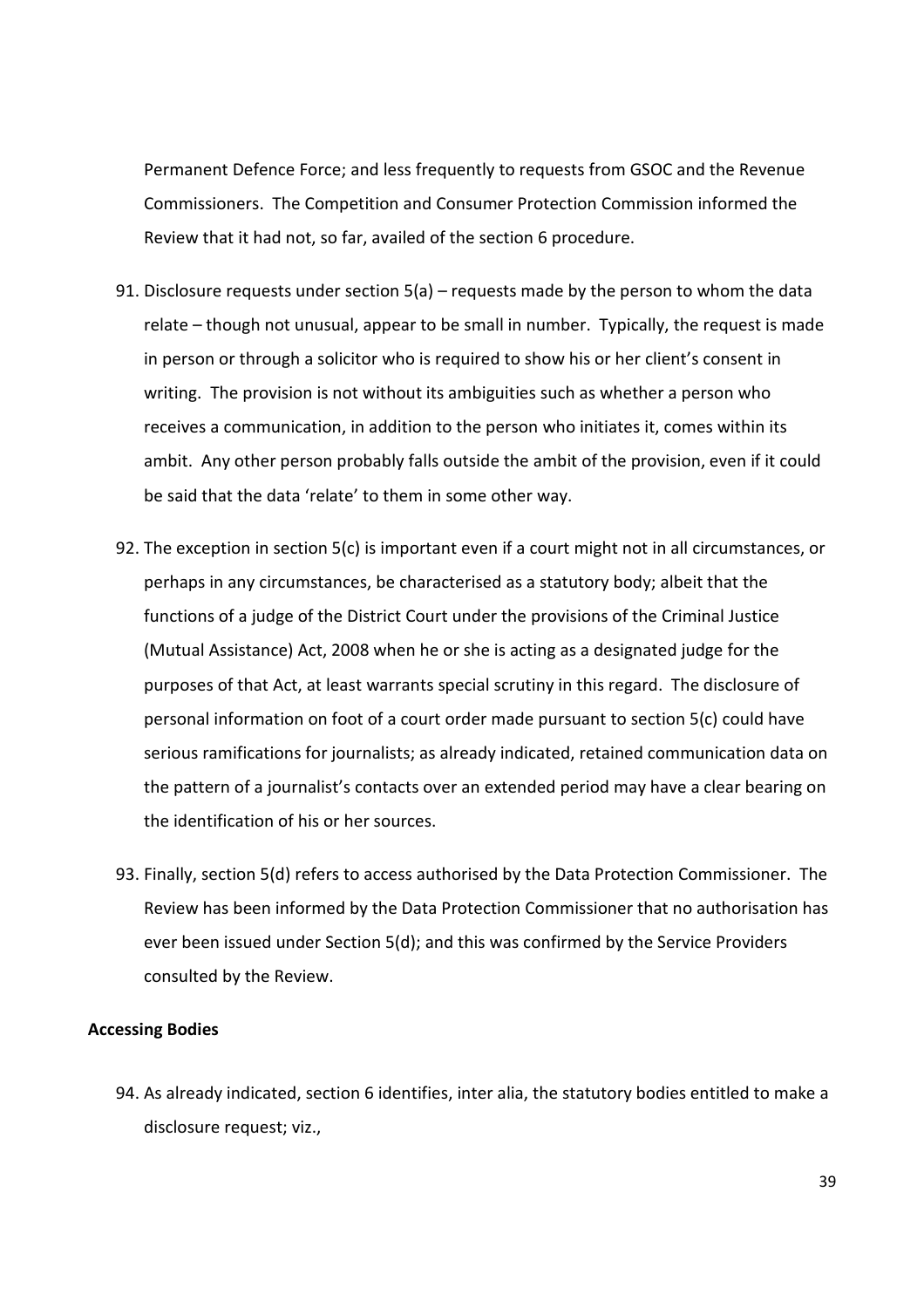- the Garda Síochána;
- the Permanent Defence Force;
- the Revenue Commissioners;
- the Competition and Consumer Protection Commission.
- Section 6(1) provides that a member of the Garda Síochána not below the rank of Chief Superintendent may make a disclosure request to a Service Provider where he or she is satisfied that the data are required for:

"(a) the prevention, detection, investigation or prosecution of a serious offence,

- (b) the safeguarding of the security of the State,
- (c) the saving of human life."
- 95. As already indicated, Garda access to retained data is also permitted under section 8(b) of the Data Protection Acts 1988 and 2003, as amended. Moreover, access under section 8(b) is not confined to data relating to serious offences; it is enough that the requested data is ''required for the purpose of preventing, detecting or investigating offences'' (emphasis added).
- 96. Similarly, section 6(2) provides that an officer of the Defence Force not below the rank of Colonel may make a disclosure request for data concerning any person "where that officer is satisfied that the data are required for the purpose of safeguarding the security of the State".
- 97. Penultimately, section 6(3) authorises an officer of the Revenue Commissioners not below the rank of Principal Officer to make a disclosure request "where that officer is satisfied that the data are required for the prevention, detection, investigation or prosecution of a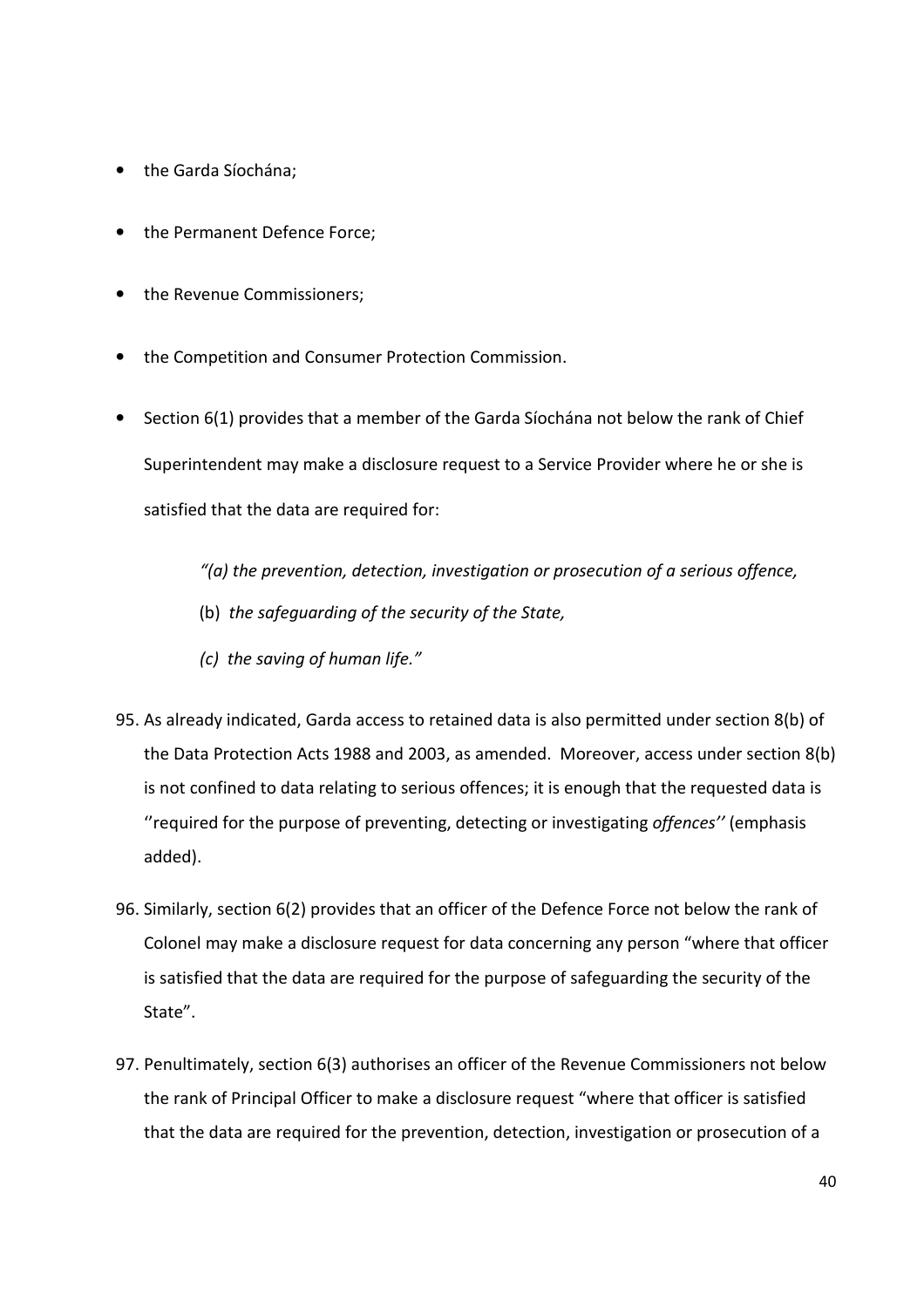revenue offence." A revenue offence is defined in section 1 of the Act as "any offence under any of the following provisions that is a serious offence"; while the term serious offence is itself defined as one punishable by imprisonment for a term of five years or more. The ''following provisions'' referred to are contained in the Customs Consolidation Act, 1876, the Taxes Consolidation Act, 1997 and various Finance Acts, respectively. It is not necessary for present purpose to recite in detail the wide range of offences covered by these provisions. Suffice it to say that the offences in respect of which an officer of the Revenue Commissioners may make a disclosure request pursuant to section 6 are confined to those offences in the specified sections which are punishable by imprisonment for a term of five years or more. It should however be noted that some of these offences are not serious offences in the relevant sense if prosecuted summarily; this is because the associated penalty of 5 years' imprisonment arises only on conviction on indictment.

98. Finally, it should be noted that the scope of section 3 has been widened by the inclusion of a new provision covering data access requests by the Competition and Consumer Protection Commission, a body established by the Competition and Consumer Protection Act, 2014. Thus the new section 6(3A), as inserted by section 89(b)(1) of the 2014 Act, provides as follows:

> ''A member of the Competition and Consumer Protection Commission may request a Service Provider to disclose to that member data retained by the Service Provider in accordance with section 3 where that member is satisfied that the data are required for the prevention, detection, investigation or prosecution of a competition offence.''

99. A ''competition offence'' is described in an amendment to section 1 (the Interpretation section) of the 2011 Act as: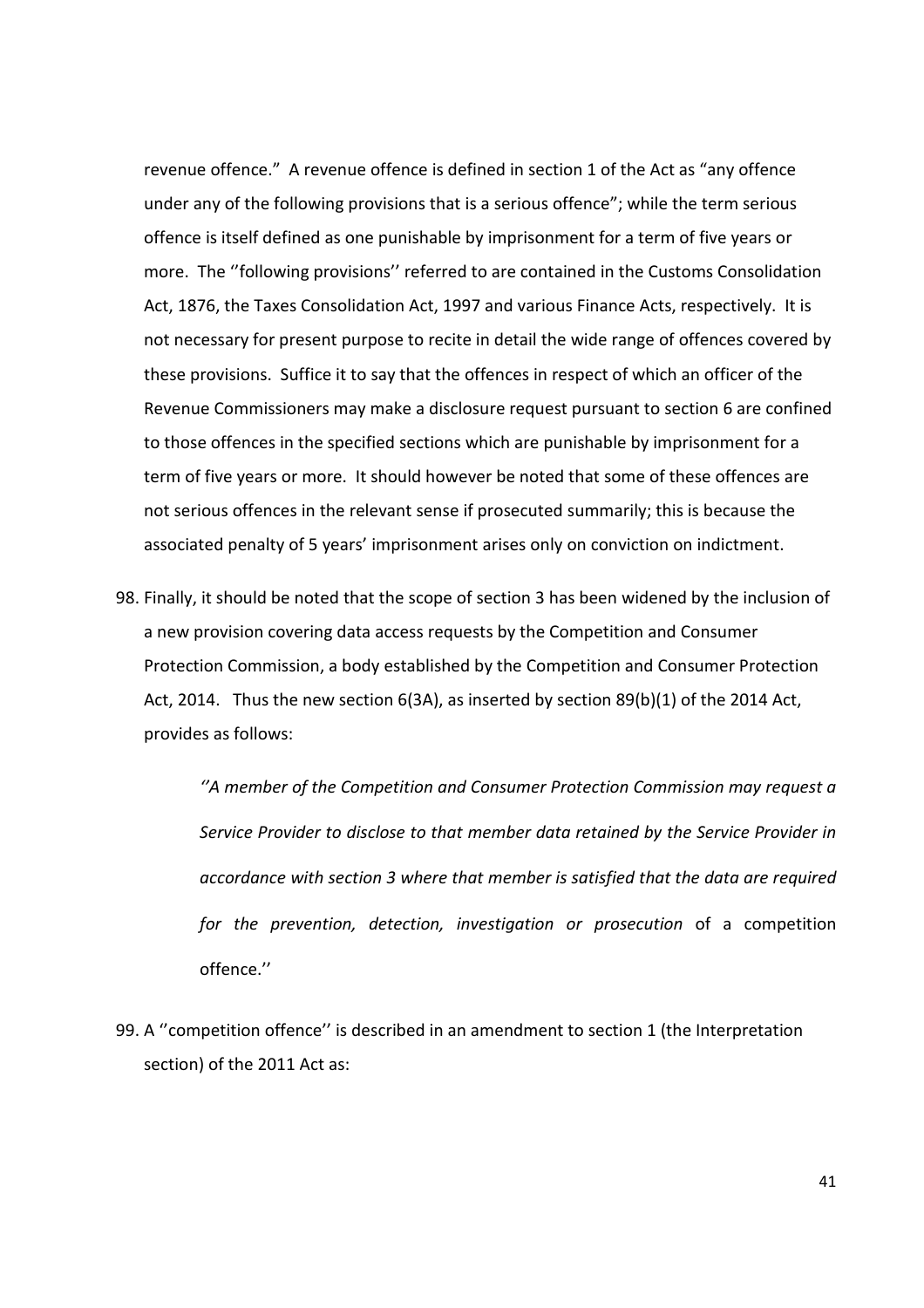''an offence under section 6 of the Competition Act 2002, that is an offence involving an agreement, decision or concerted practice to which subsection (2) of that section applies.''

100. It will be seen that there is no requirement that a competition offence must be a serious offence. By virtue of section 8(1) of the Competition Act 2002, a section 6 offence can be prosecuted either summarily or on indictment. By definition, if prosecuted summarily a section 6 offence is not a serious offence by reference to the definition in the 2011 Act. Moreover, if prosecuted on indictment, section 6 offences carry a maximum penalty of five years' imprisonment, and thus appear to come within the criterion of seriousness laid down in section 1 of the 2011 Act. In addition, since section 6 offences prosecuted on indictment may also be punished by fines running to several million Euro or ten percent of turnover, whichever is the greater, and bearing in mind that the issue of imprisonment will not normally arise in the case of corporate undertakings, the Review is satisfied that they should be treated as serious offences in such cases and that the Interpretation section of the 2011 Act, or any Act amending or replacing it, should be adjusted accordingly.

101. The Garda Síochána Ombudsman Commission relies on section 98(1) and (2)(c) of the Garda Síochána Act, 2005 when making a request for access to data pursuant to section 6. Section 98(1) provides that if directed by the Ombudsman Commission "to investigate a complaint under the section, a designated officer has ... for the purposes of the investigation all powers, immunities and privileges conferred and all duties imposed on any member of the Garda Síochána by or under any enactment ..."

102. Section 98 (2)(c) provides that, for the purposes of subsection (1),

"An enactment conferring a power, immunity or privilege or imposing a duty on a member of the Garda Síochána in relation to any of the matters specified in that subsection applies with the following modification and any other necessary modifications:

42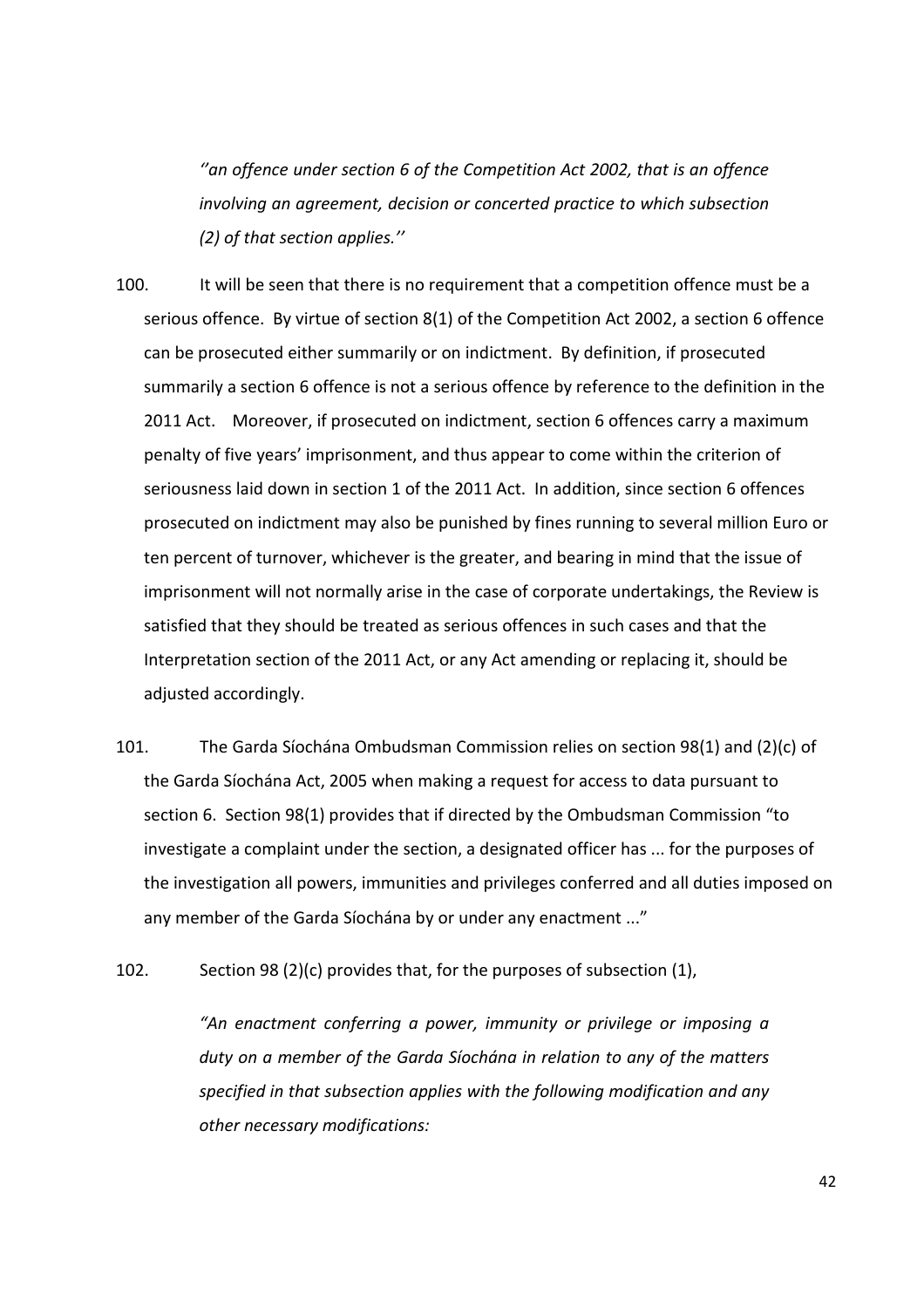$''$ (c) a reference in the enactment to a member of the Garda Síochána not below `the rank of inspector is to be read as a reference to a member of the Ombudsman Commission."

- 103. GSOC has confirmed to the Review that disclosure requests pursuant to section 6 are routinely made on the basis of the scheme set out in the immediately preceding paragraphs.
- 104. By virtue of section 6(4)-(5) all disclosure requests must be made in writing but may be made orally in cases of exceptional urgency. If made orally, the request must be confirmed in writing within two working days.
- 105. Service Providers are obliged by section 7 to comply with a disclosure request; but the Act makes no provision in the event of failure or refusal to comply.

#### Limiting Grounds of Access

106. Section 6 seeks to limit the power of access by linking it to specific purposes (following the provisions of Article 15(1) of Directive 2002/58). Thus access by the Garda Síochána under section 6(1)(a) is exclusively for the purposes of combating serious crime, safeguarding the security of the state, and saving human life. Some of these criteria – safeguarding the security of the state, for example - are less tightly drawn than others. The insider trading and market manipulation offences under Regulation 5 and 7 of the European Union (Market Abuse) Regulations 2016 which are deemed to be serious via their insertion into Schedule 1 to the 2011 Act, do not of themselves meet the seriousness criterion of carrying a penalty of imprisonment of five years or more as laid down in section 1 of the Act. While these offences attract a potential fine of €500,000, a maximum imprisonment penalty of three years applies to them. These differences and discrepancies, together with the difficulty of framing uniform limits when circumscribing the power of access to retained data are discussed in detail later.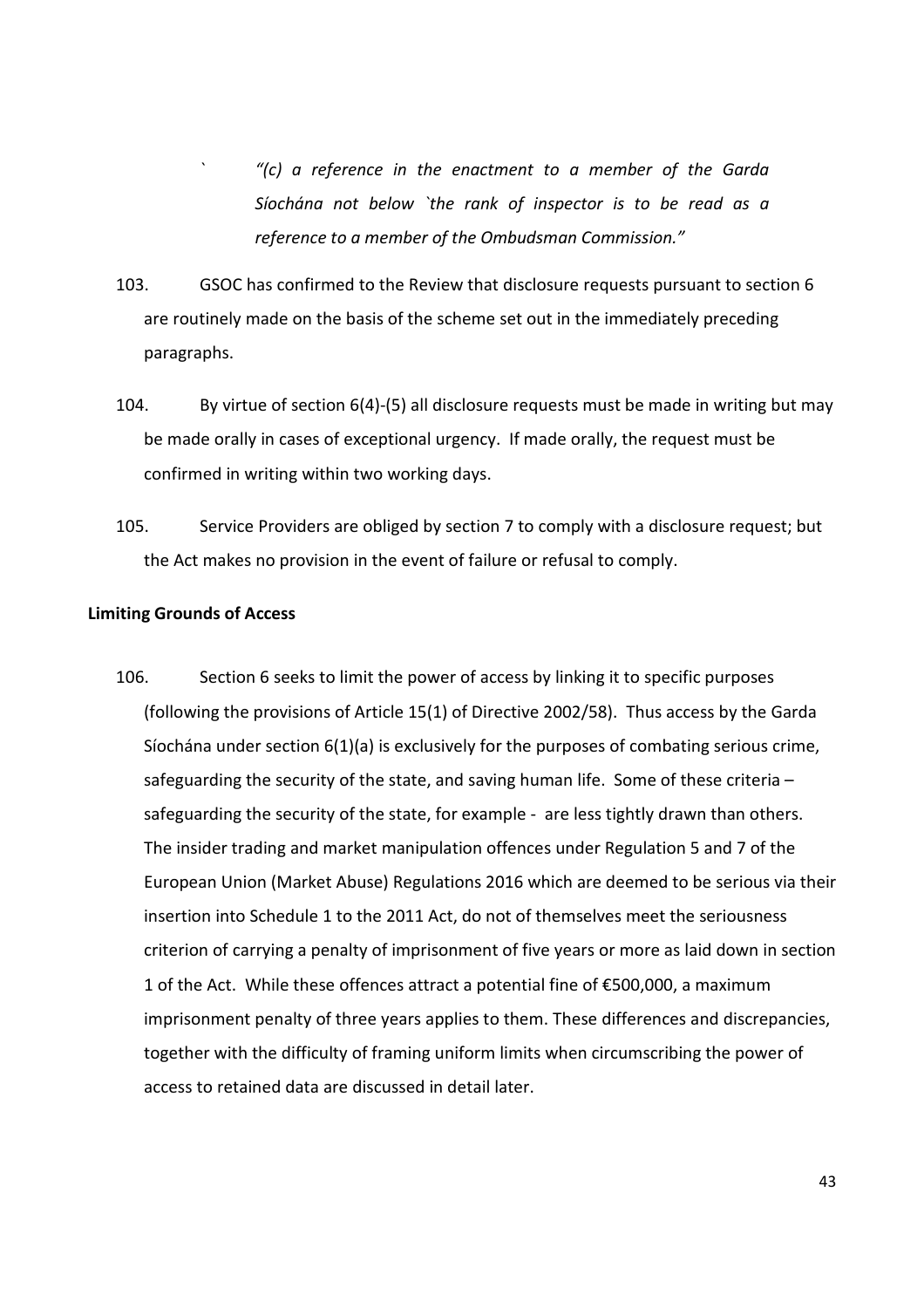107. Section 8 of the Data Protection Acts 1988 and 2003, as amended, is especially significant in this regard. In particular, section 8(b) provides for the disapplication of restrictions on disclosure of personal data where disclosure is:

> ''Required for the purpose of preventing, detecting and investigating offences, apprehending or prosecuting offenders or assessing or collecting any tax, duty or other monies owed or payable to the State, a local authority or a health board, in any case in which the application of those restrictions would be likely to prejudice any of the matters aforesaid.''

- 108. The Review has learned that a composite procedure involving section 8(b) and section 6 of the 2011 Act had been relied upon by the Garda Síochána when making requests to Service Providers for retained communications data. Following an audit by the Data Protection Commissioner of Garda practice in this area in 2014, this arrangement was modified such that section 8(b) is currently invoked only in respect of requests pertaining to non-serious offences – in other words, requests that fall outside the scope of the 2011 Act. Suffice it to say at this juncture that it is anomalous that section 8(b) was not repealed (or at least amended) with the introduction of the 2011 Act. Broadly speaking, section 6(1)(a) of the 2011 Act confines disclosure requests by the Garda Síochána to the investigation of serious crime, whereas the section 8 procedure recognises no such limitation as it is available in respect of criminal offences generally. Moreover, as will be discussed later, the criteria governing the management of private communications data held by Service Providers must now be seen through the prism of the decision of the ECJ in Tele2which expressly limits both the retention and disclosure of such data to purposes directly connected with the prevention of serious crime.
- 109. As already indicated, section 8(b) permits access to personal data including retained communications data for a variety of purposes, including the collection of monies owed to the state, a local authority or a health board. The section also permits access to such data for the purpose of investigating minor offences and has been so used by the Garda Siochana. As explained in detail in Chapter 2, retained communications data may only be

44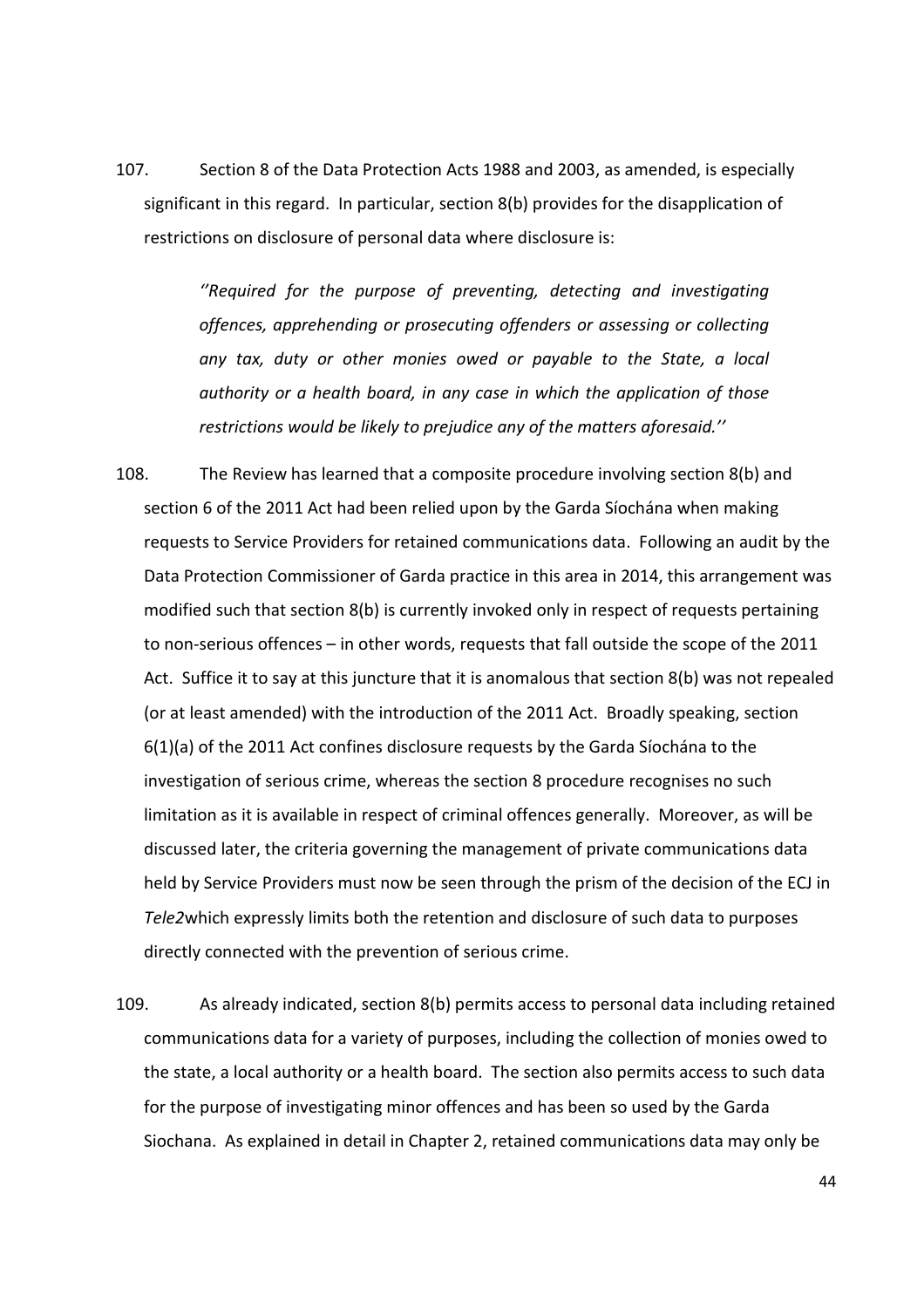accessed for the purposes envisaged by Article 15(1) of Directive 2002/58/EC. In the field of criminal investigation access may be sought in connection with serious offences only. Access to retained data for the other purposes mentioned above is precluded by EU law since they fall outside the purposes covered by Article 15(1). Moreover, the access provided for in section 8(b) is not made subject to the safeguards necessary under EU law or arising from obligations under the ECHR intended to ensure compliance with the principle of proportionality. Accordingly, having regard to the fact that section 8 of the Data Protection Acts 1988-2003 permits acess to retained communications data in circumstances and for purposes precluded by EU law, it is recommended that the section be repealed or at least disapplied in the matter of access to retained communications data. (R)

# Reporting System

110. Section 9 makes provision for the preparation and submission of an annual report by the various data accessing bodies to their respective ministers in respect of all disclosure requests made under section 6(3) during the relevant period. By virtue of section 9(5), these reports are required to include:

> $''(a)$  the number of times when data has been disclosed in response to a disclosure request,

(b) the number of times when a disclosure request could not be met,

(c) the average period of time between date when data were first processed and the disclosure request."

111. The Minister for Defence, the Minister for Finance, and the Minister for Jobs, Enterprise and Innovation are required to forward to the Minister for Justice the respective reports received by them, together with any comments they may have on them.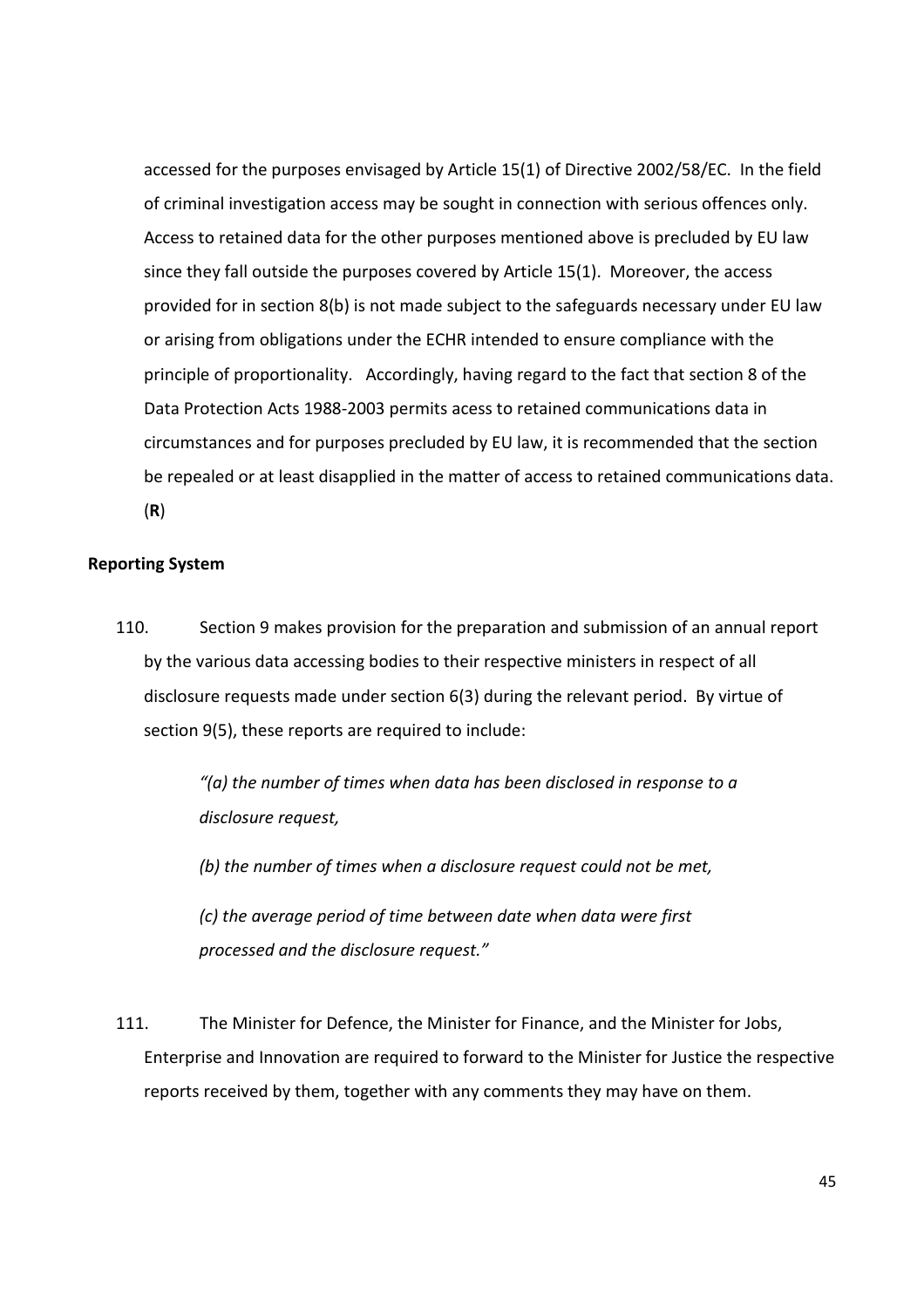112. On the basis of these reports and the report received from the Garda Síochána, a consolidated report is then prepared by the Minister for Justice for submission to the European Commission.

### Complaints Procedure

- 113. Section 10 of the Act provides for a complaints procedure where there is a contravention of section 6 in relation to a disclosure request. Any such contravention is subject to an investigation in accordance with the provisions of section 10. It should be noted that section 10 provides that a contravention of section 6 shall not of itself render the disclosure request invalid or constitute a cause of action at the suit of a person affected by the disclosure request. However, section 10 expressly provides that it does not affect a cause of action for the infringement of a constitutional right.
- 114. The complaints procedure can only be triggered by an application from a person who believes that data relating to him or her are in the possession of a Service Provider and have been accessed following a disclosure request. That person may then apply to the Complaints Referee for an investigation into the matter. It should be noted that this procedure is confined to applicants who believe their private data has been accessed, and thus presumably is not open to the simply curious or merely suspicious in this regard. On the other hand, in many or most cases a journalist or any person would have no means of knowing that their private data had been accessed and thus would not be in a position to lodge a complaint.
- 115. Save where it is deemed frivolous or vexatious, the Referee is obliged by Section 10(3) to determine whether a disclosure request was made as alleged in the application and if so, whether any provision of section 6 – governing the conditions and forms of disclosure requests - has been contravened.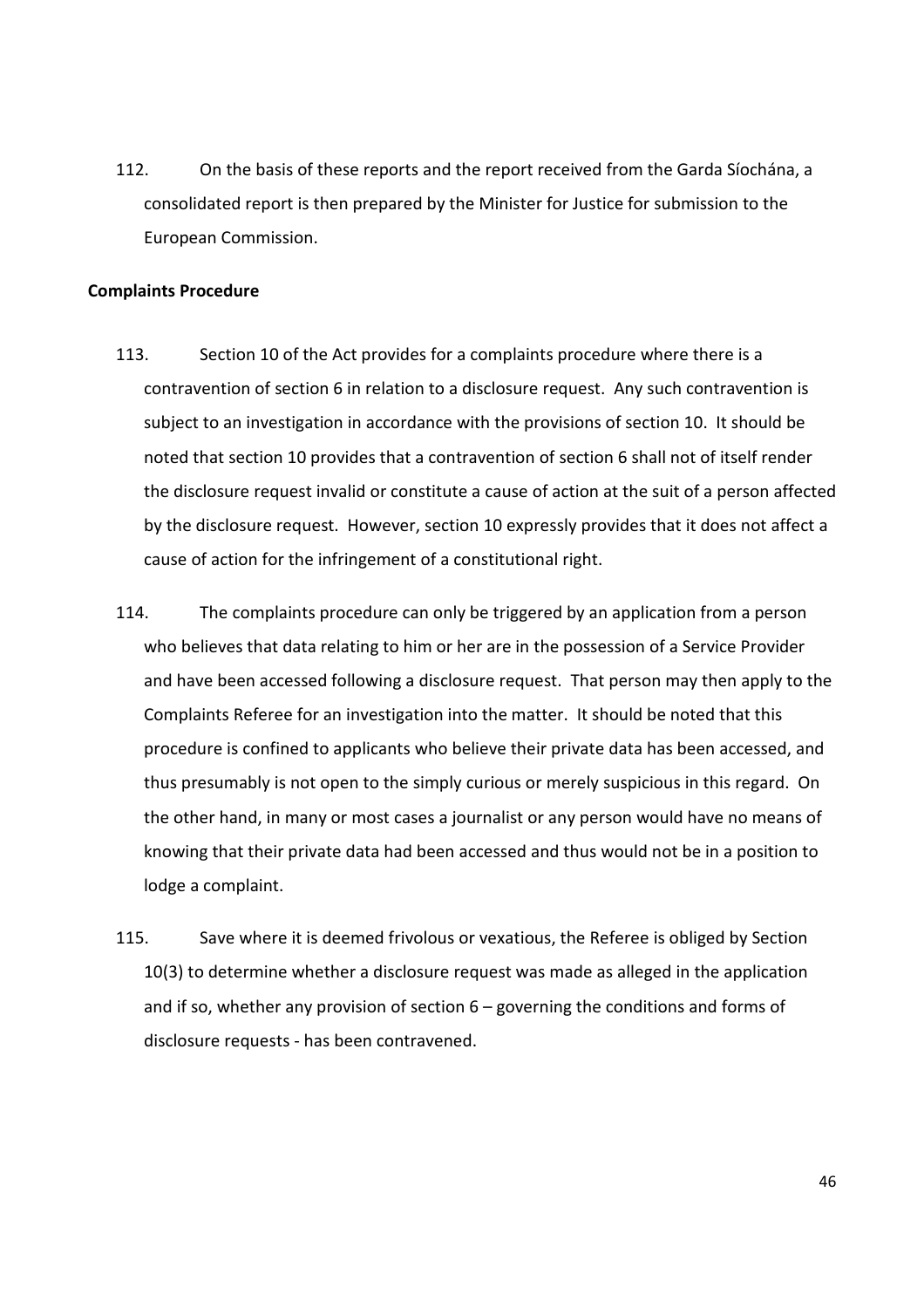- 116. If it is found that the provisions of section 6 have been contravened, the Referee is bound to notify the application "of that conclusion" and "make a report of the Referee's findings to the Taoiseach". Only the conclusion is notified to the applicant.
- 117. Where a contravention of section 6 has been found, Section 10(5) gives additional powers to the Referee, to be exercised only if he or she thinks fit, to make orders (a) directing the destruction of retained data and (b) recommending the payment of compensation to the applicant. The decision of the Referee under the section is final; and the Minister is obliged to implement any recommendation in respect of compensation.

### Designated Judge

- 118. Sections 11 and 12 contain important provisions on the role and functions of a "designated judge" charged with reviewing the operation of the Act, the compliance of the relevant statutory bodies with its provisions, and the preparation and submission of reports to the Taoiseach.
- 119. Section 11 amends section 8 of the Interception of Postal Packets and Communications Messages (Regulation) Act, 1993 so as to provide that the judge designated for the purpose of the 1993 Act is also a Designated Judge for the purposes of the 2011 Act.
- 120. For the purposes of carrying out his or her duties, the designated judge has power to investigate any matter and access official documents or records relating to a particular disclosure request, and may communicate with the Taoiseach or the Minister as he or she sees fit.
- 121. The limited nature of the review procedures contemplated by these provisions, particularly in light of the ruling in this regard in Tele2, will be referred to later.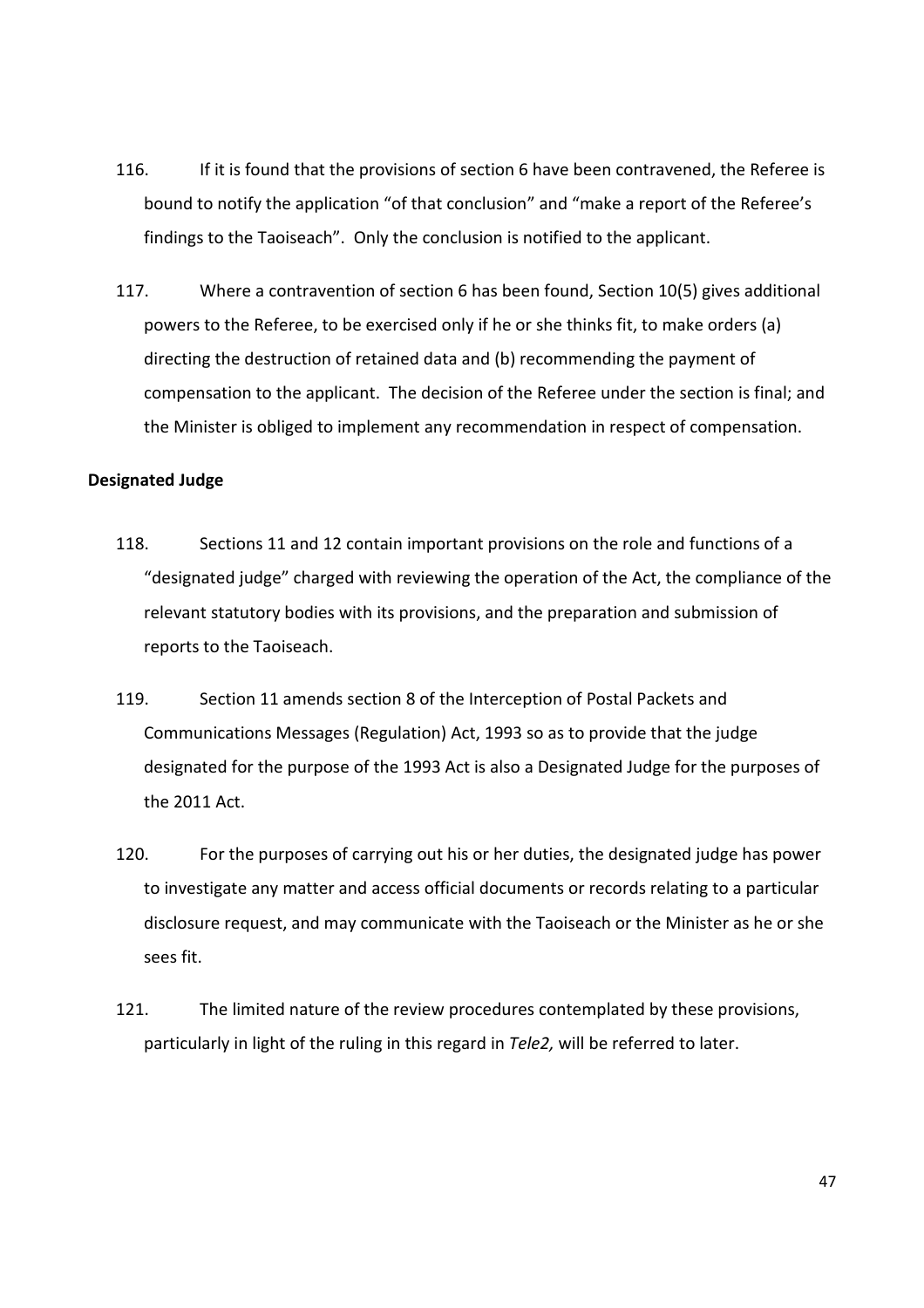#### Garda Síochána Ombudsman Commission and the Garda Síochána Act, 2005

- 122. As already indicated, given that they are taken to provide the basis on which GSOC makes disclosure requests pursuant to section 6 of the 2011 Act, section 98(1) and (2)(c) of the Garda Síochána Act, 2005 form an important part of the statutory framework at issue in this Review. Leaving aside any question concerning the validity of GSOC's interpretation of section 98 of the 2005 Act in this regard, one of the key recommendations in the Review is that the rules (and powers) governing access to retained data should be explicitly stated and contained in a single enactment, and that changes thereto, whether by way of addition or modification, should be incorporated as amendments to that enactment. Apart from the issue of the fragmentation of pertinent sources of law by locating them in different enactments, GSOC's reliance on section 98 as a basis for making disclosure requests means that it does not appear to be bound by key sections of the principal enactment in the area. Thus GSOC does not appear to be bound by section 9 of the 2011 Act – which requires the requesting bodies mentioned in the Act to submit written reports of their activities to a designated minister.
- 123. By parity of reasoning, the oversight function assigned to a designated judge by the 2011 Act does not appear to cover GSOC; section 12(1)(b) seems to confine the former to the Garda Síochána, the Defence Force, the Revenue Commissioners, and the Competition and Consumer Protection Commission. At best it may be said that the designated judge has some implicit functions insofar as he or she has a duty to keep the operation of the Act under review and the power to investigate any case in which a disclosure request is made. In this regard, the Review is aware that the designated judge has in practice routinely included GSOC in his review of the operation of the 2011 Act. Nonetheless, it is not entirely satisfactory that the powers of the designated judge in this matter are not expressly stated in the enactment setting them out. By the same token, it is less than satisfactory that GSOC itself is not mentioned in the principal enactment governing access to retained communications data, and thus made expressly subject to its provisions and safeguards.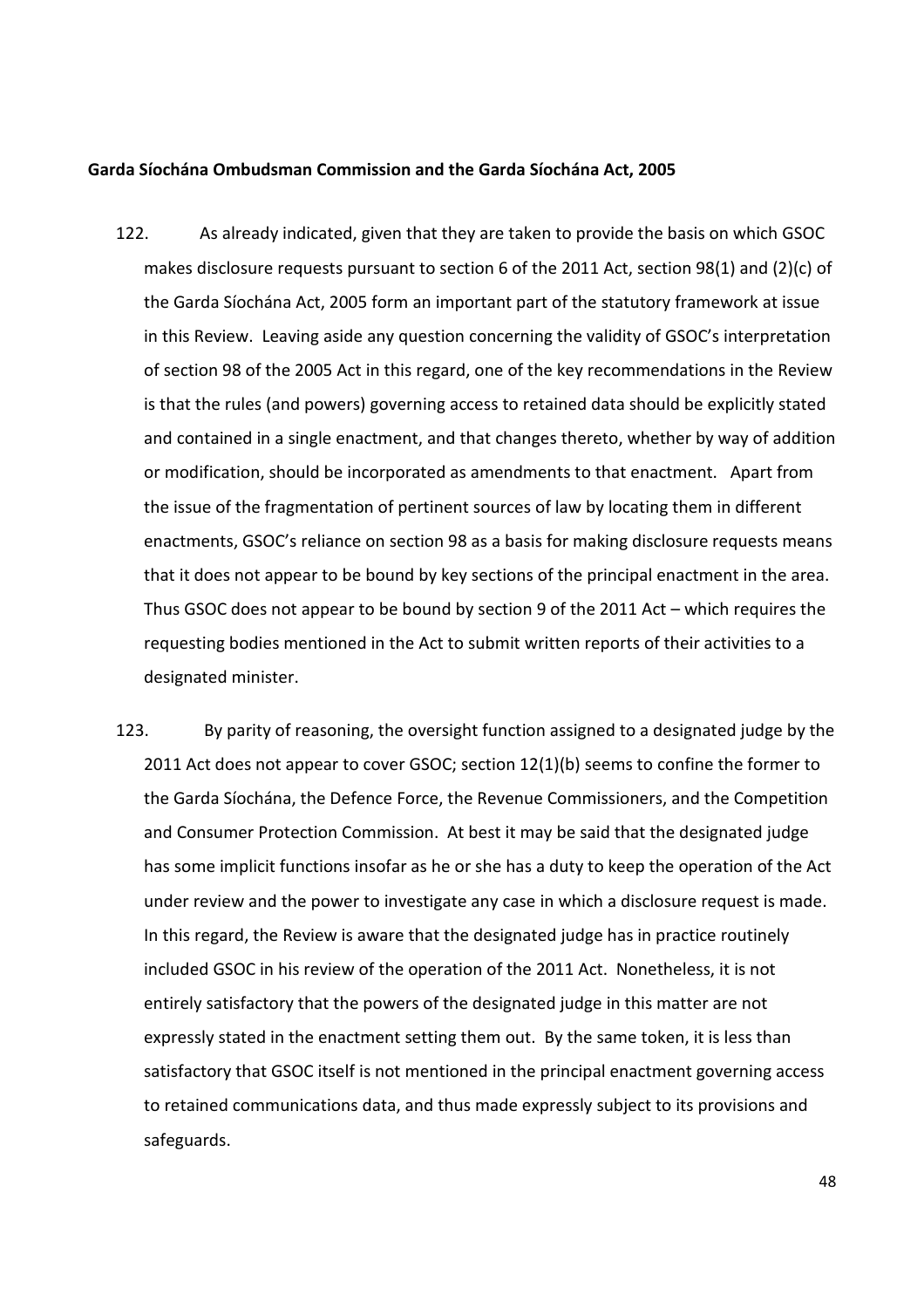#### Criminal Justice (Mutual Assistance) Act, 2008

- 124. The Criminal Justice (Mutual Assistance) Act, 2008 (hereinafter the 2008Act) is also part of the legislative framework governing access to retained data held by Service Providers. As its long title makes clear, the purpose of the 2008 Act is, inter alia, to give effect to certain international agreements between the state and other states relating to mutual assistance in criminal matters. While the 2008 Act makes no reference to retained communications data as such, section 75 of the Act provides an avenue of access to retained data for the purpose of complying with a request by a foreign police or security agency. Thus a member of the Garda Síochána not below the rank of inspector, on the direction of the Minister for Justice, may apply to a designated judge of the District Court for an order requiring a Service Provider to furnish retained data in respect of a particular person over a specified period. Once the procedures governing application to the District Court have been complied with, the judge in effect has no discretion to refuse the application. Moreover, by virtue of section 5 of the 2011 Act, Service Providers in turn are required to grant access to retained data in accordance with a court order thus obtained.
- 125. It has not been possible to put a definitive figure on the number of requests which have up to now been made pursuant to section 75 of the 2008 Act. The best estimate is that the overall number is approximately 250 per year, although the Review has been told that the annual number is steadily increasing.
- 126. The principle of mutual assistance at the core of the 2008 Act implies reciprocal and broadly equivalent arrangements between law enforcement agencies in respect of the generation and exchange of evidential material in connection with the detection and prosecution of crime. In the specific context of telecommunication data, this element of reciprocal equivalency may be said to be something of a misnomer. As matters stand, some of the countries entitled to seek the private data of individuals held in this country would not be in a position to reciprocate a similar request from this country, either because they do not have a communications data retention regime at all or because their data retention time limits are significantly shorter than those obtaining in Ireland. It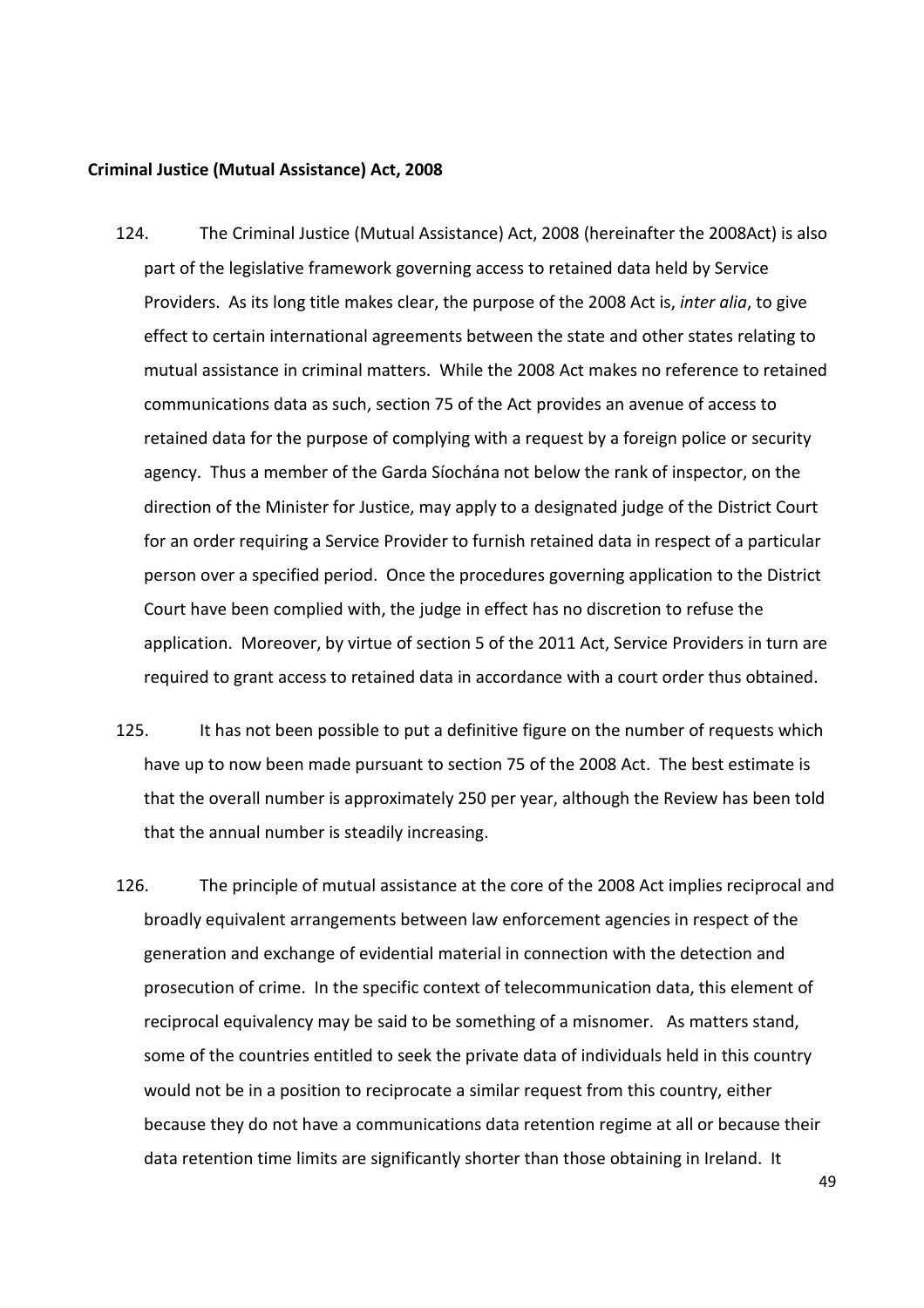should also be borne in mind in this connection that the respective international and domestic data access regimes in the 2008 and 2011 Acts are not co-extensive. For example, section 75 countenances foreign requests in respect of persons suspected of offences punishable by a term of six months' imprisonment, whereas, as seen above, the 2011 Act sets the domestic threshold in this matter at offences carrying a minimum of five years' imprisonment. This is wholly incompatible with the principle that access to retained data may only occur in respect of serious criminal offences.

- 127. None of this is intended to detract from the imperative need for active and extensive cooperation between the policing authorities of different countries, especially in an age of organised transnational terrorism. The point is rather to emphasise that international cooperation in criminal matters should be consistent with constitutional norms and EU law, including the general principle of proportionality. Accordingly, in the sphere of immediate concern to this Review – access to retained communication data, and, in particular, the communications data of journalists – the key issues to be addressed are the appropriateness of the criteria governing foreign requests for access to private data of this kind, as well as the adequacy of the safeguards surrounding the proper use of private data by foreign authorities.
- 128. As already indicated, access to private data for the purpose of complying with a foreign request is normally processed by means of the procedure laid down in section 75 of the 2008 Act: the original request is sent to the Minister for Justice who is the central authority for mutual assistance in criminal matters under the Act; the Minister then instructs a member of the Garda Síochána not below the rank of inspector to apply to a judge of the District Court for an order directing the Service Providers to release the relevant data.
- 129. The Department of Justice has informed the Review that other means of obtaining evidence may also be employed under the rubric of section 75. For example, the requested evidence could be obtained on foot of a search warrant; this procedure might be used where the entity holding the evidence was deemed to be hostile, or where there was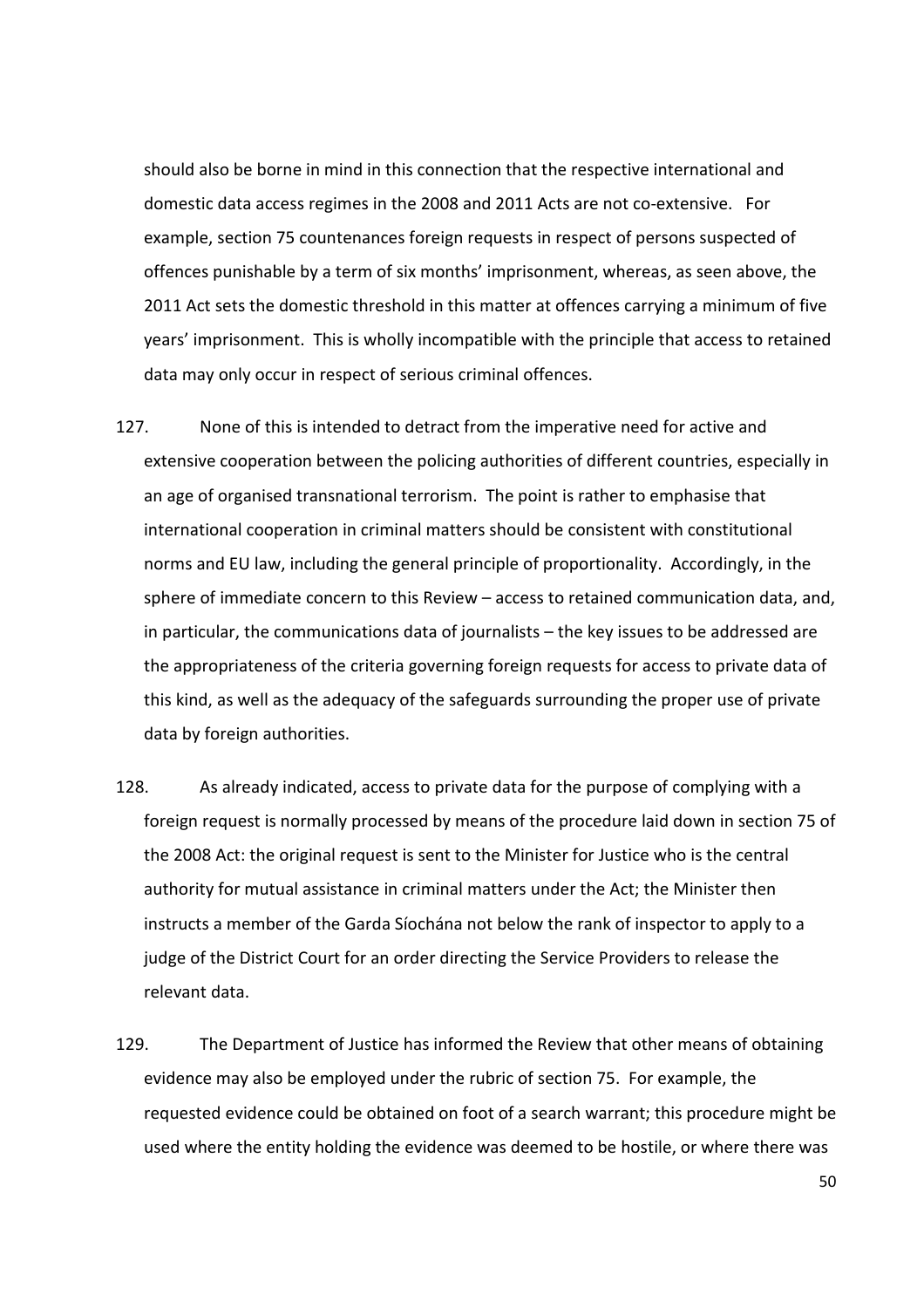a concern that the subject of the investigation might destroy the evidence. Alternatively, evidence might be secured by issuing a subpoena to a company representative requiring them to appear before a nominated judge of the Dublin District Court and compelling them to bring relevant documentation to court.

- 130. Apparently the decision as to which procedure to use is made at an administrative level within the Department. Unless there are specific reasons for deviating from it, requests for specified evidential material held by data Service Providers are usually processed by following the standard procedure laid down by section 75. The range of offences comprehended by foreign requests is extensive. Evidence supplied pursuant to section 75 can only be used for the purpose for which it is sought. The 2008 Act also provides for the repatriation of evidence following the conclusion of criminal proceedings, but in practice the return of evidence is rarely sought.
- 131. Detailed commentary on the provisions of the 2008 Act is beyond the scope of this Review. Suffice it to say for present purposes that there are no meaningful de minimis requirements in the Act - or for that matter in the administrative scheme operated by the Department of Justice - regarding the seriousness of offences in respect of which retained data access requests can be made and executed. This contrasts sharply with several jurisdictions which have thresholds well in excess of the Act's baseline of offences carrying terms of imprisonment of 6 months. As already indicated, it also stands in stark contrast with the threshold specified in the 2011 Act which is largely confined to serious offences carrying a minimum of 5 years' imprisonment.
- 132. As can be readily seen, the purpose and objectives of the 2008 Act are fundamentally different from those of the 2011 Act. In the present context, the former is concerned with providing evidence and information, including communications data, to authorities outside the state for use outside the state in accordance with certain international conventions and EU Decisions; whereas the latter is concerned with providing access to communications data to specified authorities within the state for use within the State.

51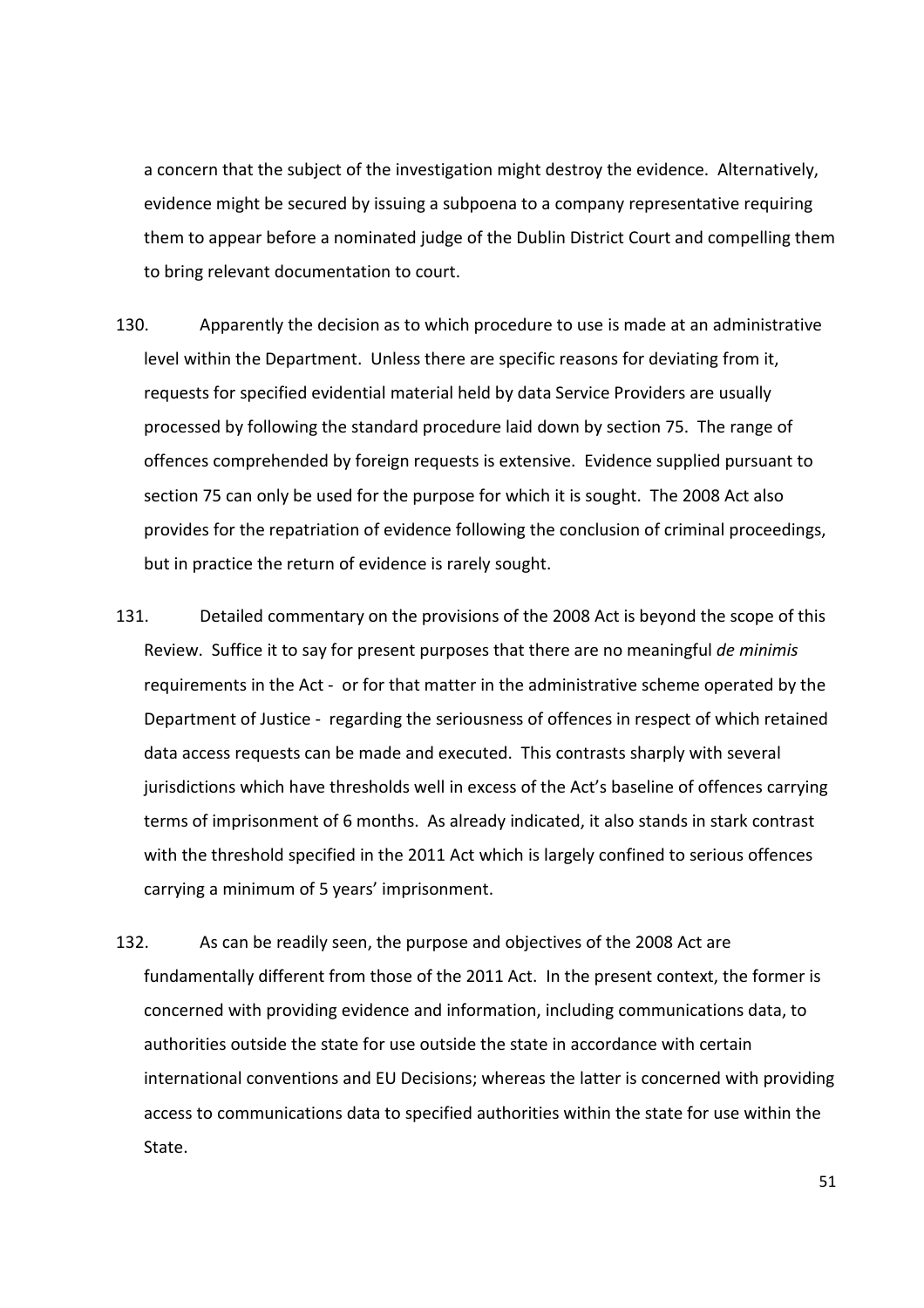133. The key issue for the Review is that the 2008 Act provides a means of – albeit indirect - access to retained communications data, including the communications data of journalists, by foreign authorities. Although this data is retained by Service Providers pursuant to their obligations under the 2011 Act, there is no express provision in that Act for access to such data by or for the benefit of foreign authorities. Accordingly, as an absolute minimum, the Review is of the opinion that access to retained data of the kind facilitated by the 2008 Act should be subject to the normal criteria governing access by statutory bodies, not only as currently laid down in the 2011 Act but in any amending legislation. Moreover, access to retained communications data should be governed by and accord with appropriate safeguards for the protection of fundamental rights and freedoms. These safeguards -discussed in detail in Chapter 3 - derive principally from those identified by the ECJ in Tele2and the State's obligations under the European Convention on Human Rights.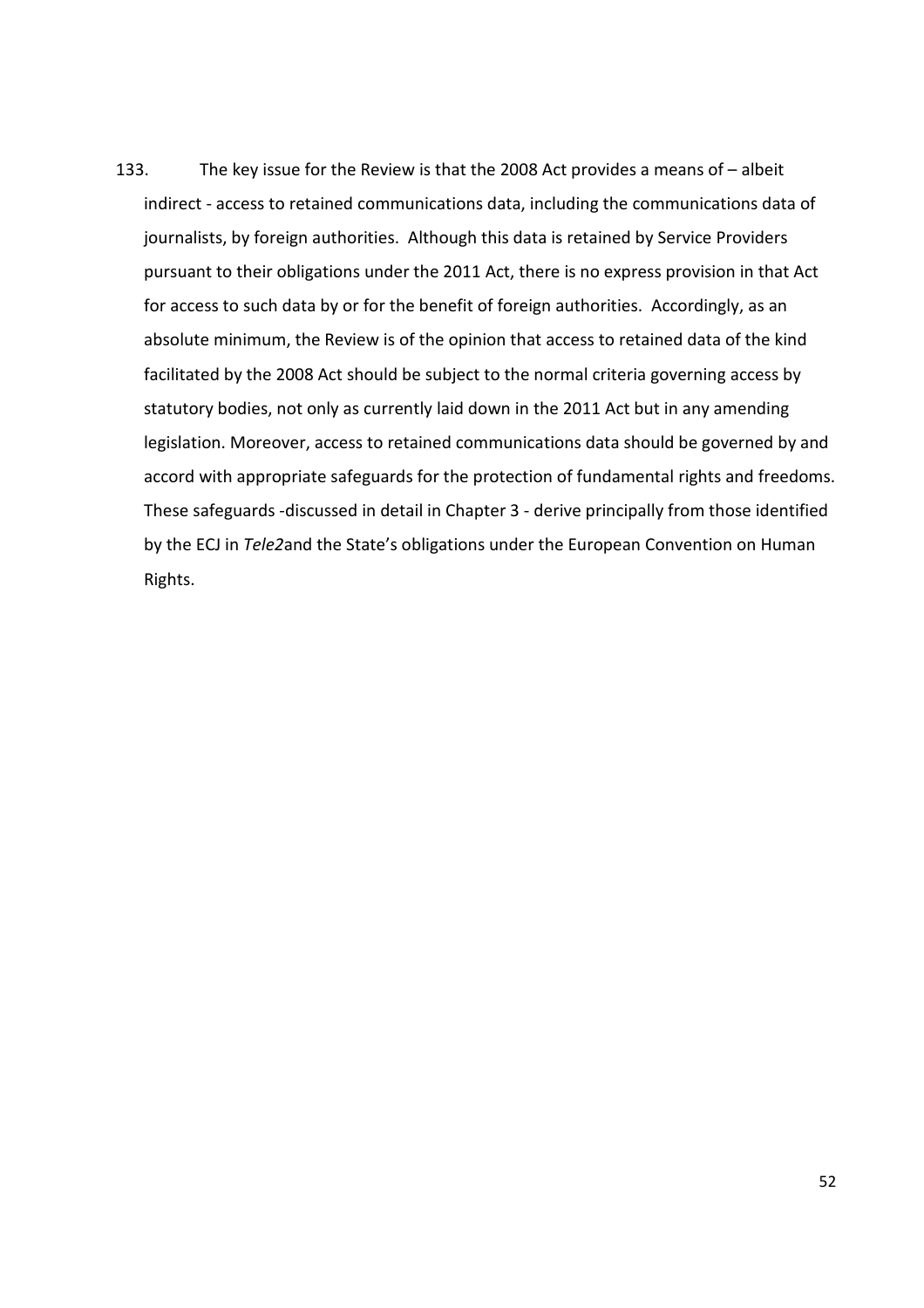# CHAPTER TWO: FUNDAMENTAL RIGHTS DIMENSION

### UNDER EU LAW

#### Preamble

- 134. It is now accepted that the compulsory retention of private communications data, particularly when applied indiscriminately and comprehensively to the electronic communications of all persons within the State, involves a serious infringement or curtailment of nationally and internationally recognised fundamental rights. This is not to suggest that a state cannot engage in any form of broad communications data retention forthe purposes of combating serious crime or terrorism or similar purposes. The key concern of national constitutional courts, international courts and international fora has been on the need to ensure that a statutory data retention scheme established for this purpose pays due regard to the principle of proportionality: in other words, without putting the issue of the scope of the scheme in question, with ensuring that interference with fundamental rights is confined to what is strictly necessary for the achievement of legitimate public interest objectives.
- 135. Accordingly, constitutional courts in countries as far apart as Mexico and Romania have condemned, and in many instances, struck down statutory regimes based on the principle of mass, indiscriminate retention of electronic communications data. The principal criticism has been that, in the absence of appropriate safeguards, a statutory regime of this nature fails to strike an appropriate balance between promoting public interest objectives and safeguarding human rights. A more fundamental criticism came to the fore in the recent decision of the ECJ in the Tele2: namely, that a system of indiscriminate data retention is so broadly based that it must be considered incompatible with applicable EU law as interpreted in the light of express guarantees in the Charter of Fundamental Rights of the European Union. On this reasoning, set out at paragraph 112 of the judgment in that case, the system's the lack of proportionality cannot be cured by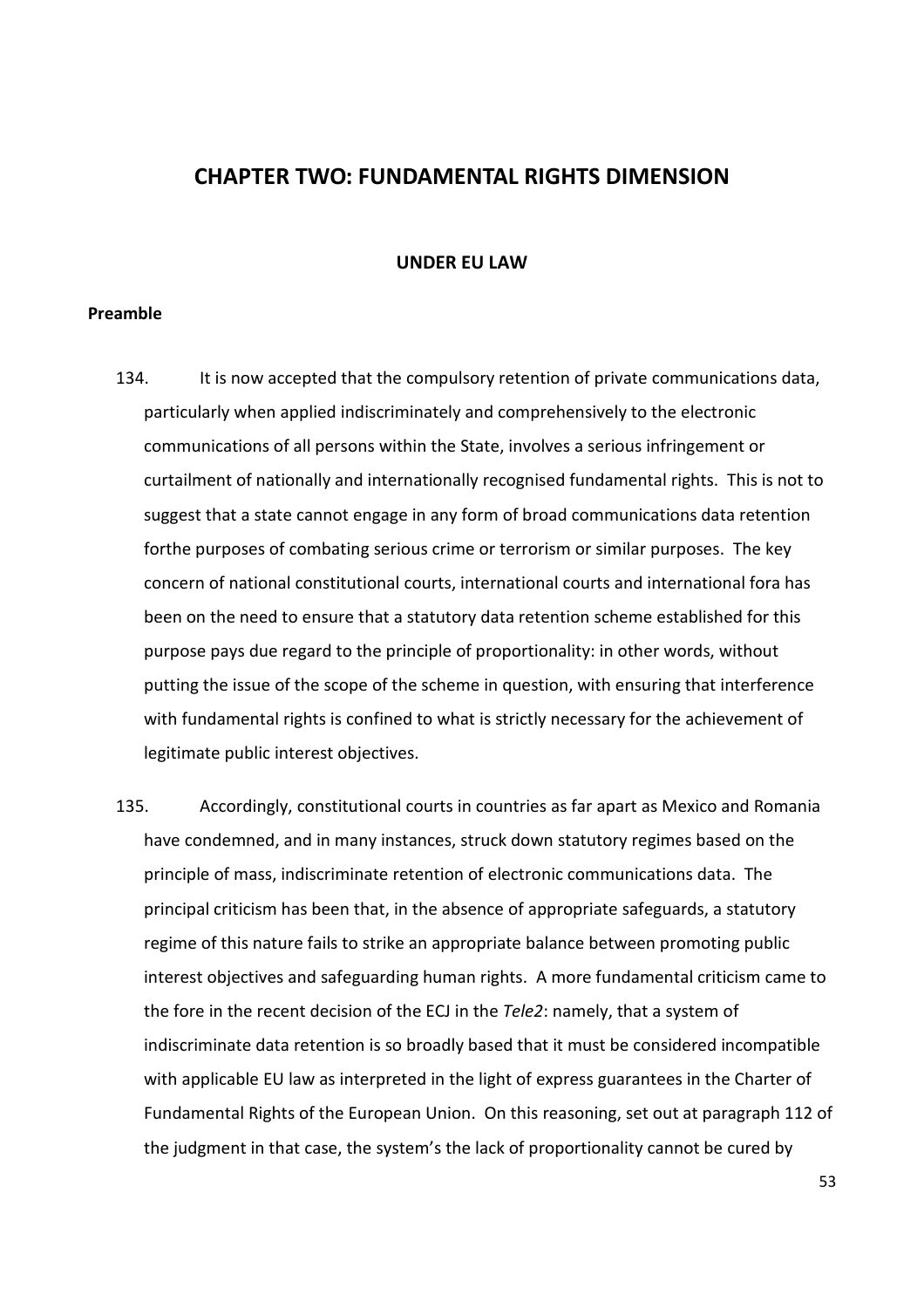adding safeguards and procedures for the protection of fundamental rights since the unlimited scope of the system in and of itself constitutes a serious interference with those rights. In other words, because the system itself is inherently unlawful.

136. In the result, the permissible limits of data retention and disclosure must now be gauged primarily through the prism of EU law interpreted in light of the fundamental rights guaranteed by the Charter of Fundamental Rights of the European Union: principally, though not exclusively, the rights to privacy, the protection of personal data, and freedom of expression, respectively. In addition, when seeking to determine these limits, regard must also be had to the concurrent obligations of the State in respect of the fundamental rights guaranteed and protected by the European Convention on Human Rights (ECHR).As will be seen in due course, the decisions of the European Court of Human Rights in the areas of privacy and freedom of expression have particular relevance to this undertaking. Taken together these two sources of law have had a seminal influence on the principles, policies and standards that must now be reflected in domestic legislation purporting to establish a viable system of data retention and disclosure.

### Rights at Issue

- 137. The Charter rights identified in the case law of the ECJ as endangered by a system of automatic and indiscriminate data retention are as follows:
	- Respect for private life, guaranteed by Article 7: "Everyone has the right to respect for his or her private … life … and communications."
	- Protection of personal data, guaranteed by Article 8:"Everyone has the right to the protection of personal data concerning him or her. Rules governing protection of this right shall be subject to control by an independent authority."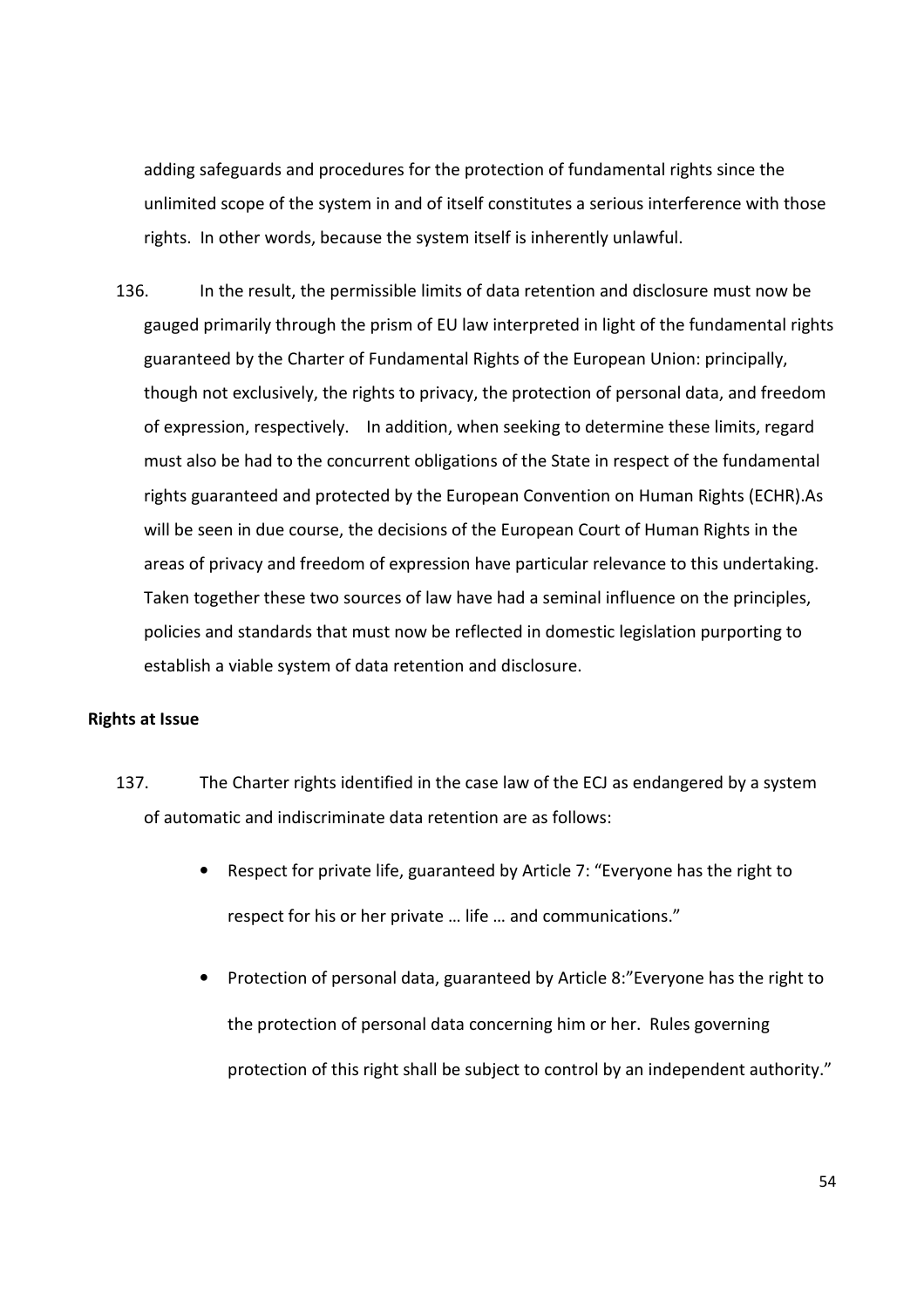• Freedom of expression and information, guaranteed by Article 11: "Everyone has the right to freedom of expression. This includes freedom to receive and impart information without interference by public authority. The freedom … of the media shall be respected."

# Primacy of EU Law

- 138. Before outlining the jurisprudence of the ECJ on the decisive role played by the aforementioned Charter rights in the matter of data retention and disclosure, and its implications for domestic legislation in the area, the principle of the primacy of the law of the European Union over domestic law, including constitutional law, deserves to be noticed.
- 139. This is a well-established principle incorporated by amendment to Article 29.6 of the Constitution which states: "No provision of this Constitution invalidates laws enacted, Acts done or measures adopted by the State, … that are necessitated by the obligations of membership of the European Union … ". The primacy principle means that EU law is embedded in the national legal systems of Member States so as to constitute an autonomous source of law which takes precedence over purely domestic law. Accordingly, it follows that an assessment of the proper limits of any given piece of national legislation must include a concomitant assessment of the extent to which the subject matter has been affected by European law.
- 140. The case of Schrems v Data Protection Commissioner<sub>21</sub> provides an example of the primacy of EU law and the latter's relationship in these circumstances with national

21[2014] 3 IR 75

l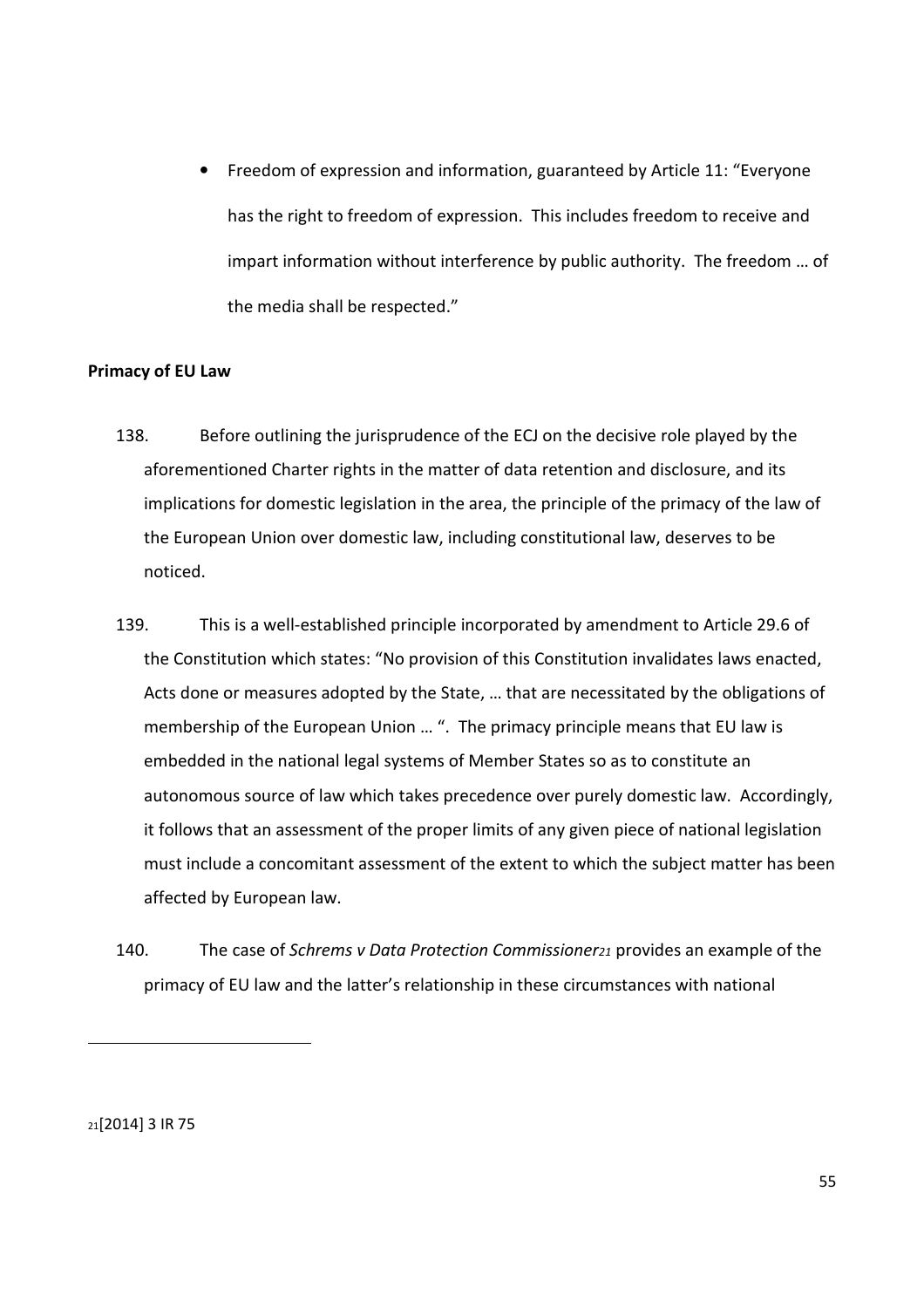constitutional protections. The issue in that case was the validity of a decision of the Data Protection Commissioner under the Data Protection Acts, 1988 – 2003 giving effect, inter alia, to Commission Decision 2000/520 whereby personal data was permitted to be transferred by "Facebook" for storage in servers in the USA and thus accessible by US agencies under US law. It was contended that a foreign transfer of this kind was incompatible with the protection of the fundamental rights of citizens in this country. Having been raised before the High Court, this issue was made the subject of a reference to the Court of Justice. The ECJ summarised the High Court's position as regards the protection of constitutional rights under the Constitution of Ireland as follows (at paragraph 33 of its Judgment):

"The High Court held that the mass and undifferentiated accessing of personal data is clearly contrary to the principle of proportionality and the fundamental values protected by the Irish Constitution. In order for interception of electronic communications to be regarded as consistent with the Irish Constitution, it would be necessary to demonstrate that the interception is targeted, that the surveillance of certain persons or group of persons is objectively justified in the interests of national security or the suppression of crime and that there are appropriate and verifiable safeguards. Thus, according to the High Court, if the main proceedings were to be disposed of on the basis of Irish law alone, it would then have to be found that, given the existence of serious doubt as to whether the United States ensures an adequate level of protection of personal data, ... the Commissioner was wrong in rejecting the complaint."22

141. However, the High Court concluded that since the matter at issue was governed by EU law the legality of the data transfer at the centre of the proceedings could only be

22Case C-362/14

 $\overline{a}$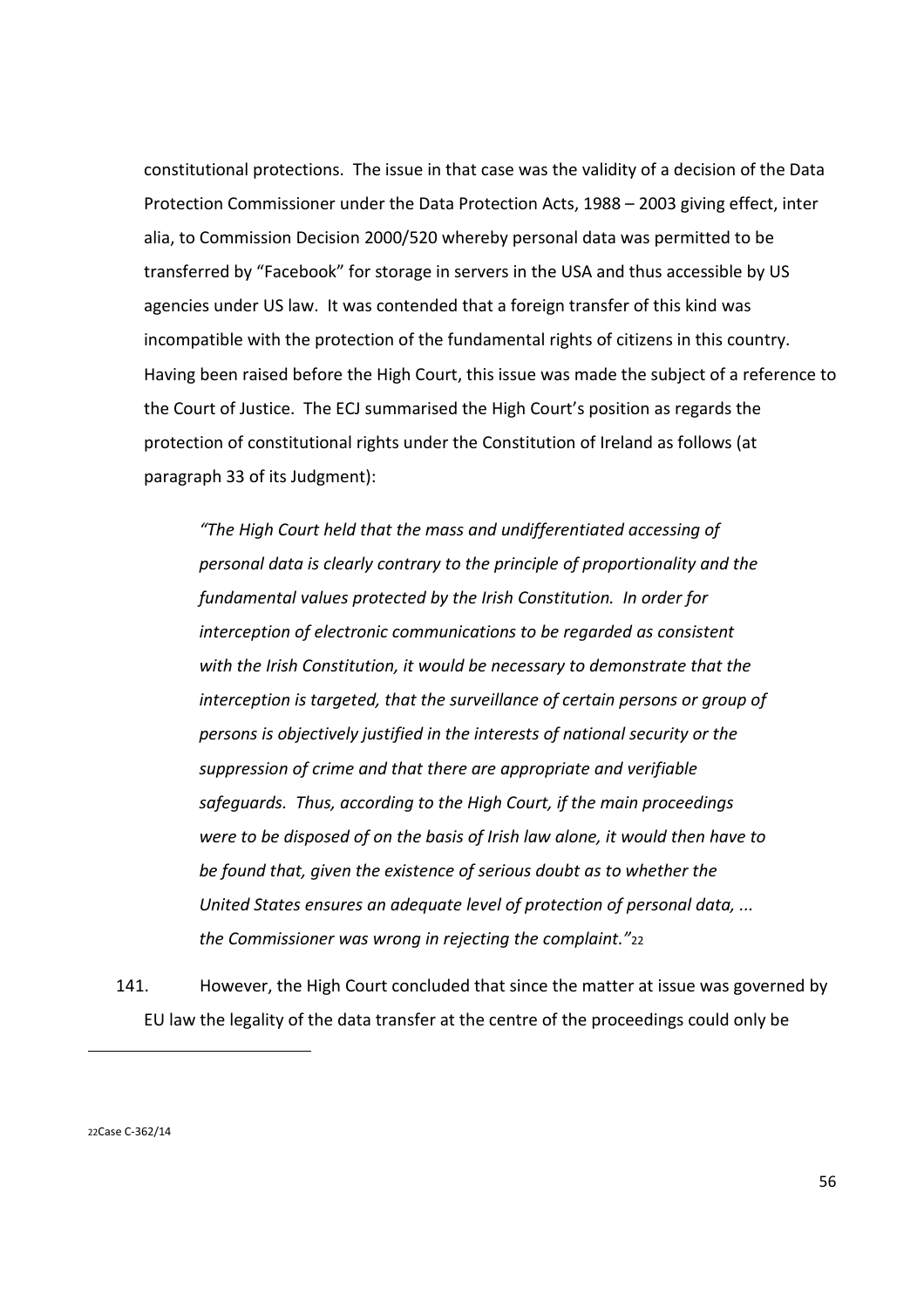assessed in the light of EU law and not solely by reference to the Constitution. (in the event, the ECJ found, *inter alia*, that Commission Decision 2006/24 was invalid in failing to respect certain fundamental rights guaranteed by the Charter of Fundamental Rights.)

- 142. The protection of fundamental rights in Ireland involves the complex interrelationship between constitutional protections, protections contained in EU higher norms such as the Treaties and the Charter, the European Convention on Human Rights (to which the State is a party), and national and EU legislation. Where issues concerning the protection of fundamental human rights are governed by EU law, the primacy of the latter means that the protection given to such rights by the provisions of the Constitution are not strictly pertinent.
- 143. As mentioned in the preceding paragraph, the State has a concurrent obligation, at international level, to ensure the protection of similar or corresponding rights guaranteed by the European Convention on Human Rights (ECHR). However, the protection of rights under the ECHR in accordance with the jurisprudence of the European Court of Human Rights, while creating binding obligations on the State, does not take precedence over constitutional protections or domestic legislation in the manner of EU law. There is, nonetheless, an important relationship between the rights guaranteed by EU law and, in particular, by the Charter and those guaranteed under the European Convention. Article 52 of the EU Charter of Fundamental Rights provides:

"Insofar as this Charter contains rights which correspond to the rights guaranteed by the Convention for the Protection of Human Rights and Fundamental Freedoms, the meaning and scope of those rights shall be the same as those laid down by the said Convention. This provision shall not prevent Union law providing more extensive protection."

144. Although there is potential for divergence between obligations arising under EU law, on the one hand, and the ECHR, on the other, this possibility is more theoretical than real in the present context since the essence of the rights at issue in the matter of data retention and disclosure are similar in both legal settings, as are the accompanying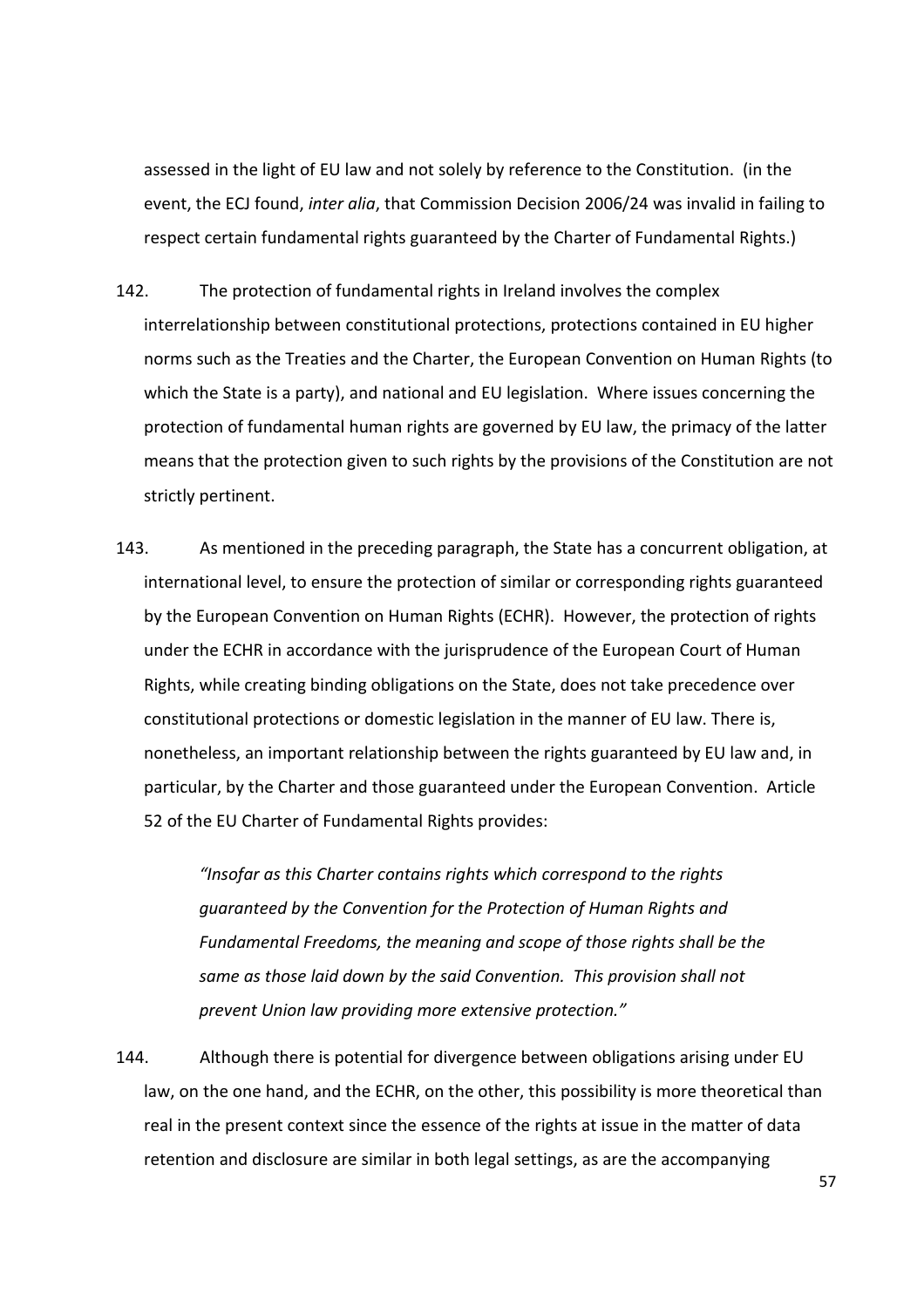safeguards identified in the complementary case law of the ECJ and the ECtHR. Indeed, the two courts from time to time make reference to each other's case law on data retention and disclosure. That said, as will be seen presently, EU law has set strict limits to the scope of data retention systems, whereas the ECtHR has not addressed this issue.

- 145. Thus both EU law and the law of the ECHR have direct relevance for the formulation of policy and consequential legislation at national level as to the form and scope of any legislation imposing an obligation on Service Providers to retain communications data. The same applies to the balance to be struck between the perceived need for a system of data retention and the protection of the fundamental rights necessarily affected by its operation. In both instances, the starting point for legal analysis is a comprehensive assessment of the applicability of EU law, including the rights guaranteed under it, to any legislative scheme purporting to sanction the retention and disclosure of communications data.
- 146. The Communications (Retention of Data) Act, 2011 was adopted with a view to fulfilling the State's obligation to give effect to EU Directive 2006/24/EC on the retention of data related to electronic communication services. That Directive sought, inter alia, to harmonise the obligations imposed on Member States in the matter of data retention and disclosure. Accordingly, the system of data retention established by the 2011 Act is in essence the system provided for in Directive 2006/24. Most of the substantive provisions of the 2011 Act adopt or follow the wording of the Directive. Thus – to cite a single example - the core provisions of the Directive setting out the precise nature and scope of the telephone and internet data to be retained are repeated almost verbatim in Schedule 2 of the Act.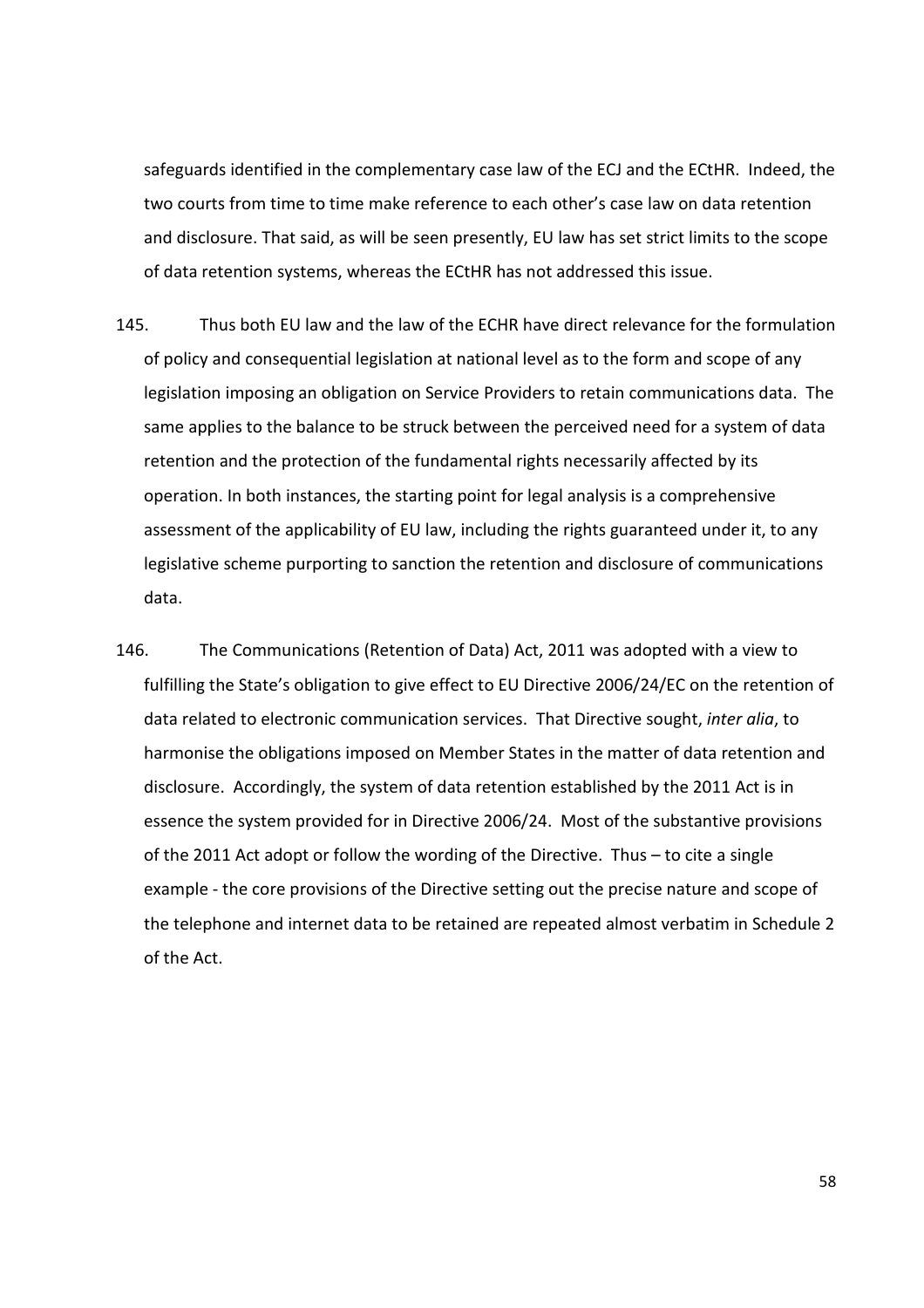- 147. The compatibility of Directive 2006/24 with EU law was scrutinised by the ECJ for the first time in 2014 in Digital Rights Ireland.23In that case the Directive was declared invalid on the grounds that the system of communications data retention which it established constituted a serious and disproportionate interference with certain fundamental rights and freedoms guaranteed by the EU Charter of Fundamental Rights. The Court concluded that the Directive must be regarded as breaching the principle of proportionality as it failed to provide for adequate accompanying safeguards forthe protection of the fundamental rights affected by the retention of communications data system enshrined in it. It did not, however, decide that the data retention system per se was incompatible with EU law.24Rather it sought to lay down a set of standards and benchmarks for the kind of safeguards EU law regarded as essential for compliance with the principle of proportionality in the matter of data retention.
- 148. In the event, this approach has been overtaken by the recent judgment of the Court on 21 December, 2016 in Tele2, 25 even if its influence on the reasoning in the latter case is evident. The judgment in Digital Rights Ireland included a finding that a general system of communications data retention as envisaged in Directive 2006/24 directly interfered "in a particularly serious manner" with fundamental rights to respect for private life and the protection of personal data. The Court also found that data retained and subsequently used without the subscriber or registered user being informed of the fact, is likely to generate in the persons affected a feeling that their private lives are the subject of

l

 $_{23}8^{\text{th}}$  April, 2014: Joined cases C-293/12 and C-594/12 – the judgment pronounced on these issues of law arising from two references by respectively the High Court of Ireland and the Constitutional Court of Austria, pursuant to Article 267 TFEU.

<sup>24</sup>In contrast to the subsequent decision of the Court in the Tele2 case as regards such an indiscriminate and generalised retention of communications data.

<sup>25</sup> Joined cases C-203/15 and C-698/15 being respectively references to the ECJ pursuant to Article 267 by the Administrative Court of Appeal, Stockholm, Sweden and the Court of Appeal (Civil Division) of England and Wales.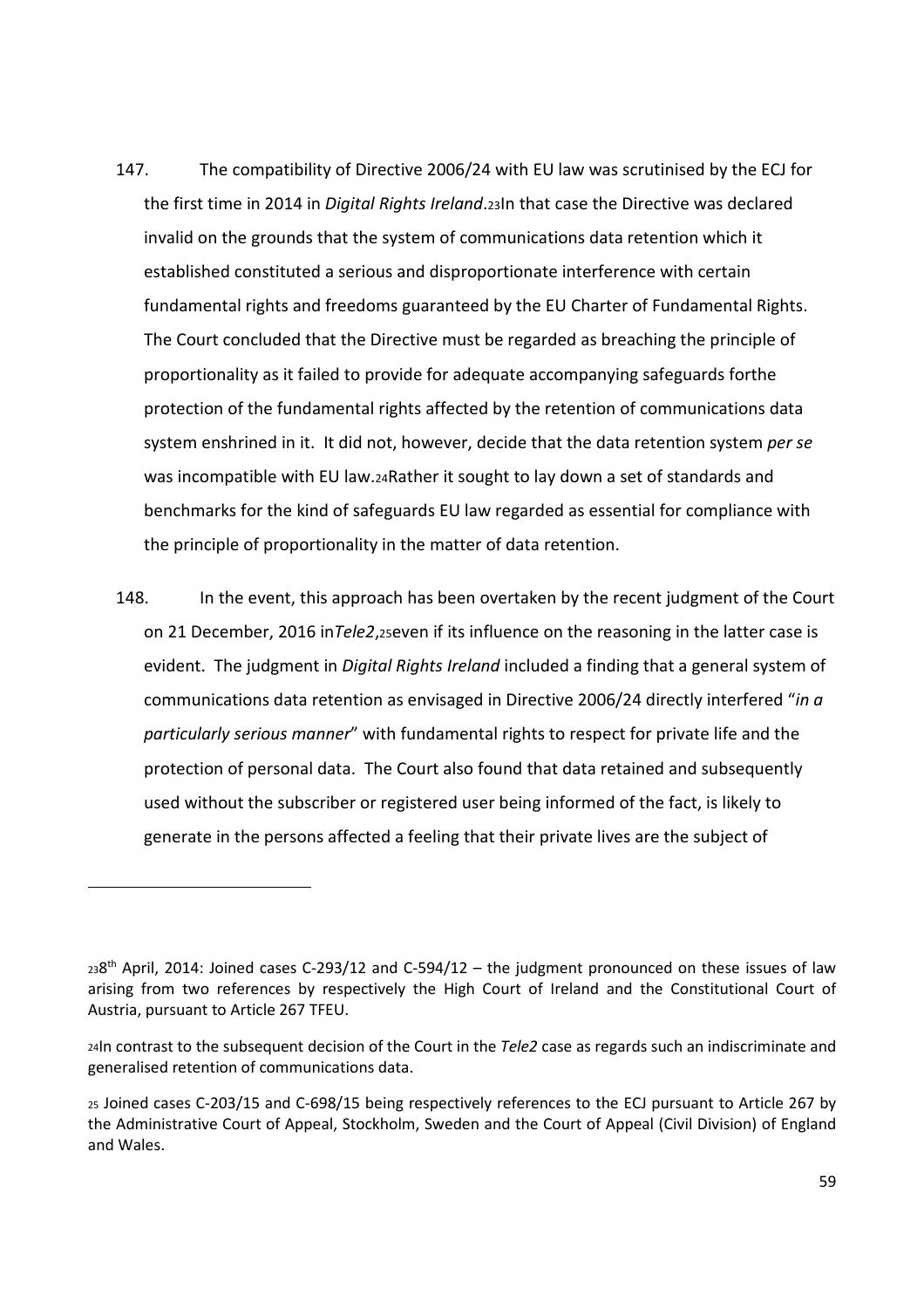constant surveillance. In declaring the Directive invalid, the Court found, inter alia, that Article 4 of the Directive did not expressly provide that access and subsequent use of the data in question "must be strictly restricted to the purpose of preventing and detecting precisely defined serious offences or of conducting criminal prosecutions relating thereto;[rather] it merely provides that each Member State is to define the procedures to be followed and the conditions to be fulfilled in order to gain access to the retained data in accordance with necessity and proportionality requirements."

- 149. In short, the Directive was declared invalid because it was deficient on the measures and procedures that should have been included in order to uphold the principle of proportionality and protect fundamental rights. The decision did not however pronounce on the validity of national legislation purporting to give effect to the Directive, or otherwise providing for communications data retention. Nor did it pronounce directly on the extent to which EU law applied to national legislation of this nature, or on the important question of access by national authorities to retained communications under such legislation.
- 150. Indeed the ECJ inTele2 noted in this connection that the parties in that case (including government parties) disagreed on the scope of the judgment in Digital Rights Ireland and its effect on national legislation.

### Key Issues in Tele2

151. Although the judgment in Digital Rights Ireland was pregnant with implications for the validity of national legislation which established the kind of data retention regime enshrined in Directive 2006/24, these implications were not spelled out and did not form part of the conclusions in that case. In the result, national legislation which had given effect to Directive 2006/24 continued in force in most Member States (Germany, the Netherlands and Belgium are among the exceptions.) It is not surprising, therefore, that the question of the validity of national legislation enacted to give effect to Directive 2006/24 was eventually referred to the ECJ. This happened by way of references by courts in Sweden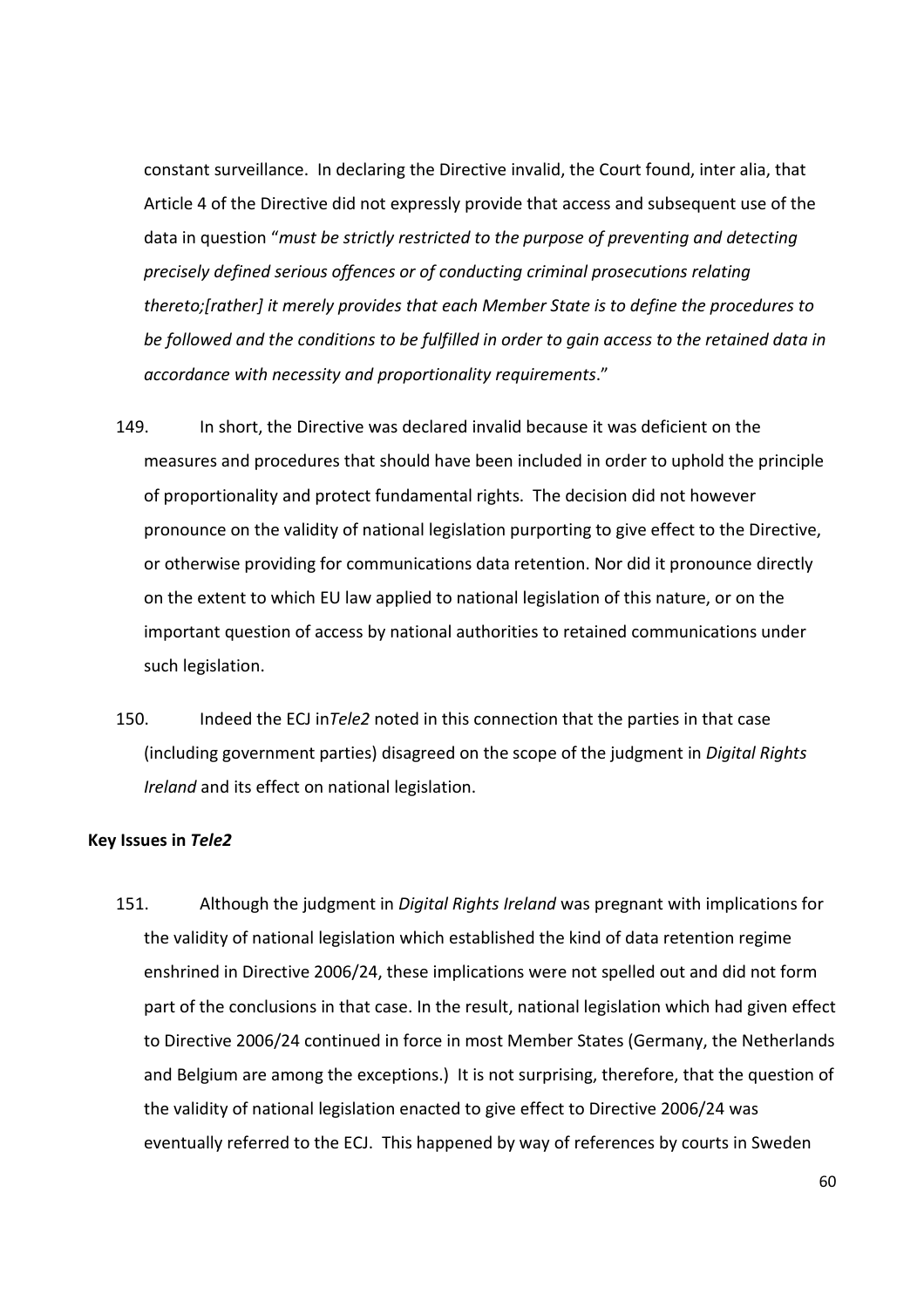and England and Wales made pursuant to Article 267 of the Treaty on the Functioning of the European Union (TFEU). The judgment in these joined cases was given by the ECJ in Tele2.26 In its reference the Swedish Court of Appeal requested, inter alia:

"that the Court give an unequivocal ruling on whether, … the general and indiscriminate retention of electronic communications data is per se incompatible with Articles 7 and 8 and Article 52(1) of the Charter, or whether, the compatibility of such retention of data is to be assessed in the light of provisions relating to access to the data, the protection and security of the data and the duration of retention".

152. For its part, the Court of Appeal of England and Wales asked whether the Court's judgment in Digital Rights Ireland laid down:

> "mandatory requirements of EU law applicable to a Member State's domestic regime concerning access to data retained in accordance with national legislation in order to comply with Articles 7 and 8 of the Charter."

### Impugned Enactment

153. In Tele2 the ECJ frequently refers to the kind of legislation under scrutiny by the court as legislation "such as that in the main proceedings". This in turn refers to the national legislation on communications data retention in Sweden and England and Wales in respect of which the aforementioned courts in these countries made their references to the ECJ. Referring specifically to the Swedish legislation, the ECJ described it, at paragraph 97 of the Judgment, as an enactment which "provides for a general and indiscriminate retention of all traffic and location data of all subscribers and registered users relating to all means of electronic communications, and that imposes on providers of electronic

26 See footnote 2 above

l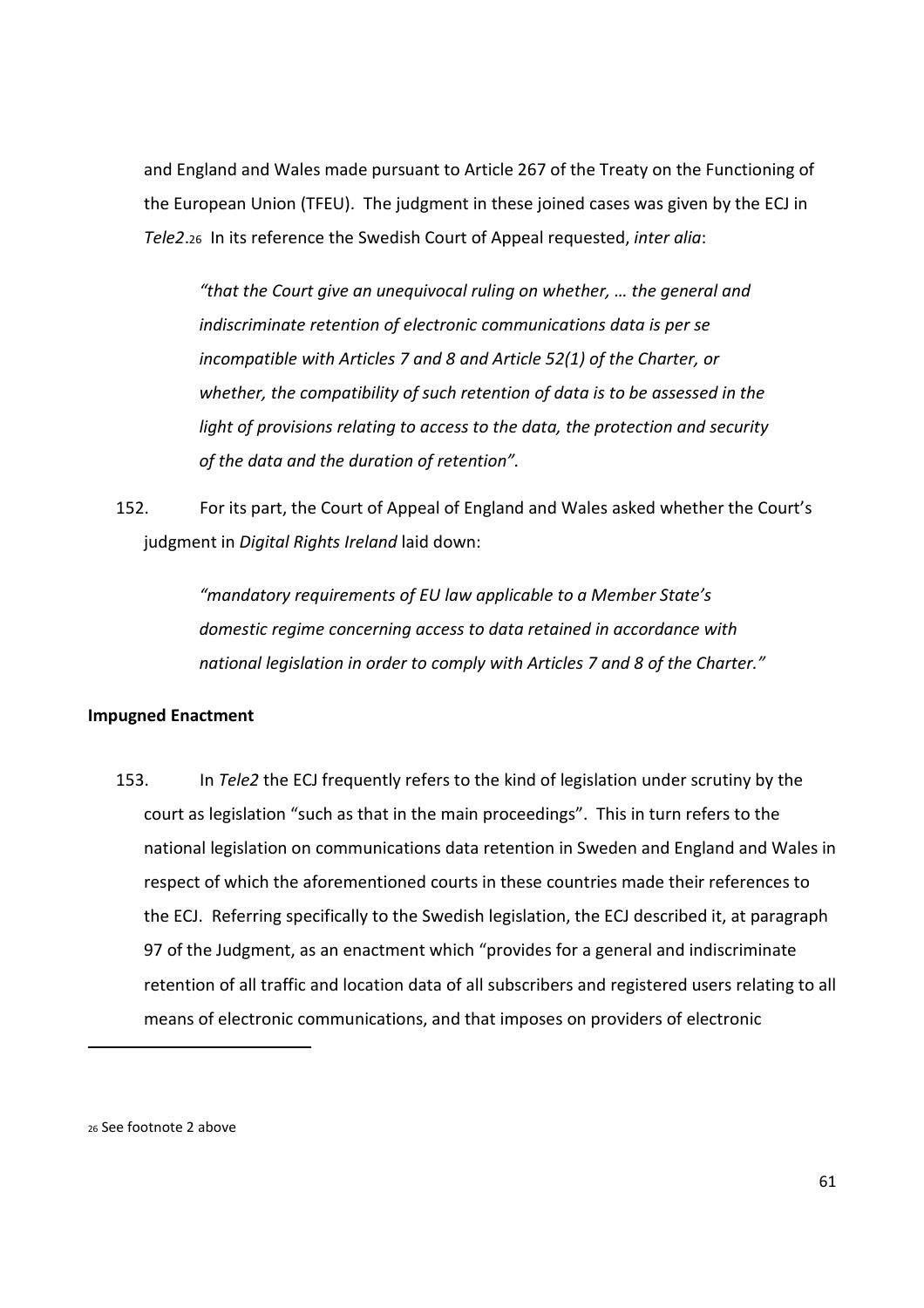communications services an obligation to retain that data systematically and continuously with no exceptions." The ECJ also pointed out that the Swedish legislation was enacted for the specific purpose of giving effect to Directive 2006/24, later declared invalid by the Court.

154. This brings us directly to the Communications (Retention of Data) Act, 2011 which forms the core of the Irish legislative framework referred to in the Terms of Reference of this Review. As the Court pointed out, the categories of data required to be retained by the Swedish legislation correspond, in essence, to those enshrined in the data retention regime set out in Directive 2006/24; and as the reader will have noticed, the latter is virtually on all fours with the data retention scheme Service Providers in Ireland are obliged to maintain pursuant to their obligation under the 2011 Act. In a word, the Communications (Retention of Data) Act, 2011 falls squarely into the category of the kind legislation under scrutiny in Tele2; and, like its Swedish counterpart, was enacted to give effect to Directive 2006/24 EC. In the result, it goes without saying that the judgment in Tele2is of capital importance when assessing the compliance of the 2011 Act with applicable EU law and standards in the matter of data retention and disclosure, and, in particular, with the safeguards for fundamental rights essential to the proper regulation of this area; and that such an assessment is a key component of any policy evaluation of the Act.

### Principle of Confidentiality

155. The ECJ first examined whether national legislation of the kind described in the penultimate paragraph fell within the scope of EU law and, in particular, that of Directive 2002/58 (Directive on Privacy and Electronic Communications). The Court referred, inter alia, to Article 5 of that Directive, headed "Confidentiality of Communications" and noted that it was designed to ensure the confidentiality of communications and related traffic data. In particular, Article 5 prohibited listening, tapping, storage or other kinds of interception or surveillance of communications except when legally authorised in accordance with Article 15(1) of the Directive.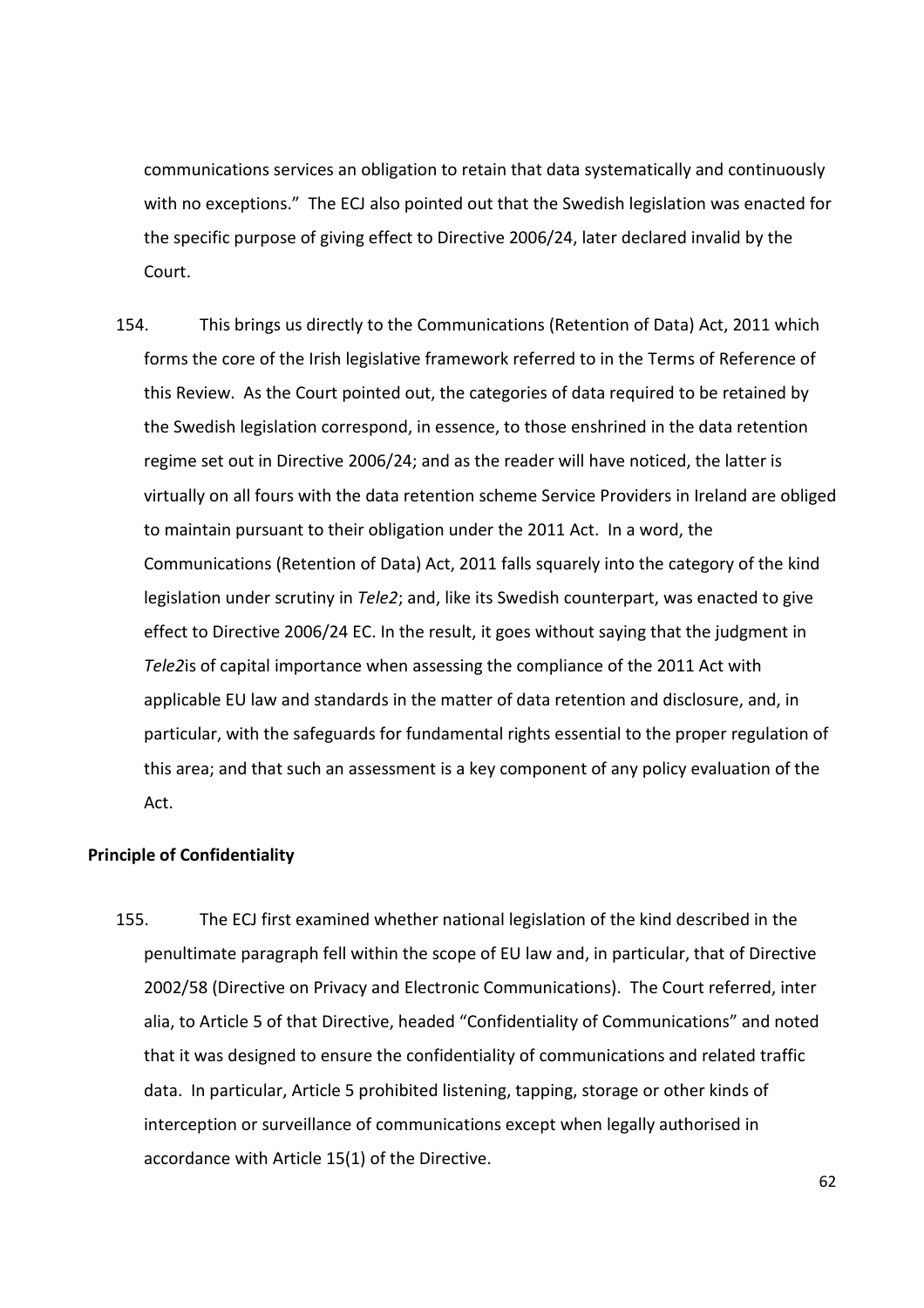- 156. Article 15(1) provides for limited exceptions to the right to the confidentiality of communications as provided for in Article 5 and other Articles of that Directive. Article 15(1) allows for restrictions on the scope of privacy rights "when such restriction constitutes a necessary, appropriate and proportionate measure within a democratic society to safeguard national security (i.e. State security), defence, public security and the prevention, investigation, detection and prosecution of criminal offences or of unauthorised use of the electronic communications system, as referred to in Article 13(1) of Directive [95/46]." (See paragraph 11 of Judgment).
- 157. The national enactments at issue in Tele2 were measures for the retention of communications data which were adopted as exceptions permitted by Article 15(1). As regards this kind of legislation, the ECJ concluded (at paragraph 78 of the Judgment) that a:

"… legislative measure whereby a Member State, on the basis of Article 15(1) of Directive 2002/58, requires providers of electronic communications services for the purposes set out in that provision, to grant national authorities, on the conditions laid down in such a measure, access to the data retained by those providers, concerns the processing of personal data by those providers, and that processing falls within the scope of that Directive."

- 158. In short, the Court's first conclusion was that national legislation establishing a system of general retention of communications data with a right of accessfor national authorities falls squarely within the scope of Directive 2002/58; and this conclusion in turn provided the legal basis for the subsequent holding that the validity of national legislation enacted pursuant to Directive 2002/58 fell to be determined by national courts by reference to EU law.
- 159. Having determined that national legislation of the kind in issue falls within the scope of EU law, the Court moved on to consider the first question posed in case C-203/15 (by the Swedish Court of Appeal), namely whether Article 15(1) of Directive 2002/58, read in the light of Articles 7 and 8 and 52(1) of the Charter: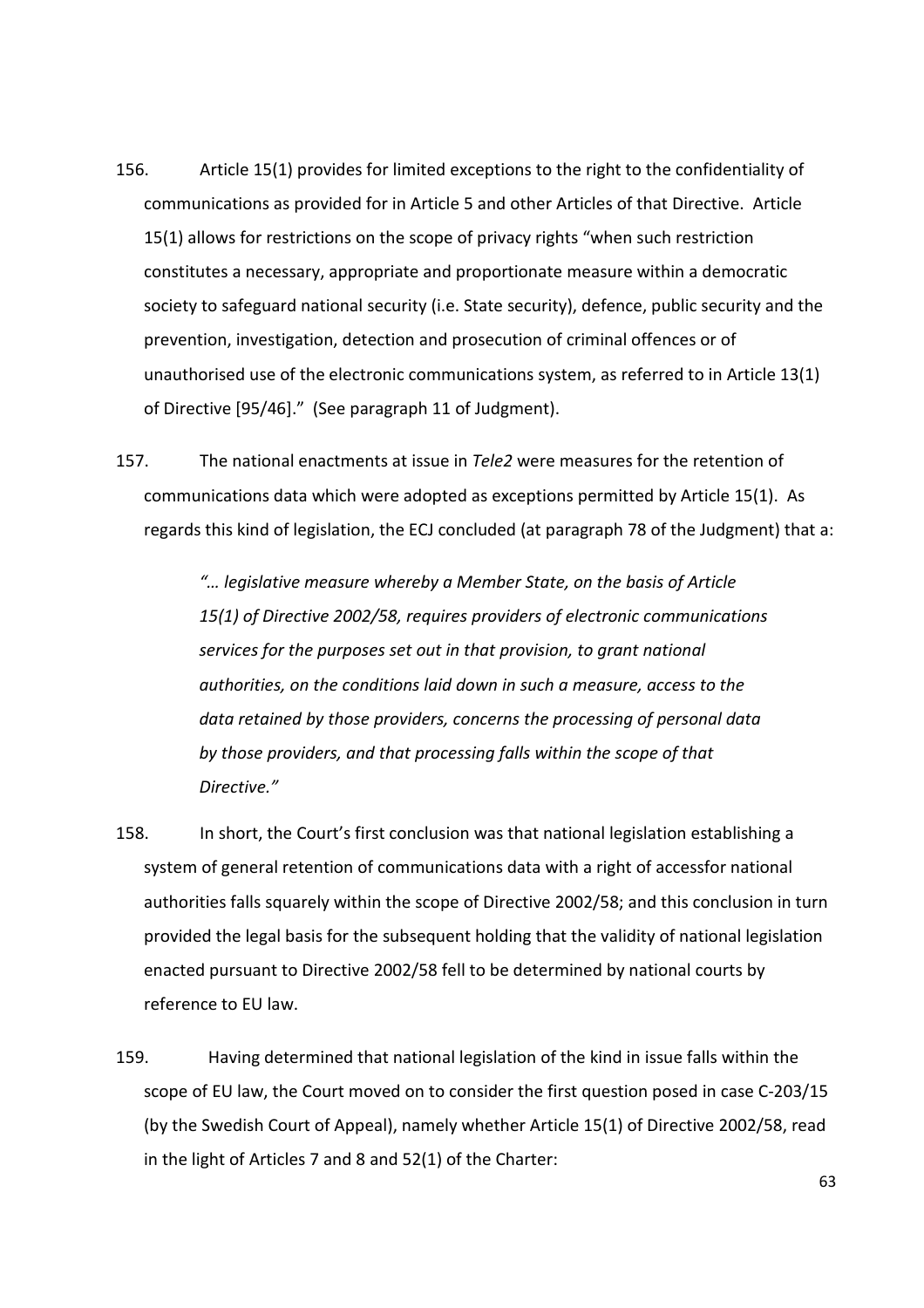"must be interpreted as precluding national legislation such as that in issue … [which] provides, for the purpose of fighting crime, for general and indiscriminate retention of all traffic and location data of all subscribers and registered users with respect to all means of electronic communications."

160. In this regard, the Court noted (at paragraph 63 of the Judgment) that:

"[t]hat question arises, in particular, from the fact that Directive 2006/24, which the national legislation at issue in the main proceedings was intended to transpose, was declared to be invalid by the Digital Rights judgment, though the parties disagree on the scope of that judgment and its effect on that legislation, given that it governs the retention of traffic and location data and access to that data by national authorities."

- 161. In the opinion of the Court, the principle of confidentiality of communications was established by Directive 2002/58. As stated in Article 5(1) of Directive 2002/58, that principle implies that, as a general rule, a person or entity is prohibited from storing communications data without the consent of the person to whom the data belongs. In addition, Service Providers are permitted to store transactional data only to the extent necessary for billing and marketing purposes; and thereafter are under a legal obligation to make the data anonymous.<sup>27</sup>
- 162. The only substantive exception to the principle of confidentiality of communications is that set out in Article 15(1) of the Directive permitting compulsory retention and disclosure of communications data in accordance with the provisions of that Article. The list of objectives for which a state may legislate for exceptions to the principles of confidentiality are precisely specified in Article 15(1), as supplemented by Article 13(1)

l

<sup>27</sup> See Article 6 of Directive 2002/58 and paragraph 86 of the Judgment in Tele2.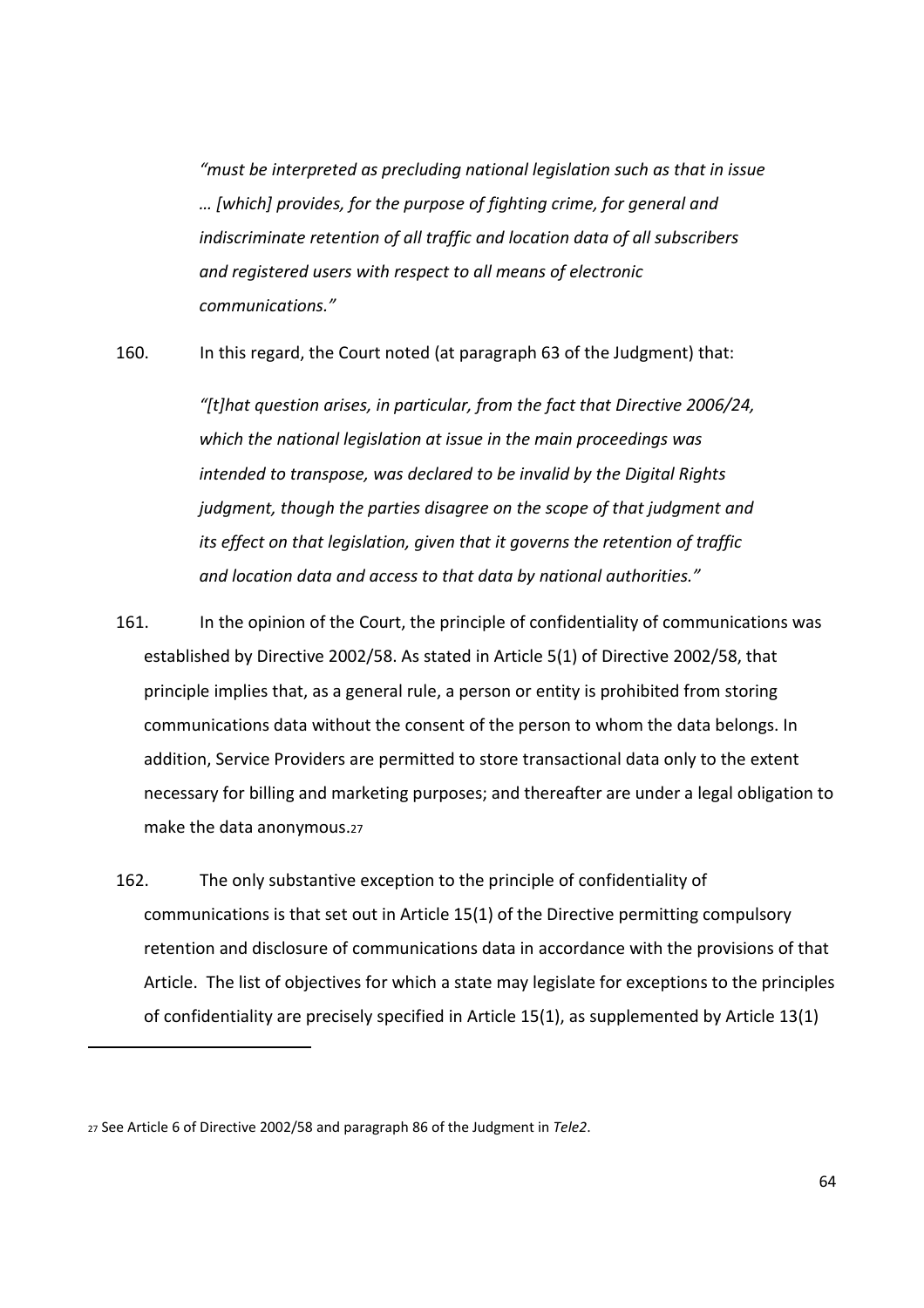of Directive 94/46 to which Article 15(1) of Directive 2002/58 refers. Moreover, the list of recognised objectives is exhaustive and includes (as stated at paragraph 90 of the Judgment) safeguarding:

"national security – that is, state security – defence, public security, and the prevention, investigation, detection and prosecution of criminal offences or of unauthorised use of the electronic communication system."

163. Bearing in mind that Article 15(1) must be interpreted in the light of the provisions of the EU Charter of Fundamental Rights, especially Articles 7, 8, 11 and 52(1) thereof, the Court then turned to consider the impact that the kind of data retention legislation under consideration may have on the fundamental rights of persons using electronic communications devices.

# Rights Affected

- 164. As previously indicated, the Court identified (at paragraphs 100-101 of the Judgment) the Charter rights affected by a system of general and indiscriminate data retention established in domestic legislation as follows:
	- The right to respect for private life and communications (Article 7).
	- The right to the protection of personal data (Article 8).
	- The right to freedom of expression (Article 11).
- 165. The wide extent of the impact of the impugned legislation on the aforementioned rights was a central concern for the Court, as can be seen clearly in the following quotation (from paragraph 98 of the Judgment):

"The data which providers of electronic communications services must therefore retain makes it possible to trace and identify the source of a communication and its destination, to identify the date, time, duration and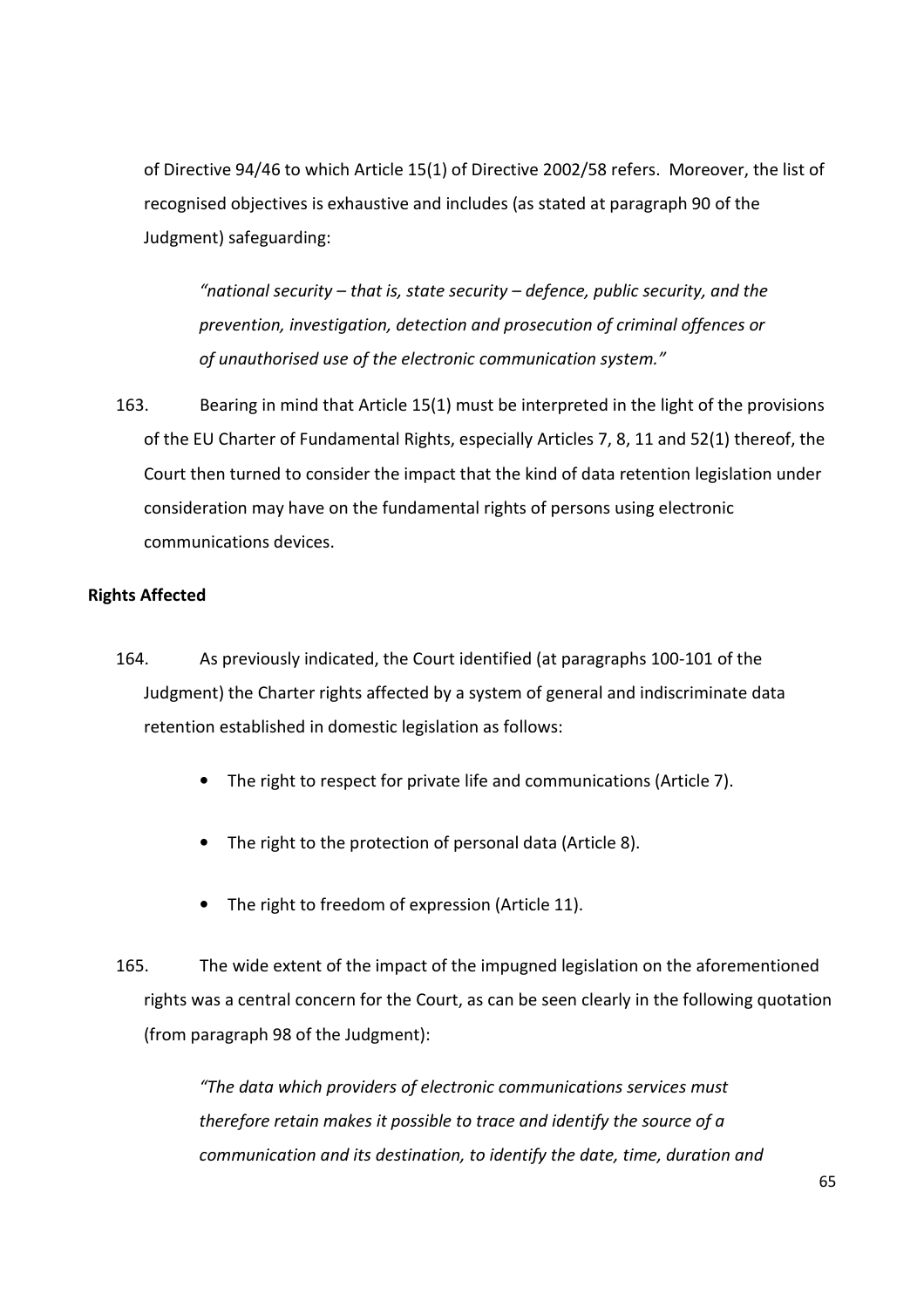type of a communication, to identify users' communication equipment, and to establish the location of mobile communication equipment. That data includes, inter alia, the name and address of the subscriber or registered user, the telephone number of the caller, the number called and an IP address for internet services. That data makes it possible, in particular, to identify the person with whom a subscriber or registered user has communicated and by what means, and to identify the time of the communication as well as the place from which that communication took place. Further, that data makes it possible to know how often the subscriber or registered user communicated with certain persons in a given period (see, by analogy, with respect to Directive 2006/24, the Digital Rights judgment, paragraph 26)."

166. Then, in the ensuing paragraph, the Court turned to the impact of indiscriminate data retention legislation on the private lives of citizens:

> "That data, taken as a whole, is liable to allow very precise conclusions to be drawn concerning the private lives of the persons whose data has been retained, such as everyday habits, permanent or temporary places of residence, daily or other movements, the activities carried out, the social relationships of those persons and the social environments frequented by them (see, by analogy, in relation to Directive 2006/24, the Digital Rights judgment, paragraph 27). In particular, that data provides the means, as observed by the Advocate General in points 253, 254 and 257 to 259 of his Opinion, of establishing a profile of the individuals concerned, information that is no less sensitive, having regard to the right to privacy, than the actual content of communications."

167. While underlining the importance of both the right to privacy and the right to protection of personal data as guaranteed by Articles 7 and 8 of the Charter of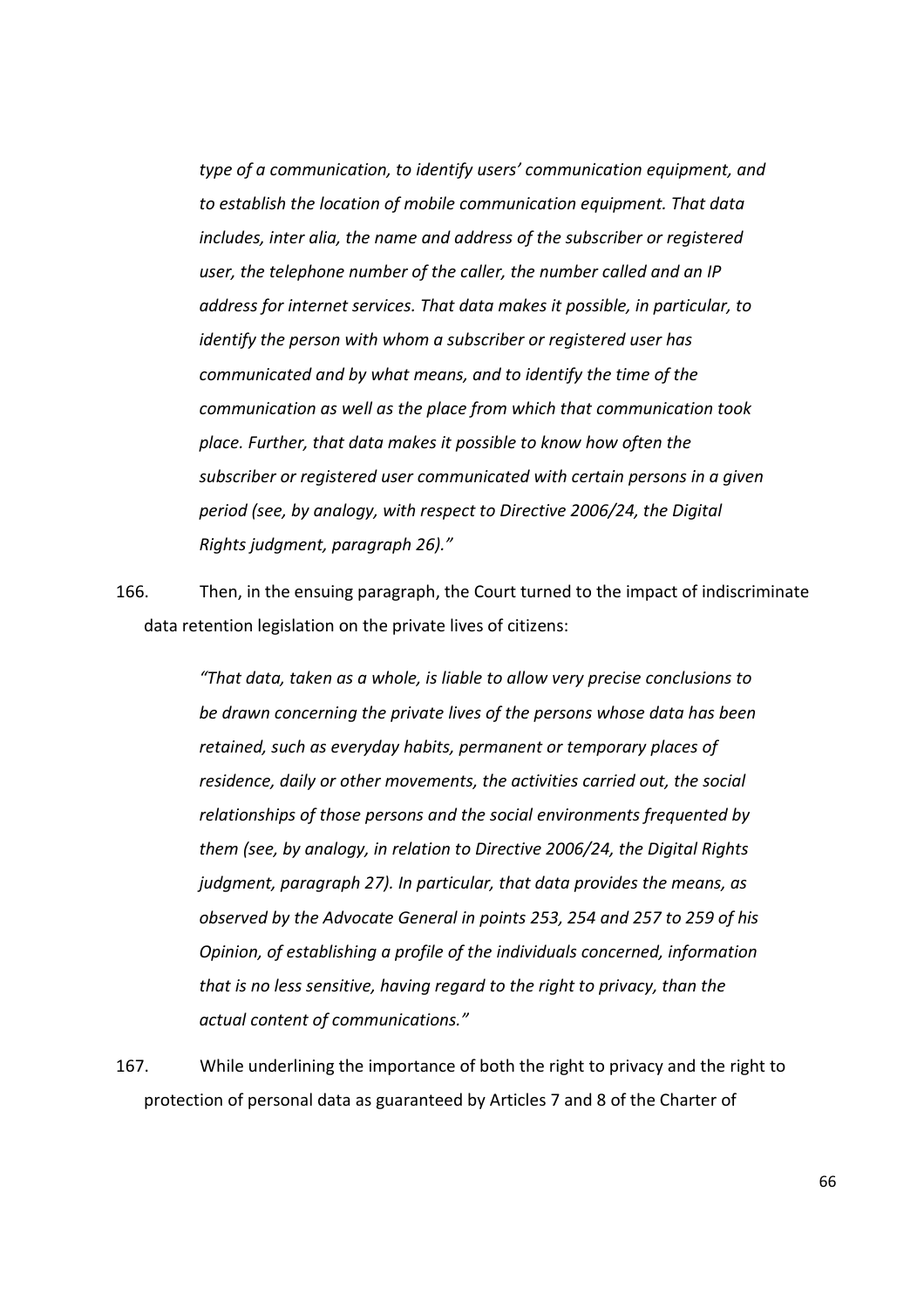Fundamental Rights, the Court also laid emphasis on the right to freedom of expression as guaranteed by Article 11 of the Charter, stating, at paragraph 93 of the Judgment, that

"[t]hat fundamental right, guaranteed in Article 11 of the Charter, constitutes one of the essential foundations of a pluralist, democratic society and is one of the values on which, under Article 2 TEU, the Union is founded … ".

168. Accordingly, the Court observed (at paragraph 101 of the Judgment) that, even if data retention legislation does not permit the retention of the content of communications data

> "it could nonetheless have an effect on the use of means of electronic communication, and consequently on the exercise by the users thereof of their freedom of expression, guaranteed in Article 11 of the Charter."

169. Given the seriousness of the interference with fundamental rights occasioned by the operation of a compulsory and indiscriminate data retention system, the Court concluded that insofar as data retention was permissible for the recognised purpose of combating crime, "only the objective of fighting serious crime is capable of justifying such a measure …".<sup>28</sup>

170. The Court then went on to add, at paragraph 103 of the Judgment:

"Further, while the effectiveness of fighting against serious crime, in organised crime and terrorism, may depend to a great extent on the use of modern investigation techniques, such an objective of general interest, however fundamental it may be, cannot itself justify that national legislation providing for the general indiscriminate retention of all traffic

28Tele2 paragraph 102.

l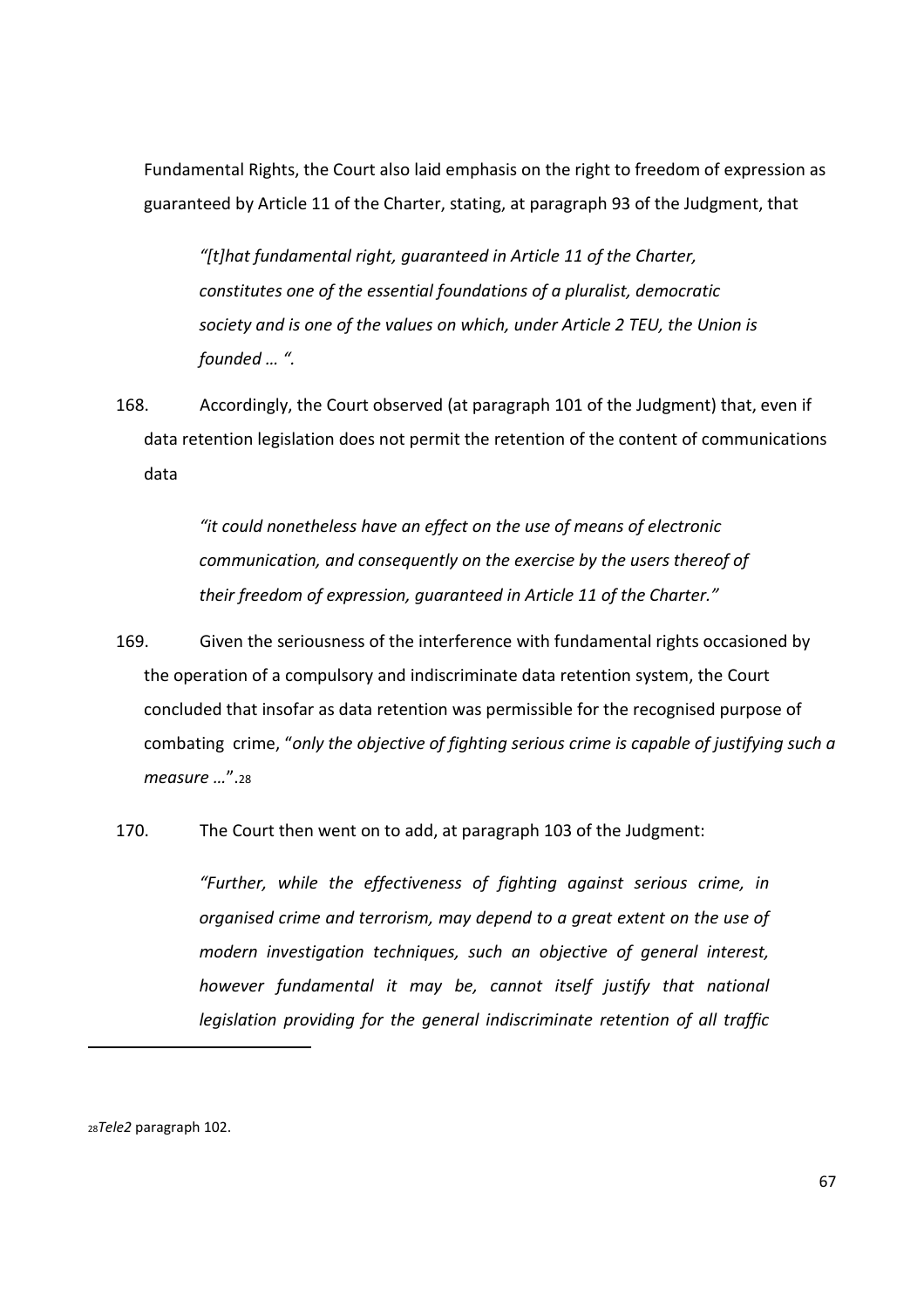and location data should be considered necessary for the purposes of that fight …".

- 171. Here the Court was concerned that the effect of the impugned legislation was to make indiscriminate data retention the rule without exception, "whereas the system put in place by Directive2002/58 requires the retention of data to be the exception.''
- 172. All of the foregoing considerations (along with others to be rehearsed later) led the Court to its first important and definitive conclusion about the impugned legislation, namely, that it cannot be considered to be justified in a democratic society. The Court stated, at paragraph 107 of the Judgment:

"National legislation such as that in issue in the main proceedings therefore exceeds the limits of what is strictly necessary and cannot be considered to be justified, within a democratic society, as required by Article 15(1) of Directive 2002/58, read in the light of Articles 7, 8 and 11 and Article 52(1) of the Charter."

- 173. It might be convenient to note at this point that while the ECJ expressed definitive views on the incompatibility of the impugned national legislation with EU law, in the final analysis it is for the courts of individual Member States to decide whether their own national legislation should be struck down or disapplied in accordance with EU law as laid down by the ECJ. National courts are, of course, obliged to apply the principles set out by the ECJ; and any individual who considers that national law breaches their EU law rights has a variety of remedies under EU law.
- 174. Moreover, as previously indicated, the holding in Tele2 does not preclude Member States from adopting a system of data retention and disclosure at national level. On the contrary, at paragraphs 108 to 111 of the Judgment the Court set out a number of principles and criteria with which national legislation must conform in order to comply with the requirements of EU law and, in particular, Article 15(1) of Directive 2002/58. These matters will be referred to later.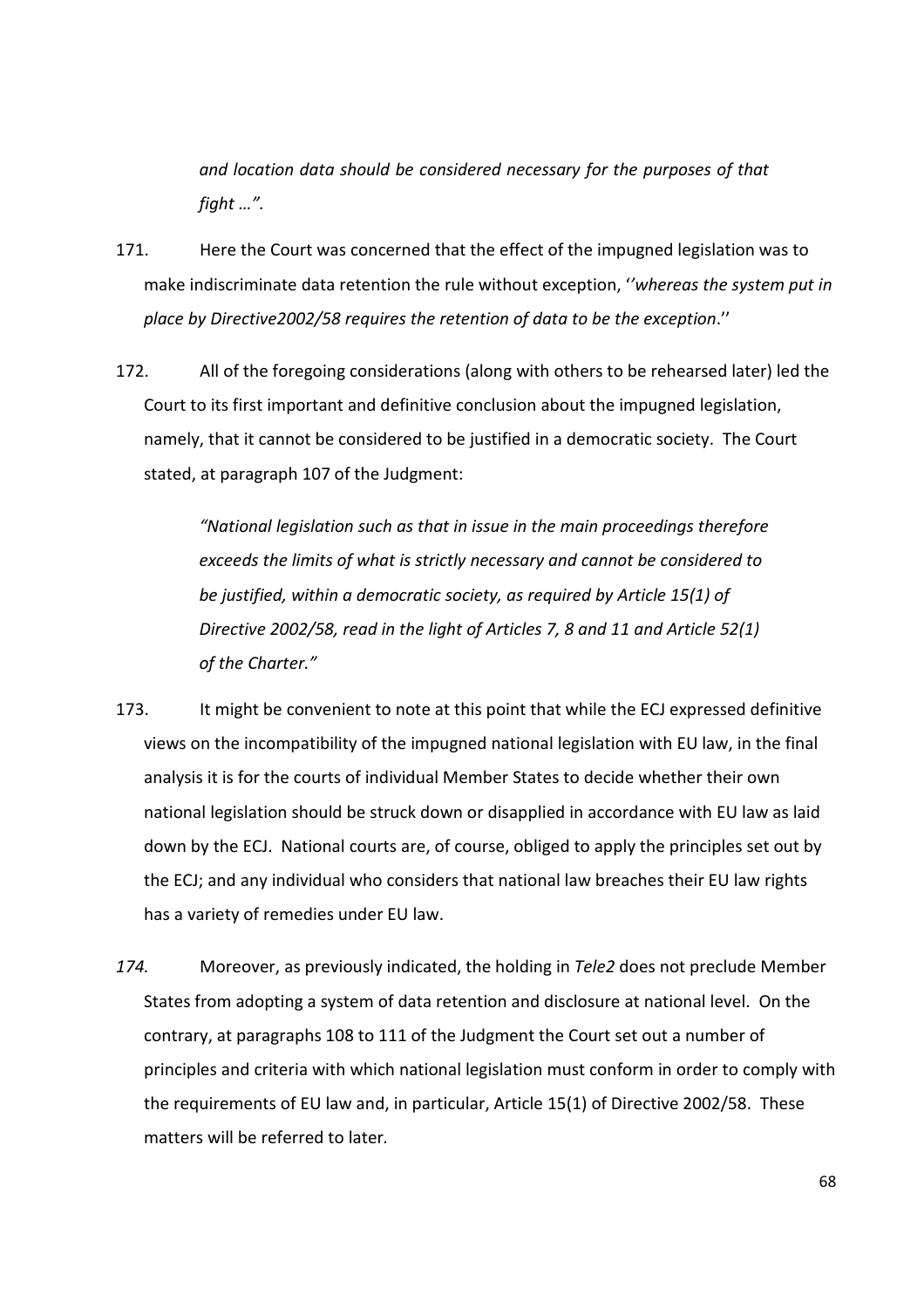175. First, a brief look at the Court's response to the issues raised by the second question posed by the Swedish national court, namely, to ascertain:

> " whether Article 15(1) of Directive 2002/58, read in the light of Articles 7, 8 and 52(1) of the Charter, must be interpreted as precluding national legislation governing the protection of security of traffic and location data, and more particularly, the access of the competent national authorities to retained data, where the legislation does not restrict that access solely to the objective of fighting serious crime, where that access is not subject to prior review by a court or an independent administrative authority, and where there is no requirement that the data concerned be retained within the European Union."

- 176. It should be noted at the outset that the Court's unequivocal answer to that question was that EU law does indeed preclude such legislation.
- 177. In the opinion of the Court, access to retained communications data in the context of fighting crime must be restricted solely to fighting serious crime. Moreover, access by national authorities to such data must be the subject to prior review by a court or independent authority. In addition, Member States are obliged to ensure that retained data is stored within the European Union and thus within the purview of protection afforded by EU law.
- 178. In reaching its conclusions, the ECJ identified a range of fatal flaws or frailties in the kind of legislation at issue in the proceedings. In the result, the Court also identified, albeit in broad terms, the standards to which legislation establishing a system of retained communications data must conform in order to comply with EU law. In particular, the Court drew attention to the principle of proportionality as the primary mechanism for protecting the fundamental rights of citizens by limiting the scope of data retention and disclosure legislation to what is strictly necessary in the pursuit of legitimate objectives.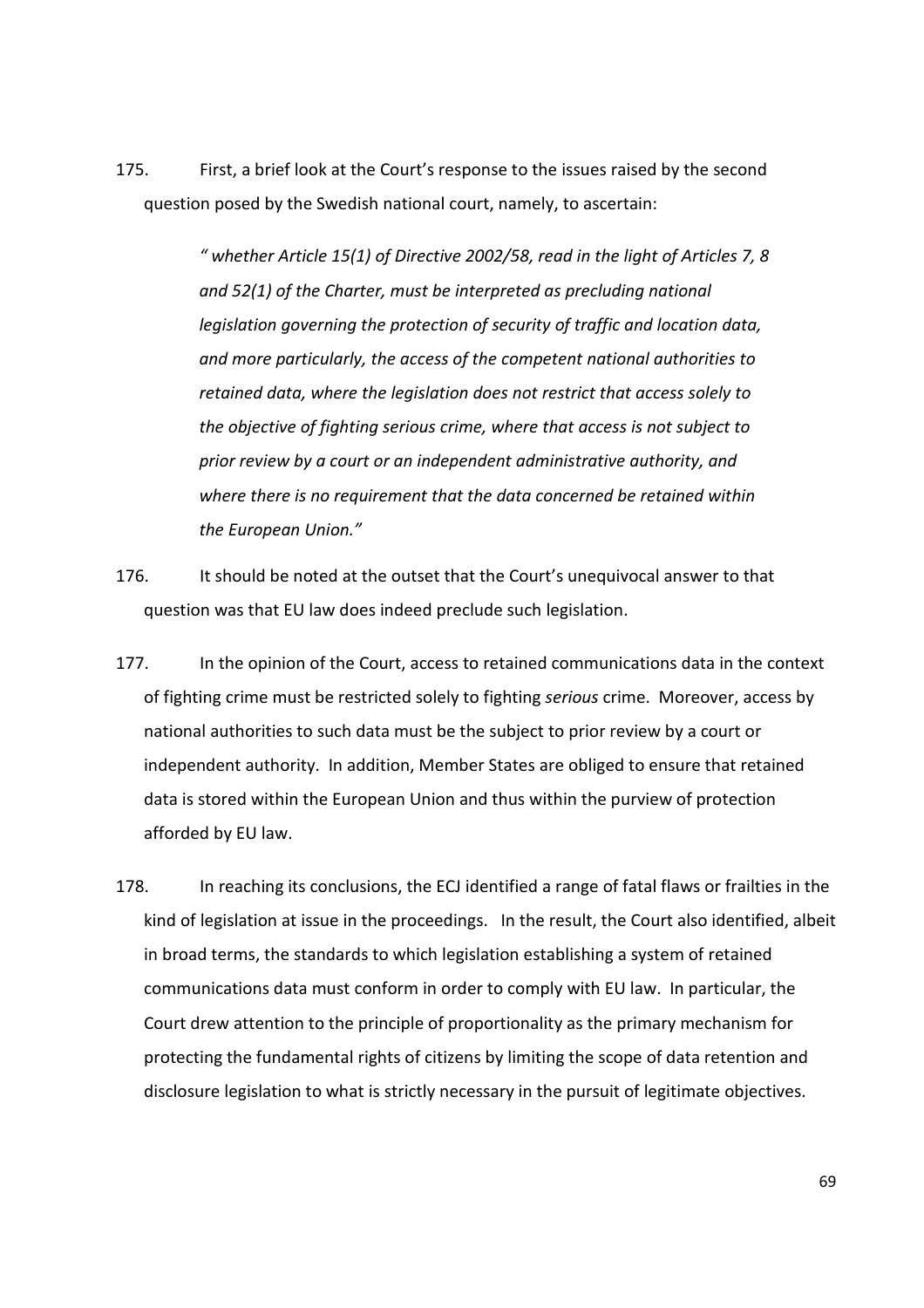179. As we have seen, the Court underlined that the objectives which may be pursued by data retention and disclosure legislation are those referred to in Article 15(1) of Directive 2002/58. Such objectives constitute an exhaustive list of the purposes for which data retention and disclosure legislation may be enacted by way of exception to the general rule that communications data are strictly confidential.

#### Summary and Conclusions

- 180. The broad concordance between EU and ECHR law on the issue of data retention and disclosure has already been mentioned. It should be emphasised, however, that agreement between the two streams of law has by and large been centred on the application of the principle of proportionality when deciding the extent to which interference with fundamental rights in the matter of data retention is permissible for legitimate purposes. This in turn has led to a common approach on the kind of safeguards which should be included in data retention and disclosure legislation.
- 181. It will be recalled that the judgment of the ECJ in Digital Rights Ireland did not question the legitimacy of the general and indiscriminate retention of communications data as envisaged by Directive 2006/24. The essential reason why the ECJ found that Directive to be invalid was because it breached the principle of proportionality by failing to provide for sufficient safeguards to ensure that the otherwise legitimate interference with rights only went as far as was strictly necessary for the purpose for which the legislation was enacted. This is very much in line with the approach of the ECtHR to the issue of surveillance of communications and the right to privacy. Essentially this approach holds that it is permissible for a state to establish a system of general and indiscriminate data retention provided it is limited to what is strictly necessary in a democratic society for the achievement of a legitimate purpose, has a clear legal basis and is accompanied by safeguards that ensure compliance with the principle of proportionality.
- 182. However, the judgment of the ECJ in Tele2marked a departure from that approach in fundamental respects. The main finding of the Court in this regard was that legislation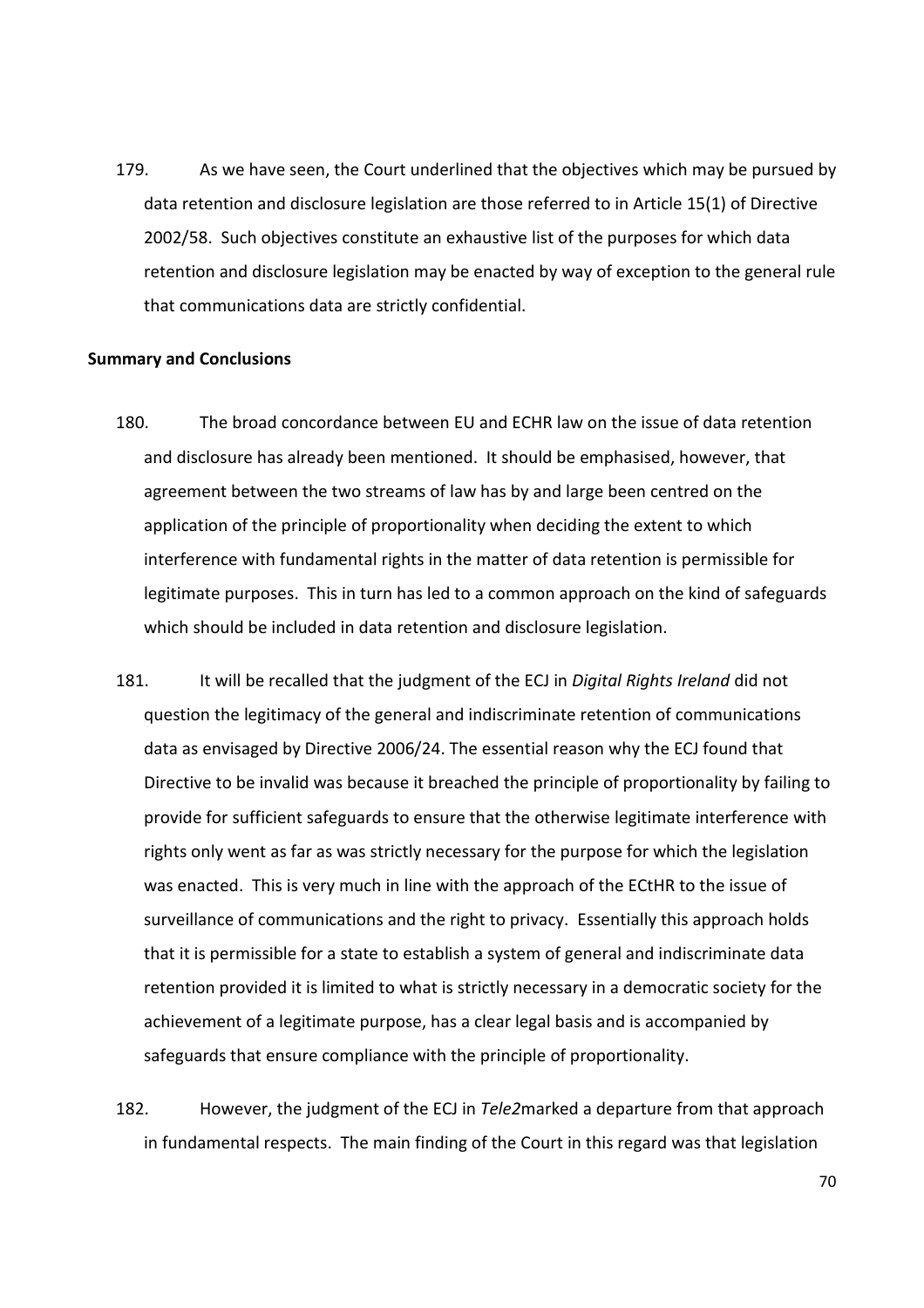of the kind in issue was in breach of "Article 15(1) of Directive 2002/58/EC...read in the light of Articles 7, 8 and 11 and Article 52(1) of the Charter of Fundamental Rights of the European Union". Article 5 of Directive 2002/58 makes statutory provision for the protection of the confidentiality of communications. Article 5 also expressly prohibits the storage or other kinds of surveillance of communications data, subject only to exceptions authorised by Article 15(1) which the Court stated must be strictly construed.

- 183. Thus the ECJ did not scrutinise the national legislation in issue on the basis of an autonomous or stand-alone application of the relevant Articles of the Charter. Rather it examined the regime established by national legislation from the perspective of its compatibility with an EU Directive, as interpreted in the light of Charter provisions. It may be said in conclusion that the rationale of the Court on this point is at times somewhat obscure. At the very least, it leaves room for speculation as to what the position would be under EU law if Directive 2002/58 was amended and express provision made for data retention regimes of the kind in issue as substantive measures rather than as exceptions to a general rule precluding such regimes under a strictly construed exception provision as laid down in Article 15(1). Whatever implications such a change in EU legislation might have for the scope of a data retention regime, it is unlikely that the need for safeguards would be any less.
- 184. Be that as it may, the central finding in Tele2is clear: legislation providing for a system of general and indiscriminate communications data retention without exception is precluded by Article 15(1) of Directive 2002/58/EC. By the same token, as the discussion and analysis in Chapter 1 illustrate, it is also clear that the blanket data retention measures imposed by the Communications (Retention of Data) Act, 2011 are in essence indistinguishable from those impugned in Tele2, and, consequently, that the 2011 Act will eventually have to be amended in order to conform with the requirements of EU law as articulated by the ECJ in that case – assuming, of course, that public policy remains committed to the idea of data retention and disclosure in its newly attenuated form.

71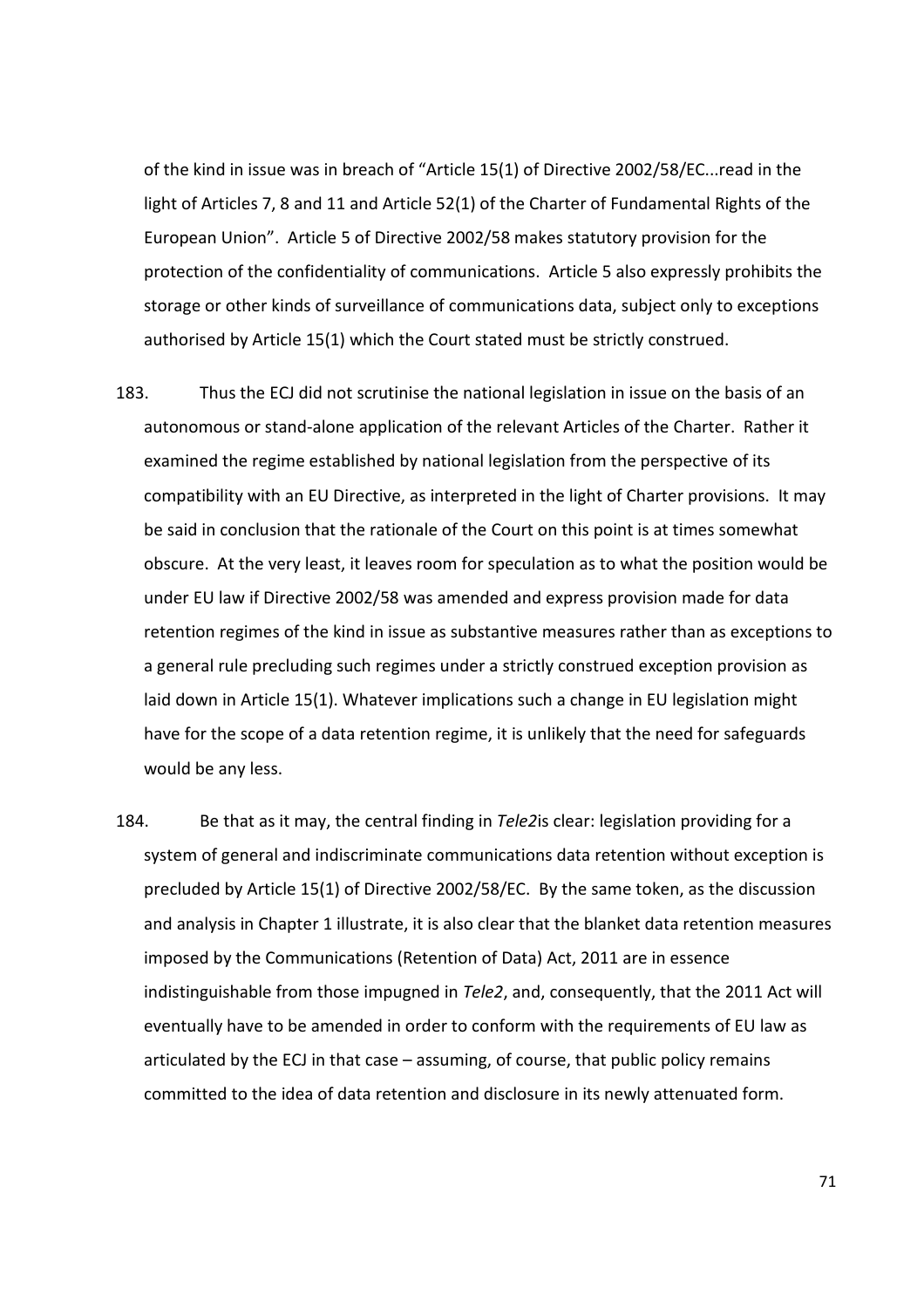185. Finally, it should be noted that the decision in Tele2has important implications even for a system of data retention and disclosure whose footprint has been shrunk in line with an outright ban on general and wholly indiscriminate retention. Even a system refashioned to take account of a blanket ban in this respect must be accompanied by a raft of safeguards, enjoying the force of law, designed to ensure that its retention and disclosure arrangements interfere with fundamental rights only to the extent that is strictly necessary for the achievement of legitimate purposes. As will be seen in Chapter 3, these safeguards go to the conditions of data retention and storage, criteria of access to data, and independent monitoring and regulation of the operation of the system of data retention and disclosure.

# POSITION UNDER ECHR LAW

### Introduction

- 186. The relevance of ECHR law as a reference point for national legislation on the retention of communications data has already been noticed. Suffice it to refer for present purposes to section 2 of the European Convention on Human Rights Act 2003 which requires a court "in interpreting and applying any statutory provision or rule of law … insofar as is possible, … [to] do so in a manner compatible with the State's obligations under the Convention provisions."Given the substantial correlation between ECHR law and EU law in the matter of data retention, the Review did not consider it necessary to prosecute a detailed analysis of the decisions of the ECtHR in this area. Accordingly, what follows is no more than a *tour d'horizon* of that court's most salient observations on the rights affected by data retention systems, and the safeguards needed to protect those rights from undue infringement.
- 187. For the purposes of this presentation, the key provisions of the ECHR are as follows: Article 8: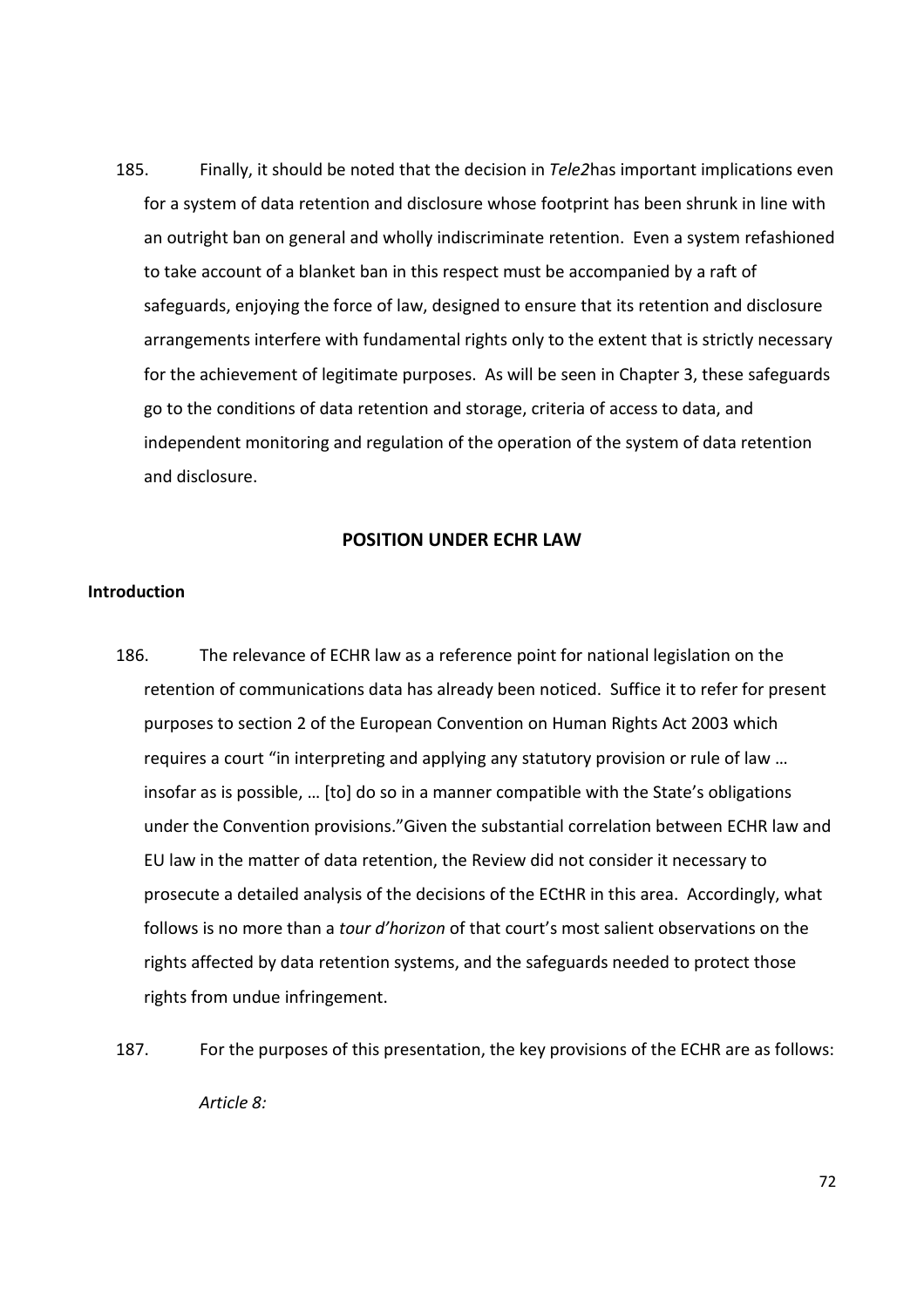"1. Everyone has the right to respect for his private and family life, his home and his correspondence.

2. There shall be no interference by a public authority with the exercise of this right accept such as is in accordance with the law and is necessary in a democratic society … "

Article 10:

"1. Everyone has the right to freedom of expression. This right shall include the freedom to hold opinions and to receive and impart information and ideas without interference by a public authority and regardless of frontiers. …

2. The exercise of these freedoms, since it carries with it duties and responsibilities, may be subject to such formalities, conditions, restrictions or penalties are prescribed by law and are necessary in a democratic society, … "

## Right to Privacy

188. The ECtHR has consistently recognised that both the interception and retention of personal data constitute an interference with the right to privacy:

> "33. Tapping and other forms of interception of telephone conversations represent a serious interference with private life and correspondence…"

Kruslin v. France (24 April 1990)

"78. … the mere existence of legislation which allows a system for the secret monitoring of communications entails a threat of surveillance for all those to whom the legislation may be applied. This threat necessarily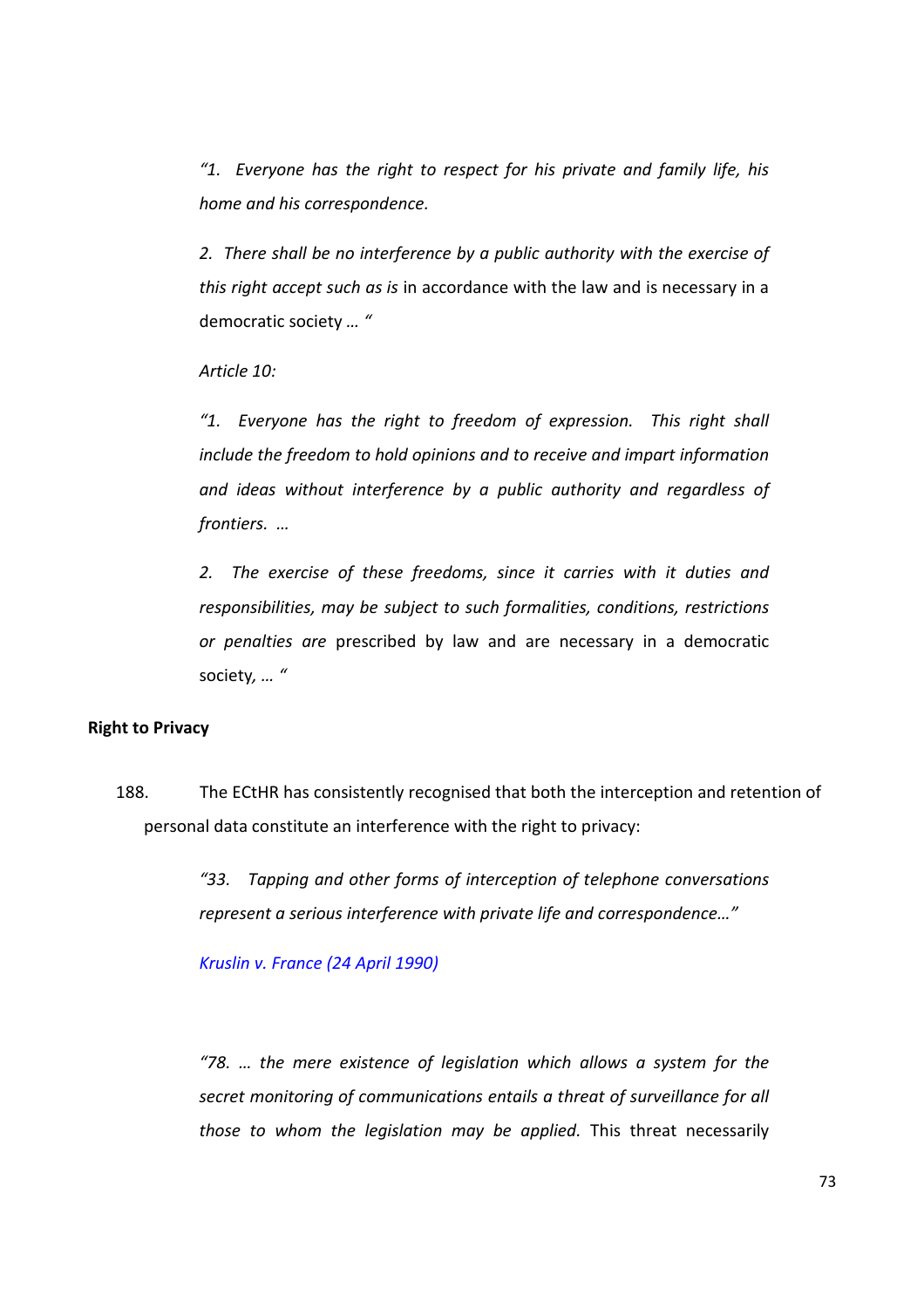strikes at freedom of communication between users of the communications services and thereby amounts in itself to an interference with the exercise of the applicants' rights under Article 8, irrespective of any measures actually taken against them." (emphasis added)

### Weber and Saravia(admissibility decision)(29 June 2006)

"67. The mere storing of data relating to the private life of an individual amounts to an interference within the meaning of Article 8 [of the European Convention on Human Rights, which guarantees the right to respect for private and family life, home and correspondence ]... The subsequent use of the stored information has no bearing on that finding ... However, in determining whether the personal information retained by the authorities involves any ... private-life [aspect] ..., the Court will have due regard to the specific context in which the information at issue has been recorded and retained, the nature of the records, the way in which these records are used and processed and the results that may be obtained ..."

# S. and Marper v. United Kingdom (4 December 2008) [GC]

"53…Given the technological advances since the Klass and Others case, the potential interferences with email, mobile phone and Internet services as well as those of mass surveillance attract the Convention protection of private life even more acutely. (see Copland v. the United Kingdom, no. 62617/00, § 41, ECHR 2007-I).

…

"70. The Court would add that the possibility occurring on the side of Governments to acquire a detailed profile … of the most intimate aspects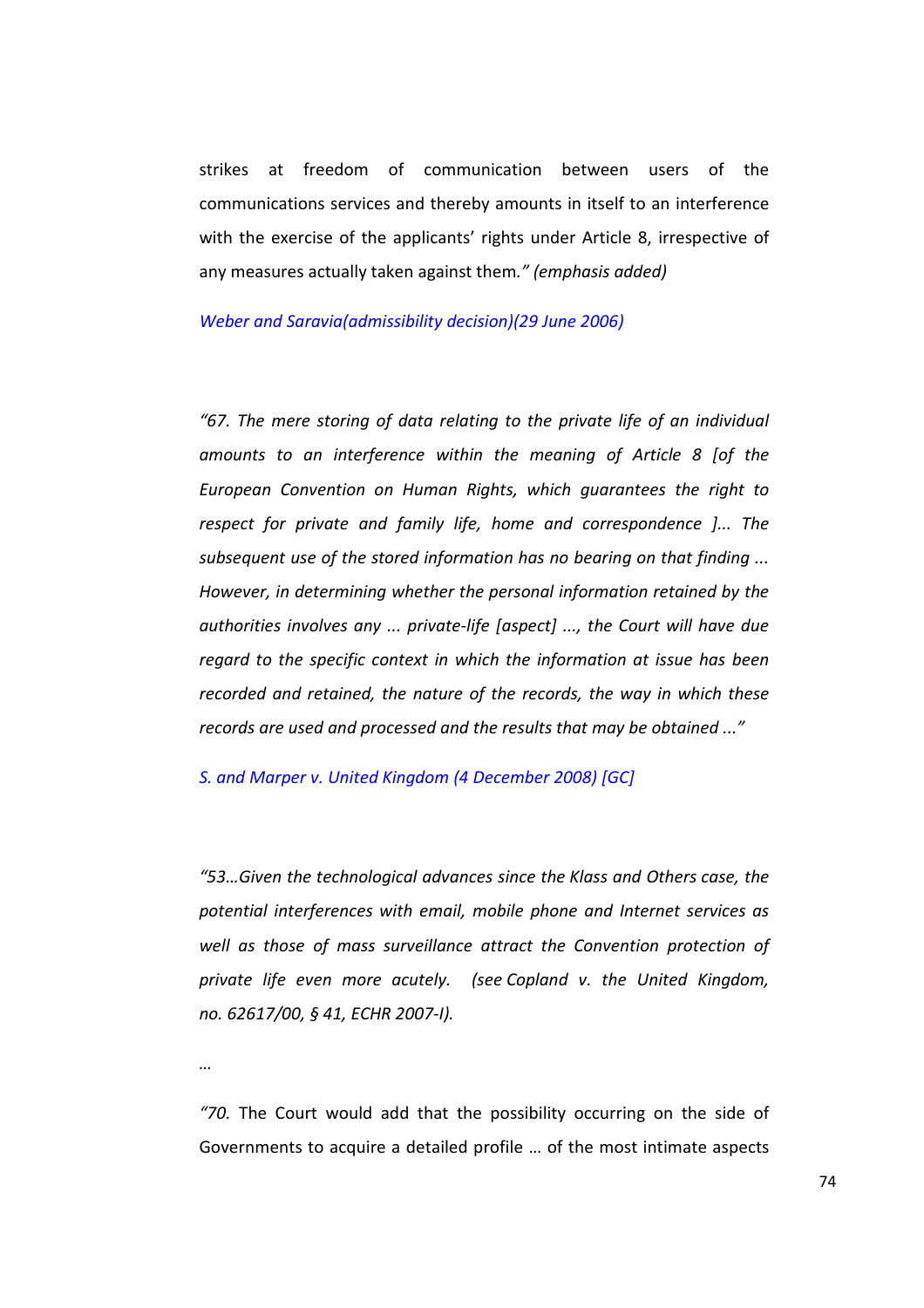of citizens' lives may result in particularly invasive interferences with private life. Reference is made in this context to the views expressed by the Court of Justice of the European Union and the European Parliament (see paragraphs 23 and 25 above). This threat to privacy must be subjected to very close scrutiny both on the domestic level and under the Convention. The guarantees required by the extant Convention case-law on interceptions need to be enhanced so as to address the issue of such surveillance practices." (emphasis added)

Szabó and Vissy v. Hungary (12 January 2016)

189. Of particular relevance in the present context is Malone v. United Kingdom where the Court rejectedthe UK government's argument that "metering" (the use of a meter check printer, i.e. a Post Office device which registers the numbers dialed on a particular telephone and the time and duration of each call) did not raise any issue of interference under Article 8 ECHR:

> "84. As the Government rightly suggested, a meter check printer registers information that a supplier of a telephone service may in principle legitimately obtain, notably in order to ensure that the subscriber is correctly charged or to investigate complaints or possible abuses of the service. By its very nature, metering is therefore to be distinguished from interception of communications, which is undesirable and illegitimate in a democratic society unless justified. The Court does not accept, however, that the use of data obtained from metering, whatever the circumstances and purposes, cannot give rise to an issue under Article 8. The records of metering contain information, in particular the numbers dialled, which is an integral element in the communications made by telephone. Consequently, release of that information to the police without the consent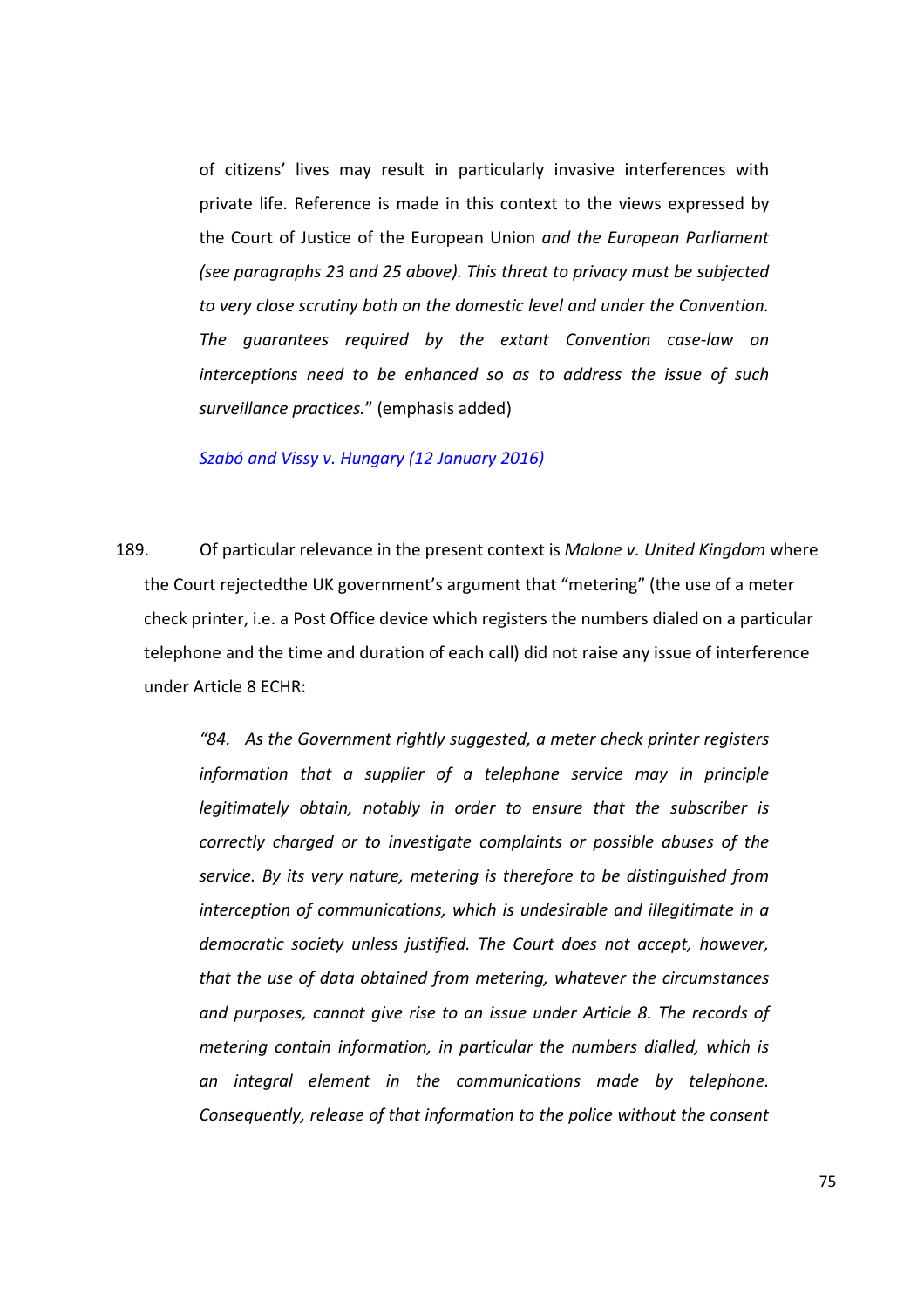of the subscriber also amounts, in the opinion of the Court, to an interference with a right guaranteed by Article 8."

- 190. In that case the Court found a violation of Article 8 even though the matter at issue was a much more limited form of data retention and disclosure than the regime under consideration in this Review.
- 191. On a more general level, the Court recently recognized the threat posed to Convention rights by new technologies of data collection in Szabó and Vissy v.Hungary:

"68. For the Court, it is a natural consequence of the forms taken by present-day terrorism that governments resort to cutting-edge technologies in pre-empting such attacks, including the massive monitoring of communications susceptible to containing indications of impending incidents. The techniques applied in such monitoring operations have demonstrated a remarkable progress in recent years and reached a level of sophistication which is hardly conceivable for the average citizen … especially when automated and systemic data collection is technically possible and becomes widespread. In the face of this progress the Court must scrutinise the question as to whether the development of surveillance methods resulting in masses of data collected has been accompanied by a simultaneous development of legal safeguards securing respect for citizens' Convention rights. These data often compile further information about the conditions in which the primary elements intercepted by the authorities were created, such as the time and place of, as well as the equipment used for, the creation of computer files, digital photographs, electronic and text messages and the like. Indeed, it would defy the purpose of government efforts to keep terrorism at bay, thus restoring citizens' trust in their abilities to maintain public security, if the terrorist threat were paradoxically substituted for by a perceived threat of unfettered executive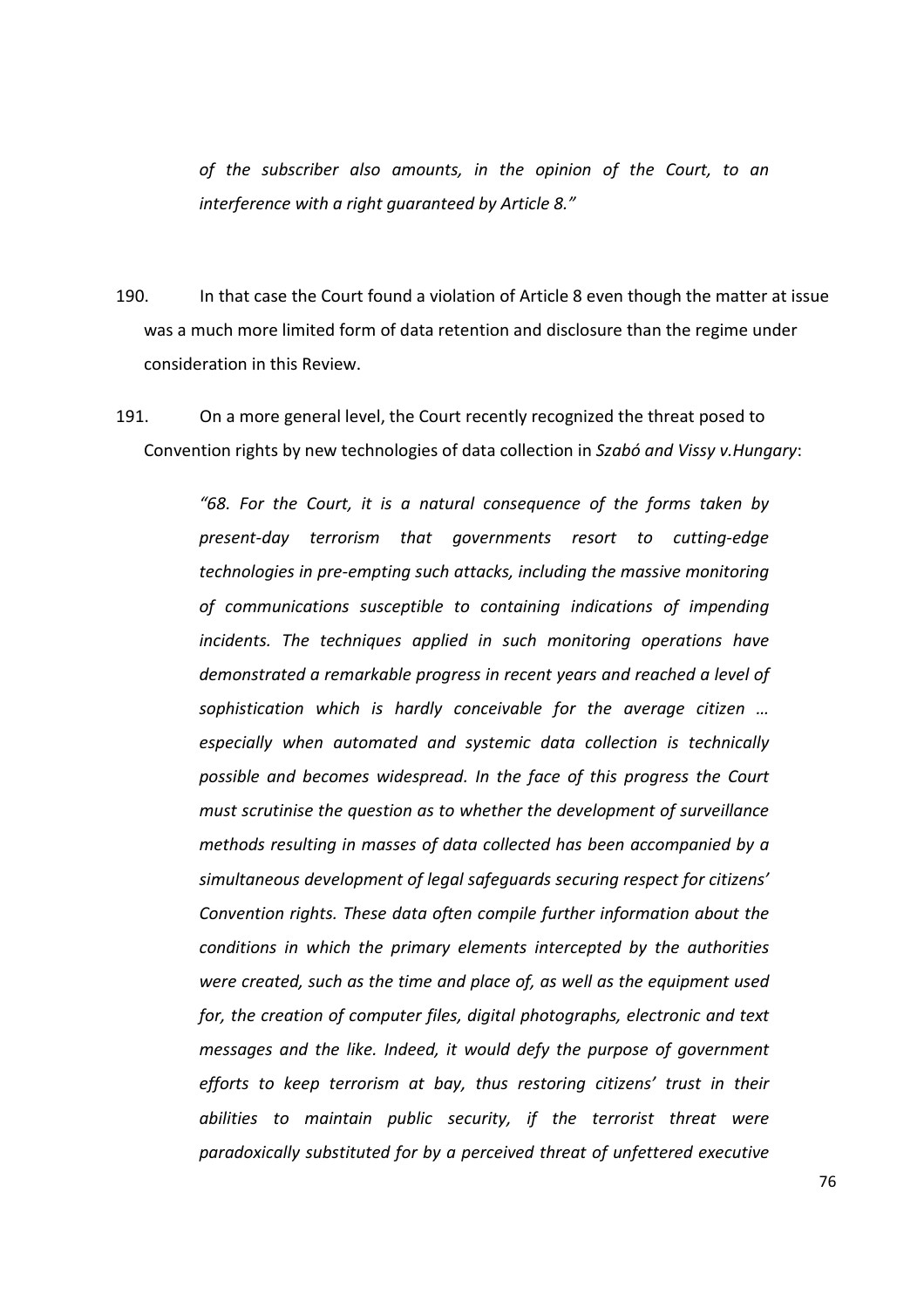power intruding into citizens' private spheres by virtue of uncontrolled yet far-reaching surveillance techniques and prerogatives. In this context the Court also refers to the observations made by the Court of Justice of the European Unionand, especially, the United Nations Special Rapporteur, emphasising the importance of adequate legislation of sufficient safeguards in the face of the authorities' enhanced technical possibilities to intercept private information (see paragraphs 23 and 24 above)."

Szabó and Vissy v. Hungary (12 January 2016)

# Limits to Right to Privacy

- 192. The ECtHR has emphasised that interference with the right to private life under Article 8 ECHR must fall within the four corners of the exceptions set out in paragraph 2 of that Article, and has set down detailed guidance regarding the various requirements specified in that paragraph (i.e. that interference must be "in accordance with law and necessary in a democratic society in the interests of national security, public safety or the economic wellbeing of the country, for the prevention of disorder or crime, for the protection of health or morals, or for the protection of the rights and freedoms of others").
- 193. In the cases dealing with Article 8.2, particular attention has been given to 'the interests of national security' and 'the prevention of disorder or crime' rubrics, given that these are also grounds of access to retained data under the 2011 Act. It may be noted in this regard that 'the saving of human life' rubric in section 6 the 2011 Act falls within the public safety exception in Article 8(2).
- 194. Reflecting its broad interpretation of the right to privacy in Article 8(1) ECHR, the Court has been at pains to stress that the exceptions to the right set out in Article 8(2) must be interpreted narrowly:

"54. Any interference can only be justified under Article  $8 \xi$  2 if it is in accordance with the law, pursues one or more of the legitimate aims to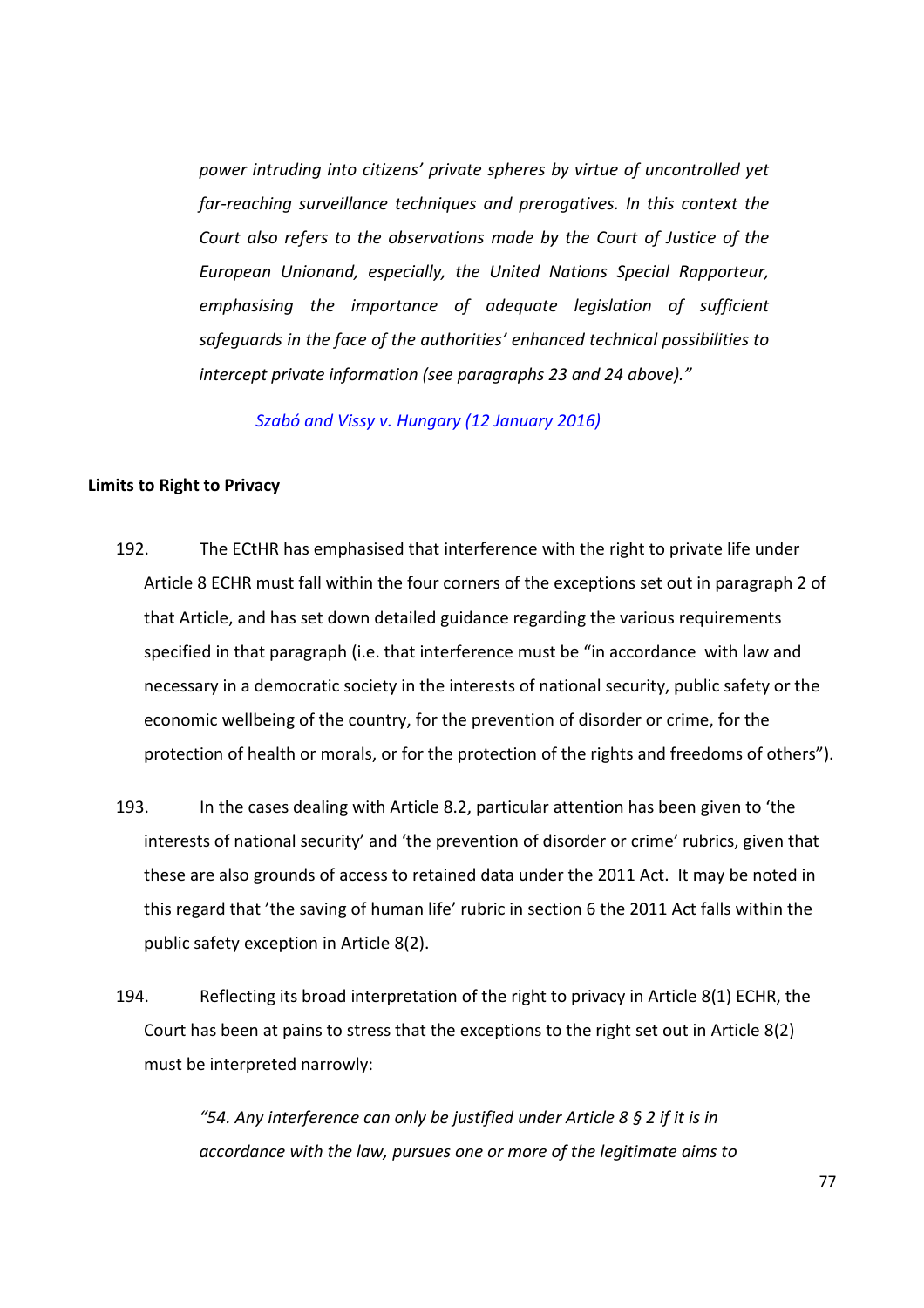which paragraph 2 of Article 8 refers and is necessary in a democratic society in order to achieve any such aim. This provision, "since it provides for an exception to a right guaranteed by the Convention, is to be narrowly interpreted. Powers of secret surveillance of citizens, characterising as they do the police state, are tolerable under the Convention only in so far as strictly necessary for safeguarding the democratic institutions" (see Klass and Others, cited above, § 42).

### Szabó and Vissy v. Hungary (12 January 2016)

195. That said, the Court has also recognized the real-world challenges faced by States in addressing crime and terrorism, and while it has been prepared to subject legislative measures dealing with such problems to searching scrutiny, it has accorded a significant margin of appreciation to these measures in several important cases. In Klass v. Germany, the Court set out an overarching framework of principle for dealing with these difficult problems:

> "49. As concerns the fixing of the conditions under which the system of surveillance is to be operated, the Court points out that the domestic legislature enjoys a certain discretion. It is certainly not for the Court to substitute for the assessment of the national authorities any other assessment of what might be the best policy in this field (cf., mutatis mutandis, the De Wilde, Ooms and Versyp judgment of 18 June 1971, Series A no. 12, pp. 45-46, para. 93, and the Golder judgment of 21 February 1975, Series A no. 18, pp. 21-22, para. 45; cf., for Article 10 para. 2, the Engel and others judgment of 8 June 1976, Series A no. 22, pp. 41-42, para. 100, and the Handyside judgment of 7 December 1976, Series A no. 24, p. 22, para. 48).

> Nevertheless, the Court stresses that this does not mean that the Contracting States enjoy an unlimited discretion to subject persons within their jurisdiction to secret surveillance. The Court, being aware of the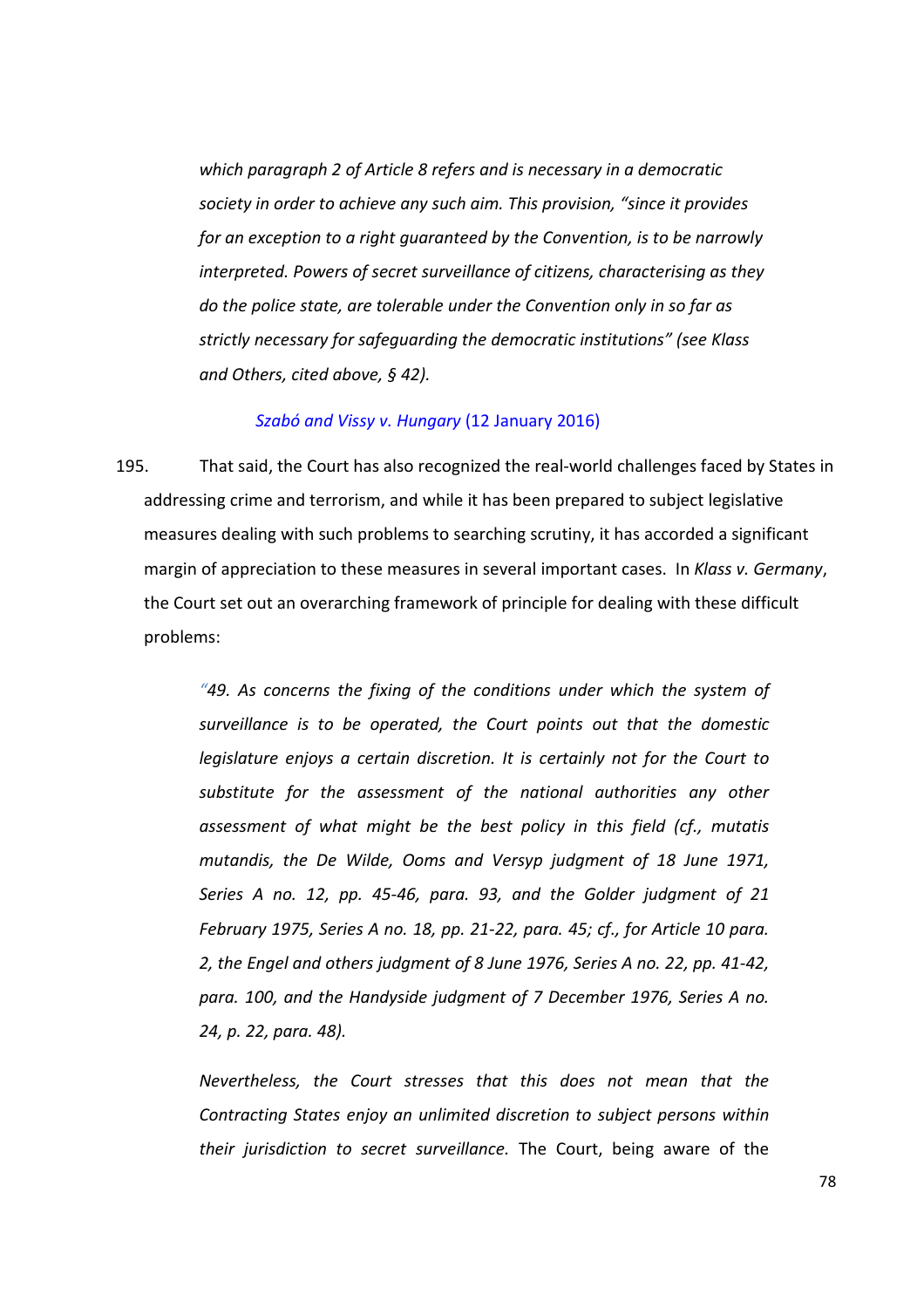danger such a law poses of undermining or even destroying democracy on the ground of defending it, affirms that the Contracting States may not, in the name of the struggle against espionage and terrorism, adopt whatever measures they deem appropriate.

50. The Court must be satisfied that, whatever system of surveillance is adopted, there exist adequate and effective guarantees against abuse. This assessment has only a relative character: it depends on all the circumstances of the case, such as the nature, scope and duration of the possible measures, the grounds required for ordering such measures, the authorities competent to permit, carry out and supervise such measures, and the kind of remedy provided by the national law."(emphasis added)

Klass v. Germany (6 September 1978)

## In Accordance with Law: Clarity, Accessibility and Foreseeability

196. It is noteworthy that the Court regards this rubric as going beyond mere conformity with positive domestic law; in addition to the principle of legality, it also comprehends the important codification principles of clarity, accessibility, and foreseeability in compliance with higher legal norms by which states are bound:

> "95. The Court notes from its well established case-law that the wording "in accordance with the law" requires the impugned measure both to have some basis in domestic law and to be compatible with the rule of law, which is expressly mentioned in the Preamble to the Convention and inherent in the object and purpose of Article 8. The law must thus be adequately accessible and foreseeable, that is, formulated with sufficient precision to enable the individual – if need be with appropriate advice – to regulate his conduct. For domestic law to meet these requirements, it must afford adequate legal protection against arbitrariness and accordingly indicate with sufficient clarity the scope of discretion conferred on the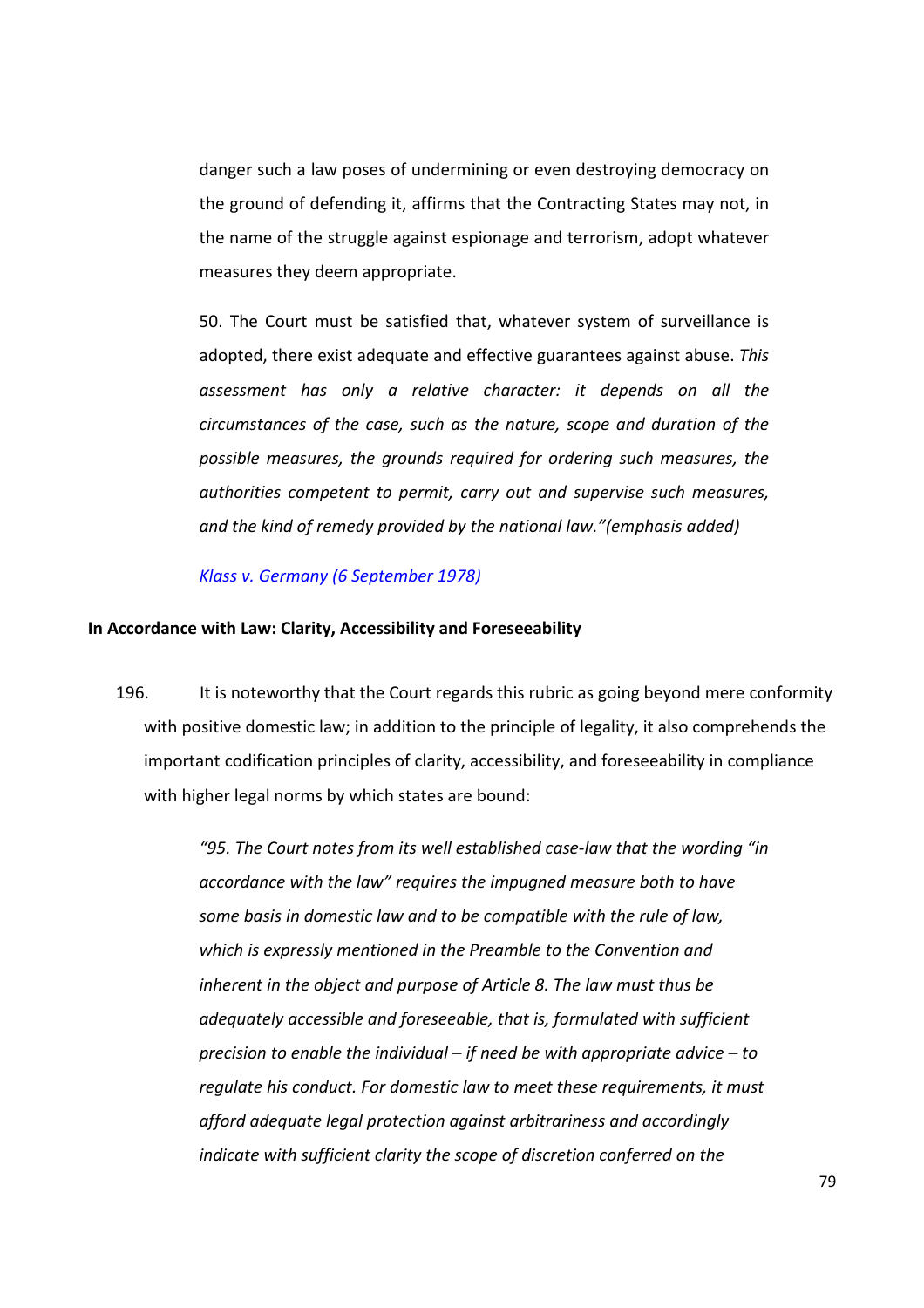competent authorities and the manner of its exercise (see Malone v. the United Kingdom, 2 August 1984, §§ 66-68, Series A no. 82; Rotaru v. Romania [GC], no. 28341/95, § 55, ECHR 2000-V; and Amann, cited above, § 56). (emphasis added)

96. The level of precision required of domestic legislation – which cannot in any case provide for every eventuality – depends to a considerable degree on the content of the instrument in question, the field it is designed to cover and the number and status of those to whom it is addressed (see Hasan and Chaush v. Bulgaria [GC], no. 30985/96, § 84, ECHR 2000-XI, with further references)."

S. and Marper v. United Kingdom (4 December 2008) [GC]

197. In this connection, the Court has stated that the rules governing interception of telephone communications must abide by the legality, foreseeability and clear statement principles:

> "229. The Court has held on several occasions that the reference to "foreseeability" in the context of interception of communications cannot be the same as in many other fields. Foreseeability in the special context of secret measures of surveillance, such as the interception of communications, cannot mean that an individual should be able to foresee when the authorities are likely to intercept his communications so that he can adapt his conduct accordingly. However, especially where a power vested in the executive is exercised in secret, the risks of arbitrariness are evident. It is therefore essential to have clear, detailed rules on interception of telephone conversations, especially as the technology available for use is continually becoming more sophisticated. The domestic law must be sufficiently clear to give citizens an adequate indication as to the circumstances in which and the conditions on [sic] which public authorities are empowered to resort to any such measures." (emphasis added)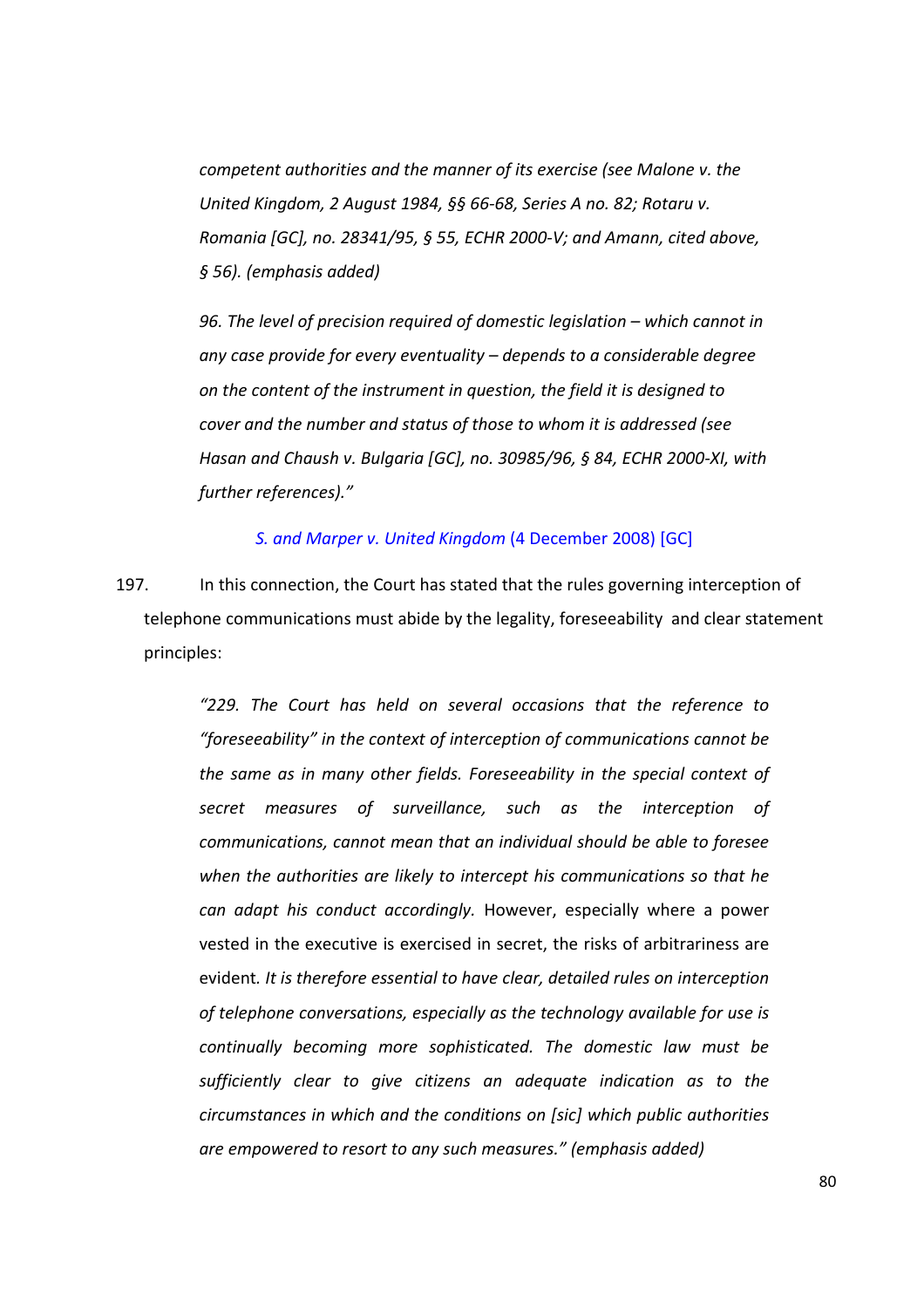236. …The "quality of law" in this sense implies that the domestic law must not only be accessible and foreseeable in its application, it must also ensure that secret surveillance measures are applied only when "necessary in a democratic society", in particular by providing for adequate and effective safeguards andguarantees against abuse.

Roman Zakharov v. Russia (4 December 2015) [GC]

…

198. In S. and Marper v. United Kingdom the Court followed this reasoning in the context of the storage of personal data, emphasizing that a U.K. legal framework must be detailed and precise, and must contain minimum safeguards to protect against abuse:

> "98. As regards the conditions attached to and arrangements for the storing and use of this personal information, section 64 is far less precise. It provides that retained samples and fingerprints must not be used by any person except for purposes related to the prevention or detection of crime, the investigation of an offence or the conduct of a prosecution.

> 99. The Court agrees with the applicants that at least the first of these purposes is worded in rather general terms and may give rise to extensive interpretation. It reiterates that it is as essential, in this context, as in telephone tapping, secret surveillance and covert intelligence-gathering, to have clear, detailed rules governing the scope and application of measures, as well as minimum safeguards concerning, inter alia, duration, storage, usage, access of third parties, procedures for preserving the integrity and confidentiality of data and procedures for its destruction, thus providing sufficient guarantees against the risk of abuse and arbitrariness (see, mutatis mutandis, Kruslin v. France, 24 April 1990, §§ 33 and 35, Series A no. 176‑A; Rotaru, cited above, §§ 57-59; Weber and Saravia v. Germany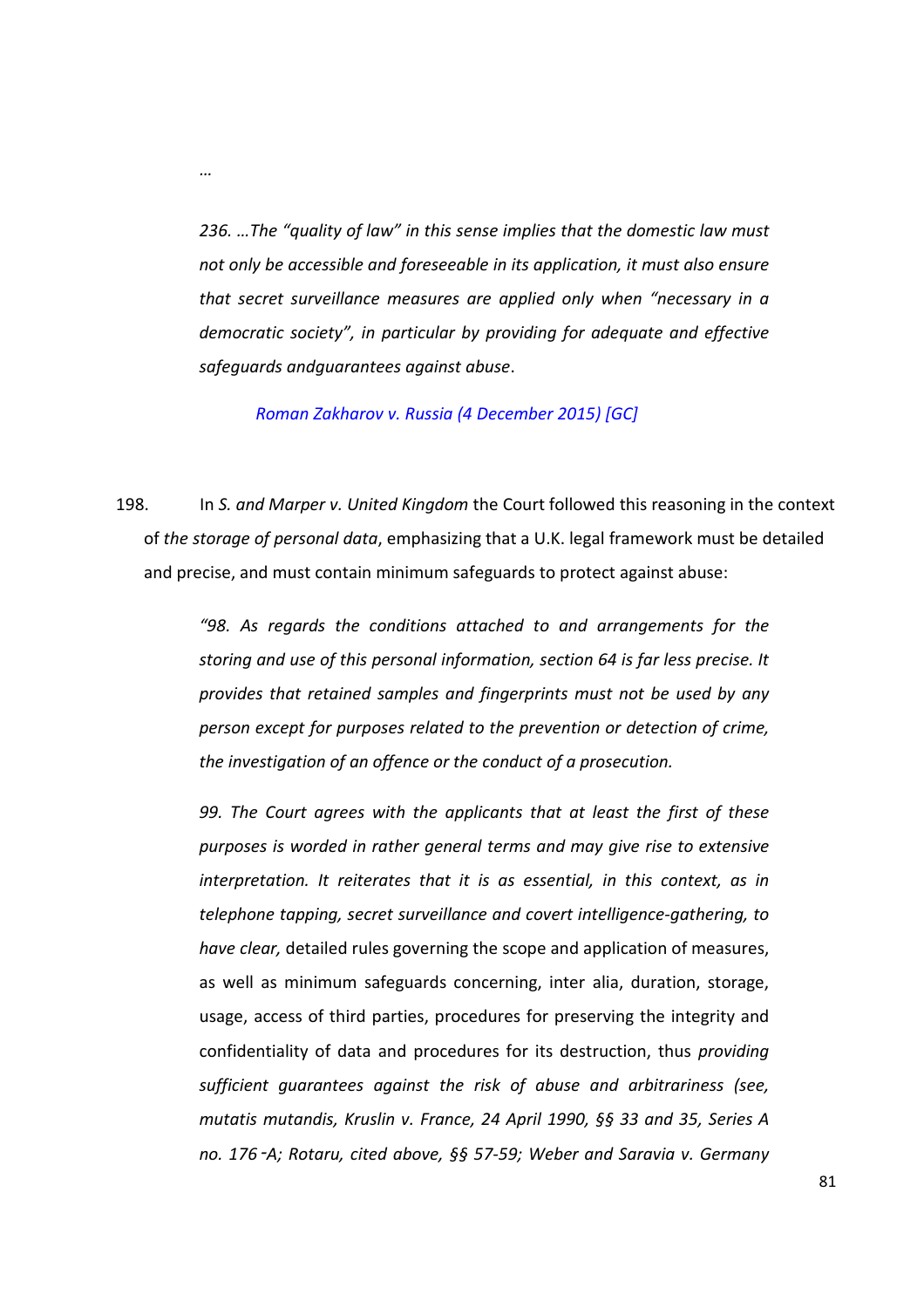(dec.), no. 54934/00, ECHR 2006‑XI; Association for European Integration and Human Rights and Ekimdzhiev v. Bulgaria, no. 62540/00, §§ 75-77, 28 June 2007; and Liberty and Others v. the United Kingdom, no. 58243/00, §§ 62-63, 1 July 2008). The Court notes, however, that these questions are in this case closely related to the broader issue of whether the interference was necessary in a democratic society. In view of its analysis in paragraphs 105‑26 below, the Court does not find it necessary to decide whether the wording of section 64 meets the 'quality of law' requirements within the meaning of Article  $8 \xi$  2 of the Convention." (emphasis added)

#### S. and Marper v. United Kingdom (4 December 2008) [GC]

199. In the earlier case of Malone v. United Kingdom, referred to briefly above, the Court noted that the practice whereby the Post Office provided "metering" records to the police (containing information on numbers dialed on a particular telephone and the time and duration of each call) was legal under domestic law, but did not satisfy the Convention requirement of being "in accordance with the law" because it failed to address "the scope and manner of exercise of the discretion enjoyed by public authorities": (emphasis added)

> "86. In England and Wales, although the police do not have any power, in the absence of a subpoena, to compel the production of records of metering, a practice exists whereby the Post Office do on occasions make and provide such records at the request of the police if the information is essential to police enquiries in relation to serious crime and cannot be obtained from other sources (see paragraph 56 above). The applicant, as a suspected receiver of stolen goods, was, it may be presumed, a member of a class of persons potentially liable to be directly affected by this practice. The applicant can therefore claim, for the purposes of Article 25 (art. 25) of the Convention, to be a "victim" of a violation of Article 8 (art. 8) by reason of the very existence of this practice, quite apart from any concrete measure of implementation taken against him (cf., mutatis mutandis,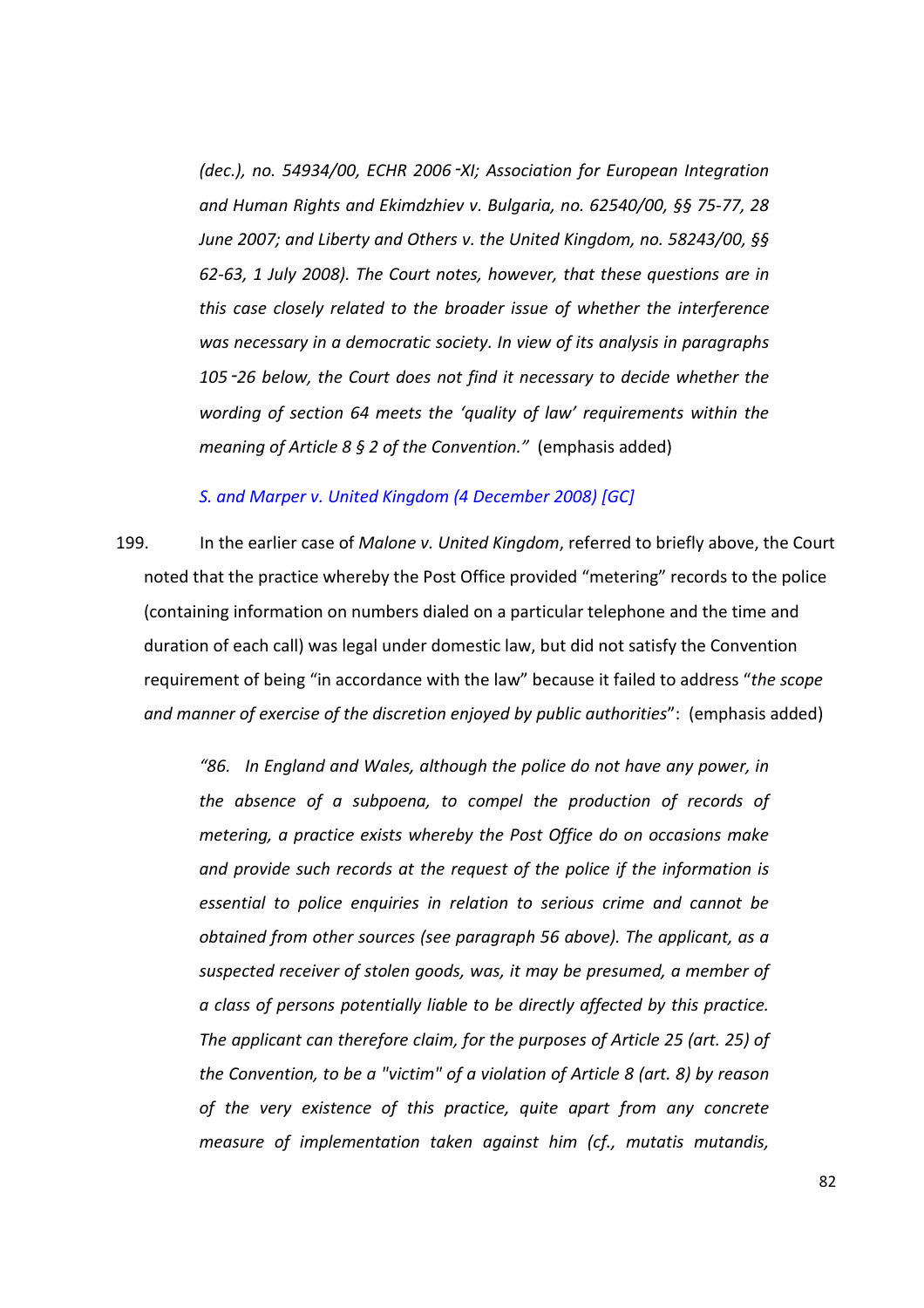paragraph 64 above). This remains so despite the clarification by the Government that in fact the police had neither caused his telephone to be metered nor undertaken any search operations on the basis of any list of telephone numbers obtained from metering (see paragraph 17 above; see also, mutatis mutandis, the above-mentioned Klass and Others judgment, Series A no. 28, p. 20, para. 37 in fine).

"87. Section 80 of the Post Office Act 1969 has never been applied so as to 'require' the Post Office, pursuant to a warrant of the Secretary of State, to make available to the police in connection with the investigation of crime information obtained from metering. On the other hand, no rule of domestic law makes it unlawful for the Post Office voluntarily to comply with a request from the police to make and supply records of metering (see paragraph 56 above). The practice described above, including the limitative conditions as to when the information may be provided, has been made public in answer to parliamentary questions (ibid.). However, on the evidence adduced before the Court, apart from the simple absence of prohibition, there would appear to be no legal rules concerning the scope and manner of exercise of the discretion enjoyed by the public authorities. Consequently, although lawful in terms of domestic law, the interference resulting from the existence of the practice in question was not 'in accordance with the law', within the meaning of paragraph 2 of Article 8 (art. 8-2) (see paragraphs 66 to 68 above). (emphasis added)

"88. This conclusion removes the need for the Court to determinewhether the interference found was 'necessary in a democratic society' for one of the aims enumerated in paragraph 2 of Article 8 (art. 8-2) (see, mutatis mutandis, paragraph 82 above)."

Malone v. United Kingdom (2 August 1984)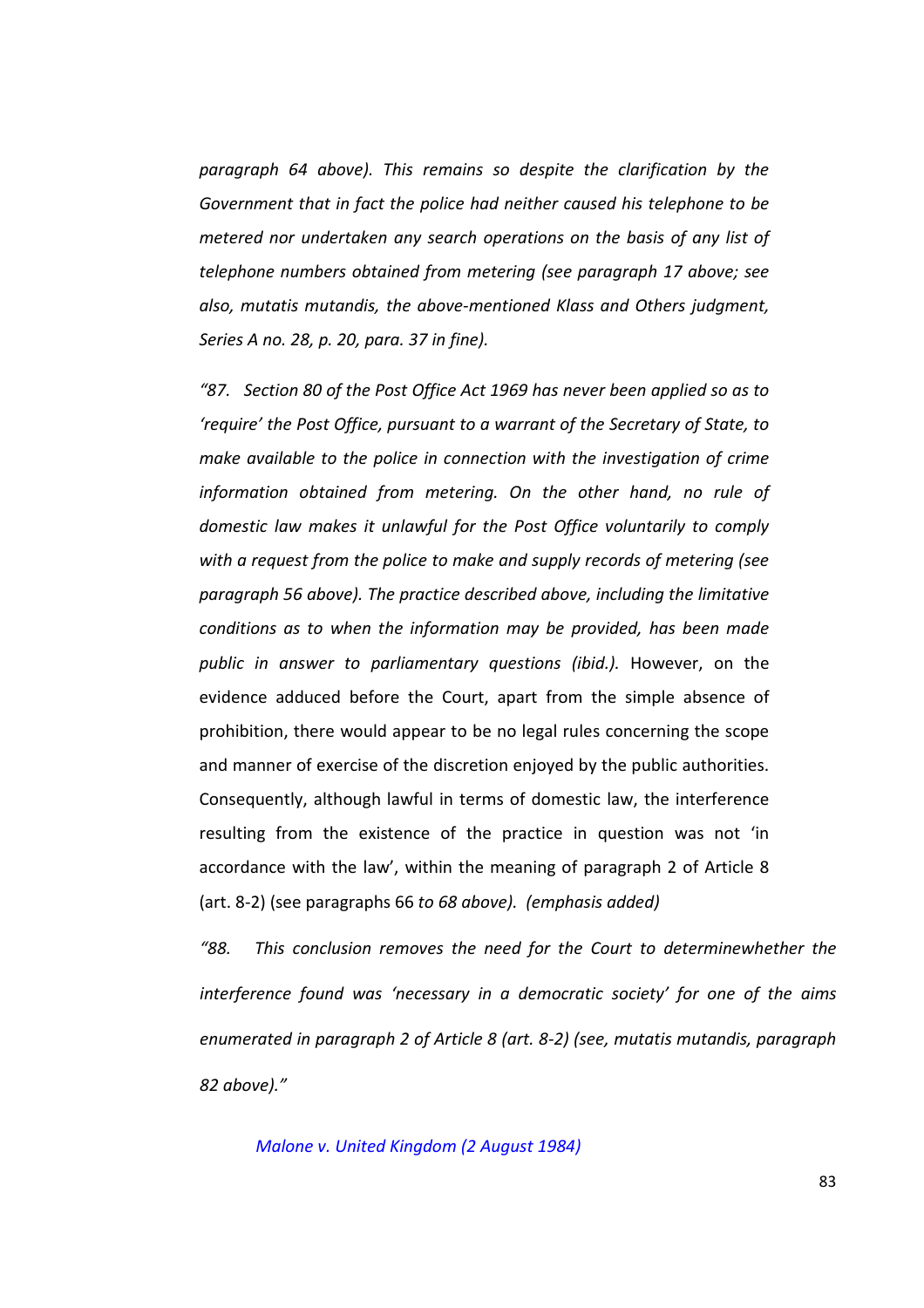200. It is important to notice that the Court has recognised that respect for the legality, clear statement, and foreseeability principles does not entail unrealistic levels of precision in the applicable rules. In the context of Hungarian State laws permitting surveillance for "the prevention, tracking and repelling of terrorist acts in Hungary" and "the gathering of intelligence necessary for rescuing Hungarian citizens in distress abroad", the Court rejected the applicants' arguments that these terms were too vague, although it stressed that a law cannot confer unfettered power on security agencies:

> "64. The Court is not wholly persuaded by this argument, recalling that the wording of many statutes is not absolutely precise, and that the need to avoid excessive rigidity and to keep pace with changing circumstances means that many laws are inevitably couched in terms which, to a greater or lesser extent, are vague (see Kokkinakis v. Greece, 25 May 1993, § 40, Series A no. 260-A). It is satisfied that even in the field of secret surveillance, where foreseeability is of particular concern, the danger of terrorist acts and the needs of rescue operations are both notions sufficiently clear so as to meet the requirements of lawfulness. For the Court, the requirement of "foreseeability" of the law does not go so far as to compel States to enact legal provisions listing in detail all situations that may prompt a decision to launch secret surveillance operations. The reference to terrorist threats or rescue operations can be seen in principle as giving citizens the requisite indication (compare and contrast Iordachi and Others, cited above, § 46). For the Court, nothing indicates in the text of the relevant legislation that the notion of "terrorist acts", as used in section 7/E (1) a) (ad) of the Police Act, does not correspond to the crime of the same denomination contained in the Criminal Code (see paragraph 16 above).

> 65. However, in matters affecting fundamental rights it would be contrary to the rule of law, one of the basic principles of a democratic society enshrined in the Convention, for a discretion granted to the executive in the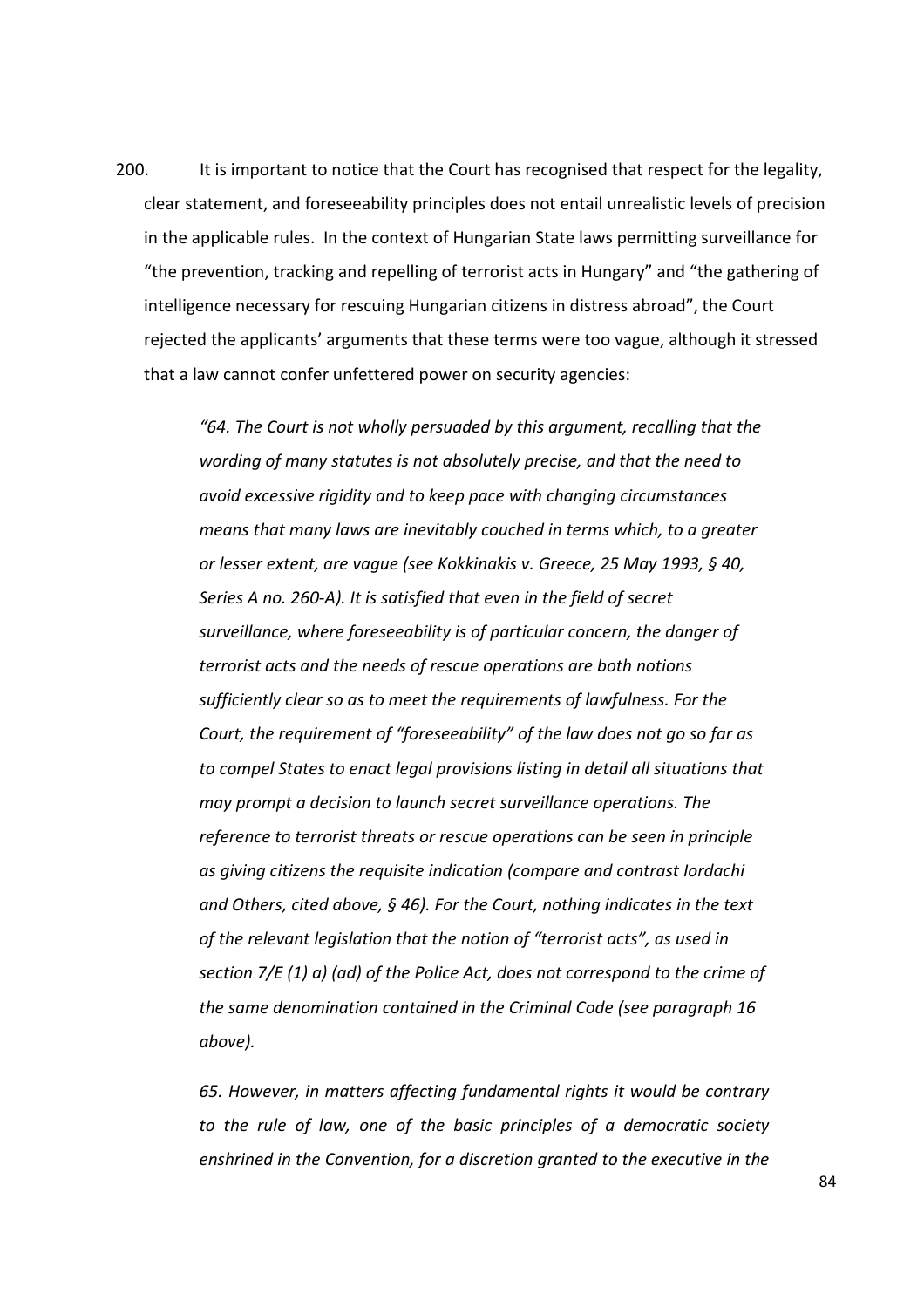sphere of national security to be expressed in terms of unfettered power. Consequently, the law must indicate the scope of any such discretion conferred on the competent authorities and the manner of its exercise with sufficient clarity, having regard to the legitimate aim of the measure in question, to give the individual adequate protection against arbitrary interference (see Roman Zakharov, cited above,  $\S$  247)." (emphasis added)

Szabó and Vissy v. Hungary (12 January 2016)

# Necessary in a Democratic Society

- 201. The foregoing survey illustrates that where an impugned legislative measure comes within the exceptions under Article 8(2) ECHR (here, national security or the prevention of crime), the Court's assessment of whether the measure is necessary in a democratic society hinges firstly on its proportionality and secondly on whether it provides sufficient safeguards against abuse and arbitrariness.
- 202. In Malone v. United Kingdom (the "metering" case discussed above), the Court emphasised that the potentially harmful consequences of the so called "metering" practice (whereby intercepted data was handed over to the police) could only be considered to be necessary in a democratic society if it contained sufficient protections against abuse:

"81. Undoubtedly, the existence of some law granting powers of interception of communications to aid the police in their function of investigating and detecting crime may be "necessary in a democratic society ... for the prevention of disorder or crime", within the meaning of paragraph 2 of Article 8 (art. 8-2) (see, mutatis mutandis, the abovementioned Klass and Others judgment, Series A no. 28, p. 23, para. 48). The Court accepts, for example, the assertion in the Government's White Paper (at para. 21) that in Great Britain "the increase of crime, and particularly the growth of organised crime, the increasing sophistication of criminals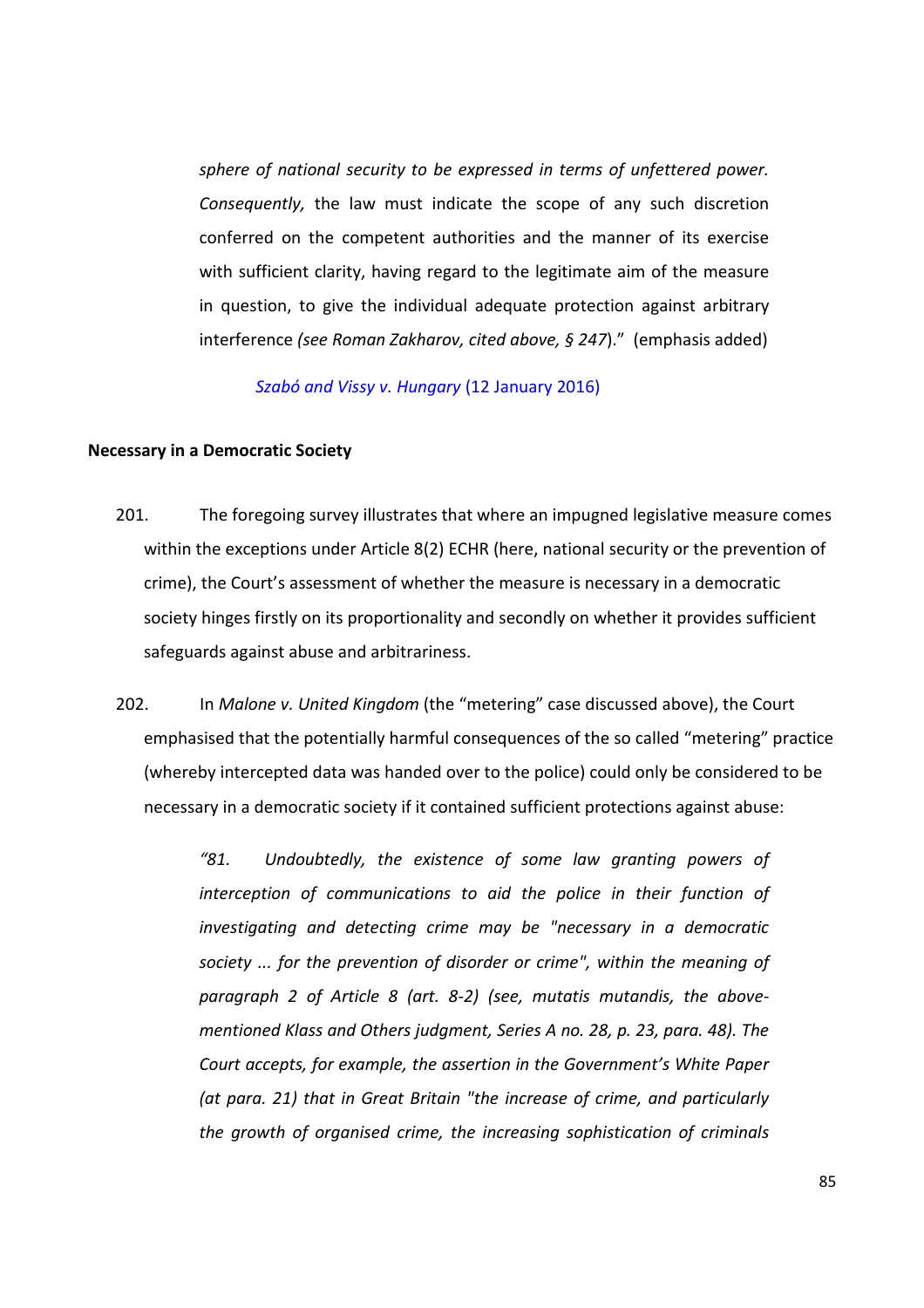and the ease and speed with which they can move about have made telephone interception an indispensable tool in the investigation and prevention of serious crime". However, the exercise of such powers, because of its inherent secrecy, carries with it a danger of abuse of a kind that is potentially easy in individual cases and could have harmful consequences for democratic society as a whole (ibid., p. 26, para. 56). This being so, the resultant interference can only be regarded as "necessary in a democratic society" if the particular system of secret surveillance adopted contains adequate guarantees against abuse (ibid., p. 23, paras. 49-50)." (emphasis added

# Malone v. United Kingdom (2 August 1984)

203. In S. and Marper v. United Kingdom the Court set out the general principles governing data retention:

> "101. An interference will be considered "necessary in a democratic society" for a legitimate aim if it answers a "pressing social need" and, in particular, if it is proportionate to the legitimate aim pursued and if the reasons adduced by the national authorities to justify it are "relevant and sufficient". While it is for the national authorities to make the initial assessment in all these respects, the final evaluation of whether the interference is necessary remains subject to review by the Court for conformity with the requirements of the Convention (see Coster v. the United Kingdom [GC], no. 24876/94, § 104, 18 January 2001, with further references).

102. A margin of appreciation must be left to the competent national authorities in this assessment. The breadth of this margin varies and depends on a number of factors, including the nature of the Convention right in issue, its importance for the individual, the nature of the interference and the object pursued by the interference. The margin will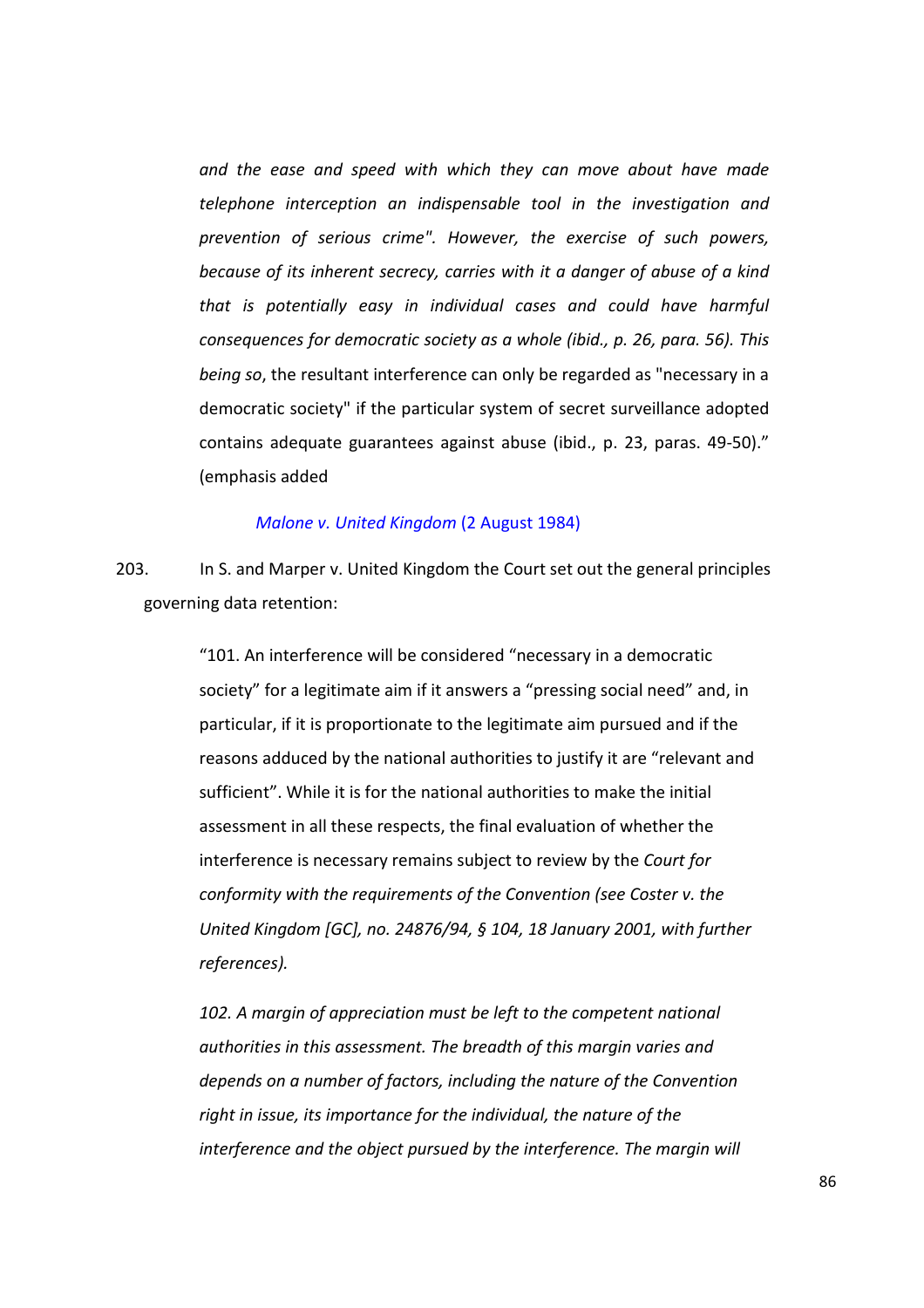tend to be narrower where the right at stake is crucial to the individual's effective enjoyment of intimate or key rights (see Connors v. the United Kingdom, no. 66746/01, § 82, 27 May 2004, with further references). Where a particularly important facet of an individual's existence or identity is at stake, the margin allowed to the State will be restricted (see Evans v. the United Kingdom [GC], no. 6339/05, § 77, ECHR 2007-I). Where, however, there is no consensus within the member States of the Council of Europe, either as to the relative importance of the interest at stake or as to how best to protect it, the margin will be wider (see Dickson v. the United Kingdom [GC], no. 44362/04, § 78, ECHR 2007-V).

103. The protection of personal data is of fundamental importance to a person's enjoyment of his or her right to respect for private and family life, as guaranteed by Article 8 of the Convention. The domestic law must afford appropriate safeguards to prevent any such use of personal data as may be inconsistent with the guarantees of this Article(see, mutatis mutandis, Z v. Finland, cited above, § 95). The need for such safeguards is all the greater where the protection of personal data undergoing automatic processing is concerned, not least when such data are used for police purposes. The domestic law should notably ensure that such data are relevant and not excessive in relation to the purposes for which they are stored; and preserved in a form which permits identification of the data subjects for no longer than is required for the purpose for which those data are stored (see Article 5 of the Data Protection Convention and the Preamble thereto and Principle 7 of Recommendation No. R (87) 15 of the Committee of Ministers regulating the use of personal data in the police sector).The domestic law must also afford adequate guarantees that retained personal data were efficiently protected from misuse and abuse (see notably Article 7 of the Data Protection Convention). The above considerations are especially valid as regards the protection of special categories of more sensitive data (see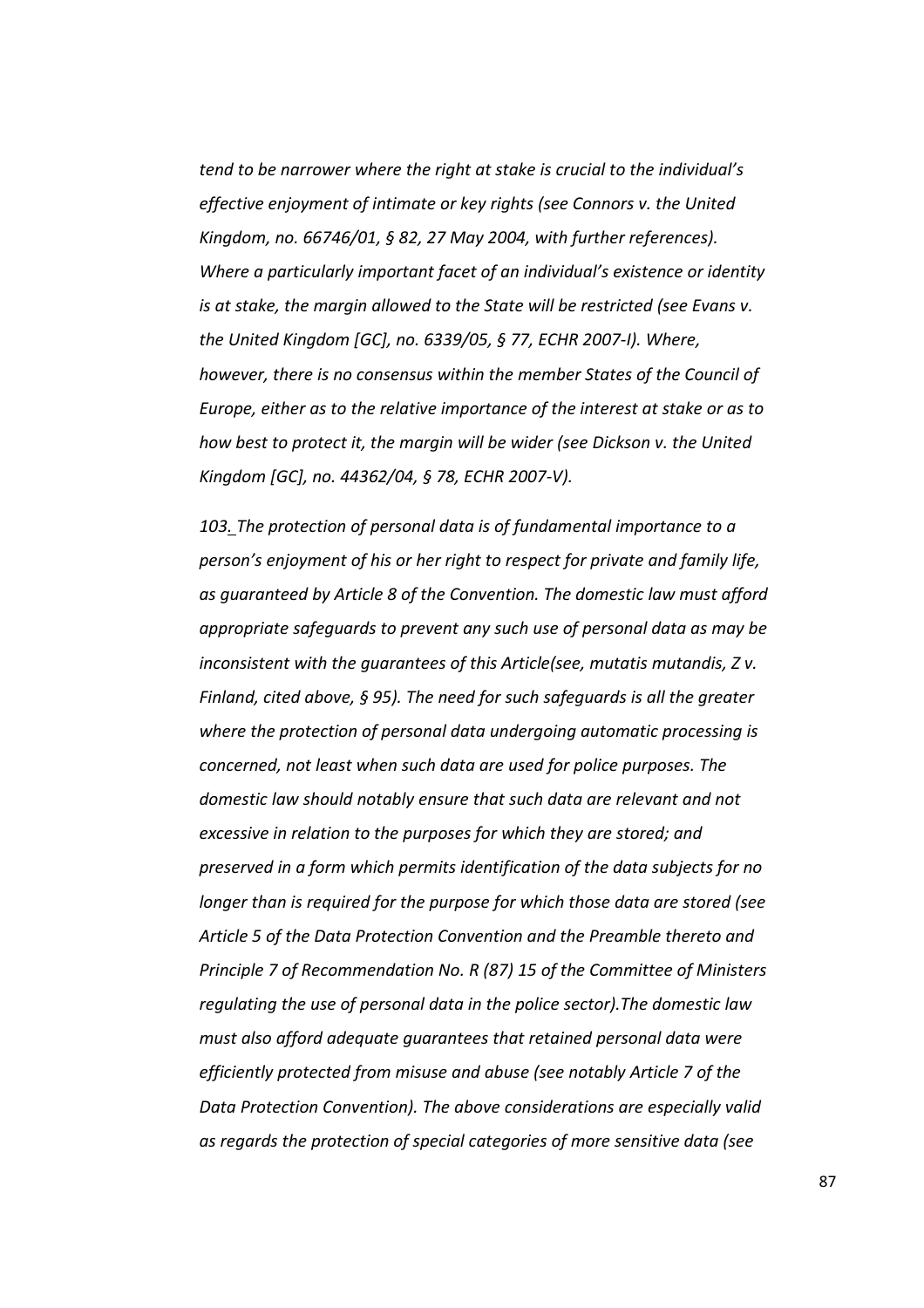Article 6 of the Data Protection Convention) and more particularly of DNA information, which contains the person's genetic make-up of great importance to both the person concerned and his or her family (see Recommendation No. R (92) 1 of the Committee of Ministers on the use of analysis of DNA within the framework of the criminal justice system).(emphasis added)

104. The interests of the data subjects and the community as a whole in protecting the personal data, including fingerprint and DNA information, may be outweighed by the legitimate interest in the prevention of crime (see Article 9 of the Data Protection Convention). However, the intrinsically private character of this information calls for the Court to exercise careful scrutiny of any State measure authorising its retention and use by the authorities without the consent of the person concerned (see, mutatis mutandis, Z v. Finland, cited above, § 96)."

# S. and Marper v. United Kingdom (4 December 2008) [GC]

204. Albeit in the context of a law permitting blanket secret surveillance with few safeguards, the following statement of the Court in Szabó v. Hungary is also apposite in this regard:

> "73. …given the particular character of the interference in question and the potential of cutting-edge surveillance technologies to invade citizens' privacy, the Court considers that the requirement 'necessary in a democratic society' must be interpreted in this context as requiring 'strict necessity' in two aspects. A measure of secret surveillance can be found as being in compliance with the Convention only if it is strictly necessary, as a general consideration, for the safeguarding the democratic institutions [sic] and, moreover, if it is strictly necessary, as a particular consideration, for the obtaining of vital intelligence in an individual operation. In the Court's view, any measure of secret surveillance which does not correspond to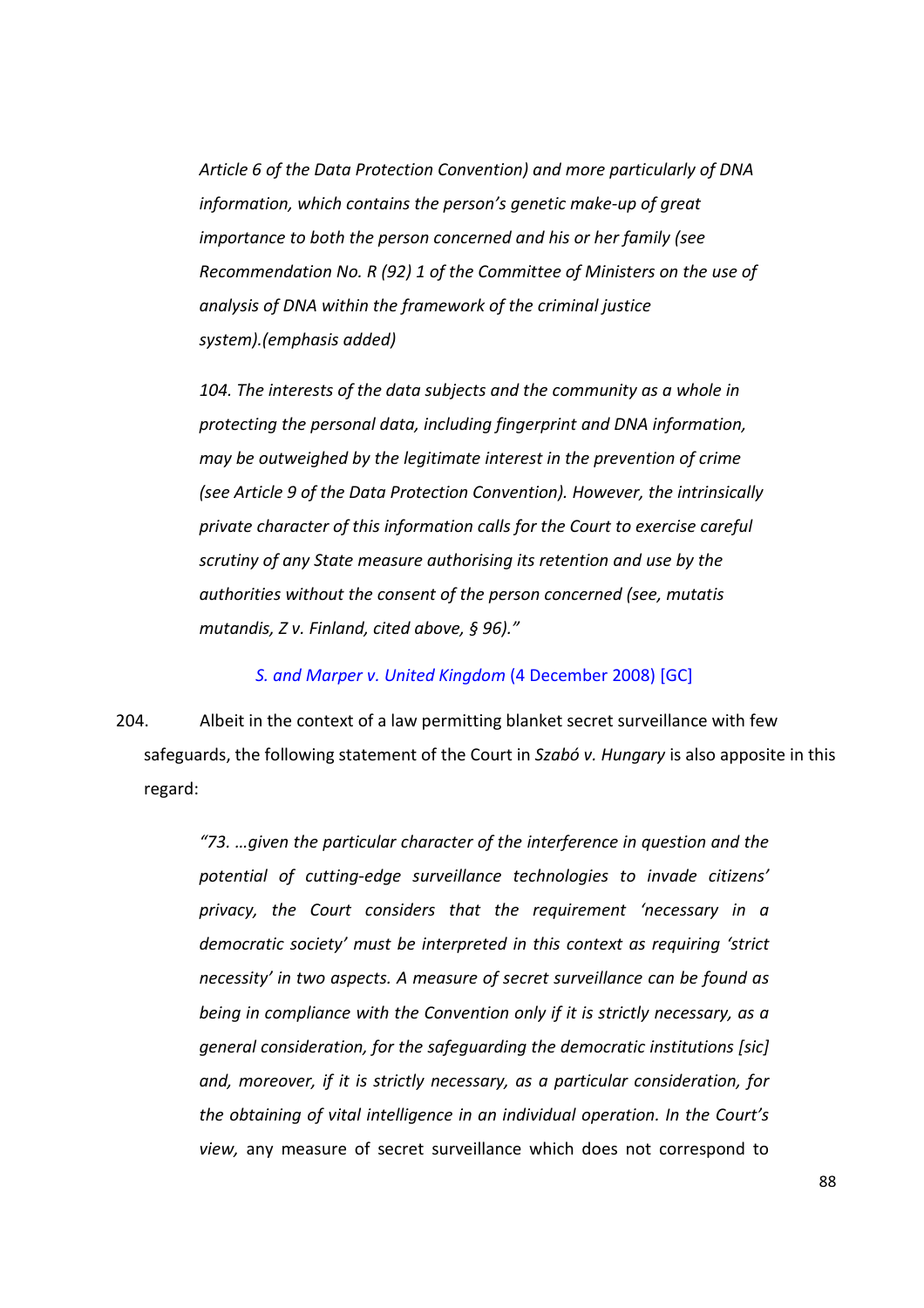these criteria will be prone to abuse by the authorities with formidable technologies at their disposal. The Court notes that both the Court of Justice of the European Union and the United Nations Special Rapporteur require secret surveillance measures to answer to strict necessity (see paragraphs 23 and 24 above) – an approach it considers convenient to endorse. Moreover, particularly in this context the Court notes the absence of prior judicial authorisation for interceptions, the importance of which will be examined below in paragraphs 75 et seq. This safeguard would serve to limit the law-enforcement authorities' discretion in interpreting the broad terms of 'persons concerned identified ... as a range of persons' by following an established judicial interpretation of the terms or an established practice to verify whether sufficient reasons for intercepting a specific individual's communications exist in each case (see, mutatis mutandis, Roman Zakharov, cited above, § 249). It is only in this way that the need for safeguards to ensure that emergency measures are used sparingly and only in duly justified cases can be satisfied (see Roman Zakharov, cited above, § 266)."

Szabó and Vissy v. Hungary (12 January 2016)

### Proportionality Principle

205. In line with the general thrust of the Court's jurisprudence, the question of whether a given legislative measure is "necessary in a democracy" is ultimately determined by reference to the proportionality principle. Although the Court's implementation of the proportionality test can be somewhat unclear from case to case, it may be said that a measure interfering with personal data, and therefore amounting to an interference with the right to privacy in Article 8 ECHR, is more likely to pass the proportionality test the more it contains strong safeguards or protections for affected rights.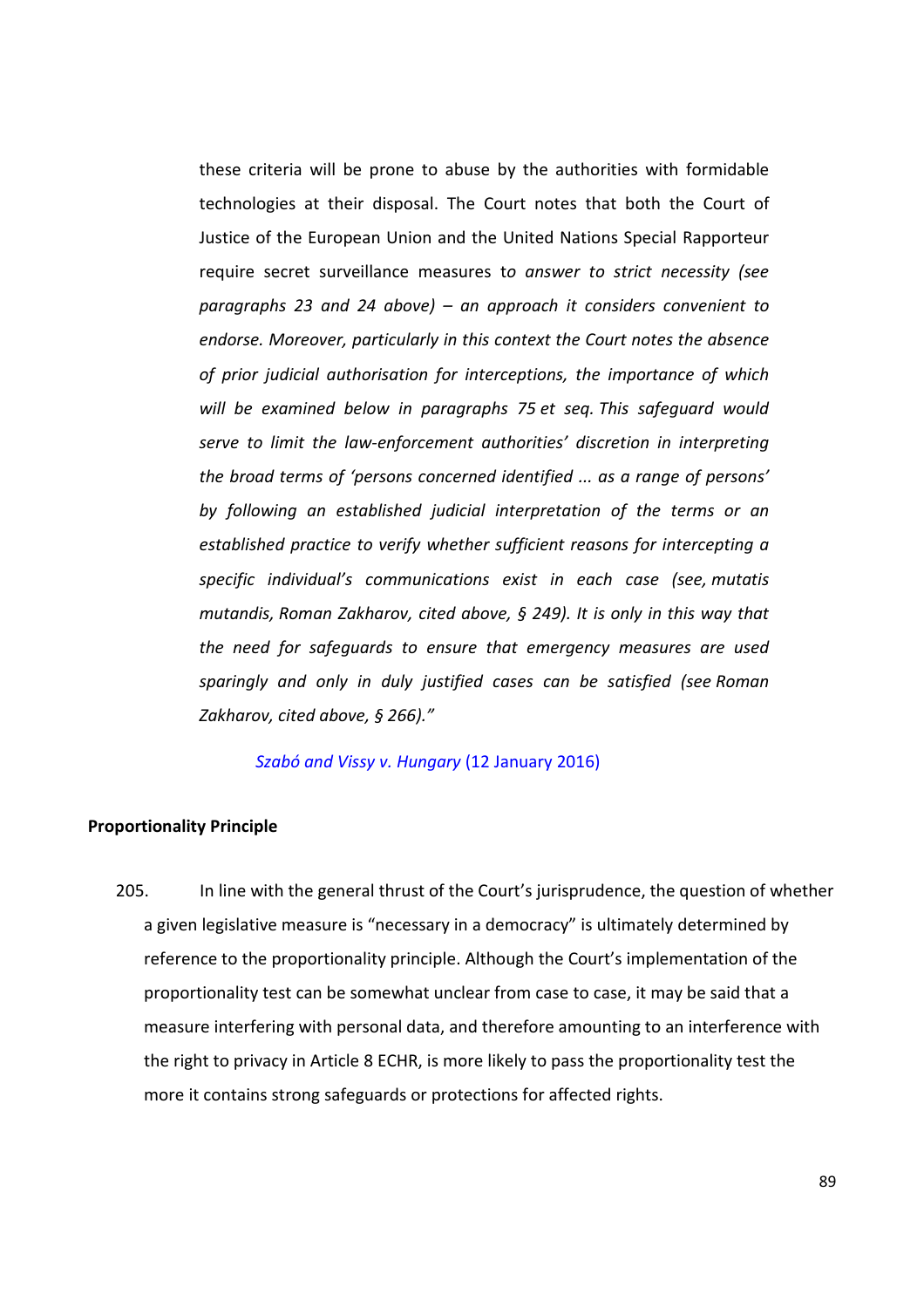206. When assessing a data retention system in light of the principle of proportionality, the Court tends to look at the totality of the statutory system governing interference with personal data, with the result that there is no hard and fast rule concerning the form of the system. However, the Court's jurisprudence tends to focus on several key safeguards as indicia of proportionality. In the context of data retention systems, these include ex ante controls; post factum controls; requirements for subsequent notification; restrictions on the length of time data is retained; restrictions on the use of data; and rules on the destruction of data.

### Ex Ante and Post Factum Controls

207. The Court's jurisprudence does not disclose a general requirement of prior independent control of applications for access to retained data. The ECtHR has found that in certain circumstances subsequent, or post factum, control of access to private data by an independent administrative or judicial authority may constitute a sufficient safeguard in lieu of prior control. It will be recalled that EU law now requires prior independent judicial or administrative control of access by state authorities to retained communications data.

#### Subsequent Notification

208. In Szabó the Court indicated that subsequent notification is required as soon as it can be effected without endangering the purpose of a surveillance measure (this principle was developed from Klass onwards, and clearly stated in Association for European Integration and Human Rights and Ekimdzhiev v. Bulgaria in 2007, although these cases are not cited in the following passage):

> "86. Moreover, the Court has held that the question of subsequent notification of surveillance measures is inextricably linked to the effectiveness of remedies and hence to the existence of effective safeguards against the abuse of monitoring powers, since there is in principle little scope for any recourse by the individual concerned unless the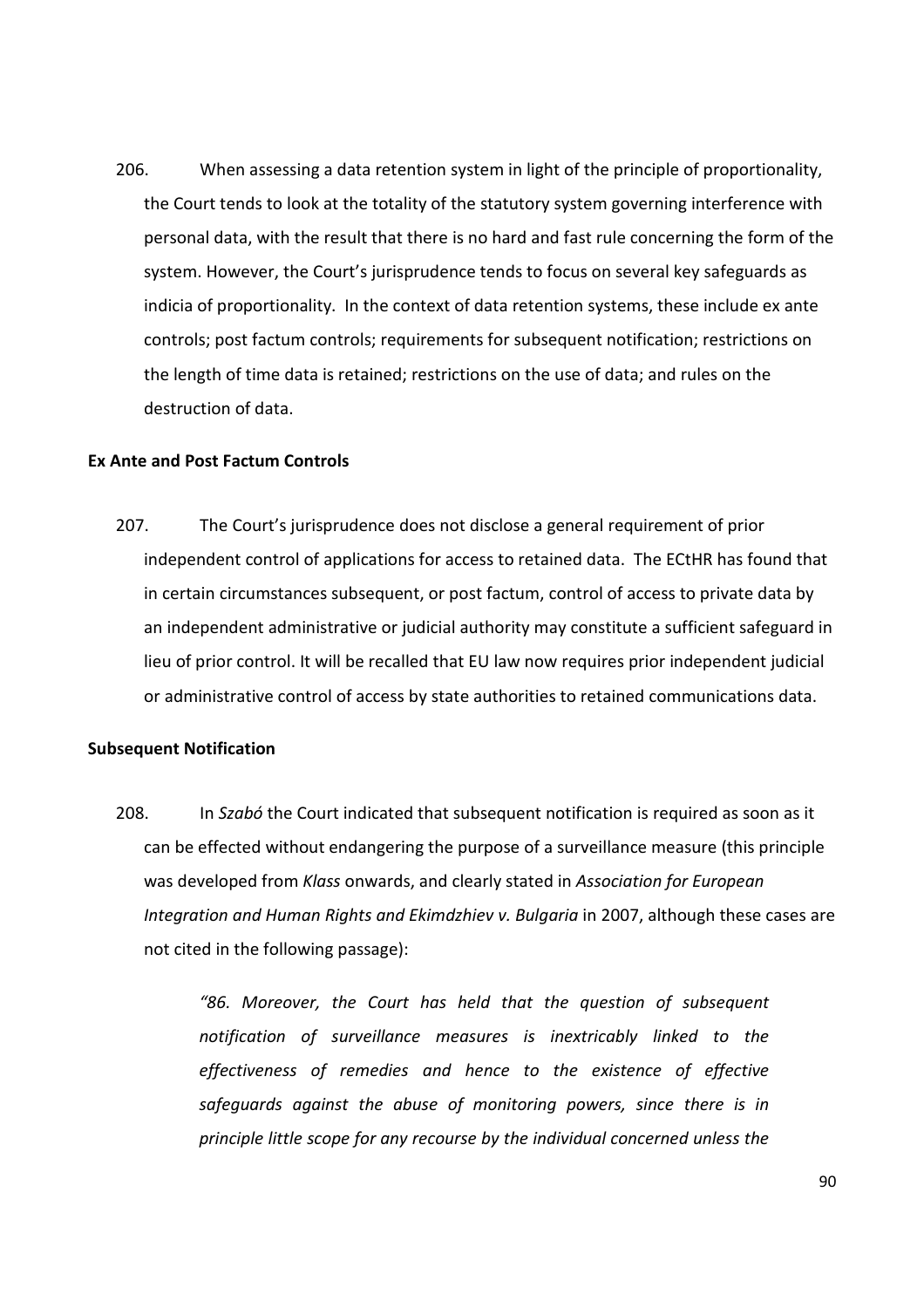latter is advised of the measures taken without his or her knowledge and thus able to challenge their justification retrospectively. As soon as notification can be carried out without jeopardising the purpose of the restriction after the termination of the surveillance measure, information should be provided to the persons concerned (see Weber and Saravia, cited above, §135; Roman Zakharov, cited above, § 287). In Hungarian law, however, no notification, of any kind, of the measures is foreseen. This fact, coupled with the absence of any formal remedies in case of abuse, indicates that the legislation falls short of securing adequate safeguards.

87. It should be added that although the Constitutional Court held that various provisions in the domestic law read in conjunction secured sufficient safeguards for data storage, processing and deletion, special reference was made to the importance of individual complaints made in this context (see point 138 of the decision, quoted in paragraph 20 above). For the Court, the latter procedure is hardly conceivable, since once more it transpires from the legislation that the persons concerned will not be notified of the application of secret surveillance to them.

88. Lastly, the Court notes that is for the Government to illustrate the practical effectiveness of the supervision arrangements with appropriate examples (see Roman Zakharov, cited above, § 284). However, the Government were not able to do so in the instant case."

### Szabó and Vissy v. Hungary (12 January 2016)

209. Although taken from a case dealing with targeted surveillance as opposed to data retention, if the following paragraph can be taken as containing statements of general principle, it will be seen that the 2011 Act falls short of ECHR standards on several fronts including lack of ex ante control outside the executive, uncertainty as to the precise standard applied in practice for permitting access, and the adequacy and effectiveness of the safeguards and remedies available: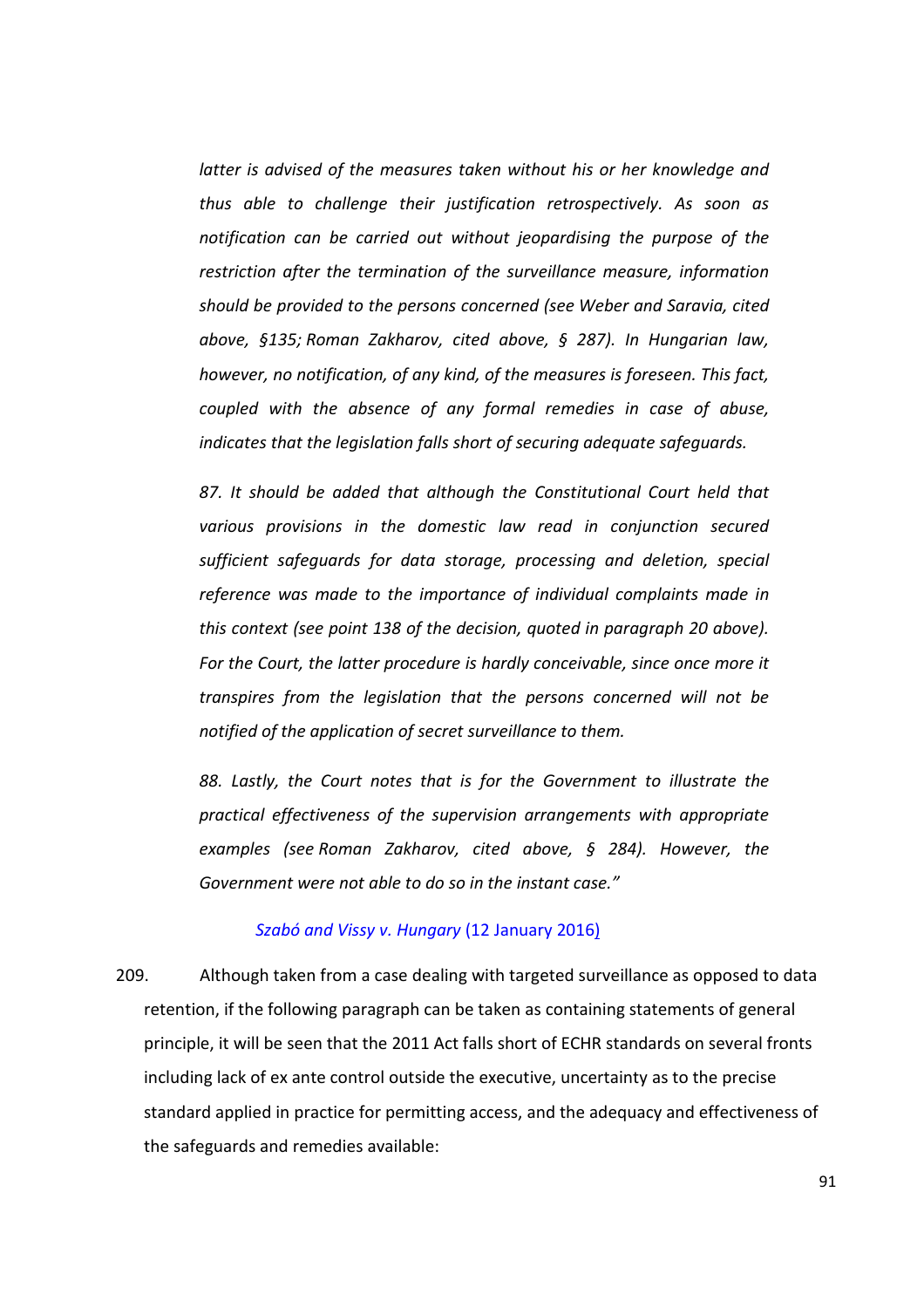"89. In total sum, the Court is not convinced that the Hungarian legislation on "section 7/E (3) surveillance" provides safeguards sufficiently precise, effective and comprehensive on the ordering, execution and potential redressing of such measures.

Given that the scope of the measures could include virtually anyone, that the ordering is taking place entirely within the realm of the executive and without an assessment of strict necessity, that new technologies enable the Government to intercept masses of data easily concerning even persons outside the original range of operation, and given the absence of any effective remedial measures, let alone judicial ones, the Court concludes that there has been a violation of Article 8 of the Convention."

Szabó and Vissy v. Hungary(12 January 2016)

### Data Retention, Use and Destruction Rules

- 210. As already indicated, the Court has expressed strong reservations about the indefinite retention of personal data. Second, the Court has frequently emphasised the importance of clear rules on the use and destruction of retained data. Third, as is clear from the judgment excerpted below, the Court considers independent review as crucial in assessing the rules on data retention.
- 211. The leading judgment here is S. and Marper v. United Kingdom, which concerned a challenge to the indefinite retention in a database of the applicants' fingerprints, cell samples and DNA profiles after criminal proceedings against them had been terminated by an acquittal in one case and discontinued in another. The Court held that there had been a violation of Article 8 ECHR, on the basis that the retention at issue constituted a disproportionate interference with the applicants' right to respect for private life and could not be regarded as necessary in a democratic society. The Court considered in particular that the use of modern scientific techniques in the criminal justice system could not be allowed at any cost and without carefully balancing the potential benefits of the extensive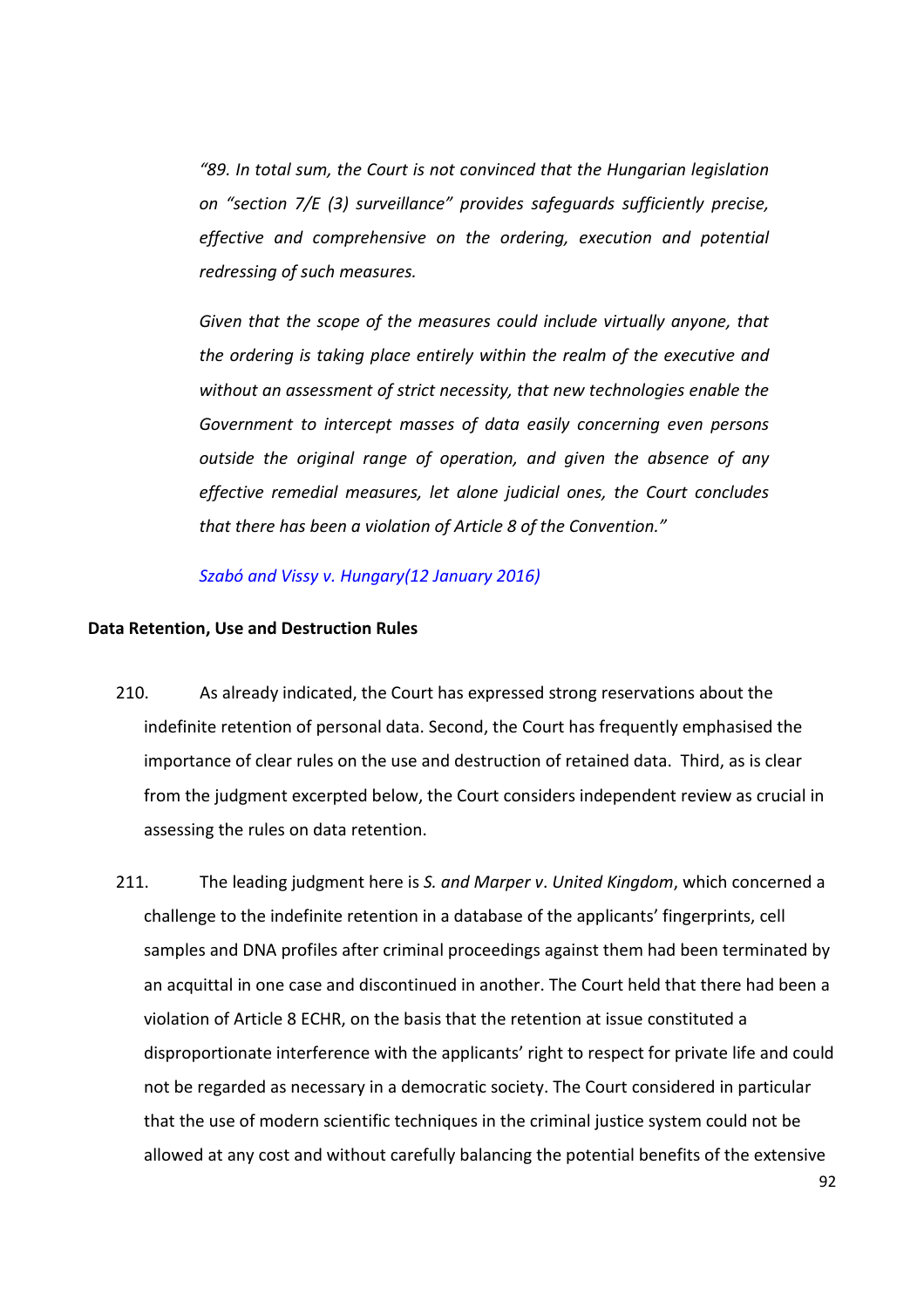use of such techniques against important private life interests. The Court held that any State claiming a pioneer role in the development of new technologies (as the UK did here) bears special responsibility for "striking the right balance". The Court concluded that the blanket and indiscriminate nature of the powers of retention of the fingerprints, cellular samples and DNA profiles of persons suspected but not convicted of offences, as applied in this particular case, failed to strike a fair balance between the competing public and private interests.

"111. The Government lay emphasis on the fact that the United Kingdom is in the vanguard of the development of the use of DNA samples in the detection of crime and that other States have not yet achieved the same maturity in terms of the size and resources of DNA databases. It is argued that the comparative analysis of the law and practice in other States with less advanced systems is accordingly of limited importance.

112. The Court cannot, however, disregard the fact that, notwithstanding the advantages provided by comprehensive extension of the DNA database, other Contracting States have chosen to set limits on the retention and use of such data with a view to achieving a proper balance with the competing interests of preserving respect for private life. The Court observes that the protection afforded by Article 8 of the Convention would be unacceptably weakened if the use of modern scientific techniques in the criminal-justice system were allowed at any cost and without carefully balancing the potential benefits of the extensive use of such techniques against important private-life interests. In the Court's view, the strong consensus existing among the Contracting States in this respect is of considerable importance and narrows the margin of appreciation left to the respondent State in the assessment of the permissible limits of the interference with private life in this sphere. The Court considers that any State claiming a pioneer role in the development of new technologies bears special responsibility for striking the right balance in this regard.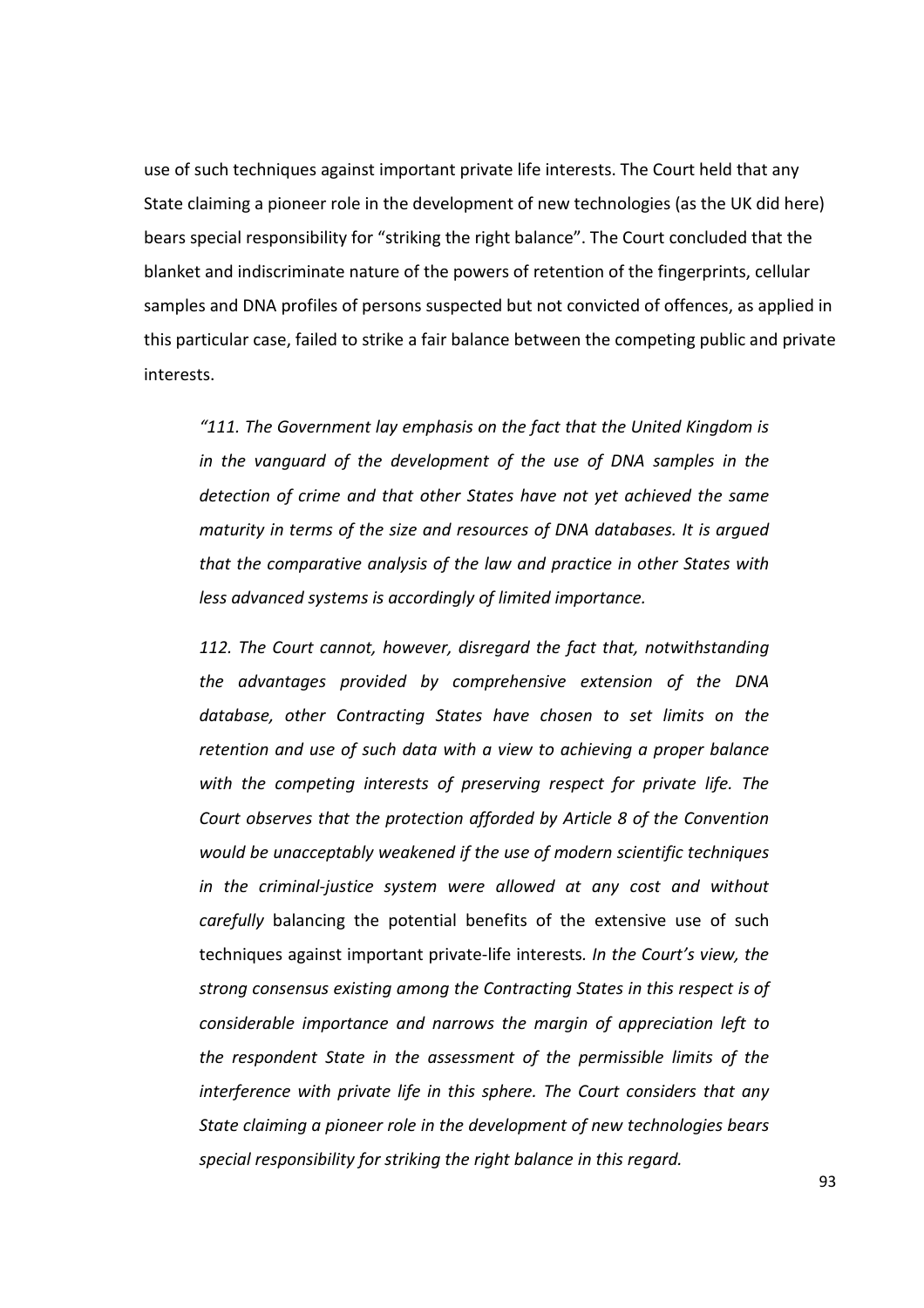117. While neither the statistics nor the examples provided by the Government in themselves establish that the successful identification and prosecution of offenders could not have been achieved without the permanent and indiscriminate retention of the fingerprint and DNA records of all persons in the applicants' position, the Court accepts that the extension of the database has nonetheless contributed to the detection and prevention of crime.

…

118. The question, however, remains whether such retention is proportionate and strikes a fair balance between the competing public and private interests.

119. In this respect, the Court is struck by the blanket and indiscriminate nature of the power of retention in England and Wales. The material may be retained irrespective of the nature or gravity of the offence with which the individual was originally suspected or of the age of the suspected offender; fingerprints and samples may be taken – and retained – from a person of any age, arrested in connection with a recordable offence, which includes minor or non-imprisonable offences. The retention is not timelimited; the material is retained indefinitely whatever the nature or seriousness of the offence of which the person was suspected. Moreover, there exist only limited possibilities for an acquitted individual to have the data removed from the national database or the materials destroyed (see paragraph 35 above); in particular, there is no provision for independent review of the justification for the retention according to defined criteria, including such factors as the seriousness of the offence, previous arrests, the strength of the suspicion against the person and any other special circumstances.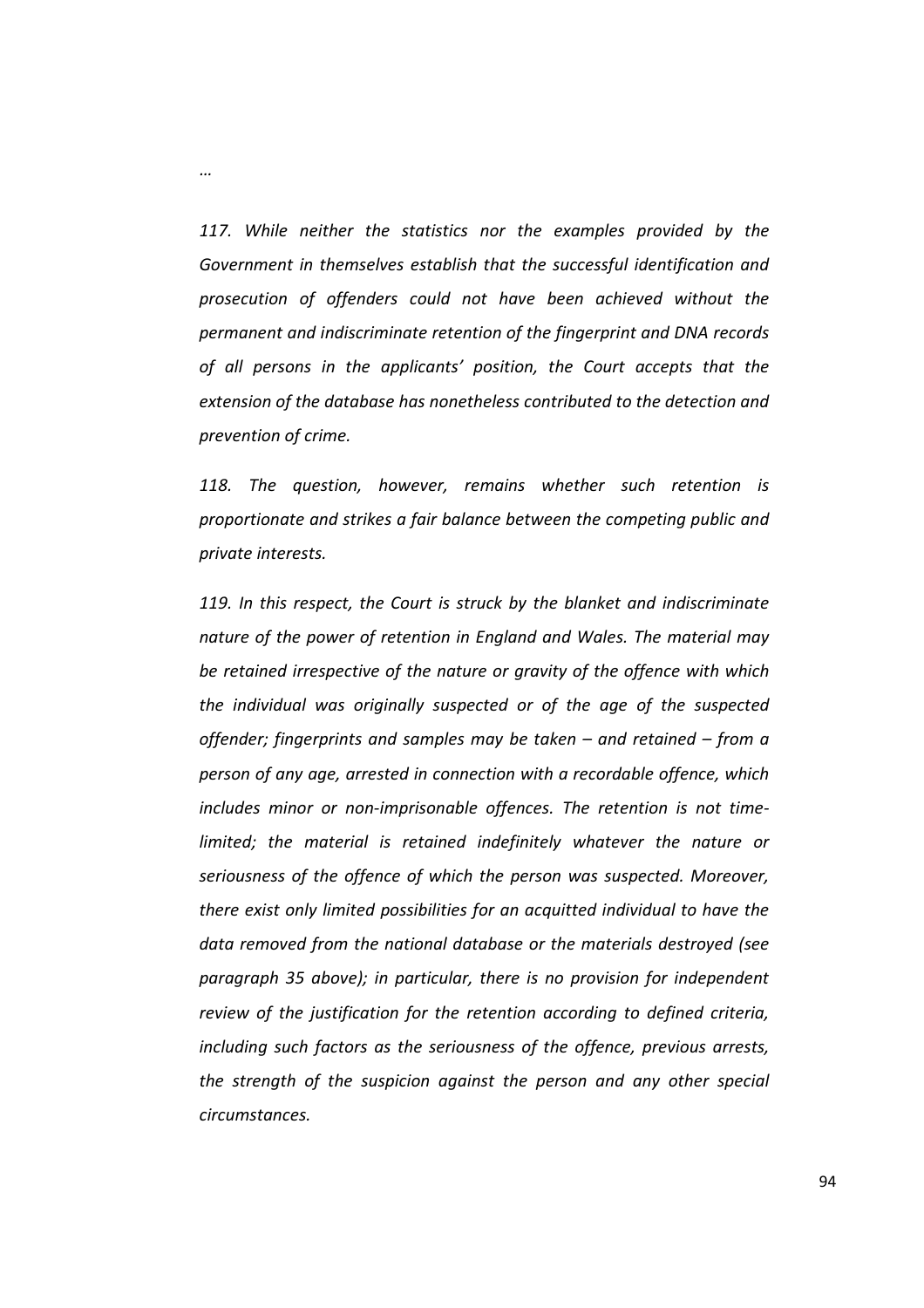120. The Court acknowledges that the level of interference with the applicants' right to private life may be different for each of the three different categories of personal data retained. The retention of cellular samples is particularly intrusive given the wealth of genetic and health information contained therein. However, such an indiscriminate and openended retention regime as the one in issue calls for careful scrutiny regardless of these differences.

121. The Government contend that the retention could not be considered as having any direct or significant effect on the applicants unless matches in the database were to implicate them in the commission of offences on a future occasion. The Court is unable to accept this argument and reiterates that the mere retention and storing of personal data by public authorities, however obtained, are to be regarded as having a direct impact on the private-life interest of an individual concerned, irrespective of whether subsequent use is made of the data (see paragraph 67 above).

…

125. In conclusion, the Court finds that the blanket and indiscriminate nature of the powers of retention of the fingerprints, cellular samples and DNA profiles of persons suspected but not convicted of offences, as applied in the case of the present applicants, fails to strike a fair balance between the competing public and private interests and that the respondent State has overstepped any acceptable margin of appreciation in this regard. Accordingly, the retention at issue constitutes a disproportionate interference with the applicants' right to respect for private life and cannot be regarded as necessary in a democratic society. This conclusion obviates the need for the Court to consider the applicants' criticism regarding the adequacy of certain particular safeguards, such as too broad an access to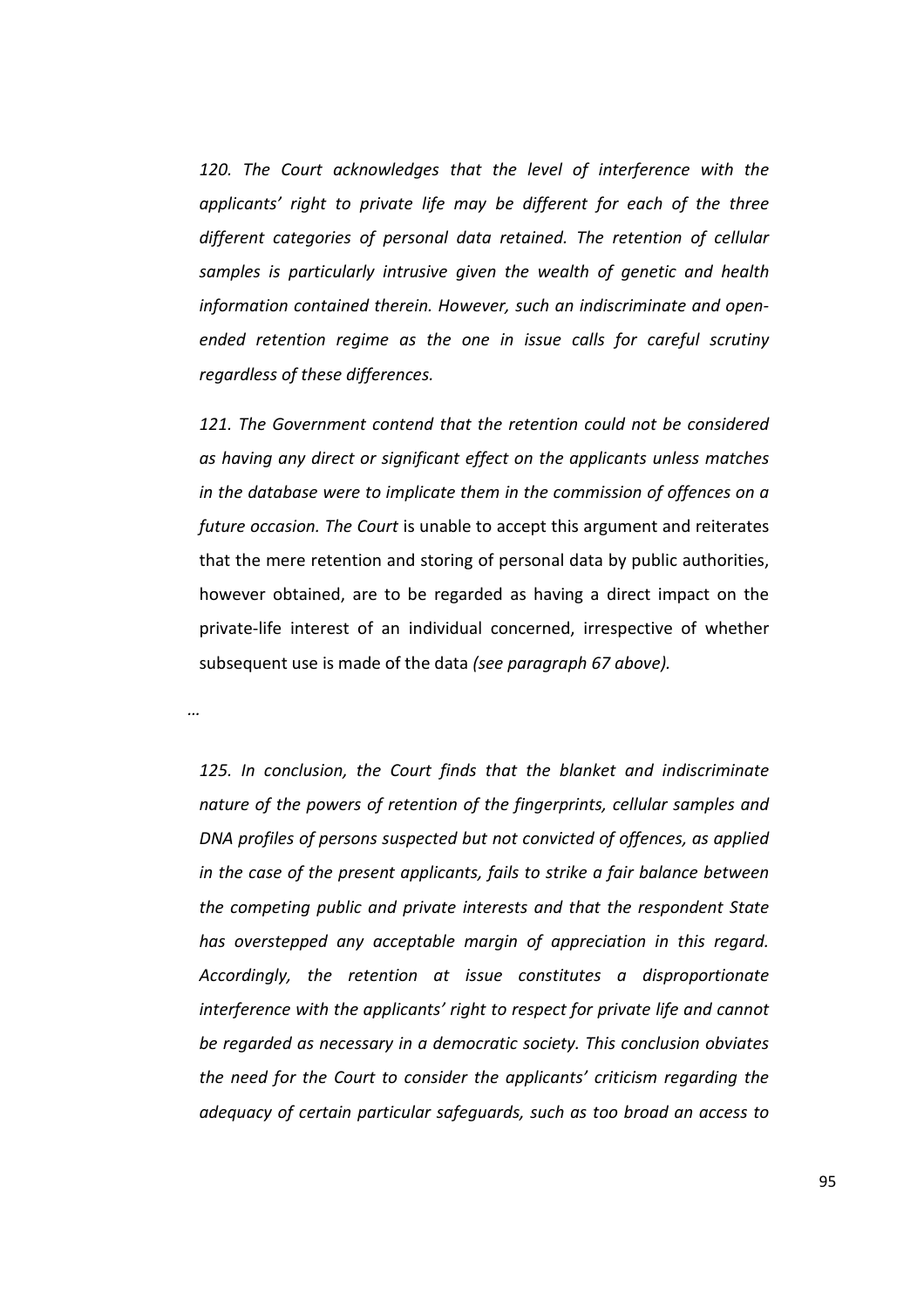the personal data concerned and insufficient protection against the misuse or abuse of such data.

126. Accordingly, there has been a violation of Article 8 of the Convention in the present case."

S. and Marper v. United Kingdom (4 December 2008) [GC]

# General Conclusions on ECHR

- 212. As is clear from the foregoing overview of its case law, the ECtHR has been consistently critical of all forms of state surveillance of electronic communications, including the retention of communications data. In the opinion of the Court, surveillance of private data by the state poses a serious threat to fundamental rights - of citizens and journalists alike -and is especially prone to abuse when state authorities, and in particular police authorities, are given secret or discretionary access to such data.
- 213. Accordingly, in line with the corresponding case law of the ECJ, national statutory measures for the retention of communications data can only be justified under the Convention if they are proportionate and necessary in a democratic society and subject to extensive safeguards designed to ensure that they do not exceed these limits. Thus it follows that national legislation providing for data retention and disclosure should reflect the disaggregation of these basic concepts as elaborated in the case law of the ECtHR in respect of the fundamental rights of citizens generally, and, in the case of journalists, in the matter of the confidentiality of journalistic sources.  $(R)$

# SPECIAL PROTECTION OF JOURNALISTS' SOURCES

214. The foregoing discussion of the protection of fundamental rights and in particular the right to privacy under the ECHR was within the context of the protection of the rights to privacy of all persons, including journalists. As already explained, this is because the law and principles governing the protection of a journalist's right to privacy in relation to his or her retained communications data are those which apply to persons or citizens generally,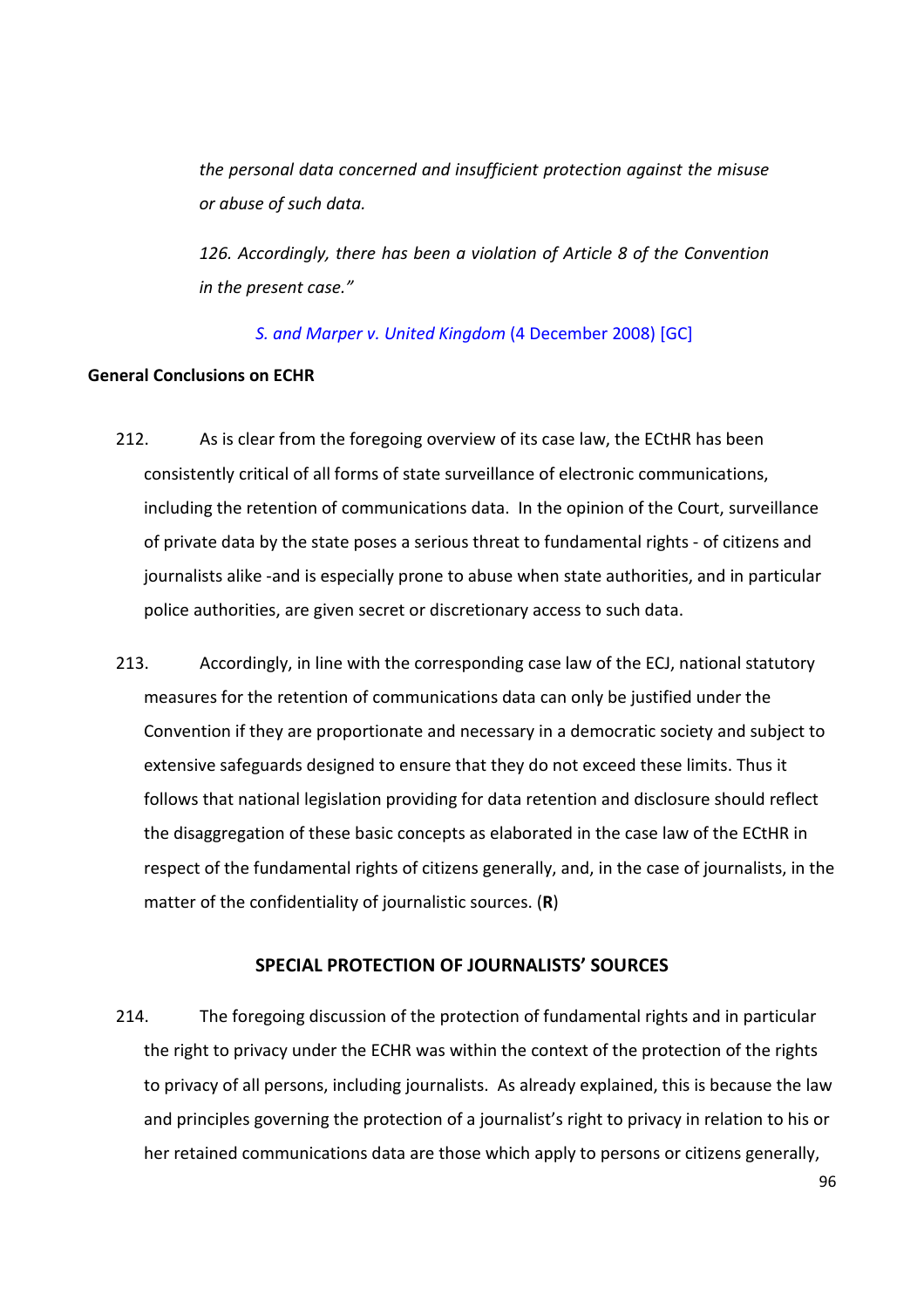without any distinction as to occupation. Accordingly, it was necessary to examine the law and principles protecting the fundamental rights of persons generally in order to identify those upon which journalists are entitled to rely.

- 215. On the other hand, issues concerning the "principle of protection of journalistic sources" referred to in the Terms of Reference is unique to journalists, and is of vital importance to them in the exercise of their professional activities.
- 216. There are three sources of law and obligations that must be taken into account when seeking to define or enact legislative policy on the protection of journalistic sources. These are the Constitution, the ECHR and EU law. Insofar as the Irish courts, in particular the Supreme Court, have pronounced on this issue, the principles relied upon essentially mirror those set out in the case law of the ECtHR. As will be seen presently, the ECJ has not had occasion to pronounce directly on the issue of the protection of journalistic sources. However, the limitations and extensive safeguards laid down by that court in Tele2 as essential accompaniments of a communications data retention regime have obvious implications for the protection of journalistic sources where access to communications data has been sought for purposes which may include ascertaining such sources.
- 217. In contrast, the ECtHR has had the opportunity to examine in detail the issues surrounding the principle of protection of journalistic sources, including the strictly limited circumstances in which there may be exceptions to that principle. Accordingly, it is proposed to consider its approach first.

# ECHR Principles

218. The ECtHR largely anchors the protections which must be afforded to journalists seeking to maintain the confidentiality of their sources in Article 10 guaranteeing freedom of expression including a free media which the Court sees as a structural support for democratic governance. Thus the Court has held that any limitation on the principle of freedom of expression may have a detrimental impact not only on journalists and their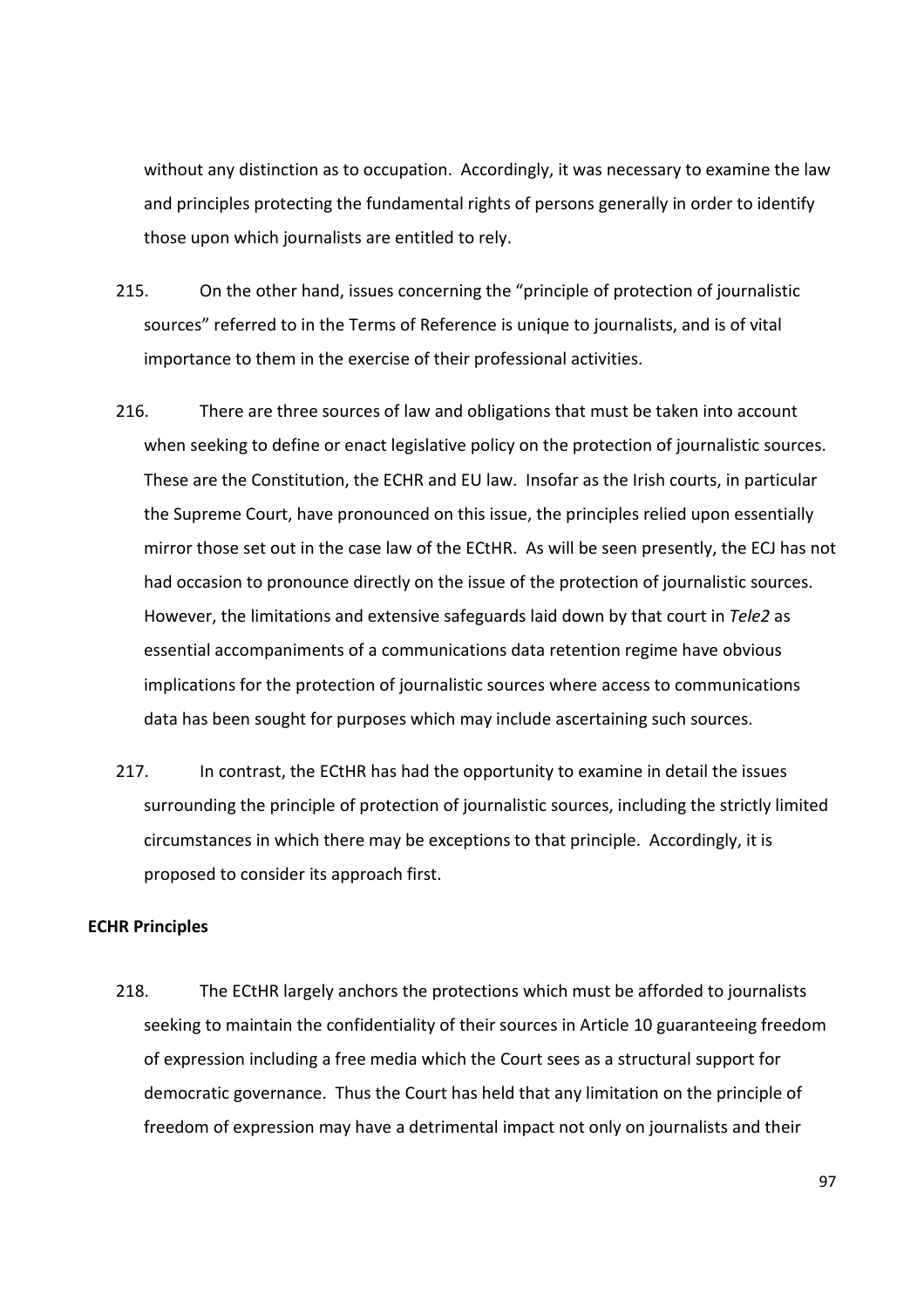sources, but also on the publication concerned and, indeed, the public generally, the latter having an interest in receiving information furnished by such sources.

"39. The Court recalls that freedom of expression constitutes one of the essential foundations of a democratic society and that the safeguards to be afforded to the press are of particular importance (see, as a recent authority, the Jersild v. Denmark judgment of 23 September 1994, Series A no. 298, p. 23, para. 31). Protection of journalistic sources is one of the basic conditions for press freedom. …Without such protection, sources may be deterred from assisting the press in informing the public on matters of public interest. As a result the vital public-watchdog role of the press may be undermined, and the ability of the press to provide accurate and reliable information be adversely affected. … [A]n order of source disclosure ...cannot be compatible with Article 10 of the Convention unless it is justified by an overriding requirement in the public interest."

## Goodwin v. the United Kingdom (27 March 1996) [GC]

219. In the opinion of the Court, the principle of confidentiality of journalistic sources is based on the right to freedom of expression guaranteed by Article 10 ECHR, rather than the right to private and family life in Article 8, notwithstanding that these two rights may on occasion intersect in practice. Moreover, as Article 10(2) illustrates, the principle of confidentiality of journalistic sources is not absolute:

> "The exercise of these freedoms, since it carries with it duties and responsibilities, may be subject to such formalities, conditions, restrictions or penalties as are prescribed by law and are necessary in a democratic society, in the interests of national security, territorial integrity of public safety, for the prevention of disorder or crime, for the protection of health or morals, for the protection of the reputation or rights of others, for preventing the disclosure of information received in confidence, or maintaining authority and impartiality of the judiciary."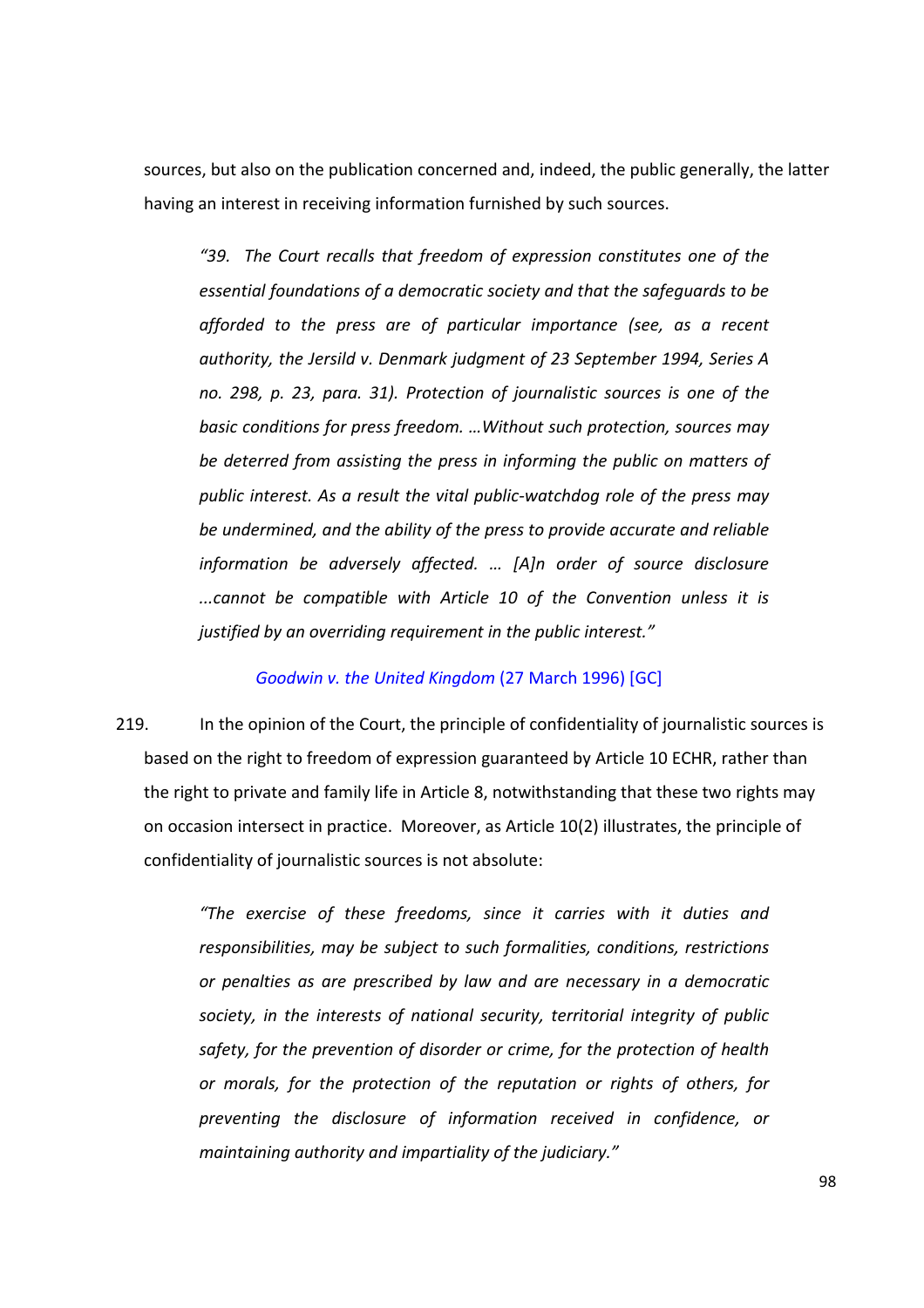- 220. However, exceptions to the principle of confidentiality of journalistic sources must be justified by an "overriding requirement in the public interest". Interestingly, this approach is mirrored in Irish law: Mahon & Others v. Keena [2010] 1Rand Cornec v. Morrice [2012] 1 IR 804. In the first of these cases the Supreme Court found that exceptions to the principle of confidentiality of journalistic sources could only be "justified by an overriding requirement in the public interest" (at paragraph 69 of the Judgment of Fennelly J.) The Court also noted that the relevant legislation and any rule of law should, in accordance with the provisions of section 2 of the European Convention on Human Rights Act, 2003 be interpreted in "a manner compatible with the State's obligations under the Convention provisions.''
- 221. The ECtHR provided a valuable overview of its approach to freedom of expression and the exceptions thereto in *Financial Times v. United Kingdom.* It will be seen that the Court refers expressly to the requirement of a "pressing social need" for interference with the right to freedom of expression, but does not always use this phrase in the context of the right to privacy cases discussed earlier (S. and Marper v. United Kingdom is a notable exception in this regard). All of which suggests more intense judicial scrutiny where media and free speech concerns are to the fore:

"60. The Court recalls that as a matter of general principle, the "necessity" of any restriction on freedom of expression must be convincingly established. It is for the national authorities to assess in the first place whether there is a "pressing social need" for the restriction and, in making their assessment, they enjoy a certain margin of appreciation. In the present context, however, the national margin of appreciation is circumscribed by the interest of democratic society in ensuring and maintaining a free press. This interest will weigh heavily in the balance in determining whether the restriction was proportionate to the legitimate aim pursued. The Court reiterates that limitations on the confidentiality of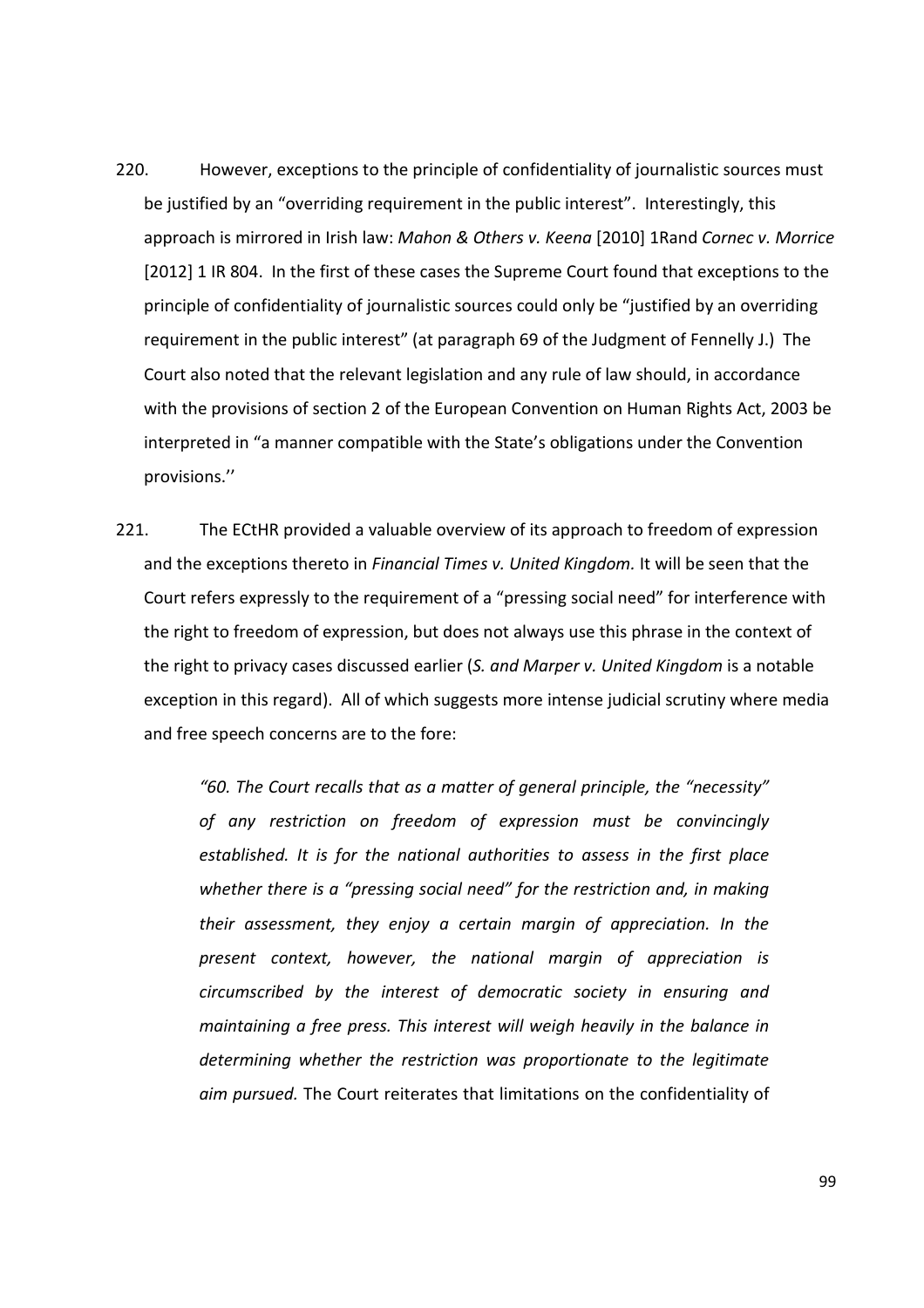journalistic sources call for the most careful scrutiny by the Court (Goodwin, cited above, §40).

61. The Court's task, in exercising its supervisory function, is not to take the place of the national authorities but rather to review the case as a whole, in the light of Article 10, and consider whether the decision taken by the national authorities fell within their margin of appreciation. The Court must therefore look at the interference and determine whether the reasons adduced by the national authorities to justify it are "relevant and sufficient" (Handyside v. the United Kingdom, 7 December 1976, § 50, Series A no. 24 and Goodwin, cited above, § 40).

62. The Court reiterates that under the terms of Article 10 § 2, the exercise of freedom of expression carries with it duties and responsibilities which also apply to the press. Article 10 protects a journalist's right – and duty – to impart information on matters of public interest provided that he is acting in good faith in order to provide accurate and reliable information in accordance with the ethics of journalism (Fressoz and Roire v. France [GC], no. 29183/95, § 54, ECHR 1999-I and Bladet Tromsø and Stensaas v. Norway[GC], no. 21980/93, § 65, ECHR 1999-III).

63. In the case of disclosure orders, the Court notes that they have a detrimental impact not only on the source in question, whose identity may be revealed, but also on the newspaper against which the order is directed, whose reputation may be negatively affected in the eyes of future potential sources by the disclosure, and on the members of the public, who have an interest in receiving information imparted through anonymous sources and who are also potential sources themselves (see, mutatis mutandis, Voskuil v. the Netherlands, no. 64752/01, § 71, 22 November 2007). While it may be true that the public perception of the principle of non-disclosure of sources would suffer no real damage where it was overridden in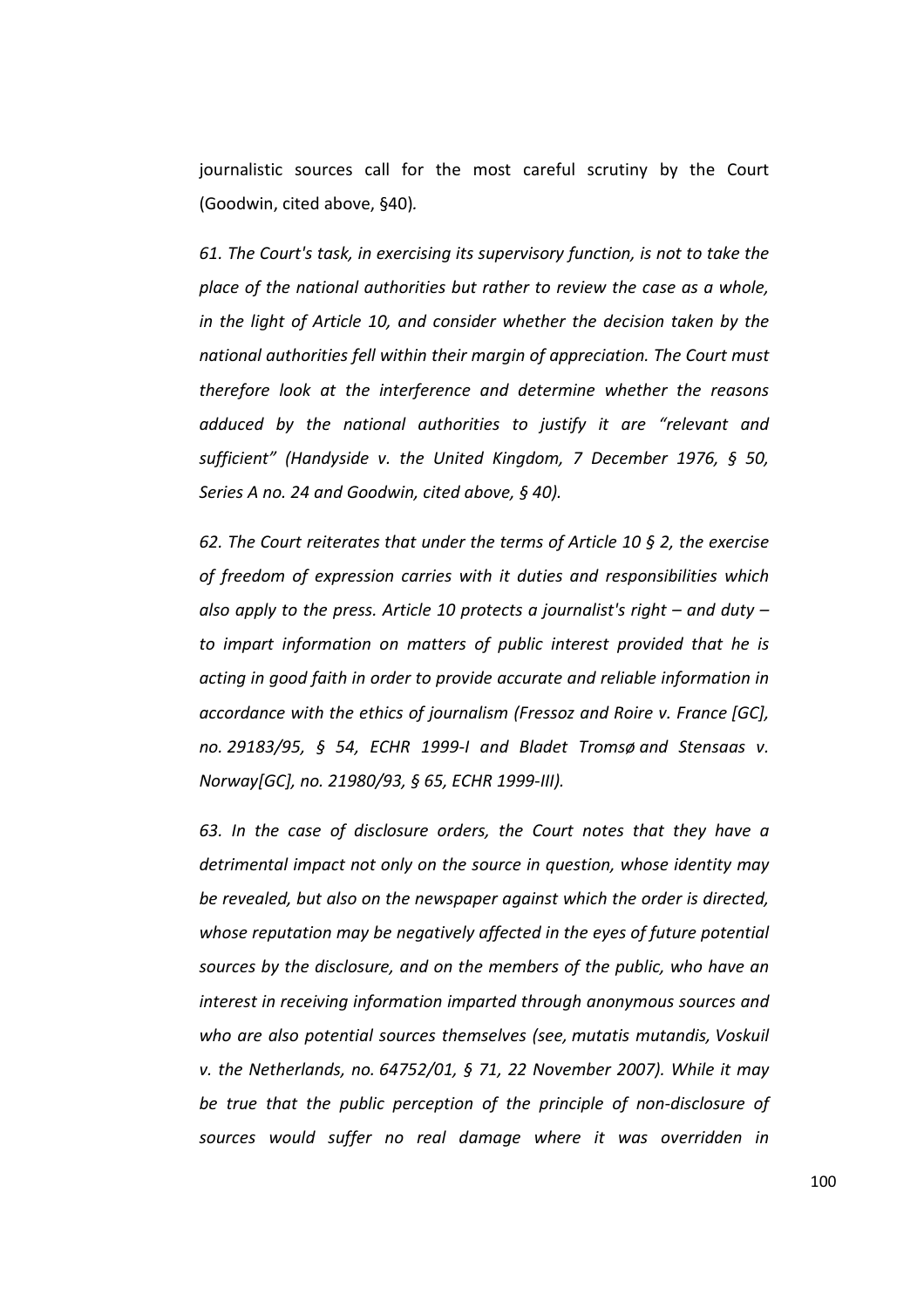circumstances where a source was clearly acting in bad faith with a harmful purpose and disclosed intentionally falsified information, courts should be slow to assume, in the absence of compelling evidence, that these factors are present in any particular case. In any event, given the multiple interests in play, the Court emphasises that the conduct of the source can never be decisive in determining whether a disclosure order ought to be made but will merely operate as one, albeit important, factor to be taken into consideration in carrying out the balancing exercise required under Article 10 § 2." (emphasis added)

# Financial Times and Others v. United Kingdom (15 December 2009)

222. The Court has recognised that the need for ex ante or prior judicial control is greater in respect of secret surveillance of the media by the state, especially when the confidentiality of sources cannot be restored by remedial measures:

> "77. …The Court recalls that the rule of law implies, inter alia, that an interference by the executive authorities with an individual's rights should be subject to an effective control which should normally be assured by the judiciary, at least in the last resort, judicial control offering the best guarantees of independence, impartiality and a proper procedure. In a field where abuse is potentially so easy in individual cases and could have such harmful consequences for democratic society as a whole, it is in principle desirable to entrust supervisory control to a judge (see Klass and Others, cited above, §§ 55 and 56). The Court recalls that in Dumitru Popescu (cited above, §§ 70-73) it expressed the view that either the body issuing authorisations for interception should be independent or there should be control by a judge or an independent body over the issuing body's activity. Accordingly, in this field, control by an independent body, normally a judge with special expertise, should be the rule and substitute solutions the exception, warranting close scrutiny (see Klass and Others, cited above, §§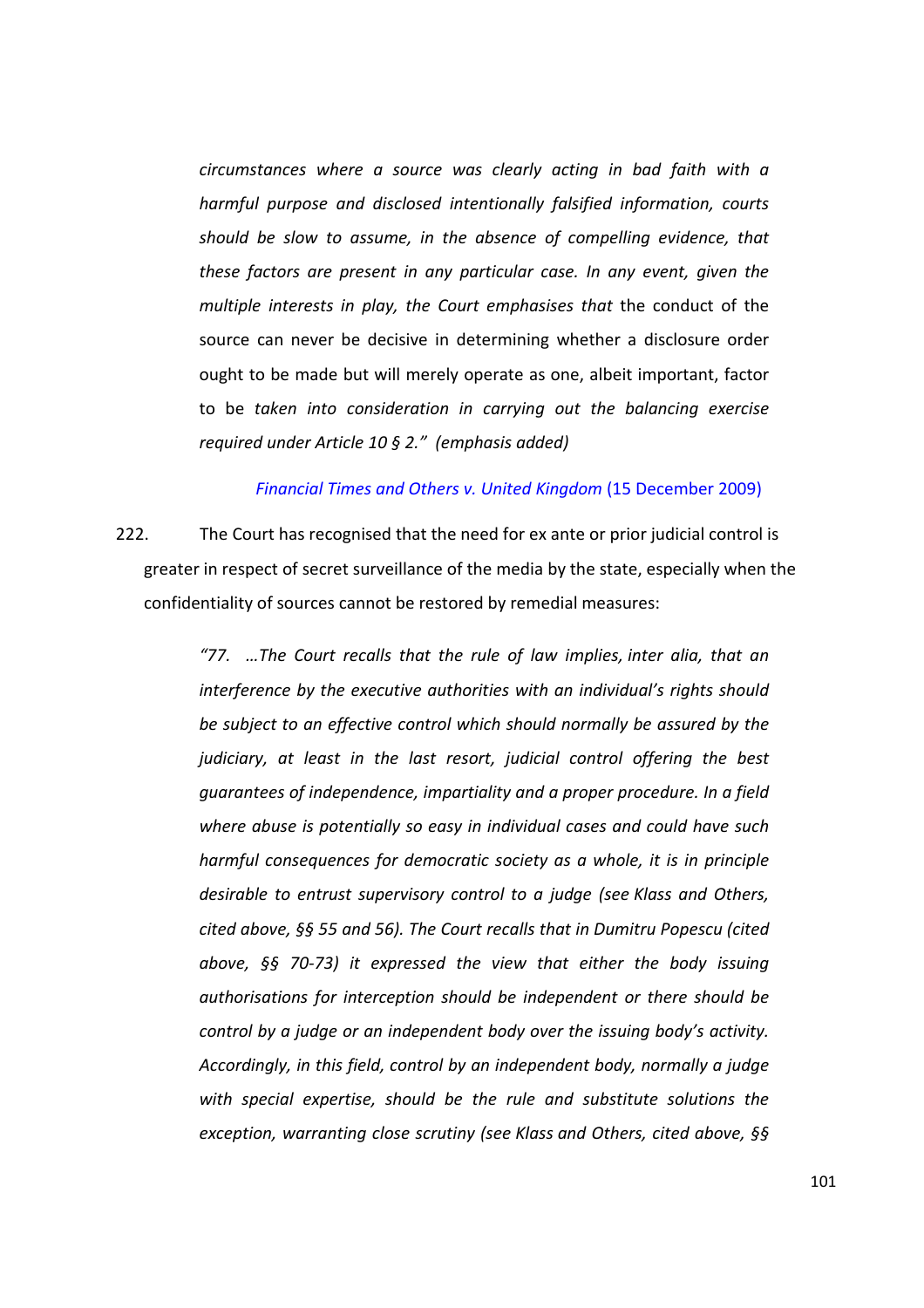42 and 55). The ex ante authorisation of such a measure is not an absolute requirement per se, because where there is extensive post factum judicial oversight, this may counterbalance the shortcomings of the authorisation (see Kennedy, cited above, § 167). Indeed, in certain respects and for certain circumstances, the Court has found already that ex ante (quasijudicial) authorisation is necessary, for example in regard to secret surveillance measures targeting the media. In that connection the Court held that a post factum review cannot restore the confidentiality of journalistic sources once it is destroyed (seeTelegraaf Media Nederland Landelijke Media B.V. and Others v. the Netherlands, no. 39315/06, § 101, 22 November 2012; for other circumstances necessitating ex anteauthorisation see Kopp v. Switzerland, 25 March 1998, Reports 1998 II). (emphasis added)

## Szabó and Vissy v. Hungary (12 January 2016)

223. In the result, it may be said that the ECtHR's approach to the issue of exceptions to the confidentiality of journalistic sources is based on the following principles:

- The exception must be justified by an overriding requirement in the public interest.
- The necessity for the exception must be assessed in light of an established "pressing" social need"; and must be convincingly established on that basis.
- The onus rests on state authorities to adduce reasons which are "relevant and sufficient" to justify the necessity in the public interest for disclosure of journalistic sources.
- Any exception which permits the identification of journalistic sources or which might oblige a journalist to disclose them should be subject to prior control by a judicial or independent administrative authority.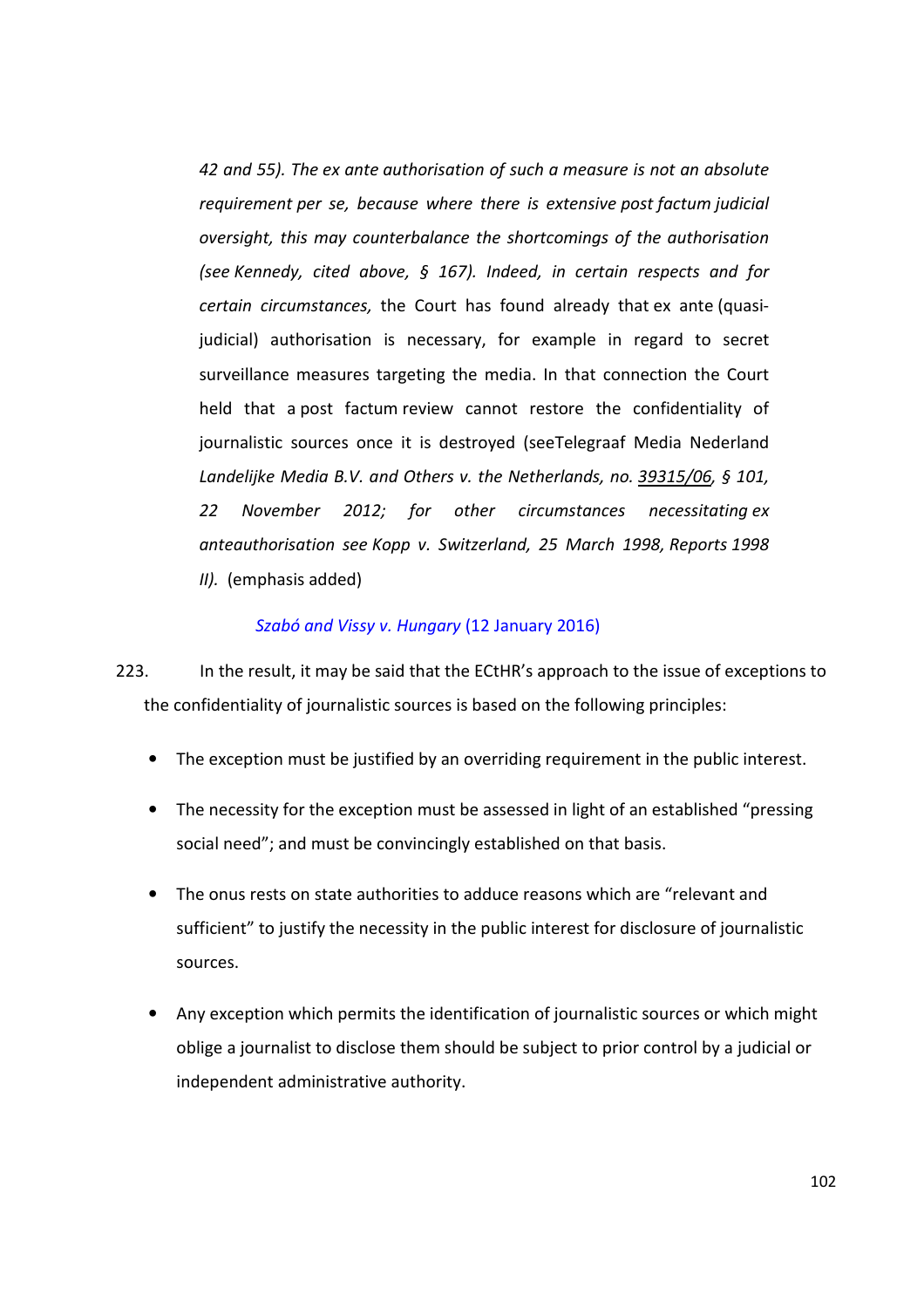224. Moreover, in deciding whether to permit or provide for an exception to the confidentiality of journalistic sources regard may be had to whether the journalist was acting in good faith - in order to provide accurate and reliable information in line with journalistic ethics - and in accordance with law. In addition, where a journalistic source wasclearly acting in bad faith - with a harmful purpose or by intentionally disclosing falsified information – this is a matter which may be taken into account in determining whether an exception to the principle of confidentiality is permissible. The conduct of the source may not be decisive in determining whether a disclosure of journalistic sources should be permitted but it is an important factor to be taken into consideration when carrying out a balancing exercise in this regard.

#### EU Law

225. In addition to the foregoing, Article 11 of the EU Charter contains the guarantee that "Everyone has the right to freedom of expression. This right shall include freedom to hold opinions and to receive and impart information and ideas without interference by public authority and regardless of frontiers." Paragraph 2 of Article 11 states: "The freedom and pluralism of the media shall be respected." There is a close correspondence between this guarantee in the EU Charter and the guarantee contained in the ECHR concerning freedom of expression. Article 52, paragraph 3 of the EU Charter provides that "Insofar as this Charter contains rights which correspond to rights guaranteed by the Convention for the Protection of Human Rights and Fundamental Freedoms, the meaning and scope of those rights shall be the same as those laid down by the said Convention. This provision shall not prevent Union law providing more extensive protection." The Review considers it safe to assume that the standards of protection for the confidentiality of journalistic sources would be no less under EU law than those applying under Convention law, particularly in regard to the rule that any exception to the confidentiality principle must be justified by an "overriding requirement in the public interest" (a principle also applicable under Irish Constitutional law).

103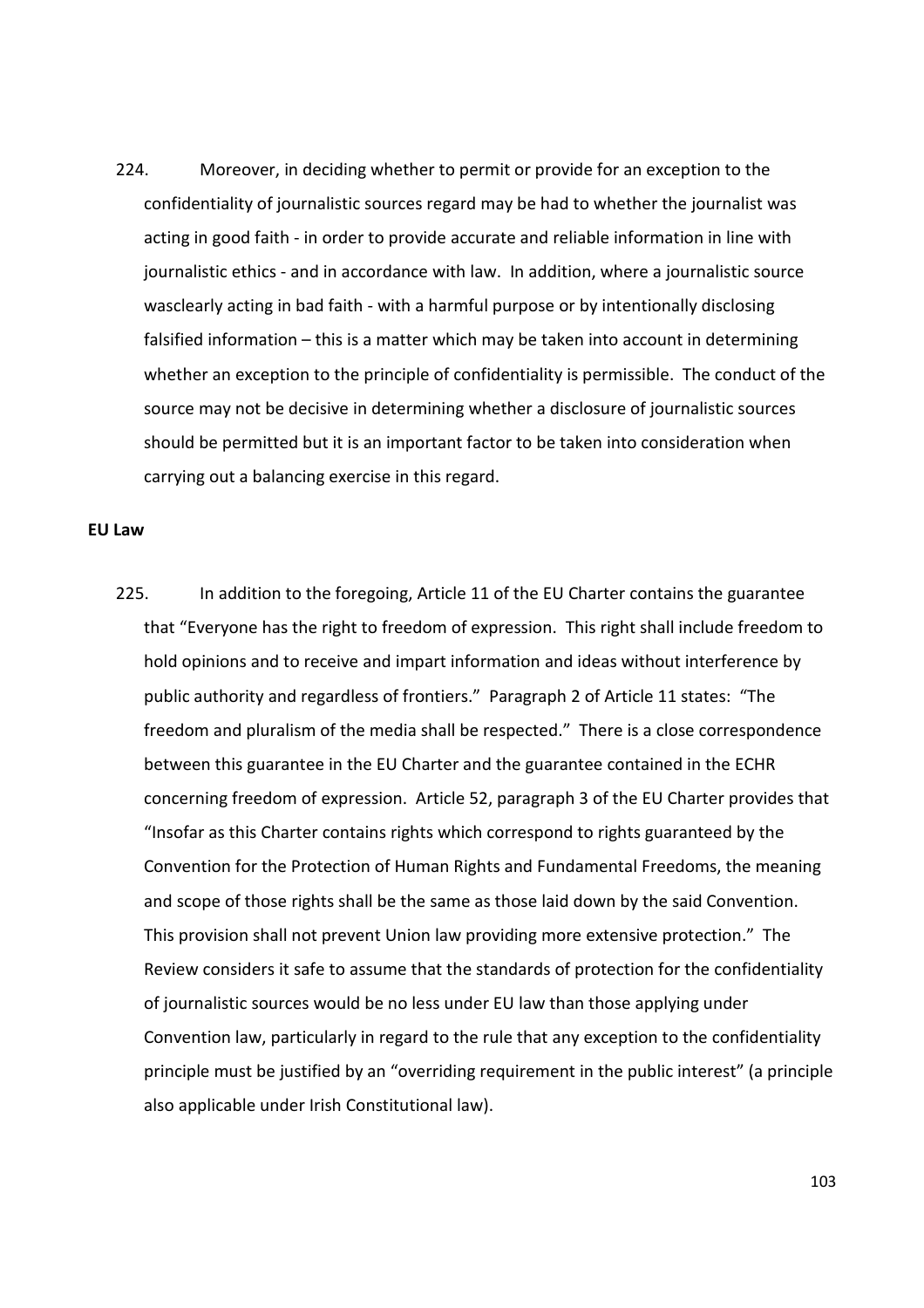- 226. As already stated, in light of the conclusions in the Tele2 case, EU law now requires the application of a whole range of safeguards governing access by State authorities to any system for the general retention of communications data. While these safeguards are designed to protect the fundamental rights of all citizens including journalists, some of them might be considered of particular significance for the protection of journalistic source. These include:
- 227. The general principle stated in paragraph 119 of Tele2 that, in relation to the objective of fighting serious crime, only the data of individuals suspected of planning, committing or having committed a serious crime or of being implicated in one way or another in such a crime, may be accessed by State authorities. Thus, contrary to the position that appears to be permitted under the 2011 Act, a journalist's retained data should not be accessed for the purpose of investigating a crime allegedly committed by another person. (The ECJ acknowledges that there may be an exception to that general rule "in particular situations, "where, for example, vital national security interests of the State are threatened and other objective criteria for access are met.");
- 228. Other than in exceptional cases of urgency, access to retained data should be subject to prior authorisation by a judge or independent administrative authority. Given the unique characteristics of any legitimate form of general retention of communications data (where such historical data is retained without consent, and even in respect of persons who are not or ever likely to be suspected of wrongdoing), and bearing in mind the special scrutiny which should apply to State surveillance of journalistic communications, it will be recommended that authorisations for access to journalists' retained data for the specific purpose of identifying their journalistic sources should be obtainable only from a judge of the High Court;
- 229. A journalist whose retained communications data has been accessed should subsequently be notified that such access has been obtained (for whatever purpose) as soon as such notification would no longer prejudice an investigation or prosecution of a serious criminal offence;

104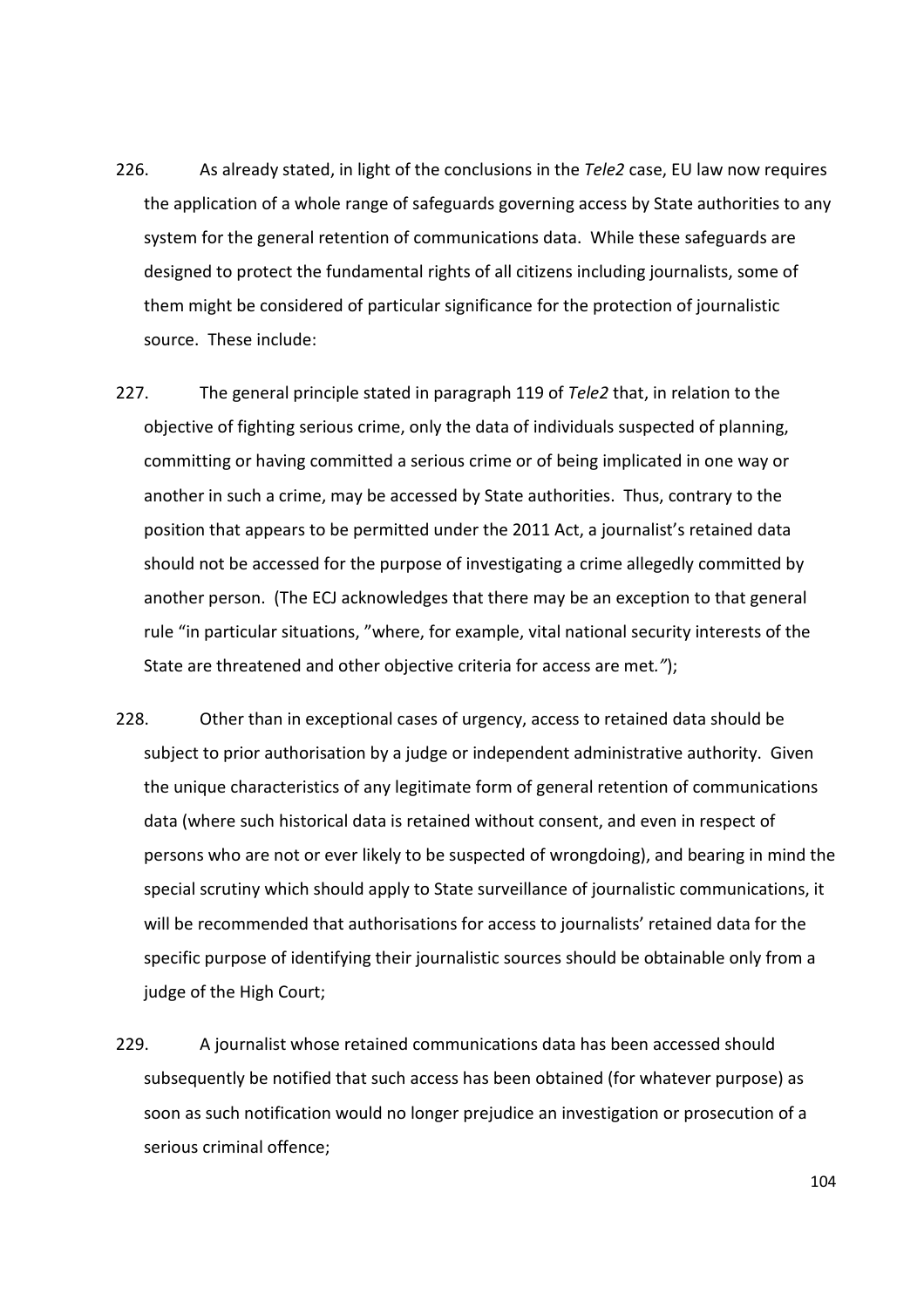230. A journalist who considers that his or her legal rights have been infringed by reason of wrongful access by a statutory body to his or her retained communications data will have such remedies available to vindicate their rights as are recommended elsewhere in this Review in accordance with EU law requirements in respect of all persons who find themselves in this position.

# Summary of Recommendations on Journalistic Sources

- 231. Applications by a statutory body for authorization to access a journalist's retained communications data for the specific purpose of determining his journalistic sources should be made only to a judge of the High Court.  $(R)$
- 232. Access to a journalist's retained communications data for any purpose, including for the purpose of identifying his or her sources, should in principle be permitted only when the journalist is the object of investigation for suspected commission of a serious criminal offence or for unlawful activity which poses a serious threat to the security of the State. (R)
- 233. Accordingly, contrary to what is permitted under the 2011 Act it should not be permissible to access a journalist's retained data for the purpose of investigating an offence committed by someone else. This limitation should be subject only to 'particular situations' (referred to at paragraph 119 of the Tele2 Judgment) where vital national interests such as public security are at stake and there is objective evidence justifying access. (R)
- 234. In addition, as regards any statutory regime for the retention of communications data, express provision should be made by law prohibiting access by State authorities to retained data for the purpose of discovering a journalist's sources unless such access is fully justified by an overriding requirement in the public interest. (R)
- 235. A journalist whose retained communications data has been accessed should, as in the case of any other person similarly affected, be notified of that fact as soon as such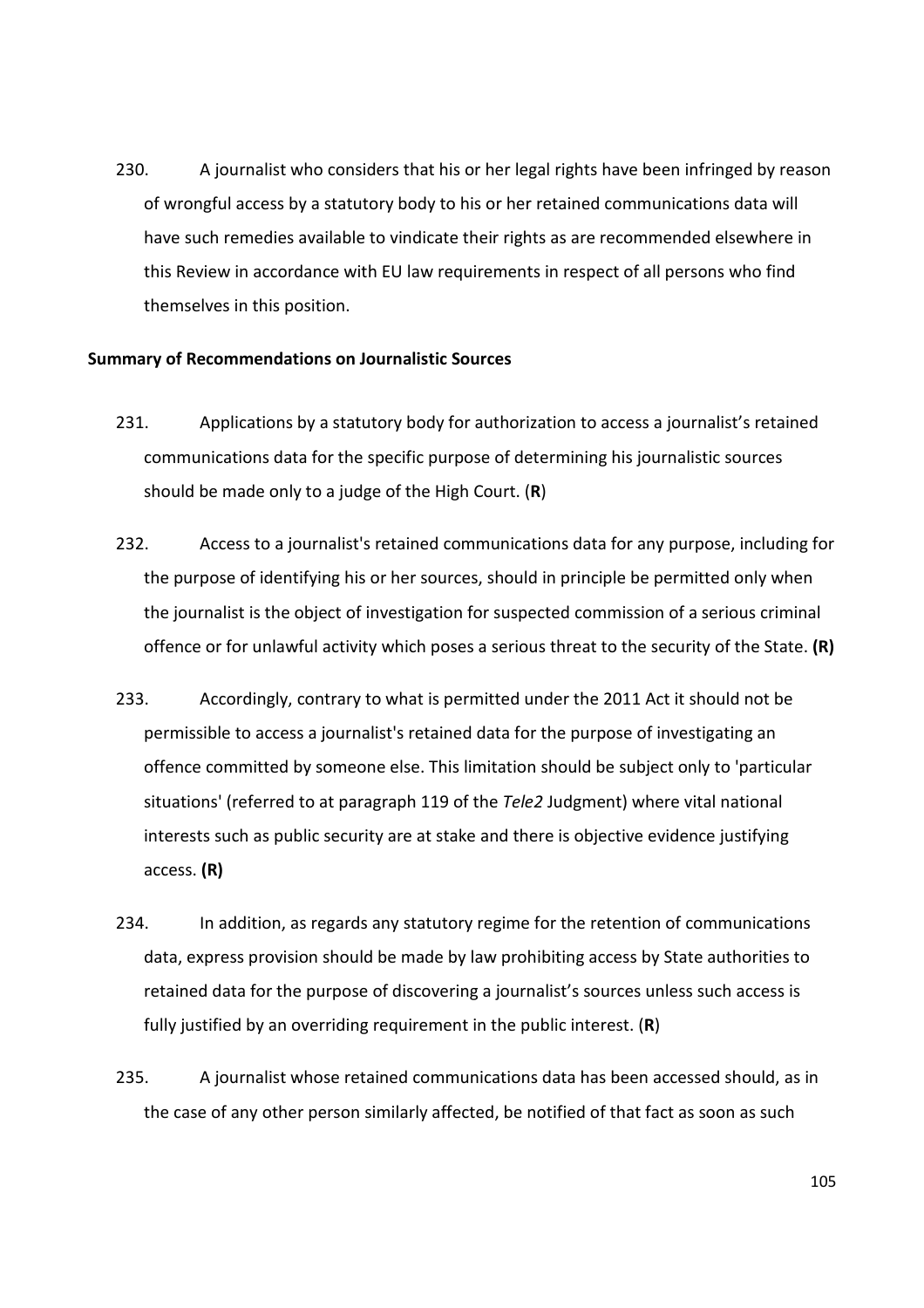notification would no longer be likely to prejudice any investigation or prosecution of a serious criminal offence. (R)

- 236. The general recommendation that express provision be made for judicial remedies in the case of unlawful access of a person's retained communications data should, *ipso* facto, be available to journalists who considers their rights have been infringed by any such access. (R)
- 237. As already pointed out, in addition to these particular safeguards, access to a journalist's retained communications data for any purpose will also benefit from the full range of safeguards recommended in respect of such access generally by State authorities. (R)

# CONFORMING LEGISLATION

## Setting Outer Limits

238. The essential safeguard provisions of any amending legislation designed to conform to the combined requirements of EU and ECHR law in the matter of data retention and disclosure are discussed in detail in Chapter 3. However, before concluding this assessment of the role of fundamental rights in shaping any future legislation in this regard, it is necessary to refer to the permissible scope of any conforming data retention regime as conceived by the ECJ. First, bearing in mind the ECJ's radical conclusion in Tele2 that a system of general and wholly indiscriminate data retention is incompatible with Article 15(1) of Directive 2002/58 on Privacy and Communications, as interpreted in light of the EU Charter of Fundamental Rights:

> "… national legislation must, first, lay down clear and precise rules governing the scope and application of such a data retention measure and imposing minimum safeguards so that persons whose data has been retained have sufficient guarantee of the effective protection of their personal data against the risk of misuse. That legislation must, in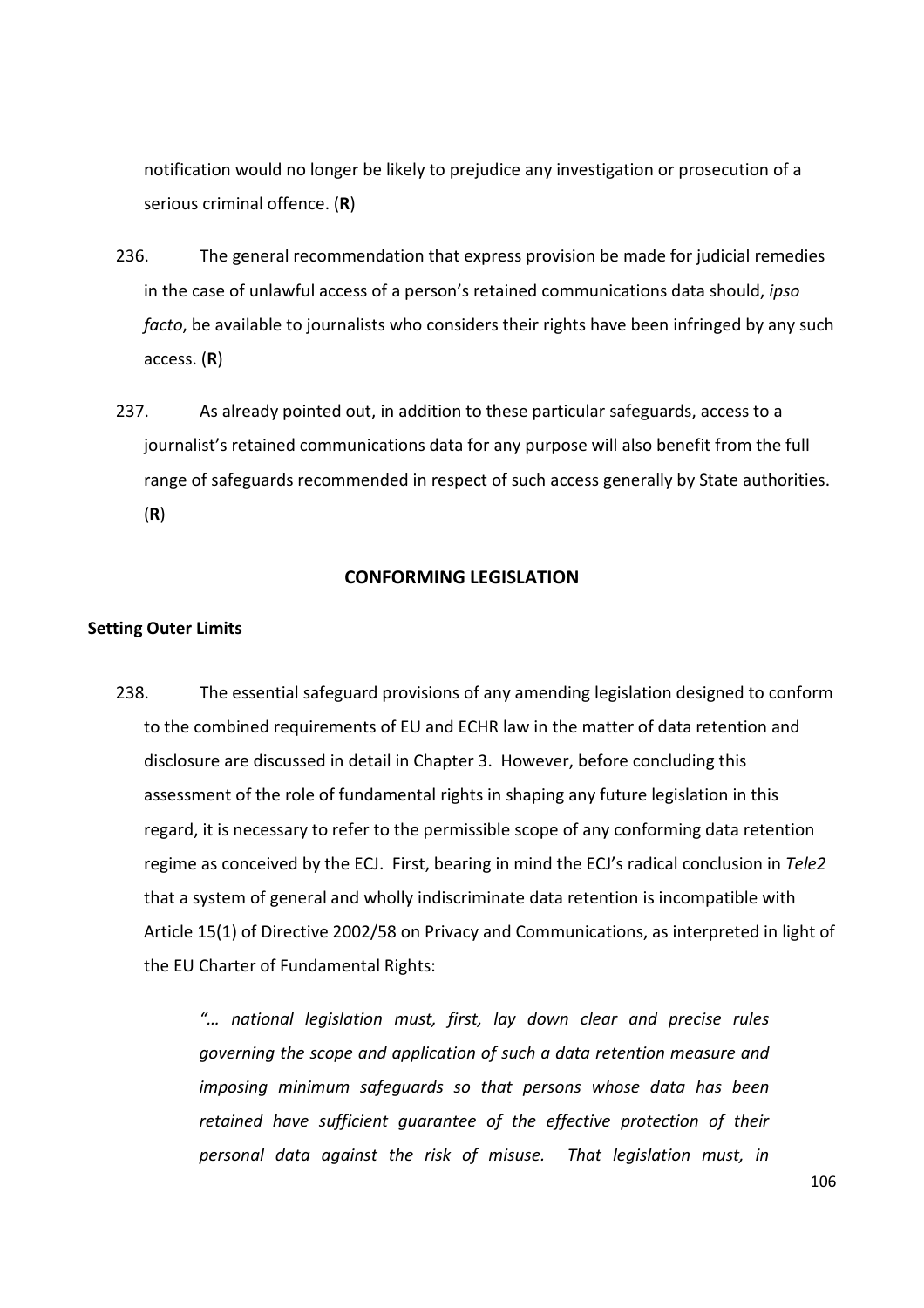particular, indicate what circumstances and under which conditions a data retention measure may, as a preventive measure, be adopted, thereby ensuring that such a measure is limited to what is strictly necessary …"(para. 109)

#### Second:

"[A] as regards the substantive conditions which must be satisfied by national legislation that authorises, in the context of fighting crime, the retention, as a preventive measure, of traffic and location data, if it is to be ensured that data retention is limited to what is strictly necessary, it must be observed that, while those conditions may vary according to the nature of the measures taken for the purposes of prevention, investigation, detection and prosecution of a serious crime, the retention of data must continue nonetheless to meet objective criteria, that establish a connection between the data to be retained and the objective pursued. In particular, such conditions must be shown to be such as to actually circumscribe, in practice, the extent of that measure and, thus, the public affected."(para. 110)

The Court then held (at paragraph 111 of the Judgment):

"As regards the setting of limits on such a measure with respect to the public and the situation that may potentially be affected, national legislation must be based on objective evidence which makes it possible to identify a public whose data is likely to reveal a link, at least an indirect one, with serious criminal offences, and to contribute in one way or another to fighting serious crime or to preventing a serious risk to public security. Such limits may be set by using a geographical criterion where the competent national authorities consider, on the basis of objective evidence,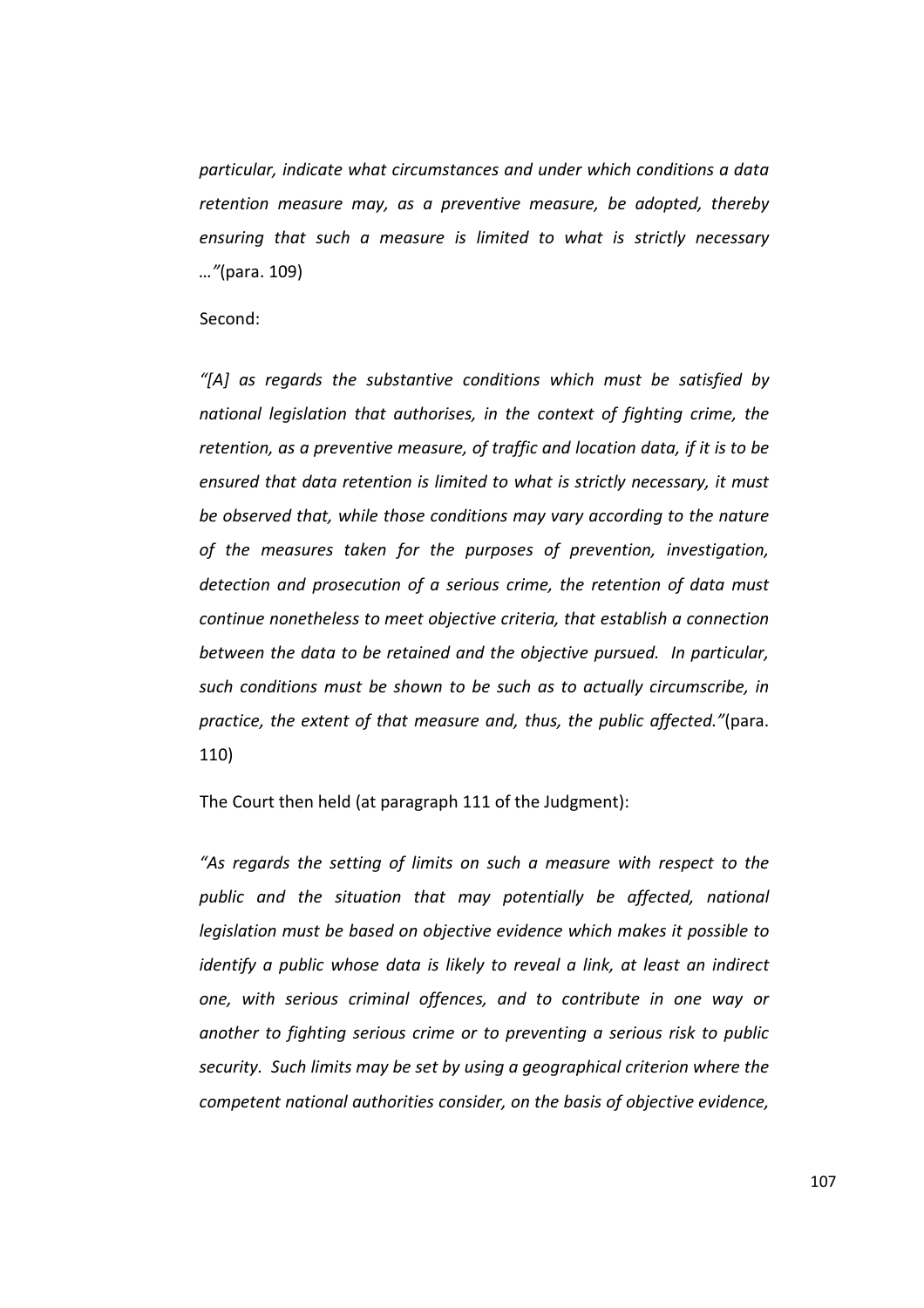that there exists, in one or more geographical areas, a high risk of preparation for or commission of such offences."

- 239. The difficulties surround the limitations laid down in Tele2 on the permissible scope of a replacement data retention and disclosure regime will not be easily resolved by national legislatures. At paragraph 108 of its Judgment the ECJ characterized data retention legislation drafted to take account of the aforementioned limitations as "the targeted retention of traffic and location data". To say the least, it will not be easy to reconcile this notion of "targeted" retention with the idea of surveillance by means of some form of general data retention, on the one hand, and the long-standing practice of so-called ''targeted'' surveillance when used by police authorities as an investigatory tool, on the other. The latter is authorised and used under the aegis of legislation falling outside the remit of this Review. As explained in Chapter 1, "targeted" surveillance in this sense is focused on persons who have already been identified as being potentially connected, even indirectly, with serious crime. Targeted surveillance of this kind enables the competent authorities to access data relating to communications effected by individuals thus identified, even to the extent of accessing the content of their communications. However, the key point is that access is limited to communications made *after* one or more individuals have been identified as having a potential connection with serious crime.
- 240. In contrast, general data retention obligations relate to all communications effected by all users without requiring any connection whatsoever with serious crime. Moreover, these obligations enable competent authorities to access the communications history of persons who have not yet been identified as potentially connected with serious crime or terrorism. In this sense general data retention obligations give law enforcement authorities access to the past, allowing them to access communications made by users before any potential link with serious crime has been established.
- 241. This concern is reflected in the distinction made by the Advocate General in his Opinion in the Tele2 case, at paragraphs 179 and 180. He went on to add, at paragraph 181:

108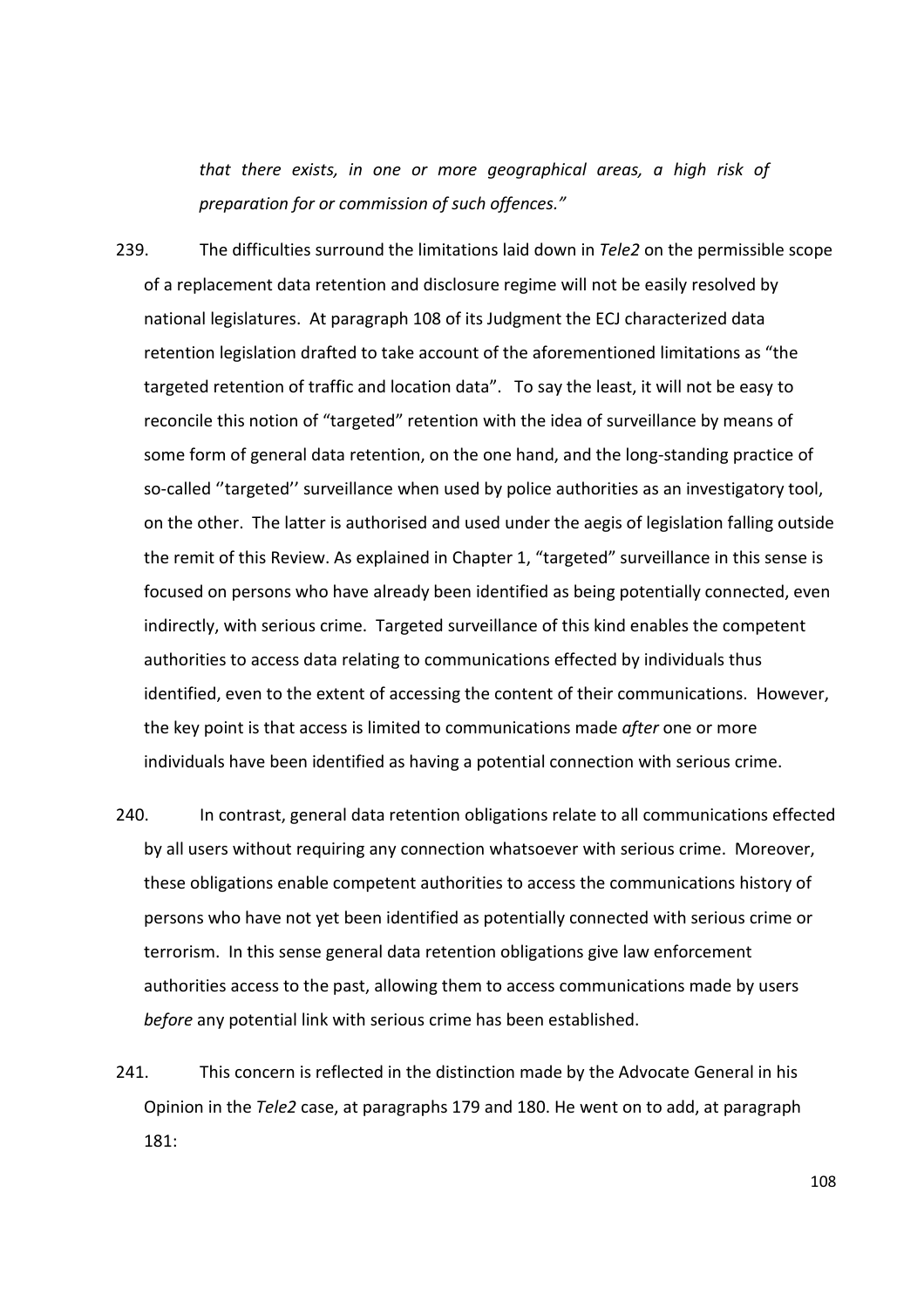"In other words, the usefulness of general data retention obligations in the fight against serious crime lies in its limited ability to examine the past by consulting the data that retraces the history of communications effected by persons even before they are suspected of being connected with a serious crime."

- 242. As already indicated, the ruling in Tele2 precludes a system of wholly indiscriminate communications data retention applying to the public at large on the grounds that it is incompatible with EU law, including Article 15(1) of Directive 2002/58. Moreover, we have seen that the ruling nevertheless allows for a form of communications data retention where, on the basis of objective evidence, it is possible to identify "a public whose data is likely to reveal a link, at least an indirect one, with serious criminal offences, ...", and thus to contribute to fighting serious crime or preventing a serious risk to public security. In the opinion of the Court, in a scheme of this kind the relevant public might be confined by geographical area or population segment.
- 243. In the opinion of the Review, selecting an identifiable and limited segment of the public (for example, in a town, suburb, or region) on the basis of objective links with serious crime or terrorism is likely to give rise to serious difficulties for investigatory bodies, not to mention concerns that a system designed on these lines will discriminate against particular sections of the public or particular regions or cities. Moreover, it must be borne in mind that even a form of data retention limited by geography or population subset will necessarily involve retaining the data of wholly innocent persons, of all ages, who are not suspected or ever likely to be suspected of wrongdoing. In this sense, the replacement data retention system contemplated by the ECJ in Tele2 suffers from the principal frailty associated with a scheme of universal retention: it will still be indiscriminate in application, albeit on a more limited scale.
- 244. The reasoning in Tele2 also seems to rest on the assumption never made explicit that, once identified, persons suspected of involvement in serious criminal activity or terrorism are likely to 'turn up' in one section of the public or geographical area rather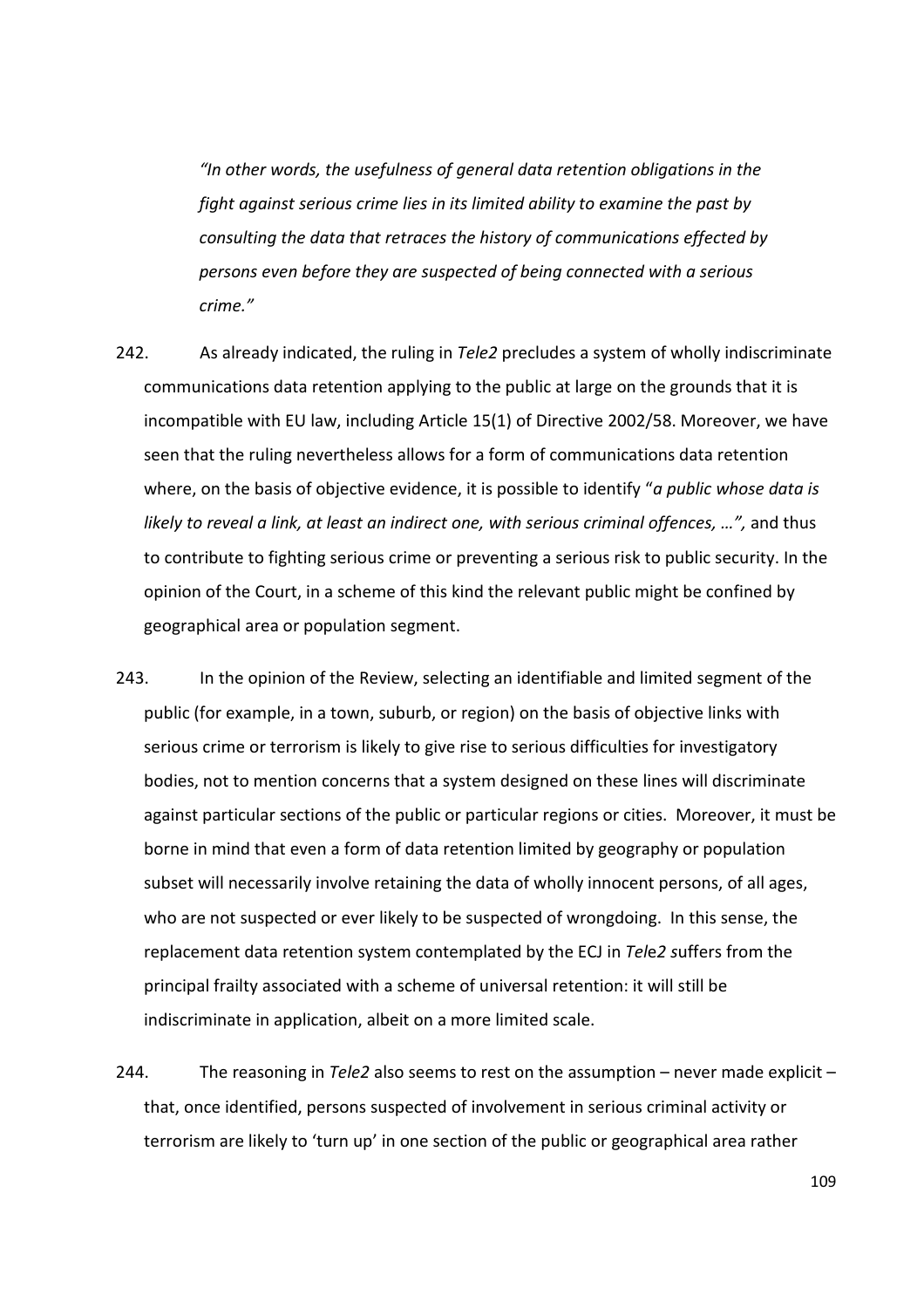than another. While this may be true in some cases, it will be of no assistance where a suspect is operating outside the 'targeted' public or geographical area. In these circumstances it will not be possible to trace a suspect's communications history by accessing his retained data in accordance with established safeguards since, by definition, no such data will exist in respect of that person. Unfortunately, these difficulties were not given an airing in Tele2.

- 245. The aforementioned limitations on the permissible scope of any data retention system may well deprive national authorities of important strategic options in investigating terrorist and other serious crime. The difficulties which legislators are likely to encounter in seeking to fashion an effective system of communications data retention within the limited or 'targeted' confines laid down by the ECJ in Tele2 may cause Member States to consider, from a policy perspective, whether EU law in this area, including Article 15(1) of Directive 2002/58, should be amended.
- 246. These difficulties notwithstanding, the ECJ's dicta, cited above, on the permissible scope of any compulsory data retention regime provide the framework of EU law principles with which any new legislation on the subject must comply in order to constitute a lawful exception within the meaning of Article 15(1) of Directive 2002/58.
- 247. Finally, if legislation is adopted within that framework, it seems the resultant national data retention scheme may have to include provision for the possible extension, from time to time, of its application to a region or a section of the public whose data should be retained under the umbrella of the parent Act according as objective evidence arose for the need for such a course of action. To say the least, it would be unreal to expect such extending measures to be done by way of amending legislation given the length of time such a process inevitably takes. Accordingly, legislation establishing a data retention system as envisaged by the ECJ in Tele2 should include within its provisions the power to extend the application of a data retention regime from time to time in accordance with the criteria referred to by the ECJ. One means of doing this would be by Ministerial Order or Regulation. Any power to extend the application of an existing data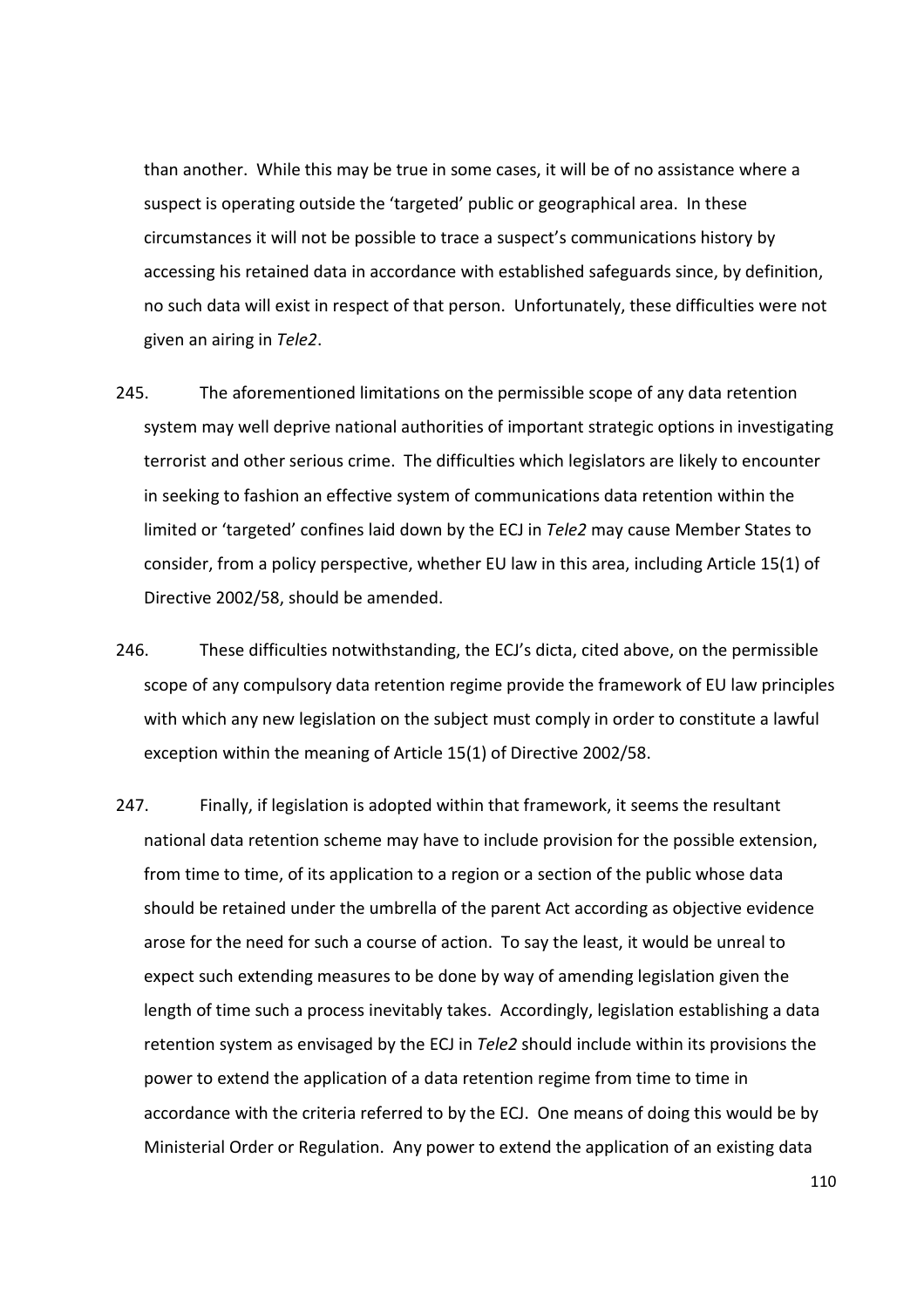retention regime along these lines would have to be framed by reference to clearly defined objective criteria for the exercise of such a power.  $(R)$ 

#### Reach of Proportionality Principle

- 248. The way forward is a lot clearer in respect of the safeguards which both the ECJ and, in broad measure, the ECtHR believe conforming legislation must include in order to ensure that the infringement of fundamental rights necessarily entailed in a system of data retention and disclosure is kept to the necessary minimum required in a democratic society. As already indicated, consideration of these safeguards is the centerpiece of Chapter 3.
- 249. Suffice it to say here that the principle of proportionality is also crucial to the operation of a data retention system that has been reduced in scope in compliance with the judgment in Tele2. As the ECJ has pointed out in that case, while the effectiveness of the fight against serious crime, in particular organised crime and terrorism, may be assisted significantly by reliance on modern investigation techniques, this does not in itself justify recourse to the retention of communications data. The necessity for such measures must first be established.
- 250. Moreover, necessity in this context does not mean that such a system of data retention would simply be useful to national investigatory bodies or constitute an advantageous addition to their existing investigative arsenal. As the Advocate General explained in his Opinion in Tele2 (at paragraph 209), "given the requirement of strict necessity, it is imperative that national courts do not simply verify the mere utility of general data retention obligations, but rigorously verify that no other measure or combination of measures, such as the targeted data retention obligation accompanied by other investigatory tools, can be as effective in the fight against serious crime."(Emphasis added)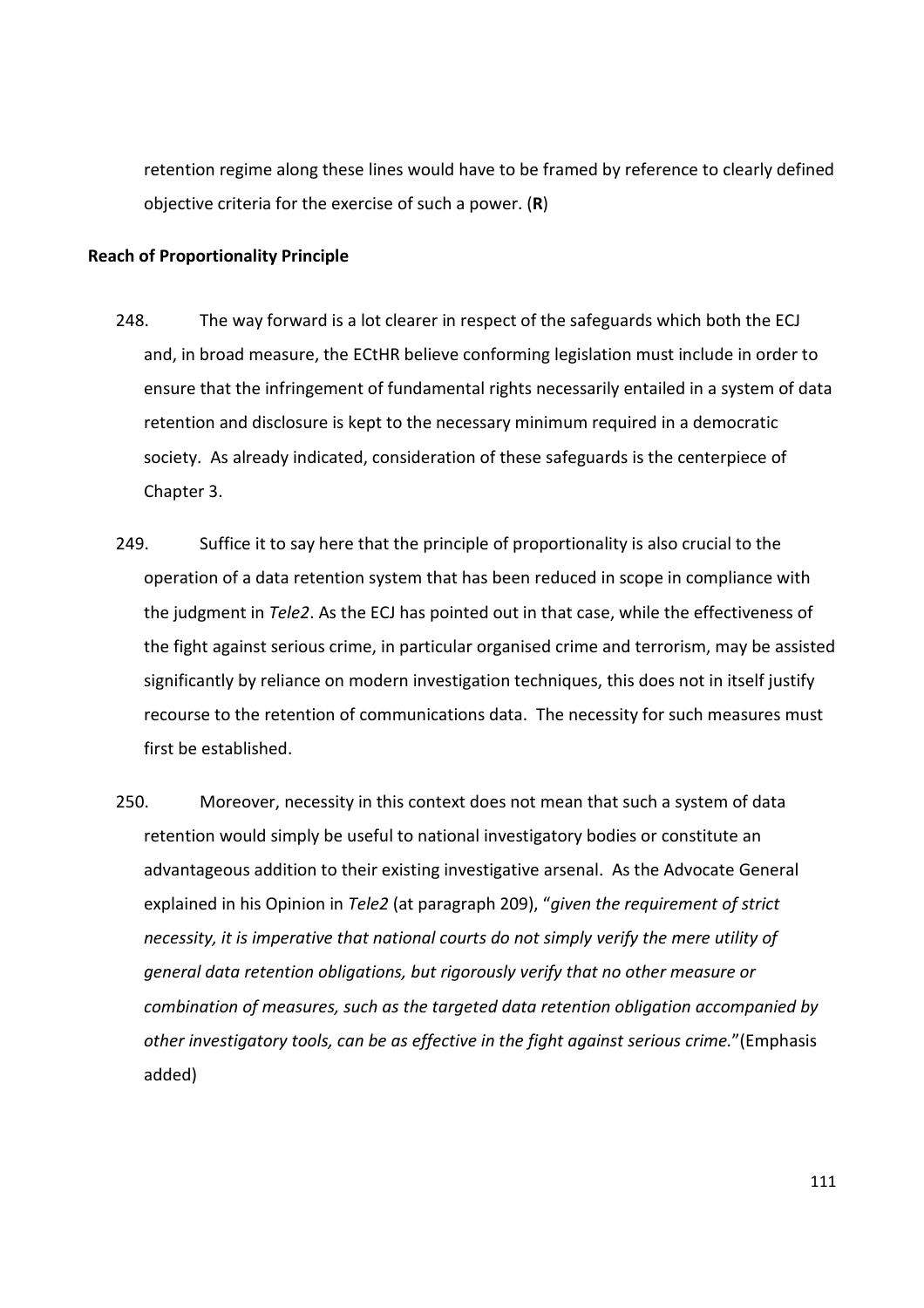251. As will be seen presently, the net effect of the ECJ's ruling in Tele2 is that, apart from limiting the scope of the system in the manner described above, the full force of the proportionality principle also applies to all of the operational features of any national system of communications data retention and disclosure.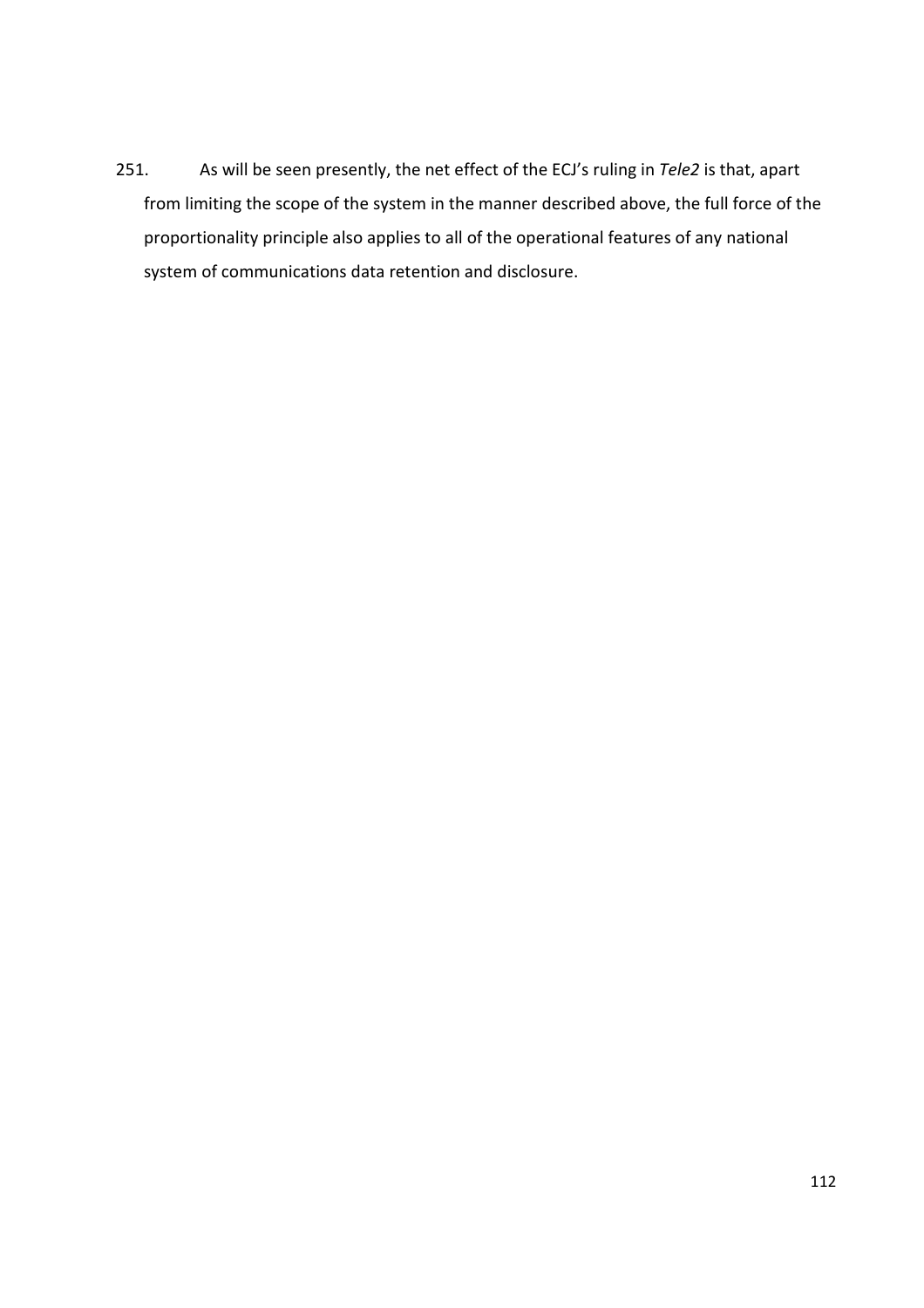# CHAPTER THREE: OPERATIONAL SAFEGUARDS

# INTRODUCTION

#### The New Landscape

- 252. It will be recalled that the Terms of Reference countenance the continuance of a statutory scheme for the retention and disclosure of private communications data, citing in this regard the requirement to take account of ''the need for statutory bodies with investigative and/or prosecution powers to have access to data in order to prevent and detect serious crime.'' It will also be recalled that the outer limits of communications data retention systems have been significantly affected by the decision of the ECJ in Tele2. Broadly speaking, private traffic and location data may no longer be automatically retained in respect of the public at large without exception or qualification.
- 253. However, it is important to recognise that Tele 2also countenanced the continuance of national systems of data retention and disclosure provided they are targeted at a segment or segments of the public (as distinct from the public at large) whose data can be clearly and objectively linked to serious criminal activity or the threat of such activity; and provided retention and disclosure are proportionate responses to those realities (at paragraphs 108-111 of the Judgment). It should also be recognised that there is nothing in Tele2that precludes targeted data retention and disclosure – in the sense just described for the various other purposes sanctioned by Article 15(1) of Directive 2002/58EC: viz., national or state security, defence, and public security.
- 254. Moreover, the ECJ in that case was at pains to point out at paragraph 91 of the Judgment - that a national legislative scheme designed along these lines must be configured in accordance with the fundamental rights guaranteed by Articles 7, 8 and 52(1) of the European Charter of Fundamental Rights. In the opinion of the Court, this was essential to ensuring: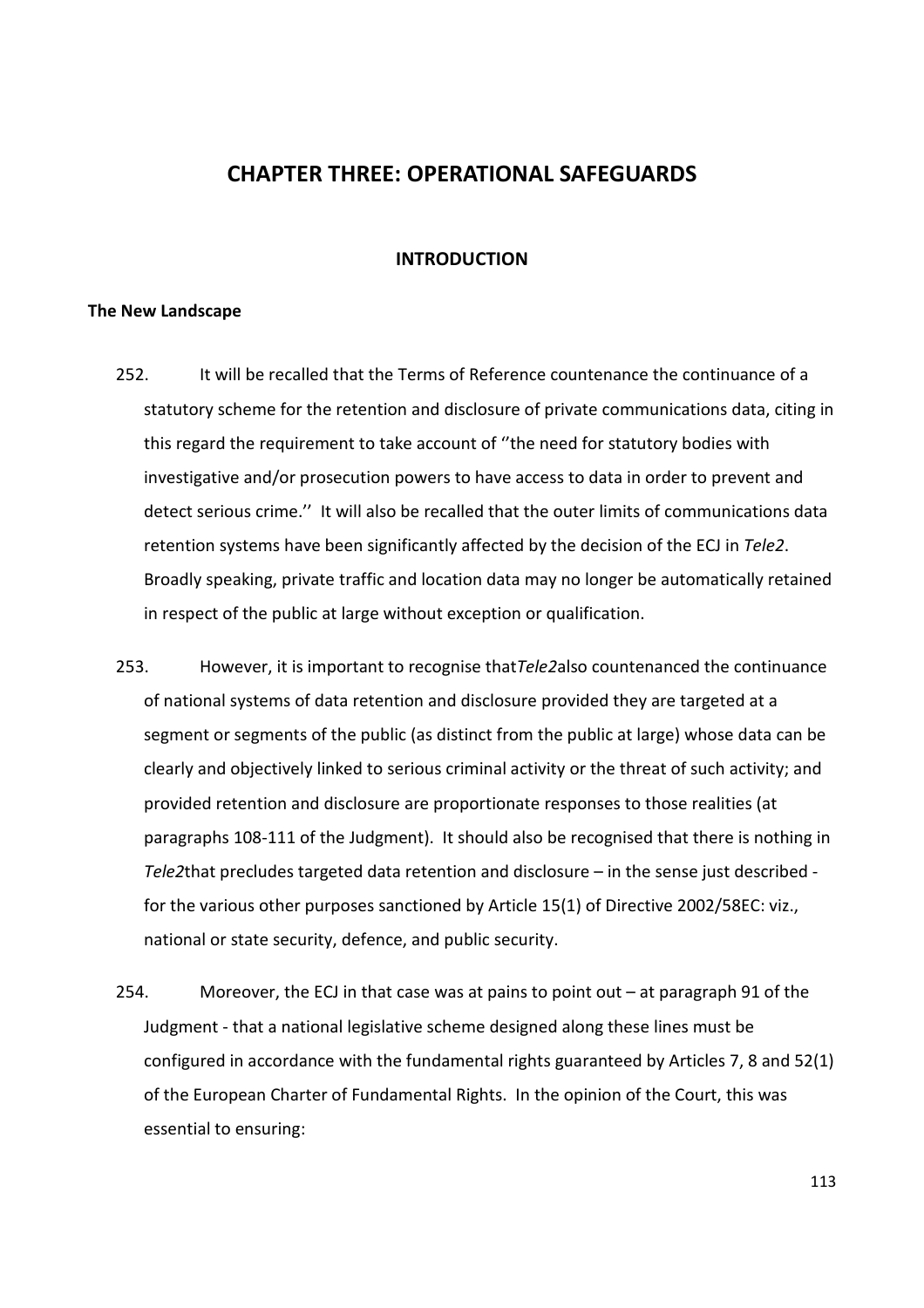- the operational integrity of the system, including the security and confidentiality of communications data during retention periods, and their prompt irreversible destruction following the expiry of such periods (at paragraph 122 of the Judgment);
- that retained data is securely stored within the European Union (at paragraph 114 of the Judgment);
- that retention of communications data is strictly limited to purposes set out exhaustively by Article 15(1) of Directive 2002/58EC (at paragraph 90 of the Judgment);
- that retention and access can be shown to be necessary for the achievement of legitimate statutory purposes (at paragraph 116 of the Judgment);
- that retention and access is proportionate to such purposes (at paragraph 115 of the Judgment);
- that appropriate safeguards for the protection of fundamental rights affected by data retention and disclosure have been installed (at paragraph 117 of the Judgment);
- that these safeguards are given the force of law (at paragraph 94 of the Judgment);
- and, save in cases of verifiable emergency, that access is subject to prior review by a court or independent administrative authority (at paragraph 120 of the Judgment).
- 255. In what follows, the key provisions of the 2011 Act will be examined in light of these considerations, with special attention being given to the likely shape of a data retention and disclosure system recast in accordance with the new legal landscape sketched now out by the ECJ in Tele2.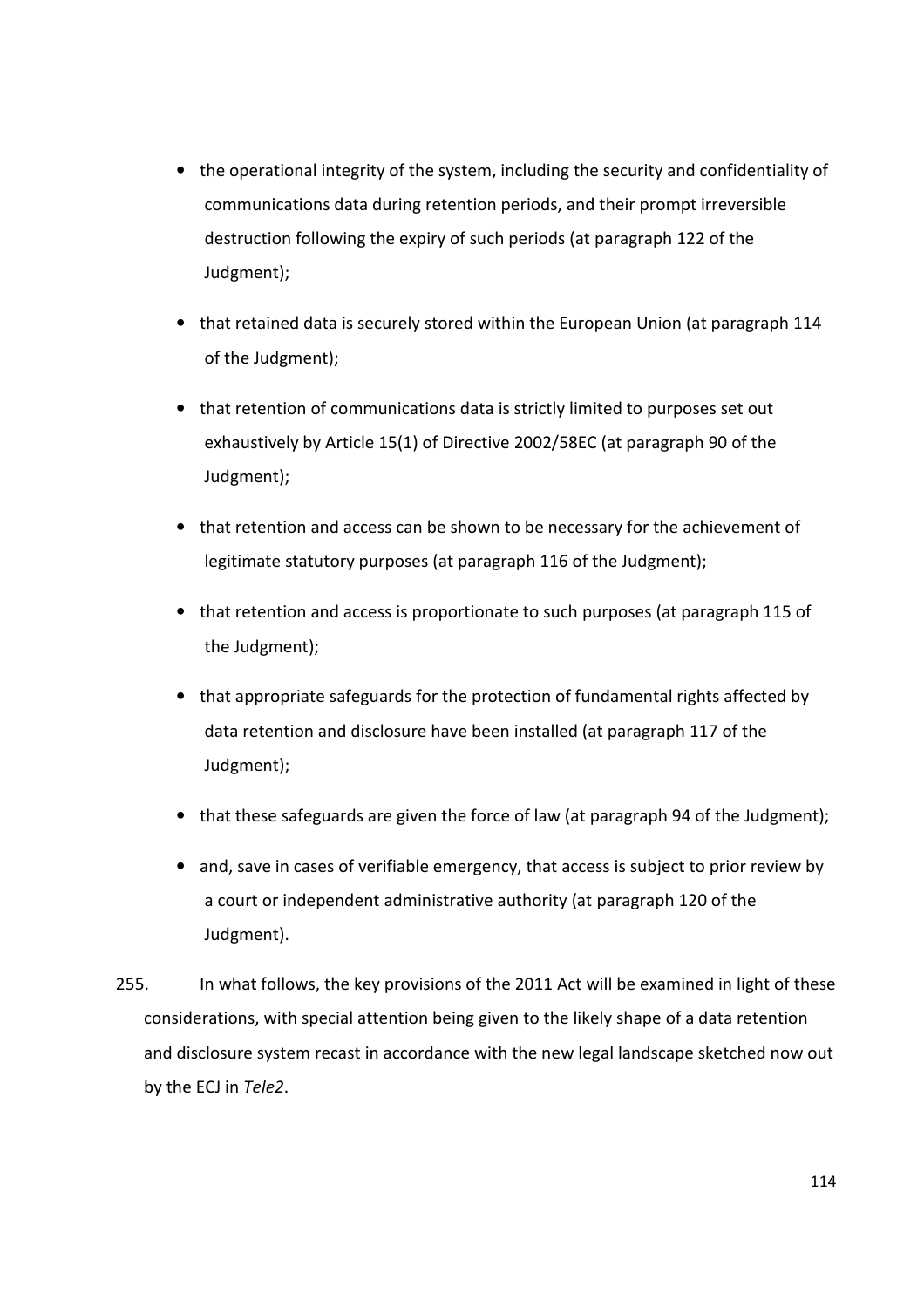#### Principal Frailties of the 2011 Act

256. Recitation of the principal frailties of the 2011 Act provides a useful prelude to the ensuing consideration of necessary safeguards. They include: allowing statutory bodies an effective power of self-certification when making disclosure requests; failure to provide for prior independent authorisation of disclosure requests; failure to adhere to the clear statement principle by permitting undue legislative scatter of the rules governing data retention and disclosure; failure to articulate sufficiently clear objective criteria governing the conditions, circumstances and purposes surrounding data retention and disclosure; failure to provide clear procedures and protocols for the statutory bodies given a right of access to retained data; failure to make provision for the notification of persons affected, either directly or indirectly, by disclosure requests; failure to make appropriate provision for a remedy for wrongful access to retained data; failure to provide for the storage of retained data within the European Union.

# DATA MANAGEMENT AND SECURITY

## Preliminary

257. Data management and security of retained data is of vital importance in protecting the rights of journalists and persons generally given the vast array of personal data collected and stored during the relevant statutory retention periods by companies in the private section, namely the Service Providers. When accessed by statutory bodies such as the Garda Siochana, it follows that retained data, including data which may contain intimate details concerning a person's private life, will inevitably have a significant level of circulation among investigators within these bodies. Hence the need to provide for high standards in securing and managing the confidentiality of retained data; as well as preventing leakage, misuse or unauthorized access – the need for such standards being both self-evident and a requirement of EU law.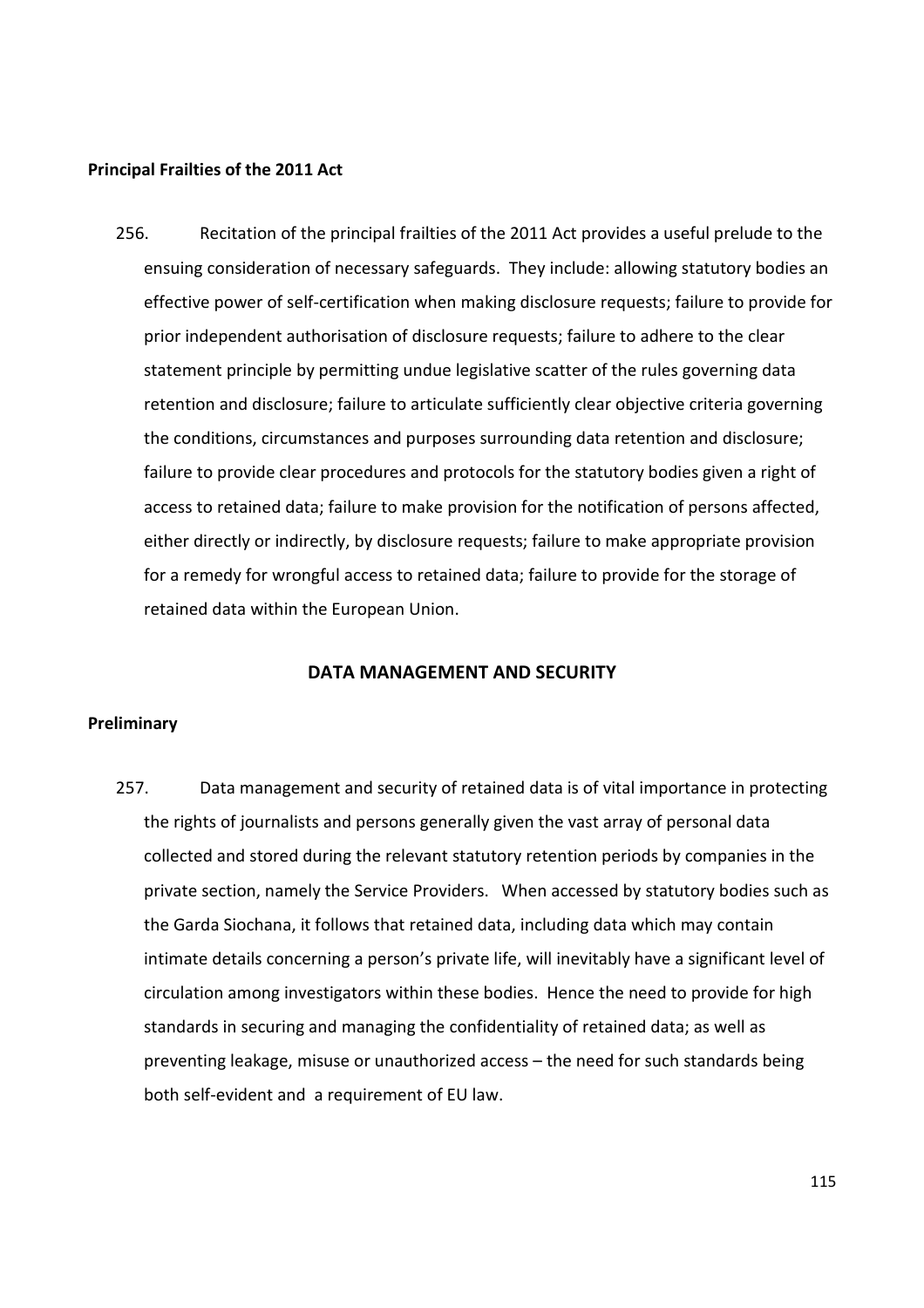258. There are various stages in the operation of a statutory system governing the retention and disclosure of retained data that are especially important from the point of view of guaranteeing the overall integrity of the system and maintaining public confidence in it. Broadly speaking, these stages comprehend the full array of measures designed to ensure that the vast corpus of private data retained by Service Providers is protected against misuse, abuse and unauthorized access.

# These include:

- The collection and storage of data by private communications companies, and the level and type of security attached to these operations
- The identification of the specific bodies or authorities to be granted statutory authorisation to access retained data and the respective statutory purposes for which they are entitled to seek such access;
- The framing of the criteria governing access to retained data, and the definition of key terms involved in their application;
- The point of decision in each individual case, having regard to applicable criteria, as to whether there are sufficient grounds in law for authorising access to retained data;
- The process and procedures to be followed by the body or authority seeking access to retained data;
- The rules and procedures pertaining to the safety and security of personal data following its disclosure to a requesting body or authority, including arrangements for differentiating between data relevant to the purpose for which it had been obtained and information irrelevant thereto;
- The dissemination of personal data to investigators and the like outside the central unit of the authority or body to which retained data has been disclosed, including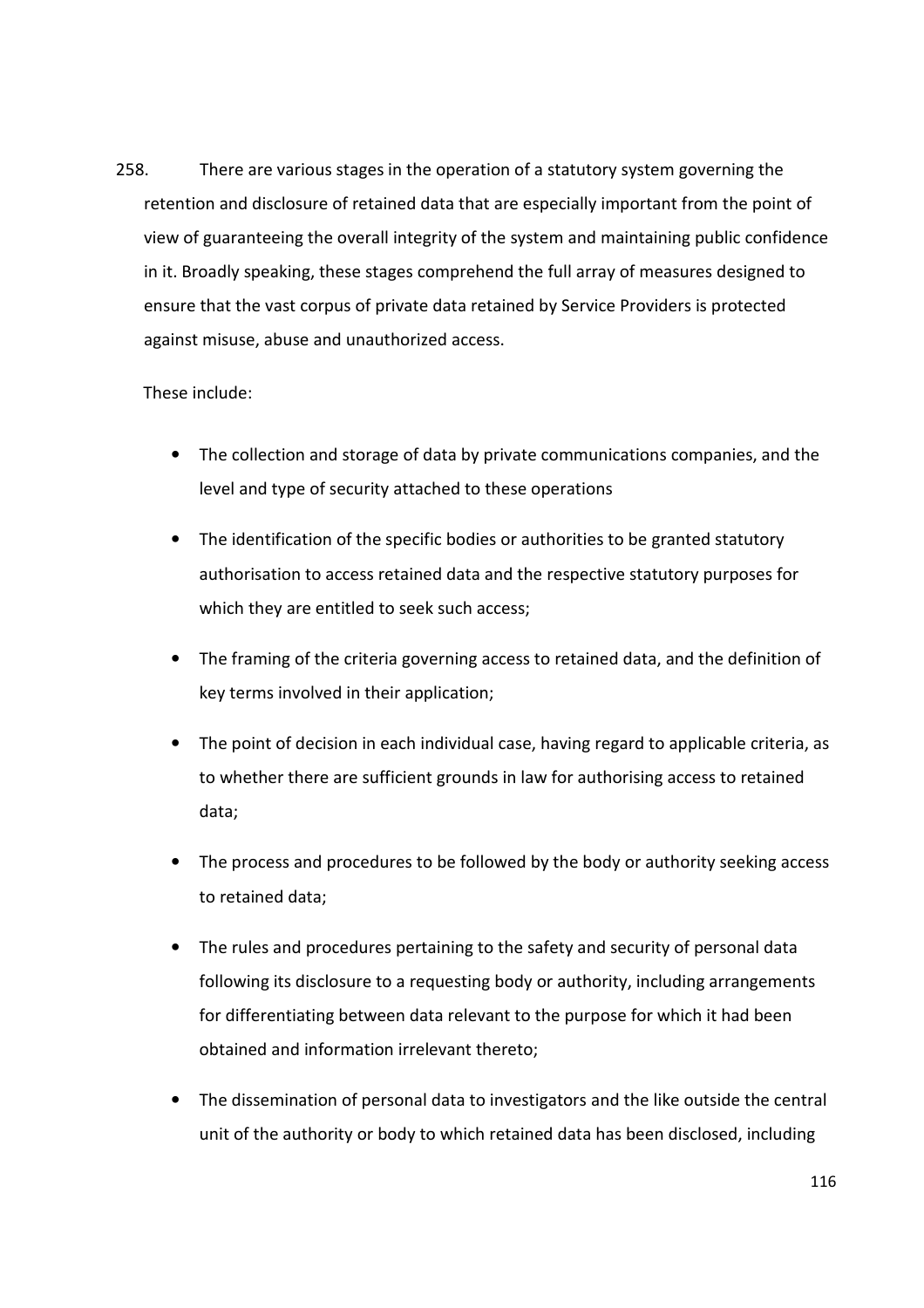arrangements for ensuring that information disclosed is relevant to the purpose for which it has been disclosed, and that its confidentiality is otherwise maintained;

• The arrangements governing the destruction of all data accessed by a body or authority when it is no longer required for the purpose for which it was obtained. (This may arise, for example, when it is found that the personal data contains no useful or relevant information to the purpose for which it had been obtained or after a criminal investigation has concluded with the trial and acquittal of the suspected person).

## Retention Periods

259. Section 3 of the 2011 Act sets out the retention periods for which Service Providers are obliged to retain the two categories of communications data to which the Act applies: viz., two years for telephone data, and one year for internet data. These were the maximum retention periods permissible under Directive 2006/24. As that Directive has been invalidated, there is now no express provision in EU law dealing with maximum, or for that matter, minimum data retention periods. In the result, provision for data retention periods in any new or amending legislation will have to be calibrated in light of the principle of proportionality. Accordingly, it will not be enough to show that the retention period is likely to be useful or efficacious in respect of the statutory objectives being pursued. Care should also be taken to ensure that, insofar as is practicable, any retention periods selected are objectively justifiable and are no longer than necessary for the purpose of securing those objectives. (R).

#### Service Providers

- 260. Section 4 of the 2011 Act requires Service Providers to adopt security measures in relation to communications data retained by them in accordance with section 3 of the Act.
- 261. In summary, section 4 provides that these measures shall be of the same quality and subject to the same security and protection "as those relating to the publicly available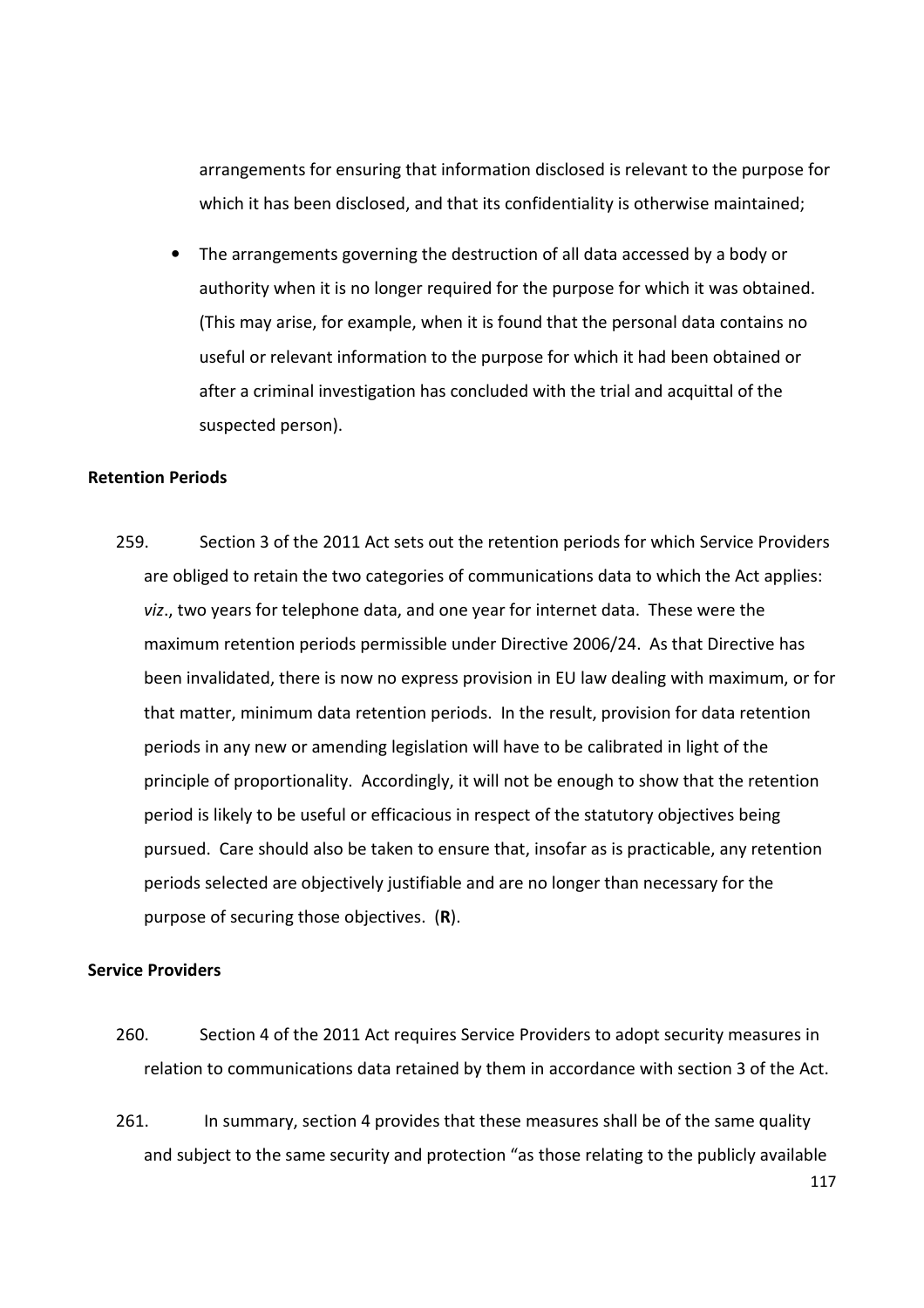electronic communications service or to the public communications network". The standards implicit in this requirement are not defined. Section 4 goes on to provide that retained data shall be subject to "appropriate technical and organisational measures" to prevent accidental or unlawful destruction or unauthorised or unlawful storage, access or disclosure. The section also provides that the data shall be subject to "appropriate technical and organisational measures" to ensure that they can be accessed by specified authorised persons only.

262. Although the data security requirement imposed on them by section 4 of the 2011 Act is stated in broad, non-specific terms, and leaves a wide margin of discretion as to how it should be interpreted, the Review is satisfied that Service Providers endeavoured to fulfil their data security obligations under the Act in the spirit of section 4. The security measures adopted by Service Providers for this purpose included:

- Providing that the call data recording system automatically streams data (with appropriate filters) into two separate databases - a billing database and a retained communications database, respectively;
- Regular destruction of retained data after the expiry of the statutory period specified in section 3 of the 2011 Act (except for data disclosed under section 6);
- Establishing a small dedicated team of authorised staff to act as a single-point-ofcontact within the company to deal with all disclosure requests and court attendance related to same;
- Ensuring that all authorised staff are security vetted;
- Ensuring that all relevant work is carried out in a secure environment where only authorised staff have access to the area where retained data is processed;
- Putting in place a user access management policy to ensure that the requirements of the Data Protection Act are adhered to;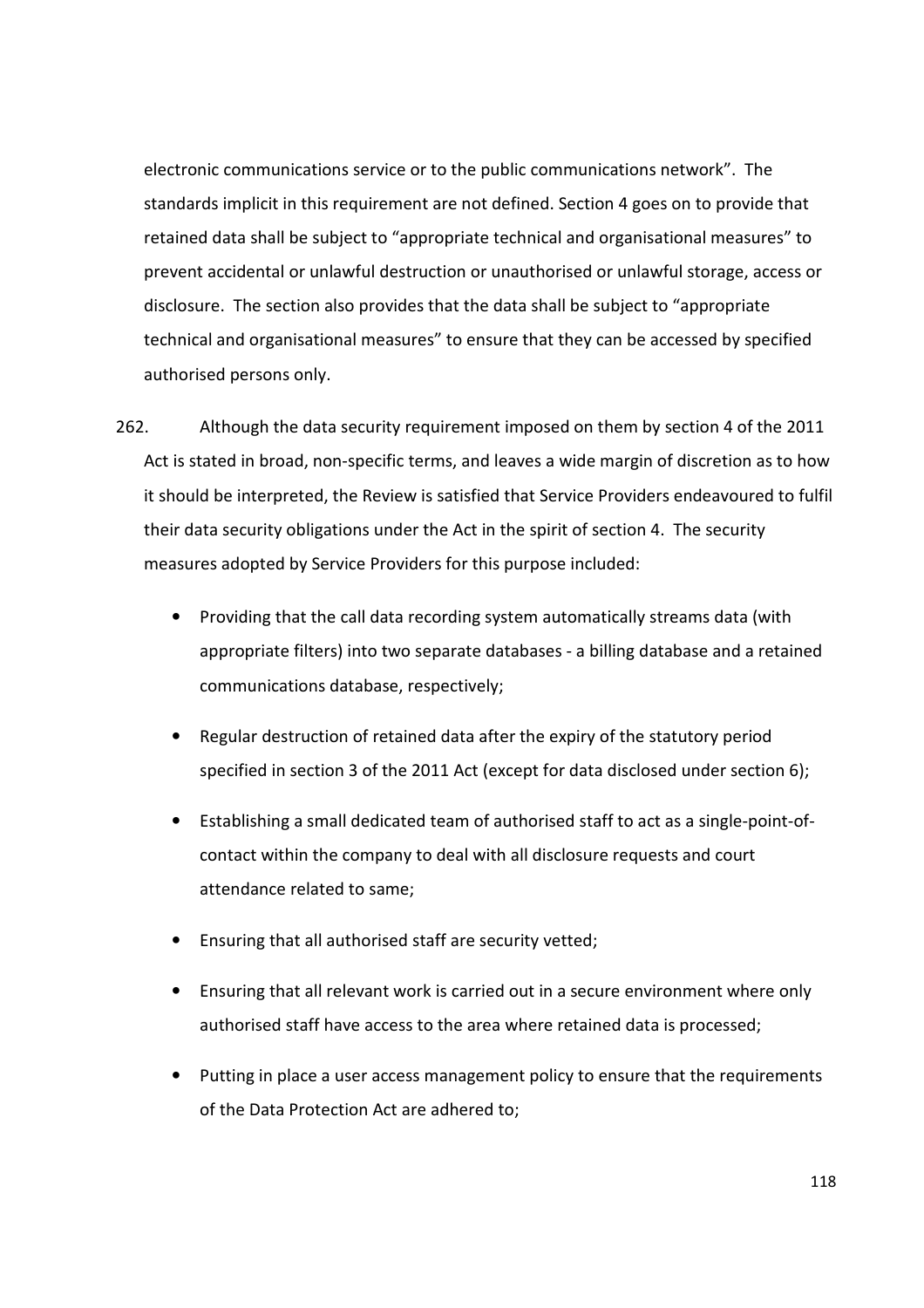- Conducting annual self-assessments supplemented by audits of data protection systems and procedures;
- Using encryption to ensure secure data transfer; and
- Attaining and maintaining the relevant ISO standards for data security.
- 263. It should be noted in this regard that the security obligations imposed on Service Providers by section 4(1)(a) to (d) of the 2011 Act are copied verbatim from paragraphs (a) to (d) of Article 7 of Directive 2006/24 to which the 2011 Act gives effect.
- 264. Article 7imposed on each Member State the obligation to "ensure" that Service Providers "respect, as a minimum, the following data security principles ...", going on to state the matters now replicated in section 4(1) of the 2011 Act. Note that the obligations arising under Article 7 are described as principles rather than standards. Note too that the effect of section 4 of the 2011 Act is to preserve the minimalist approach of the Directive to the issue of data security, and to transfer the State's responsibility for implementing the minimalist principles laid down in the Directive directly to Service Providers. Thus paragraphs (b) and (c) of section 4(1) of the 2011 Act simply require Service Providers to secure retained data by subjecting it to "appropriate technical and organisational measures", without mentioning any objective criteria for determining what might be appropriate in this context, let alone adopting specific processes or procedures that must be followed when addressing the issue of data security.

265. This aspect of Article 7 of Directive 2006/24 was heavily criticised by the ECJ in Digital Rights Ireland. According to the Court, regarding:

> "the rules relating to the security and protection of data retained by providers of publicly available electronic communications services or of public communications networks, it must be held that Directive 2006/24 does not provide for sufficient safeguards, as required by Article 8 of the Charter, to ensure effective protection of the retained data against the risk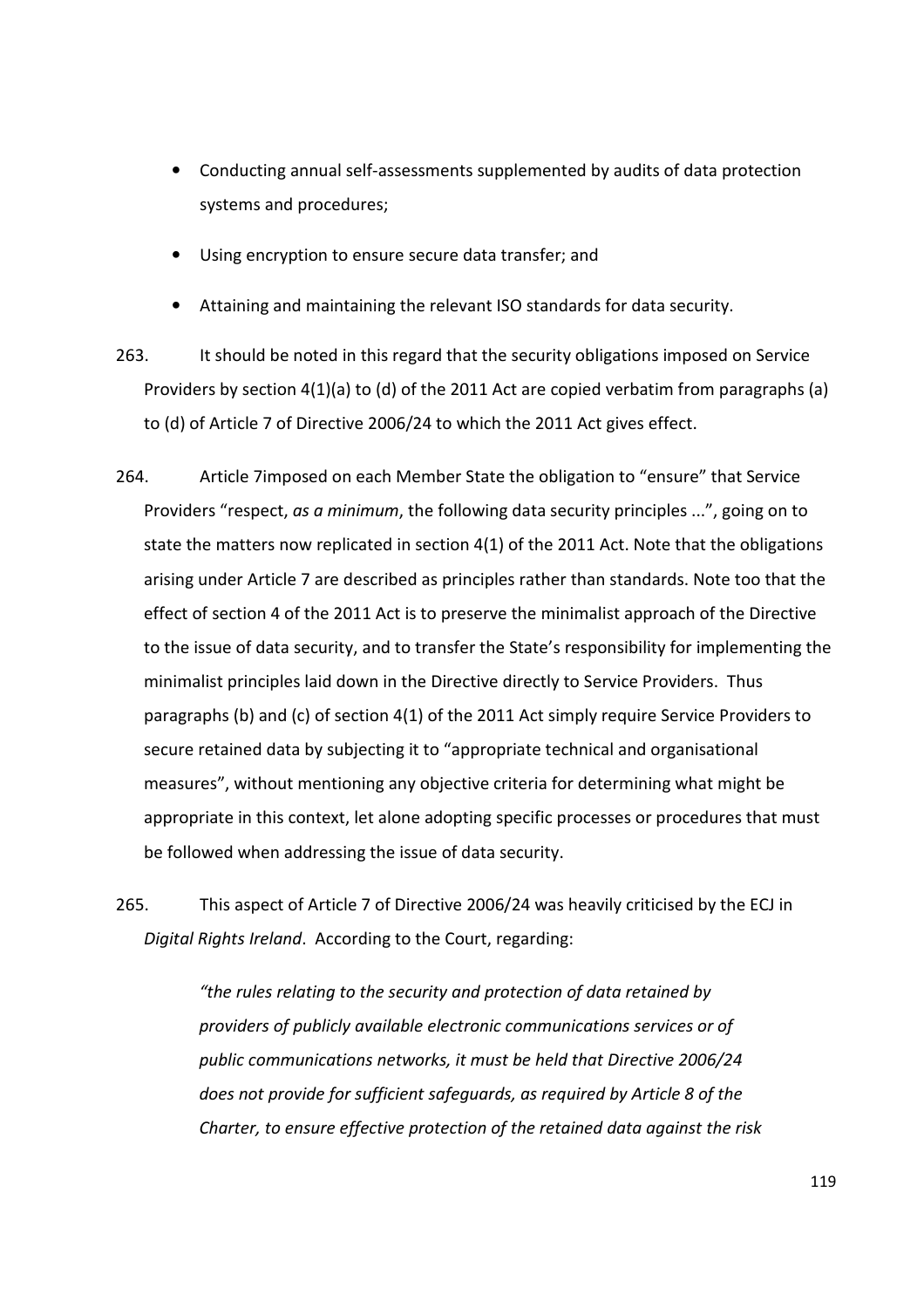of abuse and against any unlawful access and use of that data. In the first place, Article 7 of Directive 2006/24 does not lay down rules which are specific and adapted to (i) the vast quantity of data whose retention is required by that Directive, (ii) the sensitive nature of that data and (iii) the risk of unlawful access to that data, rules which would serve, in particular, to govern the protection of and security of data in question in a clear and strict manner in order to ensure their full integrity and confidentiality. Furthermore, a specific obligation on Member States to establish such rules has also not been laid down."

- 266. Given that it simply transposes them into Irish law, these observations apply with equal force to the security principles which section 4(1) of the 2011 Act purports to impose on Service Providers in this country.
- 267. These criticisms might be amplified to the effect that the detailed rules governing data security to which the ECJ alluded, together with the obligations imposed on Service Providers in this regard, should be incorporated into the enactment establishing a data retention and disclosure scheme. This arrangement would help to build public confidence in the system by providing that the strict security standards to be observed by Service Providers have the force of law. (R)
- 268. To say the least, given the legitimate criticisms which the ECJ made of Directive 2006/24, the corresponding section 4 of the 2011 Act must be considered inadequate in respect of the security obligations and standards it seeks to impose on Service Providers. Moreover, the imposition of substantive security obligations based on objective criteria is crucially important for the proper monitoring and supervision of compliance with those obligations by an independent authority. The obligation on the State to impose these standards on Service Providers now arises from Article 4 of Directive 2002/58 from which – as the ECJ pointed out in Tele2, at paragraph 122 of the Judgment – there may be no derogation. The Court went on to state: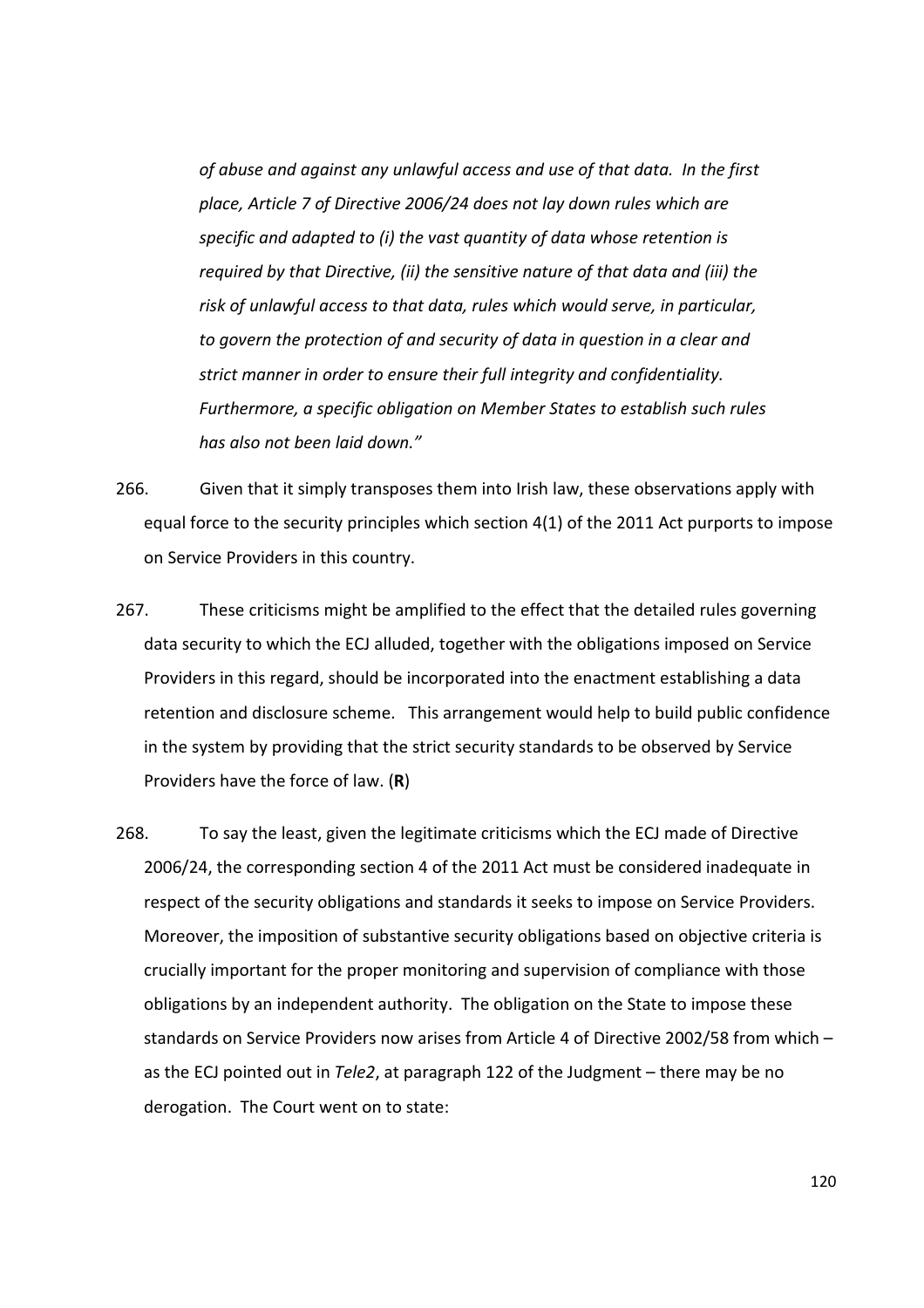''Given the quantity of retained data, the sensitivity of that data and the risk of unlawful access to it, the providers of electronic communication services must, in order to ensure the full integrity and confidentiality of that data, guarantee a particularly high level of protection and security by means of appropriate technical and organizational measures.''

269. As we have seen, however, the State did not specify data security measures in the 2011 Act. It merely restated the principles which Directive 2006/24 said should be observed in this regard, while at the same time handing responsibility for defining data security standards to private Service Providers without any accompanying rules and safeguards specifically tailored to that end. Bearing in mind that the 2011 Act was designed to establish a system of automatic and indiscriminate data retention affecting the public at large, the approach to data security taken by its progenitors can, at best, be described as nonchalant. In the opinion of the Review, if the State wishes to create a communications database – even one with a reduced footprint in line with the decision in Tele2 – it must take full responsibility for ensuring that specific rules governing data security are clearly set out, cast in the form of verifiable standards, accompanied by appropriate safeguards, and are understood and applied as such by Service Providers.  $(R)$ 

## Factoring in Tele2

270. The data security measures identified by the ECJ in Digital Rights Ireland have been superseded by the specific standards laid down by that Court in Tele2. These are based on the provisions of Article 4 of Directive 2002/58. In Digital Rights Ireland the ECJ was referring to standards which must be contained in an EU measure imposing an obligation on Member States to retain data on foot of Directive 2006/24, an obligation that no longer exists since that Directive was invalidated. In contrast, Tele2 sets out standards for national legislation providing for the retention of communications data as an exceptional measure pursuant to Article 15(1) of Directive 2002/58. There is no longer an obligation on Member States to make provision for a system of communications data retention but if they choose to do so it can only be done by way of an exceptional targeted measure.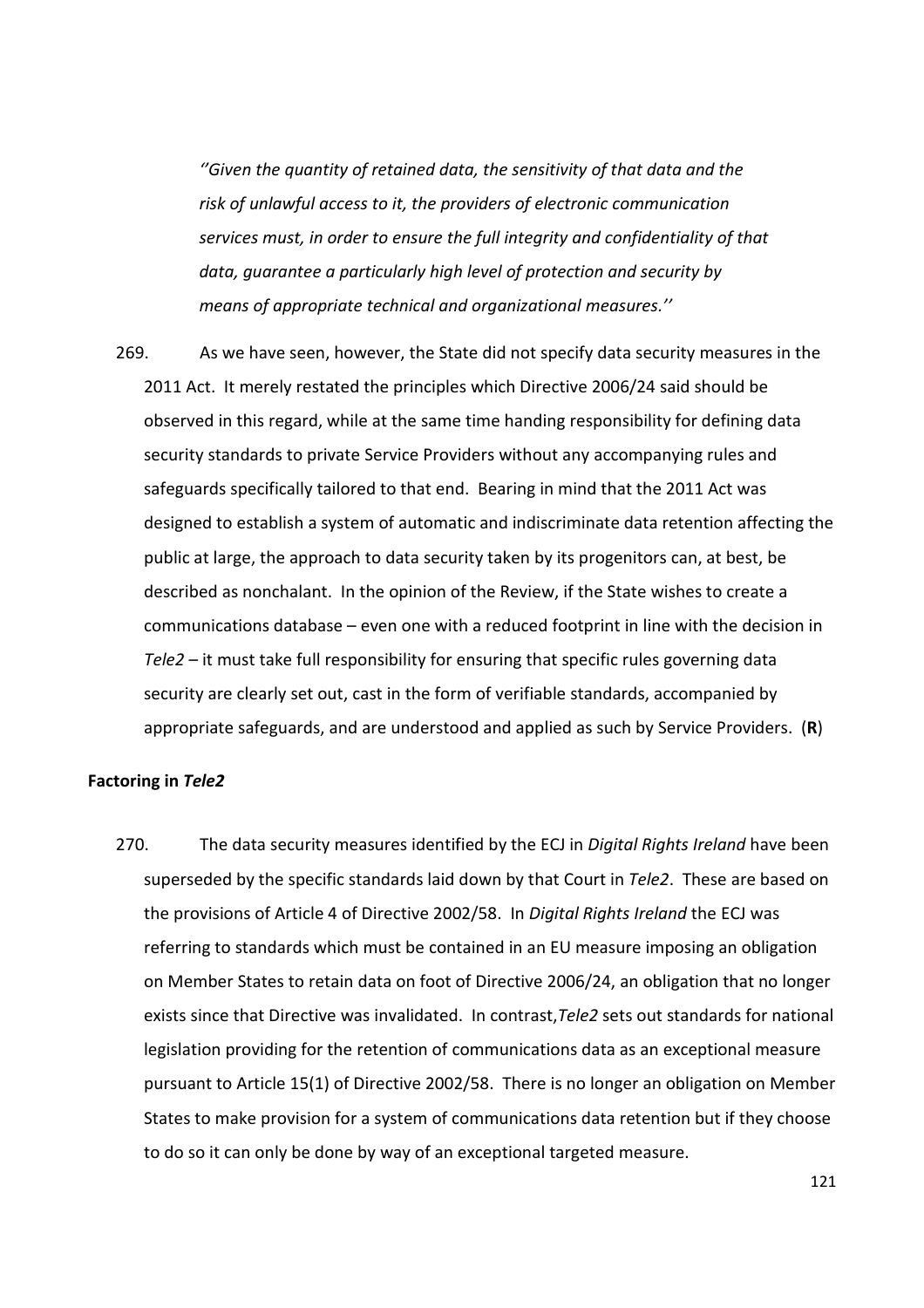- 271. In consequence, when introducing an exceptional measure on foot of Article 15(1) of Directive 2002/58 Member States must also ensure full compliance with the provisions of the Directive dealing with the security and confidentiality of retained data: viz., Article 4(1) and 4(1)(a). As the ECJ pointed out (at paragraph 122 of the Judgment), those provisions require Member States to ensure that Service Providers take appropriate technical and organisational measures in order to ''guarantee a particularly high level of protection and security'' against unlawful access.
- 272. As already indicated, this can only be effectively done by enumerating the security standards and procedures with which Service Providers are obliged to comply in national legislation. In order to ensure that they reflect best practice in the information technology industry, these standards and procedures might be drawn up in consultation with the industry. Crucially, they should amount to a set of clearly stated substantive obligations based on objective criteria Service Providers are strictly required to meet, rather than, as at present, a collection of self-imposed measures which Service Providers themselves deem appropriate. In short, legal clarity and detailed obligation on the issue of data security should replace the current system of individualised discretion. (R) Legislative provisions designed along these lines need not be overly prescriptive, but they must be coercive in the sense that they promote strict compliance with required standards, and, as will be seen presently, thus facilitate meaningful oversight and review by an independent supervising and monitoring authority. (R)

#### Data Destruction

273. Before considering the general role of an independent body charged with supervising and monitoring data security compliance by Service Providers, the importance of two additional security measures should be considered in the context of promoting the overall integrity of a data retention system, on the one hand, and limiting interference with the fundamental rights necessarily affected by it, on the other.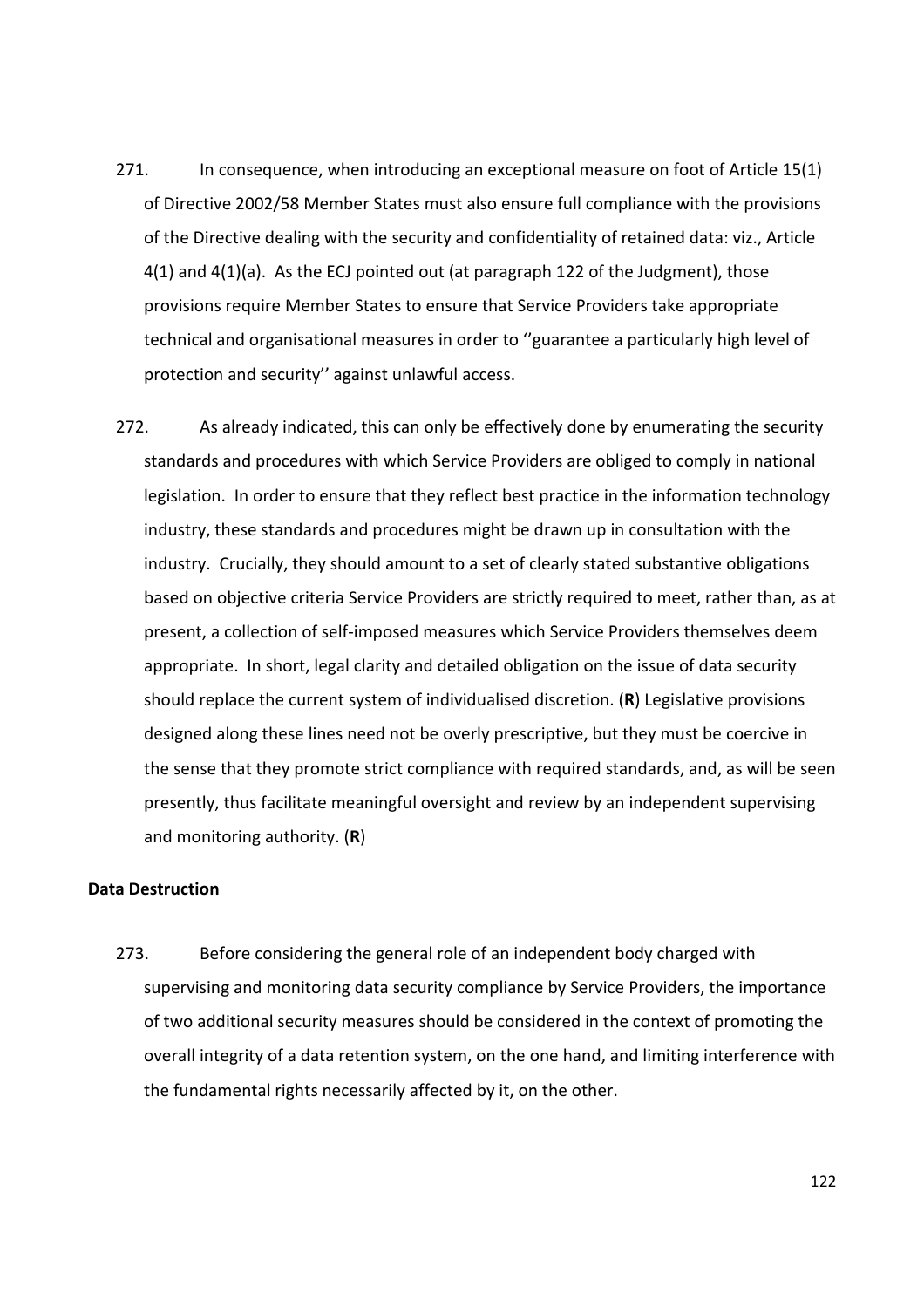274. The first of these is the need for a comprehensive requirement to destroy all retained data at the expiry of the relevant statutory retention period, and to ensure that all data retained beyond this point, in accordance with the statutory purposes for which it was originally accessed, is destroyed when no longer required for those purposes. The first part of this requirement is currently met by section 4(1)(d) of the 2011 Act which provides that all retained data shall be destroyed by the Service Provider after a retention period of two years and one month in the case of telephone data, and a period of one year and one month in the case of Internet data.

#### Spent Data

- 275. However, that provision makes an exception in respect of data which has been accessed and preserved as a result of a request pursuant to section 6 of the Act – which sets out the terms and conditions governing disclosure requests by the various statutory bodies recognised for that purpose. The settled practice in this regard is for the Service Provider to retain a so-called "golden copy" of data released - for example, to the Gardaí on foot of a disclosure request, thus providing a basis for verifying its authenticity in the event that this was required in subsequent legal proceedings. In the opinion of the Review, this is a security lacuna that should be closed. Service Providers should be legally obliged to destroy retained data once retention is no longer required for the statutory purposes for which the data were originally released. (R)
- 276. As matters stand, a significant volume of data released pursuant to section 6 would qualify as spent data in this sense. For example, data pertaining to a criminal investigation which has been concluded without prosecution, to an accused who has been prosecuted and acquitted, or to a person perceived to be a serious threat to the security of the state who ceases to be so considered would fall into this category. It should also be noted in this connection that communications data does not pertain exclusively to the individual or individuals in respect of whom the data were originally obtained. In the nature of things, third parties are also affected by the disclosure of retained data, and thus have a legitimate interest in the timely destruction of spent data.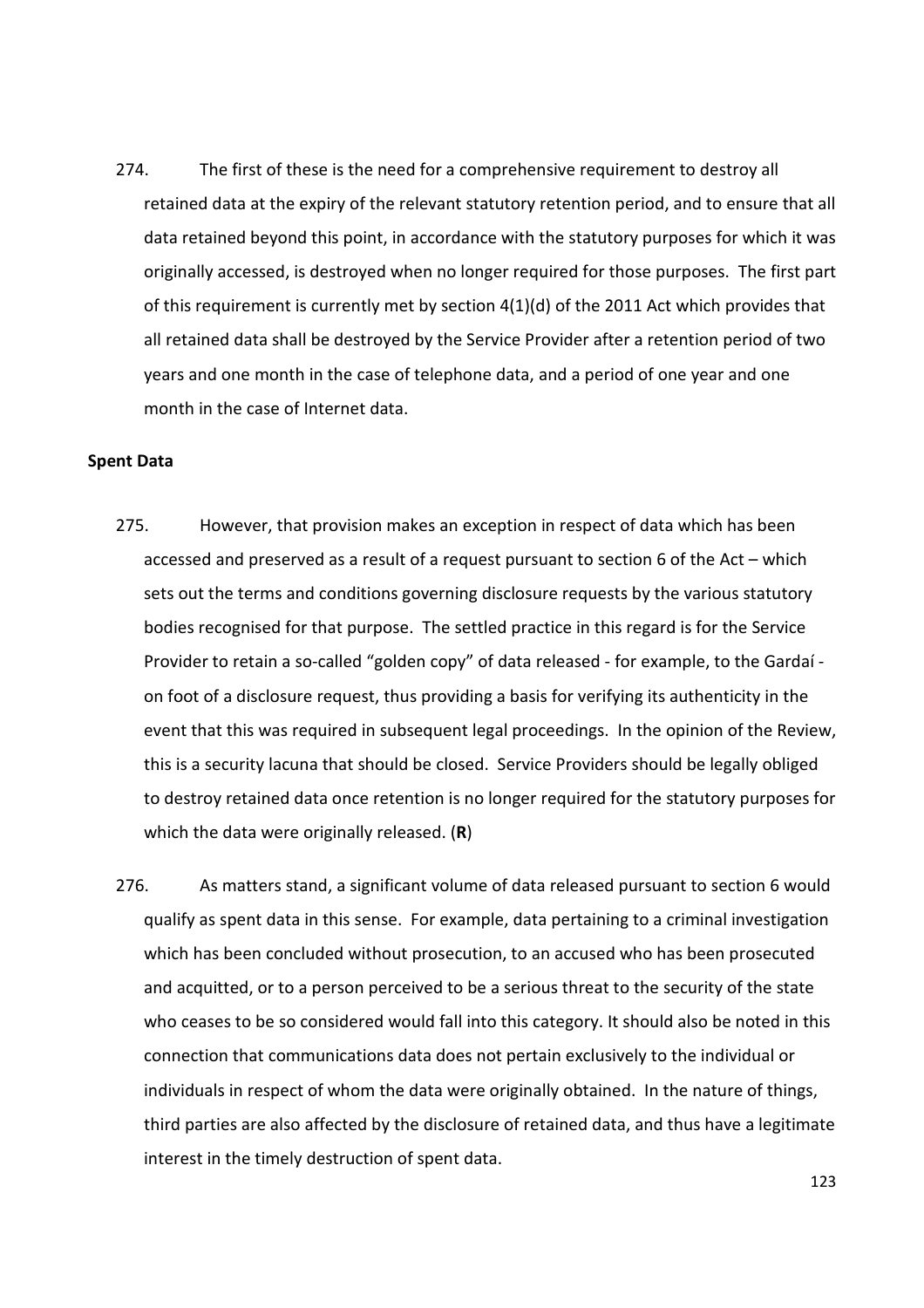277. It goes without saying that Service Providers can only be expected to destroy spent data when notified by an accessing body that the data in question are no longer required for the statutory purpose for which they were originally obtained. Accordingly, Service Providers should be placed under a statutory obligation to destroy data which has been "accessed and preserved" – in the language of section  $4(1)(d)$  – once notified by the accessing body that they are no longer required for their original purpose.  $(R)$  By virtue of section 2(1)(c) of the Data Protection Act 1988 data controllers are already prohibited from keeping data for longer than legitimate purposes require. However, this provision applies to data controllers generally and does not take account of the specific context of data retention under the 2011 Act. The argument here is for the express inclusion of a provision for the destruction of spent data in the principal enactment governing data retention and disclosure for the specific purpose of fighting serious crime and the other purposes recognized by Article 15(1) of Directive 2002/58. (R) Of course, it is for accessing bodies to determine when data no longer serves its original purpose, and their duties in this and related matters are considered in detail below.

#### Data Storage

- 278. The second additional security measure is that communications data retained on foot of a statutory obligation should be stored within the State. This follows from the ruling of the ECJ in Tele2 (at paragraph 122 of the Judgment) that national legislation must make express provision to store retained data within the EU. The 2011 Act fails to provide for this. The Review understands that, although there is no statutory obligation to do so, in practice Service Providers routinely store retained data within the State. However, given that the technological capacity now exists to arrange for data storage outside the State or, indeed, outside the European Union, the risks attendant upon the current regime are obvious. Data storage and access rules in countries outside the EU may not be accompanied by the safeguards now required by EU law.
- 279. Moreover, it should be borne in mind in this regard that the ECJ ruled in Tele2 that national authorities are ultimately responsible for ensuring that there are adequate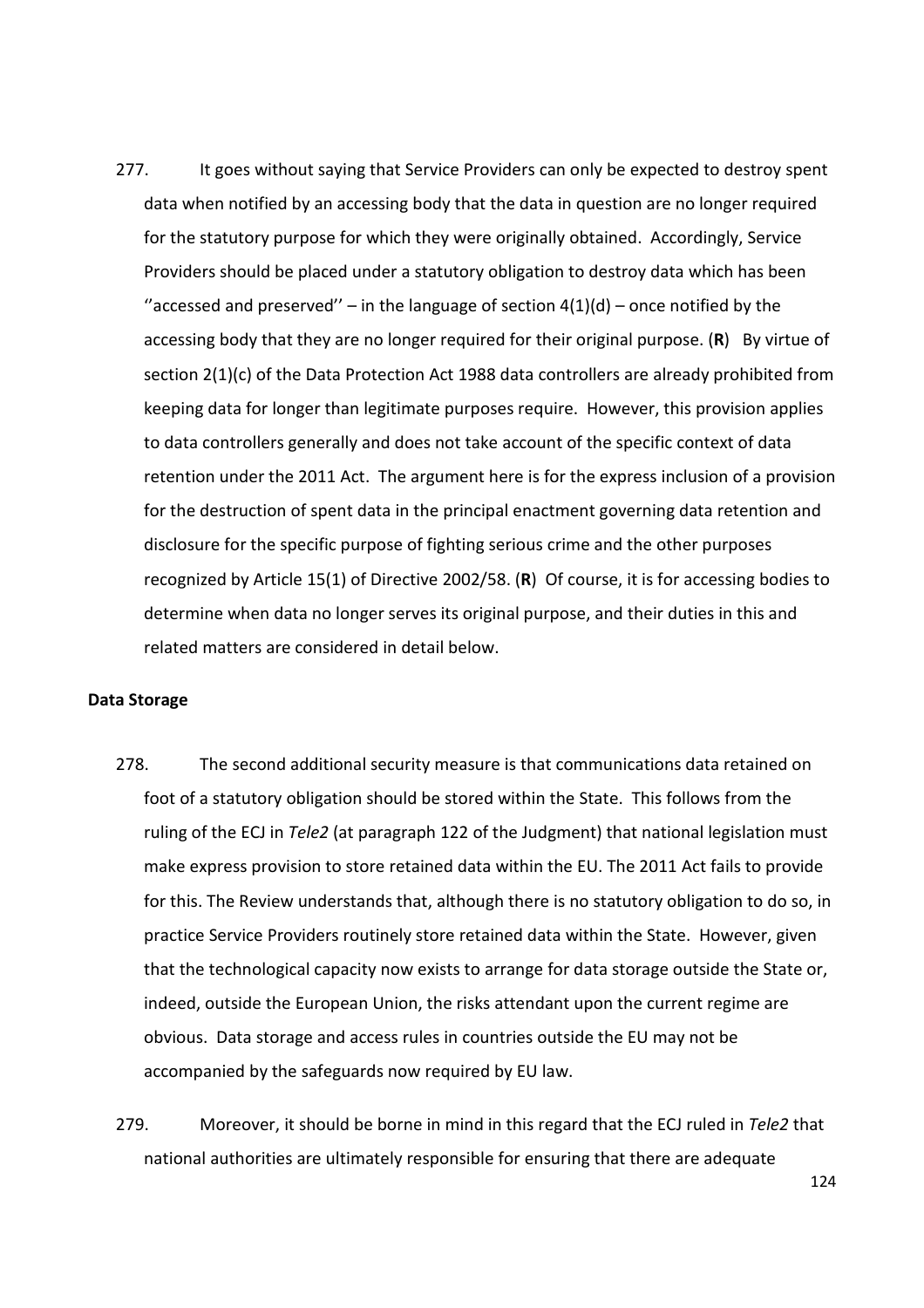statutory and other provisions in place to ensure the security of the communications data retained by Service Providers. This involves, *inter alia*, the enforcement of national legal measures in the case of a breach of security and the supervision of Service Providers' compliance with any such measures by an independent national supervisory authority. In these circumstances, in order to facilitate the observance and enforcement of these measures, it is recommended that retained data should be stored within the State.  $(R)$ 

#### Recommendations on Data Security

- 280. Provision should be made by legislation for the introduction of substantive security measures, including standards and procedures based on objective criteria, to be observed by Service Providers so as to ensure a particularly high level of protection and security of retained data against the risk of abuse and unlawful access or use.  $(R)$  The security measures which Service Providers are required to implement should be clearly stated in the principal enactment governing data retention and disclosure for specified statutory purposes. (R) In addition to their existing obligations to destroy data at the expiry of retention periods, Service Providers should be placed under a statutory duty to destroy spent data, i.e., data which has been "accessed and preserved" but in respect of which the accessing body has given notice that the data in question are no longer needed for statutory purposes. (R)
- 281. Legislation should specify that retained data must be stored in Ireland, thus ensuring that it is secured and that access to it is limited in accordance with the relevant criteria and safeguards laid down in Irish law.  $(R)$

## Independent Supervisory Authority

282. The lack of a sufficiently robust legal basis for periodically monitoring and auditing the quality and effectiveness of the security measures adopted by Service Providers has already been mentioned. In this connection Article 9 of Directive 2006/24/EC imposed an obligation on Member States to designate "one or more public authorities" to be

125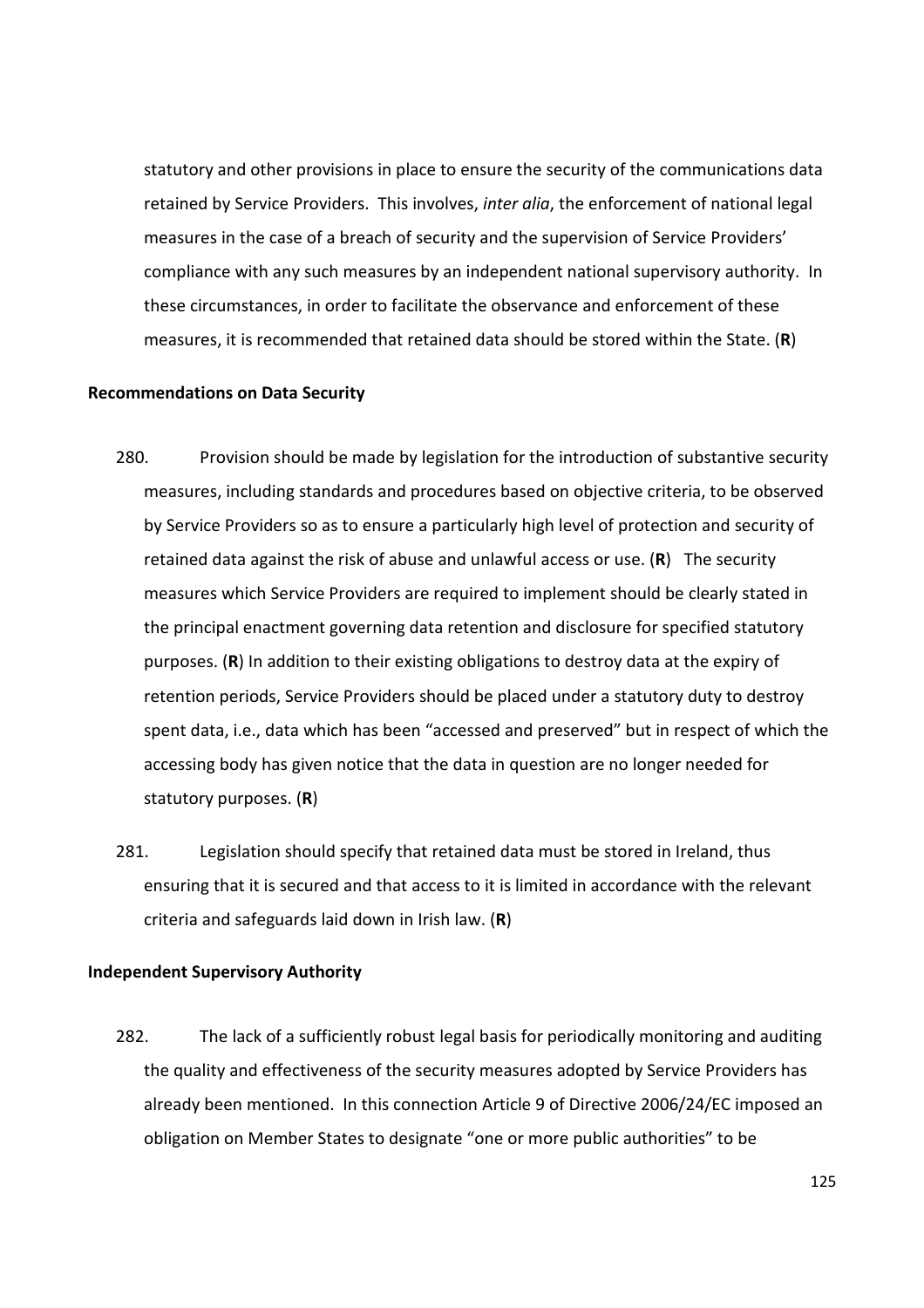responsible for "monitoring" the application of security provisions adopted pursuant to Article 7 of the Directive, while at the same time giving them the option of assigning this role to national bodies already charged with general responsibility for data protection. Although that Directive no longer applies, as explained hereunder Article 9 embodied a fundamental requirement of EU law on independent monitoring of data security obligations.

- 283. It will be recalled that section 4(2) of the 2011 Act sought to give effect to this obligation by naming the Data Protection Commissioner as the relevant designated national supervisory authority for overall monitoring of data security. As already indicated, the allocation of responsibility to the Data Protection Commissioner by section 4(2) was done in a perfunctory and inadequate manner, not least because no attempt was made to define the Commissioner's supervisory powers or to specify the criteria against which security compliance by Service Providers was to be measured having regard to the nature of a statutory system of retained communications data.
- 284. Admittedly, the Data Protection Acts confer a range of powers and responsibilities on the Data Protection Commissioner which apply to data generally, including data retained under the 2011 Act. These powers and responsibilities are set to be expanded in line with the provisions of General Data Protection Regulation 2016/679/EU and Directive 2016/680/EC on the processing of data in connection with the prevention and investigation of crime, both of which will come into force in 2018.
- 285. Whether a more clearly defined oversight role in regard to the security of retained communications data should be conferred on the Data Protection Commissioner, or whether it might be better discharged by another specialist body properly resourced for that purpose, is a matter of policy choice. The crucial issue is to ensure that the duties assigned to an independent supervisory body are clearly stated in legislation, that sufficient resources (including specialist resources) are provided, and that the supervisory powers and sanctions essential to the discharge of these duties are both substantive and effective. As the ECJ pointed out in Tele2 (at paragraph 123 of the Judgment), meaningful oversight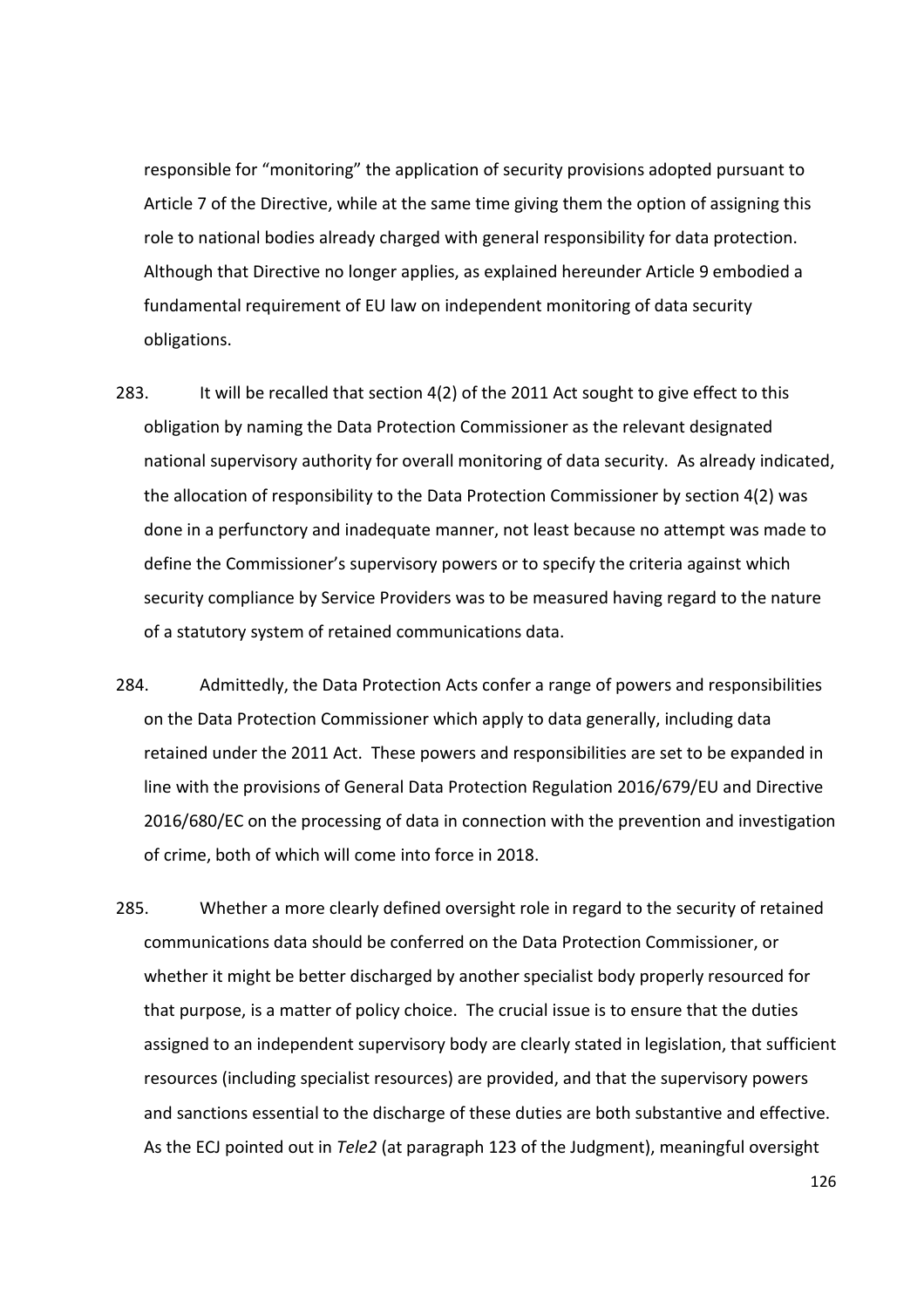in the matter of the security of retained communications data entails ''review, by an independent authority, of compliance with the level of protection guaranteed by EU law''; citing in this regard Article 8(3) of the European Charter of Fundamental Rights as establishing ''an essential element of respect for the protection of individuals in relation to the processing of personal data.'

- 286. In short, while the imposition of clearly stated objective standards on Service Providers is a necessary condition of data security, it is not a sufficient condition. Given the importance attached to the issue by European law and jurisprudence, national legislation must also provide for a robust form of monitoring and supervision of Service Providers by an independent authority with a clearly defined role and expressly associated powers and duties.29 Providing the necessary resources, including expert personnel, for such effective monitoring and supervision is essential. (R)
- 287. Such a body should be required to review all security and related measures put in place by Service Providers for the purpose of complying with any relevant statutory obligation. It should also have the power to give directions concerning procedures and protocols which it deems should be adopted by Service Providers for that purpose. (R) Clearly, there is a need for detailed rules governing the internal processes and procedure to be followed by Service Providers when handling retained data. These include rules and protocols on the personnel designated to access retained data, either in response to an official data request or for the purposes of data management or record keeping or any other lawful purpose. (R) Measures are also required to prevent breaches of security, and, where such breaches occur, to facilitate detection of improper or unlawful access both from within and/or outside Service Providers. In addition, protocols will be required for reporting security breaches to the independent supervisory authority. (R)

l

<sup>29</sup> United Nations Larue Report, council of Europe Resolutions, the ECJ, the ECtHR and national courts.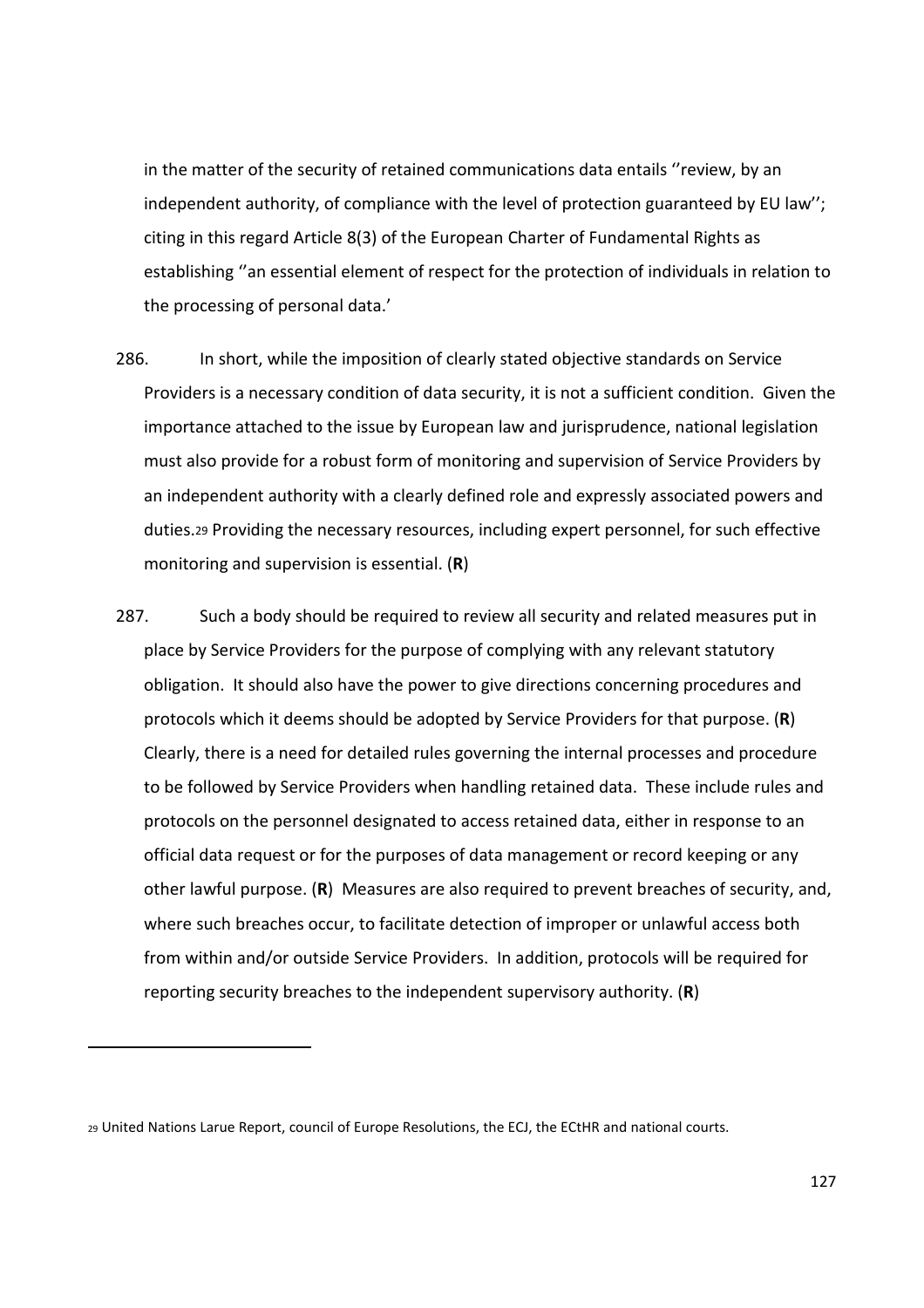- 288. The primary recommendation is that there be a designated independent authority the Data Protection Commissioner or another independent authority - with defined powers and obligations, and appropriate resources and expertise, charged with monitoring the conduct of data security by Service Providers. This body's statutory brief should include the preparation of an annual review of Service Providers' compliance with their security obligations in respect of retained private communications data.(R)
- 289. In order to facilitate the role of an independent monitoring authority Service Providers should be required to prepare (ideally in consultation with the designated independent authority) a Compliance Statement describing and explaining in detail the security measures (including procedures and protocols) which they have put in place with the aim of fulfilling all the elements of their statutory obligations.  $(R)$  This Statement should be updated or amended when any changes in those security measures occur. In any event, it should be reviewed by the Service Providers themselves on an annual basis. The Compliance Statement when first drawn up, and upon any subsequent amendment thereto, should be furnished to the independent authority designated to monitor observance by Service Providers of their statutory obligations in this regard. As a matter of course, the current extant version of the Compliance Statement should be sent annually to the designated authority. (R)
- 290. These Statements should be used as a set of reference points by the independent authority when reviewing the practical measures needed to ensure compliance by Service Providers with the level of security required by statute. They should also be used to guide oversight and, where necessary, investigation by the independent authority in the matter of security compliance by Service Providers. (R)
- 291. It should be noted that preparation of a Compliance Statement of the type being recommended here would not place an undue burden on Service Providers. In essence what is being proposed is a formal extension of current practice: viz., the preparation of a comprehensive written document setting out the measures (many of which have already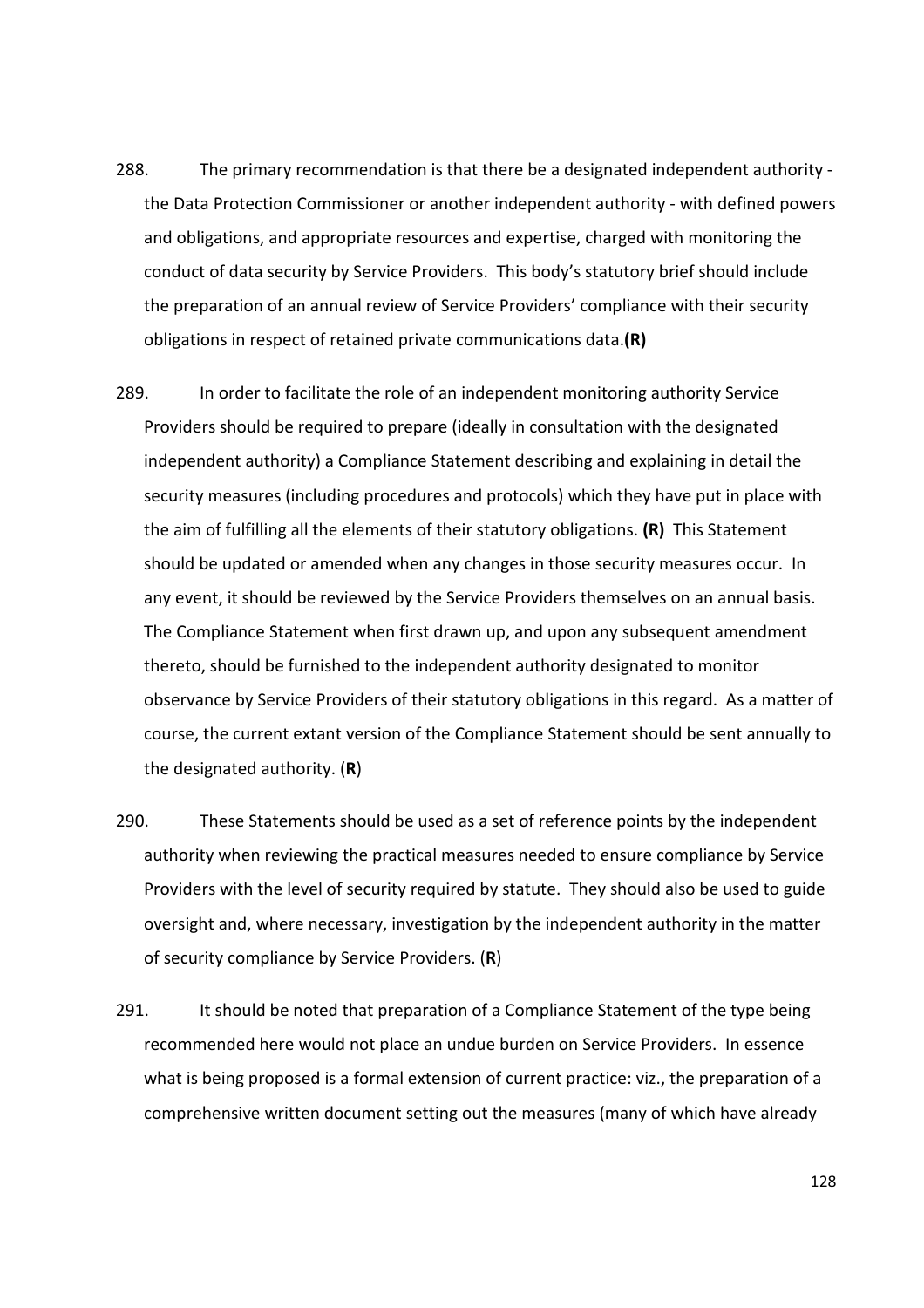been adopted in compliance with section 4 of the 2011 Act) put in place to guarantee the security of retained data in line with statutory requirements.

## Recommendations on Independent Monitoring Authority

- 292. A supervisory authority, whether it be the Data Protection Commission or another independent authority, should be expressly designated as a monitoring authority in respect of security compliance by Service Providers in the matter of retained data. (R) The authority should be given defined powers and duties, and endowed with appropriate expertise. (R) Its duties should include periodically monitoring observance by Service Providers of their obligations regarding the security of communications data which they are obliged to retain.  $(R)$  The authority should also be allocated the power to give directions to Service Providers concerning procedures and protocols to be observed for security purposes. These powers and functions should be accompanied by all necessary resources. (R)
- 293. Service Providers should be required to draw up a Compliance Statement describing and explaining in detail the security measures (including procedures and protocols) which they have put in place for the purpose of fulfilling all elements of their statutory obligations in respect of data security including protection against unlawful or unauthorised access. (R) A copy of the Compliance Statement should be furnished annually to the supervising authority and any interim amendments or updating thereto should be notified to that authority as and when they are introduced. (R)

# ACCESS TO DATA

# Role of Service Providers

294. The role of Service Providers is key to the security and integrity of a properly regulated system of communications data retention and disclosure. Even in a system reduced in scope in line with the landmark ruling in Tele2. Service Providers will continue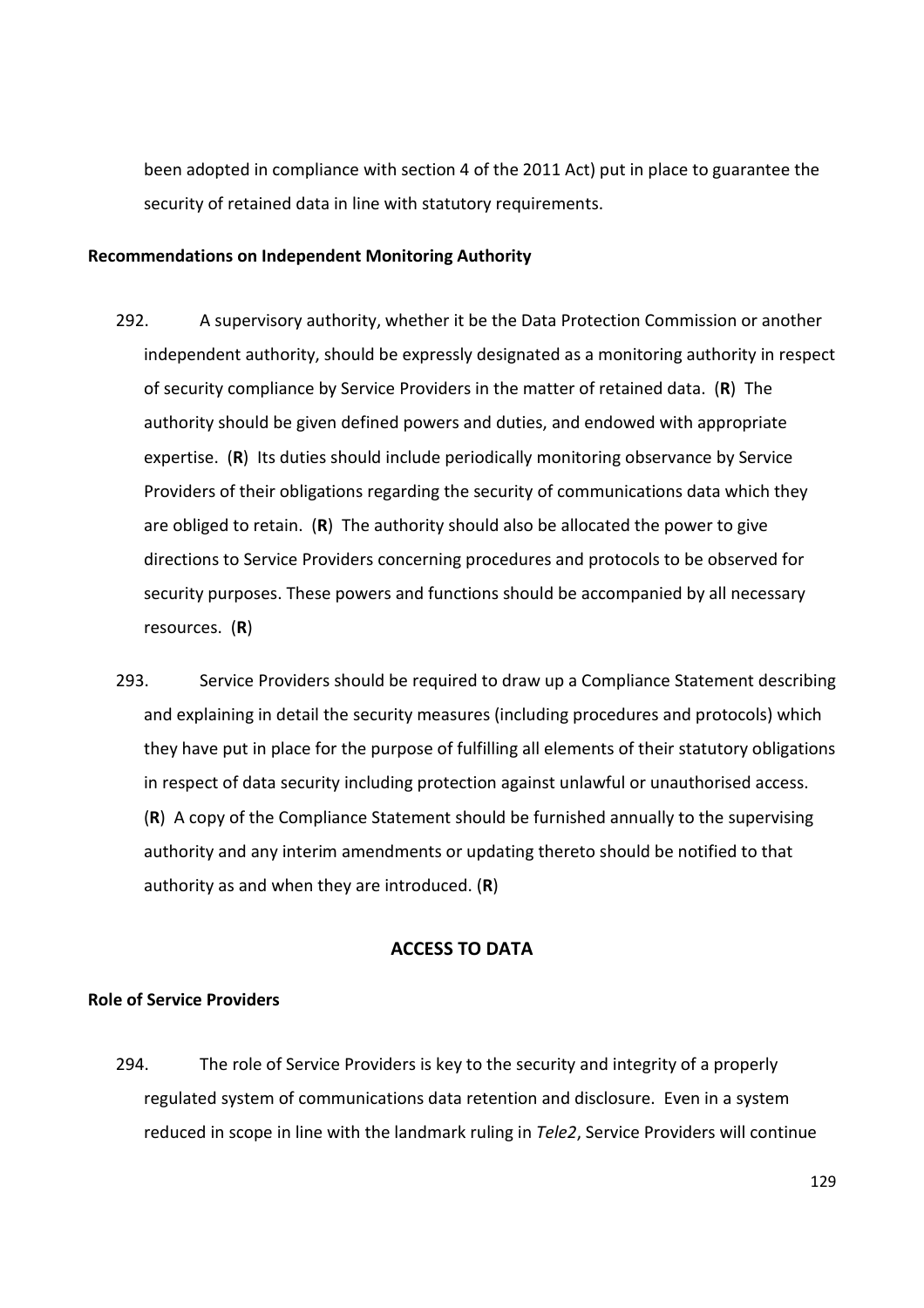to act as custodians and gatekeepers of communications data lawfully retained in connection with the prevention and prosecution of serious crime and other lawful purposes. In the result, they will continue to play an important part in the process whereby retained data may be accessed for specified statutory purposes by recognised statutory bodies. Accordingly, it is essential that their powers and duties in this regard are properly and effectively regulated. The Act of 2011 seeks to do this in a variety of ways and one of the tasks of the Review is to examine these strategies in the light of established principles and standards concerning such matters.

- 295. In essence the approach taken by the 2011 Act is to prohibit access to retained data by Service Providers save for the purpose of facilitating disclosure requests by recognised statutory bodies; and to confine the basis for disclosure requests to a limited number of specified statutory purposes.
- 296. Thus, section 5 of the 2011 Act provides that a Service Provider shall not access data retained in accordance with section 3 except-
	- at the request of a person to whom the data relate;
	- for the purpose of complying with a disclosure request. These are requests by the relevant statutory bodies referred to in section 6, namely:
	- the Garda Síochána,
	- the Defence Forces,
	- an officer of the Revenue Commissioners,
	- the Competition and Consumer Protection Commission, and
	- by virtue of s. 98 of the Garda Síochána Act, 2005 the Garda Síochána Ombudsman Commission];
	- In accordance with a court Order; or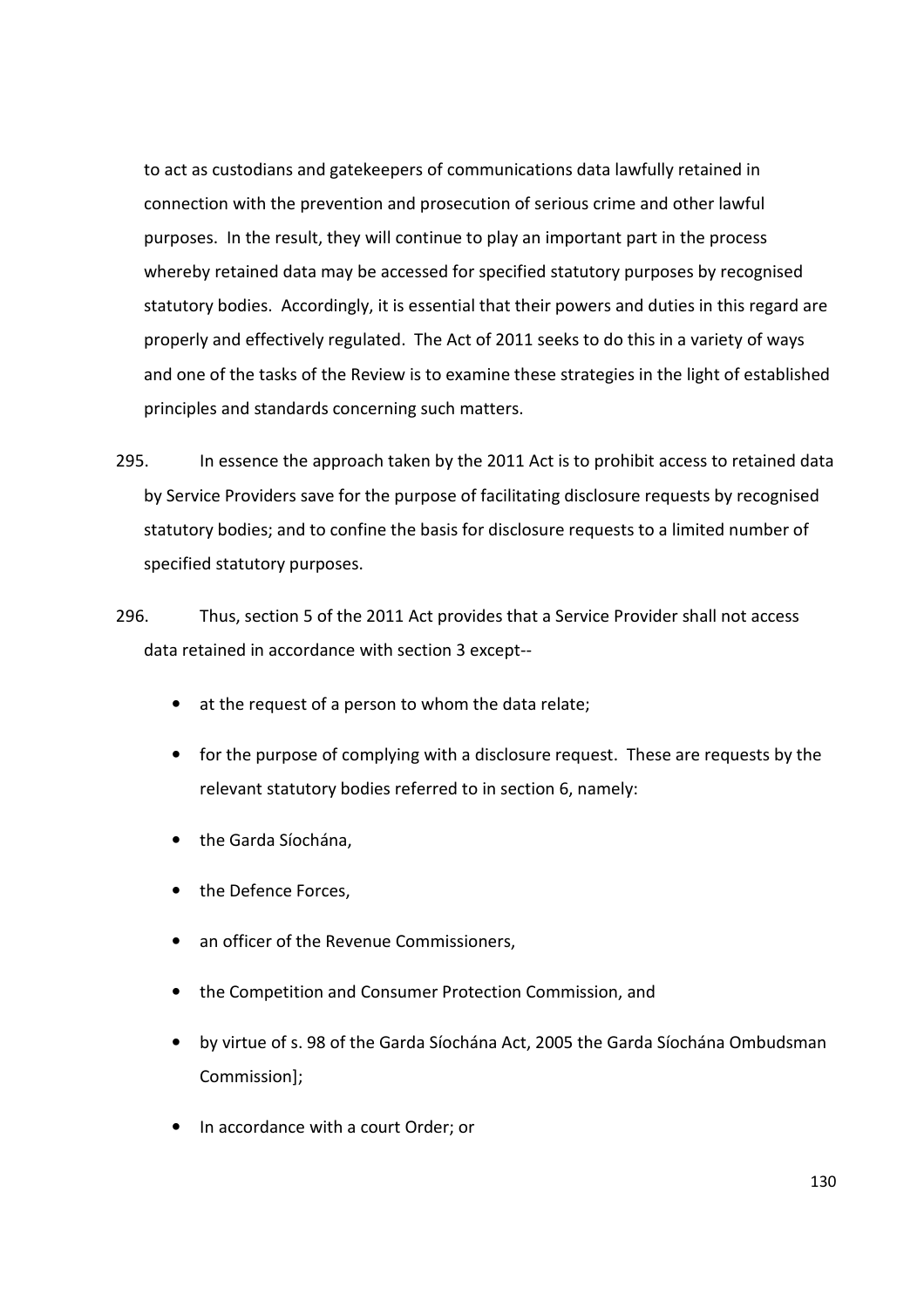as may be authorised by the Data Protection Commissioner.

#### Persons to Whom Data Relate

- 297. The role of Service Providers in facilitating disclosure requests by statutory bodies is considered in detail later in the Chapter. Suffice it to notice here that their role in facilitating requests by ''a person to whom the data relate,'' as set out in section 5(a) of the 2011 Act, is deserving of comment. As currently drafted, it is unclear whether section 5(a) includes the recipient of a communication as well as the person who made contact with the recipient. Plainly it includes the person making the communication, even if it could be argued that the person who receives or is a party to the communication is also ''a person to whom the [resultant transactional] data relate.''
- 298. Be that as it may, there is a risk that the provision could be used to facilitate the disclosure of private data in circumstances not contemplated either by the long title to the 2011 Act or by the general scheme for the disclosure of private data set out in the body of the Act. As already indicated, both the long title and the main provisions in section 6 link disclosure explicitly to the nominated purposes of preventing serious crime, safeguarding the security of the state, and saving human life. In contrast, section 5(a) arguably countenances disclosure in circumstances unconnected to such purposes.
- 299. For example, section 5(a) might be relied on where a party to legal proceedings was the subject of a court order for the production of retained communications data relevant to those proceedings but in no way connected to the aforementioned purposes specified in the 2011 Act. Compelling disclosure of historical private communications data, available only by virtue of a statutory retention scheme, could be in breach of the right to privacy under Article 8 of the European Charter of Fundamental Rights; and, in the case of journalists, could seriously compromise the confidentiality of their journalistic sources. In this connection, it should be borne in mind that a journalist whose sources came to light in these circumstances need not necessarily have been the instigator of the retained, and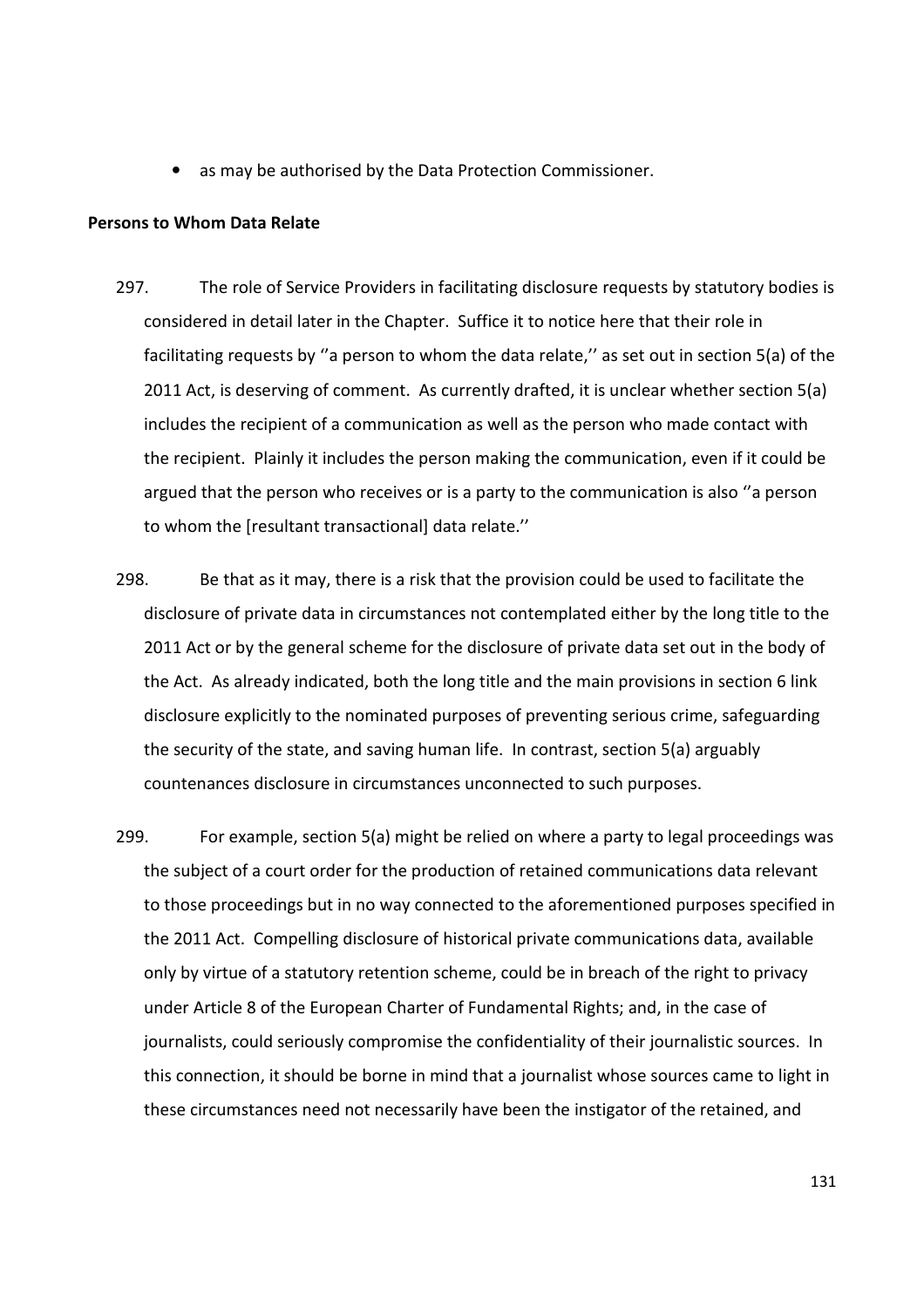then subsequently disclosed, communication. As already indicated, he or she may have been the recipient of a communication or series of communications initiated by another.

- 300. Given the holding inTele2 (at paragraph 115 of the Judgment) that access to retained data must be strictly linked to the statutory purpose for which it was originally retained, this problem should be catered for in any amending legislation designed to incorporate the requirements of European law in the matter of data retention and disclosure.
- 301. In particular, more precise provision should be made concerning the circumstances and purposes for which a person may personally request, and therefore be exposed to being compelled to request, disclosure of their personal communications data history. (R) Naturally, this should be done in full cognizance of the requirements of the General Data Protection Regulation (EU) 2016/679and Directive 2016/680/EC on processing data in the context of criminal investigations and prosecutions.

#### Generally Applicable Measures

302. Disclosure requests – as introduced in section 5(1)(b) and provided for in section 6 of the 2011 Act - are the most frequently used means of accessing retained communications data. Apart from the rules and procedures that might be deemed specific to particular statutory bodies when using disclosure requests, there are several generally applicable or overarching requirements as to the safeguards which should apply to all disclosure requests, irrespective of their source. First, disclosure requests should be evaluated in accordance with the principle of proportionality. Generally speaking, proportionality in this context would include consideration of the availability of alternative, less intrusive action, as well as the possibility of limiting the scope of a disclosure request, the type and volume of data requested, and the timeframe covered by the request. Moreover, there is an overriding consideration-articulated by the ECJ in Tele2 at paragraph 116 the Judgment - to the effect that a disclosure request that cannot be shown to be strictly necessary for the achievement of a specified statutory objective must be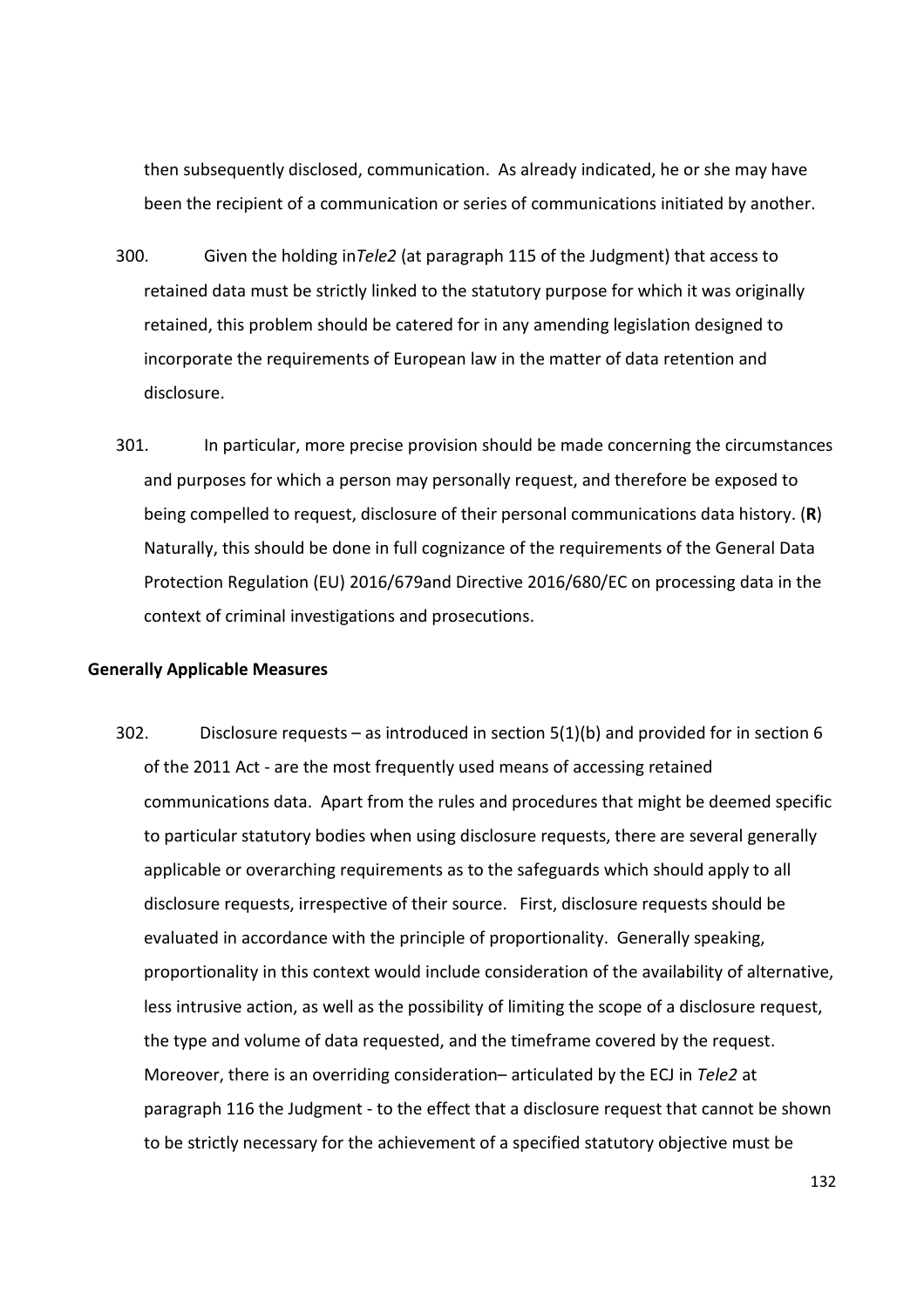deemed to be disproportionate, and thus to constitute an unwarranted intrusion on the right to data privacy guaranteed by Article 7 and 8 of the EU Charter of Fundamental Rights. (R)

- 303. Second, all disclosure requests should be subject to prior authorisation by a judge or an independent authority. (R) Where the purpose of a disclosure request is the identification of a journalist's sources, prior authorization should be sought from a judge of the High Court. (R)
- 304. Third, applications for prior authorisation should be in the form of a statutory declaration containing all the essential information pertaining to the basis for the disclosure request and the statutory purpose for which the request is being made. $(R)$
- 305. Fourth, In the case of disclosure requests for the purpose of identifying a journalist's sources, this purpose should be expressly stated without prejudice to other details to be included in an application for authorisation to make a disclosure request.  $(R)$
- 306. Fifth, only designated officers or members of the statutory bodies in question should be authorised to approve and submit an application for authority to make a disclosure request. (R)
- 307. Sixth, personnel designated by the relevant statutory bodies to decide whether an application for prior authorisation should be submitted should receive essential training in the importance of the right to privacy and the substantive meaning and effect of the principle of proportionality when deciding whether communications data should be accessed in a particular case; as well as instruction on the safeguards to be observed in ensuring both the security of the data and its non-disclosure for purposes or to personnel other than those strictly concerned with the statutory basis for the disclosure request. (R)
- 308. Seventh, provision should also be made for the imposition of sanctions in respect of wrongful access to private data, including criminal sanctions in the event of intentional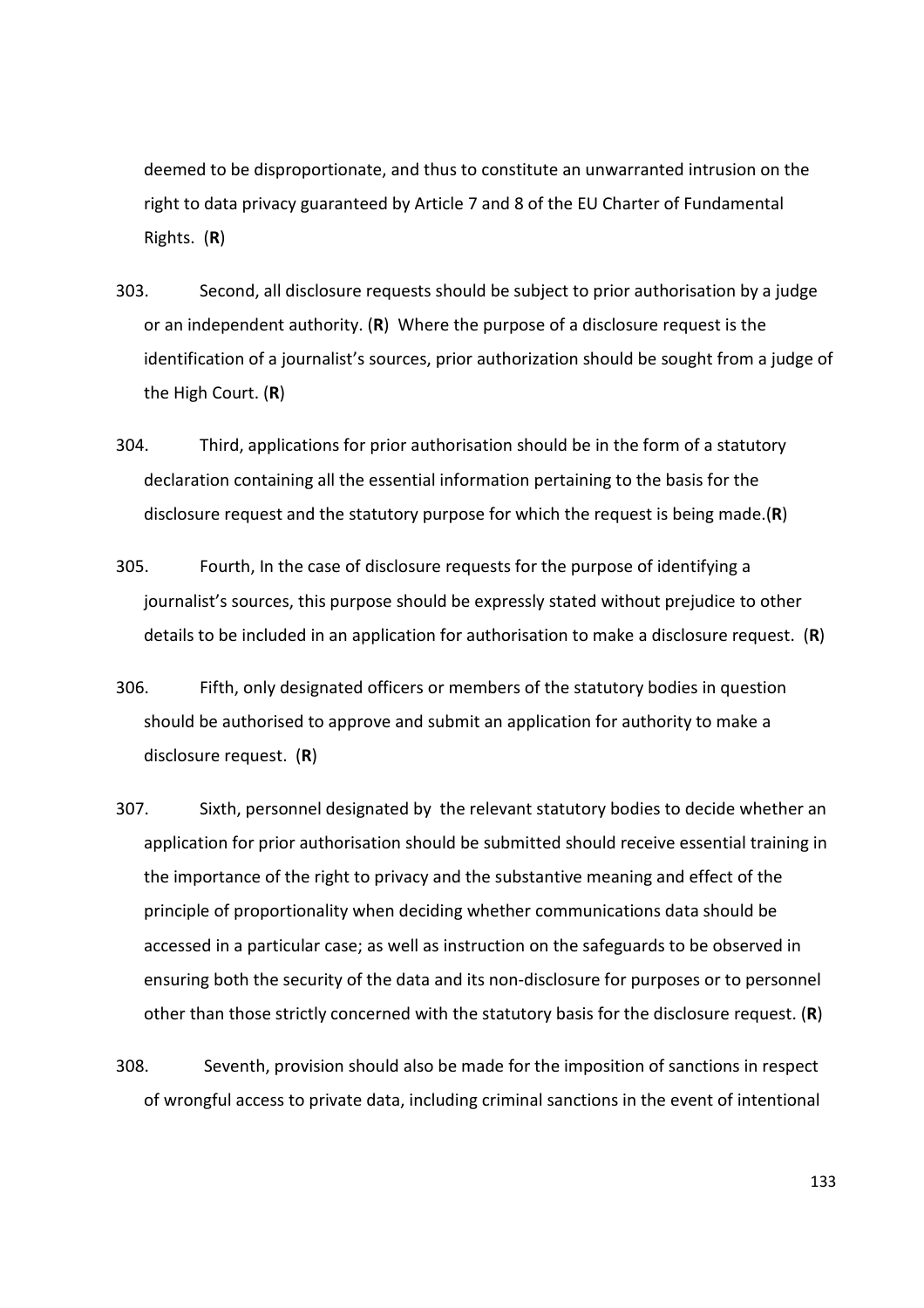or reckless wrongful access. (R) It will be recalled that the 2011 Act is silent in this regard, notwithstanding the presence of a provision on sanctions in the originating Directive.

309. Finally, the following matters might also be included under the rubric of overarching provisions relevant to the powers of access enjoyed by statutory bodies:

- the imposition of a general duty to submit an annual report to the relevant minister;
- the introduction of a requirement to publish these reports or at least a summary thereof compiled by the Minister for Justice and Equality (as matters stand the Minister is merely obliged to furnish a composite report to the EU Commission);
- standardisation of the document, affidavit or statutory declaration forming the basis of an application to a judge or an independent authority for authorisation to make a disclosure request;
- the imposition of a general duty on statutory bodies to destroy data which are no longer required for their respective statutory purposes. (R)

# Statutory Cohesion

310. Given the grave risks associated with access to private data, both for citizens and journalists alike, and the concomitant need to build public confidence in an appropriately calibrated system of controlled access, serious attention should be given to the question of statutory cohesion in the matter of data retention and disclosure. In summary, it is recommended that the rules governing the retention and disclosure of private communications data should be contained in a single statutory enactment including regulations made thereunder.  $(R)$  In line with the principle of foreseeability emphasised in the case law of the ECtHR, these rules should be stated in clear, accessible language, thus enabling affected individuals to adjust their conduct accordingly.  $(R)$  The Act should deal exhaustively with the various avenues of access to private data permissible in Irish law; and should specify all of the bodies entitled to seek such access. (R) Moreover, any subsequent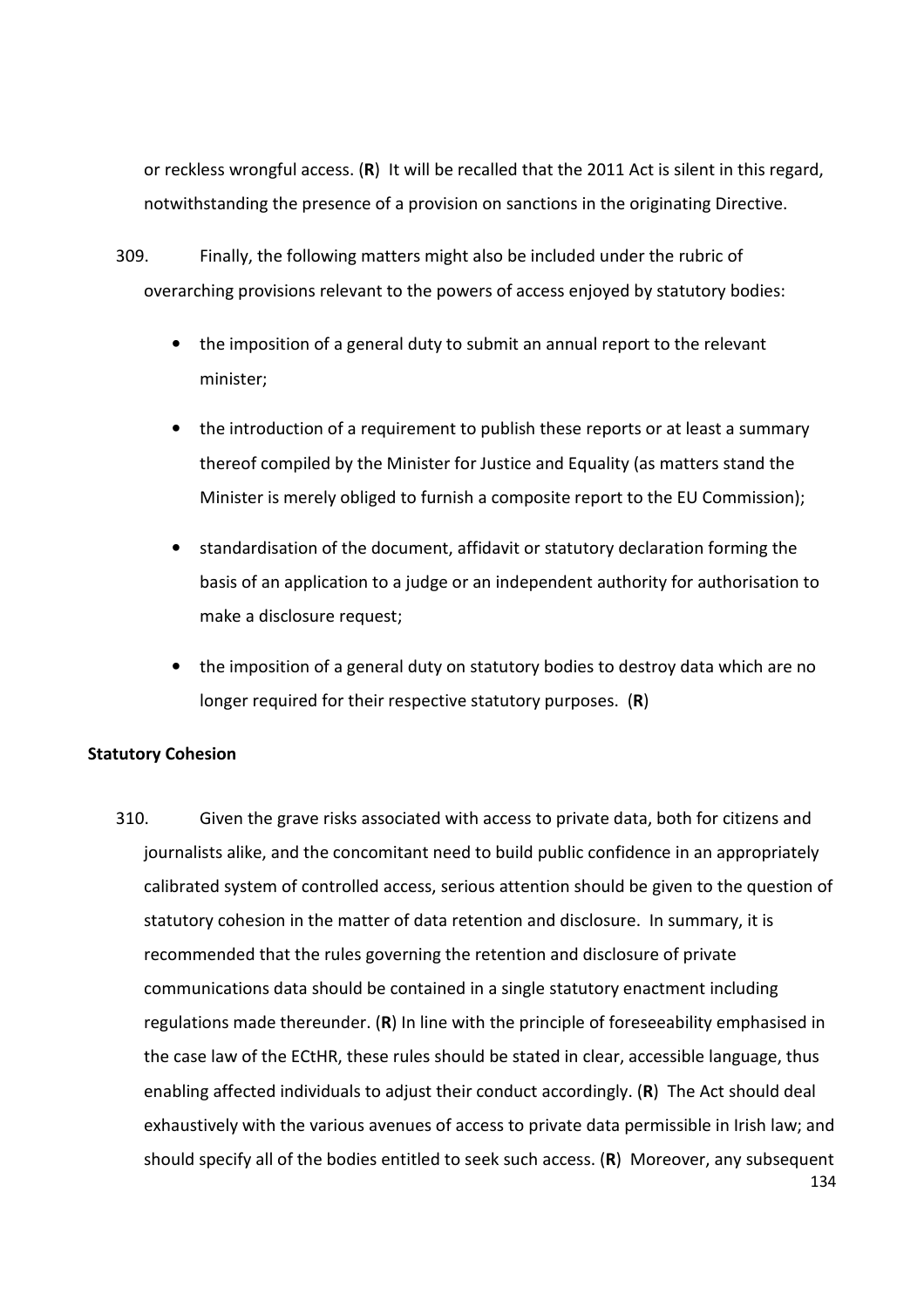alteration in arrangements governing access to retained data should be done by way of amendment to the principal enactment.  $(R)$  As matters stand, none of these conditions is met by the 2011 Act.

#### Recommendation on Statutory Cohesion

311. Any new or amending Act should be drafted so as to identify all of the bodies or persons who may have a right of access, even if through a court application, to data such as that retained under section 3 of the current 2011 Act. An express provision should be contained in the Act stating that only persons or bodies designated in the Act may have access to such data for the purposes and on the basis of an application of a kind specified in the Act. Any grant of a right of access or an amendment to these matters subsequently arising should be done only by way of express amendment to the principal Act.  $(R)$  The provisions of the Act should adhere rigorously to the principle of foreseeability (as described in the jurisprudence of the ECtHR summarised in this Chapter). (R)

#### Statutory Bodies Generally

- 312. The role of Service Providers in facilitating disclosure requests by statutory bodies, the most frequently used avenue of access to private communications data, has already been mentioned. As we have seen, section 5 of the 2011 Act permits Service Providers to access private data on foot of such requests; while section 6 sets out the terms and conditions with which disclosure requests must comply for the purpose of securing access to private data, and, with the notable exception of GSOC, identifies the bodies entitled to issue disclosure requests to Service Providers. As previously indicated, GSOC also makes disclosure requests pursuant to section 6 by relying on powers vested in it by section 98 of the Garda Síochána Act 2005.
- 313. It will be recalled in this connection that the ECJ stated in Tele2 stated (at paragraph 118 of the Judgment) ''that national legislation must lay down the substantive

135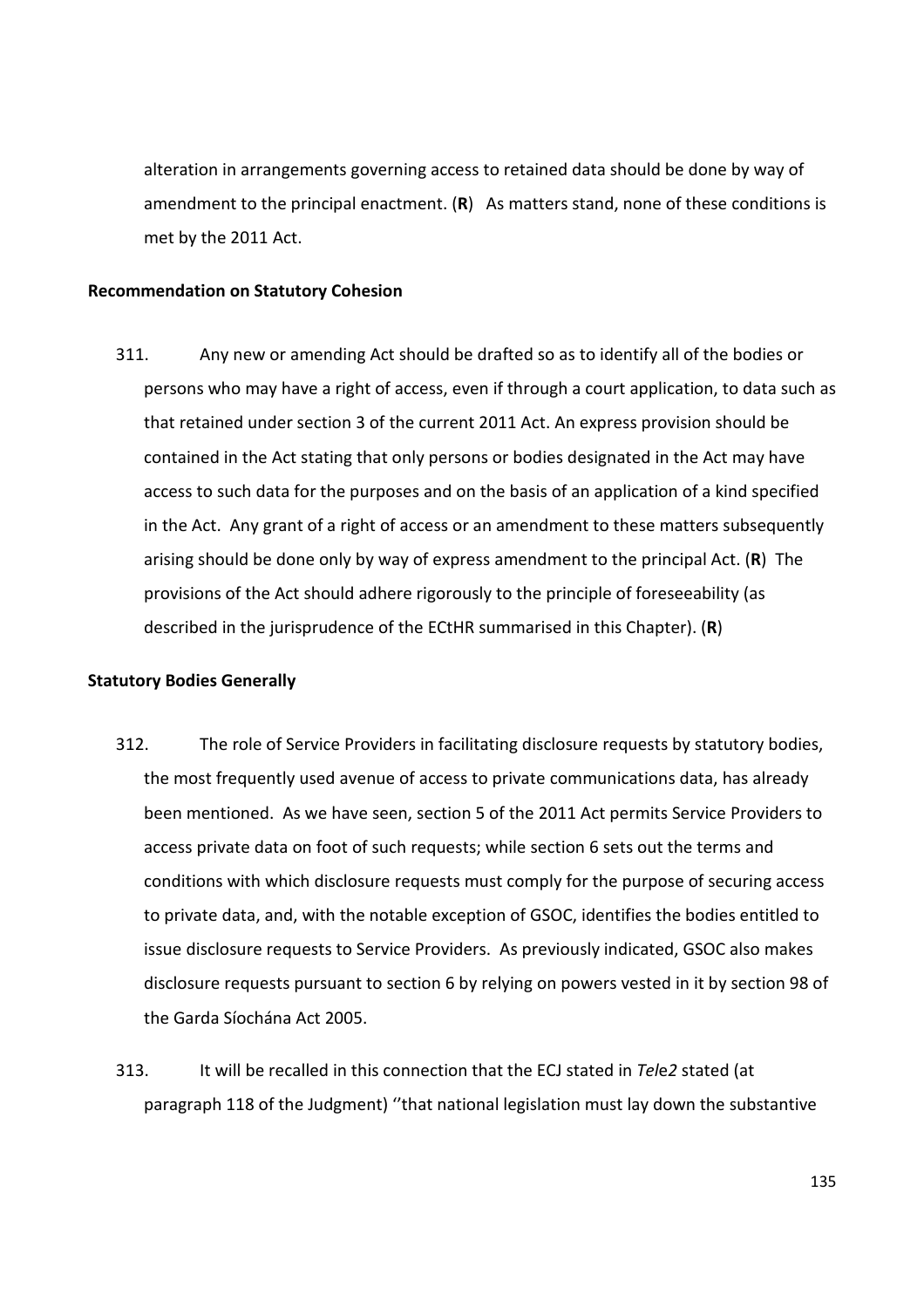and procedural conditions governing the access of the competent national authorities to the retained data…''

314. The first statutory body identified in section 6 is the Garda Síochána. Section 6(1) circumscribes that body's right of access as follows: a disclosure request must be made by -

(a) an officer not below the rank of Chief Superintendent;

- (b) that member must be satisfied that the data are required for
- (c) the prevention, detection, investigation or prosecution of a serious offence;
- (d) the safeguarding of the security of the State; or
- (e) the saving of human life.
- 315. As regards (a) this means in principle that every Chief Superintendent in the country, and, indeed, any officer above that rank, may make a request for access to the private data of any individual once he or she is satisfied that such information is required for one of the specified purposes. In practice, this is not how the disclosure request system is operated by the Garda Síochána. On the contrary, there is a dedicated and structured unit at Garda Headquarters with exclusive administrative responsibility for processing and submitting disclosure requests to Service Providers. A Chief Superintendent has been assigned as head of that unit, and that person is responsible for approving and making the final decision on the submission of a disclosure request to a Service Provider for the purposes of the section. In addition, provision has been made for the exercise of that decision-making authority by an alternatively designated Chief Superintendent when the original assignee is not available.
- 316. In the opinion of the Review, these essentially administrative arrangements should be supplemented by a formal legal requirement that the designation of the officer responsible for issuing disclosure requests, including that of his or her nominated alternative, should be made by the Garda Commissioner. (R) This would give statutory force to what has proved to be an effective arrangement for the preparation of disclosure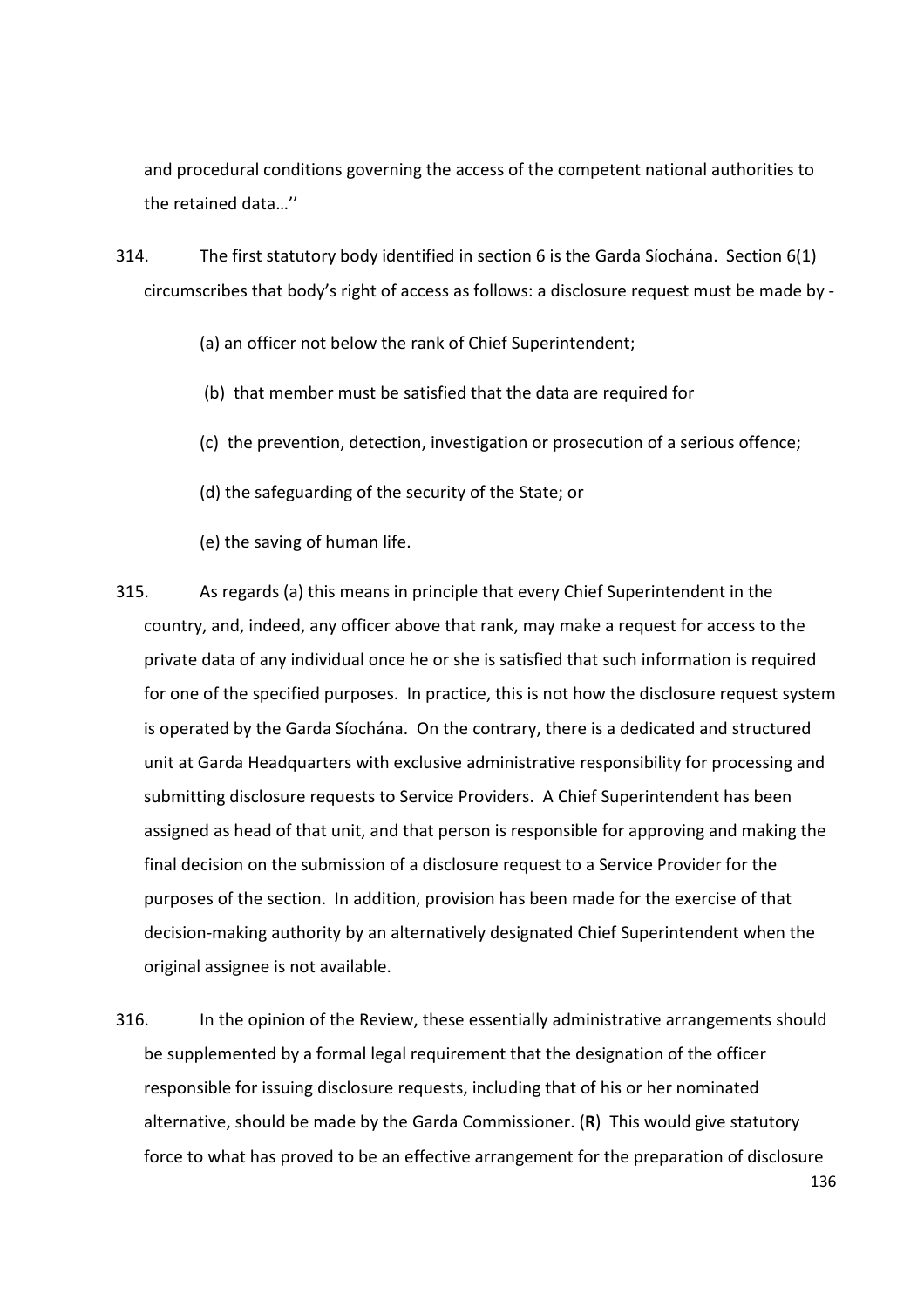requests, and would help to strengthen the ''single-point-of-contact'' principle underpinning that arrangement. The essence of this principle is that the number of personnel involved in the process of preparing disclosure requests should be kept to a necessary minimum, on the grounds that this fosters greater coherence and higher standards of decision-making than would be possible in a system where responsibility is more widely allocated, while at the same providing an important safeguard against the risk of inappropriate access. Statutory recognition of the ''single-point-of-contact'' principle in this context would also help to increase public confidence in the overall integrity of a system of data retention and disclosure.

- 317. Statutory recognition should also be given to the ''single-point-of-contact'' principle in respect of the other bodies – including GSOC - entitled to make disclosure requests pursuant to section 6 of the 2011 Act.(R) As in the case of the Garda Síochána, all of the other affected bodies, including GSOC, currently apply the ''single-point-of-contact'' principle as a matter of administrative practice. Incorporating the principle in legislation would thus give legal effect to an important convergence of practice and procedure among the bodies charged with the secure management of disclosure requests.
- 318. Several additional practices and protocols currently operated by the statutory bodies entitled to make disclosure requests pursuant to section 6should also be cast in a form that has the force of law, whether by statute or statutory regulation. These include the issuing of guidelines and instructions as to the proper content of applications submitted to the member or officer charged with responsibility for making disclosure requests within the various statutory bodies. Broadly speaking, these guidelines and instructions seek to promote best practice in the area of data protection and minimal intrusion on personal rights and freedoms in the operation of the system of disclosure requests enshrined in section 6. (R)
- 319. For example, the Garda Síochána Headquarters Directives issued in 2013prescribe the procedures for initiating disclosure requests. Members of the Garda Síochána who wish to obtain communications data encompassed by section 6 of the 2011 Act must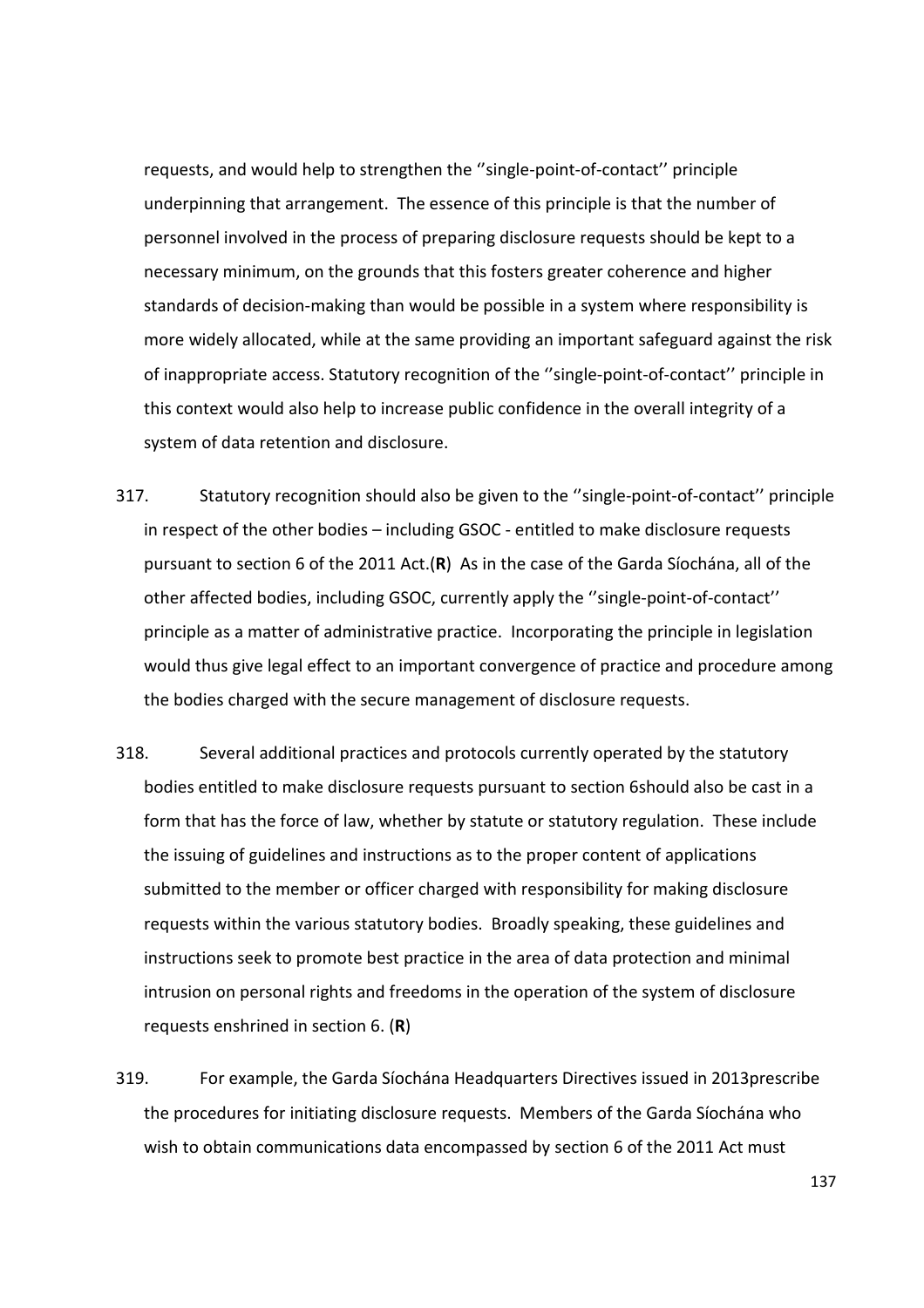submit an application to the ''single-point-of-contact'', the Detective Chief Superintendent of Security and Intelligence(DCSSI), who is supported by the Garda Communications Liaison Unit (TLU). All disclosure requests issued to communications Service Providers must be approved by and emanate from the DCSSI. In contrast, the TLU does not carry out any investigative function but merely serves as a conduit between the communications Service Providers and the Garda Síochána. Applications from the Garda Síochána to the TLU for the making of a disclosure request must be recommended by a superintendent or an inspector acting as a superintendent. The relevant Headquarters Directives require that the application to the TLU must contain sufficient detail of the matter under investigation to enable the TLU to make an informed decision. For example, Headquarters Directive 24 of 2013 makes it clear that all applications should include the following:

- Precise details of the offence under investigation, including the relevant statutory provision/s and penalties;
- Information on the source of the telephony or internet number the phone number, IMEI number, SIM card number, IP address, account name etc. – at the centre of the investigation;
- Details of the relevance to the investigation of the data requested;
- A statement of the objective to be achieved and how this objective is to be realised. For example, if it is intended that the identification of numbers and subscriber details will be followed up by interview with the person or persons whose metadata is being sought.
- 320. The Garda Síochána Headquarters Directives also require that applications must have regard to the issues of relevance, necessity and proportionality in accordance with the European Convention on Human Rights. Prior to submitting initial requests to the Chief Superintendent, the TLU staff scrutinise applications to ensure compliance with these and other relevant criteria. The TLU will often request further information before submitting an application to the DCSSI. Approximately 60% of applications were returned to sender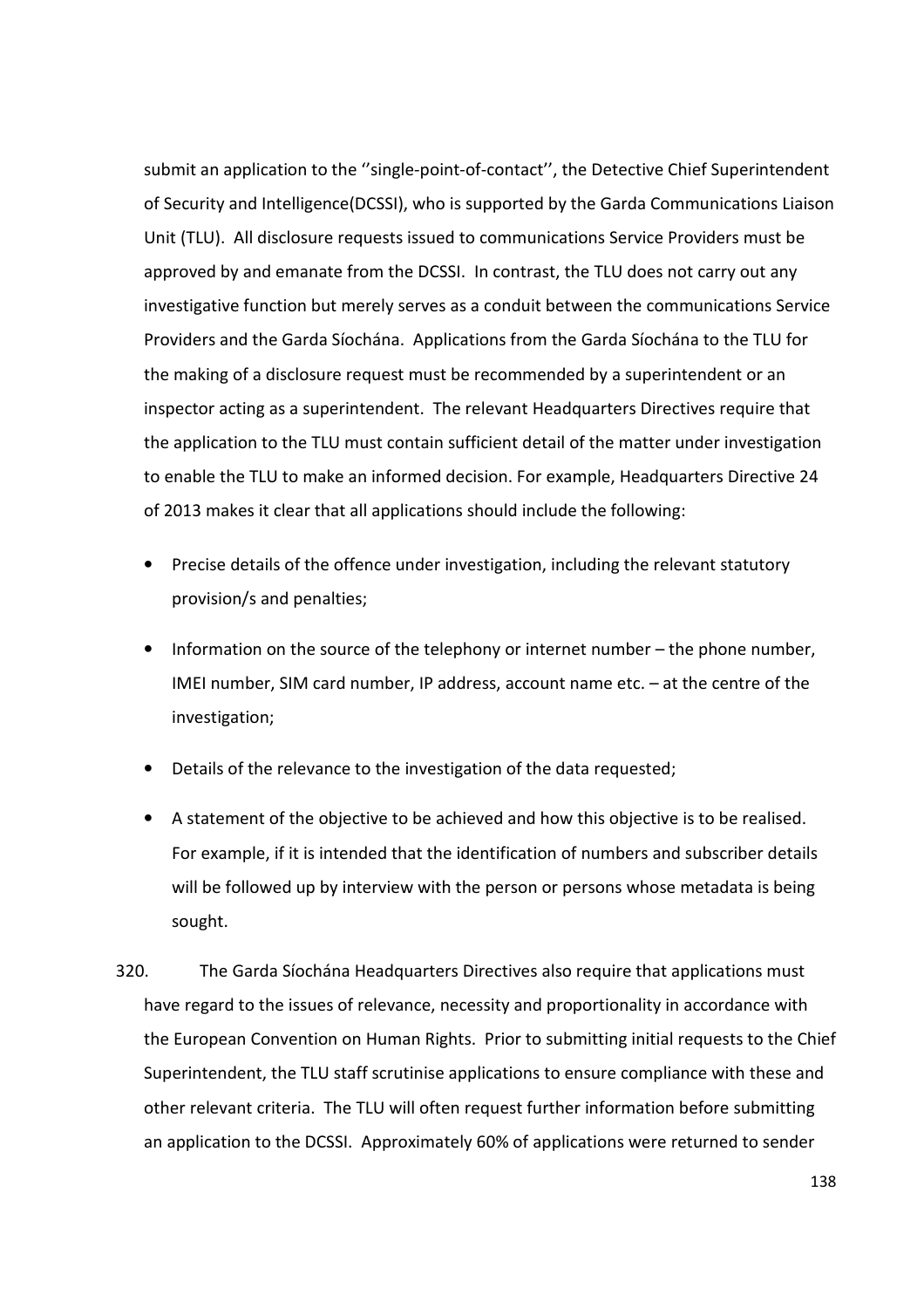on this basis in 2014. Once satisfied that the application meets the relevant requirements of the legislation and that sufficient information has been supplied, the TLU forwards the application for consideration by the DCSSI. Finally, if that officer is satisfied that the requirements of the legislation have been met and that the disclosure sought is necessary and proportionate he or she will make a formal disclosure request to the relevant communications Service Provider.

- 321. The Review has learned that similar controls are in place in the other statutory authorities. Moreover, all of the statutory bodies consulted stated a general preference for using disclosure requests as a last resort, to be employed only where other, less intrusive, investigative options - such as telephone directories and web pages - are unavailing. In addition, the permissive reach of section 6 notwithstanding, most statutory bodies expressed a preference for initially limiting the scope of a disclosure request unless and until a compelling case for broadening it out has been established. For example, investigating officers are advised to confine their initial investigations to telephone numbers called from or called to a suspect's device; and to progress to requests for subscriber details if and only if there is reason to believe – perhaps because of the timing of a particular call – that this is relevant to the objectives of the investigation.
- 322. All of the foregoing internal arrangements are non-statutory. Accordingly, it is recommended that enforceable regulatory provision should be made for arrangements of this kind as they limit the scope for abusing the intrusive provisions of the 2011 Act and give formal recognition to the key element of quality control in the preparation of disclosure requests within the various statutory bodies prior to the final submission of a disclosure request. The broad principles and policies governing internal controls should be set out in primary legislation. (R)
- 323. More detailed provision could also be made for individual statutory bodies, either by way of statutory instruments made by the relevant Minister, or by way of internal guidelines which would be subject, in accordance with statute, to approval by the relevant Minister or by a tribunal established to oversee various aspects of the operation of data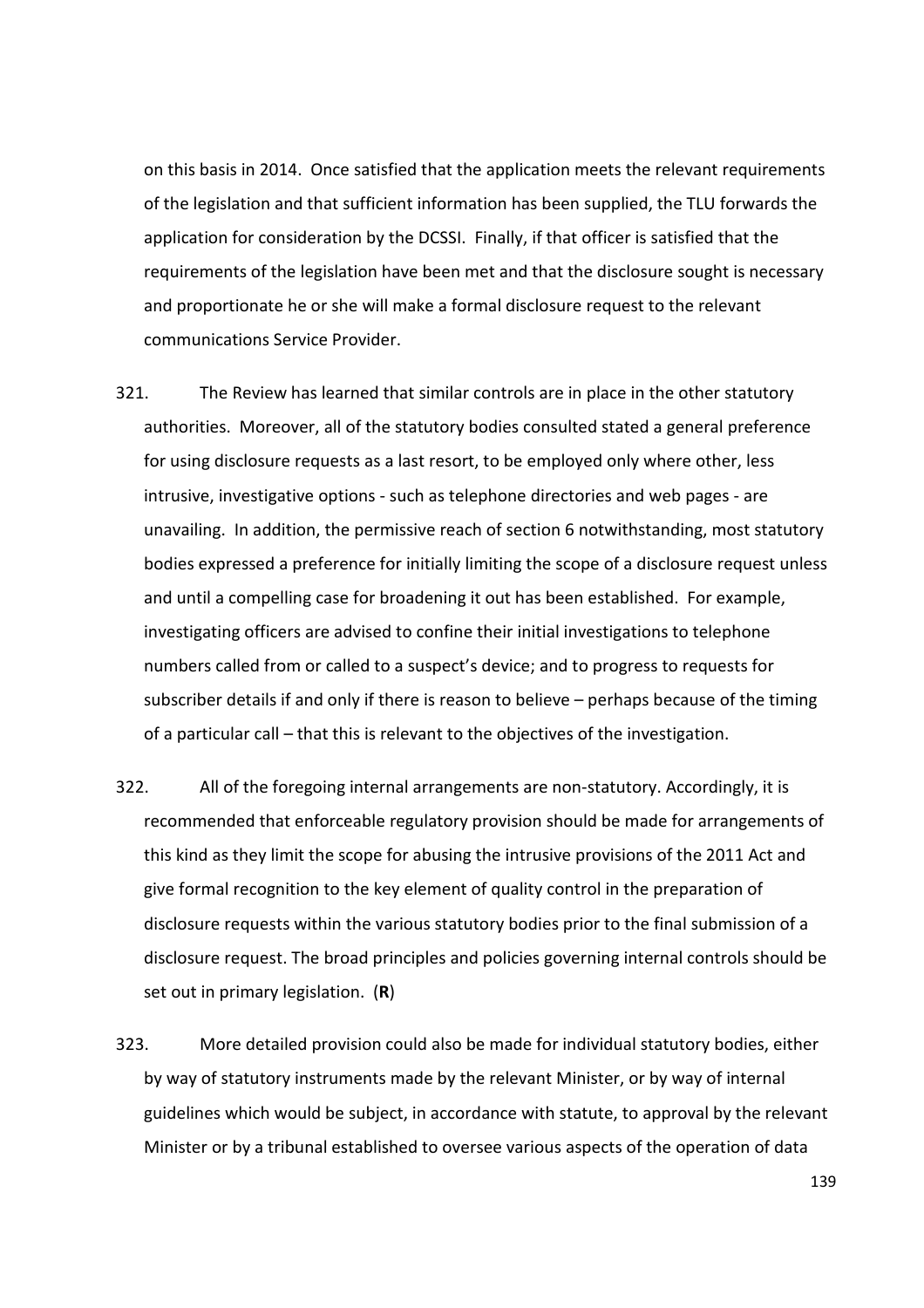disclosure powers. Members of staff of the various statutory bodies should be given formal instruction on how the issue of proportionality should be assessed so as to ensure that it is seen and understood as matter of fundamental rights and obligations and not simply as an incidental question of administrative efficiency. Such instruction should encompass the preparation and dissemination of a formal document detailing the aforementioned matters. (R)

324. The Criminal Justice (Surveillance) Act 2009 affords an interesting example an example of how a test purporting to balance fundamental rights and the use of intrusive powers can be set in legislation. Section 4(5) of the 2009 Act provides as follows:

> "A superior office who makes an application under subsection (1), (2), (3) or (4) shall also have reasonable grounds for believing that the surveillance being sought to be authorised is:

(a) the least intrusive means available, having regard to its objectives and other relevant considerations,

(b) proportionate to its objectives, having regard to all the circumstances including its likely impact on the rights of any person, and

(c) of a duration that is reasonably required to achieve its objectives.''

## Recommendations on Statutory Bodies Generally

325. Existing legislation should be amended so as to provide that disclosure requests on behalf of each statutory authority may only be made by a limited set of Chief Superintendents, Colonels, Principal Officers etc. who have been designated by the Garda Commissioner, Chairman of the Revenue Commissioners, Chief of Staff of the Defence Forces, to exercise that function for the purposes of the Act.  $(R)$  In the cases of the Competition and Consumer Protection Commission and GSOC, the legislation already limits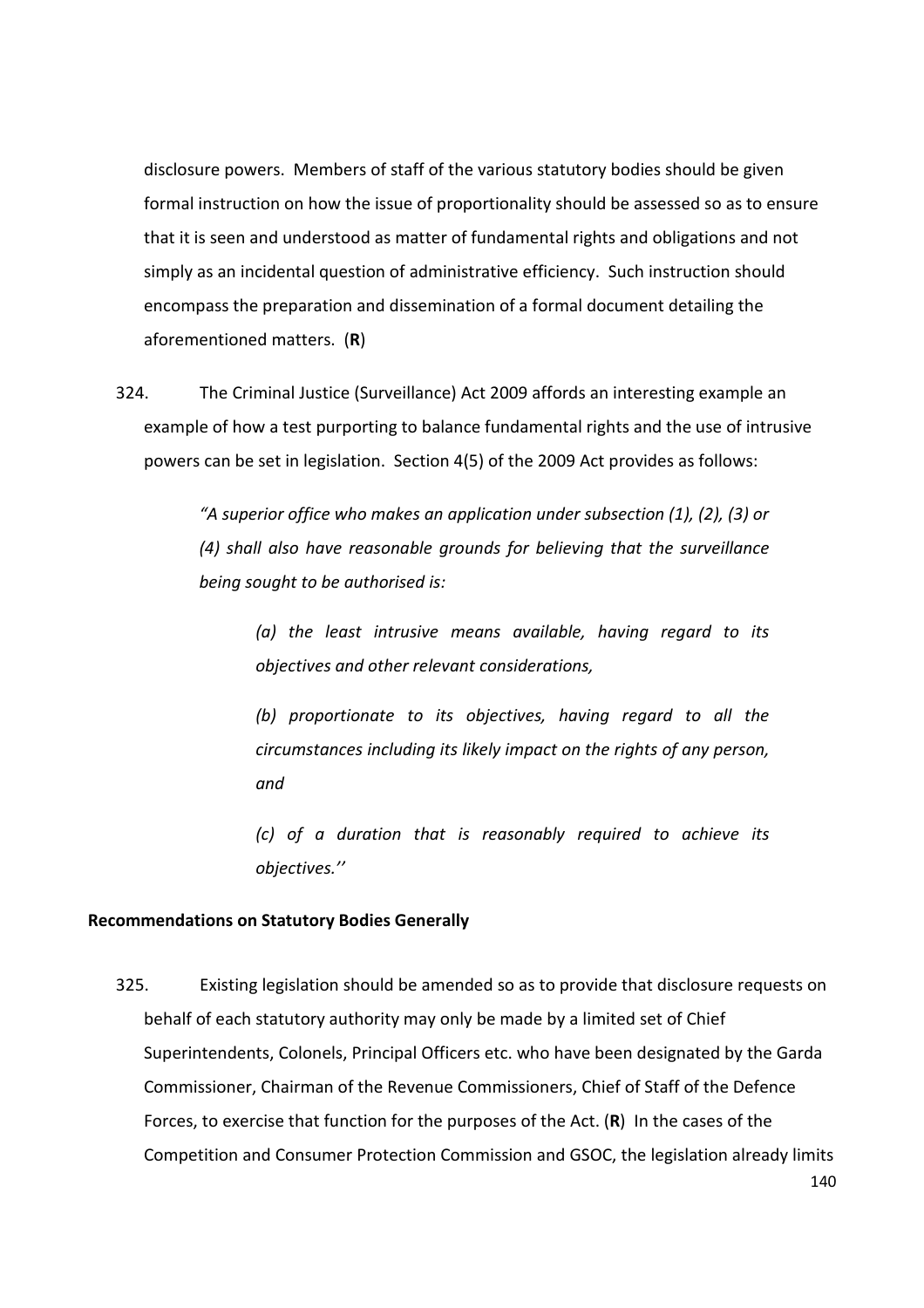the power to make disclosure requests members of the respective Commissions. This limitation should be maintained in any amended legislation, with an additional requirement that a maximum of three of the six potential members of the Competition and Consumer Protection Commission may be designated for the purpose of making disclosure requests. (R) It should be a requirement of legislation (whether primary or secondary) that investigators in all of the relevant statutory bodies should, as part of the process of submitting a proposal to a designated officer that a disclosure request be made set out:

- Details of the specific offence under investigation, including the relevant statutory provisions and penalties, and the facts or circumstances showing that the request relates to a serious criminal offence or a serious threat to national security.
- The relevance to the investigation of the data being requested.
- The objective sought to be achieved by obtaining disclosure of the data and how this objective is to be realised.
- Whether any attempt has been made to attain the objectives of the investigation by less intrusive means. (R)
- 326. It should be a requirement of legislation that investigating officers and designated officers of the statutory bodies should be instructed (such instruction to include a formal document) on how proportionality is to be assessed so as to ensure that it is seen and understood as matter of fundamental rights and obligations and not merely as a question of efficiency. In the case of the Defence Force, this requirement should apply both to the officers designated to apply for disclosure requests, and to members who may apply to those officers for the purpose of initiating such requests. (R)
- 327. It should be a formal requirement of the legislation that a designated officer should have reasonable grounds to believe that the disclosure of retained communications data relating to the investigation of serious offences, safeguarding the security of the State or saving a human life is: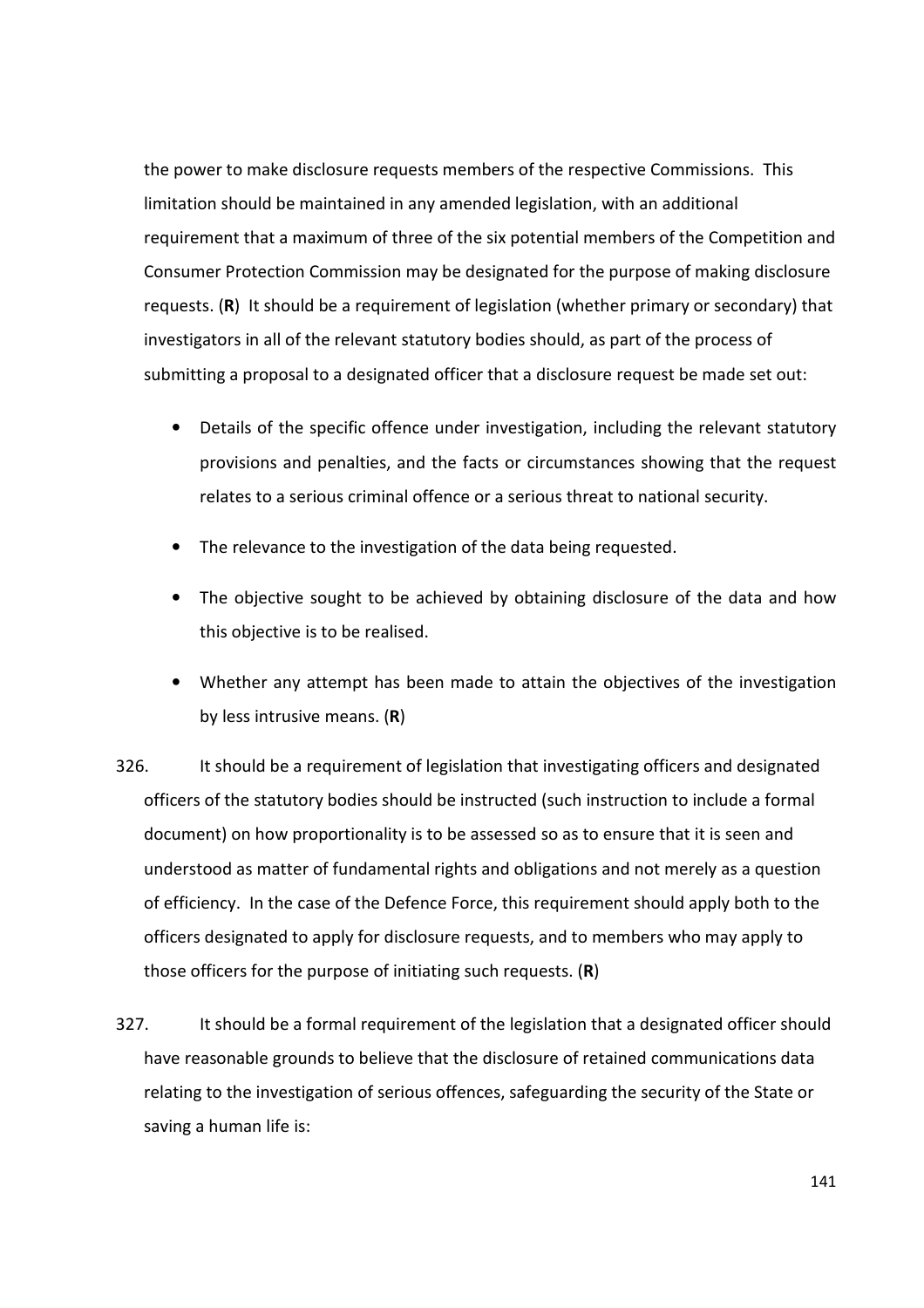- the least intrusive means available, having regard to the objectives for which it is being sought and other relevant considerations,
- proportionate to its objectives, having regard to all the circumstances including its likely impact on the rights of any person, and
- of an extent that is reasonably required to achieve its objectives.  $(R)$
- 328. Legislation (primary or secondary) should specify the form of document, affidavit or statutory declaration, which would provide the basis of either an application to a judge or to an independent authority, for authorisation to make a disclosure request, including the essential elements of same. (R)Without prejudice to specific recommendations as to its contents, the application should contain sufficient information and reasons to satisfy the judicial or independent authority that the granting of the request meets all the requirements of the law, particularly the principle of proportionality. (R) (This requirement should apply to all such applications by statutory bodies).
- 329. Each statutory body should be required by legislation to destroy data when no longer required for the purpose for which it was obtained. (R)
- 330. Each statutory authority should have a statutory duty to report annually on the performance of its obligations, functions and powers under the legislation analogous to the existing provisions. (R)
- 331. Legislation should require the publication of such reports or a summary thereof compiled by the Minister for Justice and Equality

## Rights to Notification and Judicial Remedy

332. A statutory body which seeks and obtains access to retained communications data should be required to notify the person or persons affected as soon as such notification is no longer liable to jeopardise the investigations or purpose for which access was granted. Express provision should also be made in any amending data retention legislation to ensure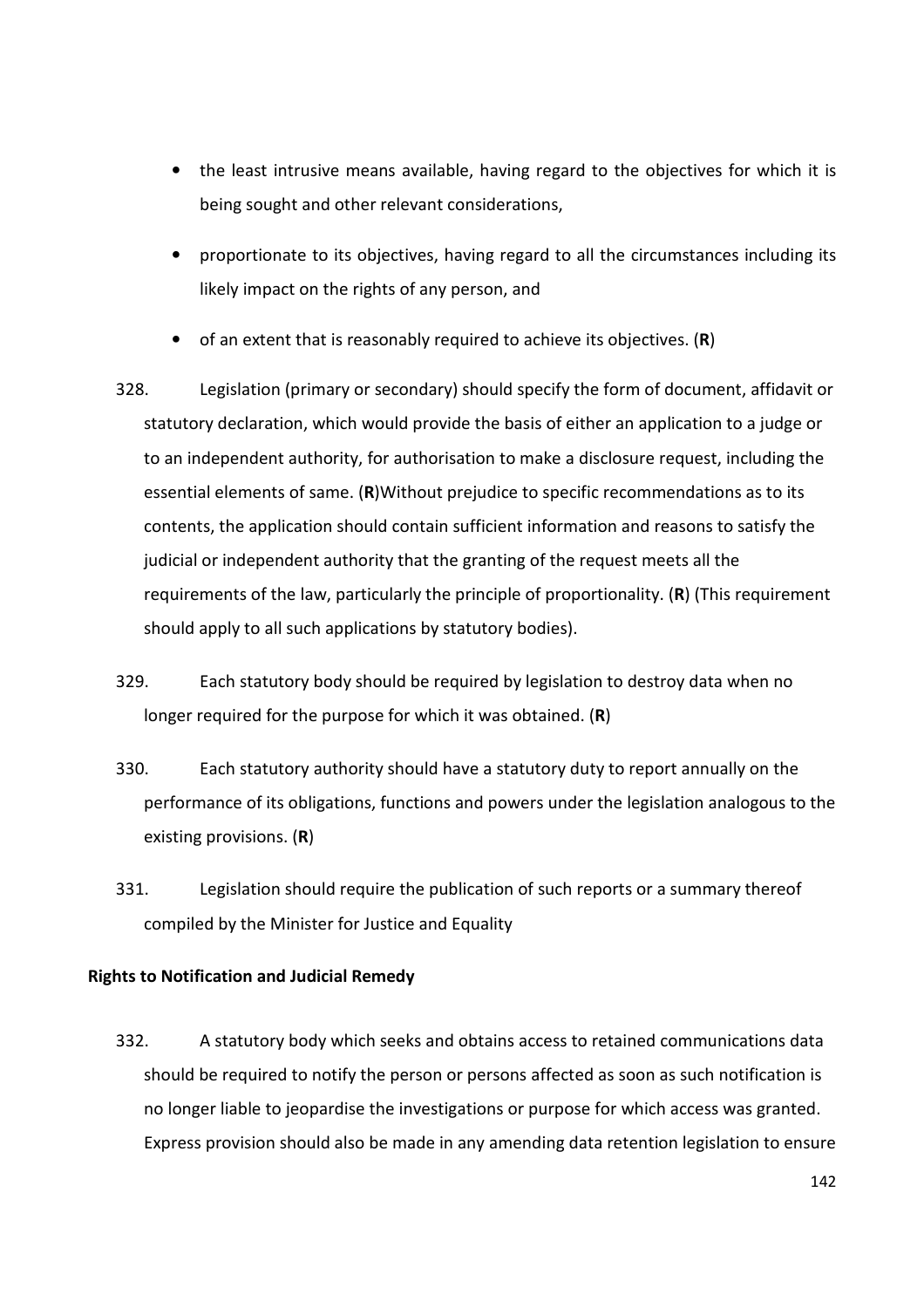that an appropriate judicial remedy is available to every person whose rights have been wrongfully infringed arising from access to, use or processing of, retained data.

333. The ECJ made express reference to these requirements in Tele2 (at paragraph 121 of the Judgment):

> "Likewise, the competent national authorities to whom access to retained data has been granted must notify the persons affected, under the applicable national procedures, as soon as that notification is no longer liable to jeopardise the investigations being undertaken by those authorities. That notification is, in fact necessary to enable persons affected to exercise, inter alia, their right to a legal remedy, expressly provided for in Article 15(2) of Directive 2002/58, read together with Article 22 of directive 95/46, where their rights have been infringed."

334. Article 22, Chapter III (on Judicial Remedies, Liability and Sanctions) of Directive 95/46 provides:

> "Without prejudice to any administrative remedy for which provision may be made, inter alia before the supervisory authority referred to in Article 28, prior to referral to the judicial authority, Member States shall provide for the right of every person to a judicial remedy for any breach of the rights guaranteed him by national law applicable to the processing in question."

335. Moreover, Article 23 (Chapter III) of Data Protection Directive 95/46 provides that

"Member States shall provide that any person who has suffered damage as a result of an unlawful processing operation or of any act incompatible with the national provisions adopted pursuant to this Directive is entitled to receive compensation from the controller for the damage suffered. The controller may be exempted from this liability, in whole or in part, if he proves that he is not responsible for the event giving rise to the damage."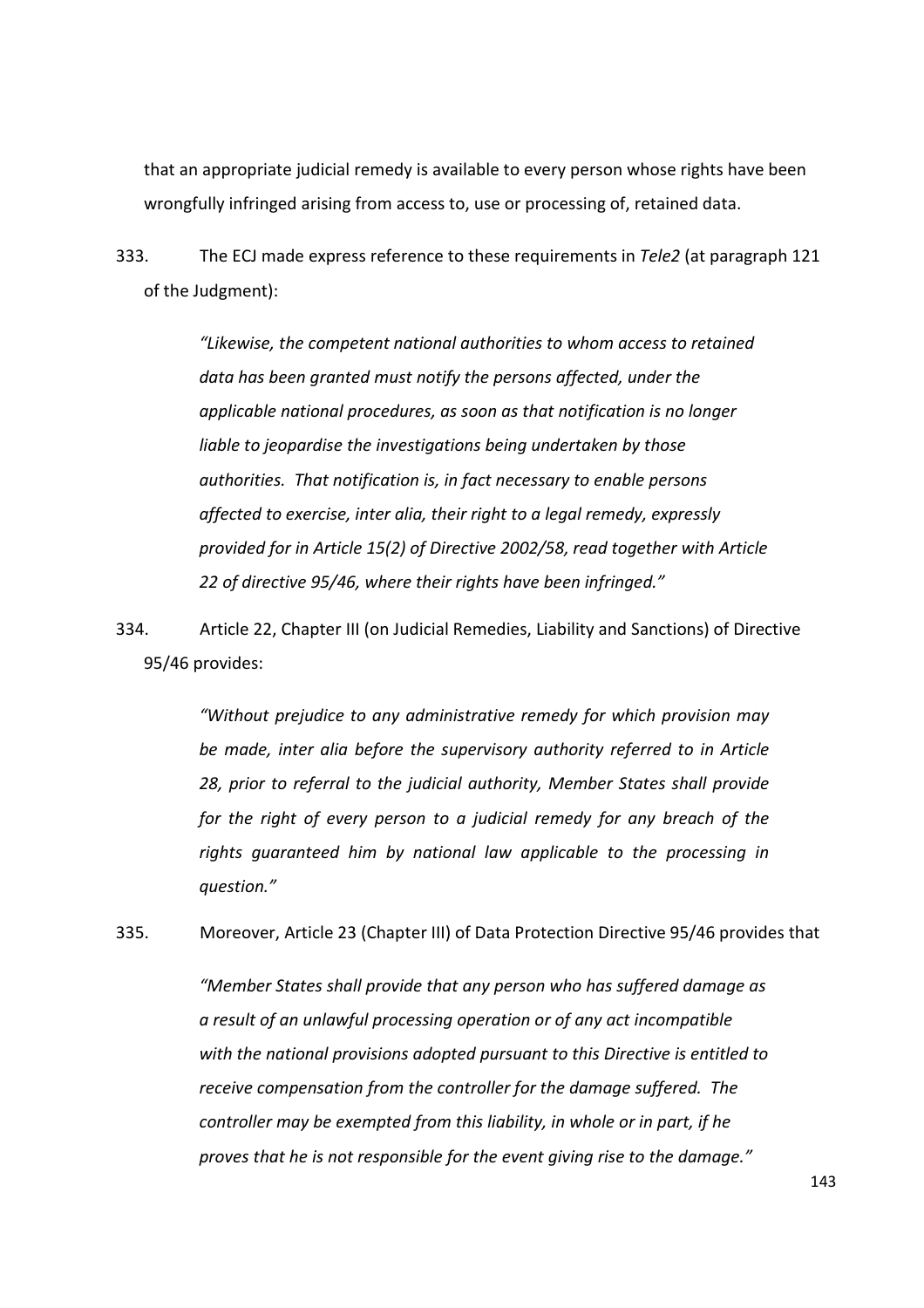- 336. Accordingly, it is recommended that legislation enjoining the obligatory retention and disclosure of communications data should provide an appropriate judicial remedy for any wrongful breach of an individual's rights, including fundamental rights, as a result of the operation of the system. (R) In the opinion of the Review, neither section 7 of the Data Protection Acts, 1988 – 2003 nor Regulation 16(2) of S.I. No. 336/2011 (Privacy and Electronic Communications Regulations) are sufficient to satisfy this objective. The former imposes a liability for a breach of a duty of care on data controllers and processors in quite limited circumstances. It does not provide for a sufficiently complete judicial remedy for breach of fundamental rights due to wrongful access or use of retained data. Similarly, Regulation 16(2)entitles a person who suffers loss or damage as a result of a contravention of any of the relevant Regulations to compensation from the person who caused that loss and damage; this has been interpreted by the High Court as entitling a claimant only to compensation for damage actually suffered, and not for breach of rights per se: Collins v FBD [2013] IEHC 137.
- 337. In the result, bearing in mind the coercive character of a data retention system, and the concomitant risk to fundamental rights associated with it, it is recommended that the statute establishing such a system should expressly provide for an appropriate judicial remedy and associated procedures for breaches of rights, including fundamental rights, occasioned by its operation.(R)
- 338. The foregoing recommendation may be reviewed in the light of any form of equivalent judicial remedy which may be provided for when the General Data Protection Regulation comes into force in 2018.

## Need for Punitive Sanctions

339. Finally, it is of fundamental importance that the essential rules, principles and safeguards governing the operation of a system of data retention and disclosure have the force of law. Moreover, if this crucial objective is to be achieved, it follows that the aforementioned rules, principles and safeguards should be backed by punitive sanctions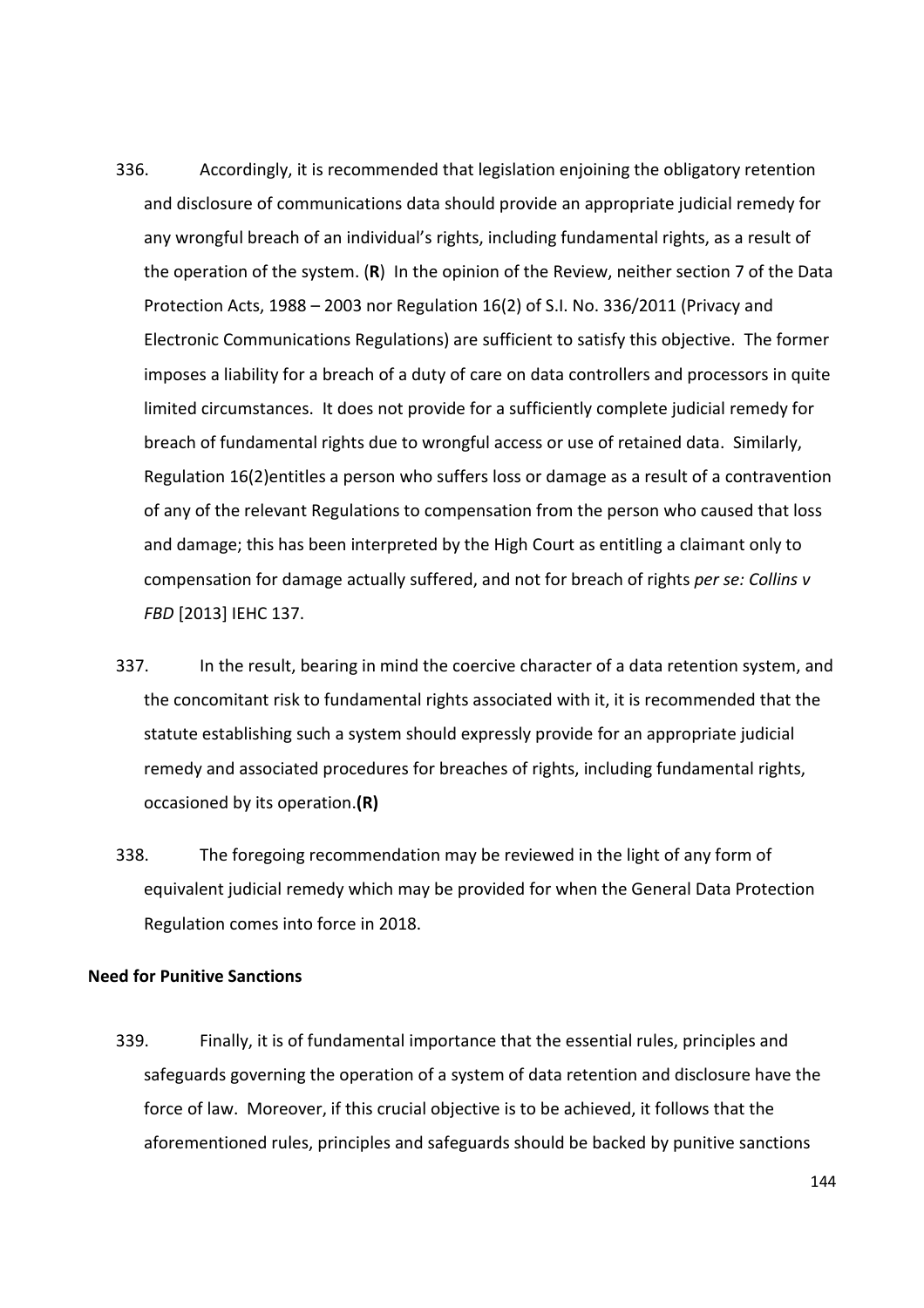that can be imposed in the event of violation. Surprisingly, the 2011 Act made no provision in this regard, despite the fact that it was enacted, inter alia, to give effect to Directive 2006/24, Article 13.2 of which provided as follows:

"Each Member State shall, in particular, take the necessary measures to ensure that any intentional access to, or transfer of data retained in accordance with, this Directive that is not permitted under national law adopted pursuant to this Directive is punishable by penalties, including administrative or criminal penalties, that are effective, proportionate and dissuasive."

340. Moreover, as the ECJ pointed out in Tele2, Article 24 (Chapter III) of Directive 95/46 is also applicable in this connection:

> "The Member State shall adopt suitable measures to ensure the full implementation of the provisions of this Directive and shall particularly lay down the sanctions to be imposed in case of infringement of the provisions adopted pursuant to this Directive."

341. Moreover, in order to have the force of law a legal regime must be backed by sanctions. In the result, a system of communications data retention and disclosure purporting to be regulated in accordance with law must make due provision for punishing those who flout its regulations. Otherwise the coercive force of the rules governing the operation of the system would be gravely diluted. As punitive sanctions are normally the exclusive province of the criminal law in Irish law, it follows that the criminal law is the appropriate means for sanctioning conscious or reckless breach of the rules governing data retention and disclosure. Such breaches should be treated as criminal offences, and the penalties attached thereto should be sufficiently severe so as to ensure that they are effective, proportionate and dissuasive. (R)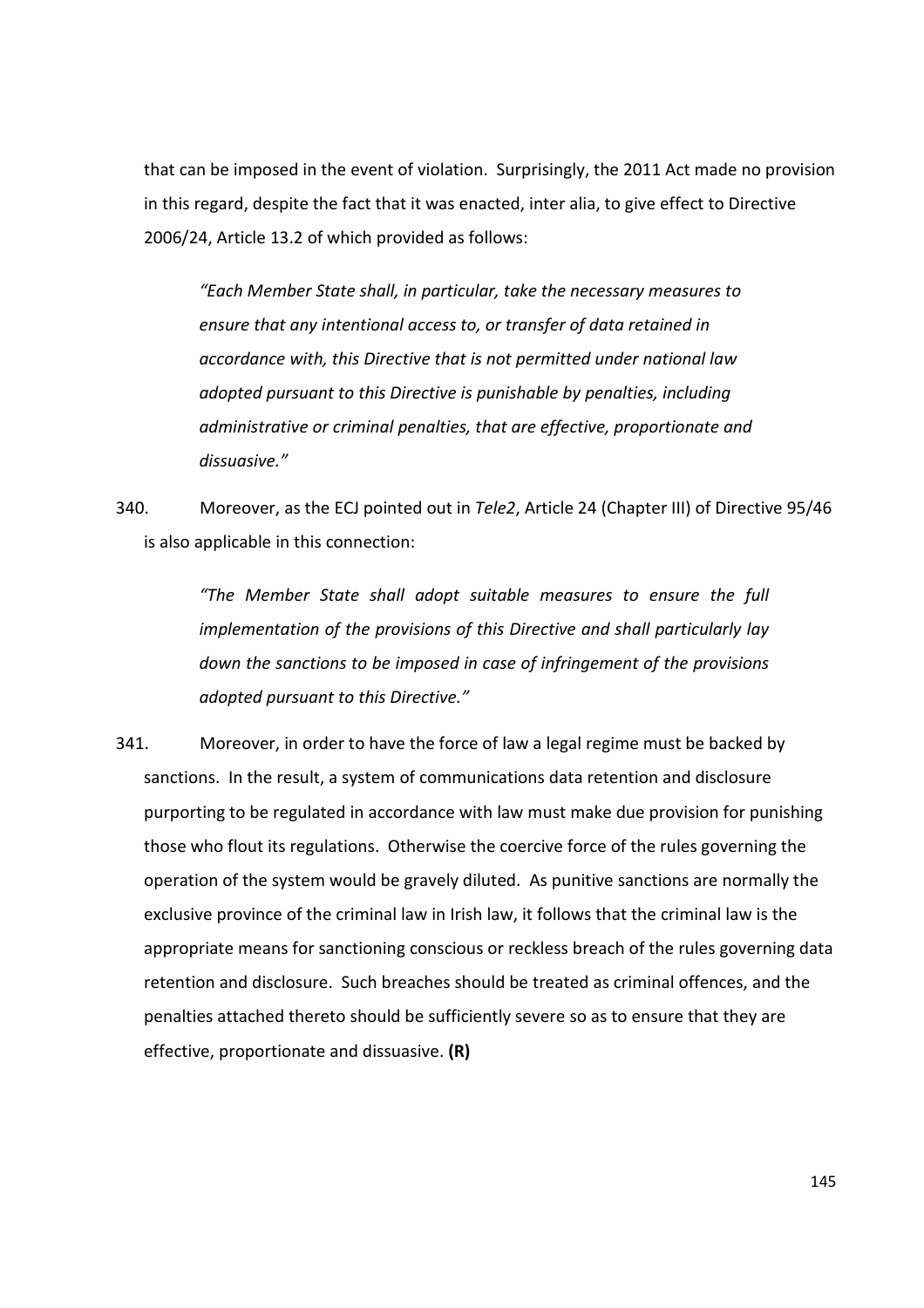#### Serious Offence Criterion

- 342. It will be recalled that the purposes for which the Garda Síochána may apply for a disclosure request are specified in section 6 of the 2011 Act; and that those purposes are confined by section 6(1) of the Act to the prevention, detection, investigation or prosecution of a serious offence; the safeguarding of the security of the State; and the saving of human life, respectively. In the opinion of the Review, it is self-evident that pursuit of the first of these purposes – the prevention, detection, investigation or prosecution of a serious offence – is a matter of legitimate public interest. The Review is also satisfied that a system of disclosure requests designed to facilitate that purpose, provided it is accompanied by a set of safeguards which limit its impact on fundamental rights to what is necessary and proportionate in the circumstances, is also in the public interest.
- 343. Clearly, confining disclosure requests to data connected to serious criminal offences is a crucial safeguard in this context, not least because this is a specific requirement of European law. Although mindful of the philosophical difficulties inherent in defining the notion of a serious offence, the Review is satisfied that the approach adopted in the Interpretation section of the 2011 Act, which defines a serious offence as ''an offence punishable by imprisonment for a term of five years or more'', establishes an appropriate threshold in this regard. In the opinion of the Review, it is sufficiently restrictive bearing in mind the highly intrusive nature of a regime of disclosure requests(even when refashioned in accordance with the recommendations set out in this Review); and sufficiently elevated to chime with the companion purposes for which the Garda Síochána are entitled to make disclosure requests pursuant to section 6(1): viz., the safeguarding of the security of the state and the saving of human life.
- 344. Finally, although the offence on which it is predicated must be a serious offence within the meaning of section 1 of the 20011 Act, it should be remembered that this is not in itself a sufficient condition for acceding to a disclosure request. As the ECJ made clear in Tele2 (at paragraphs 115-116 of the Judgment), access to retained communications data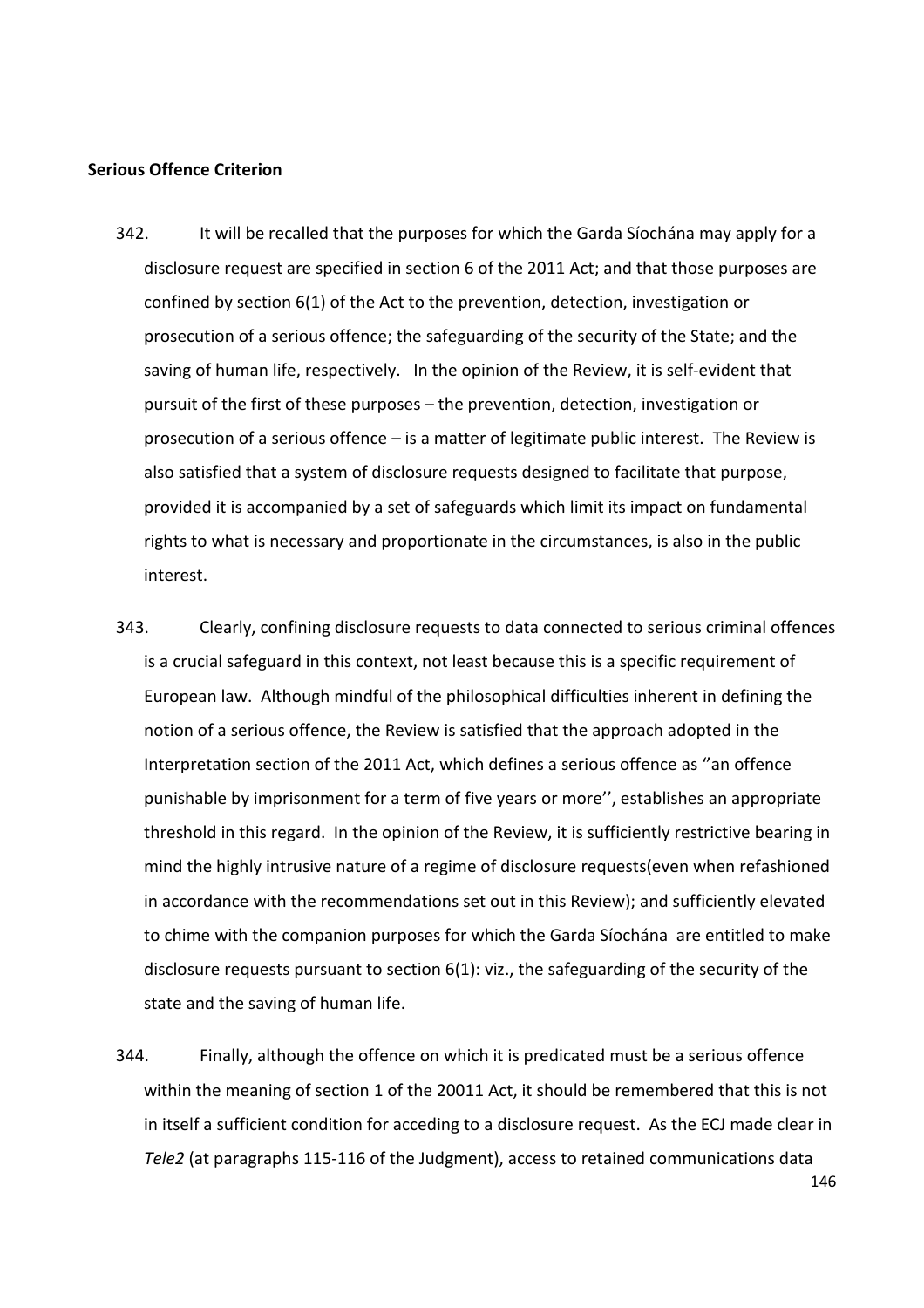must also be shown to be strictly necessary and proportionate in light of the object for which it is being sought. In other words, a disclosure request based on the investigation of a serious offence must also satisfy these conditions. In this regard, it must also be borne in mind that a disclosure request must show that the investigation involves a serious offence in substance, not merely one which attracts a punishment of 5 years' imprisonment.

#### Saving Human Life Criterion

- 345. As already indicated, the Garda Síochána are also entitled to make disclosure requests for the purposes of safeguarding the security of the state and saving human life, respectively. Disclosure requests for the purpose of safeguarding the security of the state may also be made by the Defence Force; and are considered in the ensuing section.
- 346. In contrast, the entitlement to make disclosure requests for the purpose of saving human life is unique to the Garda Síochána. Like the previous rubric of disclosure requests for the purpose of fighting serious crime, the Review is satisfied that provision for disclosure requests for the purpose of saving human life is also in the public interest. In the opinion of the Review, this conclusion is self-evident. There is a clear social value or utility to providing for limited data disclosure where there is a risk to human life - for example, by way of assisting in the search for a missing person who may have wandered away from a nursing home or residential facility, and whose life, perhaps because of a medical or psychological condition, may be in danger as a result. It goes without saying that access to location data linked to a missing person's mobile telephone in these circumstances might be crucial to saving that person's life. Similar considerations might be said to apply to a search for a young or vulnerable person who has been reported as missing and whose whereabouts are unknown. The extent of the retained data sought should, in all cases, be proportionate to the object being pursued.
- 347. A number of additional points deserve to be mentioned in connection with this rubric. First, consideration might usefully be given in amending legislation to ensuring expeditious access to retained data for the purpose of saving human life. In the nature of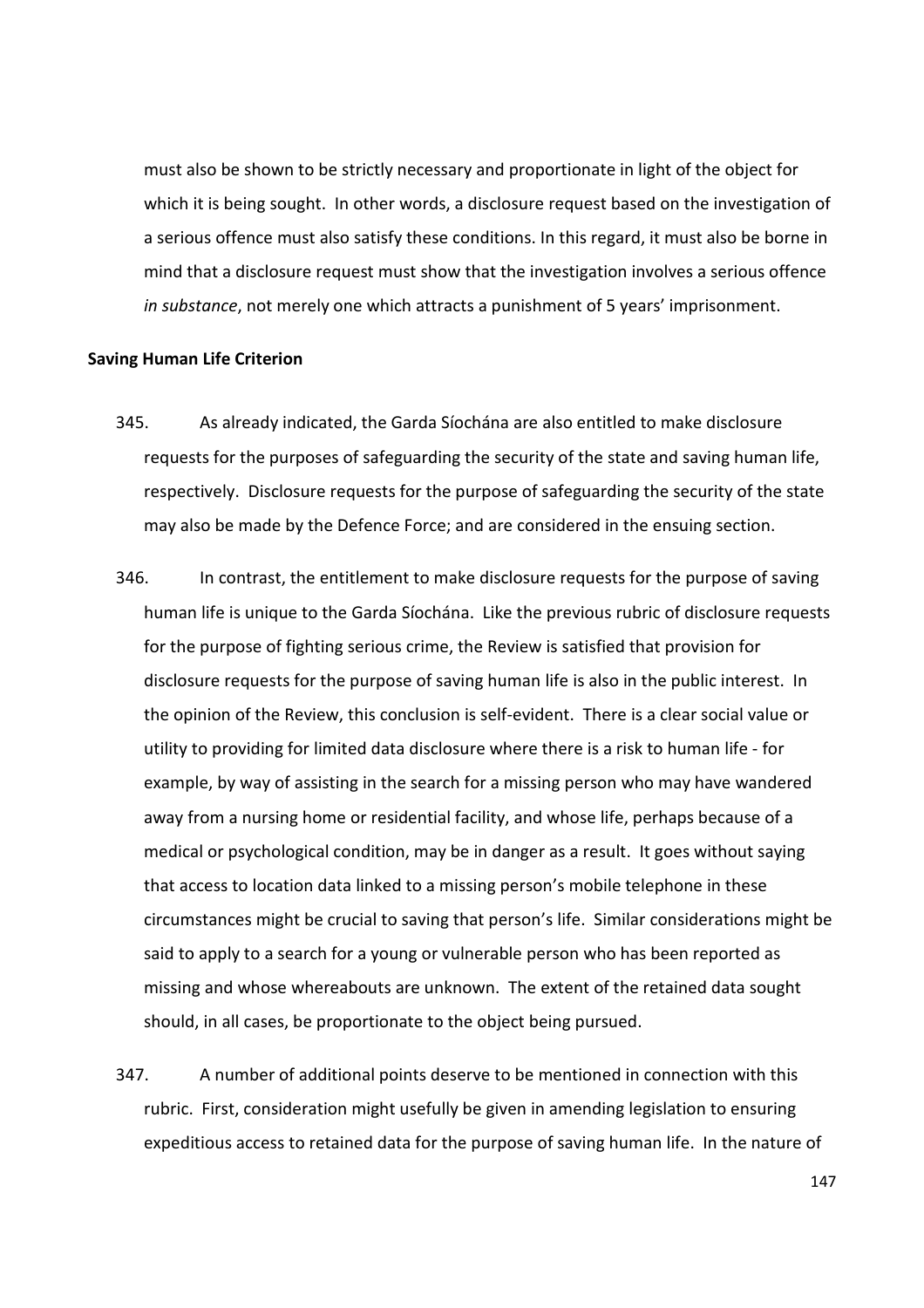things, undue formality in processing disclosure requests under this rubric may defeat the purpose for which they are intended. Second, amending legislation might also consider broadening the scope of the rubric to include the risk that a person's health or personal safety may be in serious jeopardy. In short, the requirement that a person's life must be at risk may set too high a bar in this regard. Third, however defined, the serious risk to life on which the disclosure request is based should be real and proximate. A statutory requirement to this effect would help to confine the rubric to cases of genuine emergency, while excluding cases where the risk in question was remote or purely speculative.

348. Finally, it should be borne in mind that, as currently drafted, the criterion of saving human life is very broadly drawn, with no obvious reference point against which its application can be gauged; unlike its companion criterion of investigating and prosecuting crime, it is not tied to a set of precisely specified activities in the sphere of law enforcement. On the contrary, it may be said to confer undue discretion on the police authorities, and thus to be vulnerable to abuse by them. Accordingly, the Review is of the opinion that efforts should be made to ensure that the rubric of saving human life is not misused as an umbrella for disclosure requests – for example, originating in the course of a criminal investigation - with no more than remote or speculative links with the objective of saving human life. In part, this problem can be ameliorated by introducing the statutory amendment canvassed in the preceding paragraph. But it should also be addressed when framing the protocols to be followed by statutory bodies when preparing disclosure requests.

#### Recommendation Regarding Saving Human Life

349. The statutory criterion for seeking disclosure of data for the purpose of saving human life should be strengthened by circumscribing it such that, at the very least, it can only be relied upon where there is a real and proximate risk to the life of a person or persons. (R)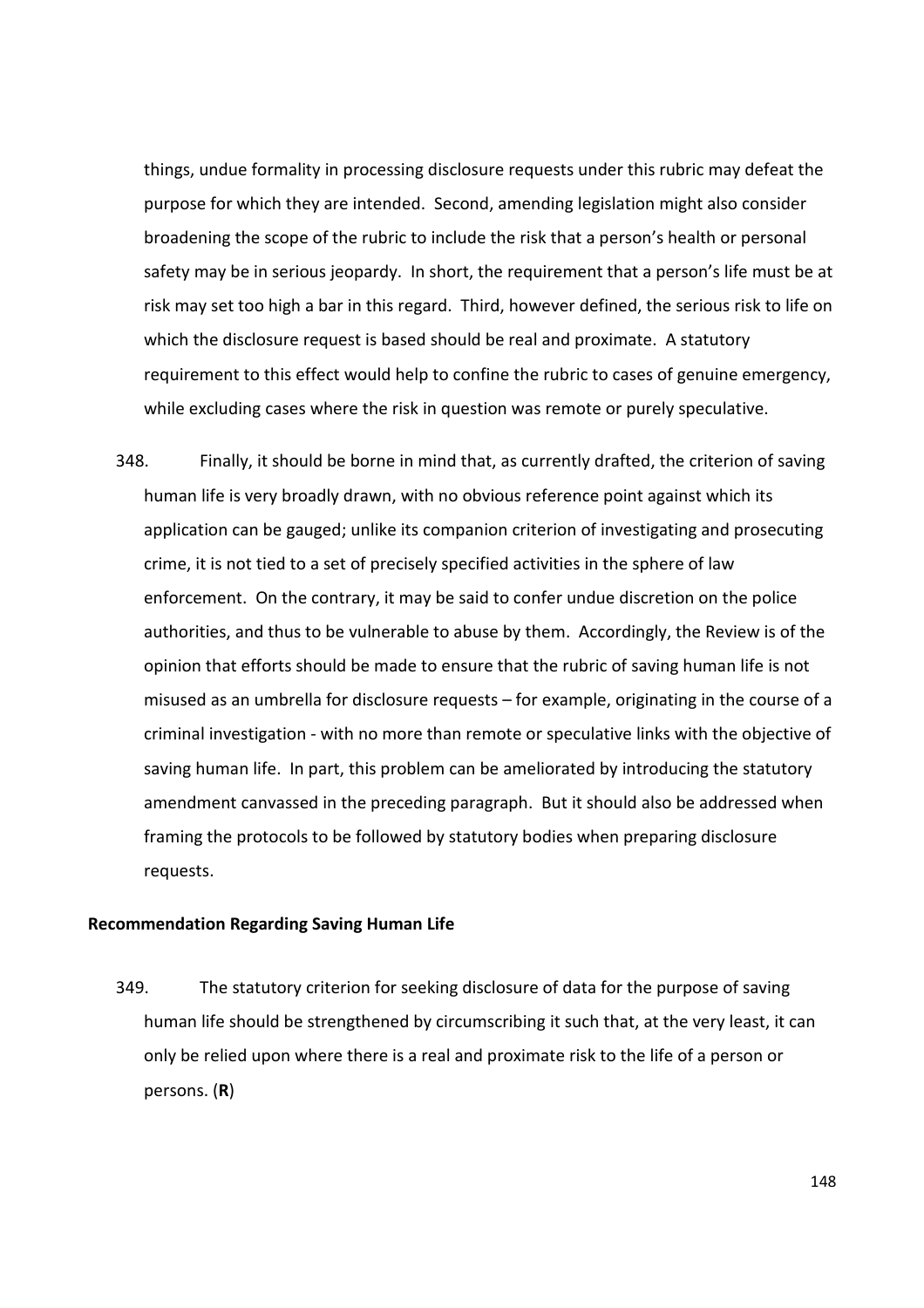#### Access for Mutual International Assistance

- 350. It will be recalled that the Garda Síochána also make disclosure requests on foot of the provisions of the Criminal Justice (Mutual Assistance) Act 2008. As already pointed out in the concluding section of Chapter 1, the 2008 Act forms part of the legislative framework governing access to retained communications data held by Service Providers. Broadly speaking, the purpose of the 2008 Act is to give effect to certain international agreements between the state and other states relating to mutual assistance in criminal matters. Accordingly, section 75 of the 2008 Act provides for access to retained communications data for the purpose of complying with a request for such data by a foreign police or security agency. The procedure in outline is as follows. A member of the Garda Síochána not below the rank of inspector, on the direction of the Minister for Justice, may apply to a designated judge of the District Court for an order requiring a Service Provider to furnish retained data in respect of a particular person over a specified period. Once the procedures governing application to the District Court have been complied with, the judge in effect has no discretion to refuse the application. Moreover, by virtue of section 5 of the 2011 Act, Service Providers in turn are required to grant access to retained data in accordance with a court order thus obtained.
- 351. The key issue for the Review is that the 2008 Act provides a statutory means of access to retained communications data, including the communications data of journalists, by foreign authorities. Although this data is retained by Service Providers pursuant to their obligations under the 2011 Act, there is no express provision in that Act for access to such data by or for the benefit of foreign authorities. Accordingly, as an absolute minimum, the Review is of the opinion that access to retained data of the kind facilitated by the 2008 Act should be subject to the normal criteria governing access by statutory bodies, not only as currently laid down in the 2011 Act but in any amending legislation. Moreover, access to retained communications data should be governed by and accord with appropriate safeguards for the protection of fundamental rights and freedoms. These safeguards –as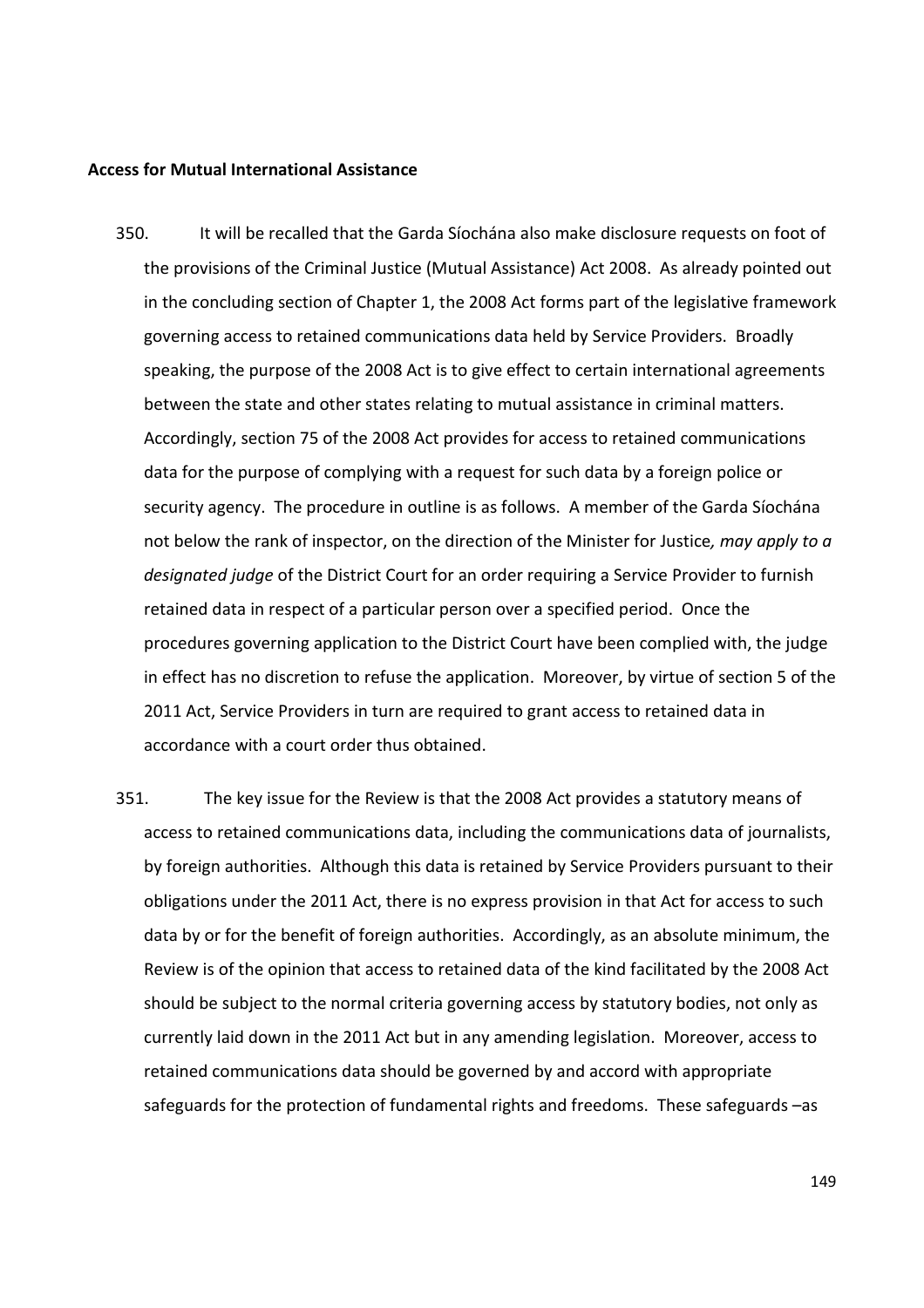enumerated in this Chapter - derive principally from those identified by the ECJ in Tele2 and the State's obligations under the European Convention on Human Rights.  $(R)$ .

#### Safeguarding Security of the State

- 352. It will be recalled that both the Garda Síochána and the Defence Force are entitled to seek disclosure of retained data for the purpose of safeguarding the security of the State. Once again the Review is satisfied that this arrangement is, broadly speaking, in the public interest; both of these bodies have a legitimate role in the defence of the vital institutions of the State and the preservation of public security more generally. However, the Review is of the opinion that the rubric of defending the security of the State is too broadly drawn as it provides what is in effect an open-textured criterion for accessing private communications data in circumstances where there may be no more than a purely theoretical or speculative risk to the security of the State.
- 353. Nor is it dispositive that, as previously indicated, the internal administration of the rubric by the Garda Síochána and the Defence Force is designed to ensure that disclosure requests made pursuant to it are in strict compliance with the statutory purposes contemplated by subsections  $6(1)(b)$  and  $6(2)$ , respectively, of the 2011 Act. Estimable though these administrative arrangements are, the Review is of the opinion that the power to access retained data for the purpose of safeguarding the security of the State should be formally and expressly circumscribed by criteria and conditions aimed at protecting against abuse and defending the fundamental rights of individuals affected by its exercise. (R) Accordingly, the right of access should be limited to circumstances where there are reasonable grounds for suspecting that the person concerned poses an existing and serious threat to the security of the state.  $(R)$  These safeguards are intended to ensure that any disclosure is proportionate to the threat. Although essential to the operation of the rubric as a whole, the Review believes that these additional safeguards are particularly relevant to journalists – who, by virtue of the wide range of professional contacts they are required to maintain, may be especially vulnerable to disclosure requests of a more speculative or exploratory kind in the matter of state security.  $(R)$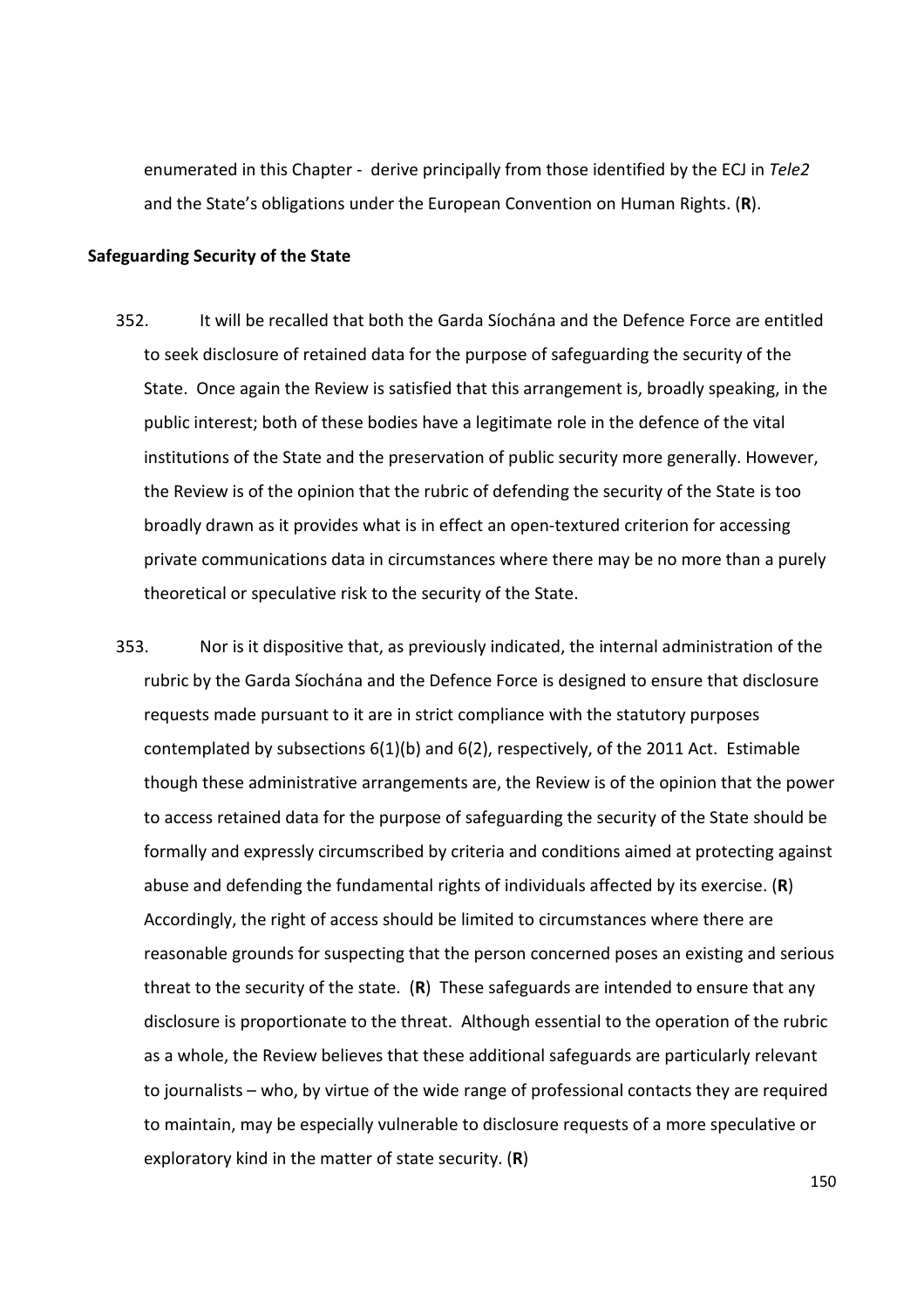- 354. Finally, the somewhat Delphic reference to this rubric by the ECJ in Tele2is also deserving of comment. In the opinion of the Court (at paragraph 119 of the Judgment), the principle of necessity requires that disclosure requests made in the context of combating crime must be confined "as a general rule" to persons suspected of direct, or at least indirect, involvement in serious crime: i.e., ''individuals suspected of planning, committing or having committed a serious crime or of being implicated in one way or another in such a crime.'' However, the Court acknowledged that there may be "particular situations" where that general rule may not apply; adding that "where for example vital national security, defence or public security interests are threatened by terrorist activities, access to the data of other persons might also be granted where there is objective evidence from which it can be deduced that that data might, in a specific case, make an effective contribution to combating such activities."
- 355. Although access to retained communications data should in general be limited to persons directly implicated and suspected of involvement in criminal activity or other unlawful activity which poses an identifiable and real threat to the security of the State, the ECJ appears to acknowledge, at paragraph 119 of its Judgment in Tele2, that the retained communications data of persons not themselves suspected of any such unlawful activity may, by way of exception, be accessed in accordance with the objective criteria outlined in that paragraph. These objective criteria are important in order to prevent a journalist's (or any other person's) fundamental rights being interfered with on a purely speculative basis or simply because they were identified as what is sometimes known as "a person of interest". Any application for authorisation to access the retained communications data of individuals not themselves suspected of wrongdoing should set out the basis on which that application is made, having regard to the criteria referred to above.  $(R)$

#### Recommendations on Safeguarding Security of the State

356. It should be a requirement of legislation (whether primary or secondary) that members of the Garda Síochána and the Defence Force should, as part of the process of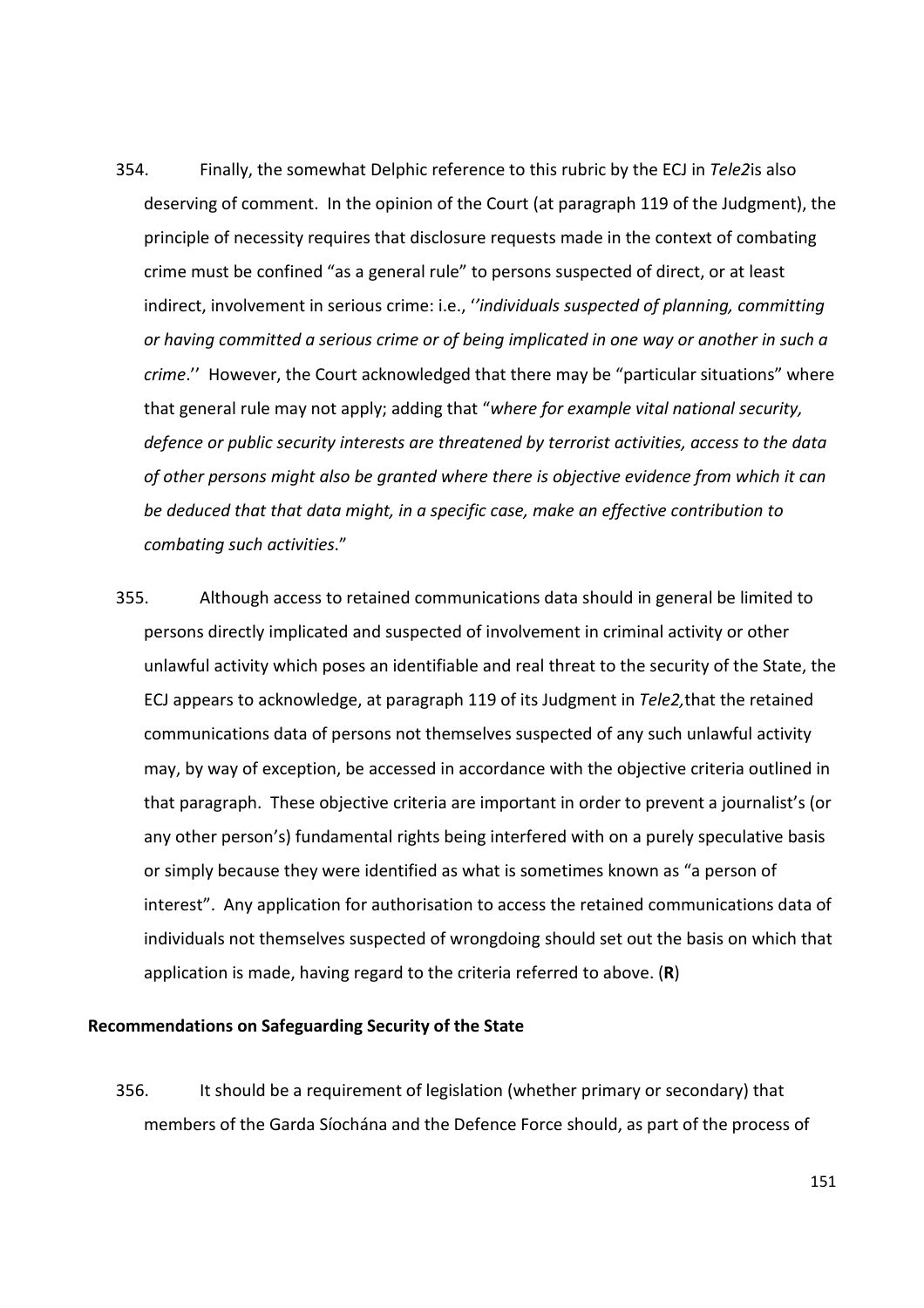submitting a proposal to a designated officer that a disclosure request be made in relation to safeguarding the security of the State, set out:

- Precise details of the serious threat to the security of the State;
- The relevance to the safeguarding of the security of the State of the data requested;
- The objective to be achieved by obtaining disclosure of the data and how this objective is to be realised;
- The attempts made to attain the objective of safeguarding the security of the State by less intrusive means,
- Where an application for access relates to a person not himself a suspect that fact should be stated and the grounds upon which the access is considered justified.  $(R)$

357. It should be a formal requirement of the legislation that a designated officer should have reasonable grounds to believe that the disclosure of retained communications data is

> (a) the least intrusive means available, having regard to its objectives and other relevant considerations,

> (b) proportionate to its objectives, having regard to all the circumstances including its likely impact on the rights of any person, and

(c) of an extent that is reasonably required to achieve its objectives. (R)

## Revenue Commissioners

358. The purposes for which an officer of the Revenue Commissioners may seek disclosure of retained data under section 6(3) of the 2011 Act are in substance the same as those applying to the Garda Síochána under section 6(1)(a). Section 6(3) permits an officer of the Revenue Commissioners to make a disclosure request where the officer is satisfied that the data are required for the prevention, detection, investigation or prosecution of a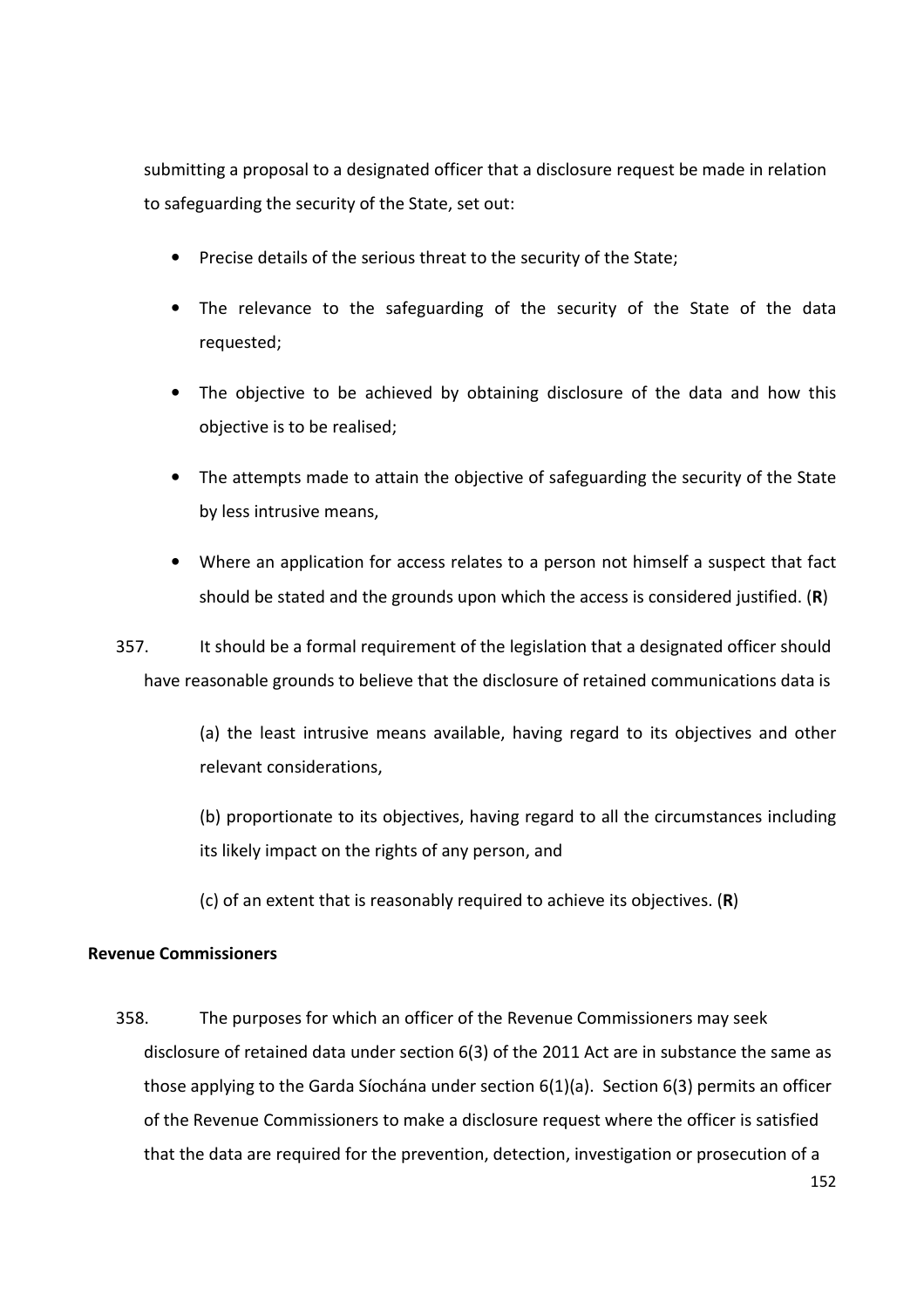revenue offence. Section 1 of the Act defines "revenue offence" as meaning any offence under specified statutory provisions "that is a serious offence". The specified statutory provisions are:

- section 186 of the Customs Consolidation Act, 1876;
- section 1078 of the Taxes Consolidation Act, 1997;
- section 102 of the Finance Act, 1999;
- section 119 of the Finance Act, 2001;
- section 79 (inserted by section 62 of the Finance Act, 2005 of the Finance Act, 2003;
- section 78 of the Finance Act, 2005.

359. That definition is subject to the general definition of "serious offence", also set out in section 1, as meaning an offence punishable by imprisonment for a term of five years or more. (Certain other offences as set out in Schedule 1 of the 2011 Act are deemed to be serious offences but these are not offences which come within the purview of the Revenue Commissioners as such.)

360. The Review has learned that the Revenue Commissioners do not normally make disclosure requests in connection with revenue offences arising under the Tax Code; the Commissioners already have at their disposal a wide range of extensive powers for the prevention, detection, investigation or prosecution of offences in this area, whether committed by individuals or corporations. However, the Revenue Commissioners are also the statutory authority with responsibility for enforcing the Customs and Excise Code and related matters and thus with the prevention, detection and investigation or prosecution of offences arising in that context. Broadly speaking, the latter include offences dealing with illicit imports, including drugs, fraud, and a host of criminal activities relating to the evasion of import taxes or duties, or of taxes and duties on particular products such as tobacco, alcohol and fuel oils. In the result, the Customs and Excise branch of the Revenue Commissioners often work in tandem with the Garda Síochána, particularly when dealing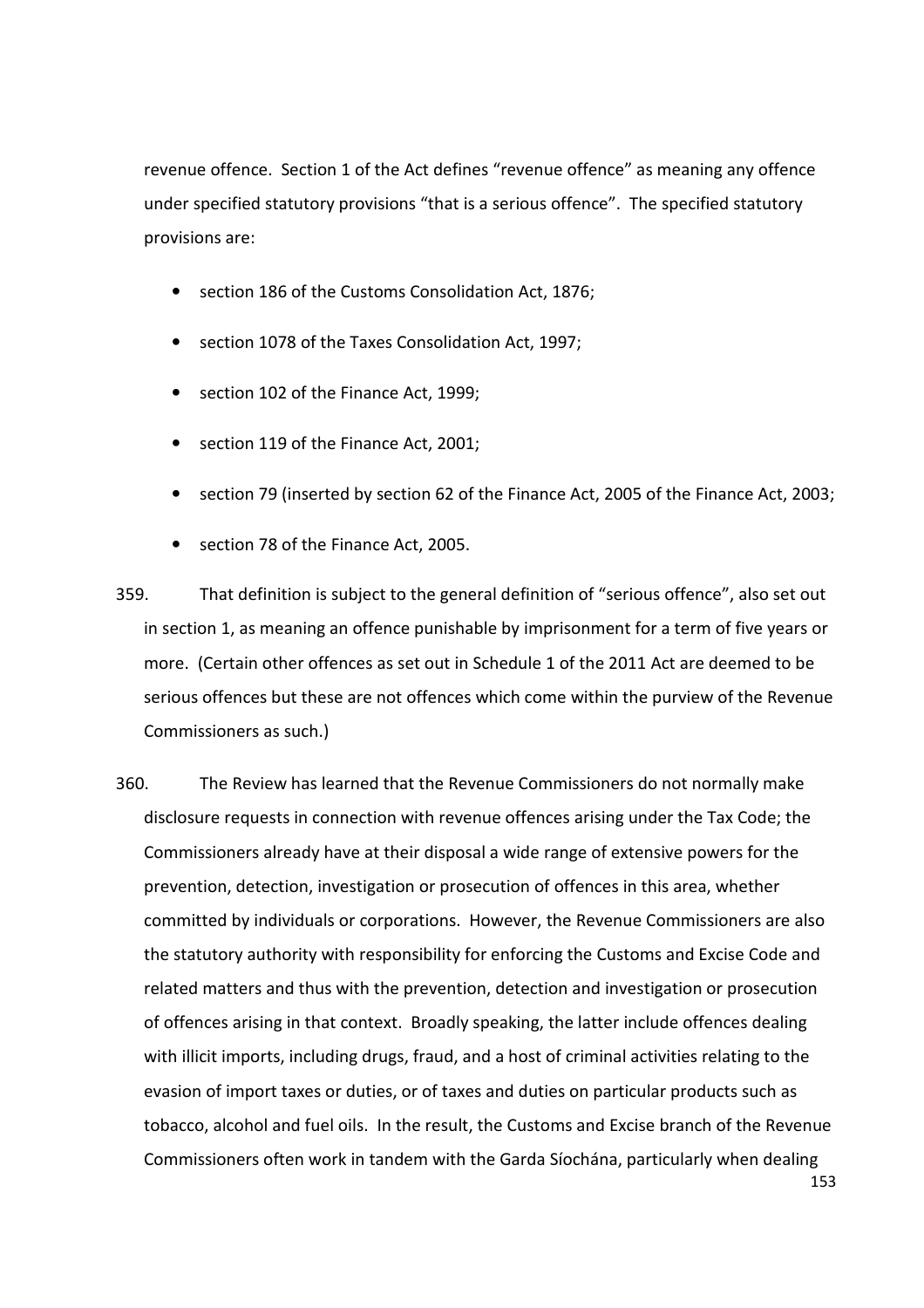with offences involving the importation of illicit drugs; and it is in this context that disclosure requests pursuant to section 6(3) are most frequently made.

- 361. Suffice it to say for present purposes that the offences covered by the various statutory provisions set out in section 1 of the 2011 Act, and reprised in the immediately preceding paragraphs, cover a myriad of revenue and customs offences. These include offences relating to the importation of prohibited goods, including drugs, or importing goods without paying relevant taxes or duties, criminal conduct relating to the making and paying of tax returns as well as criminal conduct involving the evasion of taxes or controls on specific products such as alcohol, tobacco or diesel oil. All of the provisions listed in section 1 comprehend offences which are not "serious" within the meaning of the Act of 2011 (because the applicable penalty is less than five years' imprisonment) as well as offences which are "serious offences" in the relevant sense (because a term of imprisonment of at least five years may be imposed on conviction). All of the serious revenue offences which fulfill this criterion relate to offences where a conviction is obtained on indictment only.
- 362. As with the other provisions in section 6 relating to the making of disclosure requests, the power conferred on the Revenue Commissioners in this regard is broadly stated: access to retained data is permitted if the relevant officer is ''satisfied that [access]is required for the prevention, detection, investigation or prosecution of a revenue offence.'' In the opinion of the Review, the powers exercised by the Revenue Commissioners in this regard, like the analogous powers exercised by the other statutory bodies with a right of access under the 2011 Act, should be circumscribed by principles and safeguards designed to ensure that the right of access is exercised proportionately, having regard to potential or actual interference with fundamental rights of the subject of the disclosure request. (R)
- 363. The aforementioned principles and safeguards should reflect those already recommended in respect of the Garda Síochána in the exercise of their analogous powers

154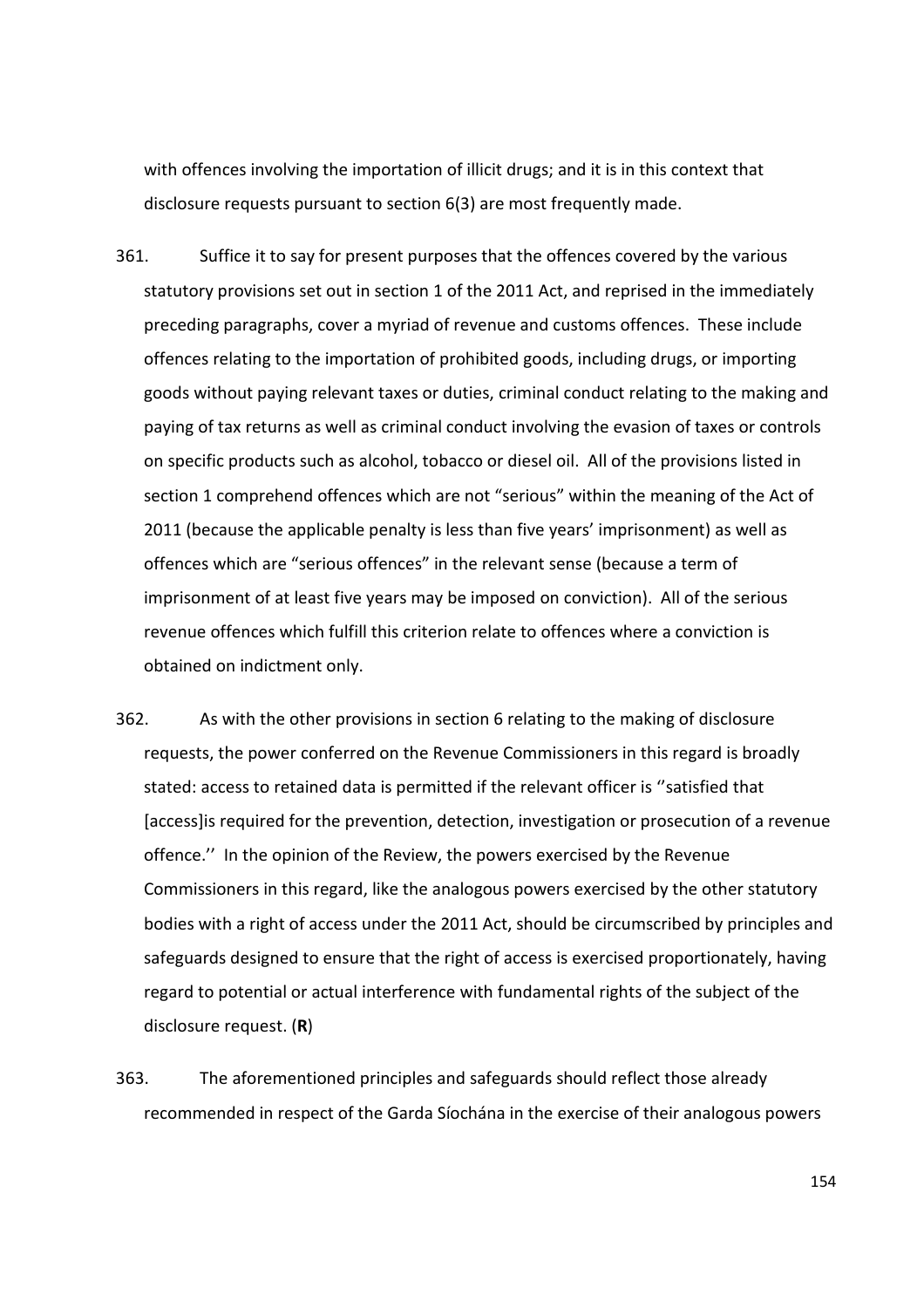to make a disclosure request for the corresponding purpose of combating a serious crime. (R)

364. Moreover, all of the so-called overarching recommendations pertaining to disclosure requests generally, as set out earlier in the Review, should also be applied to disclosure requests by the Revenue Commissioners.  $(R)$  As regards the information furnished in any statutory declaration made for the purpose of securing prior authorisation to make a disclosure request, the accompanying documentation should not only specify the particular 'serious' offence relevant to the request, but should explain the basis on which the offence is one which could lead to a prosecution on indictment.  $(R)$  As already indicated, only a conviction on indictment for one of the specified revenue offences constitutes a serious offence for the purposes of the Act.

## Recommendations on Revenue Commissioners

365. A statutory declaration supporting an application by the Revenue Commissioners for prior authorisation (by a judge or independent body) should include all the information already recommended in respect of such applications generally as well as information demonstrating that the disclosure request pertains to an offence which could lead to a prosecution on indictment. (R)

## Garda Síochána Ombudsman Commission (GSOC)

366. It will be recalled that the Garda Síochána Ombudsman Commission (GSOC) also makes disclosure requests pursuant to section 6 of the 2011 Act, even though its power to do so is not expressly mentioned in the Act or in any amendment thereto. It will also be recalled that this Review was established in the wake of public concern following GSOC's reliance on section 6 for the purpose of accessing retained communications with a view to uncovering a journalist's sources of information.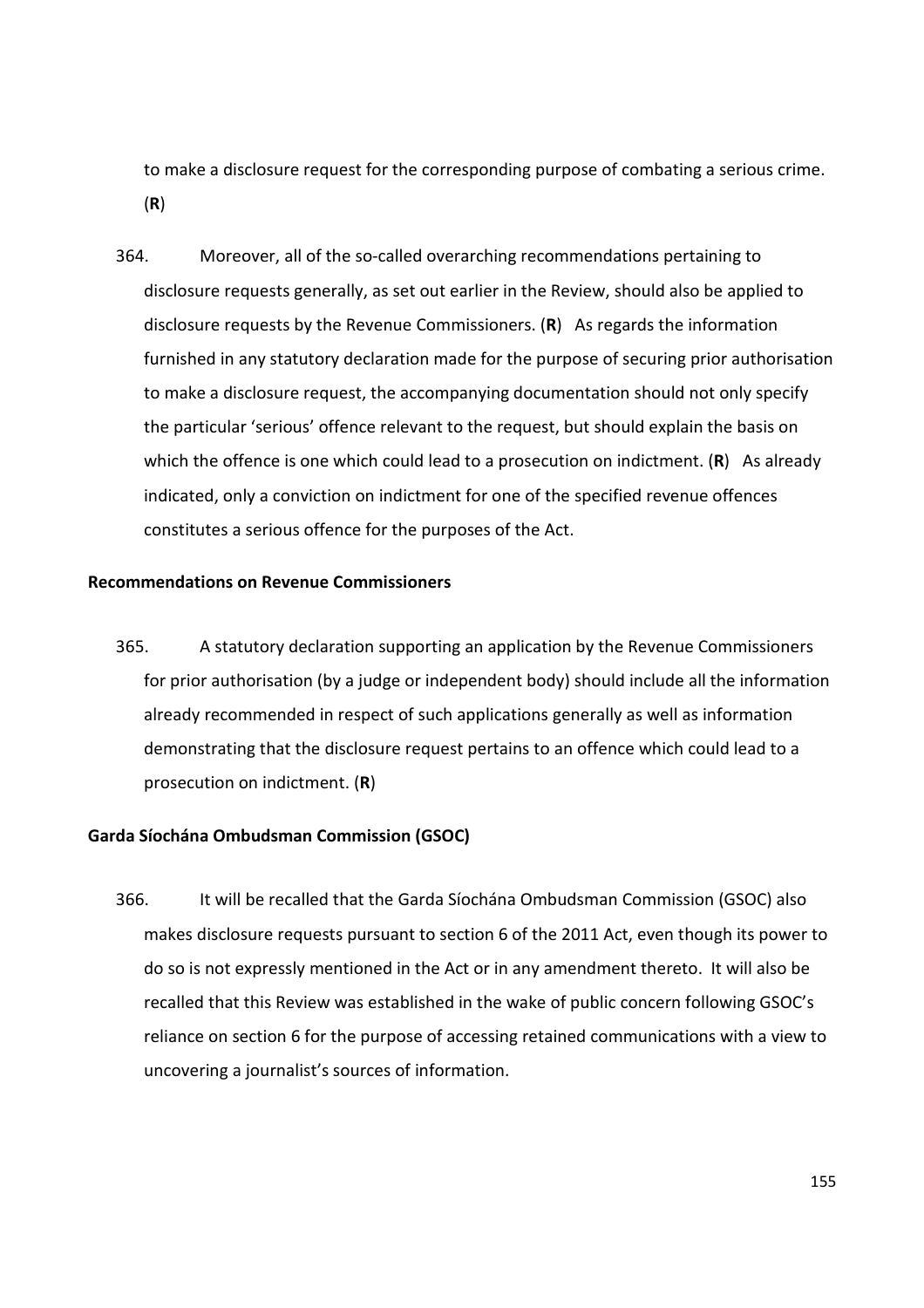- 367. GSOC relies on its interpretation of the express powers conferred upon it by section 98 of the Garda Síochána Act, 2005 as the basis for making disclosure requests pursuant to section 6 of the 2011 Act. These powers are considered below.
- 368. GSOC was established by Part 3 of the Garda Síochána Act, 2005. Broadly speaking, its aims and objectives include promoting public confidence in the process of addressing and resolving complaints about the conduct of members of the Garda Síochána. GSOC's statutory remit includes investigatory powers in respect of criminal offences suspected to have been committed by a member of the force, as well as the power to designate an officer specifically for the purpose of conducting an investigation pursuant to these powers and under its direction. GSOC is free to engage such officer from within the ranks of the Garda Síochána or from another police service.
- 369. Section 98(1) of the Garda Síochána Act, 2005 provides that a designated officer, who has been directed by the Ombudsman Commission to investigate a complaint, "has, for the purposes of the investigation all powers, immunities and privileges conferred and all the duties imposed on any member of the Garda Síochána by or under any enactment or the common law including those relating to the following matters: ..." and the subsection goes on to specify certain matters, none of which specifically refer to a power to access retained communications data.

## 370. Section 98(2) provides that:

"For the purpose of sub-section 1, an enactment conferring a power, immunity or privilege or imposing a duty on a member of the Garda Síochána in relation to any other matters specified in that sub-section applies with the following modification and any other necessary modifications:

…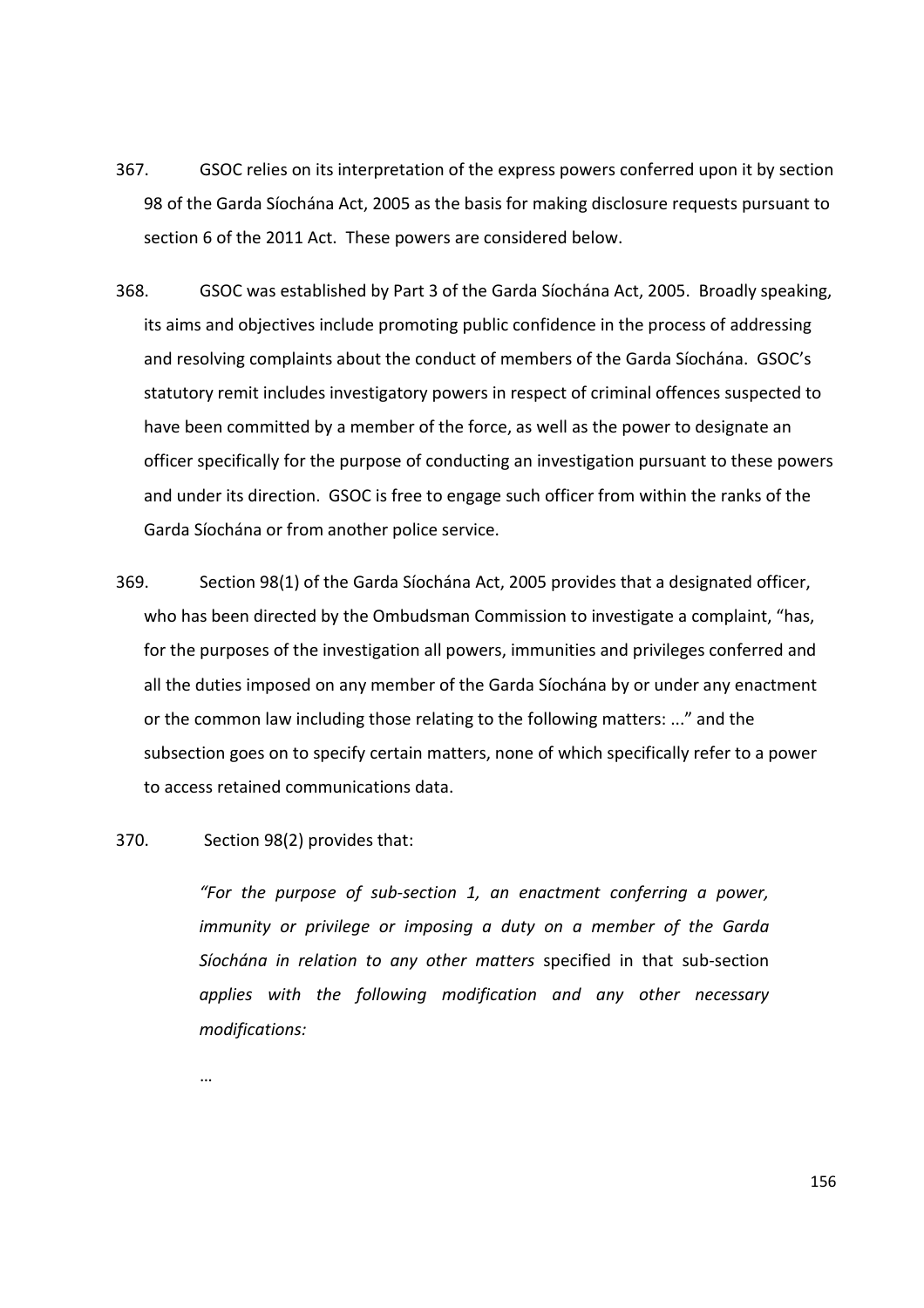(c) A reference in the enactment to a member of the Garda Síochána not below the rank of inspector is to be read as a reference to a member of the Ombudsman Commission."

- 371. GSOC's interpretation to the contrary notwithstanding, it is not self-evident that the terms of section 98(2)(c) necessarily comprehend the powers reserved to an officer of the Garda Síochána not below the rank of superintendent which is the designation in section 6 of the 2011 Act. Moreover, some of the powers conferred by the 2011 Act - such as ''the safeguarding of the security of the state'' or ''the saving of human life'' - have nothing to do with GSOC's functions as set out in the 2005 Act.
- 372. Be that as it may, there is an evident need for greater clarity and certainty in the matter of GSOC's entitlement to make disclosure requests pursuant to section 6 of the 2011 Act. As already indicated, given the highly intrusive nature of a system of data retention and disclosure, and the concomitant threats it poses to the fundamental rights of those affected by its operation, it is essential that all avenues of access to private data should be expressly provided for within the framework of the governing enactment in the area. In short, the governing enactment should comply with the legality or clear statement principle, while legislative scatter in the matter of access should be avoided at all costs. Plainly the provisions of the principal enactment should specify the bodies entitled to issue disclosure requests; and the list of bodies thus specified should be exhaustive.  $(R)$  Equally plainly, disclosure requests by recognised bodies, including GSOC, should be circumscribed by verifiably objective criteria designed to ensure conformity with the principles of necessity and proportionality as elaborated in the jurisprudence of the European Court of Justice dealing with this matter.  $(R)$  These should include an express requirement that access by GSOC to retained data is only permitted in respect of a serious criminal offence as defined by reference to objective criteria, and excludes access to a journalist's data, or that of any other person, where the criminal investigation concerns the commission of an offence by another person. (R)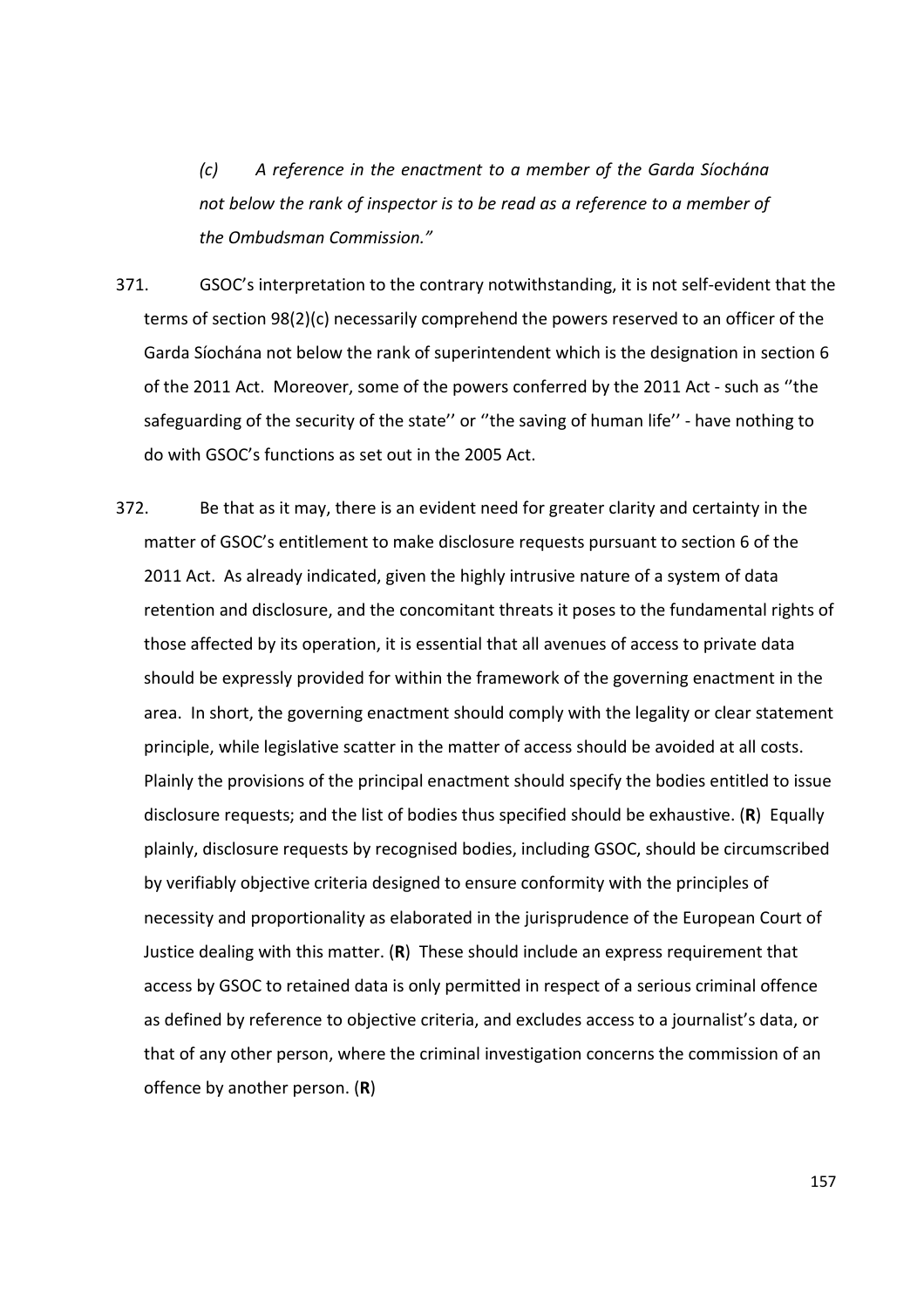373. Accordingly, the overarching principles, policies and procedures that have already been recommended as regards the right of access to retained data by statutory bodies and individuals generally should be applied, *mutatis mutandis*, to GSOC.  $(R)$  Similarly, the obligation to obtain prior authorisation from a judge or independent body before making a disclosure request should also be applied to GSOC; although the current chairman of GSOC is a High Court judge, the concept of prior authorisation necessitates an assessment by a person or authority independent of the statutory body concerned. (R) Moreover, the application for prior authorisation should include information disclosing reasonable grounds for believing that the offence on which the application is based is a serious offence for the purposes of the criteria of the 2011 Act. (R) Finally, it goes without saying that all of the previously tabulated recommendations pertaining to the security, confidentiality and timely destruction of personal communications data should be applied with equal force to GSOC. (R)

#### Competition and Consumer Protection Commission

- 374. The Commission was established by the Competition and Consumer Protection Act, 2014. The extensive functions conferred on it by the 2014 Act include powers relating to the prevention, detection, investigation and prosecution of competition offences referred to in that Act and the Competition Act, 2002.
- 375. By virtue of section 6(3A) of the Communications (Retention of Data) Act 2011, as inserted by section 89(b)(i) of the Competition and Consumer Protection Act, 2014, a member of that Commission may request a Service Provider to disclose data retained by the Service Provider where such member is satisfied that the data are required for the prevention, detection, investigation or prosecution of a competition offence. Section 1 of the 2011 Act was similarly amended so as to define "competition offence" as meaning an offence under section 6 of the Competition Act, 2002, "that is an offence involving a agreement, decision or concerted practice to which sub-section (2) of that section applies."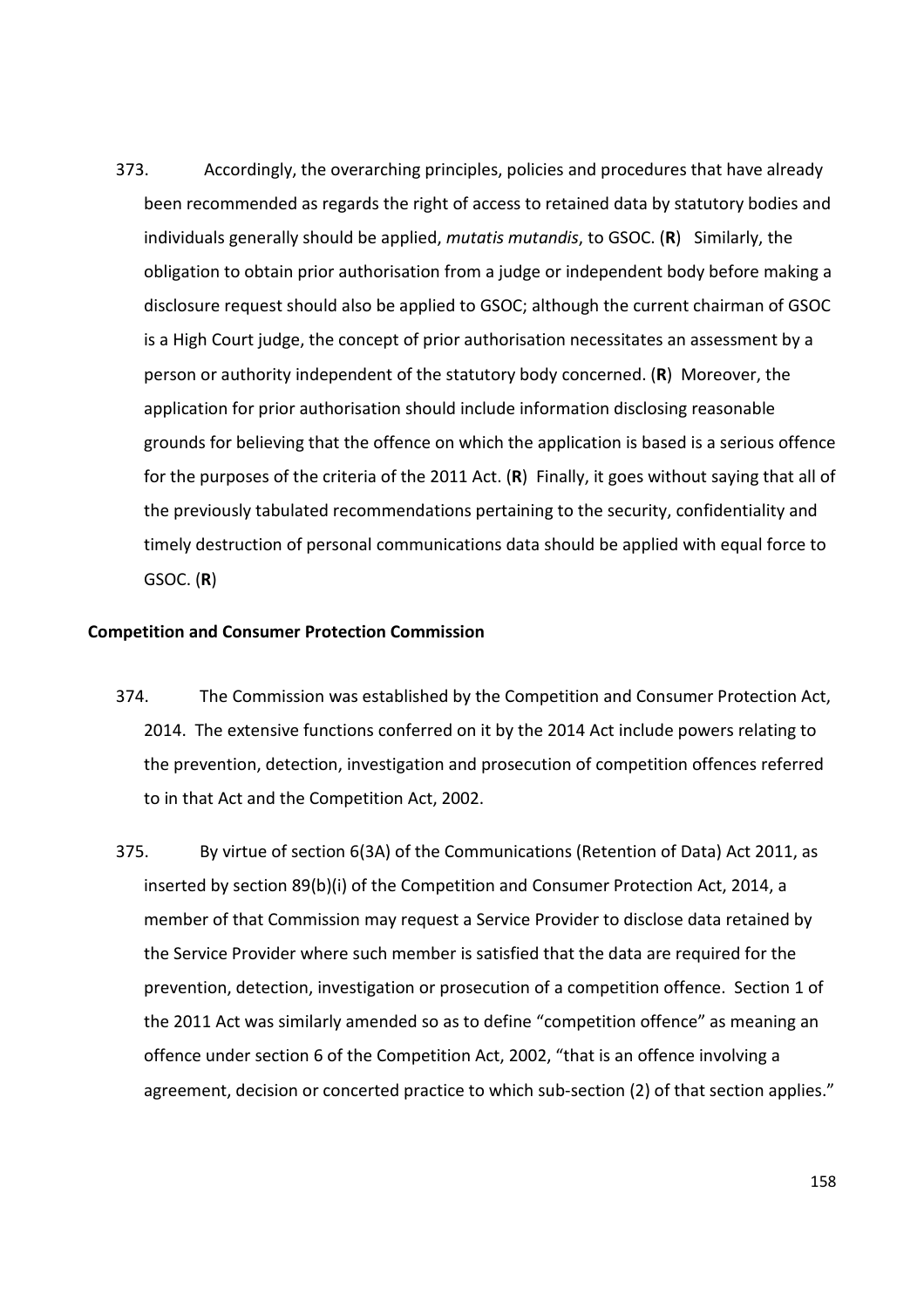- 376. A satisfactory aspect of these provisions is that they comply with the clear statement principle and anti-scatter policy repeatedly referred to by this Review when analysing the legislative framework governing the retention and disclosure of private communications data. The power to issue a disclosure request was conferred on the Commission by introducing an express amendment to the principal enactment, the 2011 Act, where it is easily accessible and properly contextualised – rather than by including a provision to that effect among the myriad powers and functions set out in the Competition and Consumer Protection Act, 2014.
- 377. Although the power to make disclosure requests has not thus far been exercised by the Commission, the Review is satisfied that, like the companion powers enjoyed by other statutory bodies recognised by the 2011 Act, it should be adjusted to ensure that it can only be exercised in accordance with the principle of proportionality and that it is accompanied by appropriate safeguards for the protection of individual rights.  $(R)$  In the opinion of the Review, these adjustments are particularly appropriate given the type of offence with which the Commission is principally concerned. In the nature of things, competition offences often involve clandestine activity within and between corporate entities, and are often facilitated by extensive telephony and internet communication, all of which is likely to lead to reliance on disclosure requests as an aid to investigation in the future.
- 378. The composition and membership of the Commission is governed by section 12 of the 2014 Act. Section 12 provides for a minimum of three full-time members of the Commission, consisting of the Chairman and two other full-time members. However, the Commission may consist of up to six full-time members in addition to the Chairman, the actual number to be determined by the Minister. Further, there may be an unspecified number of part-time members of the Commission, which number also falls to be determined by the Minister.
- 379. Currently there are four members of the Commission including the Chairman. Given its statutory structure, and the potential membership numbers involved, the Review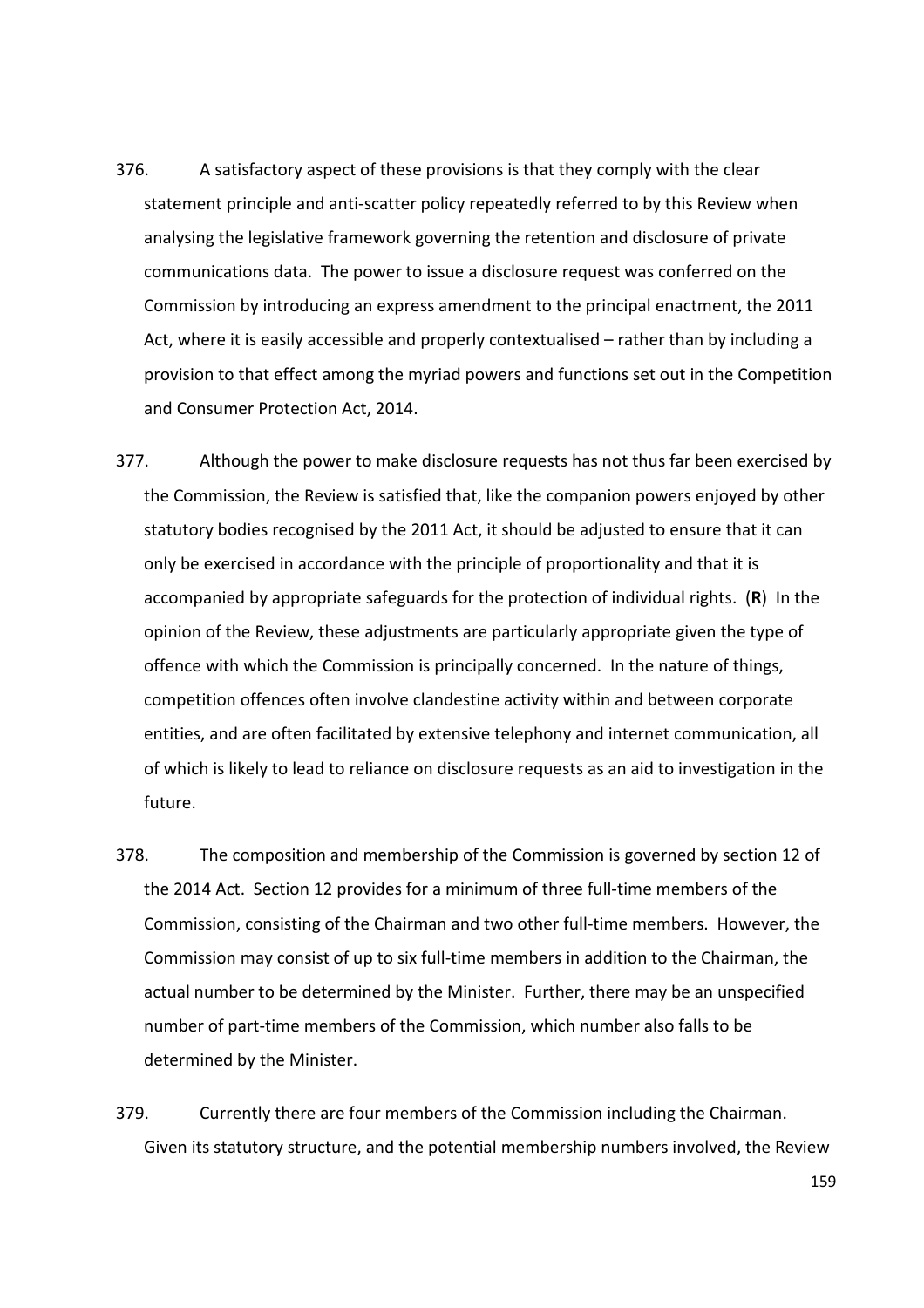is of the opinion that the Commission should be expressly required to establish a dedicated unit for the preparation of disclosure requests and that the power to apply for prior authorisation to issue such requests should be assigned to a designated commissioner, with suitable provision being made for an alternative in the case of inability to act.  $(R)$ Moreover, the function assigned to the designated commissioner in this regard should be excluded from the powers capable of being delegated under section 10(6) of the 2014 Act.(R)

- 380. As in the case of other statutory bodies entitled to make disclosure requests, the Commission should firstly be subject to all of the overarching provisions recommended for the purpose of ensuring that the power of access is exercised in accordance with the principles of necessity and proportionality and is accompanied by appropriate safeguards for the protection of individual rights. (R) Secondly, the Commission should be subject to the recommendations already made in connection with the security, confidentiality and timely destruction of accessed data. (R)
- 381. In line with the principle of proportionality, it follows that the Commission's right of access to retained data for the purpose of combating crime should be confined to serious competition offences.  $(R)$  As matters stand, the 2011 Act, as amended, contains no restriction in this regard. As already indicated, section 6(3A) of the Act simply vests the power of access in the Commission in respect of ''competition offences'', while the Interpretation section defines a competition offence as an offence under section 6 of the Competition Act 2002 to which subsection 2 of that section applies. In the result, the Commission's right of access applies to a host of minor or summary offences punishable by fines of E3000 in the case of corporate undertakings, or a maximum term of 6 months' imprisonment with or without a fine, in the case of an individual. Given that section 1 of the 2011 Act defines a serious offence as an offence punishable by a term of 5 years' imprisonment or more, these offences plainly do not qualify as serious offences in the relevant sense. Nor, of course, do they meet the "serious offence" requirement of EU law as explained in Tele2.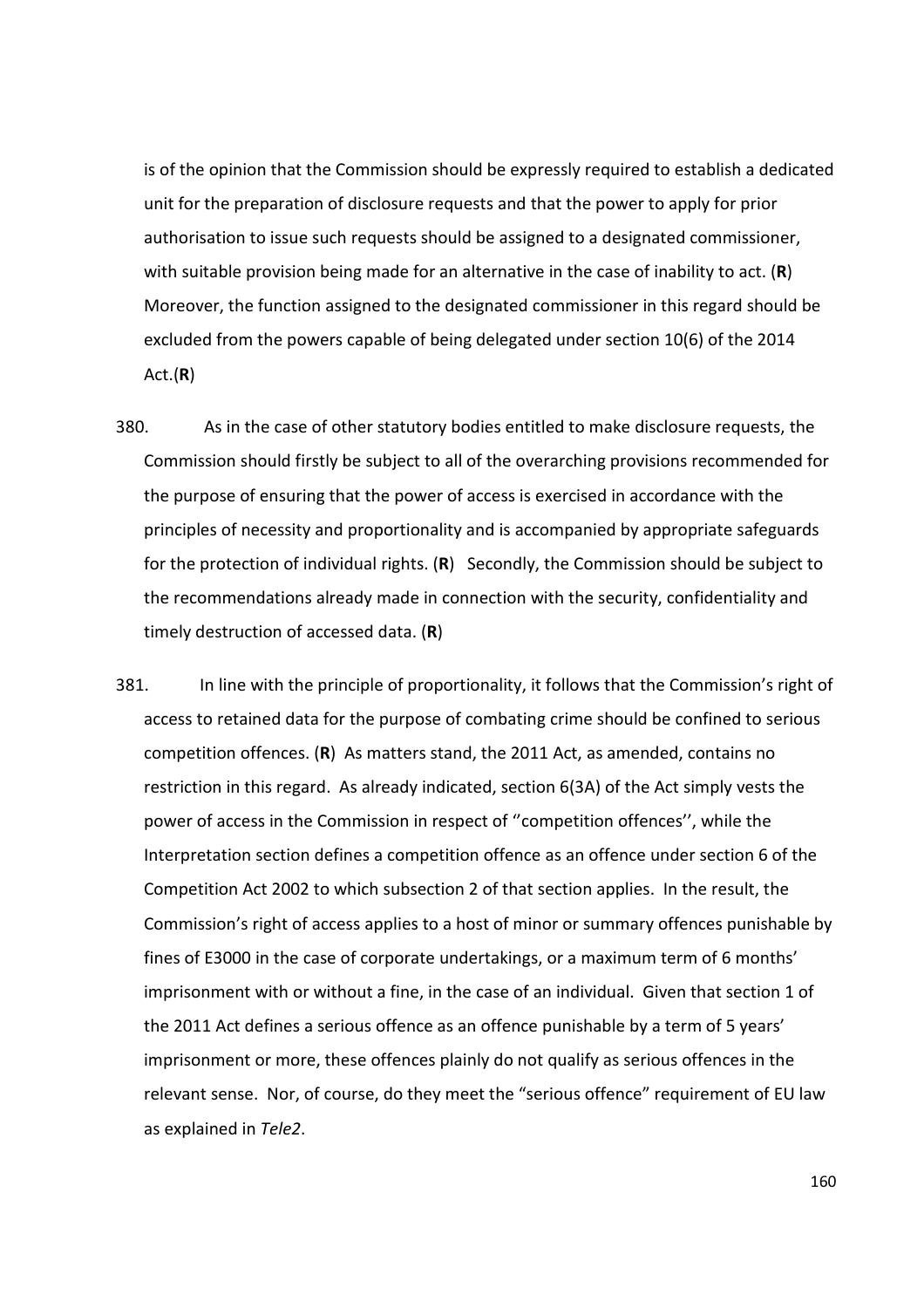- 382. However, the aforementioned offences may also be prosecuted on indictment, in which case the applicable penalty is a term of imprisonment not exceeding five years with or without a fine. This obviously meets the criterion of serious offence. Moreover, where the defendant is a corporate undertaking, a fine of E4 million or ten per cent of turnover, whichever is the greater, may be imposed on conviction. In the opinion of the Review, given that the question of imprisonment does not normally arise in competition cases against corporate undertakings as such, provision for fines of that magnitude elevates section 6 offences to the status of serious offences within the meaning of the criterion laid down in this regard by section 1 of the 2011 Act.
- 383. Accordingly, the power of the Commission to seek authorisation for the purpose of accessing retained communications data should be amended so as to refer to a "serious" competition offence with a corresponding amendment to the definition of serious offence in section 1 to allow for the conviction of a corporate enterprise for an offence punishable by a very substantial fine such as the sum of €4million referred to above. Alternatively, the definition of "competition offence" in section 1 could be appropriately revised.  $(R)$

#### Recommendation on Competition and Consumer Protection Commission

- 384. The power of the Commission to seek authorisation for the purpose of accessing retained communications data should be amended so as to refer to a "serious" competition offence with a corresponding amendment to the definition of serious offence in section 1 to allow for the conviction of a corporate enterprise for an offence punishable by a very substantial fine such as the sum of €4million referred to above. Alternatively, the definition of "competition offence" in section 1 could be appropriately revised.  $(R)$
- 385. In addition, as stated above, the recommendations concerning safeguards which apply to other statutory bodies should be applied to the Commission.  $(R)$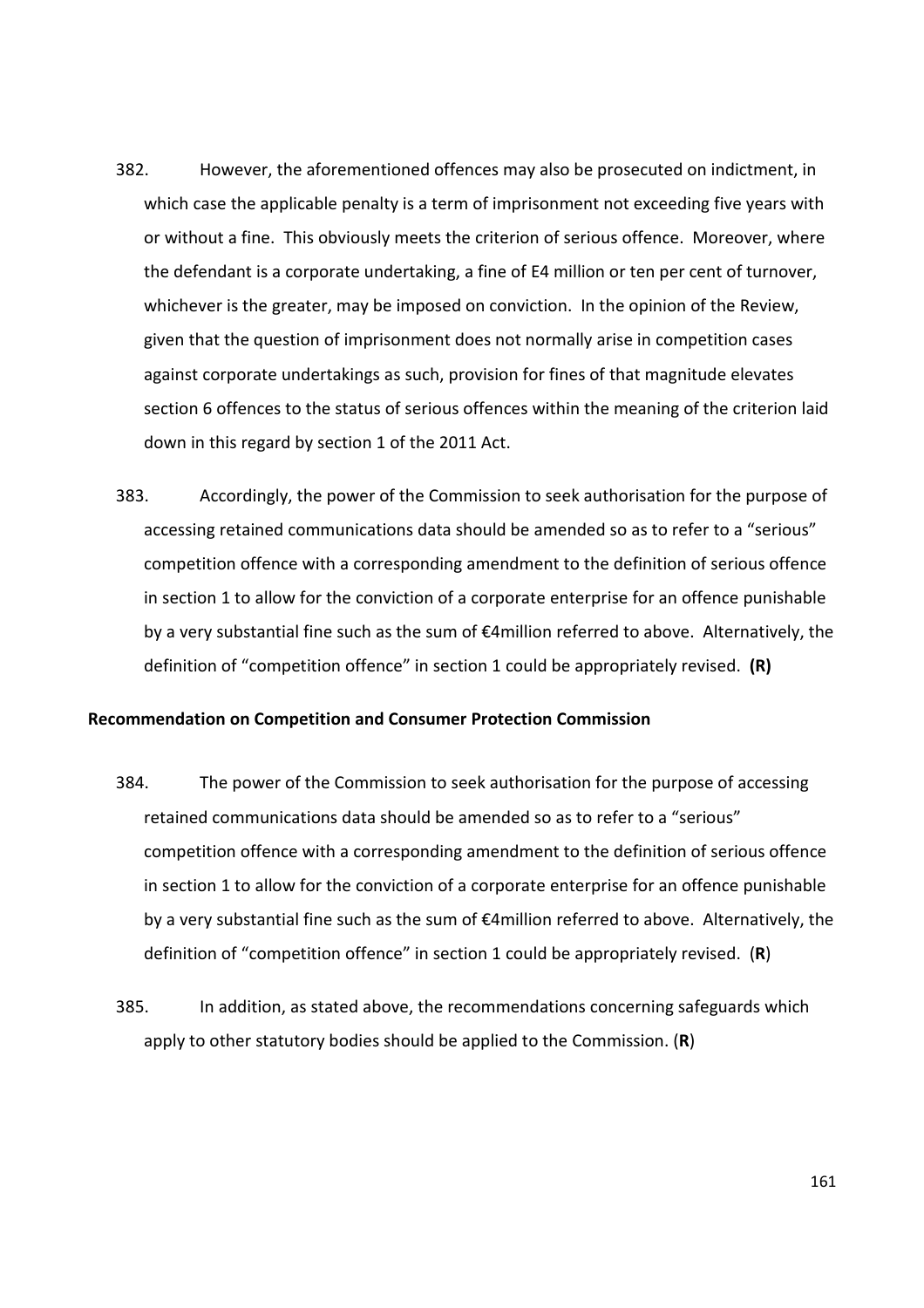#### Prior Independent Authorisation

- 386. By virtue of section 7 of the 2011 Act, Service Providers are obliged to comply with disclosure requests made pursuant to section 6 of the Act; there is no requirement for an accompanying warrant issued by a court or any other form of prior independent authorisation. As already indicated, this arrangement is no longer tenable following the decision of the European Court of Justice in Tele2 (at paragraph 120 of the Judgment). As a result of that decision, prior independent authorisation is now required by European law before a Service Provider can accede to a disclosure request. It is also a safeguard that, as has been seen, is considered by the ECtHR as an important factor in determining the proportionality of such measures.
- 387. Changing the law to provide for this development raises important questions about the nature of prior independent authorisation, the kind of body best suited to carrying it out, how such a body should be structured, and what, if any, ancillary functions it might usefully be asked to fulfil.
- 388. It should be observed at the outset that while prior authorisation to disclose personal communications data impacts on the fundamental rights of the affected parties, it does not involve a determination amounting to the administration of justice. Rather it should be seen as analogous to issuing a search warrant which is an executive or ministerial act carried out (in most instances) by a judge. However, although prior authorisation is essentially an executive act, the Review is nevertheless of the opinion that it is best carried out by a person or persons with an understanding of the rights affected by a system of disclosure requests, as well as an appreciation of the public interests served by it.
- 389. One possible solution to this issue would be to treat prior authorisation as analogous to issuing a search warrant and thus to assign the function to the judges of the District Court. However, this course of action would put at risk a valuable aspect of the current system of administrative authorisation as practiced by both the statutory bodies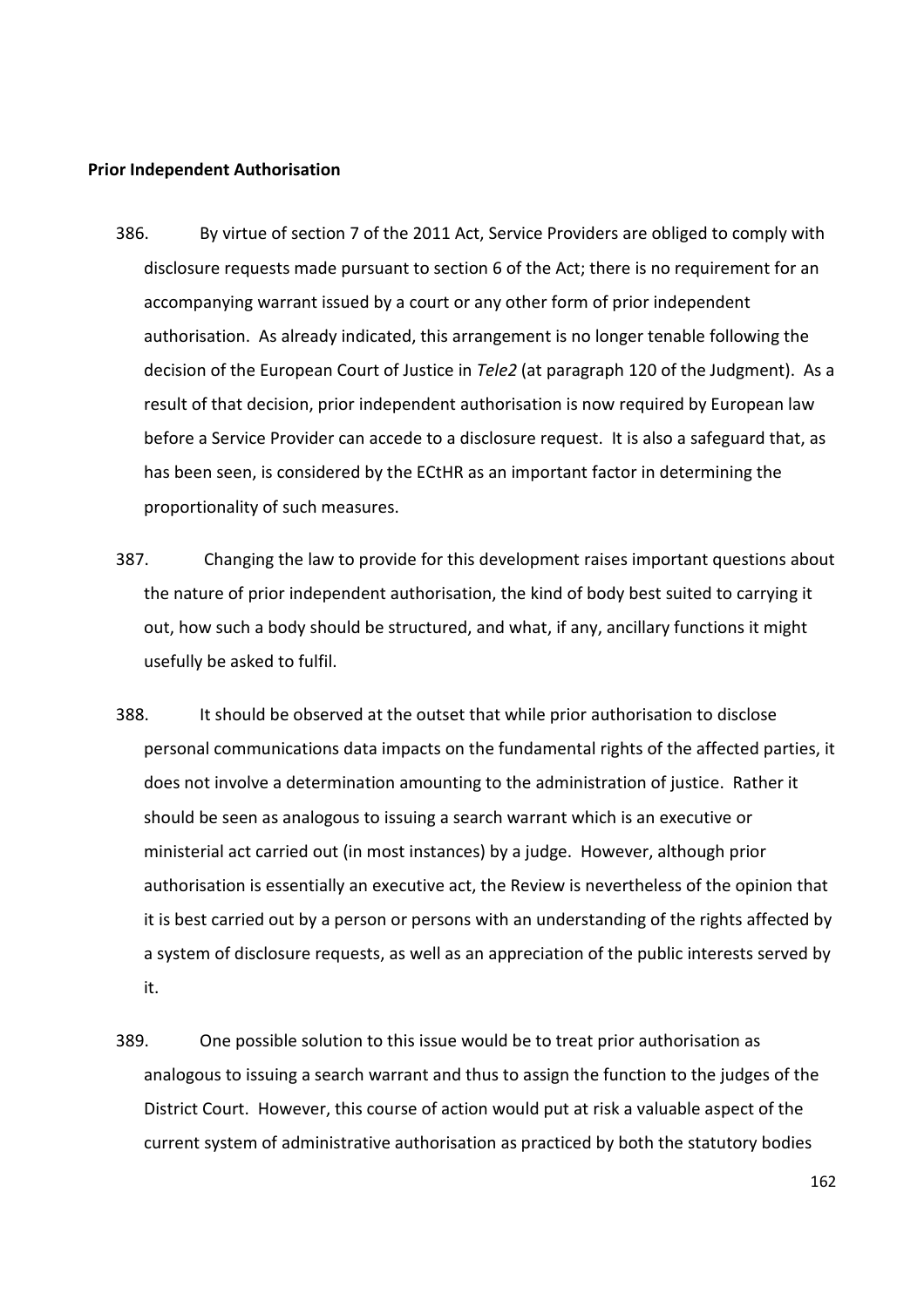and the Service Providers: the operation of the single-point-of-contact principle within their respective organisations in connection with the issuing of disclosure requests. As previously explained, this approach promotes the development of in-house expertise and helps to maintain and improve standards. To say the least, it would be challenging to maintain and improve these standards in the event that prior authorisation was spread across the entire complement of District Court judges. Such expansion might also mean that permission to apply for disclosure requests would have to be extended to every divisional Garda Chief Superintendent in the country, thus further diluting the advantages accruing from the single-point-of-contact principle. Even if prior authorisation was confined to judges of the Dublin District (on the basis that that is where the relevant statutory bodies and Service Providers are located), the dilution of the single-point-ofcontact principle would still be considerable.

390. In order to preserve the advantages of the single-point-of-contact principle the Review is of the opinion that the power to grant prior authorisation to issue disclosure requests should be conferred on a limited number of individuals. (R) This could be achieved as follows. Provision could be made for a set number of judges of the District or Circuit Courts to be nominated by the Presidents of those courts to hear applications for prior authorisation. Alternatively, a bespoke tribunal could be established for this purpose; it will be recalled that the ECJ in Tele2 contemplated prior authorisation by "a court or by an independent administrative body.'' Either of these approaches would preserve the benefits of specialist expertise and consistent standards associated with the single-pointof-contact principle. Moreover, both approaches would provide for the consistent availability of relevant personnel in and out of hours, thus reducing the need to issue disclosure requests without prior authorisation in cases of emergency. It should be noticed in this connection that the ECJ in Tele2 waived the requirement for prior independent authorisation "in cases of validly established urgency" (at paragraph 120 of the Judgment). In the opinion of the Review, this exception should be provided for in national legislation, but should be accompanied by a requirement that the authority seeking disclosure must subsequently provide objective evidence of the need for urgent and immediate access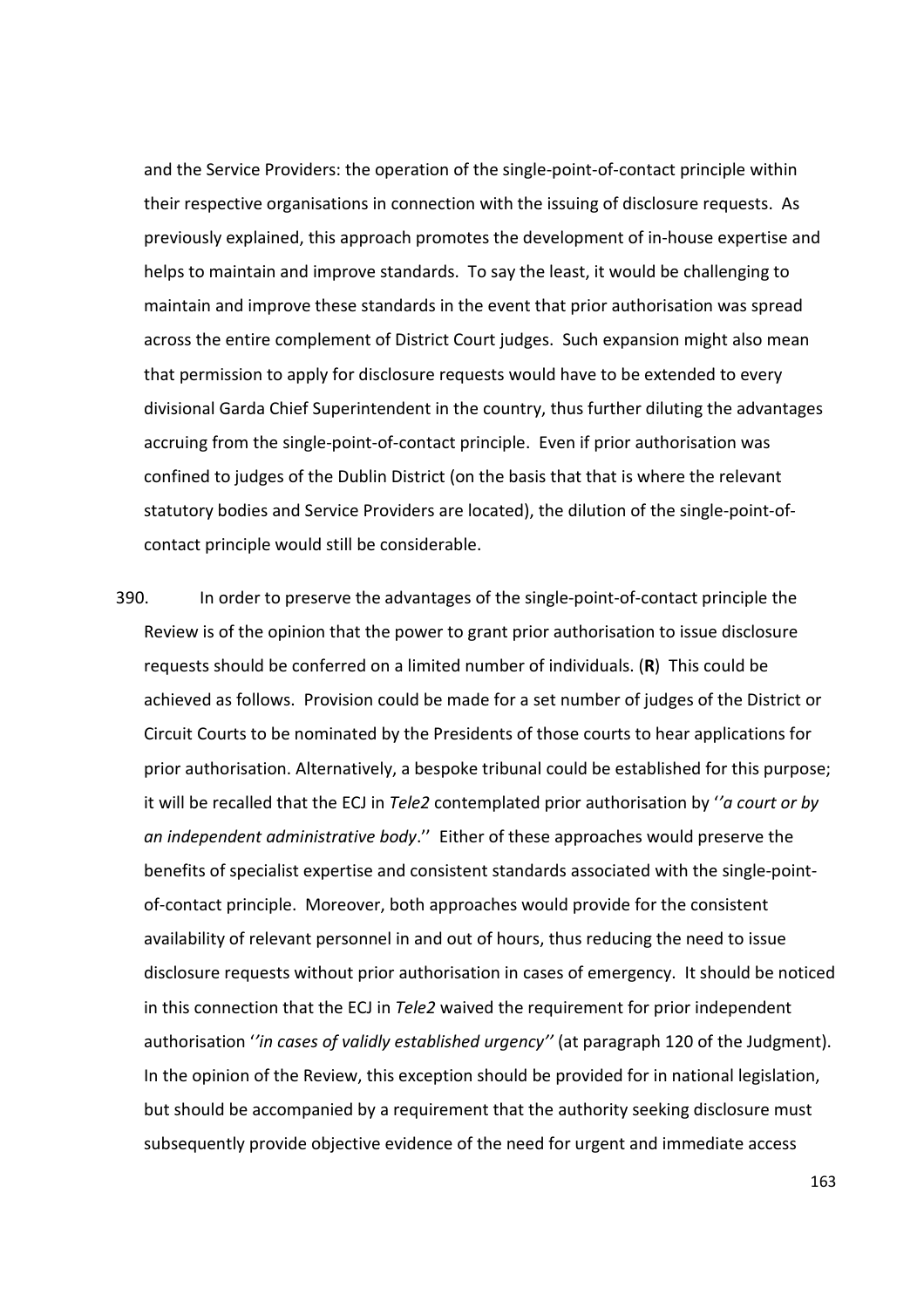without prior authorisation, and must submit, as soon as possible thereafter, an application to the independent body or designated judge for retrospective authorisation. (R)

- 391. By the same token, both approaches to prior authorisation would allow for the conferral of ancillary responsibilities also likely to benefit from the concentration of expertise in the hands of a limited number of designated individuals. These additional functions might include those currently carried out by the Complaints Referee under the Interception of Postal Packets and Communications Messages (Regulation) Act 1993, as amended by section 11 of the 2011 Act.
- 392. Ultimate responsibility for data security and destruction is currently the province of the Data Protection Commissioner - the designated national supervisory authority in these matters by virtue of section 4(2) of the 2011 Act. While it may not be possible or desirable (within the framework of EU and national law on data protection) to divest the Data Protection Commissioner of these responsibilities, consideration should be given to assigning at least a supplementary data protection oversight role to any designated judges or tribunal established for the purpose of granting prior authorisation for disclosure requests.(R) The amalgamation of these functions would provide for more comprehensive oversight of the system of data disclosure, as well as bringing greater coherence to the operational integrity of the system.
- 393. It should be noted that a tribunal structure, as distinct from the nomination of a panel of judges, allows for greater flexibility in the allocation and review of key functions. For example, a tribunal structure would allow for the appointment of members with a wide range of relevant expertise – including specialist knowledge in the areas of human rights, communications technology, and forensic investigation; and would enable individual members to be stood down when decisions in which they were originally involved are being reviewed.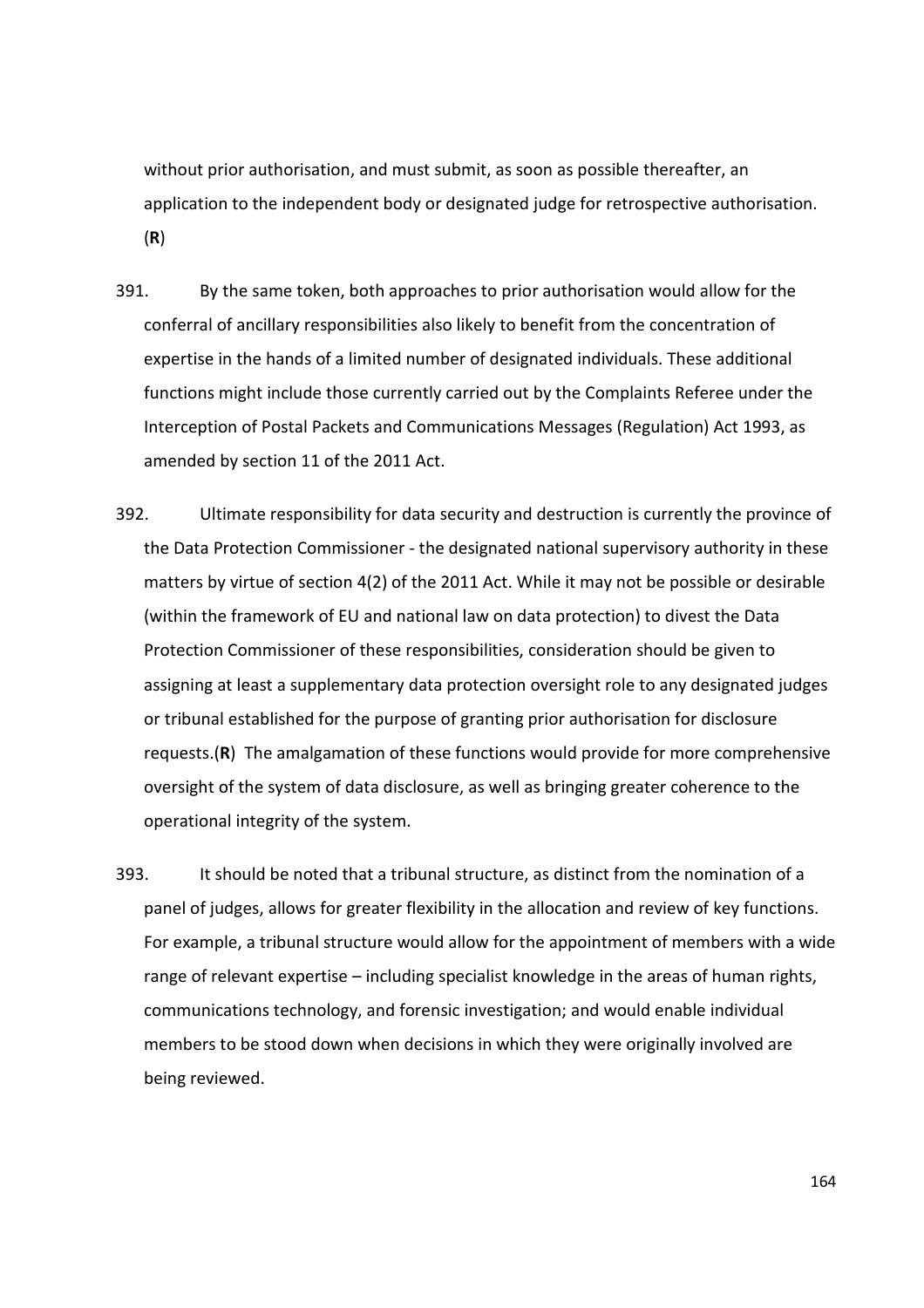- 394. While consideration of the law governing surveillance and the interception of communications is beyond the scope of this Review, it is evident that a tribunal established to authorise and oversee the disclosure of retained communications data might also be assigned those functions in respect of cognate law-enforcement related incursions on personal privacy and associated fundamental rights.
- 395. As already indicated, an application by a statutory body for authorization to access a suspect's retained communications data is an investigatory power. It is analogous to an application to a judge of the District Court for a search warrant. In the opinion of the Review, the notion – suggested by some - that a suspect should be put on notice and given an opportunity to be heard so as to have a trial (possibly with an appeal) of such cases is objectively incompatible with the effective and legitimate conduct of criminal investigations in the public interest. The Review is satisfied that the balance is properly struck by the requirement of prior independent authorization, and by the recommendation as to subsequent notification of access to the persons affected when this would no longer prejudice an investigation or a prosecution, as well as that regarding the provision of sufficient remedies for those whose rights have been breached by any unlawful access.

## Recommendations on Prior Independent Authorisation

- 396. Legislation should require that all requests for the disclosure of data made by designated officers of recognised statutory authorities are subject to prior independent authorisation by a judge or a statutorily independent tribunal. It is envisaged that exceptions could be provided for in law to address urgent situations, with an accompanying obligation to seek retrospective approval. (R)
- 397. Every decision as to whether disclosure should be authorized should be evaluated in accordance with the principle of proportionality, including the question of whether there are effective alternative means of investigation or action. Proportionality bears on the question of whether a disclosure request should be made in the first place, as well as on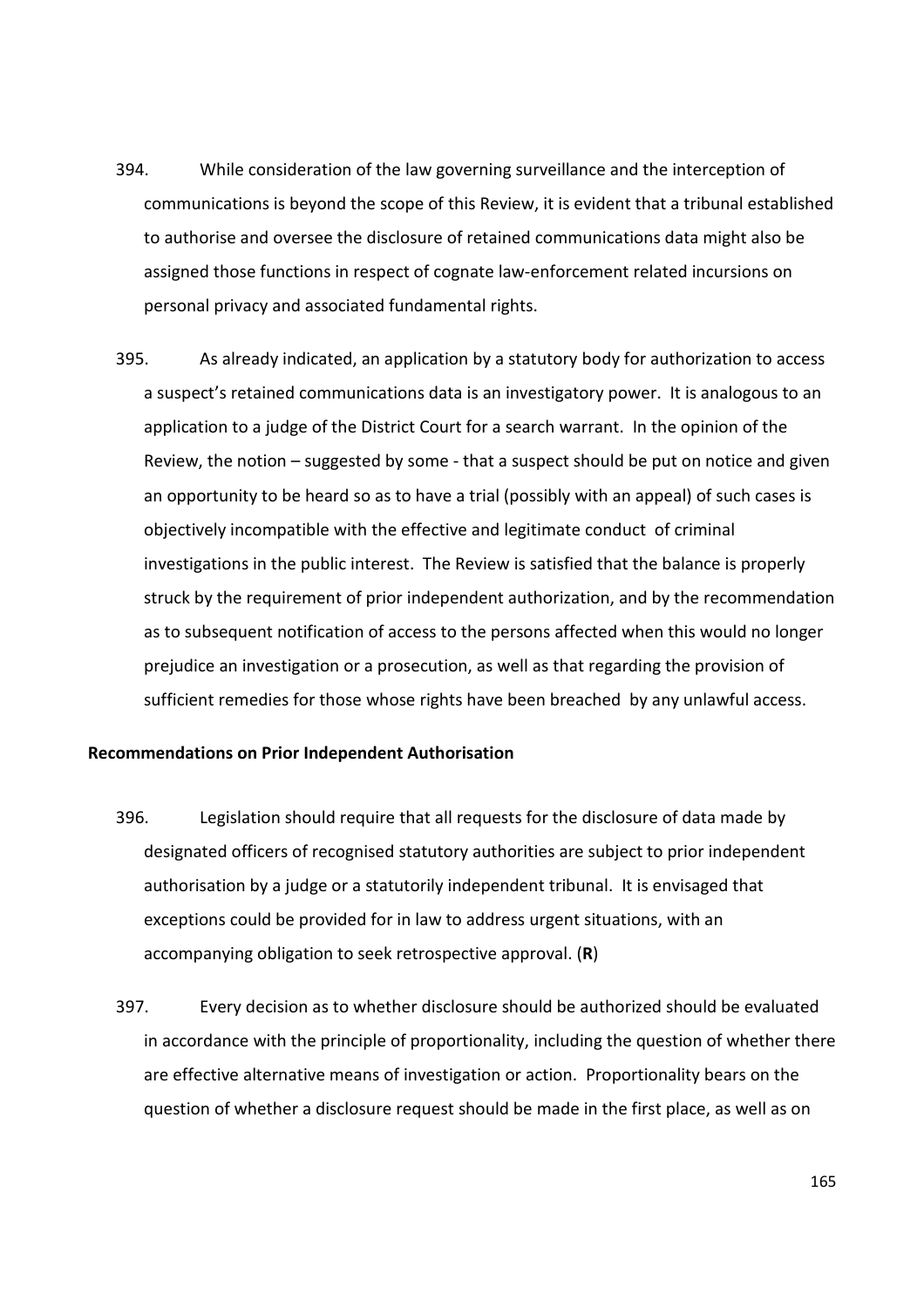the scope of the request, the nature of the data sought, and the timeframe covered by the request. (R)

- 398. Every application for prior authorisation in the form of a statutory declaration should contain all the essential information concerning the basic criteria and statutory purpose in respect of which the request is being made. (R)
- 399. In the case of a disclosure request for the purpose of identifying a journalist's sources, this purpose should be expressly stated without prejudice to all other details to be included in an application for authority to make a disclosure request. It is recommended that applications of this nature should only be made to a judge of the High Court. (R)
- 400. It is, of course, essential that any system of prior authorization be properly resourced, including, where required, by expert personnel. (R)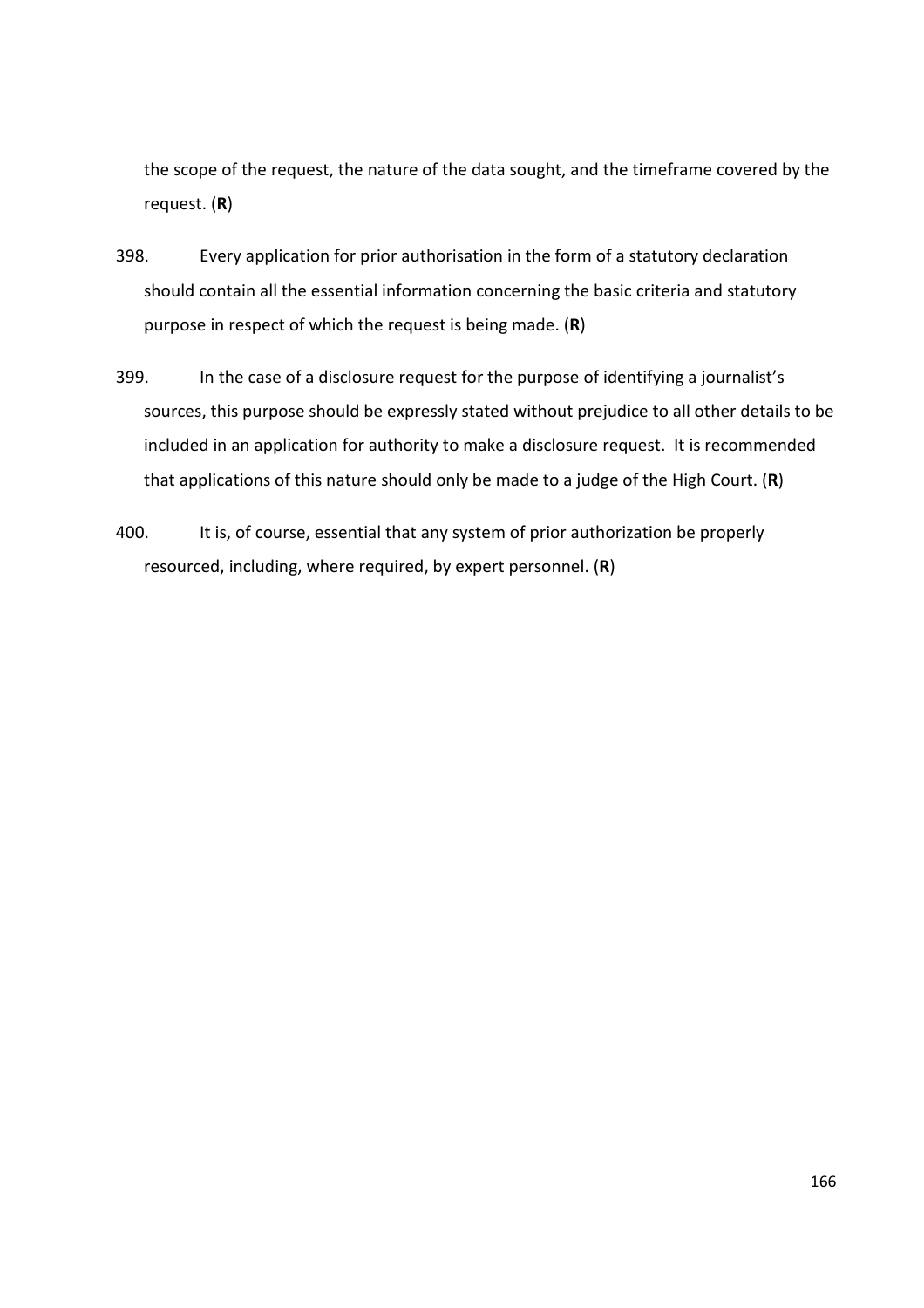# **POSTSCRIPT**

401. As has been demonstrated in the course of reviewing the provisions of the Communications (Retention of Data) Act 2011, the Review has felt bound to conclude that many of the features of the data retention scheme established by the Act are precluded by EU law. Accordingly, it is recommended that consideration be given to the extent that, if at all, statutory bodies should, as a matter of policy, continue to access retained communications data under the provisions of the 2011 Act pending the final resolution of issues pertaining to the status of the Act and/or any amending legislation conforming with EU law and obligations under the ECHR.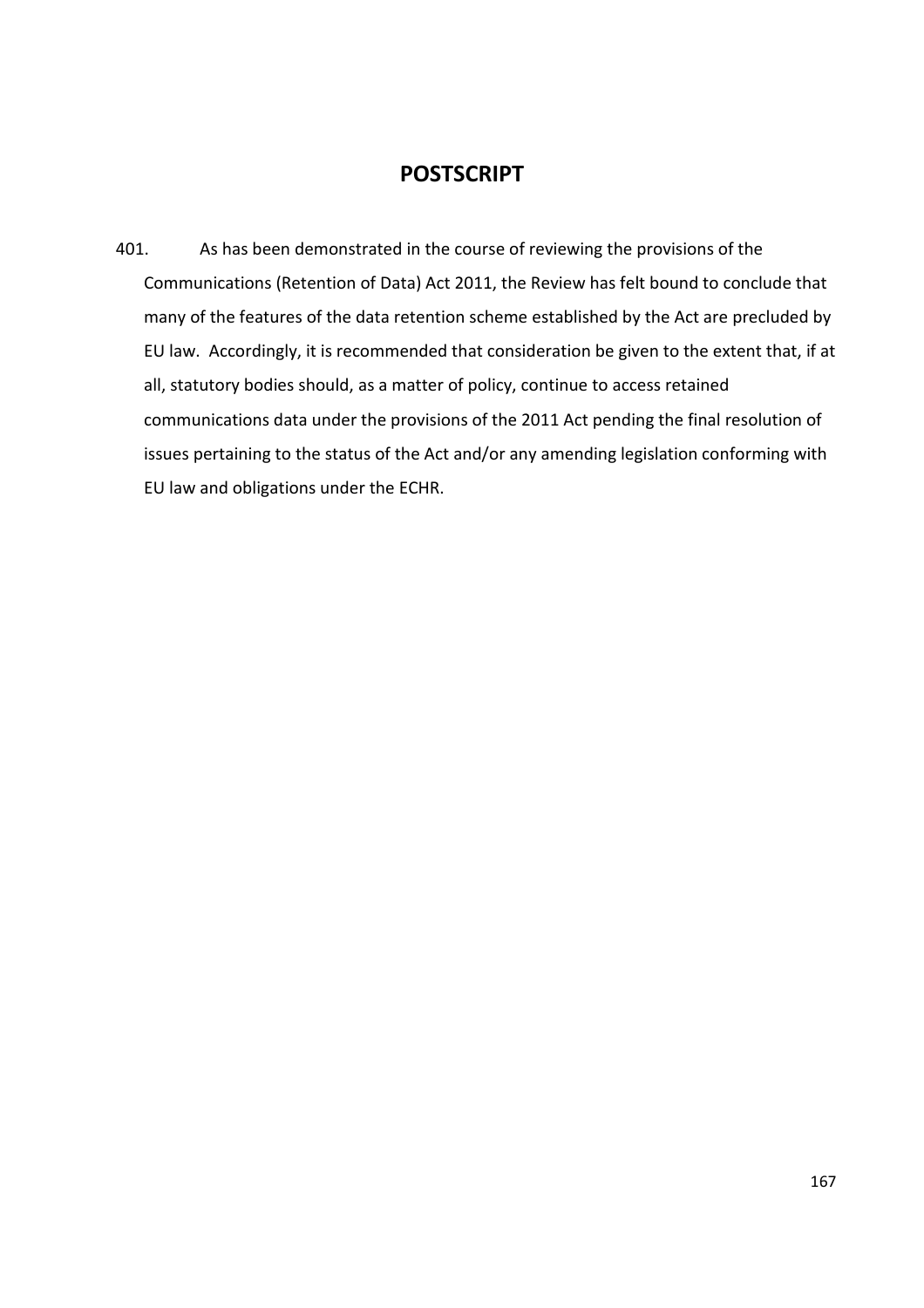## SUMMARY OF MAIN RECOMMENDATIONS

## Confidentiality of Journalistic Sources

- 402. In light of the importance attached to the confidentiality of journalistic sources by the ECtHR as outlined above, consideration should be given to the inclusion in any amending legislation governing access to retained communications data of a provision expressly prohibiting access for the purpose of identifying a journalist's sources except in accordance with the circumstances and conditions laid down in that legislation.  $(R)$  By the same token, prior authorisation of the statutory body seeking access to a journalist's sources should be obtainable only from a judge of the High Court.  $(R)$  As explained in Chapter 3, the general recommendation as to prior authorisation is that, in line with the ruling of the ECJ in Tele2, such authorisation should otherwise be assigned to an independent judicial or administrative body.
- 403. Access to a journalist's retained communications data for any purpose, including for the purpose of identifying his or her sources, should in principle be permitted only when the journalist is the object of investigation for suspected commission of a serious criminal offence or for unlawful activity which poses a serious threat to the security of the State.(R)
- 404. Accordingly, contrary to what is permitted under the 2011 Act it should not be permissible to access a journalist's retained data for the purpose of investigating an offence committed by someone else. This limitation should be subject only to the 'particular situations' (referred to at paragraph 119 of the Judgment in Tele2) where vital national interests such as public security are at stake and there is objective evidence justifying access. (R)
- 405. In addition, with regard to any statutory regime for the retention of communications data, express provision should be made by law prohibiting access by State authorities to retained data for the purpose of discovering a journalist's sources unless such access is fully justified by an overriding requirement in the public interest.  $(R)$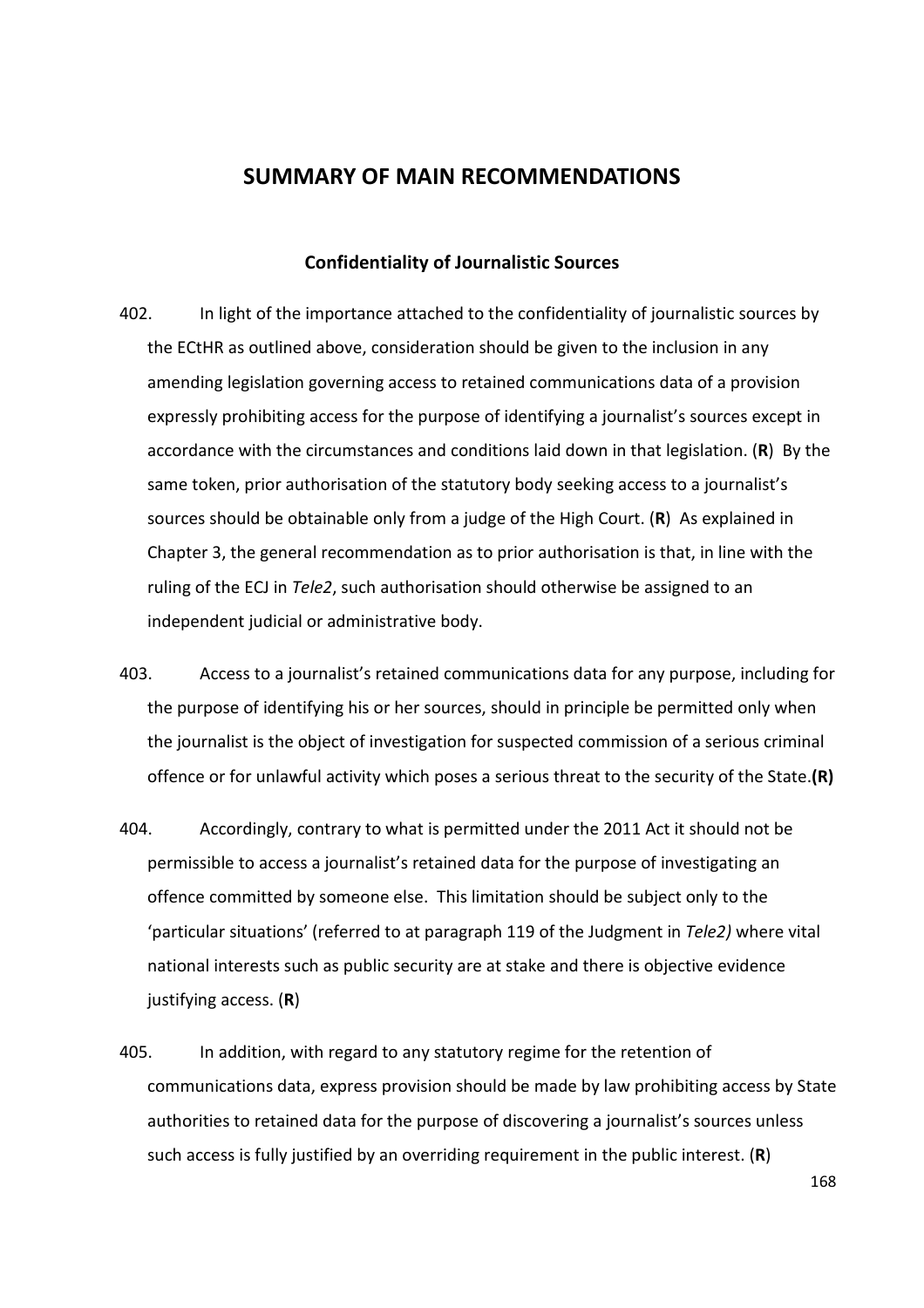- 406. A journalist whose retained data has been accessed should, as in the case of any other person similarly affected, be notified of the fact as soon as such notification would no longer be likely to prejudice any investigation or prosecution of a serious criminal offence. (R)
- 407. The general recommendation that express provision be made for remedies in the case of unlawful access to a person's retained communications data will, on that account, be available to a journalist who considers that his or her rights have been infringed by wrongful access. (R)
- 408. In addition to these particular safeguards, access to a journalist's retained communications data for any purpose will also benefit from the full range of safeguards recommended in respect of such access by State authorities generally. (R)

## Conforming Legislation

- 409. By definition, conforming legislation should be consonant with the limitations as to the proper scope of a system of communications data retention and disclosure laid down by the ECJ in Tele2. (R)
- 410. Such a system should also include the full range of safeguards pertaining to the security of retained data, including its timely destruction, and the conditions of access to such data – as set out in detail in this Review.  $(R)$  In the fields of crime and national security, access to retained communications data should, as a general rule, and contrary to what is currently permitted, be limited to the communications data of persons reasonably suspected of being involved in serious crime or activities that pose an actual and serious threat to the security of the state. (R)
- 411. Assuming such amending legislation is enacted, it seems that any national statutory data retention framework would have to provide for the possible extension, from time to time, of its application to a region or a section of the public whose data should be retained under the umbrella of the parent Act according as objective evidence arose for the need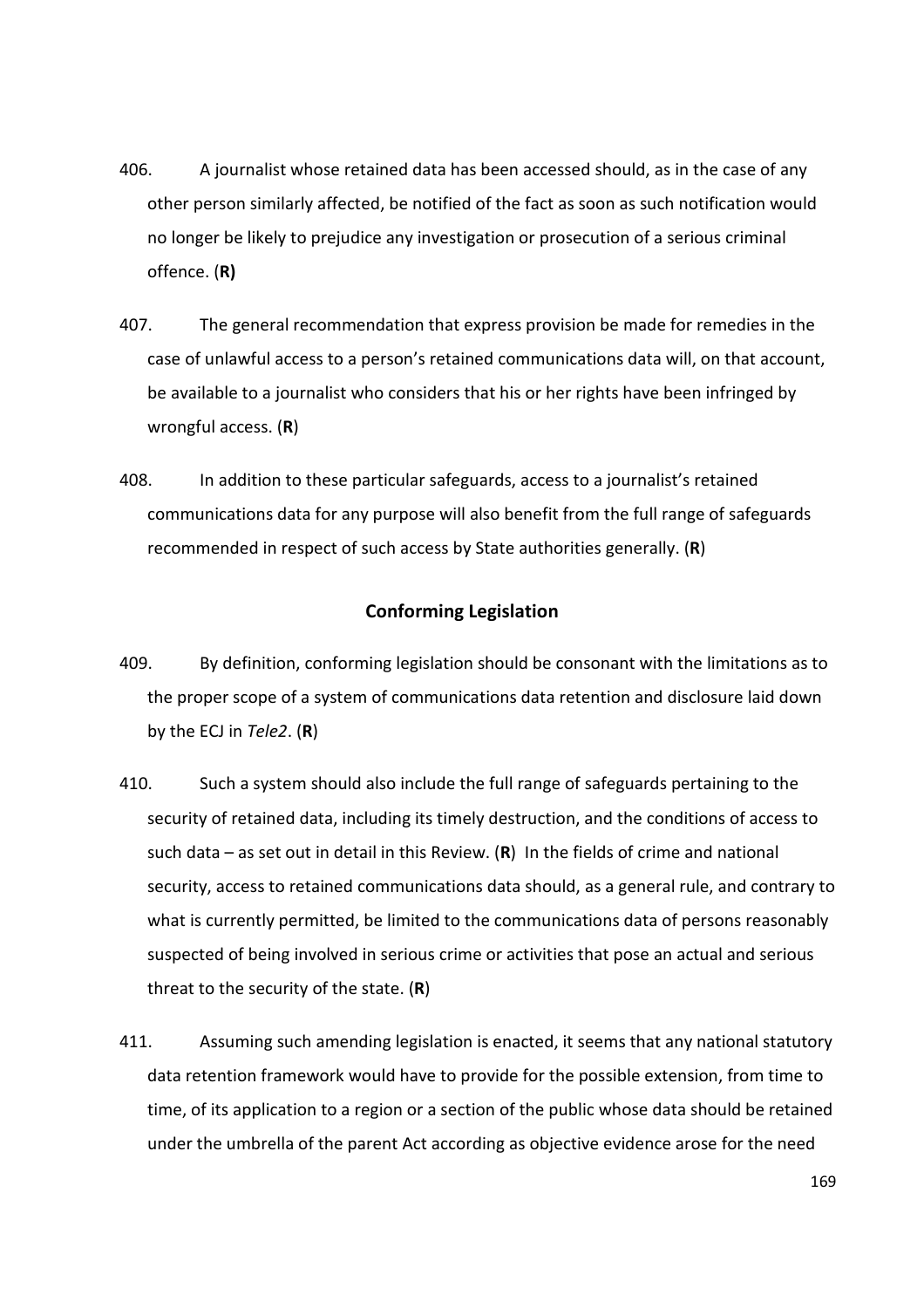for such a course of action. To say the least, it would be unrealistic to expect such extending measures to be done by way of amending legislation, given the length of time such a process inevitably takes. Accordingly, legislation establishing a data retention system as envisaged by the ECJ in Tele2 should include within its provisions the power to extend the application of a data retention regime from time to time in accordance with the criteria referred to by the ECJ. One means of doing this would be by Ministerial Order or Regulation. Any power to extend the application of an existing data retention regime along these lines would have to be by clearly defined objective criteria for the exercise of such a power.  $(R)$ 

412. The detailed rules governing data security to which the ECJ alluded, together with the obligations imposed on Service Providers in this regard, should be expressly included in any legislation providing for a data retention and disclosure scheme. (R)

## Data Security

- 413. Provision should be made by legislation for the introduction of substantive security measures, including standards and procedures to be observed by Service Providers so as to ensure effective protection and security of retained data against the risk of abuse and unlawful access or use of the data. The substantive security obligationswith which Service Providers are required to comply should be clearly stated in the principal enactment governing data retention and disclosure for specified statutory purposes. Service Providers should be placed under a statutory duty to destroy spent data, i.e., data which has been "accessed and preserved" but in respect of which the accessing body has given notice that the data in question are no longer needed for statutory purposes. (R)
- 414. Legislation should specify that retained data must be stored in Ireland, thus ensuring its security and that access to it is limited in accordance with the relevant criteria and safeguards laid down in Irish law. (R)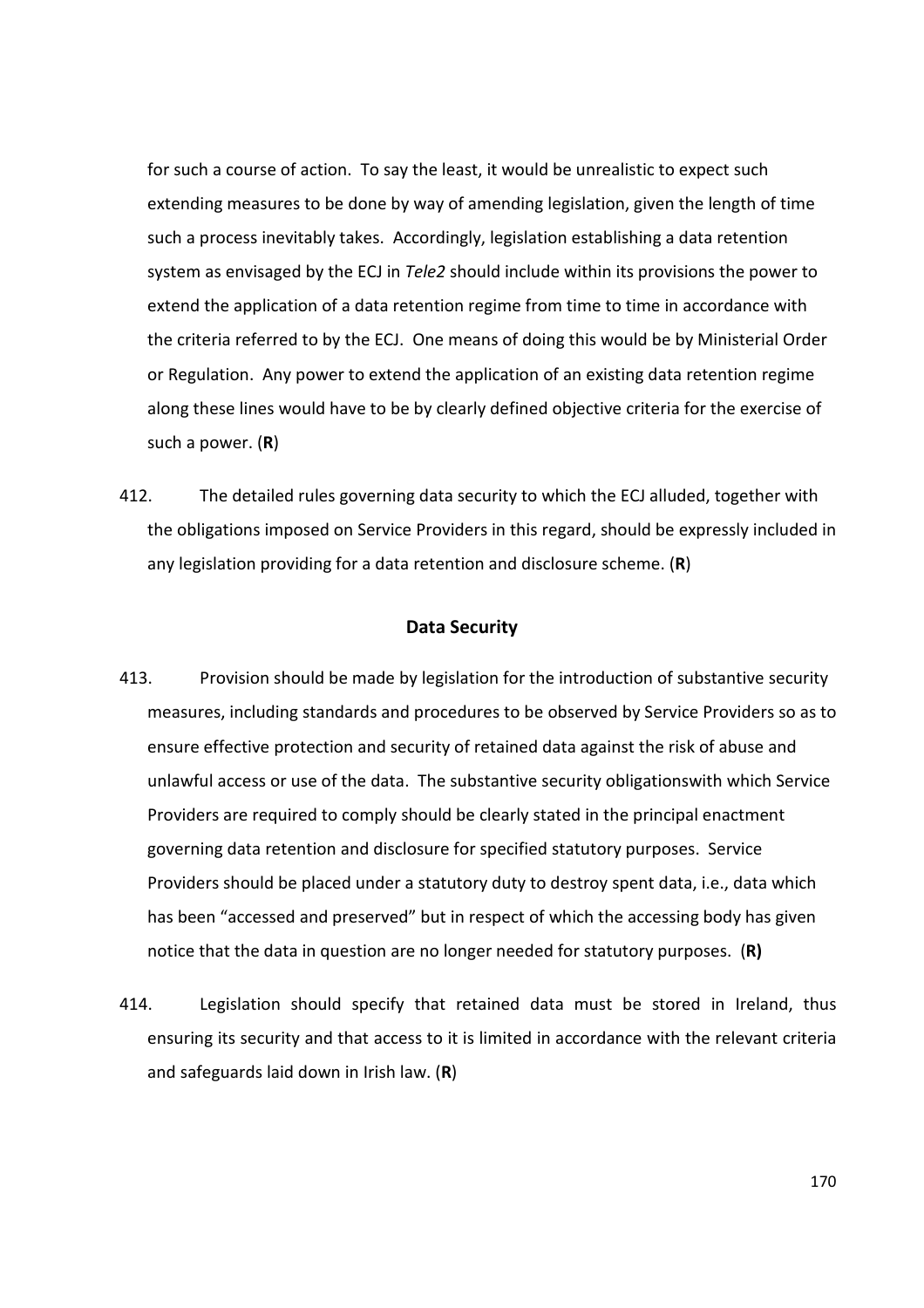## Independent Monitoring Authority

- 415. A supervisory authority, whether it be the Data Protection Commission or another independent authority, should be expressly designated as a monitoring authority in respect of security compliance by Service Providers in the matter of retained data. The authority should be given defined powers and duties, and endowed with appropriate expertise. Its duties should include periodically monitoring observance by Service Providers of their obligations regarding the security of communications data which they are obliged to retain. The authority should also be allocated the power to give directions to Service Providers concerning procedures and protocols to be observed for security purposes. (R)
- 416. Service Providers should be required to draw up a Compliance Statement describing and explaining in detail the security measures (including procedures and protocols) which they have put in place for the purpose of fulfilling all elements of their statutory obligations in respect of data security including protection against unlawful or unauthorised access. A copy of the Compliance Statement should be furnished annually to the supervising authority and any interim amendments or updating thereto should be notified to that authority as and when they are introduced. (R)

## Statutory Cohesion

417. Any new or amending legislation establishing a system of data retention and disclosure should contain all of the relevant law on these matters. (R) The relevant law should be stated in clear and accessible language in line with the principles of legal certainty and foreseeability as articulated by the ECtHR. (R) Any new or amending Act should be drafted so as to identify all of the bodies or persons who may have a right of access, even if through a court application, to data currently retained under section 3 of the 2011 Act. (R)An express provision should be contained in the Act stating that only persons or bodies designated in the Act may have access to such data for the purposes and on the basis of an application of a kind specified in the Act.  $(R)$  Any grant of a right of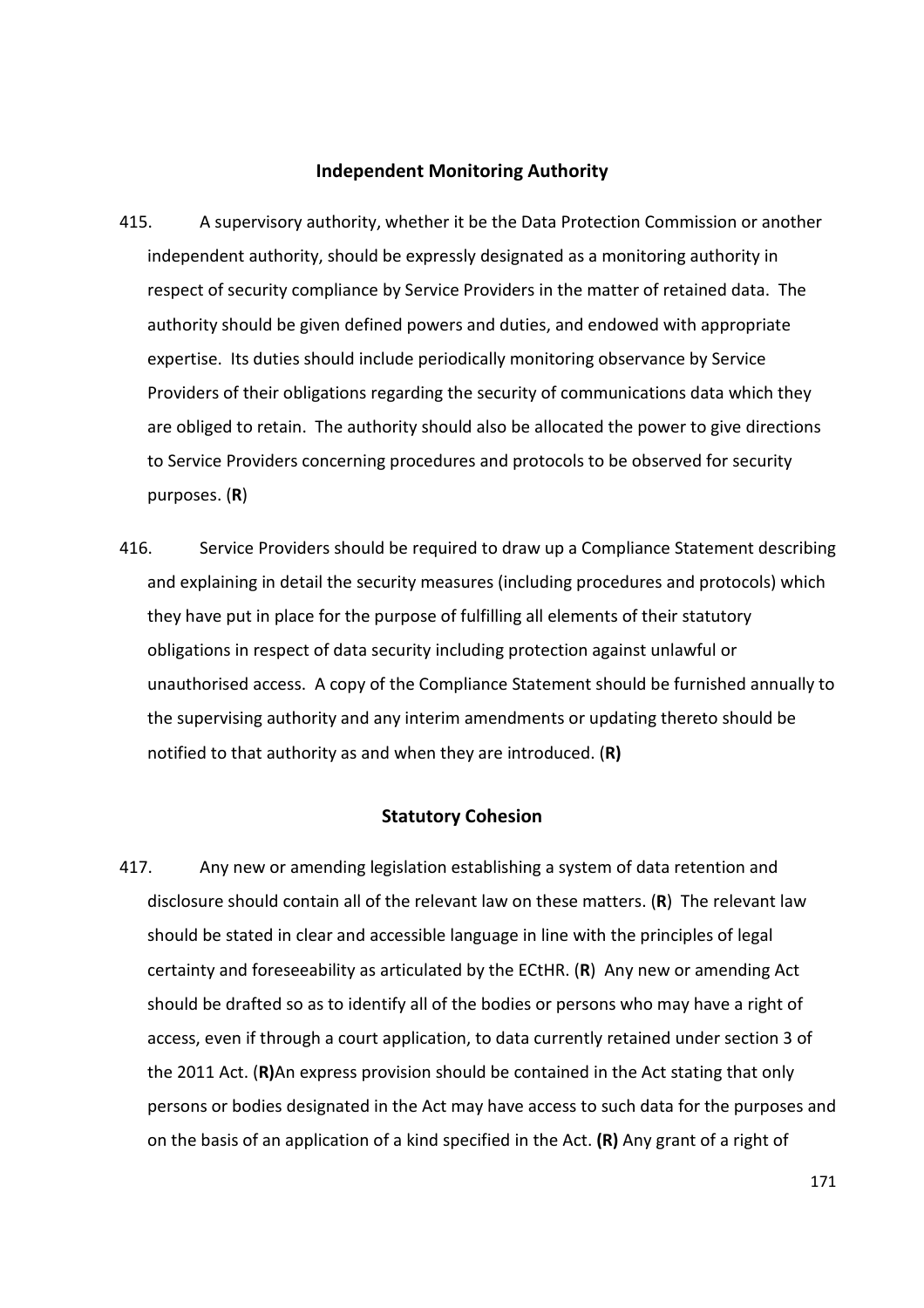access or an amendment to these matters subsequently arising should be done only by way of express amendment to the principal Act. (R)

## Statutory Bodies Generally

- 418. Existing legislation should be amended so as to provide that disclosure requests on behalf of each statutory authority may only be made by a limited set of Chief Superintendents, Colonels, Principal Officers, etc., who have been designated by the Garda Commissioner, Chairman of the Revenue Commissioners, Chief of Staff of the Defence Force, to exercise that function for the purposes of the Act.  $(R)$  In the cases of the Competition and Consumer Protection Commission and GSOC, the legislation already limits the power to make disclosure requests to members of the respective Commissions. This limitation should be maintained in any amended legislation, with an additional requirement that a maximum of three to six potential members of the Competition and Consumer Protection Commission may be designated for the purpose of making disclosure requests. (R)
- 419. It should be a requirement of legislation (whether primary or secondary) that investigators in all of the relevant statutory bodies should, as part of the process of submitting a proposal to a designated officer that a disclosure request be made set out:
	- Details of the specific offence under investigation, including the relevant statutory provisions and penalties.
	- The relevance to the investigation of the data being requested.
	- The objective to be achieved by obtaining disclosure of the data and how this objective is to be realized – for example, if it is intended that the identification of numbers and subscriber details are to be followed up with personal interviews.(R)

420. Whether an attempt has been made to attain the objectives of the investigation by less intrusive means. (R)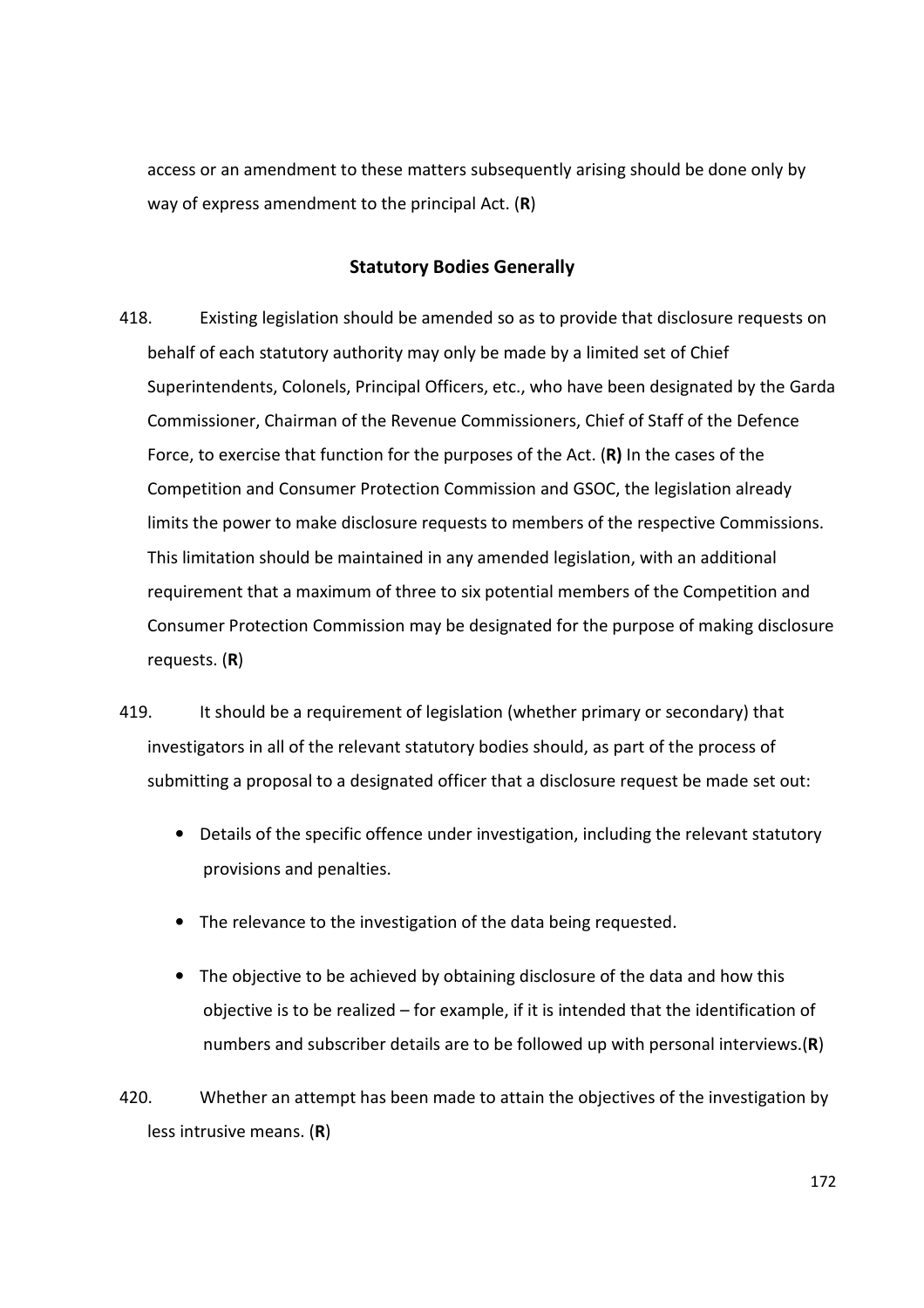- 421. It should be a requirement of legislation that investigating officers and designated officers of the statutory bodies should be instructed (such instruction to include a formal document) on how proportionality is to be assessed so as to ensure that it is seen and understood as a matter of fundamental rights and obligations and not merely as a question of efficiency. In the case of the Defence Forces, this requirement should apply both to the officers designated to apply for disclosure requests and to members who may apply to those officers for the purpose of initiating such requests. (R)
- 422. It should be a formal requirement of the legislation that a designated officer should have reasonable grounds to believe that the disclosure of retained communications data relating to the investigation of serious offences, safeguarding the security of the State or saving a human life is:
	- the least intrusive means available, having regard to the objectives for which it is being sought and other relevant considerations;
	- proportionate to its objectives, having regard to all the circumstances, including its likely impact on the rights of any person, and
	- of an extent that is reasonably required to achieve its objectives. $(R)$
- 423. Legislation (primary or secondary) should specify the form of document, affidavit or statutory declaration, which would form the basis of either an application to a judge or to an independent authority, for authorization to make a disclosure request, including the essential elements of same. (R)
- 424. Each statutory body should be required by legislation to destroy data when no longer required for the purpose for which it was obtained. (R)
- 425. each statutory authority should have a statutory duty to report annually on the performance of its obligations, function and powers under the legislation analogous to the existing provisions. (R)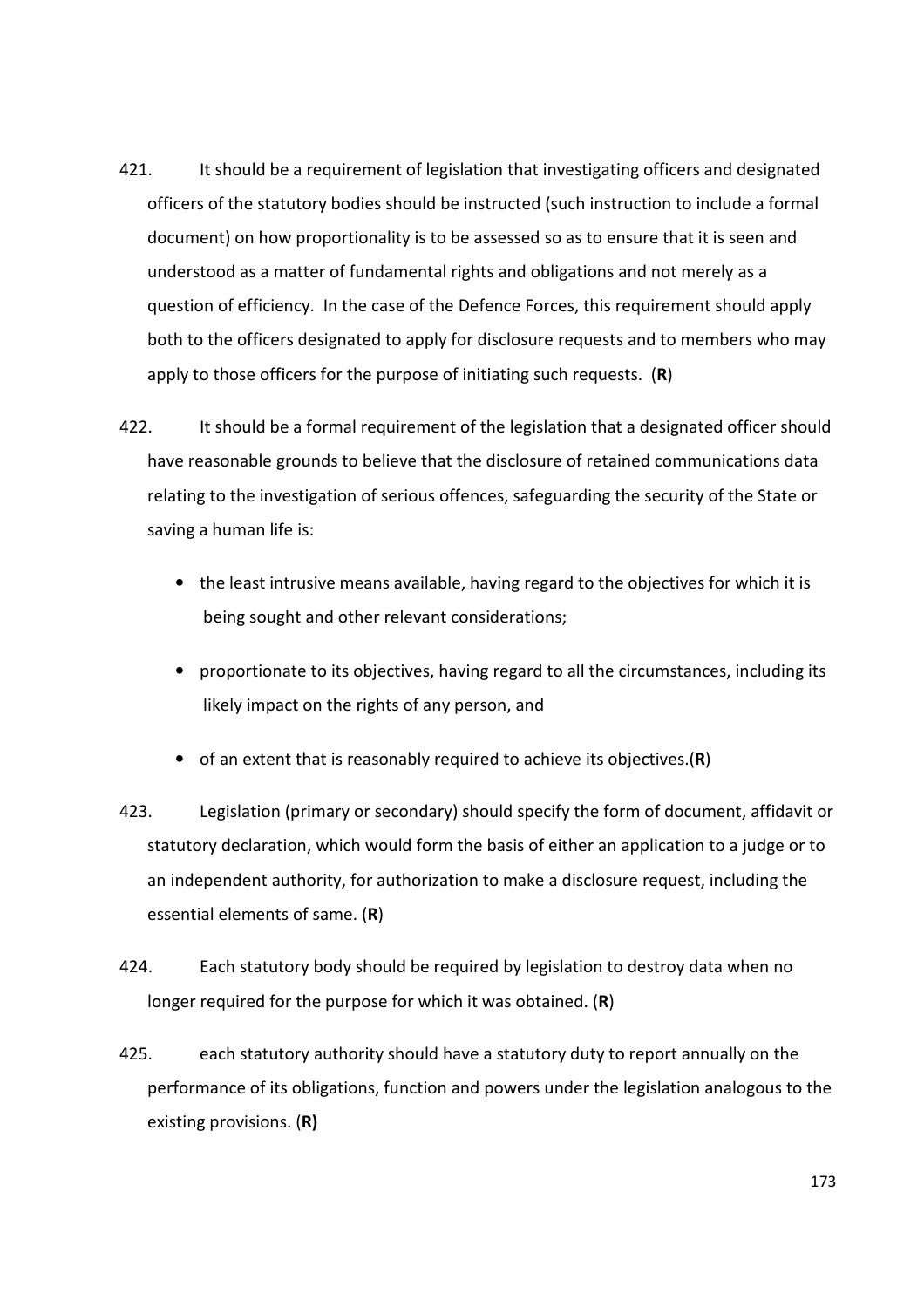426. Legislation should require the publication of such reports or a summary thereof compiled by the Minister for Justice and Equality. (R)

## Rights to Notification and Judicial Remedy

- 427. A statutory body which seeks and obtains access to retained communications data should be required to notify the person or persons affected as soon as such notification is no longer liable to jeopardise the investigation or purpose for which access was granted. (R)
- 428. Bearing in mind the coercive character of a data retention system, and the concomitant risk to fundamental rights associated with it, it is recommended that the statute establishing such a system should expressly provide for an appropriate judicial remedy and associated procedures for breaches of rights, including fundamental rights, occasioned by its operation. (R)
- 429. The foregoing recommendation may be reviewed in light of any form of equivalent judicial remedy which may be provided for when the General Data Protection Regulation comes into force in 2018. (R)

# Punitive Sanctions

430. Conscious and reckless breaches of the rules governing data retention and disclosure should be treated as criminal offences, and the penalties attached thereto should be sufficiently severe so as to ensure that they are effective, proportionate and dissuasive. (R)

# Saving Human Life

431. The statutory criterion for seeking disclosure of data for the purpose of saving human life should be strengthened by circumscribing it such that it can only be relied upon where there is a serious and proximate risk to the life of a person or persons. (R) The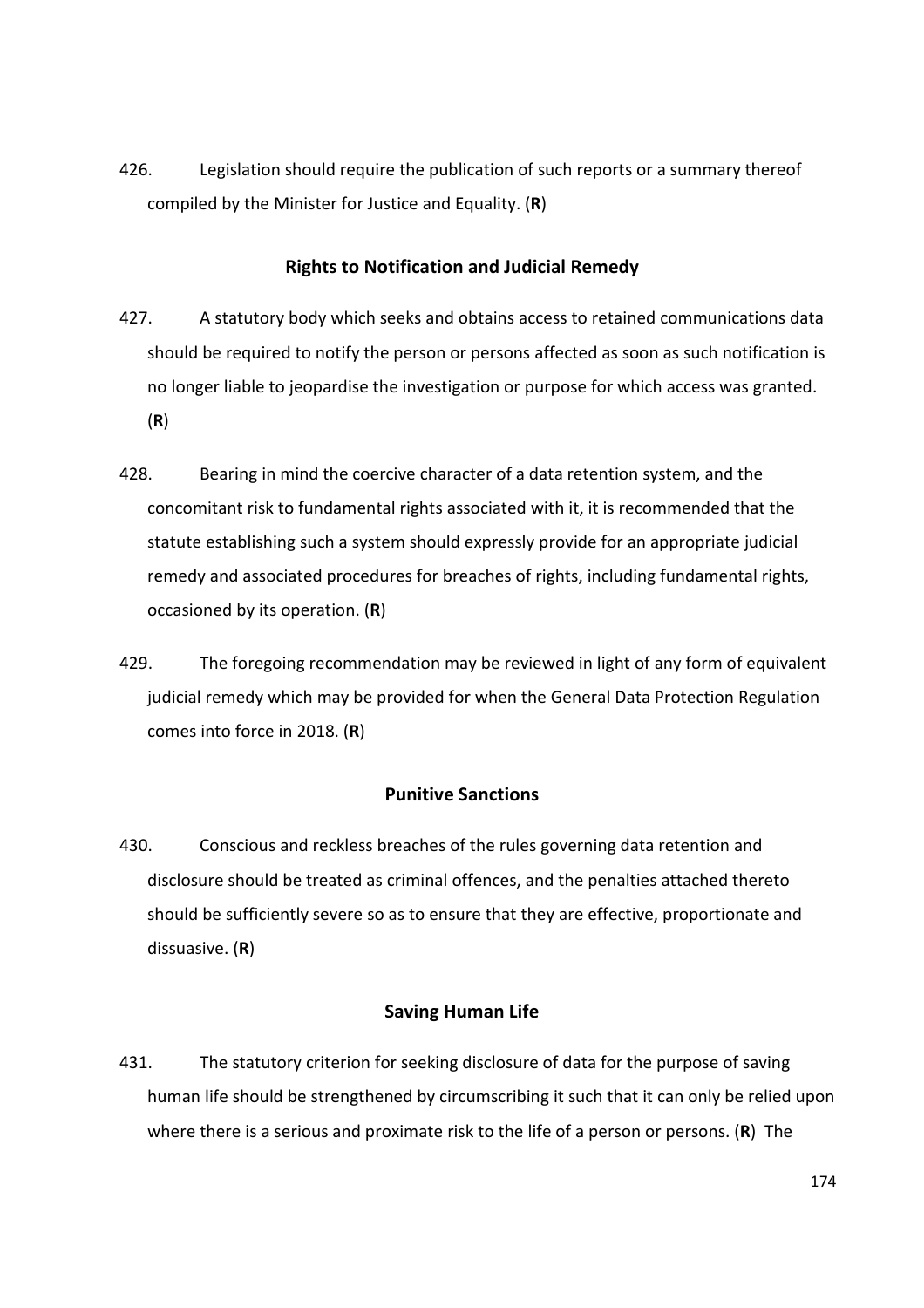expansion of the criterion to cases where there is an immediate and serious threat to the health and safety of an individual should be considered. (R)

# Safeguarding Security of the State

- 432. It should be a requirement of legislation (whether primary or secondary) that members of the Garda Síochána and the Defence Force should, as part of the process of submitting a proposal to a designated officer that a disclosure request be made in relation to safeguarding the security of the State, set out:
	- precise details of the serious threat to the security of the State;
	- the relevance to the safeguarding of the security of the State of the data requested;
	- the objective to be achieved by obtaining disclosure of the data and how this objective is to be realized, for example, if it is intended that the identification of numbers and subscriber details that have been in contact with the number in question be identified and followed up by further steps;
	- the attempts made to attain the objective of safeguarding the security of the State by less intrusive means. (R)

433. It should be a formal requirement of the legislation that a designated officer should have reasonable grounds to believe that the disclosure of retained communications data is:

- the least intrusive means available, having regard to its objectives and other relevant considerations,
- proportionate to its objectives, having regard to all the circumstances including its likely impact on the rights of any person, and
- of an extent that is reasonably required to achieve its objectives.  $(R)$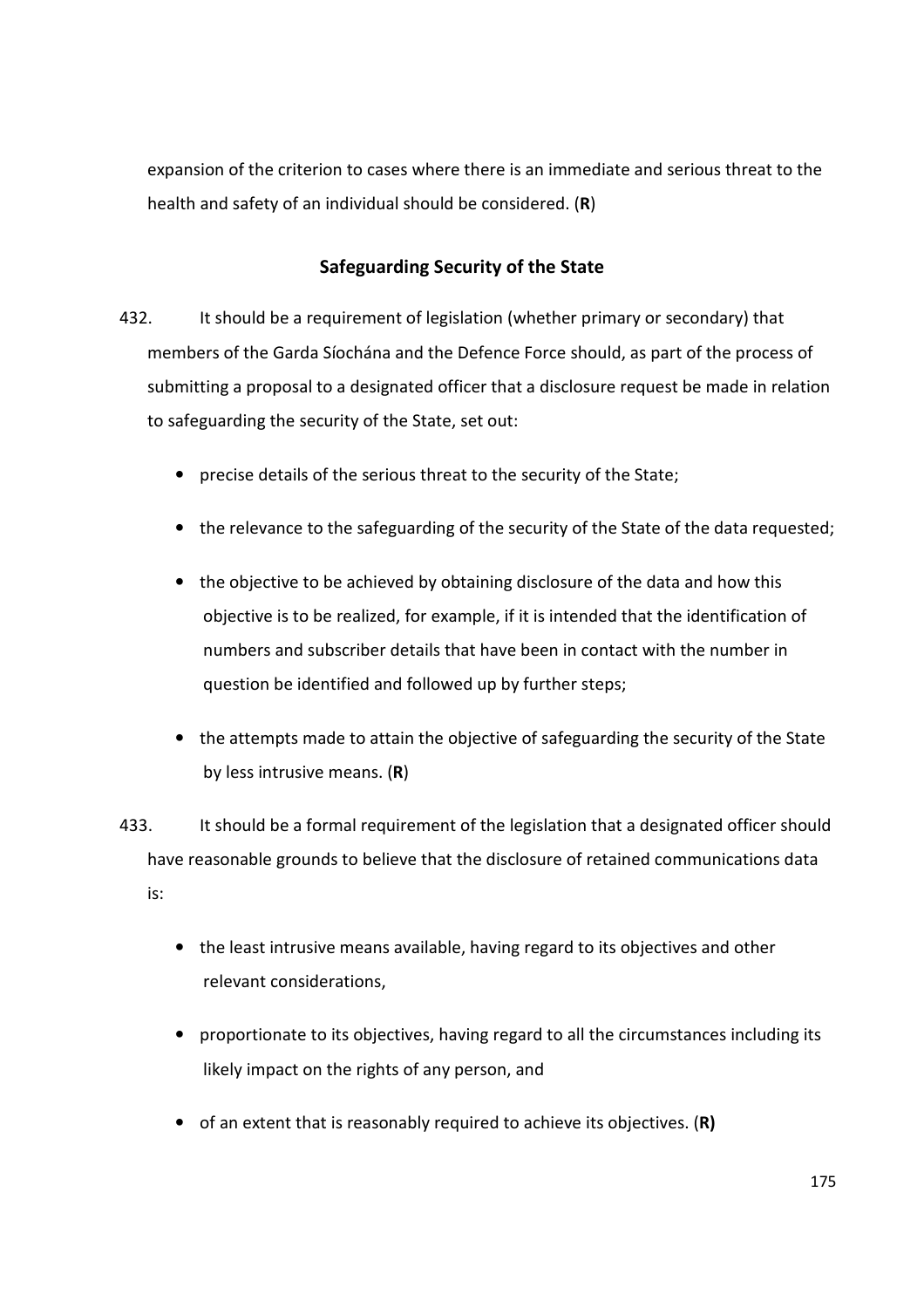#### Revenue Commissioners

- 434. The principles and safeguards recommended in respect of the Garda Síochána in the exercise of their analogous powers to make a disclosure request for the corresponding purpose of combating a serious crime should also apply to the Revenue Commissioners. (R)
- 435. Moreover, all of the so-called overarching recommendations pertaining to disclosure requests generally, as set out earlier in the Review, should also be applied to disclosure requests by the Revenue Commissioners. As regards the information furnished in any statutory declaration made for the purpose of securing prior authorisation to make a disclosure request, the accompanying documentation should not only specify the particular 'serious' offence relevant to the request, but should explain the basis on which the offence is one which couldlead to a prosecution on indictment. As already indicated, only a conviction on indictment for one of the specified revenue offences constitutes a serious offence for the purposes of the Act.  $(R)$
- 436. A statutory declaration supporting an application by the Revenue Commissioners for prior authorization (by a judge or independent body) should include all the information already recommended in respect of such applications generally as well as information demonstrating that the disclosure request pertains to an offence which could lead to a prosecution on indictment. (R)

#### Competition and Consumer Protection Commission

437. The power of the Commission to seek authorisation for the purpose of accessing retained communications data should be amended so as to refer to a "serious" competition offence with a corresponding amendment to the definition of serious offence in section 1 of the 2011 Act to allow for the conviction of a corporate enterprise for an offence punishable by a very substantial fine such as the sum of £4 million referred to above. Alternatively, the definition of "competition offence" in section 1 could be appropriately revised. (R)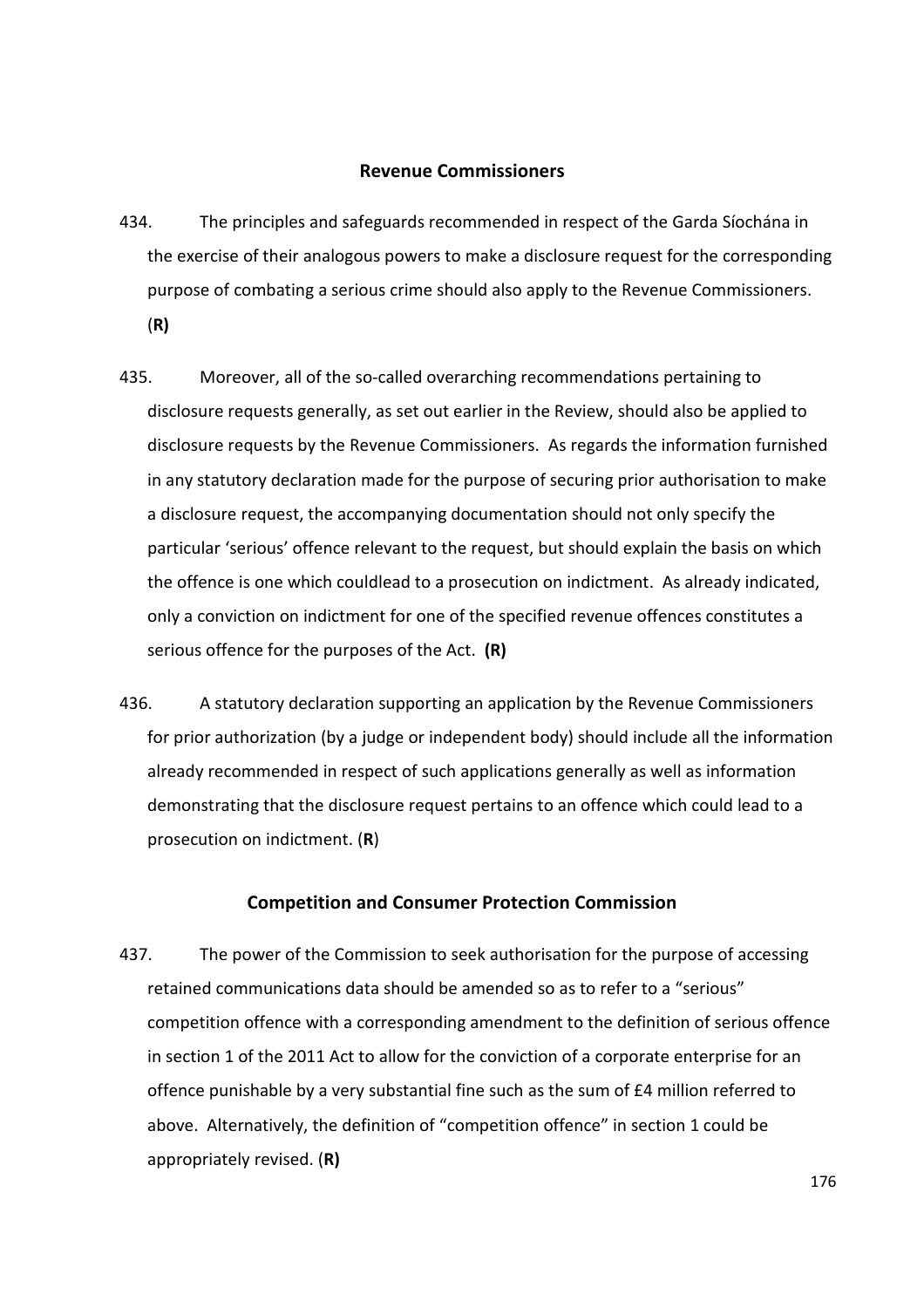#### Data Protection Acts 1988-2003

438. Having regard to the fact that section 8 of the Data Protection Acts 1988-2003 permits access to retained communications data in circumstances and for purposes precluded by EU law it is recommended that the section be repealed or at least disapplied as regards access to retained communications data. (R).

## Access for Mutual International Assistance

439. The existing provisions of the Criminal Justice (Mutual Assistance) Act 2008 which provide for access, via court order, to communications data retained under the 2011 Act, should be reviewed. The aim of the review should be to ensure that any form of accessto retained data for mutual assistance purposes relates only to serious criminal offences; and is governed by the principles and safeguards which must apply to other forms of access to retained data in conformity with EU law and the recommendations of the Review. (R)

## Prior Independent Authorisation

- 440. Legislation should expressly provide that recognised statutory authorities are subject to prior independent authorization by a judge or a statutorily independent tribunal. It is envisaged that exceptions could be provided for in law to address urgent situations, with provision being made for prompt application for retrospective authorisation in such cases. (R)
- 441. Every decision as to whether disclosure should be authorised should be evaluated in accordance with law, and, in particular, the principle of proportionality, including the question of whether there are effective alternative means of investigation or action. Proportionality bears on the question of whether a disclosure request should be made in the first place, as well as on the scope of the request, the nature of the data sought, and the timeframe covered by the request.  $(R)$